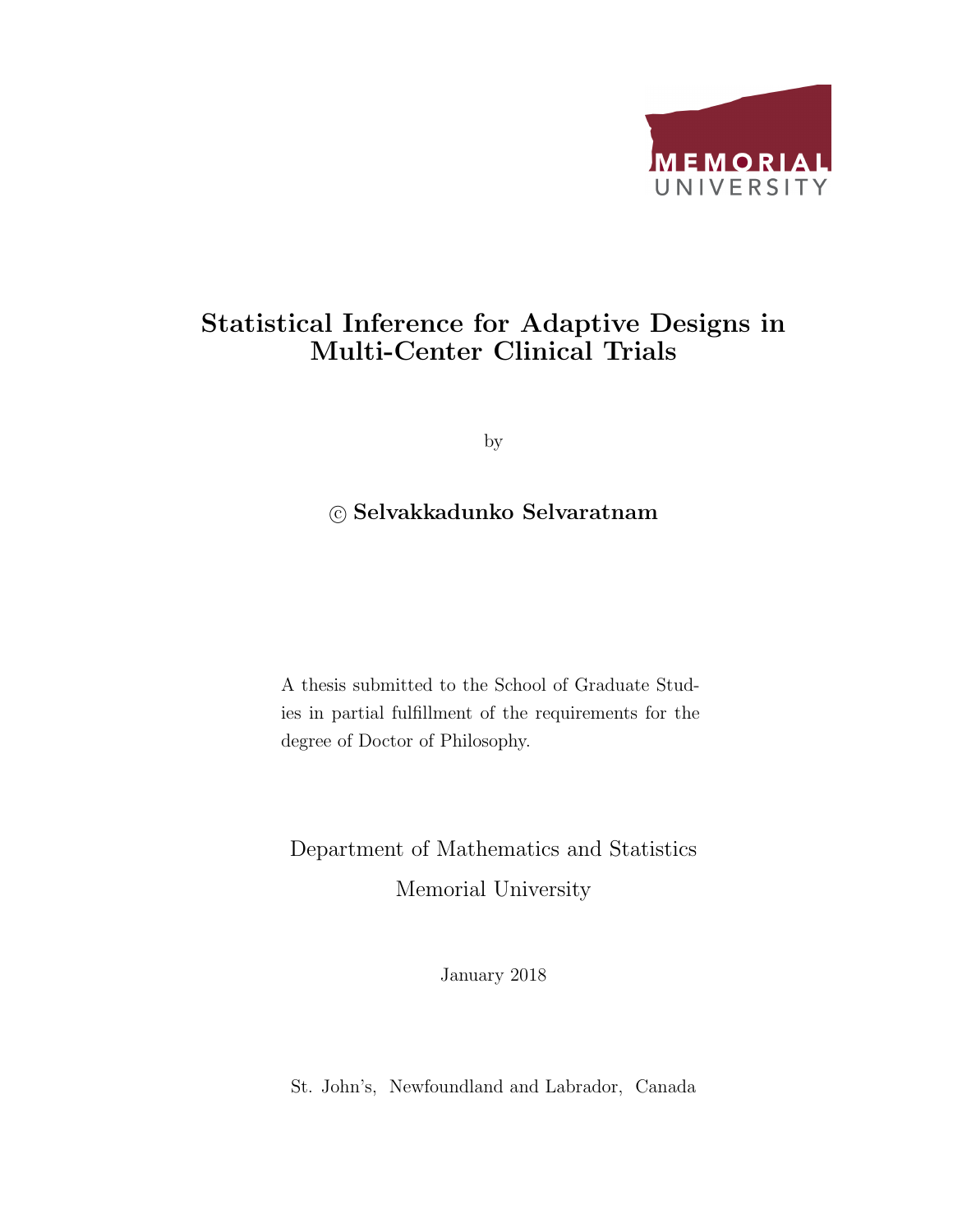### Abstract

We discuss methods for comparing effects of two treatments A and B. We investigate the performance of response-adaptive (RA) and covariate-adjusted response-adaptive (CARA) designs in multi-center clinical trials. First, we discuss applying RA designs to maximize the well-being of participating patients in multi-center clinical trials. We assume that the centers are selected from a large population of centers and develop a generalized linear mixed model (GLMM) to examine the treatment effect. The asymptotic properties of the maximum likelihood (ML) estimators of model parameters are derived using the influence function method. We verified their theoretical properties through simulation studies. The techniques are then applied to a real data that were obtained from a multi-center clinical trial designed to compare two cream preparations (active drug/control) for treating an infection. Secondly, we investigate the efficiency for estimates of model parameters and ethics for participating patients among RA, CARA, and completely randomized (CR) designs for a generalized linear model (GLM). We consider the logit model to measure efficiency and ethics. Furthermore, we showed that ML estimators of GLM parameters are consistent and asymptotically follow multivariate normal distribution for adaptive designs. A simulation study was conducted to verify these theoretical results. Finally, we provide a justification of why asymptotic results for Wald-type tests for adaptive designs can be used. We proved that the choice of adaptive designs affects the statistical power of hypothesis testing via these quantities: the target allocation proportion, the bias of the randomization procedure from the target, and the variability induced by the randomization process. Moreover, we showed that the statistical power increases when the design variability decreases for a covariate in a logit model. Our theoretical findings are verified by simulation results.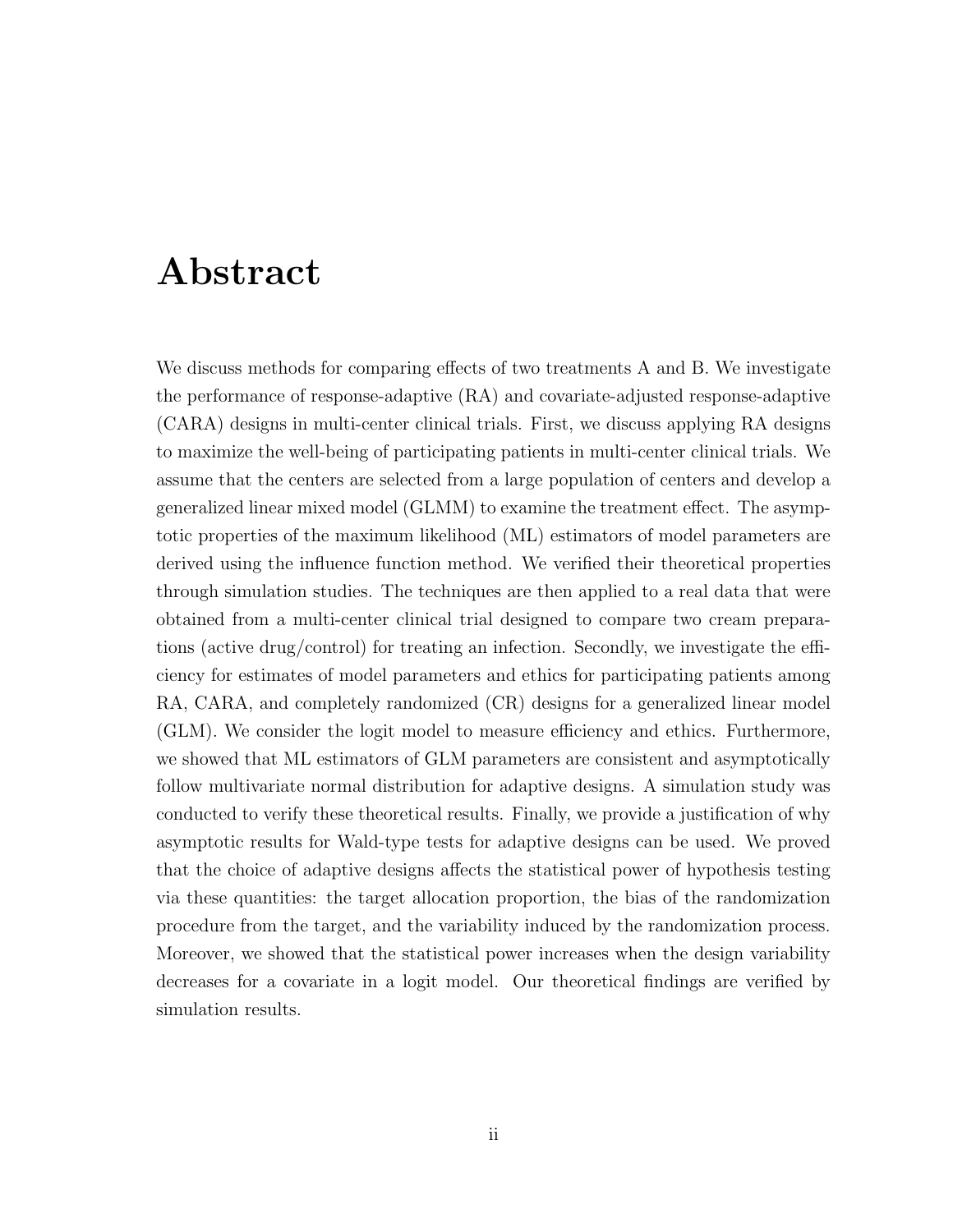This thesis is dedicated to my father, Selvaratnam Kandiah, and my mother, Parameswary Selvaratnam, for their love, endless support and encouragement.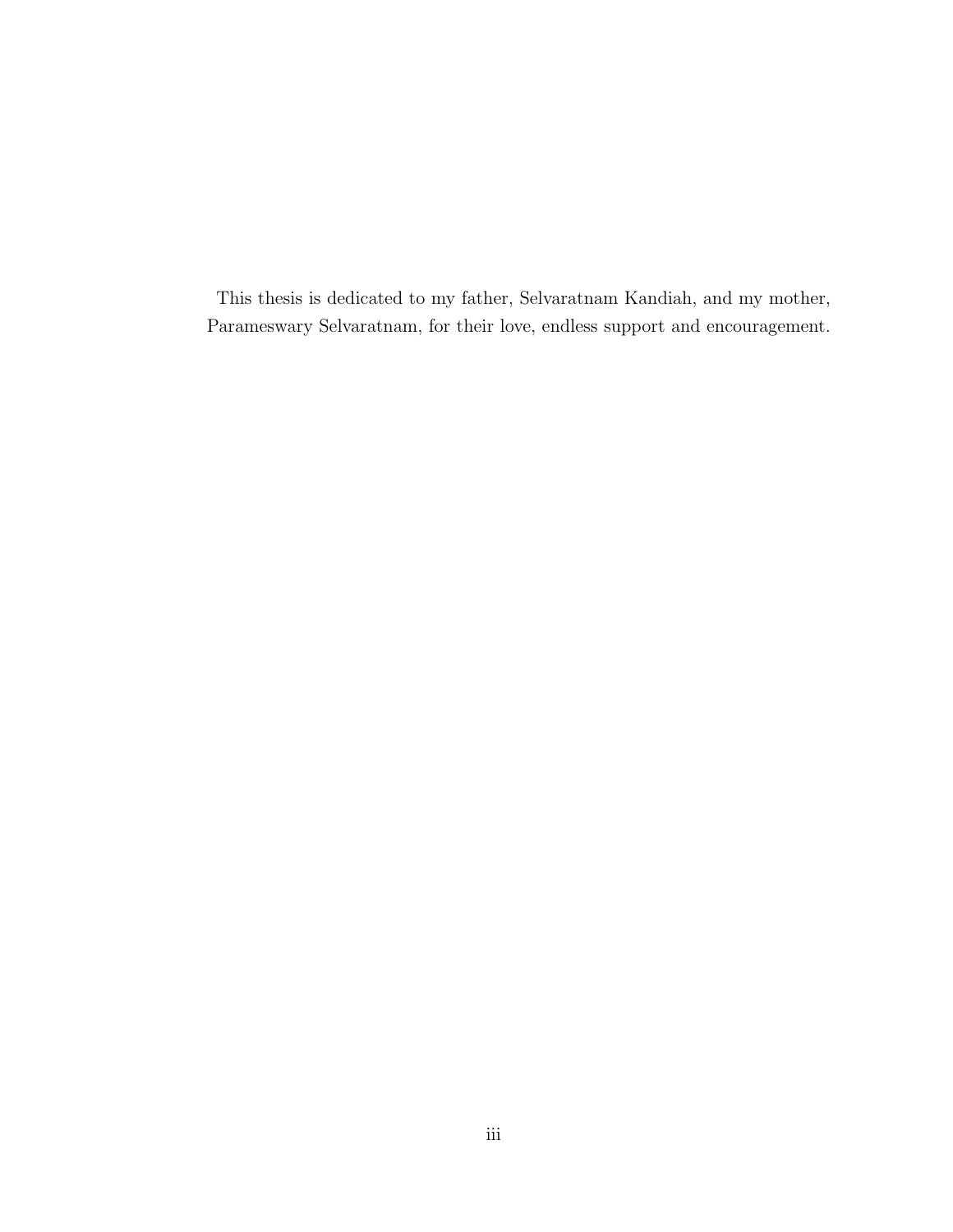## Acknowledgements

First, I would like to express my sincere gratitude to my advisor Dr. Yanqing Yi and co-advisor Dr. Alwell Julius Oyet for their guidance, supervision, patience, enthusiasm, motivation, positivity and immense knowledge during my Ph.D program. They have provided constant support during my Ph.D. research and guided me throughout the preparation of this thesis.

I am also very appreciative of the efforts of the members of my supervisory committee, Dr. J Concepción Loredo-Osti, and Dr. Zhaozhi Fan, and their concern throughout the completion of my program. Also, their valuable feedbacks and comments have helped to improve this thesis.

My sincere thanks also goes to Dr. Veeresh Gadag, for useful discussions and valuable comments during the initial stage of this research.

I would like to thank Dr. Alwell Julius Oyet, Dr. Asokan Mulayath Variyath, Dr. Brajendra Sutradhar, Dr. Hong Wang, Dr. J Concepción Loredo-Osti, and Dr. Zhaozhi Fan who have instructed me over the years and guided my education in Statistics.

I sincerely acknowledge the financial support provided by the School of Graduate Studies, the Department of Mathematics & Statistics, and Center for Fisheries Ecosystems Research (CFER) at the Marine Institute, Memorial University of Newfoundland in the forms of Graduate Fellowship, Teaching Assistants, and Graduate Assistants. Also, I gratefully acknowledge the financial support provided by Dr. Yi through her Natural Sciences and Engineering Research Council of Canada discovery grant and the Dean Rourke Transition Fund from the Faculty of Medicine.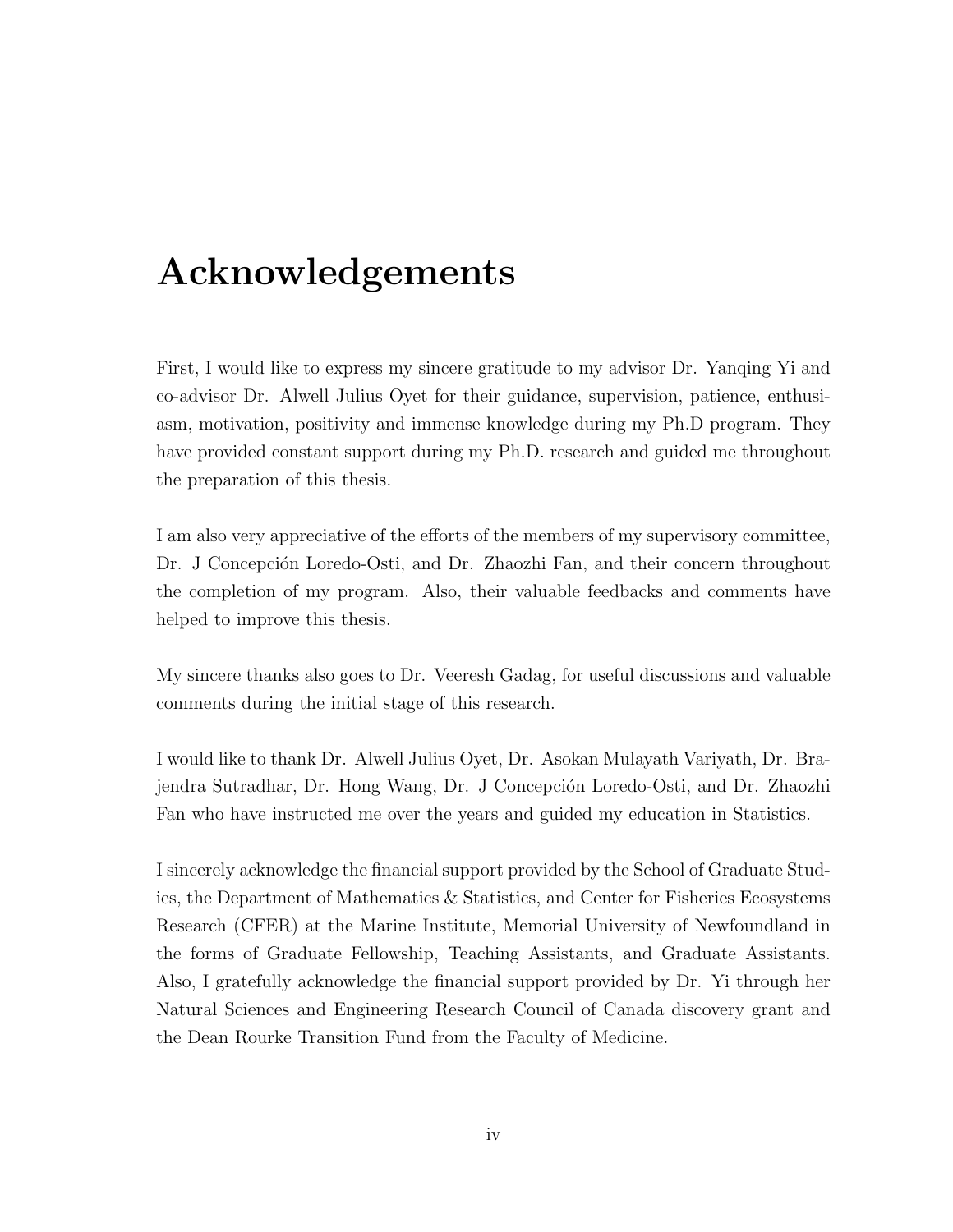I would like to express my sincere gratitude to Dr. Noel Cadigan and administrative Director Thomas Brown, the Center for Fisheries Ecosystems Research (CFER) at the Marine Institute, Memorial University of Newfoundland, for the job opportunity as a graduate assistant. This was a remarkable assistance towards the completion of this thesis.

It is my great pleasure to thank my friends who encouraged and helped me during the Ph.D program.

Finally, my deep and sincere gratitude to my parents: Selvaratnam Kandiah and Parameswary Selvaratnam, my sisters: Senthamilselvi and Nanthini, my brother: Iraivan, my wife: Ajitha, my children: Nithulan and Nilaneka, for their continuous and unparalleled love, help, support, and sacrifices.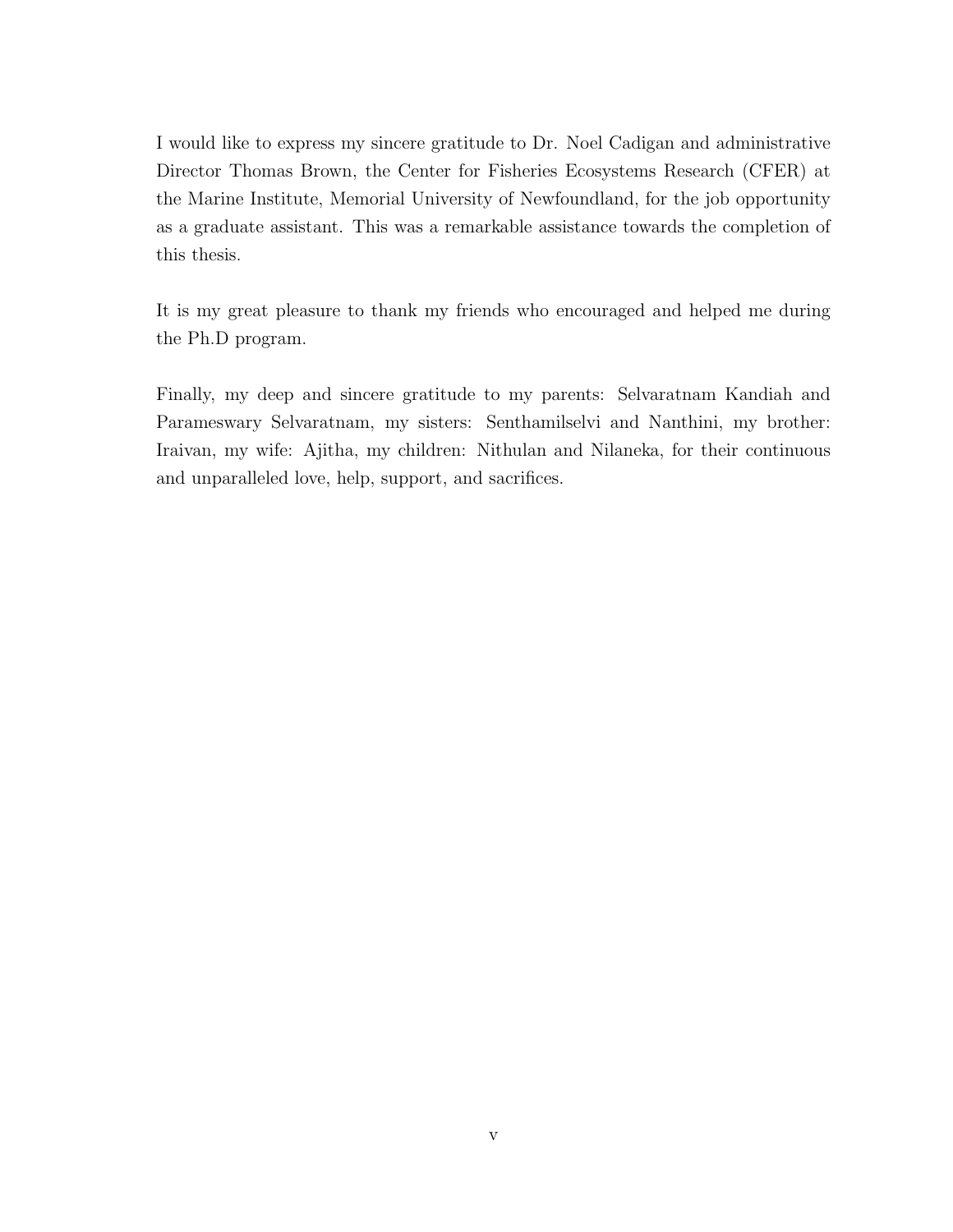## Table of contents

|              | Title page |                                                                                           | $\mathbf{i}$ |
|--------------|------------|-------------------------------------------------------------------------------------------|--------------|
|              | Abstract   |                                                                                           | ii           |
|              |            | Acknowledgements                                                                          | iv           |
|              |            | Table of contents                                                                         | vi           |
|              |            | List of tables                                                                            | ix           |
|              |            | List of figures                                                                           | xiv          |
|              |            | List of symbols                                                                           | XV           |
|              |            | List of symbols                                                                           | xvi          |
|              |            | List of symbols                                                                           | xvii         |
|              |            | List of abbreviations                                                                     | xviii        |
| $\mathbf{1}$ |            | An Overview of Statistical Modelling and Adaptive Designs in Clin-                        |              |
|              |            | ical Trials                                                                               | $\mathbf 1$  |
|              | 1.1        |                                                                                           | 6            |
|              |            | 1.1.1                                                                                     | 8            |
|              | 1.2        | Statistical Models                                                                        | 18           |
|              |            | Generalized Linear Models (GLMs)<br>1.2.1                                                 | 19           |
|              |            | Generalized Linear Mixed Effect Models (GLMMs) 22<br>1.2.2                                |              |
|              | 1.3        |                                                                                           | 23           |
|              | 1.4        | Motivation and contribution of this thesis $\ldots \ldots \ldots \ldots \ldots \ldots$ 26 |              |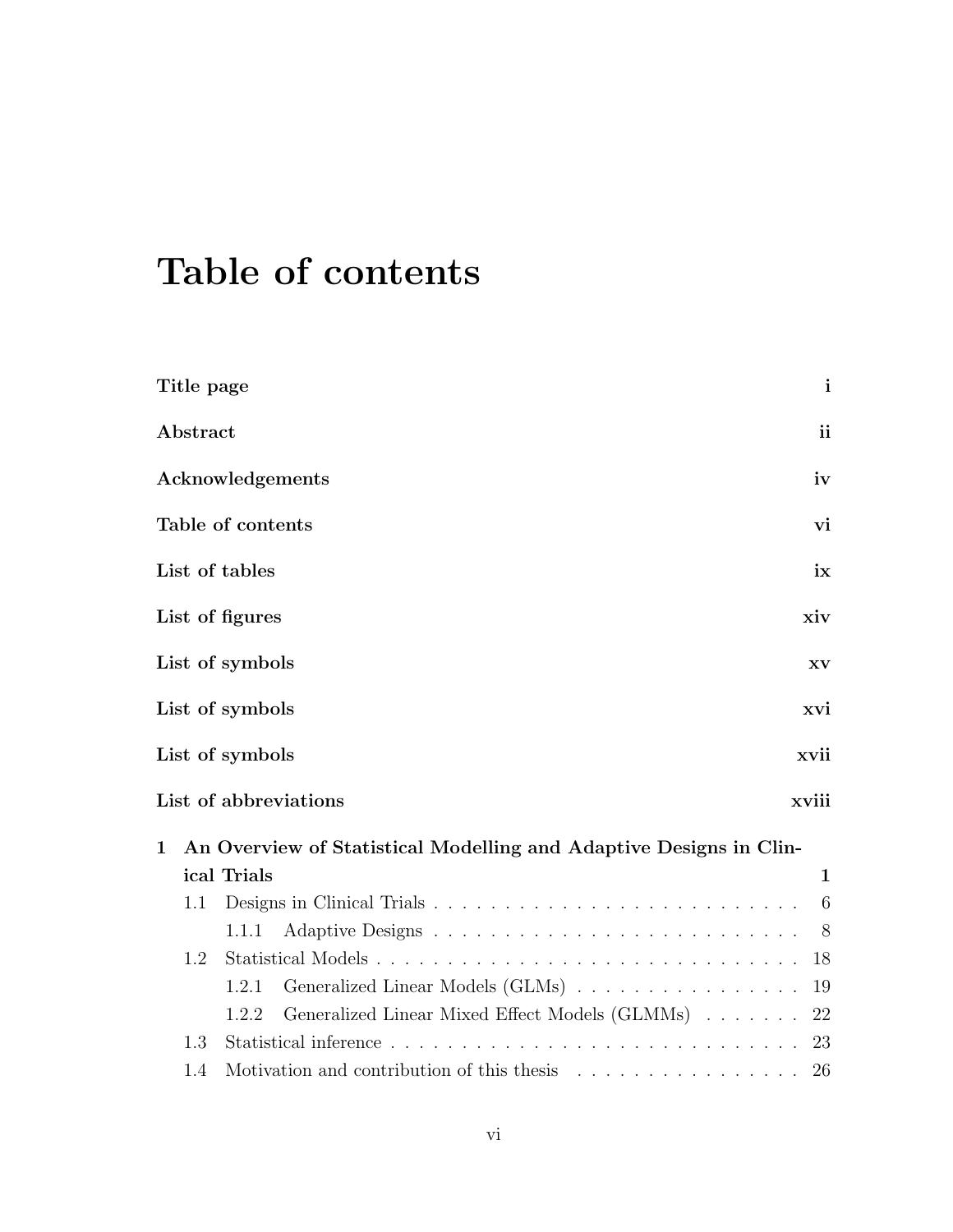|                |     | 1.4.1   | Motivation of this thesis $\ldots \ldots \ldots \ldots \ldots \ldots \ldots \ldots 26$           |    |
|----------------|-----|---------|--------------------------------------------------------------------------------------------------|----|
|                |     | 1.4.2   | Contribution of this thesis $\ldots \ldots \ldots \ldots \ldots \ldots \ldots 29$                |    |
| $\overline{2}$ |     |         | Estimation of a Generalized Linear Mixed Model for Response-Adaptive                             |    |
|                |     |         | Designs in Multi-Center Clinical Trials                                                          | 31 |
|                | 2.1 |         |                                                                                                  | 31 |
|                | 2.2 |         |                                                                                                  | 33 |
|                | 2.3 |         |                                                                                                  | 36 |
|                | 2.4 |         |                                                                                                  | 41 |
|                | 2.5 |         |                                                                                                  | 50 |
|                | 2.6 |         |                                                                                                  | 56 |
| 3              |     |         | Estimation of a Generalized Linear Model for Adaptive Designs in                                 |    |
|                |     |         | <b>Multi-Center Clinical Trials</b>                                                              | 58 |
|                | 3.1 |         |                                                                                                  | 58 |
|                | 3.2 |         | The Logit Model and Parameter Estimation                                                         | 59 |
|                | 3.3 |         | The Covariate-Adjusted Response-Adaptive Design (CARA)                                           | 62 |
|                | 3.4 |         | Asymptotics of Parameter Estimates for CARA                                                      | 63 |
|                | 3.5 |         | A Limiting Allocation for Response-Adaptive Design based on the Most                             |    |
|                |     |         |                                                                                                  | 78 |
|                | 3.6 |         |                                                                                                  | 79 |
|                | 3.7 |         |                                                                                                  | 91 |
| $\overline{4}$ |     |         | Investigating the Performance of Statistical Power versus Ethics be-                             |    |
|                |     |         | tween Response-Adaptive and Covariate-Adjusted Response-Adaptive                                 |    |
|                |     | Designs |                                                                                                  | 93 |
|                | 4.1 |         |                                                                                                  | 93 |
|                | 4.2 |         |                                                                                                  | 94 |
|                |     | 4.2.1   |                                                                                                  | 98 |
|                |     | 4.2.2   | Power of the Test for Interaction Effects                                                        | 98 |
|                | 4.3 |         | Testing Hypotheses using the Wald-Type Statistic: Reduced Model                                  | 99 |
|                |     | 4.3.1   | Testing for Main Effect of Treatment 100                                                         |    |
|                |     | 4.3.2   | Statistical Power Computation for Hypothesis Testing of Main                                     |    |
|                |     |         |                                                                                                  |    |
|                |     | 4.3.3   | Concaveness of the Non-centrality Parameter 106                                                  |    |
|                | 4.4 |         | Simulation Studies $\dots \dots \dots \dots \dots \dots \dots \dots \dots \dots \dots \dots 120$ |    |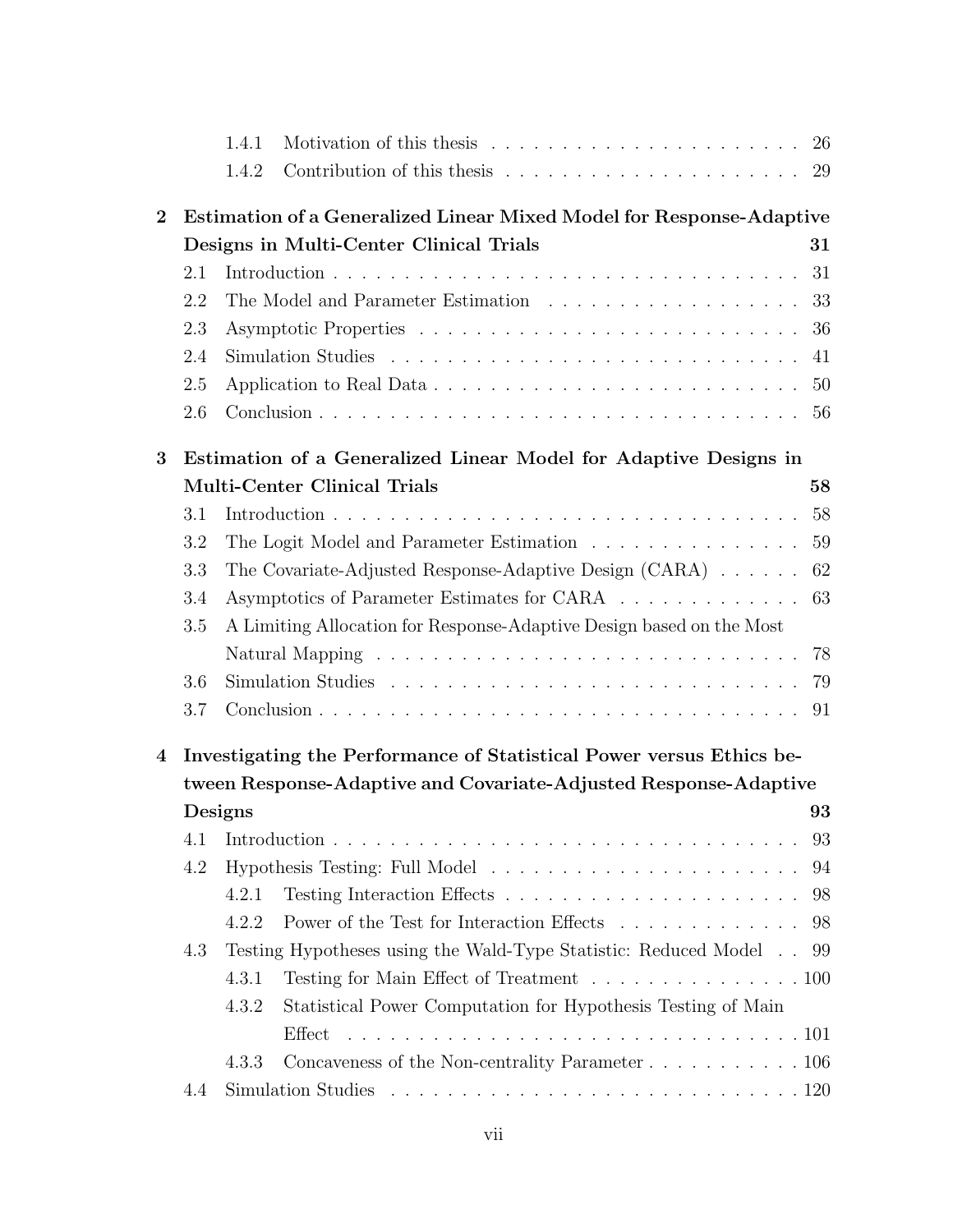|  | 5 Discussion and Conclusions | 126 |
|--|------------------------------|-----|
|  |                              |     |
|  |                              |     |
|  | <b>Bibliography</b>          |     |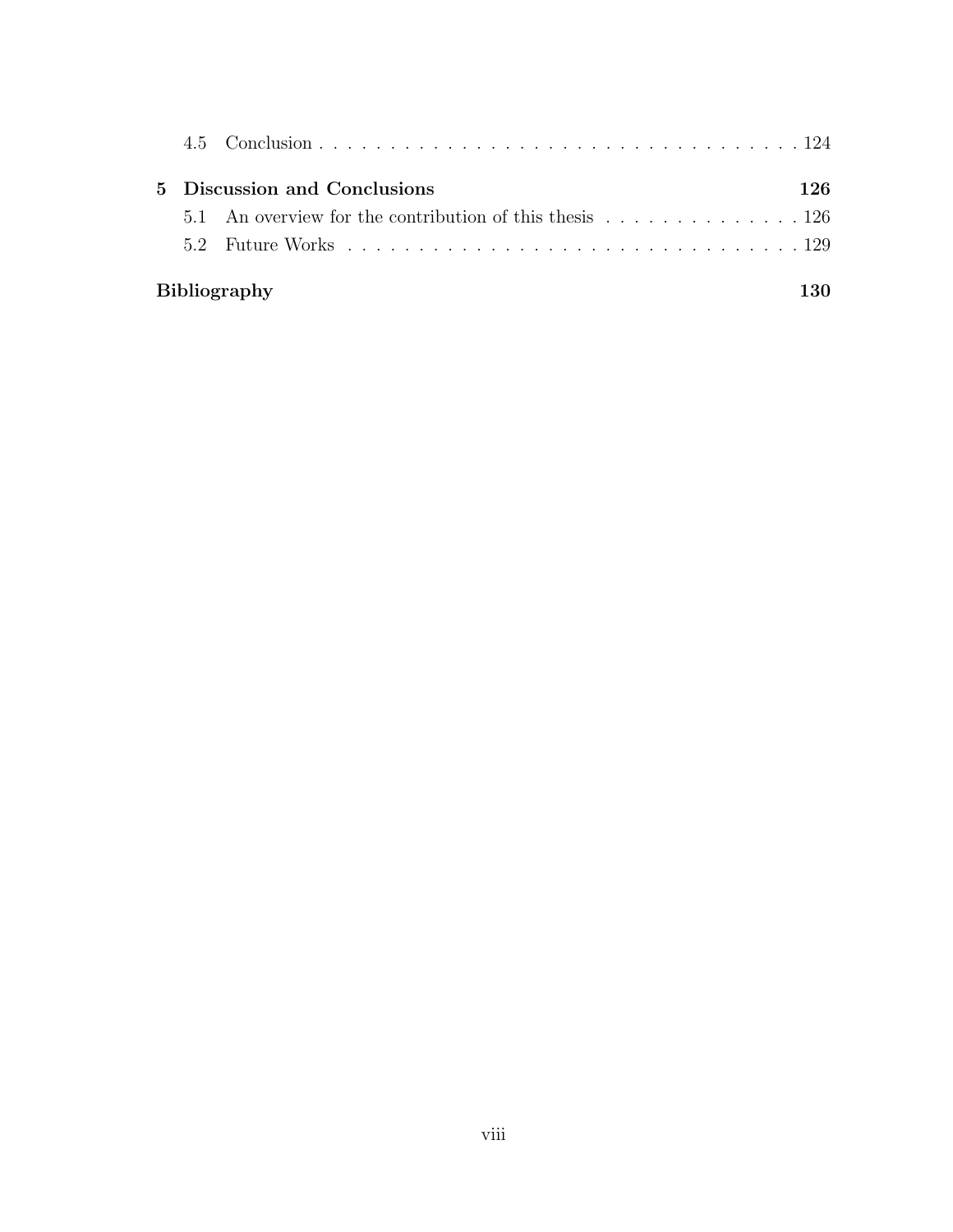### List of tables

- 2.1 Proportion of patients assigned to treatment A in all centers  $(v_A)$  based on RPW, CRD and  $\text{Doubly}_{\xi}$  procedures from 3000 simulations. Simulated means (SM) and simulated standard errors (SSE), estimated standard errors based on the Hessian matrix (ESE), estimated standard errors based on the influence function (IESE), mean squared error (MSE) and 95% coverage probability [C95%] based on normal distribution for the MLEs of model parameters, with covariate effects  $\gamma_0 = -2$ , β<sup>A</sup> = 3, σ = 0.8, J = 100 and n ∗ <sup>0</sup> = 15. . . . . . . . . . . . . . . . . . . 43
- 2.2 Proportion of patients assigned to treatment A in all centers  $(v_A)$  based on RPW, CRD and  $\text{Doubly}_{\xi}$  DBCD procedures from 3000 simulations. Simulated means (SM) and simulated standard errors (SSE), estimated standard errors based on the Hessian matrix (ESE), estimated standard errors based on the influence function (IESE), mean squared error (MSE) and 95% coverage probability [C95%] based on normal distribution for the MLEs of model parameters, with covariate effects  $\gamma_0 = 0.5$ , β<sup>A</sup> = 1, σ = 0.8, J = 50 and n ∗ <sup>0</sup> = 15. . . . . . . . . . . . . . . . . . . . 44
- 2.3 Proportion of patients assigned to treatment A in all centers  $(v_A)$  based on RPW, CRD and  $\text{Doubly}_{\xi}$  DBCD procedures from 3000 simulations. Simulated means (SM) and simulated standard errors (SSE), estimated standard errors based on the Hessian matrix (ESE), estimated standard errors based on the influence function (IESE), mean squared error (MSE) and 95% coverage probability [C95%] based on normal distribution for the MLEs of model parameters, with covariate effects  $\gamma_0 = -2$ , β<sup>A</sup> = 3, σ = 0.8, J = 25 and n ∗ <sup>0</sup> = 15. . . . . . . . . . . . . . . . . . . . 45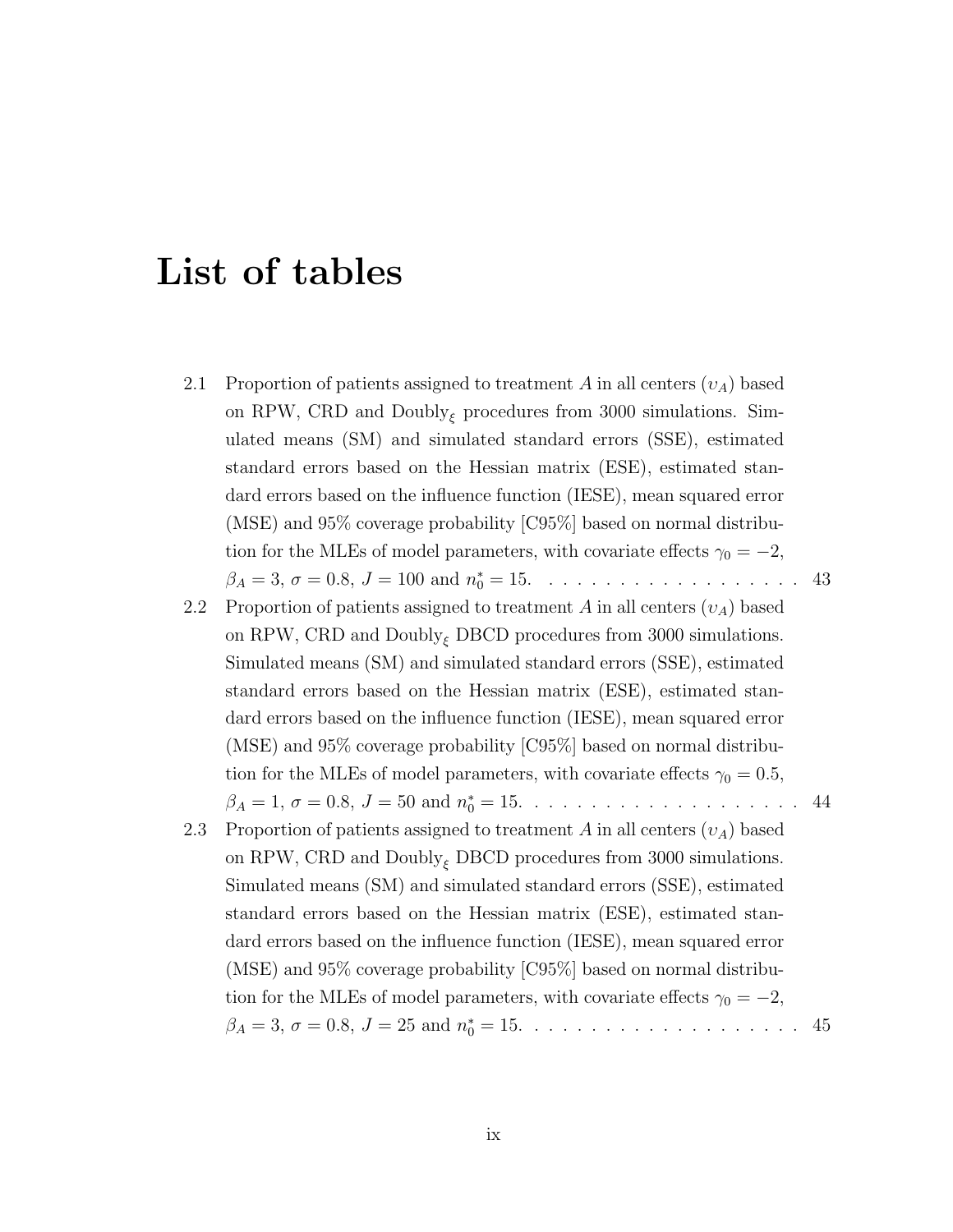| 2.4 | Proportion of patients assigned to treatment A in all centers $(v_A)$ based                                                          |    |
|-----|--------------------------------------------------------------------------------------------------------------------------------------|----|
|     | on RPW, CRD and $\text{Doubly}_{\xi}$ DBCD procedures from 3000 simulations.                                                         |    |
|     | Simulated means (SM) and simulated standard errors (SSE), estimated                                                                  |    |
|     | standard errors based on the Hessian matrix (ESE), estimated stan-                                                                   |    |
|     | dard errors based on the influence function (IESE), mean squared error                                                               |    |
|     | (MSE) and $95\%$ coverage probability [C $95\%$ ] based on normal distribu-                                                          |    |
|     | tion for the MLEs of model parameters, with covariate effects $\gamma_0 = -1$ ,                                                      |    |
|     | $\beta_A = 4, \sigma = 1, J = 100 \text{ and } n_0^* = 15. \dots \dots \dots \dots \dots \dots \dots \dots$                          | 48 |
| 2.5 | Proportion of patients assigned to treatment A in all centers $(v_A)$ based                                                          |    |
|     | on RPW, CRD and $\text{Doubly}_{\xi}$ DBCD procedures from 3000 simulations.                                                         |    |
|     | Simulated means (SM) and simulated standard errors (SSE), estimated                                                                  |    |
|     | standard errors based on the Hessian matrix (ESE), estimated stan-                                                                   |    |
|     | dard errors based on the influence function (IESE), mean squared error                                                               |    |
|     | (MSE) and 95% coverage probability [C95%] based on normal distribu-                                                                  |    |
|     | tion for the MLEs of model parameters, with covariate effects $\gamma_0 = 0.5$ ,                                                     |    |
|     | $\beta_A = 1, \sigma = 0.8, J = 100 \text{ and } n_0^* = 20. \dots \dots \dots \dots \dots \dots \dots \dots$                        | 49 |
| 2.6 | Clinical trial relating treatment to response for eight centres. $\dots \dots$                                                       | 51 |
| 2.7 | Values of the $D$ -optimality criterion, the Wald Statistic and their cor-                                                           |    |
|     | reponding $p$ -values for testing the significance of treatment effect com-                                                          |    |
|     | puted using <b>DATA 1, DATA 2</b> and <b>DATA 3</b> , and estimated parame-                                                          |    |
|     | ters and their standard errors based on (a) the Hessian matrix denoted                                                               |    |
|     | by Estimate and ESE respectively; (b) the influence function approach                                                                |    |
|     | in $(2.18)$ denoted by IEstimate and IESE respectively for the param-                                                                |    |
|     | eters in model $(2.17)$ and the parameters in model $(2.16)$ denoted by                                                              |    |
|     | FEstimate and FESE respectively                                                                                                      | 53 |
| 3.1 |                                                                                                                                      | 81 |
| 3.2 | CARA, RA, and CR procedures from 3000 simulations with 500 number of                                                                 |    |
|     | patients. The proportion of patients assigned to treatment $A$ in stratum $h$                                                        |    |
|     | $(P_{Ah})$ for $h = 1, 2, \dots, m$ , simulated means (SM), simulated standard errors                                                |    |
|     | (SSE) with the model parameters $\beta_{A0} = 1.25, \gamma_{00} = 0.50, \gamma_{10} = -0.18,$                                        |    |
|     | $\gamma_{20} = -0.30, \ \gamma_{30} = 0.25, \ \gamma_{40} = 0.10, \ \delta_{10} = 0.00, \ \delta_{20} = 0.00, \ \delta_{30} = 0.00,$ |    |
|     |                                                                                                                                      | 82 |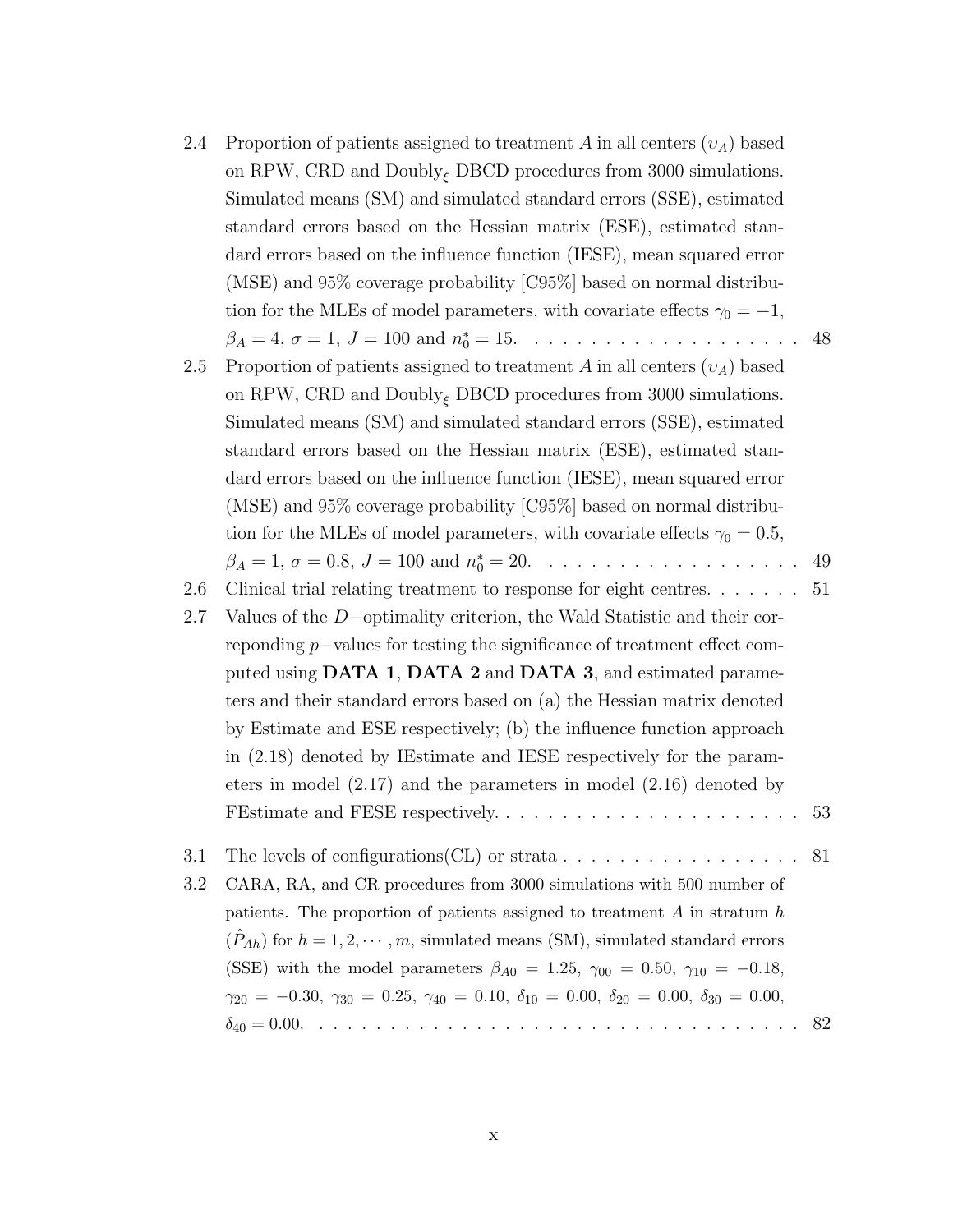- 3.3 CARA, RA, and CR procedures from 3000 simulations with 500 number of patients. The proportion of patients assigned to treatment  $A(\hat{P}_A)$ , the success rates of patients  $(\hat{P}_S)$ , simulated means (SM), and simulated standard errors (SSE) with the model parameters  $\beta_{A0} = 1.25, \gamma_{00} = 0.50, \gamma_{10} = -0.18,$  $\gamma_{20} = -0.30, \ \gamma_{30} = 0.25, \ \gamma_{40} = 0.10, \ \delta_{10} = 0.00, \ \delta_{20} = 0.00, \ \delta_{30} = 0.00,$ δ<sup>40</sup> = 0.00. . . . . . . . . . . . . . . . . . . . . . . . . . . . . . . . . . . 82
- 3.4 CARA, RA, and CR procedures from 3000 simulations with 500 number of patients. Simulated means (SM), simulated standard error (SSE), estimated standard error (ESE), and coverage probability (CP) with the model parameters  $\beta_{A0} = 1.25$ ,  $\gamma_{00} = 0.50$ ,  $\gamma_{10} = -0.18$ ,  $\gamma_{20} = -0.30$ ,  $\gamma_{30} = 0.25$ ,  $\gamma_{40} = 0.10, \delta_{10} = 0.00, \delta_{20} = 0.00, \delta_{30} = 0.00, \delta_{40} = 0.00, \ldots \ldots \ldots \ldots$  83
- 3.5 CARA, RA, and CR procedures from 3000 simulations with 500 number of patients. The proportion of patients assigned to treatment A in stratum h  $(\hat{P}_{Ah})$  for  $h = 1, 2, \dots, m$ , simulated means (SM), simulated standard errors (SSE) with the model parameters  $\beta_{A0} = 1.25$ ,  $\gamma_{00} = 0.5$ ,  $\gamma_{10} = -0.22$ ,  $\gamma_{20} = -0.4, \gamma_{30} = 0.2, \gamma_{40} = 0.1, \delta_{10} = 0.09, \delta_{20} = -0.8, \delta_{30} = 0.06, \delta_{40} = 0.04.$  84
- 3.6 CARA, RA, and CR procedures from 3000 simulations with 500 number of patients. The proportion of patients assigned to treatment  $A(P_A)$ , the success rates of patients  $(\hat{P}_S)$ , simulated means (SM), and simulated standard errors (SSE) with the model parameters  $\beta_{A0} = 1.25$ ,  $\gamma_{00} = 0.5$ ,  $\gamma_{10} = -0.22$ ,  $\gamma_{20} = -0.4, \gamma_{30} = 0.2, \gamma_{40} = 0.1, \delta_{10} = 0.09, \delta_{20} = -0.8, \delta_{30} = 0.06, \delta_{40} = 0.04.$  85
- 3.7 CARA, RA, and CR procedures from 3000 simulations with 500 number of patients. Simulated means (SM), simulated standard error (SSE), estimated standard error (ESE), and coverage probability (CP) with the model parameters  $\beta_{A0} = 1.25$ ,  $\gamma_{00} = 0.5$ ,  $\gamma_{10} = -0.22$ ,  $\gamma_{20} = -0.4$ ,  $\gamma_{30} = 0.2, \, \gamma_{40} = 0.1, \, \delta_{10} = 0.09, \, \delta_{20} = -0.8, \, \delta_{30} = 0.06, \, \delta_{40} = 0.04. \quad . \quad . \quad 85$
- 3.8 CARA, RA, and CR procedures from 3000 simulations with 500 number of patients. The proportion of patients assigned to treatment A in stratum  $h\ (\hat{P}_{Ah})$  for  $h=1,2,\cdots,m$ , simulated means (SM), simulated standard errors (SSE) with the model parameters  $\beta_{A0} = 0$ ,  $\gamma_{00} = 0.25$ ,  $\gamma_{10} = -0.20, \ \gamma_{20} = -0.35, \ \gamma_{30} = 0.25, \ \gamma_{40} = 0.15, \ \delta_{10} = 0.10, \ \delta_{20} =$ −1.50, δ<sup>30</sup> = 0.05, δ<sup>40</sup> = 0.05. . . . . . . . . . . . . . . . . . . . . . . . . 86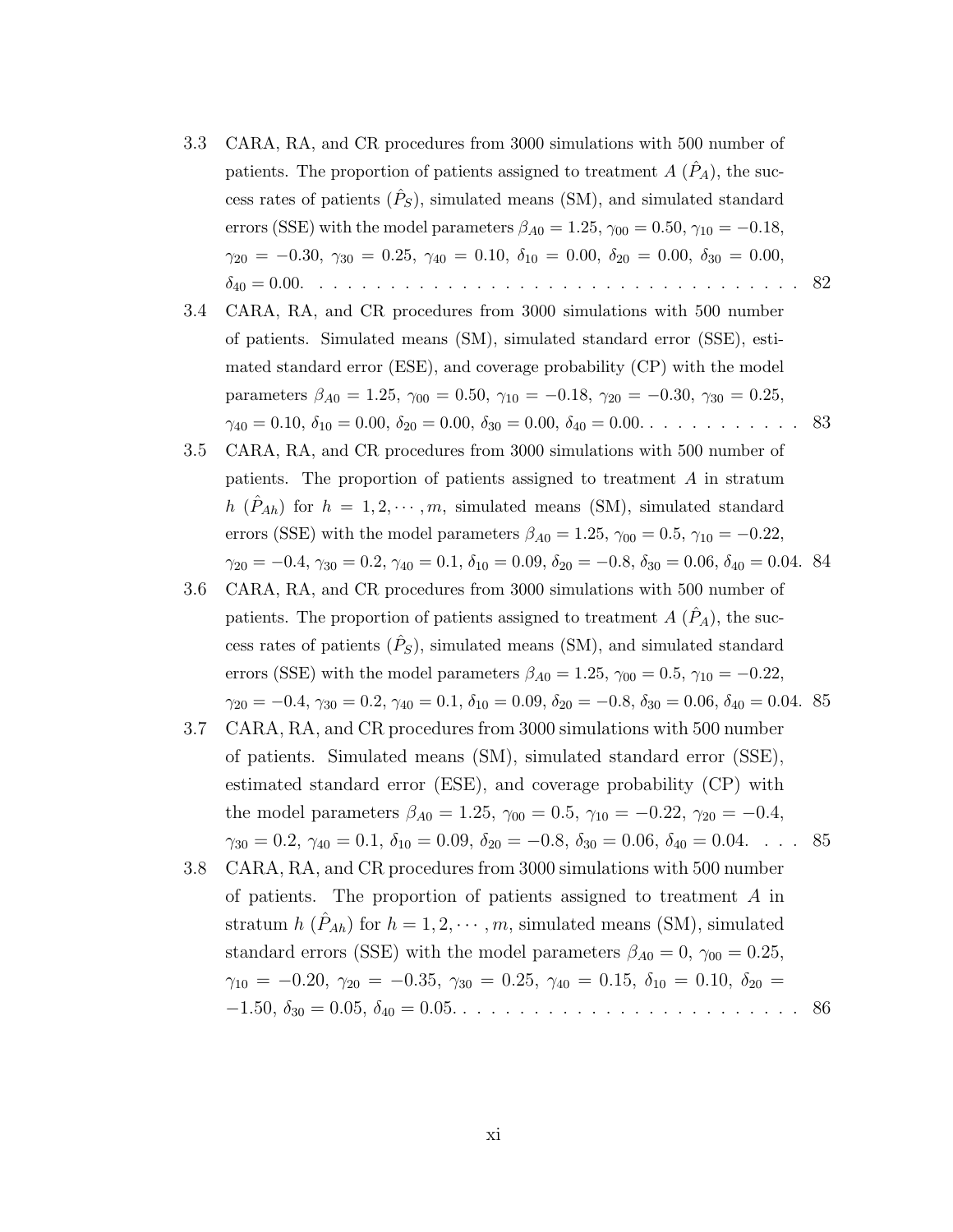- 3.9 CARA, RA, and CR procedures from 3000 simulations with 500 number of patients. The proportion of patients assigned to treatment  $A(\hat{P}_A)$ , the success rates of patients  $(\hat{P}_S)$ , simulated means (SM), and simulated standard errors (SSE) with the model parameters  $\beta_{A0} = 0$ ,  $\gamma_{00} = 0.25$ ,  $\gamma_{10} = -0.20, \ \gamma_{20} = -0.35, \ \gamma_{30} = 0.25, \ \gamma_{40} = 0.15, \ \delta_{10} = 0.10, \ \delta_{20} =$ −1.50, δ<sup>30</sup> = 0.05, δ<sup>40</sup> = 0.05. . . . . . . . . . . . . . . . . . . . . . . . . 86
- 3.10 CARA, RA, and CR procedures from 3000 simulations with 500 number of patients. Simulated means (SM), simulated standard error (SSE), estimated standard error (ESE), and coverage probability (CP) with the model parameters  $\beta_{A0} = 0$ ,  $\gamma_{00} = 0.25$ ,  $\gamma_{10} = -0.20$ ,  $\gamma_{20} = -0.35$ ,  $\gamma_{30} = 0.25, \, \gamma_{40} = 0.15, \, \delta_{10} = 0.10, \, \delta_{20} = -1.50, \, \delta_{30} = 0.05, \, \delta_{40} = 0.05.$  . 87
- 3.11 CARA, RA, and CR procedures from 3000 simulations with 1000 number of patients. The proportion of patients assigned to treatment A in stratum  $h\ (\hat{P}_{Ah})$  for  $h=1,2,\cdots,m$ , simulated means (SM), simulated standard errors (SSE) with the model parameters  $\beta_{A0} = 0$ ,  $\gamma_{00} = 0.25$ ,  $\gamma_{10} = -0.20, \ \gamma_{20} = -0.35, \ \gamma_{30} = 0.25, \ \gamma_{40} = 0.15, \ \delta_{10} = 0.10,$ δ<sup>20</sup> = −1.50, δ<sup>30</sup> = 0.05, δ<sup>40</sup> = 0.05. . . . . . . . . . . . . . . . . . . . . 87
- 3.12 CARA, RA, and CR procedures from 3000 simulations with 1000 number of patients. The proportion of patients assigned to treatment A  $(\hat{P}_A)$ , the success rates of patients  $(\hat{P}_S)$ , simulated means (SM), and simulated standard errors (SSE) with the model parameters  $\beta_{A0} = 0$ ,  $\gamma_{00}$  = 0.25,  $\gamma_{10}$  = -0.20,  $\gamma_{20}$  = -0.35,  $\gamma_{30}$  = 0.25,  $\gamma_{40}$  = 0.15,  $\delta_{10} = 0.10, \delta_{20} = -1.50, \delta_{30} = 0.05, \delta_{40} = 0.05. \ldots \ldots \ldots \ldots \ldots \ldots \ldots \$
- 3.13 CARA, RA, and CR procedures from 3000 simulations with 1000 number of patients. Simulated means (SM), simulated standard error (SSE), estimated standard error (ESE), and coverage probability (CP) with the model parameters  $\beta_{A0} = 0$ ,  $\gamma_{00} = 0.25$ ,  $\gamma_{10} = -0.20$ ,  $\gamma_{20} = -0.35$ ,  $\gamma_{30} = 0.25, \, \gamma_{40} = 0.15, \, \delta_{10} = 0.10, \, \delta_{20} = -1.50, \, \delta_{30} = 0.05, \, \delta_{40} = 0.05.$  . 88
- 4.1 CARA, RA, and CR procedures from 10000 simulations with 500 number of patients. Size of the test  $(\alpha^*)$  and estimated size of the test  $(\hat{\alpha}^*)$  with model parameters  $\beta_{A0} = 1.00, \gamma_{00} = 0.50, \gamma_{10} = -0.18, \gamma_{20} = -0.30, \gamma_{30} = 0.25,$  $\gamma_{40} = 0.10, \delta_{10} = 0.00, \delta_{20} = 0.00, \delta_{30} = 0.00, \delta_{40} = 0.00 \ldots \ldots \ldots \ldots \ldots 121$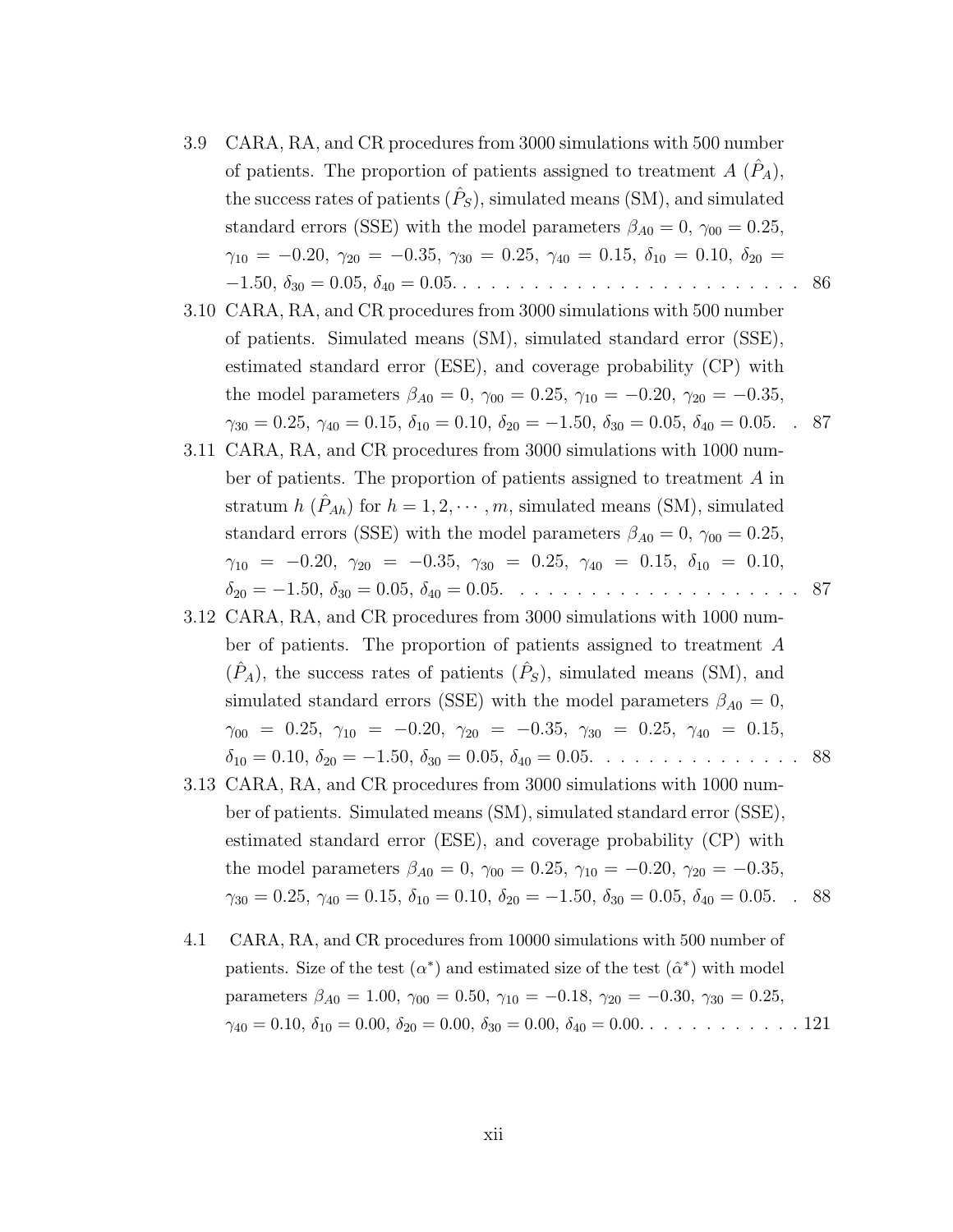- 4.2 CARA, RA, and CR procedures from 10000 simulations with 500 number of patients. Size of the test  $(\alpha^*)$  and estimated size of the test  $(\hat{\alpha}^*)$  with model parameters  $\beta_{A0} = 0.50, \gamma_{00} = 0.50, \gamma_{10} = -0.18, \gamma_{20} = -0.30, \gamma_{30} = 0.25,$  $\gamma_{40} = 0.10, \delta_{10} = 0.00, \delta_{20} = 0.00, \delta_{30} = 0.00, \delta_{40} = 0.00, \ldots \ldots \ldots \ldots$  121
- 4.3 CARA, RA, and CR procedures from 5000 simulations with 500 number of patients and 0.05 size of the test. Power computation testing interaction with model parameters  $\beta_{A0} = 0.50$ ,  $\gamma_{00} = 0.25$ ,  $\gamma_{10} = -0.20$ ,  $\gamma_{20} = -0.40$ ,  $\gamma_{30} = 0.35, \, \gamma_{40} = 0.20, \, \boldsymbol{\delta}_0 = (\delta_{10}, \delta_{20}, \delta_{30}, \delta_{40})'. \, \ldots \, \ldots \, \ldots \, \ldots \, \ldots \, \ldots \, \ldots \, 122$
- 4.4 CARA, RA, and CR procedures from 5000 simulations with 1000 number of patients and 0.05 size of the test. Power computation testing interaction with model parameters  $\beta_{A0} = 0.50$ ,  $\gamma_{00} = 0.25$ ,  $\gamma_{10} = -0.20$ ,  $\gamma_{20} = -0.40$ ,  $\gamma_{30} = 0.35, \, \gamma_{40} = 0.20, \, \boldsymbol{\delta}_0 = (\delta_{10}, \delta_{20}, \delta_{30}, \delta_{40})'. \, \ldots \, \ldots \, \ldots \, \ldots \, \ldots \, \ldots \, \ldots \, 122$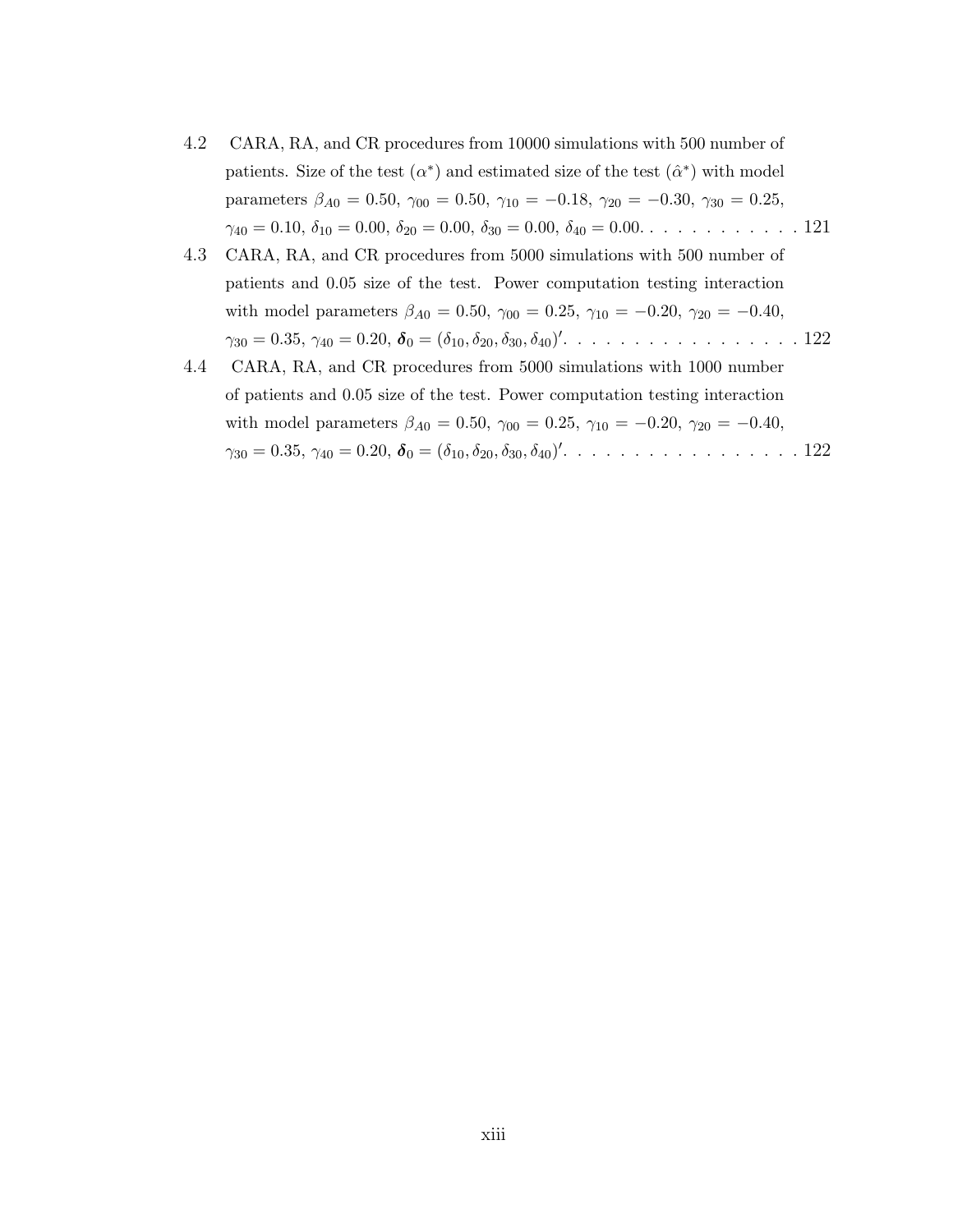## List of figures

|--|--|--|--|--|--|--|--|--|--|--|--|--|--|--|--|--|--|--|--|--|--|--|--|--|--|--|--|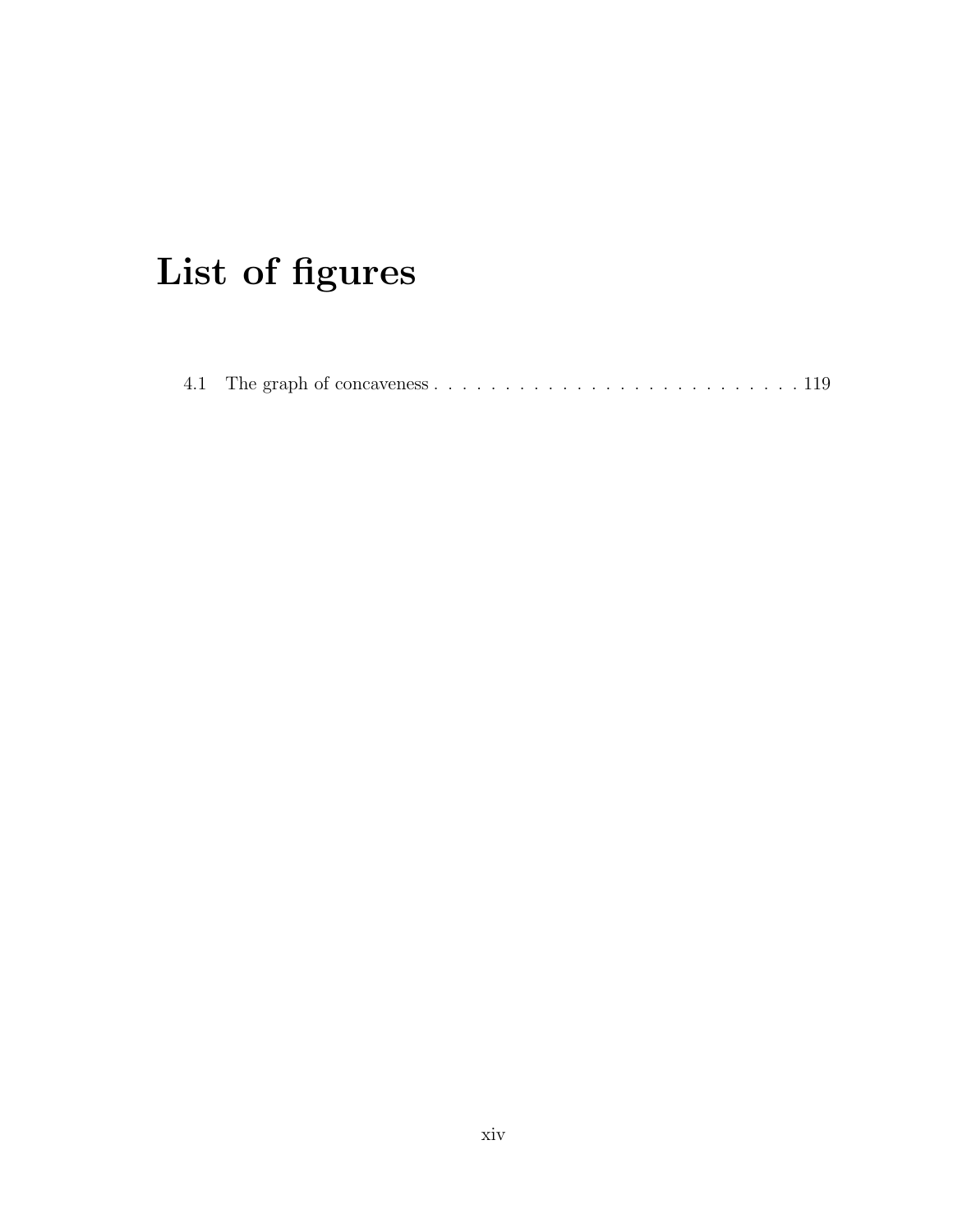## List of symbols

| $\boldsymbol{A}$                         | Treatment A                                                                     |
|------------------------------------------|---------------------------------------------------------------------------------|
| $\boldsymbol{B}$                         | Treatment B                                                                     |
| $C(\mathbf{z_i}) =$ :                    | $(\mathbf{z}'_1, \mathbf{z}'_2, \cdots, \mathbf{z}'_i)'$                        |
| $d_{\mathcal{A}}$                        | The rank of a matrix <b>D</b>                                                   |
| $d^*$                                    | The number of sample points in Gauss-Hermite approximation                      |
| $\mathbf{d}_0$                           | The column matrix                                                               |
| D                                        | A matrix of a full rank                                                         |
| $H_0$                                    | The null hypothesis                                                             |
| $H_A$                                    | The alternative hypothesis                                                      |
| $F^*(t)$                                 | The distribution function used in the influence function method                 |
| ${\bf F}_n({\boldsymbol \theta})$        | The observed Fisher information matrix                                          |
| $(1/n)\mathbf{F}_n(\boldsymbol{\theta})$ | The average observed Fisher information matrix                                  |
| $\boldsymbol{g}$                         | An allocation function in doubly adaptive biased coin design                    |
| $g^*(.)$                                 | A regression function                                                           |
| $G^\ast$                                 | An arbitrary distribution function used in the influence function method        |
| ${\bf G}$                                | An open ball with center $\theta_0$                                             |
| $\mathbf{I}^*$                           | Identity matrix                                                                 |
| $\mathbf{I}(\boldsymbol{\theta})$        | Fisher information matrix                                                       |
| J                                        | The number of medical centers                                                   |
| K                                        | The number of covariates other than treatment                                   |
| $L_k+1$                                  | The number of levels in the covariate $v_k^*$ ; $k = 1, 2, \dots, K$            |
| $\boldsymbol{m}$                         | The total number of covariate configuration levels                              |
| $n_j^*$                                  | The total number of patients in center $j$ ; $j = 1, 2, \dots, J$               |
| $n_h$                                    | The total number of patients in the configuration level $h; h = 1, 2, \dots, m$ |
| $\,n$                                    | The total number of patients                                                    |
| p                                        | The number of dummy variables for covariates in the logit model                 |
| $P_{AS}$                                 | The true success probability of treatment $A$                                   |
| $P_{BS}$                                 | The true success probability of treatment $B$                                   |
| $q :=$                                   | $2(p+1)$                                                                        |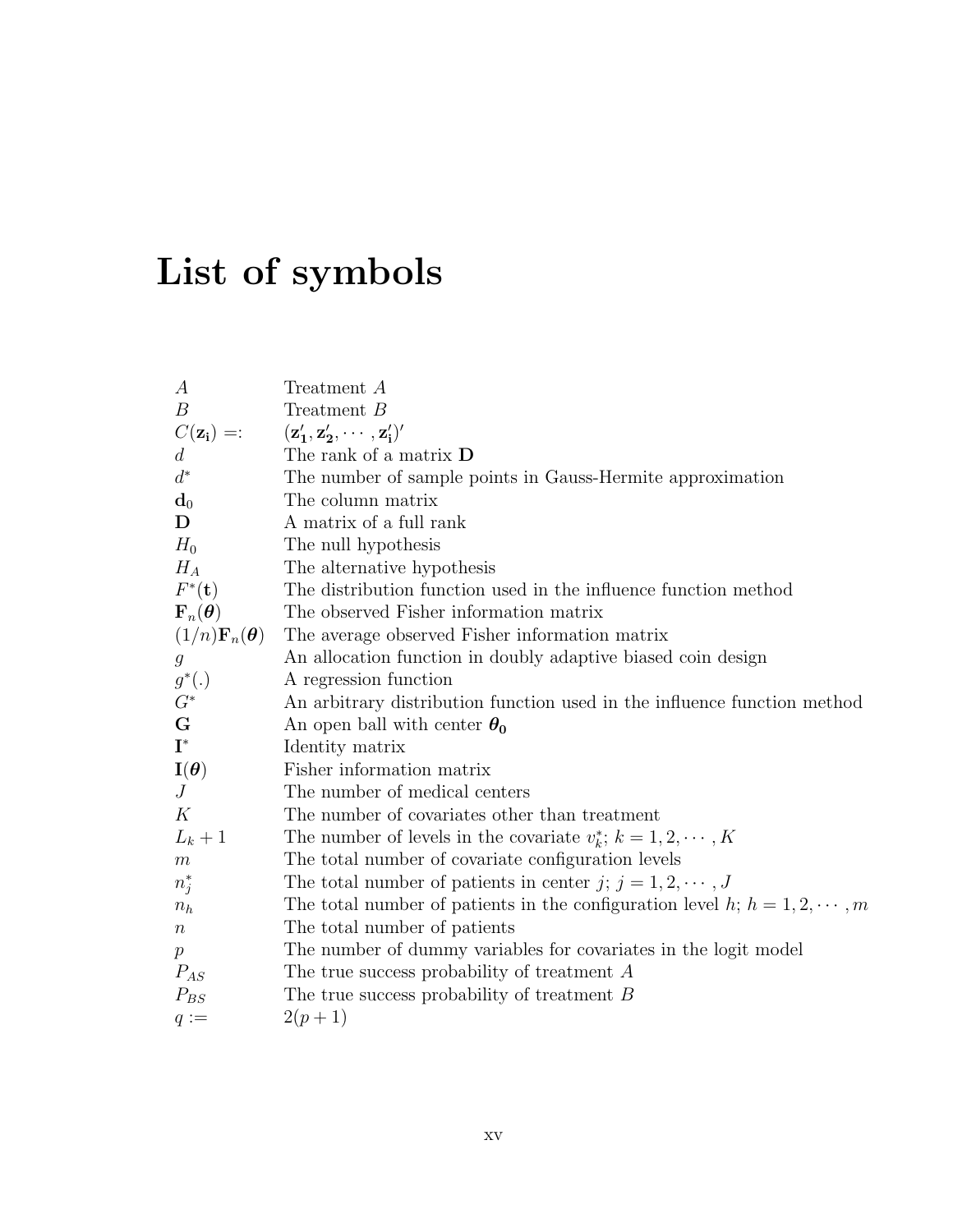## List of symbols

| S                                     | The number of simulations                                                                                                                                                                                                                                                                                                                                                                            |
|---------------------------------------|------------------------------------------------------------------------------------------------------------------------------------------------------------------------------------------------------------------------------------------------------------------------------------------------------------------------------------------------------------------------------------------------------|
| $\mathbf{s}_n(\boldsymbol{\theta})$ : | The score function                                                                                                                                                                                                                                                                                                                                                                                   |
| $T_W$                                 | The Wald-type of test statistic                                                                                                                                                                                                                                                                                                                                                                      |
| X                                     | The design matrix                                                                                                                                                                                                                                                                                                                                                                                    |
| $X_{ijA}$                             | A random variable that patient i in center j is assigned to treatment $A$                                                                                                                                                                                                                                                                                                                            |
| $X_{iA}$                              | A random variable that patient $i$ is assigned to treatment $A$ when a common                                                                                                                                                                                                                                                                                                                        |
|                                       | randomization for treatment assignments is applied to all centers                                                                                                                                                                                                                                                                                                                                    |
| $Y_{ij}$                              | A random variable that is the response of patient $i$ in center $j$                                                                                                                                                                                                                                                                                                                                  |
| $Y_i$                                 | A random variable that is the response of patient i when a common                                                                                                                                                                                                                                                                                                                                    |
|                                       | randomization for treatment assignments is applied to all centers                                                                                                                                                                                                                                                                                                                                    |
| $\boldsymbol{u}$                      | The initial number of balls in the randomized play the winner                                                                                                                                                                                                                                                                                                                                        |
| $u_j$                                 | The effect by center $j$                                                                                                                                                                                                                                                                                                                                                                             |
| $u_j^* :=$                            | $\frac{u_j}{\sqrt{2}\sigma}$                                                                                                                                                                                                                                                                                                                                                                         |
|                                       |                                                                                                                                                                                                                                                                                                                                                                                                      |
| $v_k^*$                               | The covariate k; $k = 1, 2, \cdots, K$                                                                                                                                                                                                                                                                                                                                                               |
| $\mathbf{v}_h$                        | The covariate configuration level $h$ or stratum $h$                                                                                                                                                                                                                                                                                                                                                 |
|                                       | ${\bf w}_i: = (x_{iA}, 1, {\bf z}'_i, x_{iA}{\bf z}'_i)'$                                                                                                                                                                                                                                                                                                                                            |
|                                       | ${\bf w}_{iR}$ : = $(x_{iA}, 1, {\bf z}'_i)'$                                                                                                                                                                                                                                                                                                                                                        |
| $z_{ij}$                              | The vector of covariates of patient $i$ in center $j$                                                                                                                                                                                                                                                                                                                                                |
| $z_i$                                 | The vector of covariates of patient $i$ when a common                                                                                                                                                                                                                                                                                                                                                |
|                                       | randomization for treatment assignments is applied to all centers                                                                                                                                                                                                                                                                                                                                    |
|                                       |                                                                                                                                                                                                                                                                                                                                                                                                      |
|                                       |                                                                                                                                                                                                                                                                                                                                                                                                      |
|                                       | $\rho_h := P(\mathbf{Z} = \mathbf{v}_h)$<br>$\mathcal{X}_{ij} := \sigma(X_{1jA}, X_{2jA}, \cdots, X_{ijA})$ is the sigma algebra of treatment assignments in center j<br>$\mathcal{X}_i := \sigma(X_{1A}, X_{2A}, \cdots, X_{iA})$ is the sigma algebra of treatment assignments when a comm<br>$\sigma(X_{1A}, X_{2A}, \cdots, X_{iA})$ is the sigma algebra of treatment assignments when a common |
|                                       | randomization for treatment assignments is applied to all centers                                                                                                                                                                                                                                                                                                                                    |
|                                       | $\sigma(Y_{1j}, Y_{2j}, \cdots, Y_{ij})$ is the sigma algebra of responses in center j                                                                                                                                                                                                                                                                                                               |
|                                       | $\sigma(Y_1, Y_2, \cdots, Y_i)$ is the sigma algebra of responses when a common                                                                                                                                                                                                                                                                                                                      |
|                                       | randomization for treatment assignments is applied to all centers                                                                                                                                                                                                                                                                                                                                    |
|                                       |                                                                                                                                                                                                                                                                                                                                                                                                      |
|                                       | $\mathcal{Y}_{ij} := \begin{array}{c} \sigma(Y_{1j}, Y_{2j}, \ \sigma(Y_1, Y_2, \cdots) \ \sigma(Y_1, Y_2, \cdots) \ \sigma(X_{ij}, Y_{ij}) \ \mathcal{F}_i := \sigma(\mathcal{X}_i, Y_i) \end{array}$                                                                                                                                                                                               |
|                                       |                                                                                                                                                                                                                                                                                                                                                                                                      |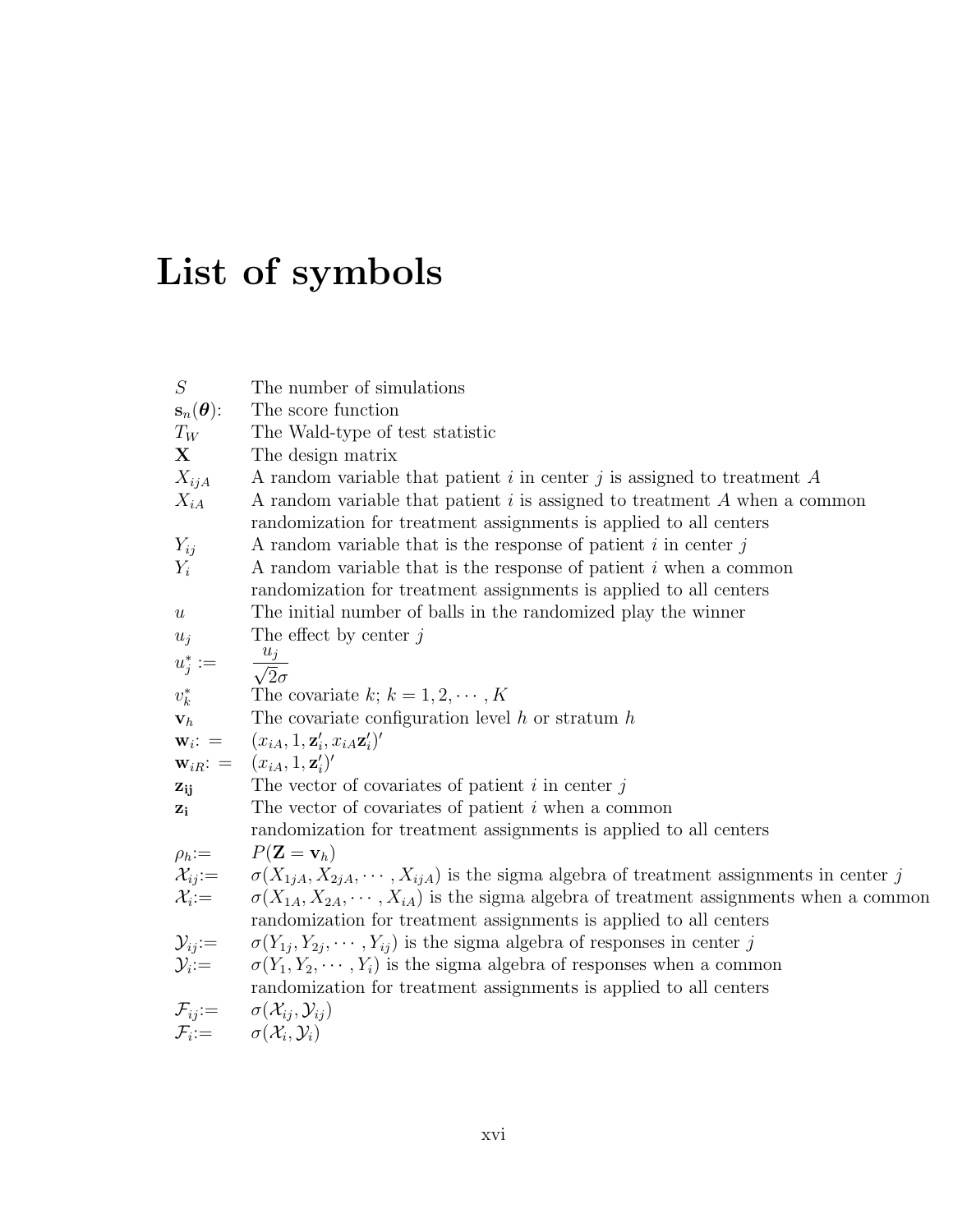## List of symbols

| $\alpha$                        | It is used in the randomized play the winner                                                                                                                                                                                                                |
|---------------------------------|-------------------------------------------------------------------------------------------------------------------------------------------------------------------------------------------------------------------------------------------------------------|
| $\beta$                         | It is used in the randomized play the winner                                                                                                                                                                                                                |
| $\alpha^*$                      | The size of the test                                                                                                                                                                                                                                        |
| $\beta$ :=                      | $(\gamma_0,\beta_A)$                                                                                                                                                                                                                                        |
| $\sigma$                        | The variance of center effects in GLMM                                                                                                                                                                                                                      |
| $\beta_A$                       | The effect of treatment $A$ compared to treatment $B$                                                                                                                                                                                                       |
| $\delta$                        | The interaction effects                                                                                                                                                                                                                                     |
| $\gamma_0$                      | Intercept term                                                                                                                                                                                                                                              |
| $\boldsymbol{\gamma}$           | The main effects of covariates                                                                                                                                                                                                                              |
| $\Lambda_{ij}:=$                | $P(Y_{ij}=1 x_{ijA}, \mathbf{z_{ij}})$                                                                                                                                                                                                                      |
| $\Lambda_i :=$                  | $P(Y_i = 1   x_{iA}, \mathbf{z_i})$                                                                                                                                                                                                                         |
|                                 | when a common randomization for treatment assignments is applied to all centers                                                                                                                                                                             |
| $\eta_i$ :=                     | $\mathbf{w}'_i\boldsymbol{\theta}$                                                                                                                                                                                                                          |
|                                 | $\theta := \begin{cases} \n\mathbf{w}'_{ij} \theta \\ \theta := (\beta_A, \gamma_0, \gamma', \delta')' \\ \theta_0 := (\beta_{A0}, \gamma_{00}, \gamma'_0, \delta'_0)' \text{ is the } q\text{-dimensional vector of true unknown parameters}\n\end{cases}$ |
|                                 |                                                                                                                                                                                                                                                             |
|                                 |                                                                                                                                                                                                                                                             |
| $\Omega(\boldsymbol{\theta_0})$ | An admissible set                                                                                                                                                                                                                                           |
| $\phi^{(a)}:=$                  | $n[\mathbf{D}\boldsymbol{\theta}_0-\mathbf{d}_0]'[\mathbf{D}\mathbf{I}(\boldsymbol{\theta}_0)^{-1}\mathbf{D}']^{-1}[\mathbf{D}\boldsymbol{\theta}_0-\mathbf{d}_0]$ is a non-centrality parameter                                                            |
| $\phi$ :=                       | $n[\mathbf{D}\boldsymbol{\theta}_0-\mathbf{d}_0]'{\{\mathbf{D}[(1/n)\mathbf{F}_n(\boldsymbol{\theta}_0)]^{-1}\mathbf{D}'\}}^{-1}[\mathbf{D}\boldsymbol{\theta}_0-\mathbf{d}_0]$                                                                             |
| $\pi_{ijA}$                     | The probability that patient $i$ in center $j$ is getting treatment $A$ .                                                                                                                                                                                   |
| $\pi_{iA}$                      | The probability that patient $i$ is getting treatment $A$                                                                                                                                                                                                   |
|                                 | when a common randomization for treatment assignments is applied to all centers                                                                                                                                                                             |
| $\Phi$                          | The cumulative distribution function of the standard normal distribution                                                                                                                                                                                    |
| $\Psi(\Lambda_i) :=$            | $\eta_i$                                                                                                                                                                                                                                                    |
| $\theta_0$                      | True parameter vector                                                                                                                                                                                                                                       |
| $\xi$                           | One of the doubly adaptive biased coin design parameters                                                                                                                                                                                                    |
| $\rho$                          | A desired allocation proportion in doubly adaptive biased coin design                                                                                                                                                                                       |
| $\upsilon$                      | The proportion of patients assigned to treatment $A$                                                                                                                                                                                                        |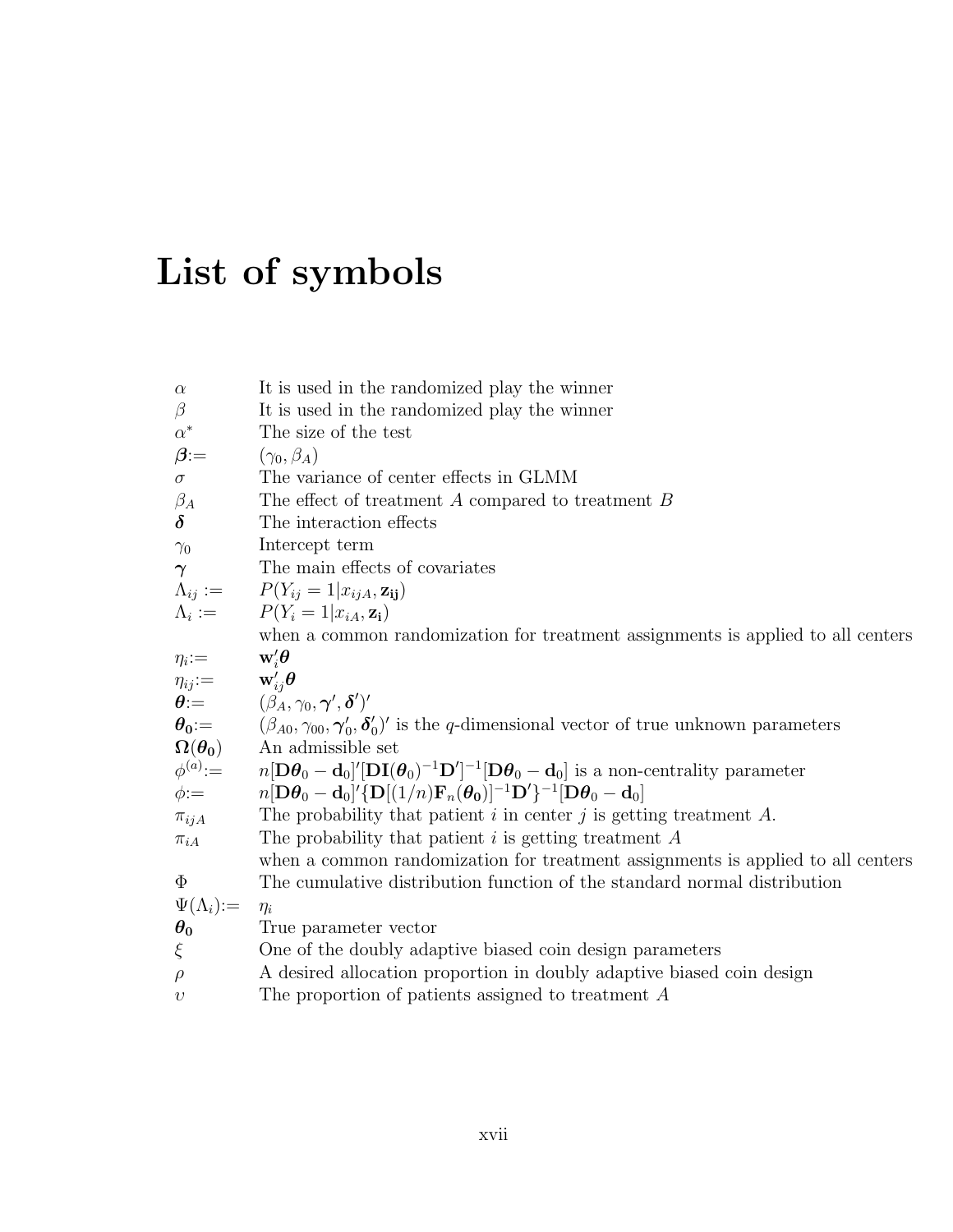## List of abbreviations

- AIC Akaike Information Criterion
- BIC Bayesian Information Criterion
- CA Covariate-Adaptive
- CARA Covariate-Adjusted Response-Adaptive
	- CR Completely Randomized
- CRD Completely Randomized Design
- DBCD Doubly adaptive biased coin design
	- FDA Food and Drug Administration
- GLM Generalized Linear Model
- GLMM Generalized Linear Mixed Model
	- GQL Generalized Quasi-Likelihood
		- ML Maximum Likelihood
		- MM Method of Moments
	- PW Play the winner
	- QAIC Quasi Akaike Information Criterion
		- QL Quasi-Likelihood
		- RA Response-Adaptive
- RACA Response-Adaptive Covariate-Adjusted
- RPW Randomized play the winner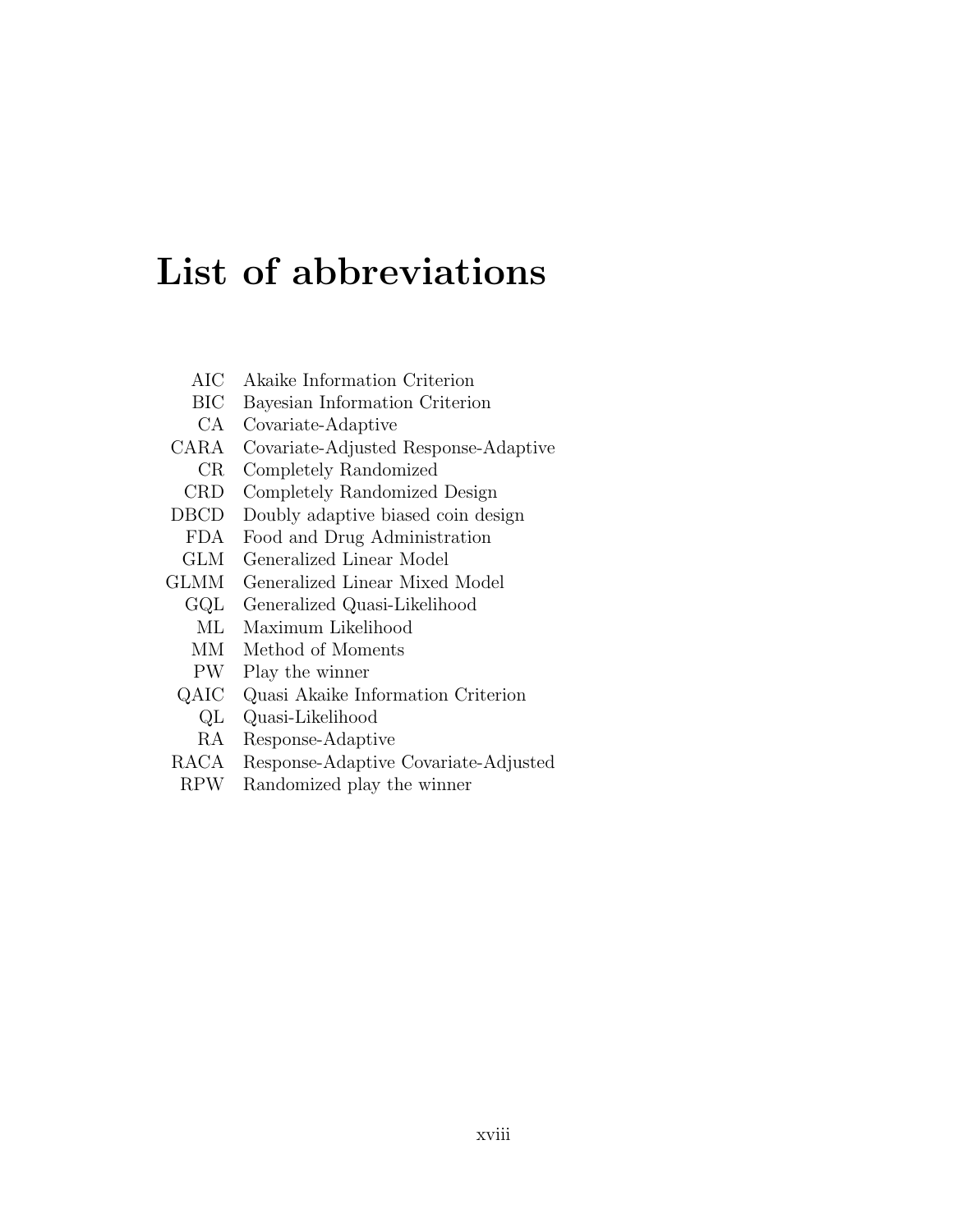### Chapter 1

# An Overview of Statistical Modelling and Adaptive Designs in Clinical Trials

In the past several decades, much research has been conducted in developing therapy methods and drug development through clinical trials. Researchers have been interested in acquiring an efficient procedure for comparing new treatments with existing ones. These procedures include the design criteria, which consist of treatment assignments to patients, and comparisons of treatment methods characterized by statistical approaches for identifying the best treatment. At the initial stage of a clinical trial, the selection of a suitable design for treatment assignment is of primary concern. It is also important to identify a suitable model that will be used for data analysis at the initial stage of the experiment. Thus is however challenging due to lack of sufficient data at the beginning of an experiment. In fact, sufficient data usually is available at the end of a clinical trial. Given sufficient data for statistical inference, one can choose a simple and an efficient model, for future usage, from a set of candidate models. For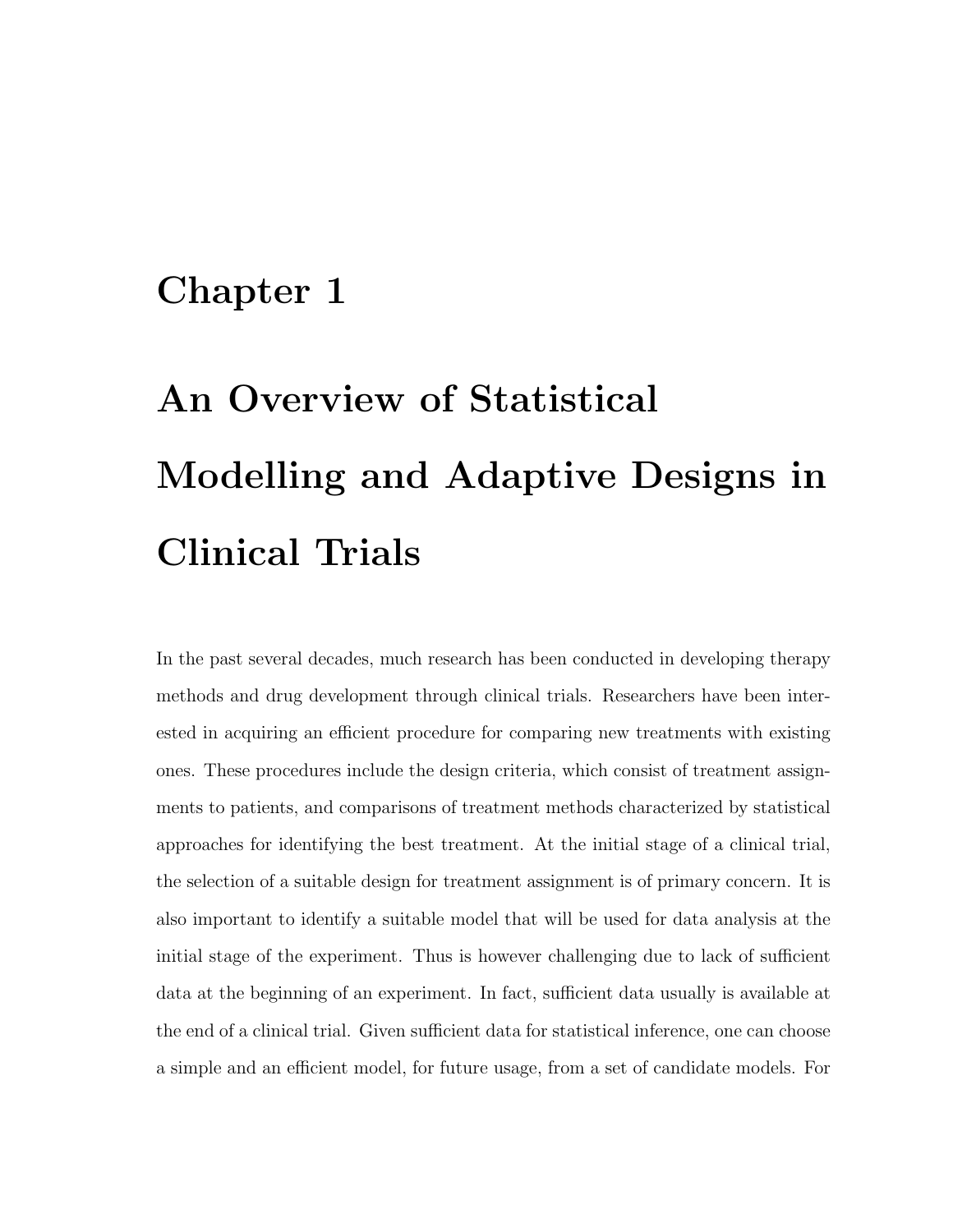example, the Akaike Information Criterion (AIC) or the Bayesian Information Criterion (BIC) can be used to choose a model to describe a given data set. Furthermore, the Quasi-AIC (QAIC) can be applied as a model selection criterion when the estimation of regression parameters are based on Quasi-Likelihood (QL) methods [Burnham and Anderson (2002)]. Thus, the absence of sufficient data at the initial stage of the trial makes the identification of the best model a challenging task.

In this thesis, we investigate some designs for treatment assignment and develop a new approach for conducting statistical inference for the purpose of comparing two treatments, say  $A$  and  $B$ , in multi-center clinical trials. In particular, we will investigate the performance of Response-Adaptive (RA), and Covariate-Adjusted Response-Adaptive (CARA) designs in maximizing the well-being of participating patients while collecting responses and associated covariates and assigning treatments to patients at participating medical centers. The purpose is to optimise the resources while having an efficient statistical inference procedure at the end of the clinical trial. Throughout this thesis, treatment A will be considered an experimental treatment and treatment B will be an existing treatment. Burnham and Anderson (2002) notes that although an ideal data set cannot be collected to explain the behavior of treatments A and B, the experimenter should be cautious when collecting data for this purpose. For instance, an experimenter has to be cautious with the type of response (binary, count, continuous, and longitudinal) and covariates to be collected, since the correct identification of the behavior of treatments A and B depends on the data collected.

According to Sverdlov (2016), clinical trials typically have several goals, which can be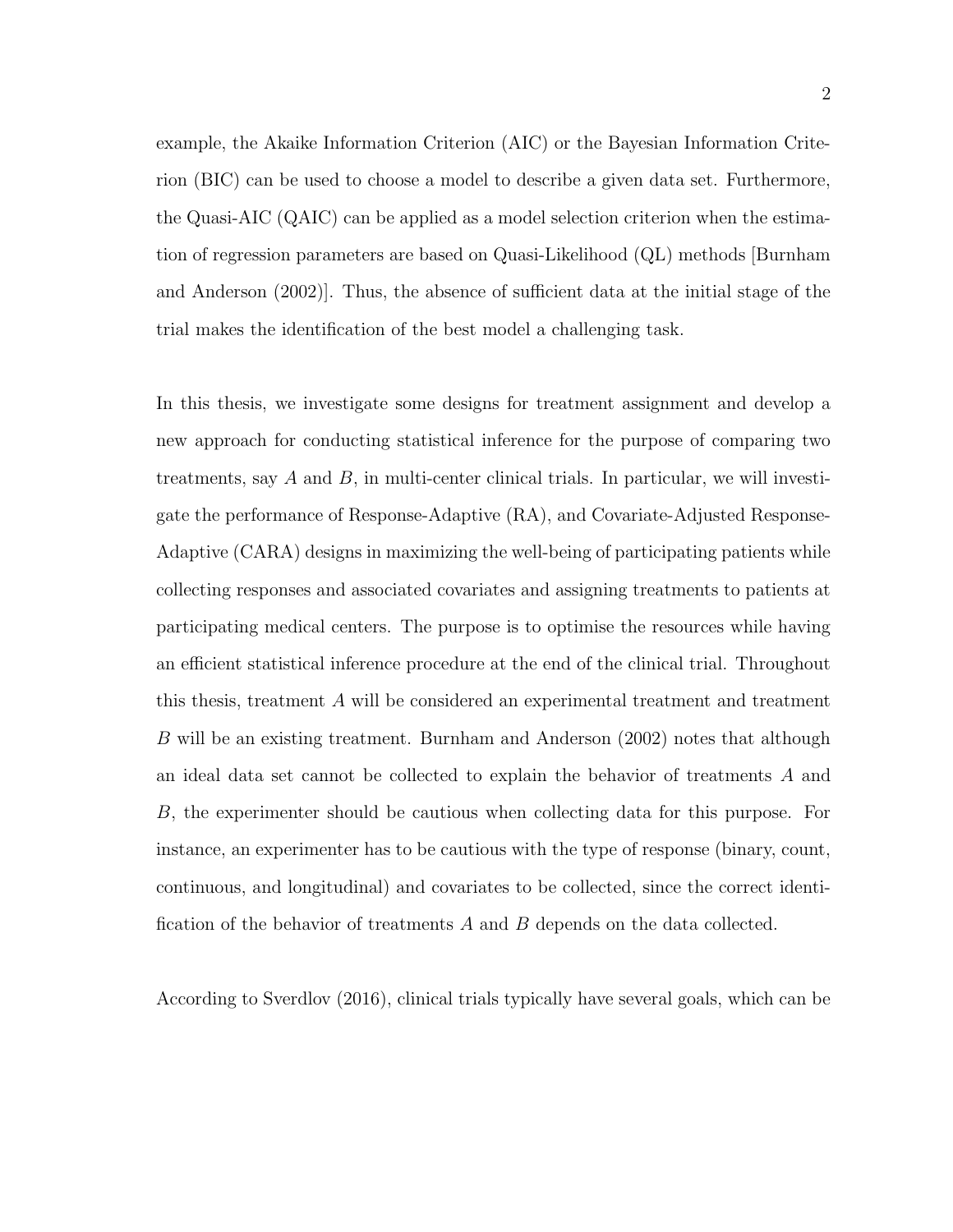divided into two main objectives:

objective 1 : have an efficient statistical inference at the end of a clinical trial, and objective 2 : respect the well-being and dignity of participating patients.

(1.1)

According to Sverdlov (2016), efficiency generally refers to the power of testing a research hypothesis in clinical trials, while ethics often concerns patients assigned to unsafe or inferior treatments. An efficient statistical inference is necessary for the well-being of future patients. Sverdlov (2016) refers to the conflict between these two objectives as "individual versus collective ethics". It is clear that statistical power increases when sample size is larger. However, increasing the sample size results in the following: (i) raising the cost of an experiment and (ii) increasing the number of patients in randomization.

Suppose a clinical trial is conducted in  $J$  medical centers, which are randomly selected from a large number of medical facilities. Furthermore, suppose that the responses are binary and denoted by  $Y_{ij}$ . Let  $n_j^*$  be the total number of patients who are recruited and assigned to one and only one of the two treatments in center  $j, j = 1, 2, \cdots, J$  and  $n=\sum$ J  $j=1$  $n_j^*$ , where n is the total number of participating patients. Define the response  $Y_{ij}$  and treatment assignment  $X_{ijA}$  to patient i in center j, for  $i = 1, 2, \cdots, n_j^*$  and  $j = 1, 2, \cdots, J$  by

$$
Y_{ij} = \begin{cases} 1 & \text{if treatment is} \\ a \text{ success,} \\ 0 & \text{otherwise,} \end{cases} \quad \text{and} \quad X_{ijA} = \begin{cases} 1 & \text{if patient } i \text{ in center } j \\ \text{is assigned to treatment } A, (1.2) \\ 0 & \text{otherwise.} \end{cases}
$$

Although the comparison of treatments effect is the primary goal, treatment effect can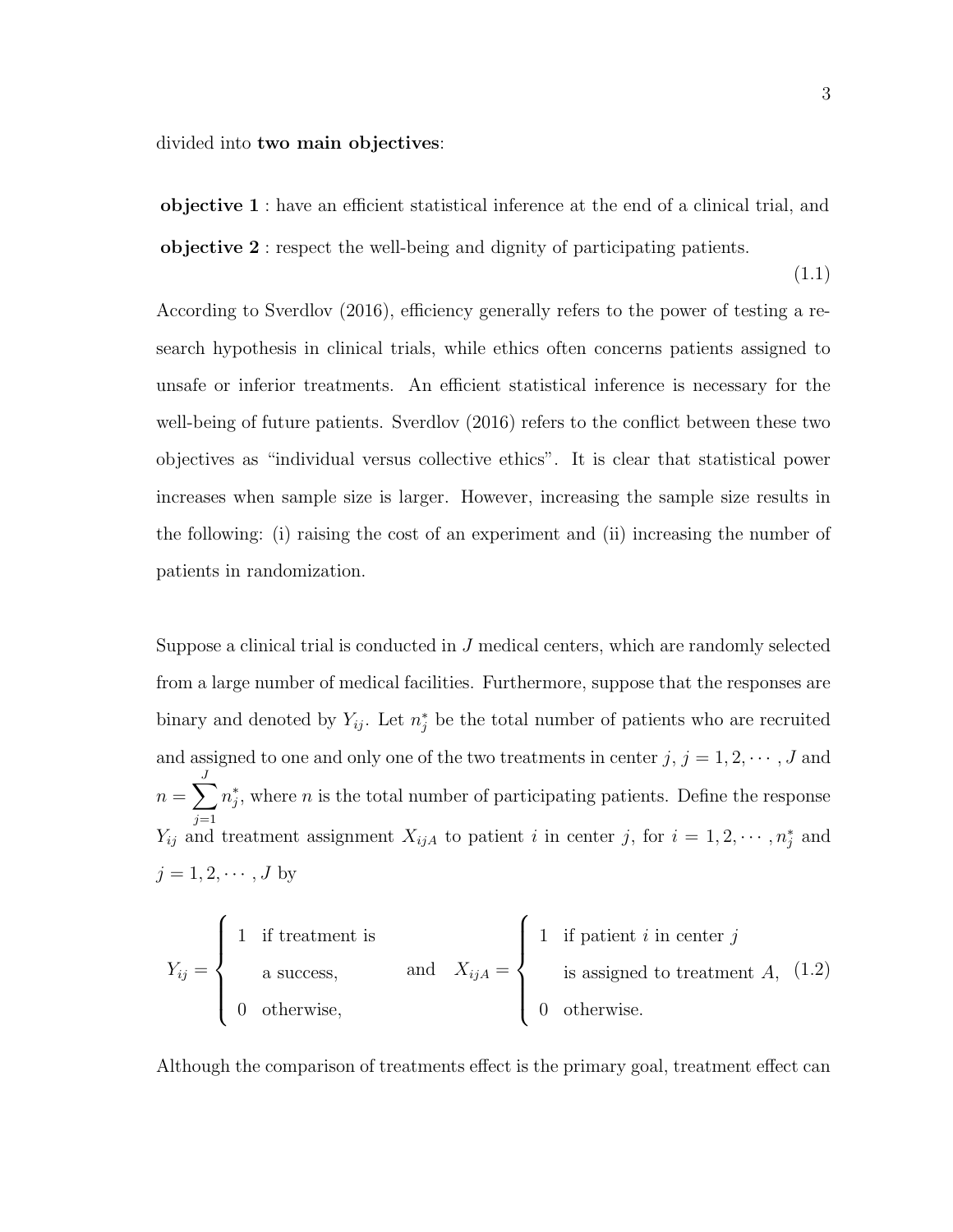be efficiently compared when suitable covariates are included in a proper model. Some typical covariates are gender, smoking status, age, cholesterol level, chronic conditions, and so on. The smoking status of a patient can influence the response of medical care for cancer, whereas the patients' chronic disease, for instance high blood glucose level or cholesterol level, can affect the response of medical care for hypertension. Suppose that K number of categorical covariates other than treatment, say  $v_1^*, v_2^*, \cdots, v_K^*$ , are collected in the clinical trial, and each covariate has a finite number of levels, where  $v_k^*$  has  $L_k + 1$  levels: say  $v_{k0}^*, v_{k1}^*, \cdots, v_{kL_k}^*$  for  $k = 1, 2, \cdots, K$ . Then, we can define a set of dummy variables based on the reference category  $v_{k0}^*$ ,  $k = 1, 2, \dots, K$ , for each covariate. Without loss of generality, let  $\mathbf{Z'_{ij}} = (Z_{ij1}, \cdots, Z_{ijp})$  be the p dimensional vector of dummy variables corresponding to the covariates of patient  $i$  in center  $j$ , where  $p = \sum$ K  $_{k=1}$  $L_k$  and each component of  $\mathbf{Z_{ij}}$  has binary levels, for  $i = 1, 2, \cdots, n_j^*$ and  $j = 1, 2, \dots, J$ . These dummy variables represent the characteristic of patients. Thus,  $\mathbf{Z}_{ij}$  is the covariates of patient i in center j.

Sverdlov (2016) notes that one can assume a starting model for a clinical trial. In what follows, we add center effects to Sverdlov (2016) initial model because the experiment in this thesis is conducted at multiple clinics. Therefore, we assume that  $Y_{ij}$ , conditional on  $x_{ijA}$ ,  $z_{ij}$ , and  $u_j$  follows the statistical model,

$$
E(Y_{ij}|x_{ijA}, \mathbf{z_{ij}}, u_j) = g^*(\boldsymbol{\theta}, x_{ijA}, \mathbf{z_{ij}}, u_j), \qquad (1.3)
$$

for  $i = 1, 2, \dots, n_j^*$  and  $j = 1, 2, \dots, J$ , where  $g^*(.)$  is a regression function;  $u_j$  is the effect of center j;  $\theta$  is a vector of model parameters which includes the main effect of treatment A compared to treatment B, the main effects of other covariates, and the effects of treatment by covariate interactions.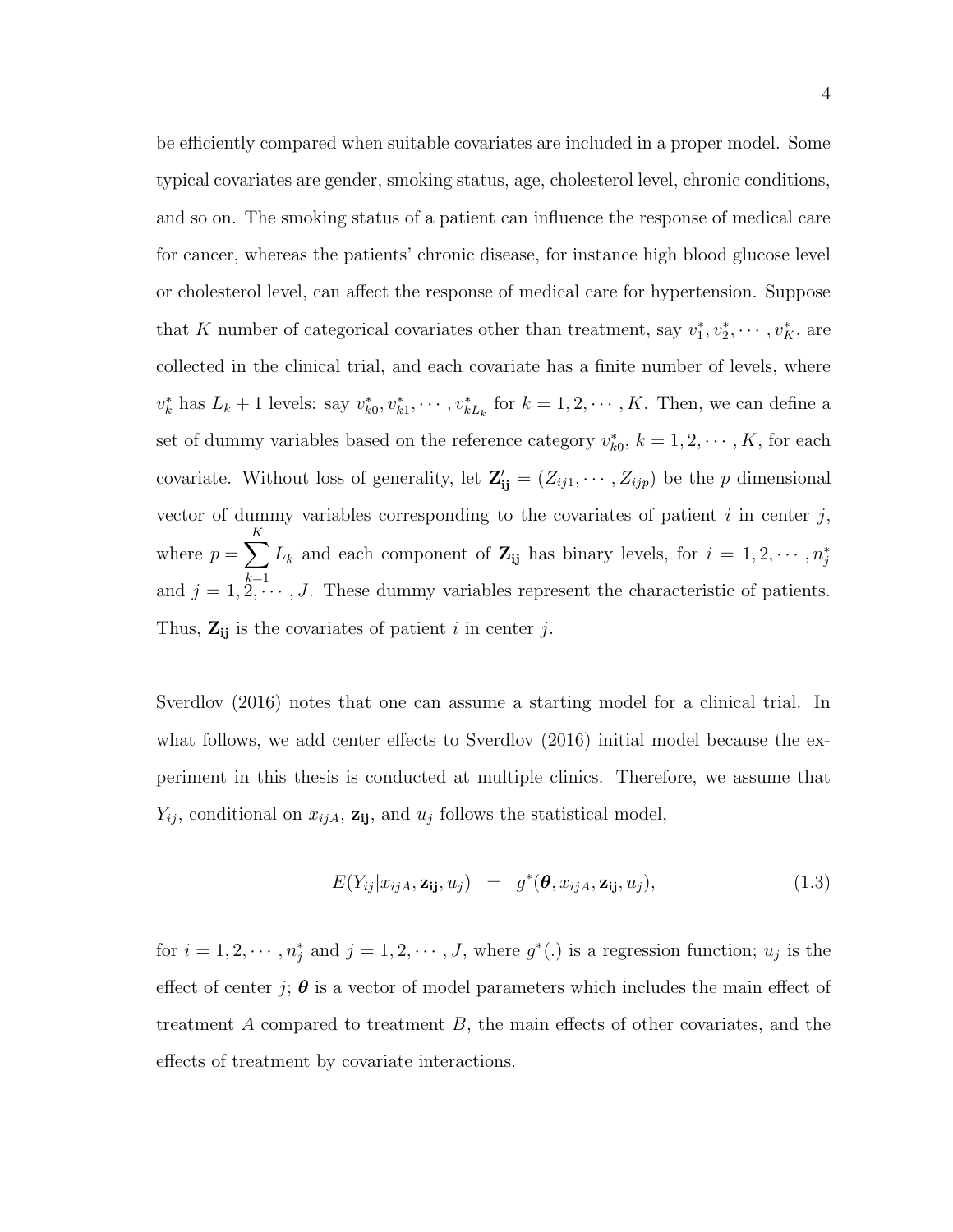In this thesis, we wish to conduct efficient statistical inference of the treatment effect, in the following areas:

#### (i) The selection of an appropriate regression function  $g^*$ .

The function  $g^*$  in (1.3) can be selected from existing binary link functions such as logit, probit, cauchit, and complementary log-log [See McCullagh and Nelder (1989)]. The maximum likelihood (ML) method for parameter estimation rely on a link function. On the other hand, identifying the behavior of collected data using either the Quasi-Likelihood (QL) or the Generalized Quasi-Likelihood (GQL) method does not require a full model assumption to conduct statistical inference. Also, a nonparametric method could be used to conduct inference at end of the clinical trials [Sverdlov (2016)].

#### (ii) The inclusion of variables in linear predictor.

In our analysis, we will determine the types of variables, such as covariate and center effect, that should be incorporated into the linear predictor. Depending on the variables included in the model, we will use the Generalized Linear Model (GLM), or the Generalized Linear Mixed Model (GLMM) or the Generalized Linear Model with fixed center effects to analyze the data set.

#### (iii) The estimation of model parameters.

A suitable method will be implemented to estimate the model parameters. Some methods in literature are Maximum Likelihood (ML), Method of Moments (MM), Quasi-Likelihood (QL) [see Wedderburn (1974); McCullagh and Nelder (1983)], and Generalized Quasi-Likelihood (GQL) [see Sutradhar (2003)]. In this thesis, we have applied the ML method. We also introduced a new approach in § 2.3 for computing MLE based on the concept of influence functions.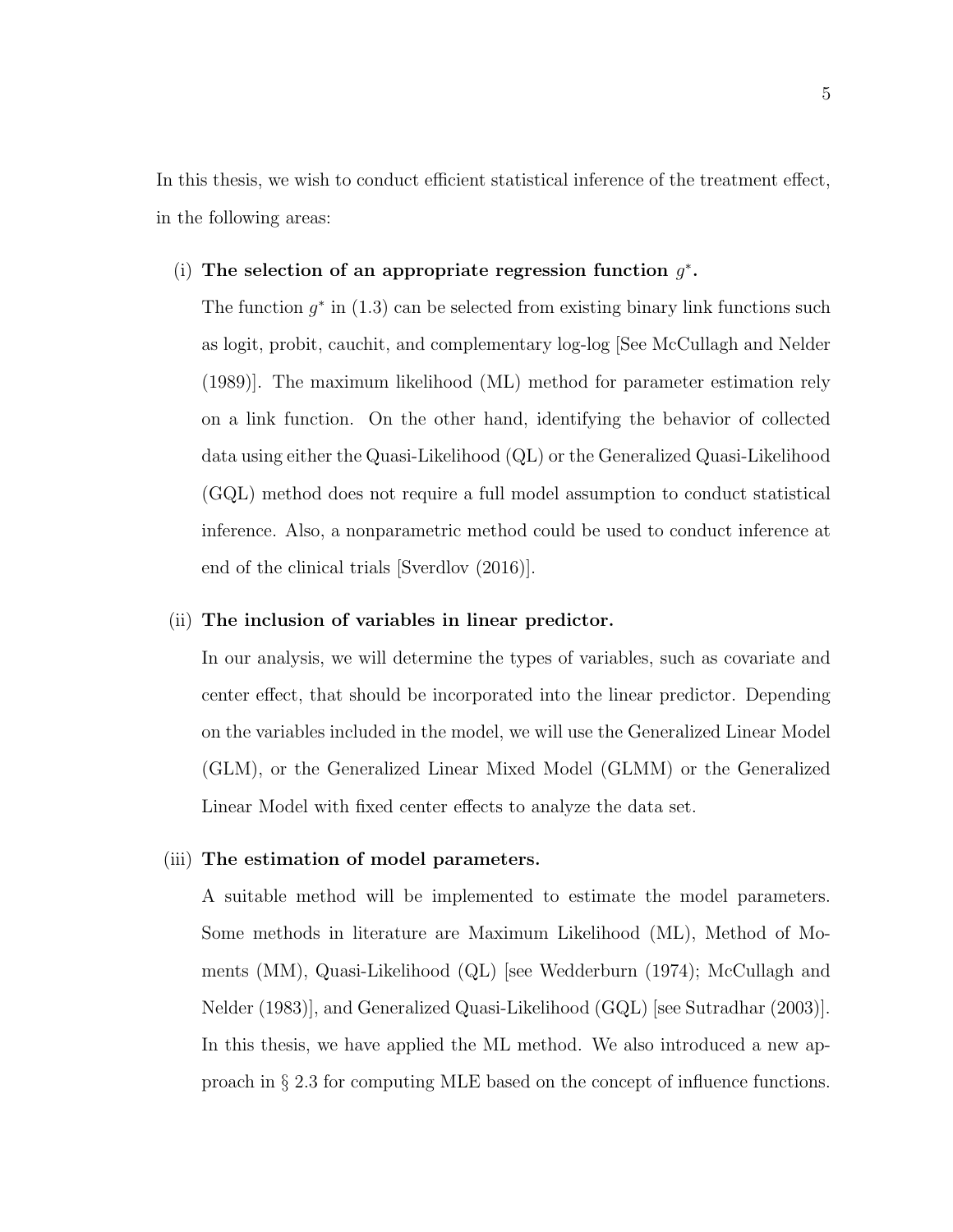#### (iv) Hypothesis testing.

After estimating the model parameters, we will conduct hypothesis testing to identify whether treatment  $A$  is significantly different from treatment  $B$  for a given significance level. For example, a Likelihood-Ratio test, a Score test, or a Wald test will be implemented to test regression parameters. Furthermore, the power of the test for a given size of the test will be computed and checked with the experimenter's predetermined value of power. Also, if the computed power does not attain this threshold value, then we will increase the sample size until this threshold value is achieved.

#### (v) Interpretation of results.

Finally, the results will be interpreted after reaching the experimenter's threshold value of power. Also, the best treatment will be identified at the end of the clinical trial.

#### 1.1 Designs in Clinical Trials

Friedman et al. (2015) define "a clinical trial as a prospective study comparing the effects and value of intervention(s) against an existing treatment in human beings". For instance, in a clinical trial to compare a new treatment, say A against an existing treatment,  $B$ , treatment  $A$  is considered the intervention and treatment  $B$  as the existing. In statistics, the variable treatment is an example of a controllable variable or factor since the values or levels of the treatments can be set by the experimenter. Thus, we define controllable variables or factors as any variable that might influence the response whose values the experimenter can set. That is, by controllable variable we mean that the experimenter can decide the type of randomization to apply in selecting a design. In contrast, covariates are variables that might affect the outcome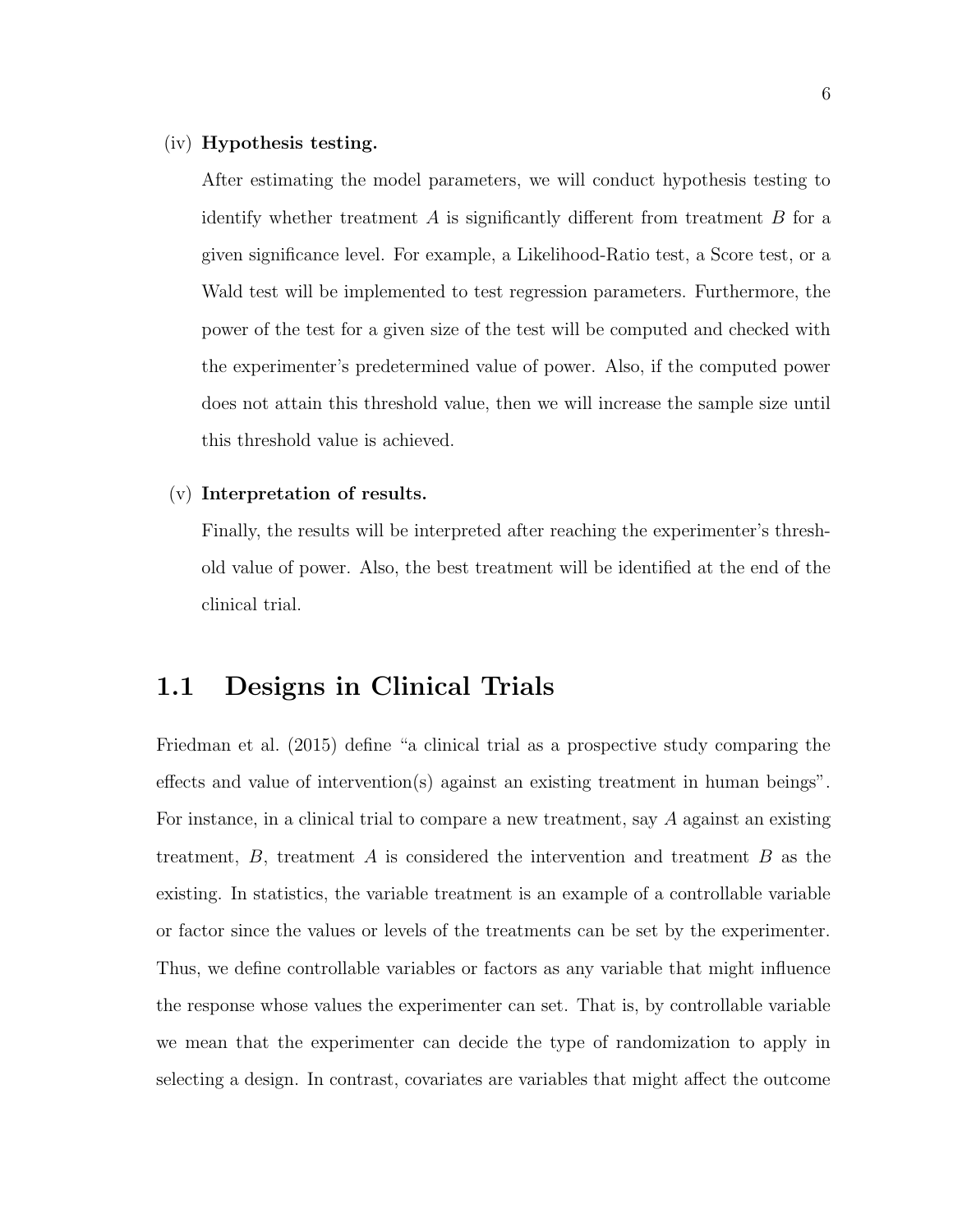but experimenters cannot control, nonetheless, these covariates can be measured.

The concept of selection of designs was introduced by James Lind in a clinical trial, which was conducted in 1747 [Dunn (1997)] involving six groups of food, which were suspected by Lind, to cure scurvy. However, in this experiment, there was no evidence that the designs were chosen with a pre-specified objective of conducting valid inference. According to Oyet (1997), the principle of optimal designs was first proposed by Smith (1918). In these optimal designs, a criteria is applied to choose designs for the purpose of conducting efficient statistical inference with minimum sample size, which will reduce the cost of experimentation.

When constructing optimal designs, randomization is commonly applied to lessen experimental bias. In fact, the principle of randomization introduced by Ronald Fisher in 1926 was systematically applied in agriculture. Thus, completely randomized (CR) designs or equal allocations is a randomization method used to avoid selection or experimenter bias during treatment allocation [Shao and Yu (2013)]. Furthermore, although some pivotal covariates are unknown to the experimenter, we may be able to estimate the treatment effect efficiently by applying randomization because randomization reduces experimental bias. In fact, complete randomization is used in equal allocation. However, "equal allocation may result in severe imbalance not only between the treatment groups but also across covariates" [Shao and Yu (2013)]. But, balances will be asymptotically achieved between the treatment groups as well as across covariates. In fact, reducing experimental bias is the pre-selected objective of equal allocation. Instead of the concept of complete randomization, it is possible to apply other randomization methods to quickly achieve **objective 1** in  $(1.1)$ . For instance, accrued information is utilized in adaptive designs to avoid complete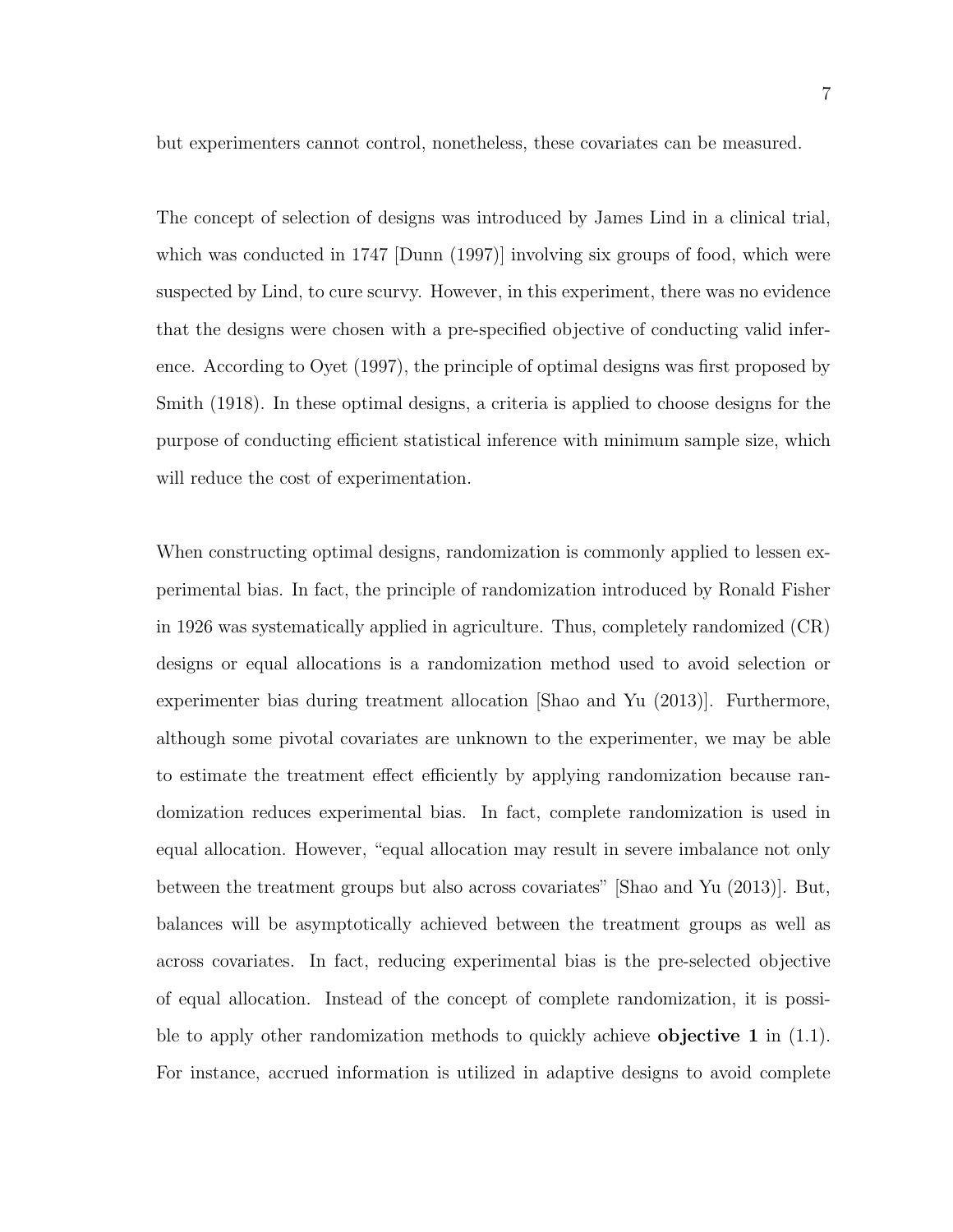randomization. So, we discuss the concept of adaptive randomization in the next section.

#### 1.1.1 Adaptive Designs

Adaptive designs were introduced to overcome disadvantages of equal allocation without completely eliminating the principle of randomization. So, these designs impose some restrictions in the selection process while maintaining the spirit of randomization. The history of treatment assignments in an experiment is used to select the next assignment in restricted randomization, which is a member of the family of adaptive designs. In adaptive designs, accumulated data are used to create these restrictions. As a result, restricted randomization is an approach to maintain balance between treatment groups when sample size is small. Bailey (1987) had noted that the concept of restricted randomization was developed by Yates (1948) and Youden (1972). The main purpose of restricted randomization is to achieve **objective 1** in  $(1.1)$ . However, this randomization was not based on the concept of optimal designs.

Contrary to the objective of restricted randomization, the concept of adaptive designs, first introduced by Thompson (1933) was to obtain data for the purpose of respecting the well-being and dignity of participating patients. In 2010, the US Food and Drug Administration (FDA) recommended some guidelines for applying adaptive designs in clinical trials. The FDA (2010) notes that modifications can be made to the design based on interim analysis of already collected data before collecting data for final analysis. Modification can be made to the following:

- (i) randomization procedure,
- (ii) total sample size of the study (including early termination), and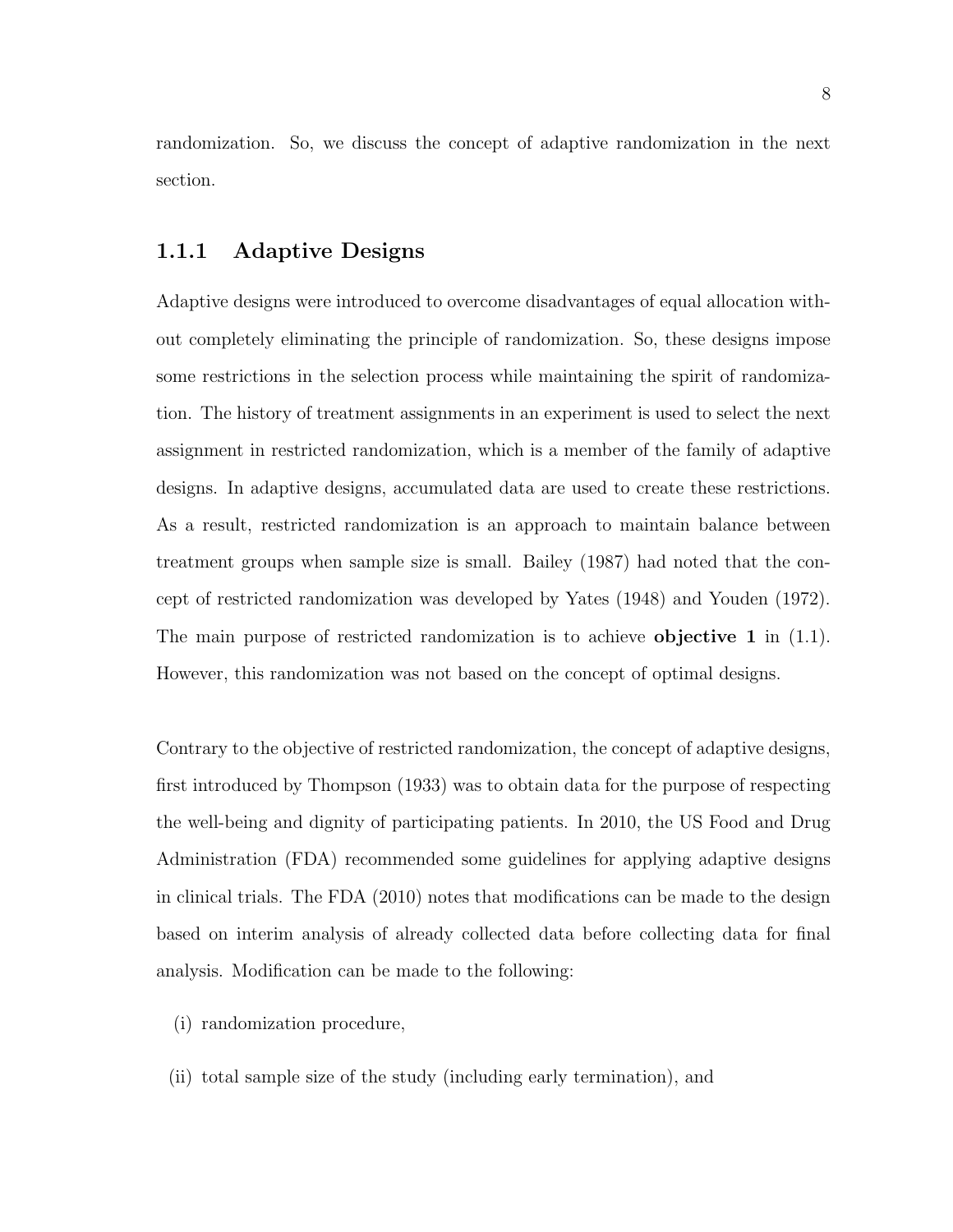(iii) analytic methods to evaluate the endpoints (e.g., covariates of final analysis, statistical methodology, Type I error control).

These adaptive designs are not only applied to choose the best treatment, but they are also used to find the best dose level for a group of patients having specific covariates, because small dosage amounts may not significantly improve the disease status of a patient. On the other hand, a large dosage may produce dangerous side effects [FDA (2010)]. Adaptive designs are also used in the development of medical device [FDA (2015)].

There are currently a wide variety of adaptive designs in the literature. The differences in these designs are determined by their pre-selected objectives. For instance, Covariate-Adaptive (CA), Response-Adaptive (RA), Covariate-Adjusted Response-Adaptive (CARA), Response-Adaptive Covariate-Adjusted (RACA) designs are members of the family of adaptive designs. Rosenberger et al. (2012), states that "an important class of clinical trial designs is adaptive randomization, which is a change in randomization probabilities during the course of the trial to promote multiple experimental objectives, while protecting the study from bias and preserving inferential validity of the results". Next, we describe these adaptive designs based on the accruing data and randomization of treatment assignments.

A sigma algebra is a set of all possible information generated by random variables. For  $i = 1, 2, \cdots, n_j^*$ , let us assume that  $\mathcal{X}_{ij} = \sigma(X_{1jA}, X_{2jA}, \cdots, X_{ijA})$ , and  $\mathcal{Y}_{ij} =$  $\sigma(Y_{1j}, Y_{2j}, \cdots, Y_{ij})$  are the sigma algebras generated by treatment assignments, and responses respectively in center  $j, j = 1, 2, \dots, J$ . Thus, for  $i = 1, 2, \dots, n_j^*, \sigma(\mathcal{X}_{ij}, \mathcal{Y}_{ij})$ is the sigma algebra in center j,  $j = 1, 2, \dots, J$ . That is,  $\sigma(\mathcal{X}_{ij}, \mathcal{Y}_{ij})$  is a set of all possible information generated by  $\{X_{1jA}, X_{2jA}, \cdots, X_{ijA}, Y_{1j}, Y_{2j}, \cdots, Y_{ij}\}.$  For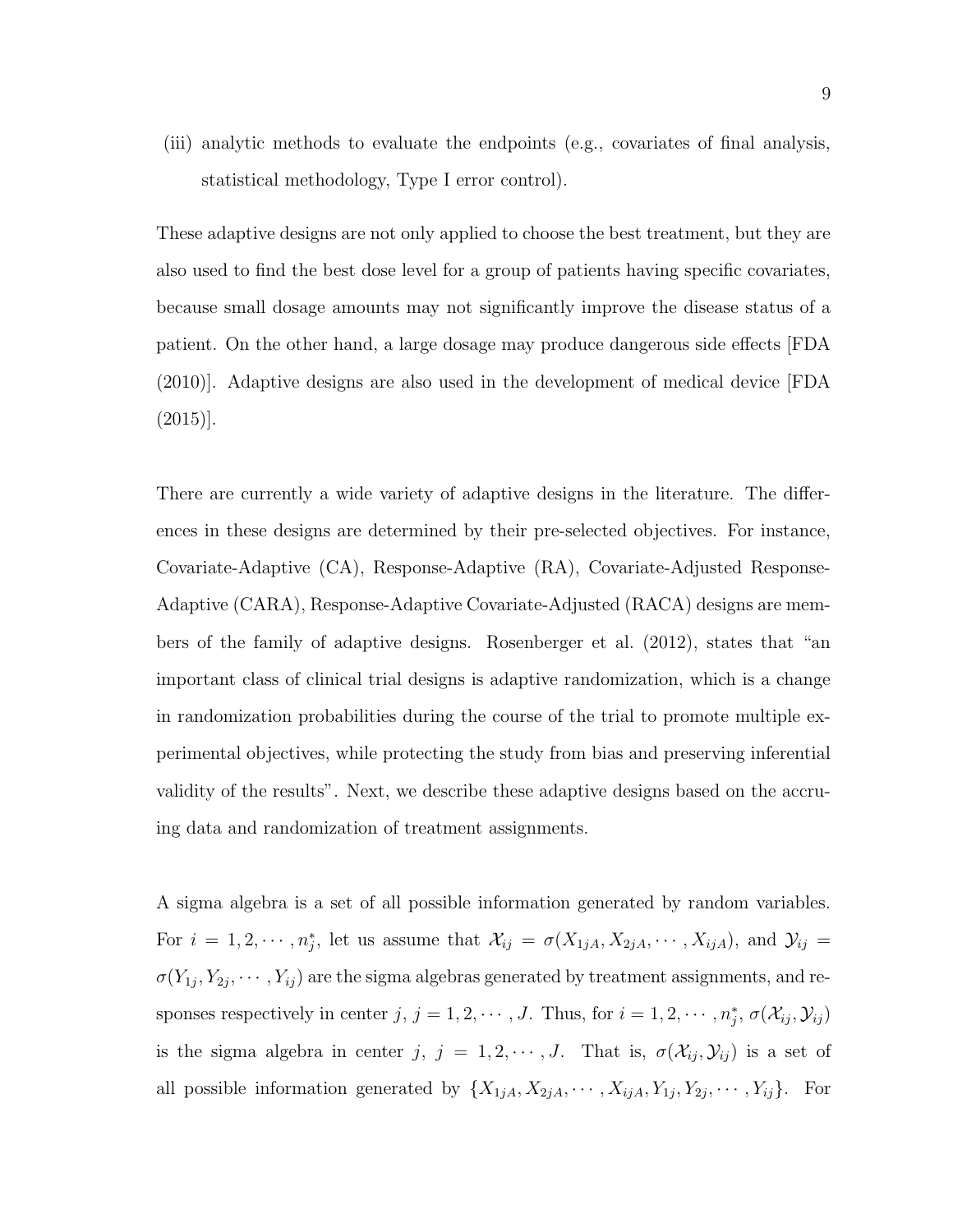$i = 1, 2, \cdots, n_j^*$ , define  $C(\mathbf{z_{ij}}) = (\mathbf{z_{1j}'}', \mathbf{z_{2j}'}', \cdots, \mathbf{z_{ij}'}')'$  is the history of covariates in center j,  $j = 1, 2, \dots, J$  and  $\mathcal{F}_{ij} = \sigma(\mathcal{X}_{ij}, \mathcal{Y}_{ij})$  for  $j = 1, 2, \dots, J$ . Let  $\pi_{ijA}$  be the probability that patient i in center j will receive treatment A, for  $i = 1, 2, \cdots, n_j^*$  and  $j = 1, 2, \dots, J$ . We also define similar sigma algebras when we apply a common randomization for treatment assignments to all centers. In that case, for  $i = 1, 2, \dots, n$ ,  $\mathcal{X}_i = \sigma(X_{1A}, X_{2A}, \cdots, X_{iA}),$  and  $\mathcal{Y}_i = \sigma(Y_1, Y_2, \cdots, Y_i)$  are the sigma algebras generated by treatment assignments, and responses respectively with  $\sigma(\mathcal{X}_i, \mathcal{Y}_i)$  as the common sigma algebra. For  $i = 1, 2, \dots, n$ , define  $C(\mathbf{z_i}) = (\mathbf{z'_1}, \mathbf{z'_2}, \dots, \mathbf{z'_i})'$  is the history of covariates and  $\mathcal{F}_i = \sigma(\mathcal{X}_i, \mathcal{Y}_i)$ . Here,  $\pi_{iA}$  is the probability that patient *i* is getting treatment A for  $i = 1, 2, \dots, n$ . In Chapter 2, response adaptive designs were only applied to each center independently. The adaptive designs in Chapters 3 and 4, however, implemented a common randomization to all centers. In the next subsections, the definitions of adaptive designs are discussed for a common randomization to all centers.

#### Restricted Randomization

When applying restricted randomization, treatment assignments of previous patients are taken into account when choosing a treatment for a new patient. Thus,  $\pi_{iA} = 1/2$ and  $\pi_{iA} = P(X_{iA} = 1 | X_{i-1})$  for  $i = 1, 2, \cdots, n$ .

#### Response-Adaptive (RA) Designs

In RA designs, treatment assignments and available responses of previous patients are used in randomization of treatment assignments. Therefore,  $\pi_{1A,RA} = 1/2$  and  $\pi_{iA,RA} = P[X_{iA} = 1 | \sigma(\mathcal{X}_{i-1}, \mathcal{Y}_{i-1})]$  for  $i = 2, 3, \cdots, n$ , where  $\sigma(\mathcal{X}_{i-1}, \mathcal{Y}_{i-1})$  is the sigma algebra of treatment assignments and responses.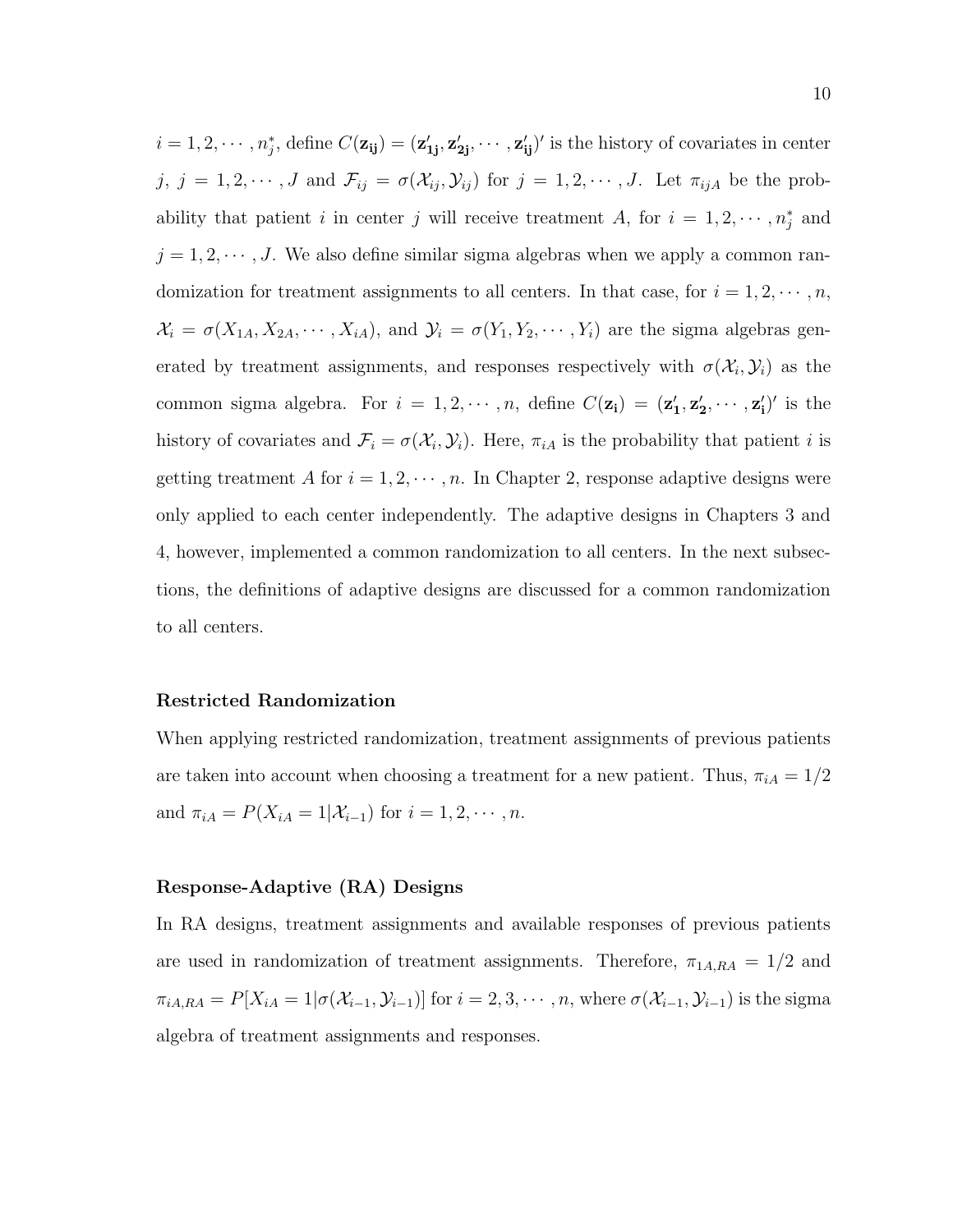Response-adaptive designs have become a desirable treatment allocation procedure in clinical trials because they commonly lead to the assignment of more patients to the potentially better treatment. Beginning with Zelen (1969), several authors have proposed a variety of adaptive procedures for allocating treatments to patients in clinical trials. Zelen (1969) introduced an urn based procedure commonly referred to as the play the winner (PW) rule for comparing pairs of treatments, say A and B. In this procedure, the first treatment assignment to patient 1 is usually made based on the outcome of tossing a fair coin. According to Zelen (1969), a success on a particular treatment generates a future trial on the same treatment with a new patient; a failure on a treatment generates a future trial on the alternate treatment. Wei and Durham (1978) noted that the time it takes to observe the response of a patient in a clinical trial may be much longer than the time between entry of new patients for treatment assignment. Thus, they proposed a modification to the PW rule called the randomized play the winner  $(RPW)$  rule. They recommended placing an initial number of u balls of each type in the urn. In their procedure,  $\beta$  balls of type A and  $\alpha$  ( $\beta \ge \alpha \ge 0$ ) balls of type  $B$  are added to the urn if the response to treatment  $A$  is a success. The type of balls added to the urn is reversed if the response to treatment  $B$  is a success, that is,  $\beta$  balls of type B and  $\alpha$  ( $\beta \ge \alpha \ge 0$ ) balls of type A are added to the urn. The randomized play the winner rule is thus usually denoted by  $RPW(u, \alpha, \beta)$ .

It is clear that adaptive designs based on the urn model can only be applied in clinical trials with binary responses. If an experimenter has a target proportion of allocation for, say treatment A in mind, the PW and RPW rules cannot be applied. As a result, Eisele (1994) and Eisele and Woodroofe (1995) proposed a doubly adaptive biased coin design (DBCD) which uses an allocation function  $g(.)$  to target any specified allocation proportion  $\rho$  for treatment A. The design is said to be doubly adaptive because the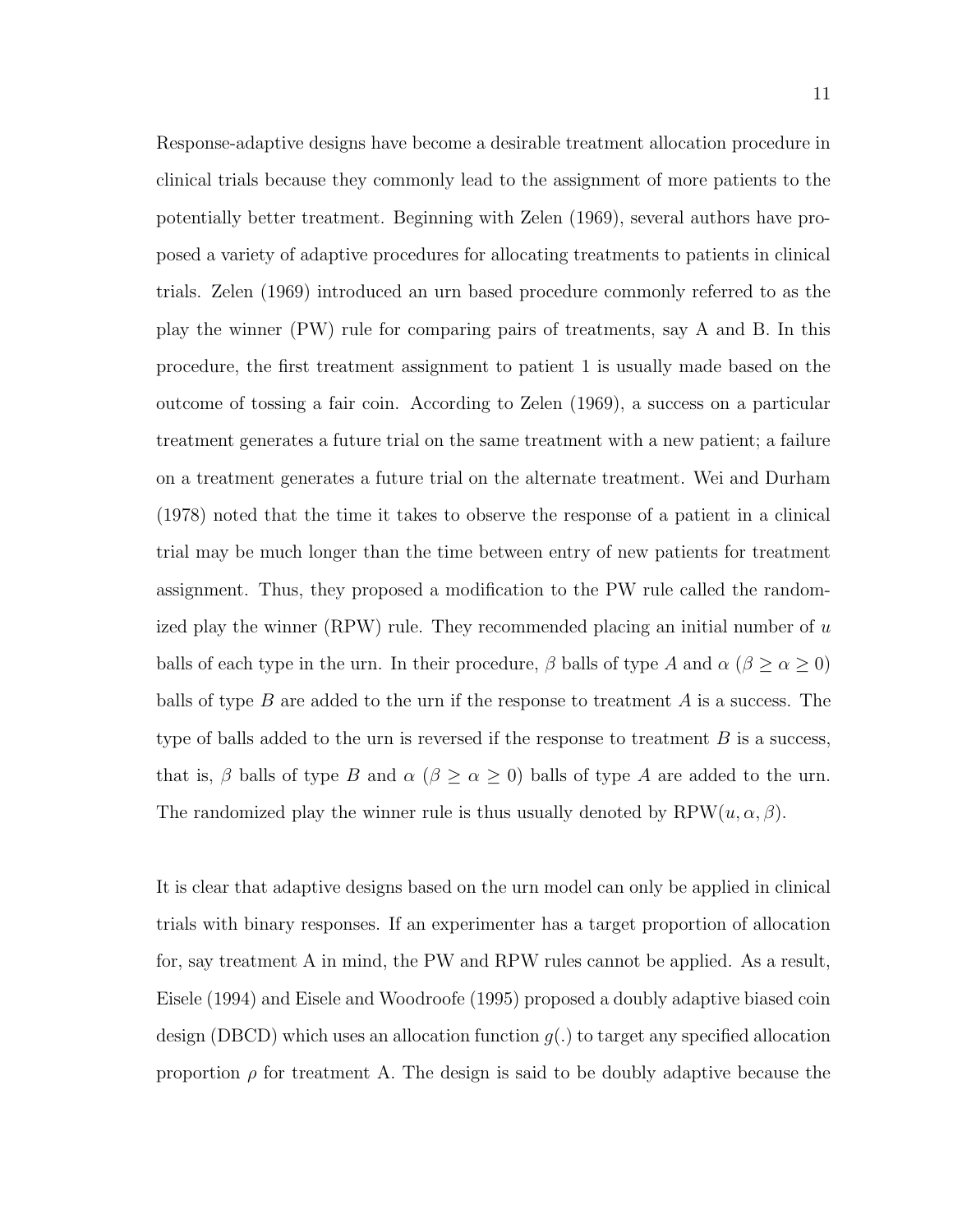procedure requires estimating the value of  $\rho$ , the desired allocation proportion, after each trial and also takes into account the current proportion of subjects assigned to each treatment. In our simulation studies, we have used the allocation proportion

$$
\rho(\hat{P}_{AS}, \hat{P}_{BS}) = \frac{\sqrt{\hat{P}_{AS}}}{(\sqrt{\hat{P}_{AS}} + \sqrt{\hat{P}_{BS}})},\tag{1.4}
$$

proposed by Rosenberger, Stallard, Ivanova, Harper and Ricks (2001), to compute estimates of  $\rho$  where  $\hat{P}_{AS}$  and  $\hat{P}_{BS}$  are the proportions of successes in the group of patients assigned to treatment A and treatment B respectively. The expression  $(1.4)$ is commonly referred to as the RSIHR allocation proportion. However, the approach of Eisele (1994) and Eisele and Woodroofe (1995) is more complicated to achieve the desired allocation proportion,  $\rho$  [see Rosenberger and Lachin (2016)]. Recently, Hu and Zhang (2004) developed a family of allocation functions defined for all  $\xi \ge 0$  by

$$
g^{(\xi)}(0,\rho) = 1, \quad g^{(\xi)}(1,\rho) = 0,
$$
  

$$
g^{(\xi)}(\nu,\rho) = \frac{\rho(\rho/\nu)^{\xi}}{\rho(\rho/\nu)^{\xi} + (1-\rho)((1-\rho)/(1-\nu))^{\xi}},
$$
(1.5)

where v is the proportion of patients assigned to treatment A, and  $\xi$  is nonnegative integer. for assigning treatments in DBCD and generalized the concept to more than two treatments. They also studied the asymptotic properties of the proportion of patients v assigned to treatment A under certain regularity conditions. Hu et al.  $(2006)$ then derived a lower bound for the asymptotic variance of the allocation proportions for response-adaptive procedures under the assumption of normality. They discussed the issue of how to choose the best adaptive design procedure for a particular experiment and showed that the DBCD approach of Hu and Zhang (2004) is asymptotically best under certain conditions. More recently, Baldi Antognini and Zagoraiou (2012)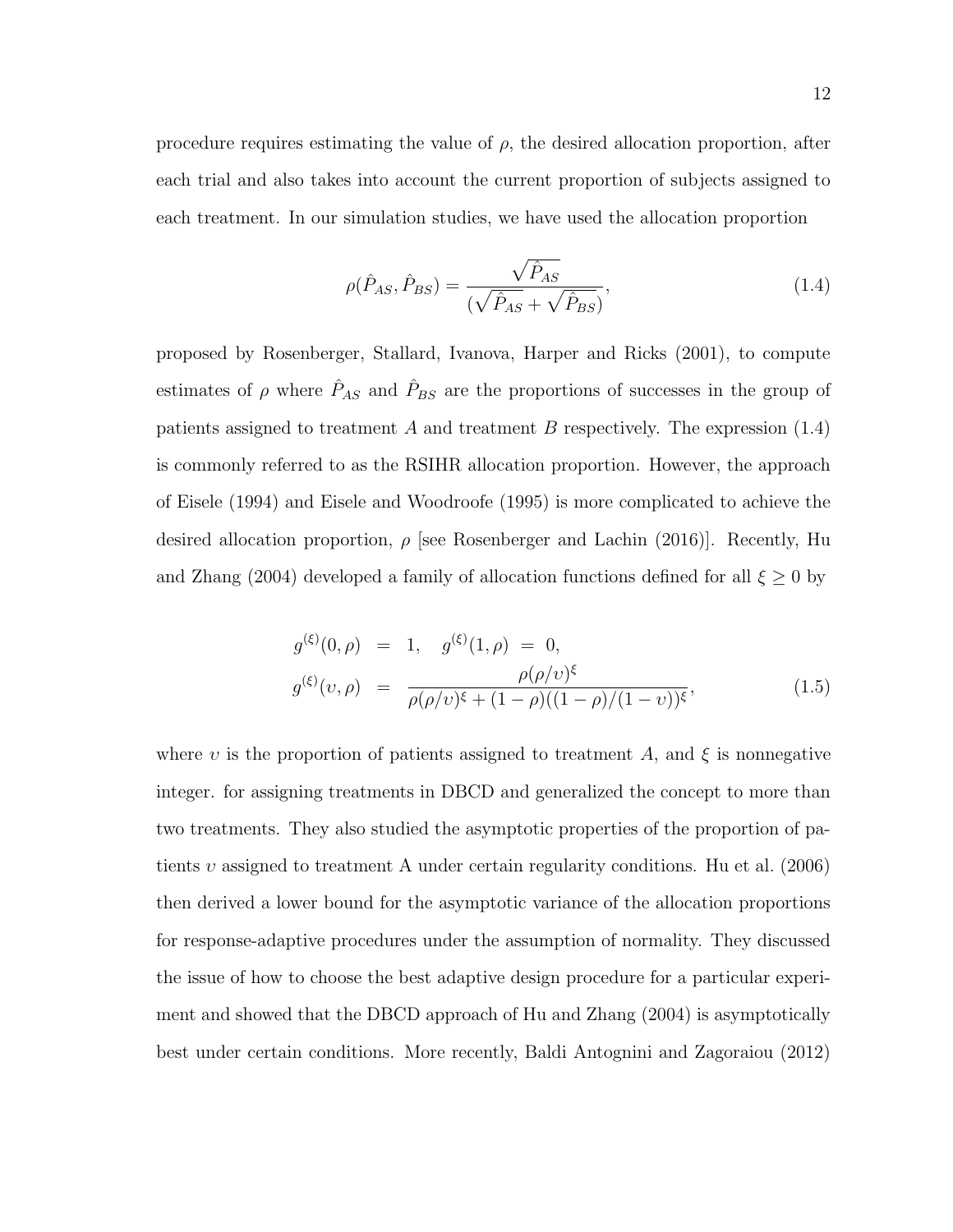highlighted the importance of incorporating covariates in models for generating adaptive designs since the effectiveness of a treatment typically depends on the profile of a patient. Thus, they introduced the so-called reinforced DBCD. Nevertheless, they noted that further research is needed in analyzing the data obtained through response-adaptive the case of generalized linear models (GLM). Additional reviews of various types of response adaptive designs can be found in Rosenberger and Lachin (2002), and Chow and Chang (2008).

#### Covariate-Adaptive (CA) Designs

If the treatment selection for a new patient is based on the previous history of patients' treatment assignments and covariate profiles, as well as the covariate profile of the new patient, then the design criterion is called the CA designs in clinical trials. In CA designs, treatment assignments and covariates of previous patients as well as the covariates of the current patient are employed in the selection of treatments. It follows that  $\pi_{iA,CA}(z_i) = P[X_{iA} = 1 | X_{i-1}, C(\mathbf{z_{i-1}}), z_i]$  for  $i = 1, 2, \cdots, n$ .

Rosenberger and Sverdlov (2008) note that "the goal of CA designs is to adaptively balance the covariate profiles of patients randomized to treatments". The objective of balancing treatments include achieving overall balance, balance within covariate margin, and balance within stratum, which is a combination of the levels of covariates. The advantage of achieving overall balance of treatment assignment is an increase in the power of hypothesis testing. If pre-stratification of covariates is possible at the initial stage of a clinical trial, then separate restricted randomization can be implemented to assign treatments within each stratum to attain these balancing goals. Such a design method is called the stratified permuted block (SPB) design. However, when the number of strata is large, then SPB design is impractical [Hu and Hu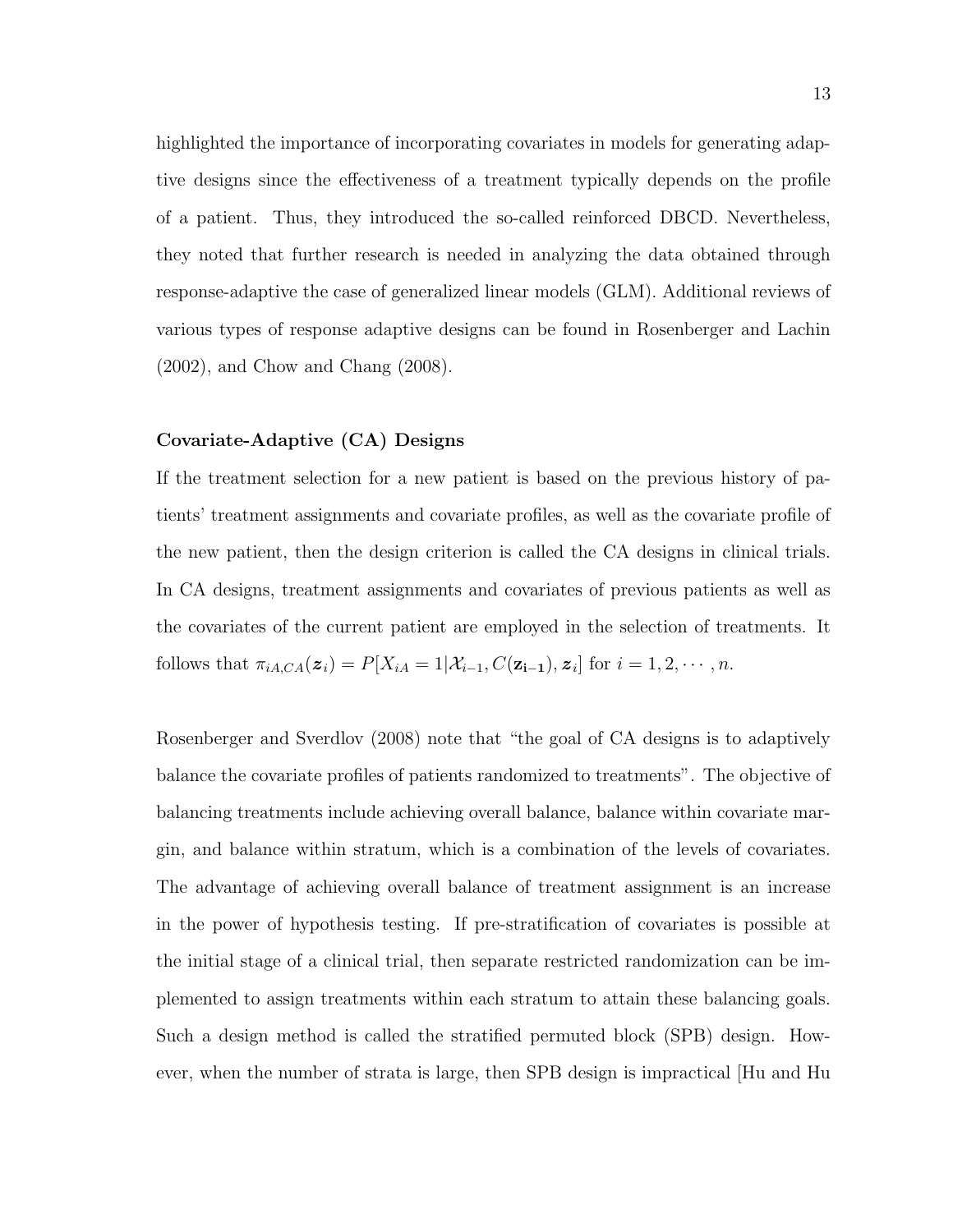(2012)]. Thus, CA designs were introduced to achieve these balancing goals when the number of strata is large. These CA designs are called minimization procedures [Rosenberger and Sverdlov (2008)]. Moreover, many authors such as Pocock and Simon (1975), Wei (1978), Hu and Hu (2012), and Lin and Su (2012) developed CA designs to achieve the balancing of covariates to treatments in sequential clinical trials.

The equal allocation method for treatment assignments does not depend on covariate profiles. Therefore, there is a chance that under equal allocation procedures, all treatment assignments to some covariate profiles will be of one category, say treatment A. When this happens, there is treatment imbalance within covariate margin or stratum. This will then decrease the power of the test for significance of all model parameters. However, the overall balancing goals  $(n_A/n \rightarrow 0.5$  in probability) of treatment assignments can still be achieved by applying the equal allocation, where  $n_A$  is the number of patients assigned to treatment  $A$  from a total number of  $n$  patients.

The family of CA designs can be further partitioned into two sub families. The first family of CA designs is based on balancing treatment assignments over the covariate profiles by defining the measure of treatment imbalances. For instance, Pocock and Simon (1975) established a measure of marginal treatment imbalances that can be constructed by using differences between the number of treatments within the levels of covariates and appropriate weights. Hu and Hu (2012) developed a function for the measure of imbalance that includes three types of treatment imbalances: overall, marginal, and within stratum. Lin and Su (2012) developed a measure of treatment imbalance with empirical cumulative distribution functions by using observed covariates. Then, the minimization method can be applied to minimize these measures of treatment imbalances to achieve treatment balancing goals. In the minimization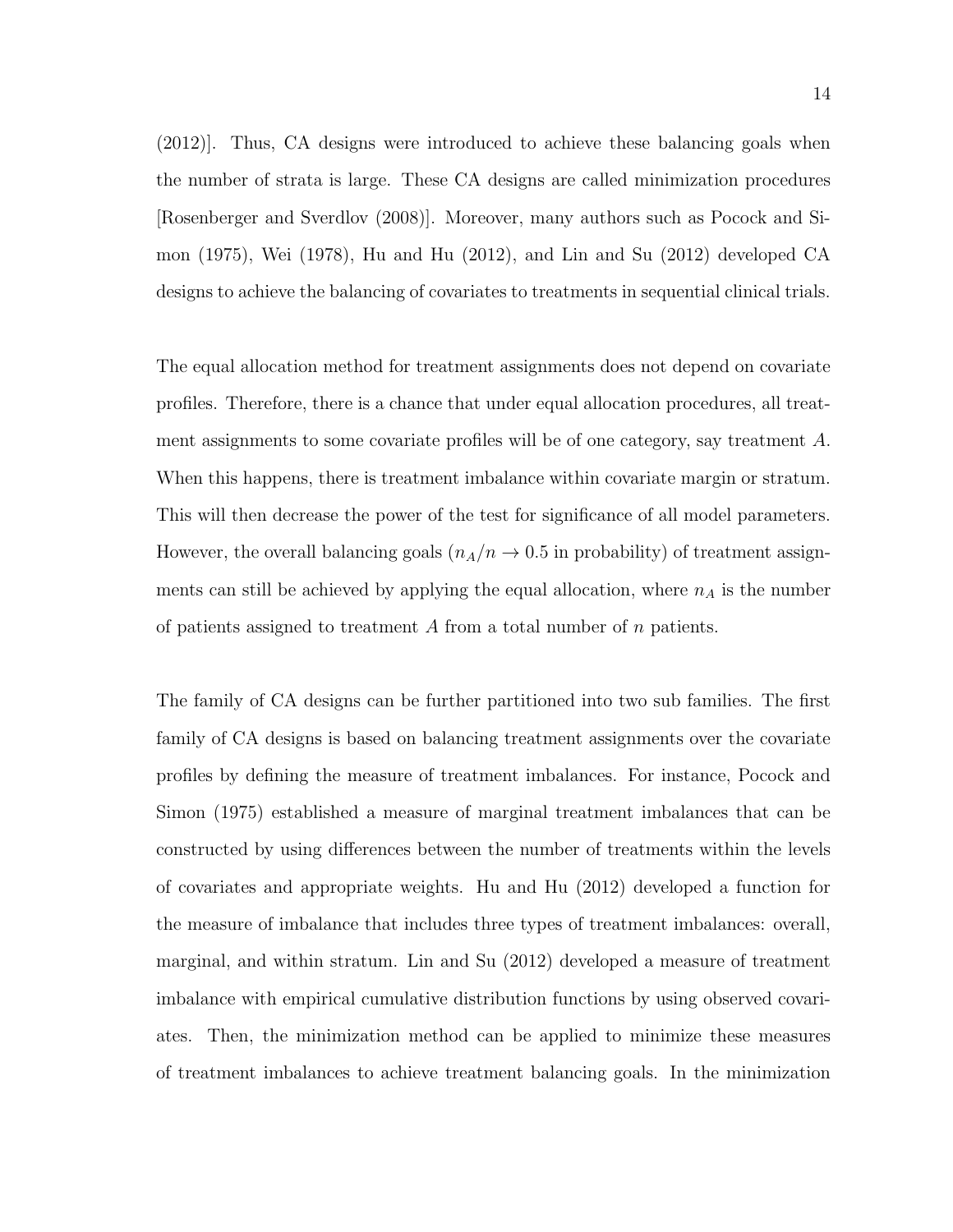method, when a new patient becomes available for treatment assignment, the selection probability  $p^*$  is chosen in such a way that there is a higher chance of assigning the treatment that will minimize the measure of treatment imbalances over covariate profiles. Moreover, an experimenter will decide on a value greater than 1/2 and less than or equal to one to assign to the selection probability  $p^*$  [see Chapter 9 of Rosenberger and Lachin (2016)]. In fact, if the experimenter picks the higher chance to be equal to one, then the allocation becomes deterministic.

#### Covariate-Adjusted Response-Adaptive (CARA) Designs

In CARA designs, the information on treatment assignments, covariates, and responses of previous patients as well as the covariates of the current patient are utilized in the new patient's treatment assignment. Thus,  $\pi_{iA,CARA}(z_i) = P[X_{iA} =$  $1|\mathcal{F}_{i-1}, C(\mathbf{z_{i-1}}), \mathbf{z}_i]$  for  $i = 1, 2, \cdots, n$ , where  $\mathcal{F}_{i-1} = \sigma(\mathcal{X}_{i-1}, \mathcal{Y}_{i-1})$ .

In recent years, clinical trials are mostly conducted in five different phases namely, phase 0 to phase IV. Also, a large number of subjects participate in phase III clinical trials. Thus, ethicists are consulted by a clinical trial research team to maintain human ethical standards [see Rosenberger, Vidyashankar and Agarwal (2001)]. High standard of ethics imply that more patients have to be treated by the best treatment. Response-adaptive designs are known to be effective in assigning more patients to the best treatment.

Consider the multi-center clinical trial for Stroke Prevention in Atrial Fibrillation Study [see Hart et al. (2003), Stroke Prevention in Atrial Fibrillation Investigators (1990)]. According to Hu et al. (2015), "Had the researchers ignored the factor of patients anticoagulation status, which can be used as a covariate in the statistical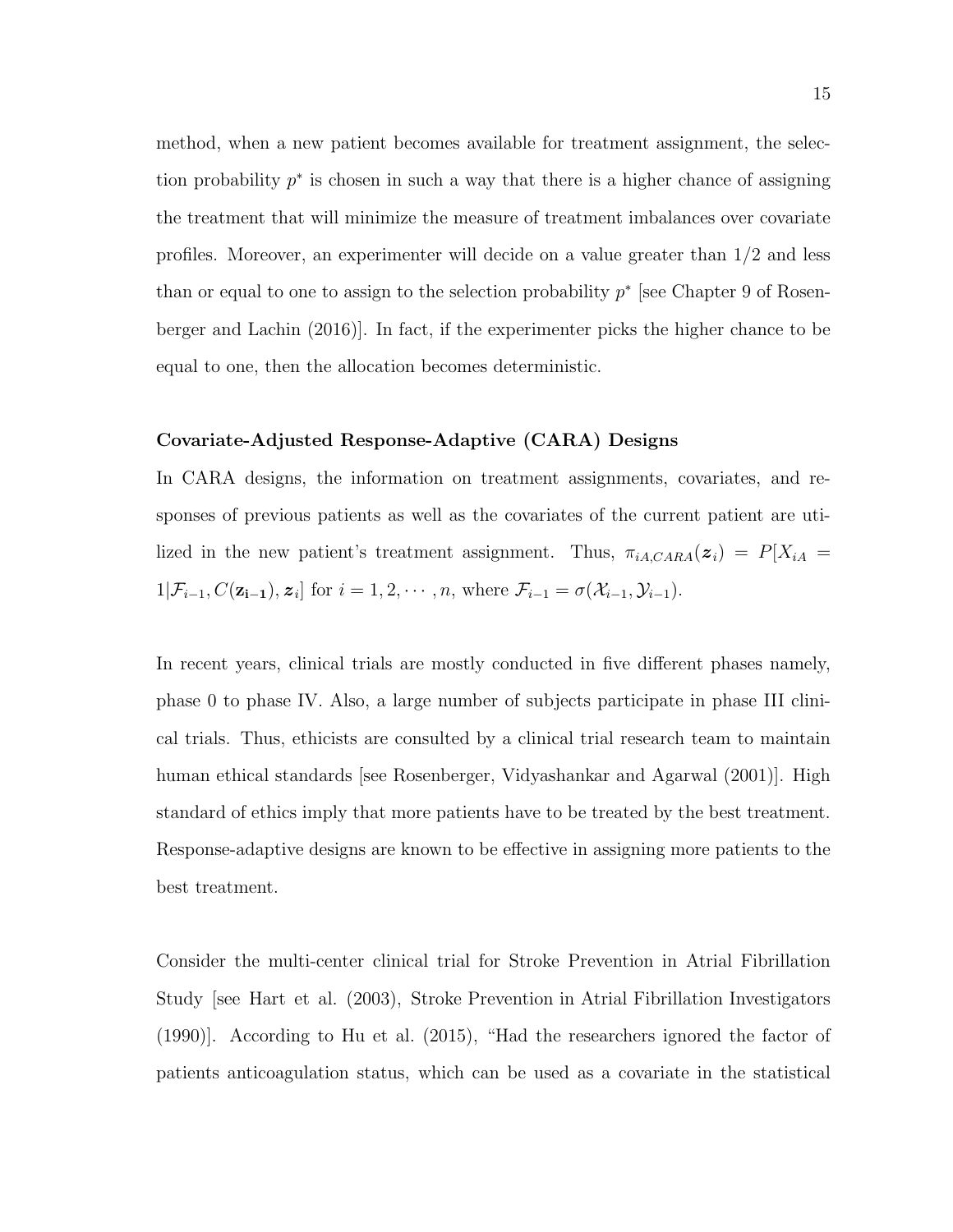model, their results would have produced a misleading conclusion that aspirin was generally more effective than placebo in preventing the occurrence of stroke". Thus, either aspirin or placebo is the globally best treatment to reduce the number of strokes in patients having atrial fibrillation. That is, aspirin is a better treatment only for a subgroup of patients and this clinical trial is an evidence for existence of drug by drug interactions. In fact, researchers have been exploring the invention of personalized medicine due to increasing availability of biomarkers and the observed heterogeneity of patients' responses to treatment [see Sverdlov (2016)]. Therefore, how does covariates in randomization of treatment assignments help to achieve **objective 2** in  $(1.1)$ ? CARA design has been shown to be a method to attain this objective [Hu (2012)]. More details about CARA designs can be found in Rosenberger, Vidyashankar and Agarwal (2001), Zhang et al. (2007), and Hu et al. (2015).

Rosenberger, Vidyashankar and Agarwal (2001) considered the application of CARA designs based on a logit model. Zhang et al. (2007) extended the CARA designs to more than two treatments under the framework of a generalized linear model and discussed a detailed formulation of the design under linear and logistic regression models. But they considered separate models for each treatment while applying CARA design to select treatment assignments. Recently, Zhu (2015) noticed a drawback of the treatment assignment procedure of Zhang et al. (2007). Zhu (2015) notes that "it assumes that there are no common parameters for the two treatments of interest, thus estimating every parameter based on the data from just one treatment, which excludes many commonly used models". The model of Rosenberger, Vidyashankar and Agarwal (2001) has been implemented user-friendly statistical software, RStudio. Here, we will investigate the large sample behavior of the Maximum Likelihood Estimate (MLE) of model parameters in the model of Rosenberger, Vidyashankar and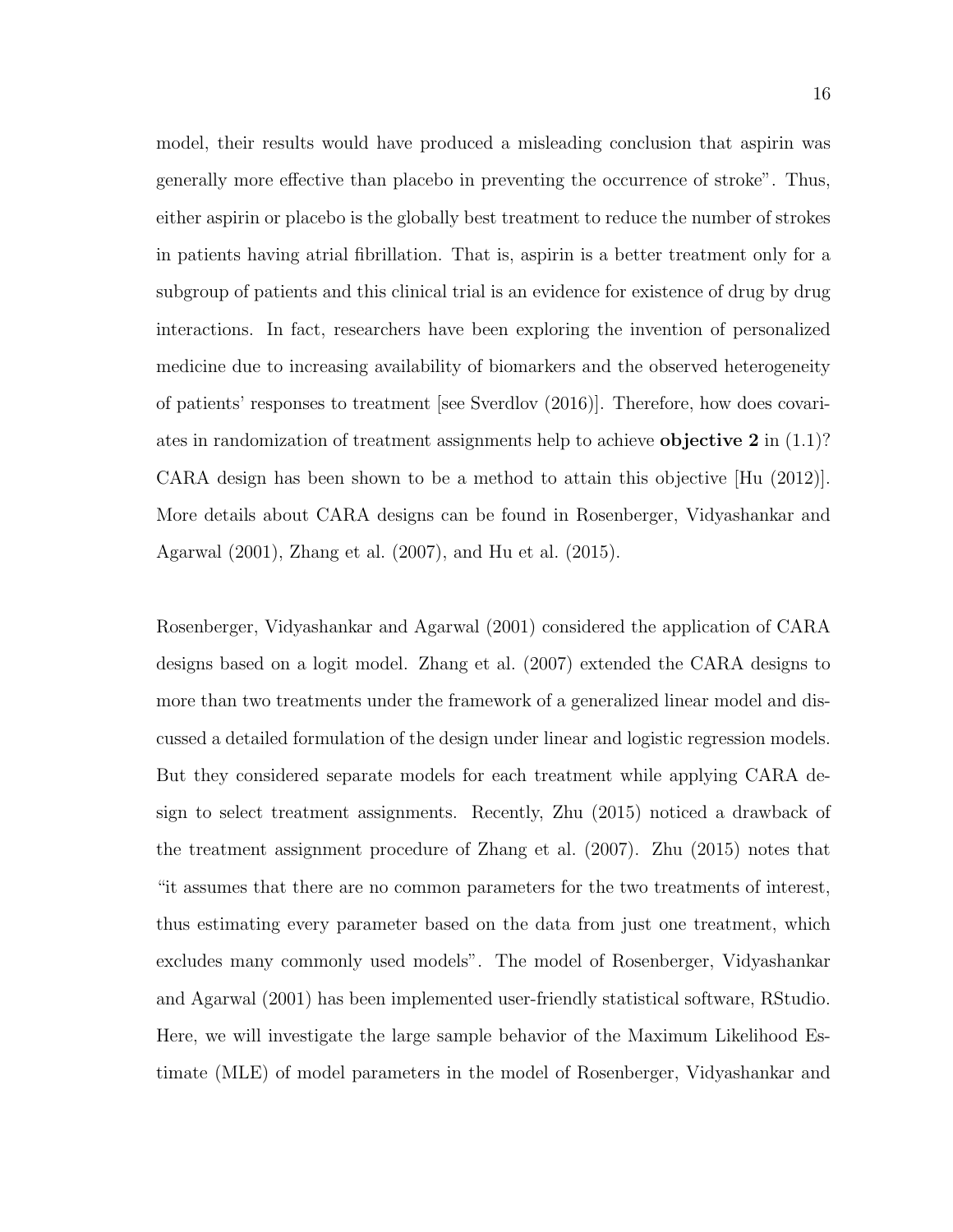Agarwal (2001) for CARA designs.

According to Hu (2012), "covariate information plays an important role in the design and analysis of clinical trials to develop personalized medicine". In fact, covariate information is used in the randomization of CA and CARA designs. A pre-selected objective of CA designs is achieving statistical efficiency; whereas achieving participating patients' ethics is the pre-selected objective of CARA designs. Achieving efficiency and ethics goals may be stand alone objective in these adaptive designs, however, in recent years, researchers have been interested in how to incorporate achieving both efficiency and ethics aims in a design. For example, Response-Adaptive Covariate-Adjusted (RACA) designs have incorporated components of efficiency and ethics in a design. This design is described in the next section.

#### Response-Adaptive Covariate-Adjusted (RACA) Designs

Response-Adaptive Covariate-Adjusted (RACA) designs were introduced by Ning and Huang (2010). In RACA design, the information on treatment assignments, covariates, and available responses of previous patients as well as the covariates of the current patient are used in the new patient's treatment assignment [Ning and Huang (2010)], however noted that the mechanism of CARA and RACA designs are completely different. To be specific the probability of assigning a new patient to treatment A is

$$
\pi_{iA, RACA}(\mathbf{z}_i) = P[X_{iA} = 1 | \mathcal{F}_{i-1}, C(\mathbf{z}_{i-1}), \mathbf{z}_i]
$$
\n
$$
= \frac{[\pi_{iA, RA}]^{\tau_1} [\pi_{iA, CA}]^{\tau_2}}{[\pi_{iA, RA}]^{\tau_1} [\pi_{iA, CA}]^{\tau_2} + [1 - \pi_{iA, RA}]^{\tau_1} [1 - \pi_{iA, CA}]^{\tau_2}}
$$
(1.6)

where  $\pi_{iA,RA} = P[X_{iA} = 1 | \sigma(X_{i-1}, \mathcal{Y}_{i-1})],$  and  $\pi_{iA,CA}(z_i) = P[X_{iA} = 1 | \mathcal{X}_{i-1}, C(z_{i-1}), z_i]$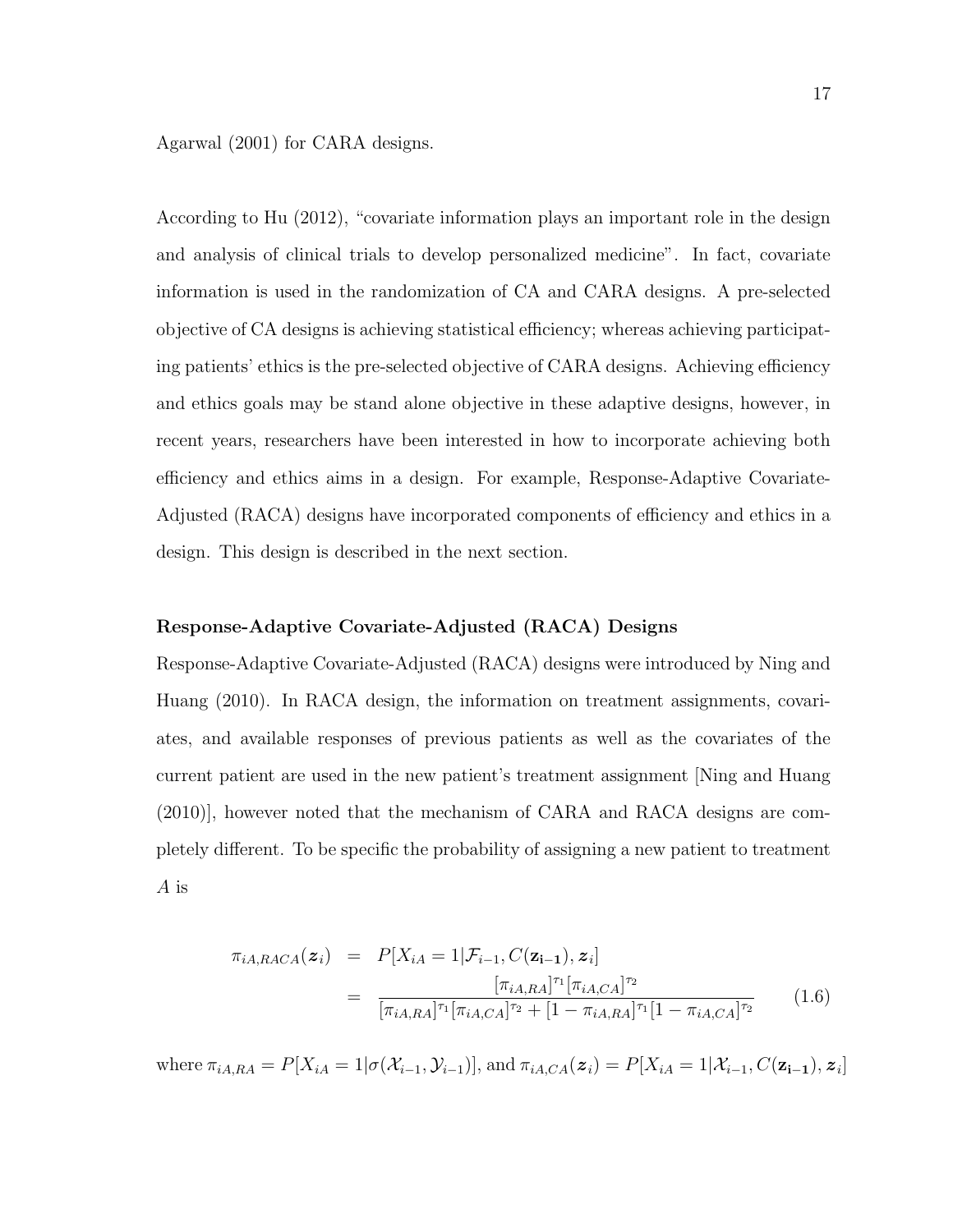for  $i = 2, 3, \dots, n, \tau_1$  and  $\tau_2$  are the tuning parameters. It is clear that if  $\tau_1 = 0$  and  $\tau_2 = 1$ , we get the pure CA design; if  $\tau_1 = 1$  and  $\tau_2 = 0$ , we get the pure RA design. Thus, RACA designs are the combination of RA and CA designs. Also, the measures of efficiency and ethics can be controlled by the tuning parameters in RACA designs [see Lin et al. (2016)]. A difference of CARA whereas an initial model is required for its application, an initial model is not needed to apply RACA designs. According to Yuan and Liu (2011), when we incorporate CA design into a group sequential RA design, the resulting design combines the advantages of CA and RA design.

Response-adaptive designs create more severe treatment imbalances compared to equal allocation over covariate profiles. However, the focus of RACA designs is to achieve simultaneously **objective 1** and **objective 2** in  $(1.1)$ . That is, measures of efficiency and ethics are accounted in RACA designs. In fact, recent research have focused on achieving efficiency and ethics in a design. For example Hu et al. (2015) developed a unified family of CARA designs using the components of efficiency and ethics in a design.

#### 1.2 Statistical Models

It is well known that physical, psychological, and genetic factors can contribute to differences between patients in a clinical trial. Human beings are different among others with respect to several factors such as physical, psychological, and genetic factors. Thus, one can expect patient population to be heterogeneous. Therefore, statistical modelling is required to identify the effect of treatments on the response by including these heterogeneous factors, which are known as covariates. In what follows, we will discuss some of these candidate models, which can be used in the analysis of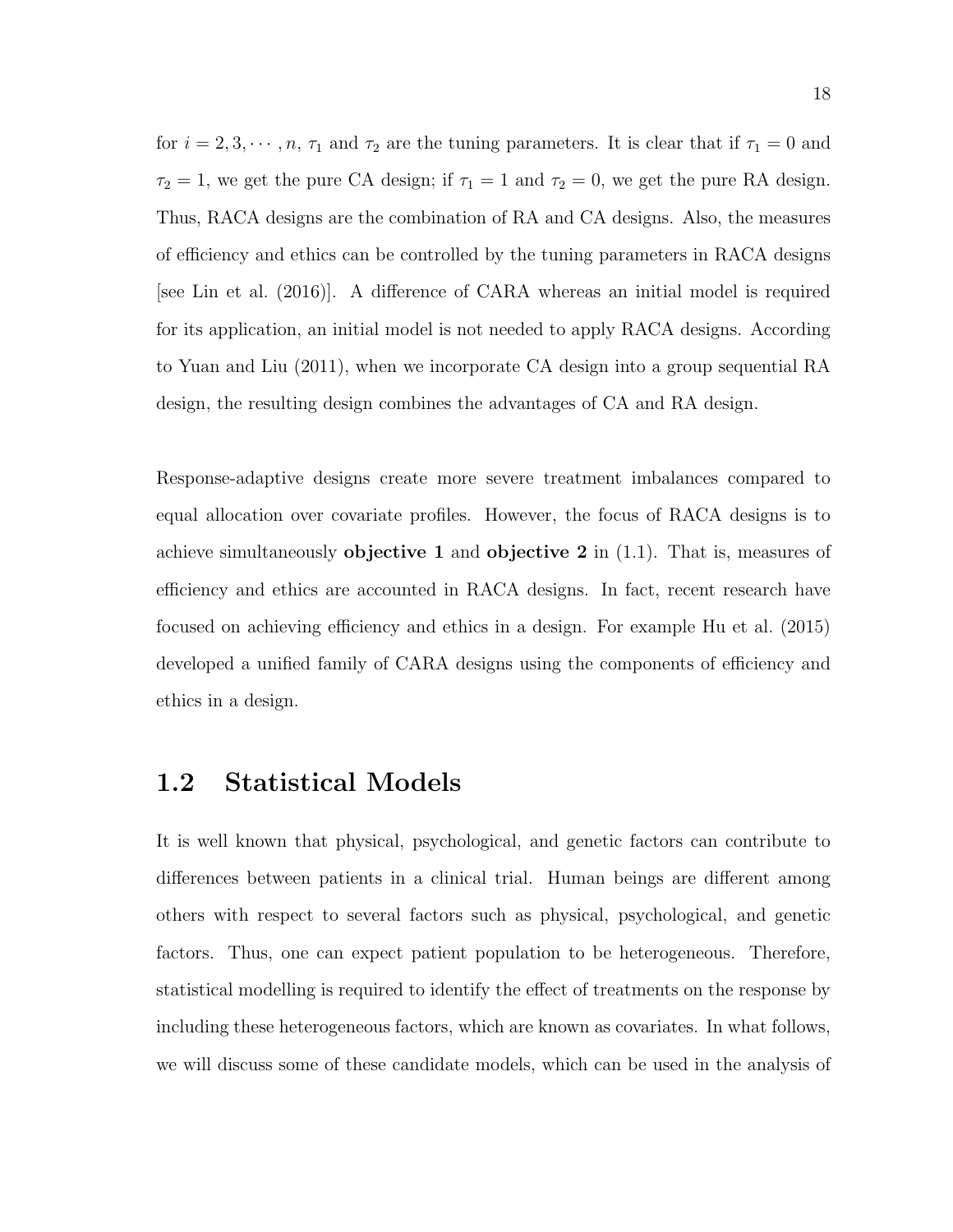a given data. The models are Generalized Linear Models, and Generalized Linear Mixed Effect Models.

#### 1.2.1 Generalized Linear Models (GLMs)

The GLMs have been implemented in various disciplines such as agriculture, economics, engineering, medicine, and social sciences [Lindsey (1997)]. These class of models were first introduced by Nelder and Wedderburn (1972). Moreover, GLMs can be seen as an extension of classical linear models [McCullagh and Nelder (1983)].

#### Components of GLMs

A GLM has three components, namely, the probability distribution, the linear predictor, and the link function [McCullagh and Nelder (1983)]. We provide a description of these components only for binary responses, which are success or failure. Define, the response  $Y_i$  and treatment assignment  $X_{iA}$  of patient i for  $i = 1, 2, \dots, n$  by

$$
Y_i = \begin{cases} 1 & \text{if treatment is} \\ & \text{a success,} \\ & 0 & \text{otherwise,} \end{cases} \quad \text{and} \quad X_{iA} = \begin{cases} 1 & \text{if patient } i \text{ is assigned} \\ & \text{to treatment } A, \\ & 0 & \text{otherwise.} \end{cases} \tag{1.7}
$$

Let,  $z'_i = (z_{i1}, \dots, z_{ip})$  be the p dimensional vector of observed covariates of patient *i*. We note that each component of  $z_i$  is either 0 or 1, for  $i = 1, 2, \dots, n$ .

Following McCullagh and Nelder (1989) it is common to define a generalized linear model, in general, as

$$
E(Y_i|x_{iA}, \mathbf{z_i}) = g^*(\boldsymbol{\theta}, x_{iA}, \mathbf{z_i}), \quad i = 1, 2, \cdots, n. \tag{1.8}
$$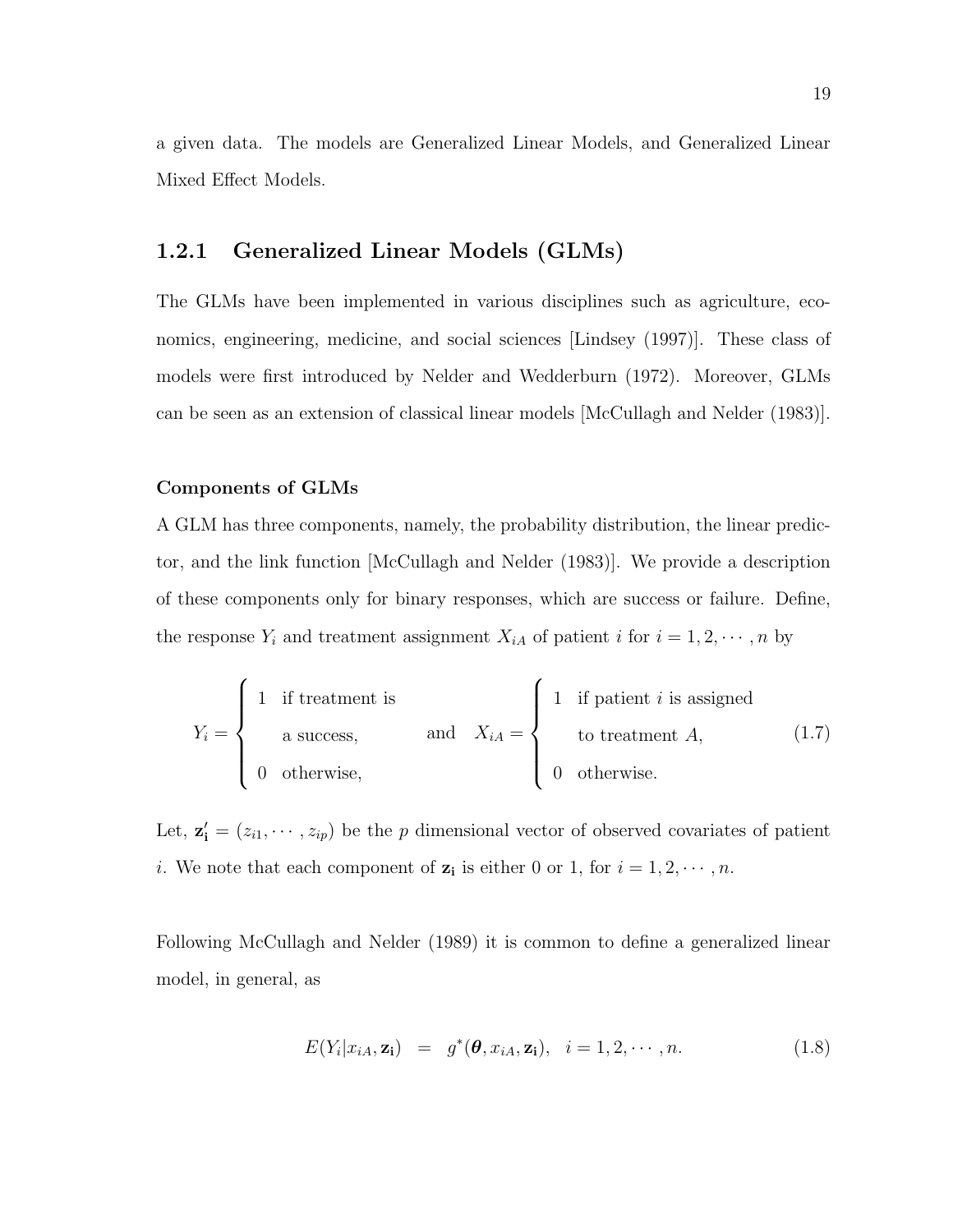Let  $\Lambda_i = E(Y_i | x_{iA}, \mathbf{z_i}).$  We note that the GLM in (1.8) is similar to (1.3) without center effects. In this thesis, we consider the response to be binary. Therefore, we have

$$
E(Y_i|x_{iA}, \mathbf{z_i}) = P(Y_i = 1|x_{iA}, \mathbf{z_i}).
$$

Our purpose is to develop the relationship between the probability of the response, Λ, the treatment assignment and covariates of a patient, and treatment by covariate interactions  $\mathbf{w}'_i = (x_{iA}, 1, \mathbf{z_i}, x_{iA}\mathbf{z}'_i)$ . We now describe the three components of a GLM.

#### 1. The probability distribution of Y

When we apply equal allocation for treatment assignments, the responses are independent. These responses are however not identically distributed because the distribution of  $Y_i$  depends on  $\mathbf{w}_i$ , where  $\mathbf{w}'_i = (x_{iA}, 1, \mathbf{z}'_i, x_{iA}\mathbf{z}'_i)$ . Suppose that conditional on  $w_i$ , the binary response  $Y_i$  follows the bernoulli distribution with probability mass function

$$
P(Y_i = y_i | \mathbf{w_i}) = \Lambda_i^{y_i} (1 - \Lambda_i)^{(1 - y_i)}, \text{ for } y_i = 0, 1,
$$
 (1.9)

where  $\Lambda_i = E(Y_i | x_{iA}, \mathbf{z}_i)$ . Now when an adaptive design is applied to select treatment assignments, it creates dependency among responses because the treatment assignment will depend on accumulating data. However, the distribution assumption in (1.9) is still valid when adaptive designs are used as the treatment selection criteria.

#### 2. The linear predictor

We will assume that  $\Lambda$  is influenced through a linear combination of treatment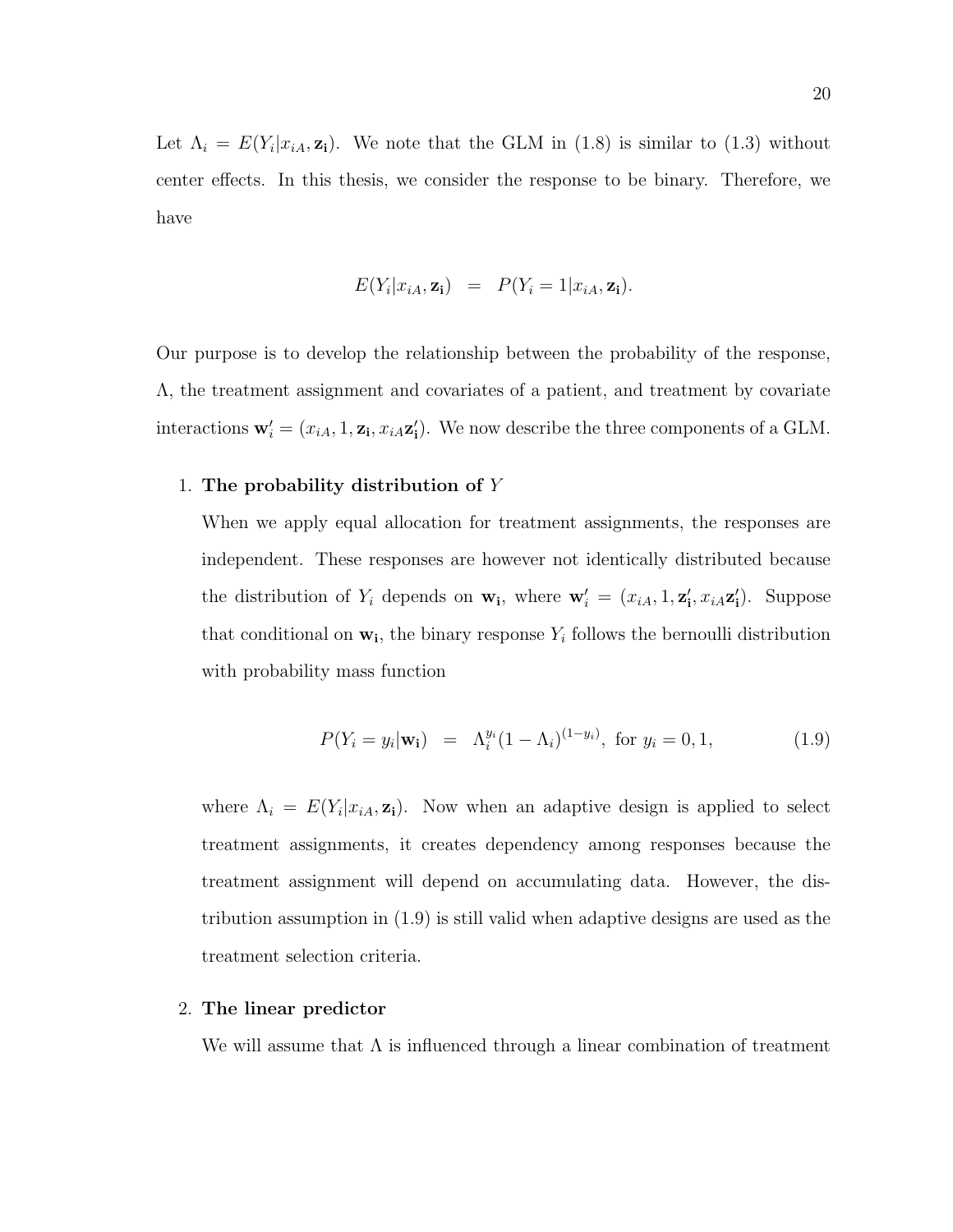assignments and covariates given by

$$
\eta_i = \mathbf{w}_i' \boldsymbol{\theta},
$$

where  $\theta$  is a vector of model parameters including the main effect of treatments.

#### 3. Link function, Ψ

To examine the relationship between  $\Lambda$  and  $\eta$ , we need a function to construct the relationship. It is clear that,  $\Lambda$  takes values between 0 and 1, whereas,  $\eta$  can take values between  $-\infty$  and  $\infty$ . The functions which define the relationship between  $\Lambda$  and  $\eta$  are called link functions in GLMs. In general,  $\Lambda$  and  $\eta$  are connected through a link function

$$
\Psi(\Lambda_i) \;\; = \;\; \eta_i.
$$

Some candidate link functions are

(i) the logit function

$$
\Psi_1(\Lambda) = \ln[\Lambda/(1-\Lambda)],
$$

(ii) the probit function

$$
\Psi_2(\Lambda) = \Phi^{-1}(\Lambda),
$$

(iii) the cauchit function

$$
\Psi_3(\Lambda) \ = \ \tan \left[ \pi \Lambda - \frac{\pi}{2} \right],
$$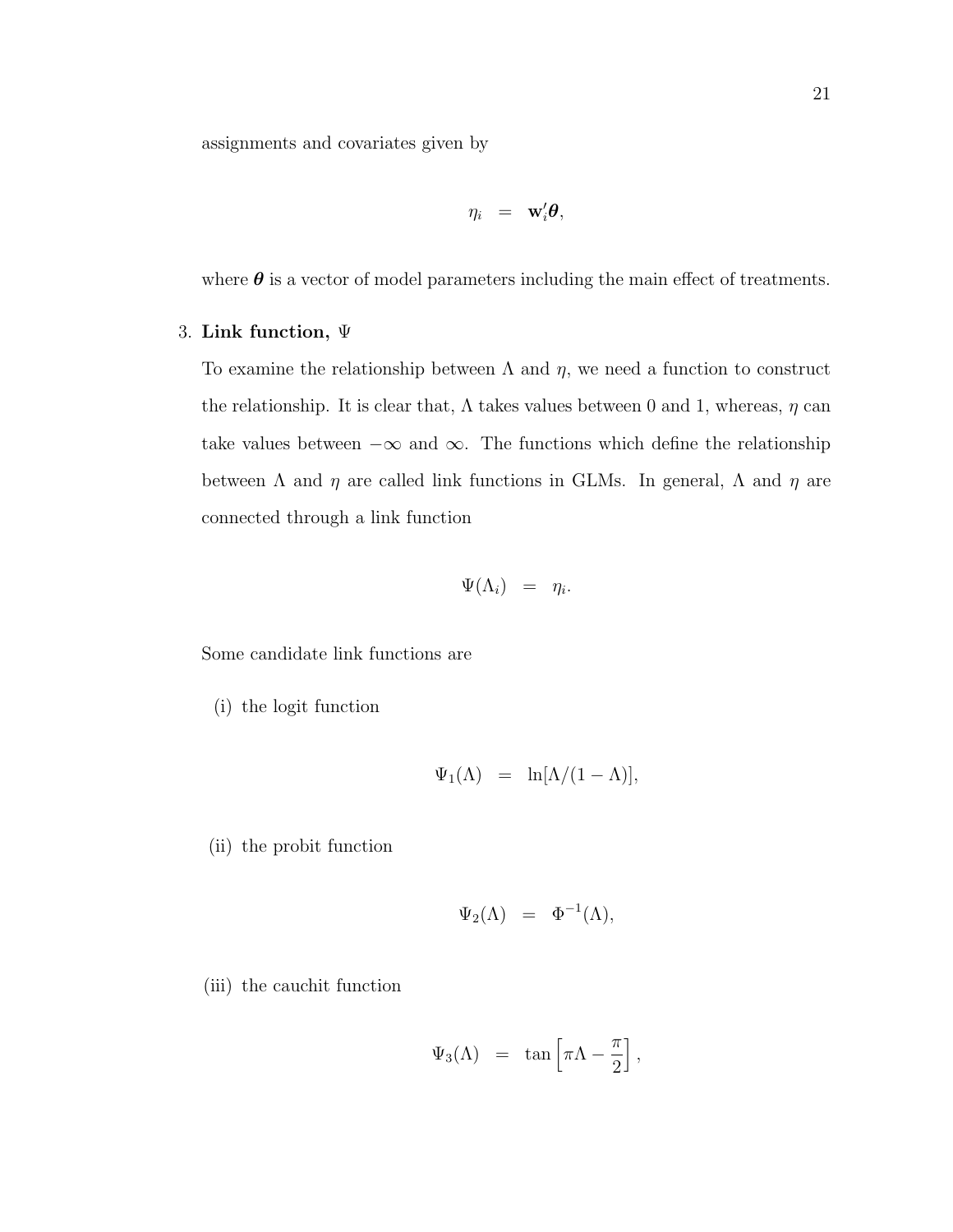(iv) the complementary log-log function

$$
\Psi_4(\Lambda) = \ln[-\ln(1-\Lambda)].
$$

#### 1.2.2 Generalized Linear Mixed Effect Models (GLMMs)

Generalized linear mixed models are very popular statistical models which have been used extensively in many areas of applications such as biomedical, clinical trials [Agresti and Hartzel (2000); Yaseri et al. (2014)], social science and agricultural science. A useful discussion on the theories and applications of GLMM can be found in, for instance Jiang (2007) and McCulloch, Searle and Neuhaus (2008).

When clinical trials are conducted in multiple centers, there is a possibility that center effects might influence the response. In fact, some unobservable causes may also affect responses of patients. For example, according to Kahan (2014), some possible latent effects are

- (i) effect of variation in surgeons' skill between centers
- (ii) effect of differences in guidelines of centers
- (iii) these multiple centers might be selected from different countries.

It is clear that under equal allocation criterion for treatment assignment, responses of patients within a center might be correlated; but responses of patients between centers are independent. However, we can assume that conditional on center effect, responses of patients within a center are independent [Jiang (2007)]. Since J centers in the experiment are randomly selected from a large number of medical centers, we will assume that center effects are random and these center effects are heterogeneous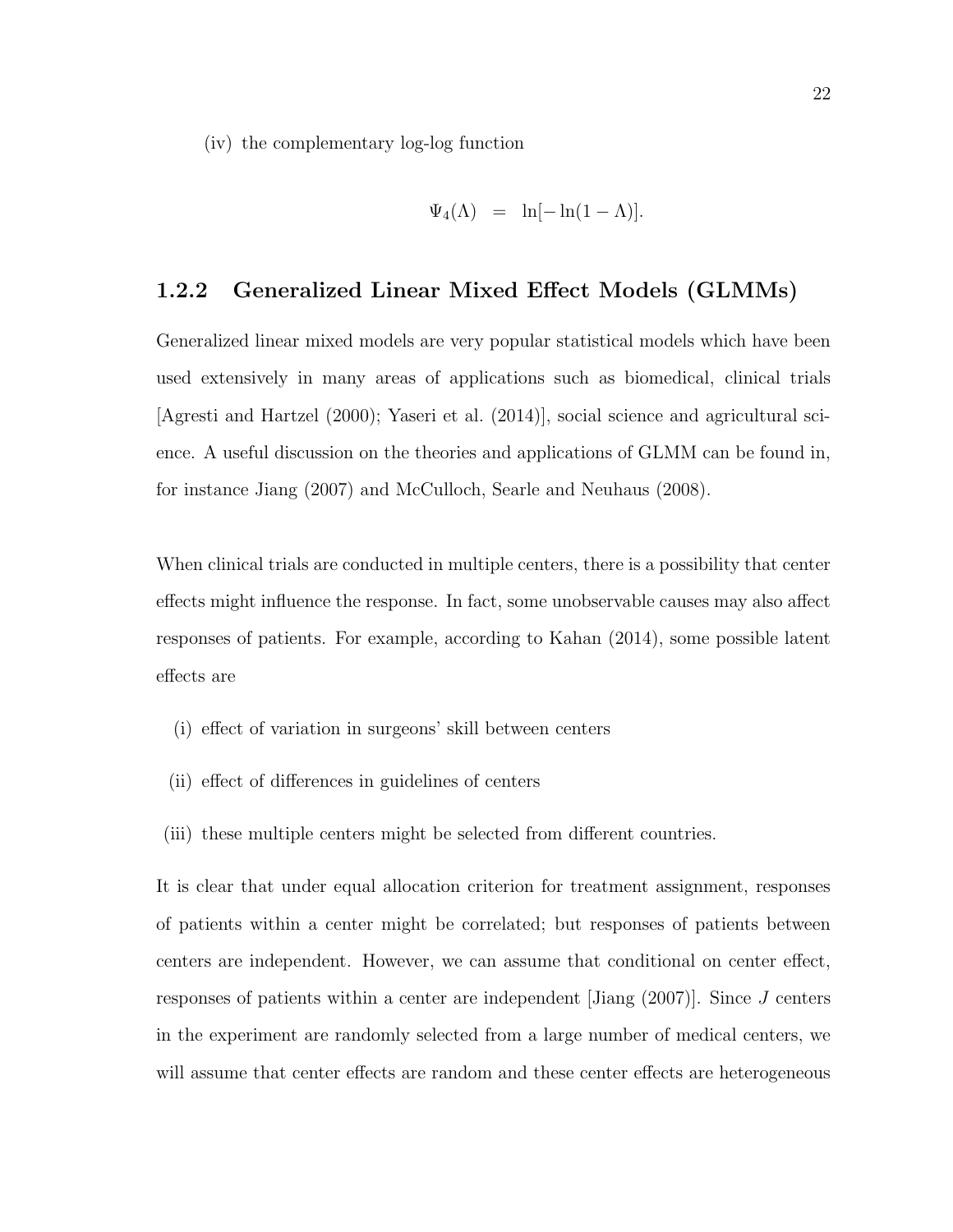between centers. On the other hand, the fixed effects of covariates are common across centers. Thus, the GLMM approach we have developed in this thesis will be used to account for three features: (i) within center correlation, (ii) between center heterogeneity, and (iii) common fixed effects across centers [Tuerlinckx et al. (2006)]. In what follows, we will assume that these center effects follow a known distribution.

## 1.3 Statistical inference

In a clinical trial, treatment comparisons include the following: (i) finding the best dosage level of a drug for a group of patients who have certain characteristics or covariates, (ii) comparing a new drug with existing drugs for a disease. Also, an efficient treatment comparison through hypothesis testing is important for future patients. In general, an experimenter may claim that a new treatment is more effective than an existing treatment. Now, if there is no interaction between treatment and covariates, the experimenter may test significance for overall effect of treatment A compared to treatment  $B$  through the hypothesis,

$$
H_0: \beta_{A0} = 0 \qquad H_A: \beta_{A0} > 0,\tag{1.10}
$$

where  $\beta_{A0}$  is the true effect of the treatment A (the new treatment) compared to treatment B (an existing treatment). Suppose the experimenter decides to reject  $H_0$ when, in fact,  $H_0$  is true. Then, though the new treatment does not lead to any improvement in the responses of patients compared to the existing treatment, the experimenter will recommend the new treatment. This type of error is called Type I error. It is important to verify that hypothesis testing procedures are able to control the Type I error. Thus, we will examine the size of the test through simulation studies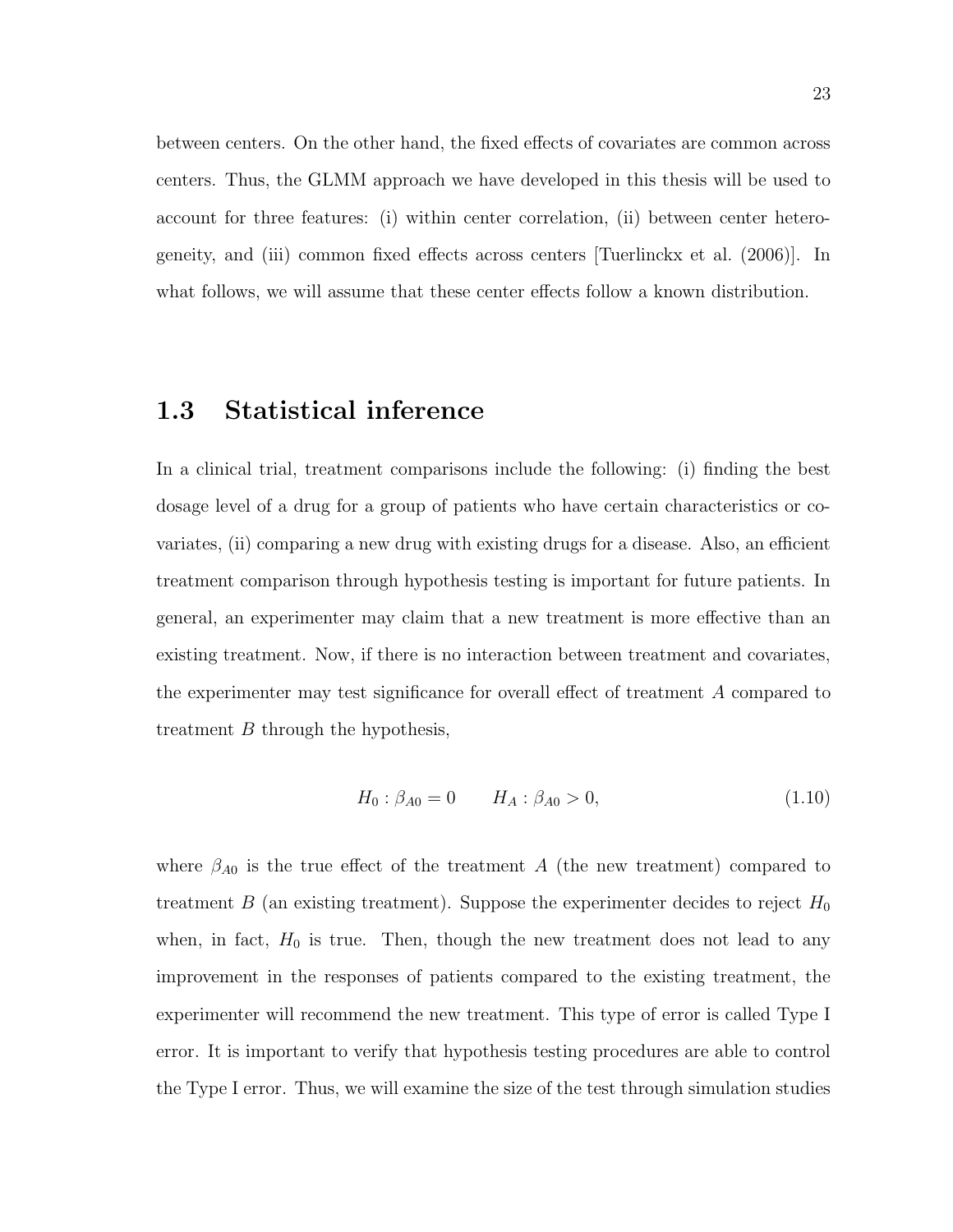in Chapter 4.

Concerning the power of test, there exist three different methods, (i) exact method, (ii) approximation method, and (iii) simulation method, commonly applied for power analysis in statistical models and tests [Castelloe (2000)]. Castelloe (2000) notes that there is no standard procedure for power analysis in Generalized Linear Models. An approximation method for power analysis computation of logistic regression was first introduced by Whittemore (1981). However, this approach is only suitable for binary responses with rare events such as disease or death and covariates that are discrete or continuous. These covariates were also assumed to have a joint probability distribution function. Later, Self and Mauritsen (1988) developed an approximation procedure to power analysis based on score tests for GLMs. They implemented their approach to categorical covariates with a finite number of distinct covariate configurations. Later, Self et al. (1992) established a tool for power computation based on the likelihood ratio test. They compared their method with the method of Self and Mauritsen (1988) through simulation studies. Shieh (2000) carried out a simulation study to compare the method of Whittemore (1981) and Self et al. (1992) with various combination of response probabilities and covariate distribution in logistic regression models. Later, Shieh (2005) proposed a method for power computation based on Wald statistic. In fact, his/her method accommodates multiple parameters, and the flexibility of covariates configurations within the framework of GLMs. Lyles et al. (2007) developed a method for estimating conditional power for binary, ordinal, or count responses in GLMs.

Recently, Yi and Wang (2011) introduced the generalized score statistic method which is an extension of Rao's score test to response-adaptive designs. They demonstrated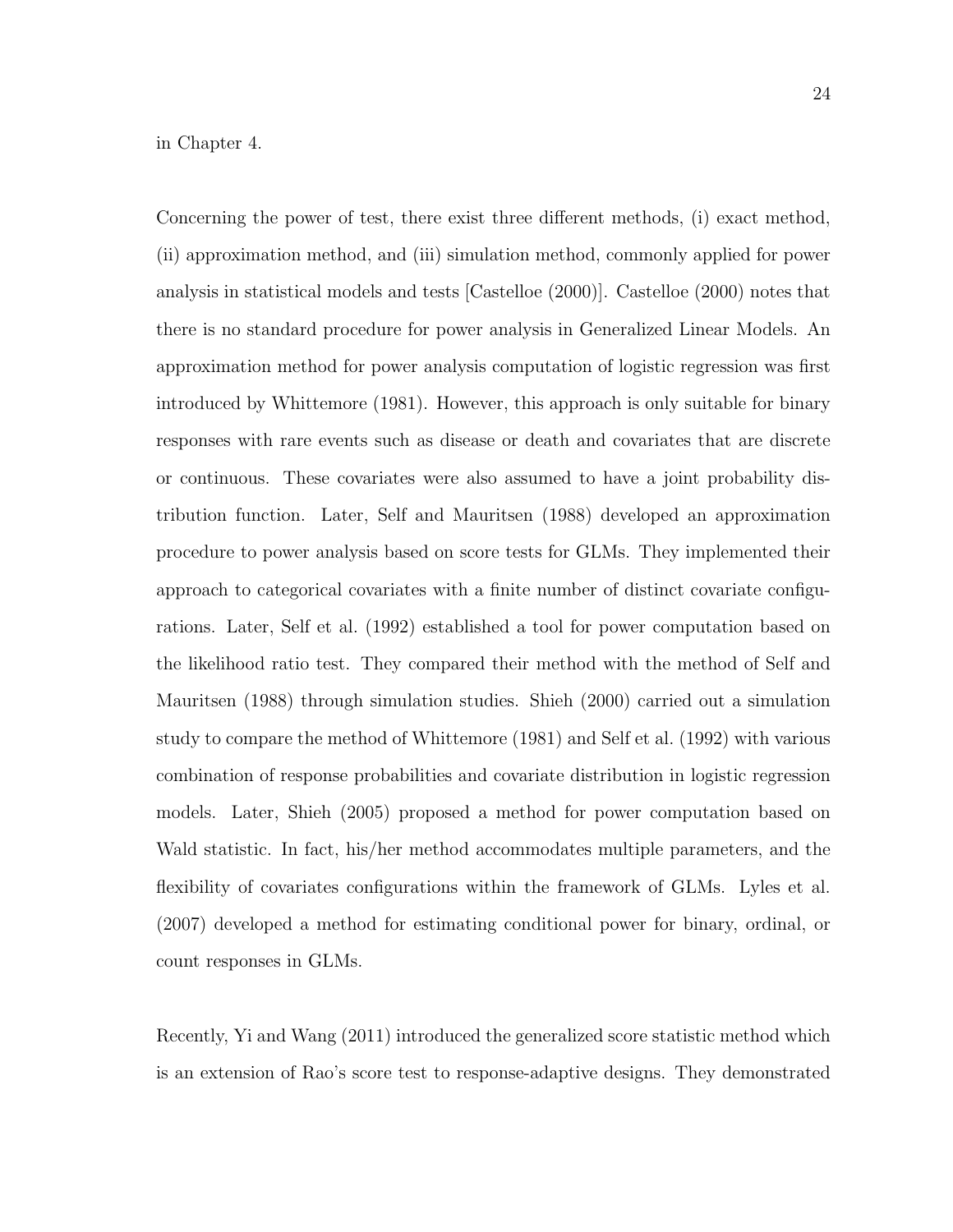that the generalized score statistic method performs well compared to the score test when applying adaptive design as the design criteria. We observe that the design criteria influences the power of chi-squared tests through the non-centrality parameter [see Hu and Rosenberger (2003)]. They identified three major influence factors: (i) the target allocation proportion, (ii) the randomization bias from target proportion, and (iii) the variance of randomization from target proportion. Yi and Wang (2009) examined the performance of response-adaptive designs for the assignments of patients to the best treatment and the power of the statistical test using a variance-penalized criterion. Implementing the transition probability procedure of a Markov chain, Yi (2013) established a method to compute the exact statistical power for the general class of response-adaptive designs. According to Chow and Chang (2008), a major or significant adaptation leads to the moving target population rather than the fixed target population. An effective statistical inference can be conducted considering these strategies: (i) sample size adjustment at interim, (ii) sample size allocation to treatments, (iii) delete, add, or change treatment arms, and (iv) change in study endpoints.

Recently, Ma et al. (2015) established a theoretical foundation for hypothesis testing for parameters in linear models under a large class of CA designs, which includes Pocock and Simon (1975) marginal method and stratified permuted block design. Also, they used the ordinary least squares method to estimate their model parameters. We will however develop a theoretical foundation for hypothesis testing when responses are binary, and the design criteria are CARA designs. Furthermore, we will apply the maximum likelihood method to estimate the parameters in the logit model. The objectives of CA designs are to adaptively balance the covariate profiles of patients randomized to treatments. As a result, the power of the hypothesis testing is maximized. On the other hand, the objectives of CARA designs are to minimize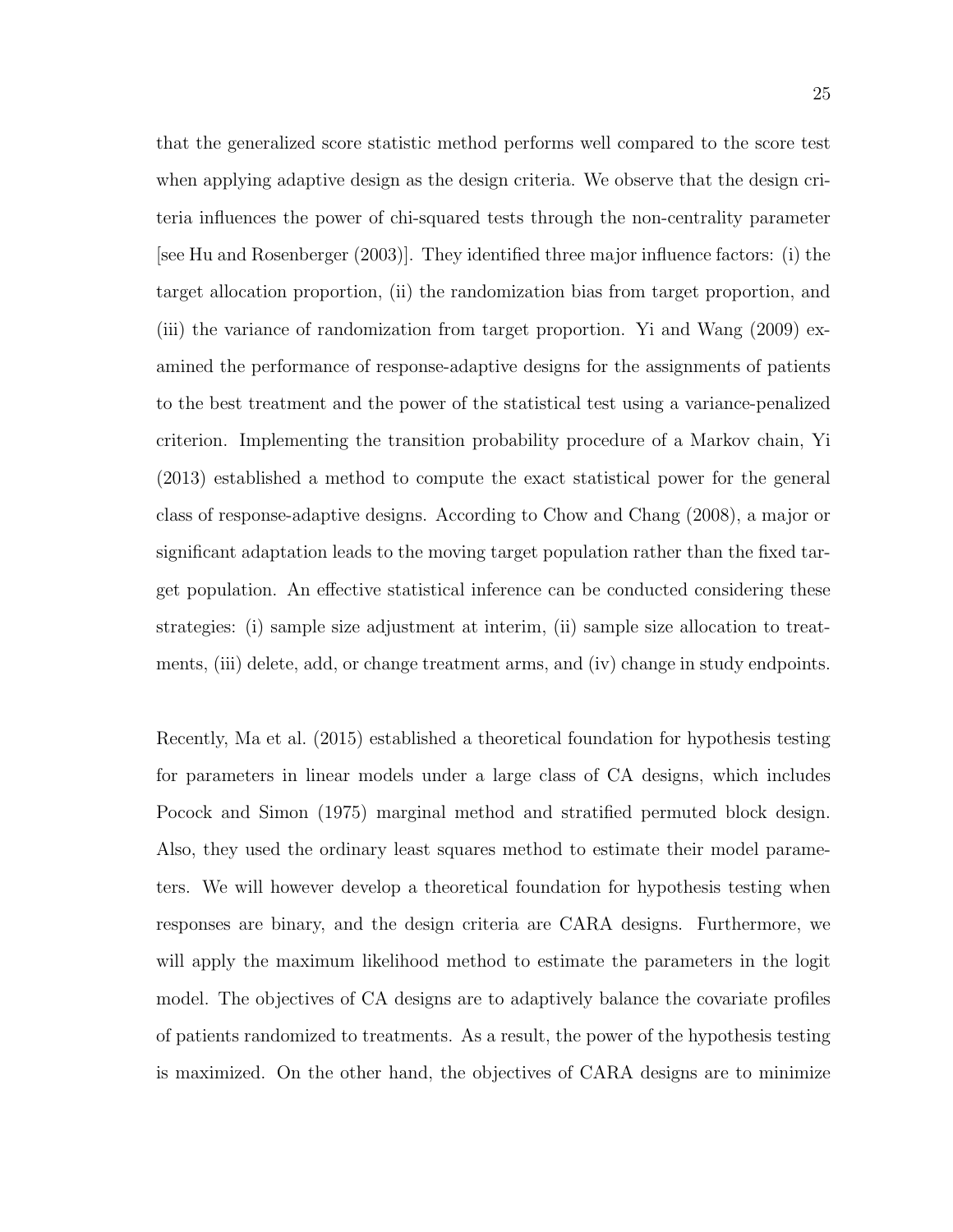the assignments of patients to inferior treatment. Therefore, the objectives of these two designs are completely different. That is, CA designs are less ethical than CARA designs but CA designs are more efficient than CARA designs. In fact, CA designs are more efficient than equal allocations [see Ma et al. (2015)].

Although Ma et al. (2015) used all the important covariates at the design stage, they dropped some covariate information in the final statistical inference. This will however lead to estimators of parameters that are generally inconsistent and biased. This will also affect the derivation for the distribution of the test statistic.

## 1.4 Motivation and contribution of this thesis

#### 1.4.1 Motivation of this thesis

According to Hu et al. (2006), properties of the statistical methods under RA designs are well established under the assumption of a simple homogeneous parametric structure [see Wei (1978); Ivanova (2003); Eisele (1994); Hu and Zhang (2004); Yi and Wang (2007); Yi and Wang (2011); Rosenberger et al. (1997)]. The diversity of patients' characteristics were not considered in the investigation of RA designs. Rosenberger and Hu (2002) provided some conditions for the asymptotic normality of regression parameters in Generalized Linear Models (GLMs) that includes covariates of patients when sequential designs are applied to treatment assignments. When we add center effects in GLM, we have two modelling approaches, namely, GLM with fixed grouping effects and Generalized Linear Mixed Effect Model (GLMM) [see Agresti and Hartzel  $(2000)$  and Broström and Holmberg  $(2001)$ . In this thesis, we examine the performance of RA randomizations when a Generalized Linear Mixed Effect Model (GLMM) is the parametric model in multi-center clinical trials.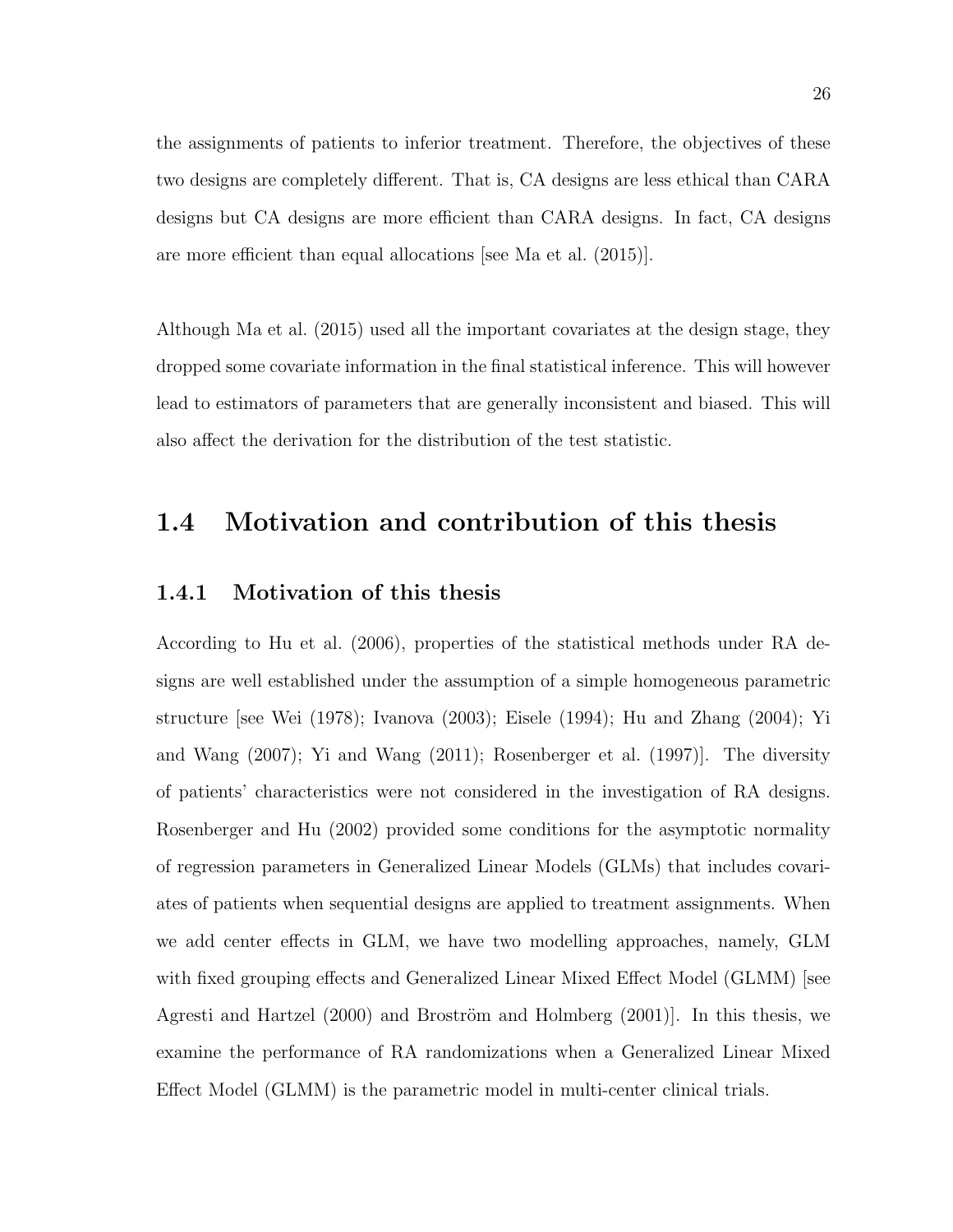Yi and Wang (2007) provided conditions for consistency and asymptotic normality of ML estimators for a class of adaptive designs under the assumption that only treatment influences the response. Rosenberger, Vidyashankar and Agarwal (2001) demonstrated that CARA designs reduces the number of patients assigned to inferior treatments through simulation studies. However, the large sample behavior of regression parameters of the model in Rosenberger, Vidyashankar and Agarwal (2001) was not discussed in the literature for CARA designs [see Basak et al. (2009)]. Thus, one of the objectives of this thesis is to establish the conditions for consistency and asymptotic normality of ML estimators for CARA designs.

Rosenberger, Vidyashankar and Agarwal (2001) discussed the most natural mapping, defined in § 3.7, with model based odds ratio for reducing the number of patients to inferior treatments. In fact, we can efficiently minimize the number of patients to inferior treatments if the initial model for applying CARA design is correctly specified. In other words, the assignment of patients to better treatments might be inefficient if an initial model is misspecified. However, when we apply the RA designs using proportions, the initial model is not required. In what follows, we will investigate the efficiency and ethics between RA and CARA designs.

Even though data collected from RA designs are dependent among responses, Yi and Wang (2011) justified that Wald, score, and the likelihood ratio tests can be used when the sample size is large. Moreover, they introduced the generalized score statistic for RA designs and concluded that the performance of Wald test is better than the score test, the generalized score test, and the likelihood ratio test. In fact, this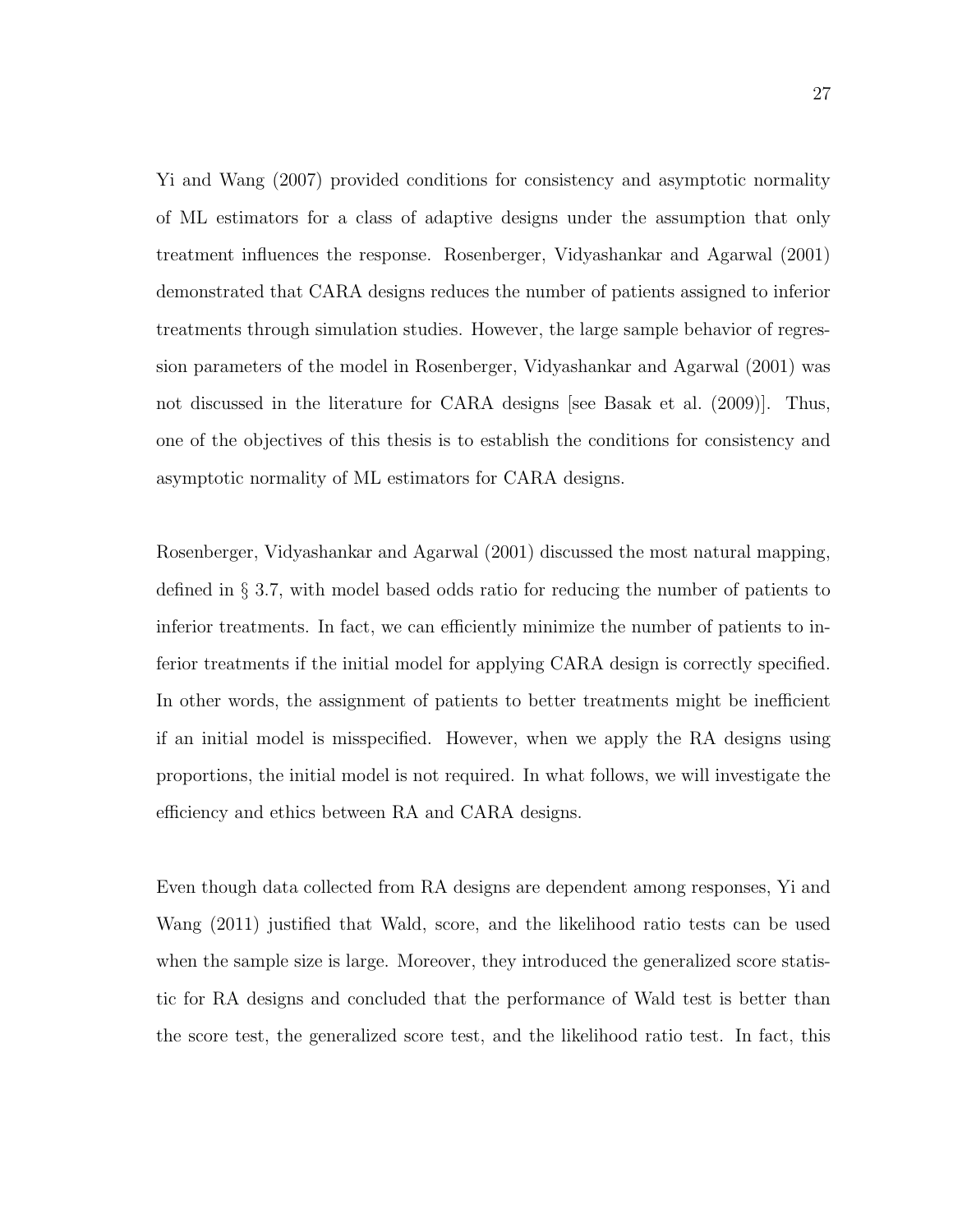result motivated us to discuss the Wald test for adaptive designs considering the heterogeneity of patients' characteristics in the logit model.

Covariate-adaptive designs are usually applied to quickly achieve objective 1 in (1.1). Furthermore, RA designs generate more severe imbalances of covariates over treatment arms when compared to equal allocation [Ning and Huang (2010)]. Hence, Ning and Huang (2010) introduced the Response-Adaptive Covariate-Adjusted (RACA) designs to achieve objective 1 and objective 2 in  $(1.1)$  simultaneously. Now, if treatment by covariate interactions exist, then CARA designs will reduce the number of patients assigned to inferior treatments. However, Ning and Huang (2010) discussed that "the identification of such interaction terms in regression models is not feasible unless the sample size is large". This observation motivated us to compare the performance of CARA designs with RA designs through simulation studies.

Hu and Rosenberger (2003) explored the relationship between the non-centrality parameter of the usual chi-square test for binary responses and the design's quantities: the target allocation proportion, the bias of the randomization procedure from that target, and the variability induced by the randomization process. However, they derived an expression for the non-centrality parameter under the assumption of a simple homogeneous parametric structure. These results motivated us to consider deriving the non-centrality parameter when we relax the assumption of simple uniform parametric structure and prove the relationship between the non-centrality parameter and target allocation proportion when a covariate is in the logit model.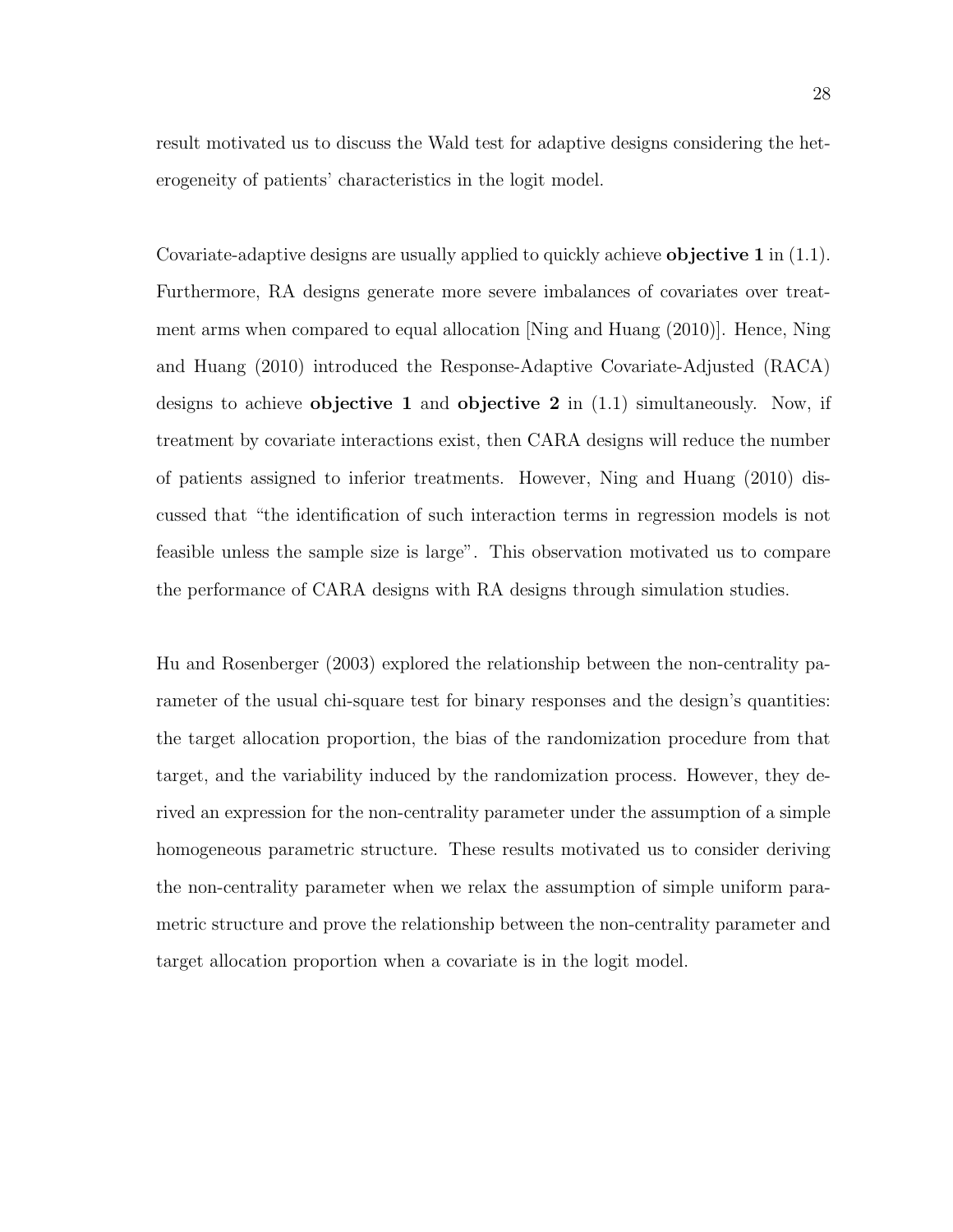#### 1.4.2 Contribution of this thesis

In this section, we discuss our contribution to the literature through this thesis. In Chapter 2, we propose an approach to investigate the large sample theory of regression parameters of Generalized Linear Mixed Models (GLMMs) with sequential designs via the influence function method for familial data that was developed by Zhang and Oyet (2014). The performance of RA designs was investigated for GLMMs. Moreover, the influence function of ML estimates was derived and used to obtain a closed form expression of the asymptotic covariance of ML estimates, which does not currently exist in the literature. A new searching method for estimating the model parameters is introduced based on the influence function method. Also, we verified that this new iteration method works better than the Hessian matrix searching method through simulation studies and application to real data. The main results of Chapter 2 are outlined in a recent paper by Selvaratnam, Oyet, Yi and Gadag (2017).

In Chapter 3, we discuss the logit model for a general class of adaptive designs. The consistency and asymptotic normality of ML estimators of regression parameters of logit model was examined for adaptive designs. We reduced the strong regularity assumption that Fisher information and observed Fisher information matrices are positive definite matrices within a neighborhood that is close to vector of true parameters to a weaker assumption. This weak assumption is that the Fisher information matrix is positive define matrix at the vector of true parameters. We consider the odds-ratio-based limiting allocation that was introduced by Basak et al. (2009). We apply the Doubly adaptive Biased Coin Design (DBCD) to target this limiting allocation. Furthermore, the performance of this RA randomization is compared with CARA designs and equal allocation by simulation studies.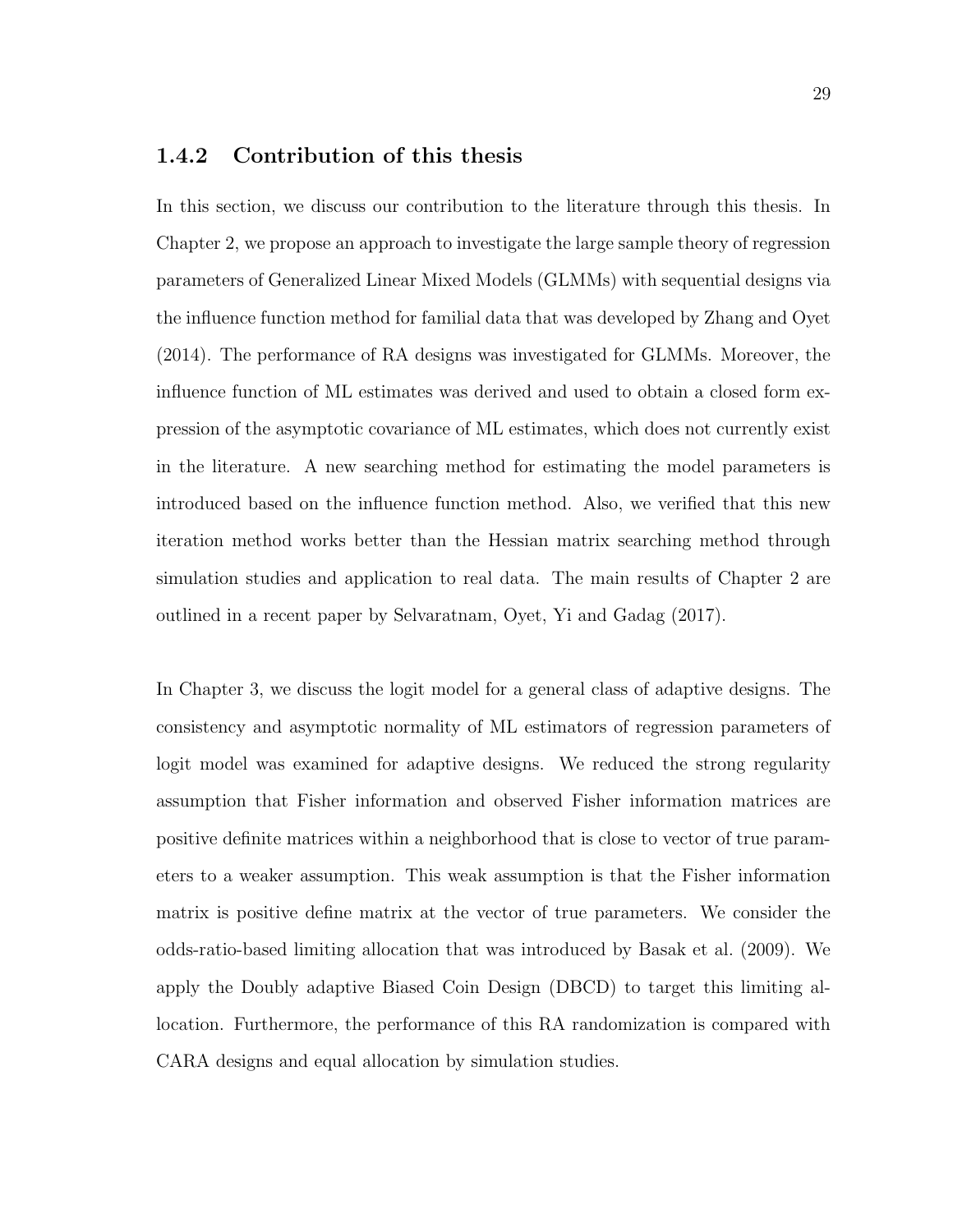In Chapter 4, we investigate the power computation methods for a general class of adaptive designs. We examine the asymptotic distribution of the Wald test statistic in hypothesis testing under null and alternative hypothesis for adaptive designs considering the logit model as a true model. We investigate the performance of three designs: the RA design, the CARA design, and equal allocation. In this investigation, we examine the quantities: the number of patients assigned to the inferior treatment, the design variability, statistical power for testing hypotheses, and Type I error rates. We examine the non-centrality parameter of the Wald test for binary responses with the inclusion of heterogeneous patients' characteristic in a logit model. We proved that this non-centrality parameter is a function of the design proportions. Furthermore, we demonstrated that this function is concave when we assume only one covariate in the logit model.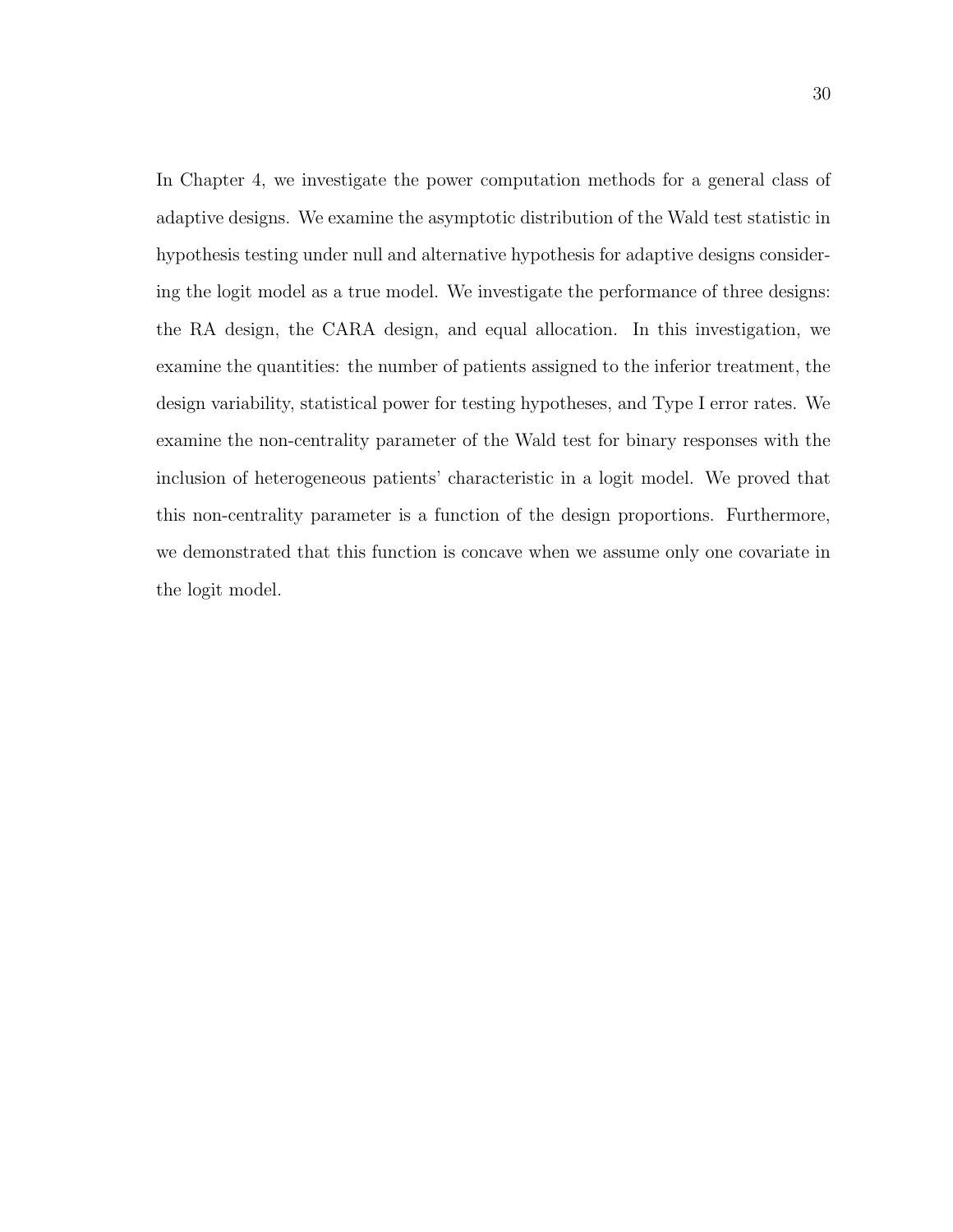# Chapter 2

# Estimation of a Generalized Linear Mixed Model for Response-Adaptive Designs in Multi-Center Clinical Trials

# 2.1 Introduction

The objective of comparing the effectiveness of two treatments in a clinical trial is not only gathering information about the relative effectiveness of the treatments but also assigning treatments to patients in a way that consider the wellbeing of patients; that is **objective 2** in  $(1.1)$ . The response-adaptive designs are generally discussed in the literature to achieve this objective in a clinical trial assuming a simple homogeneous parametric structure. In this chapter, we examine the performance of response-adaptive designs when we assume the generalized linear mixed effect model (GLMM) is an ideal model.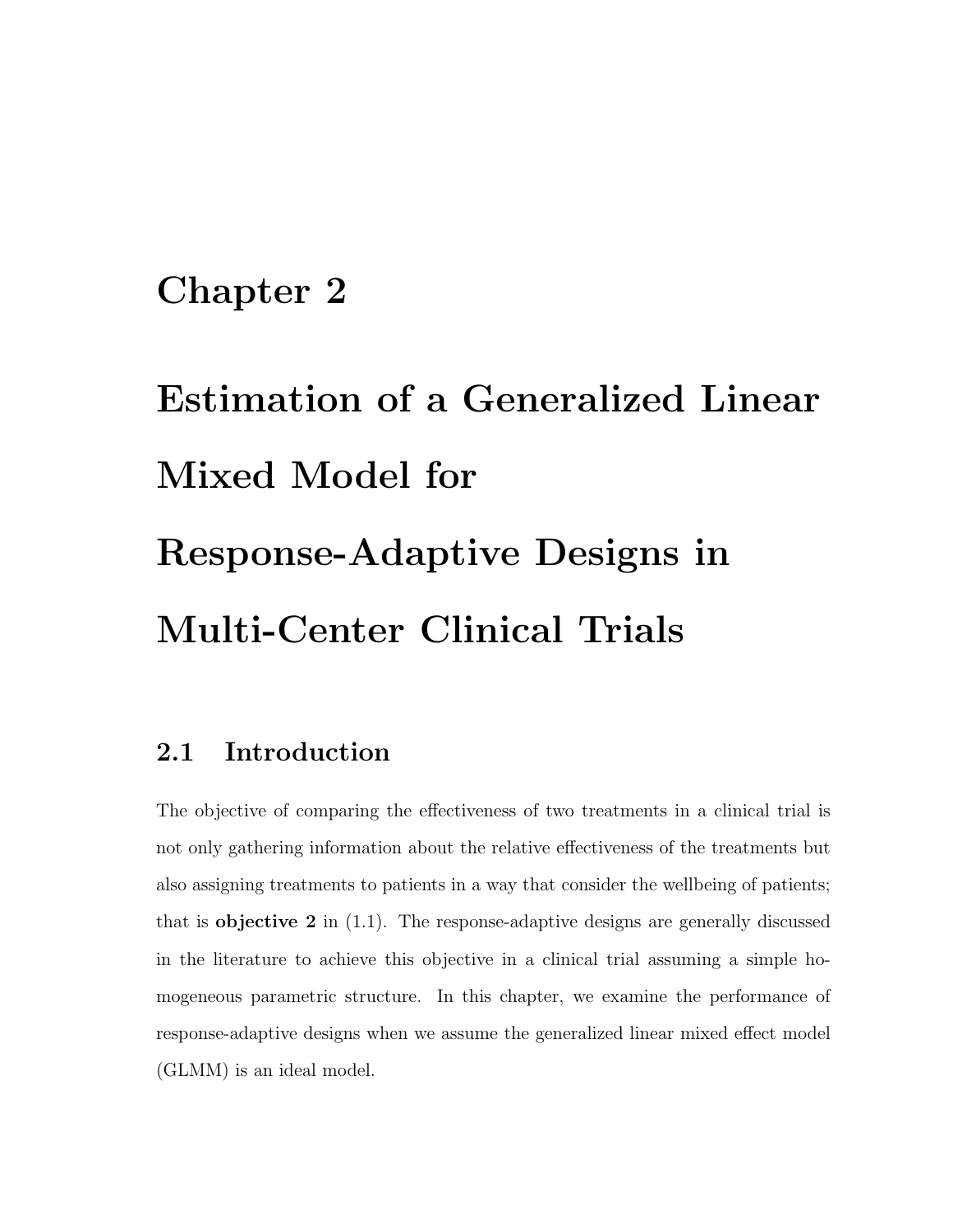The construction of likelihood functions under GLMM has largely assumed that covariates are fixed. However, generating treatment assignments through adaptive designs create dependency among responses. Consequently, we follow the approach of Rosenberger et al. (1997), Hu et al. (2006), and Yi and Wang (2007) to construct the likelihood function for GLMM with response-adaptive randomization by using the idea of likelihood function for sequential decision process. One difficulty commonly associated with using GLMMs is the problem of obtaining closed form expressions for the asymptotic variance of MLEs of the model parameters because the likelihood function contains integrals which cannot be solved analytically. Thus, asymptotic results in the literature have been based on the inverse of the Hessian matrix obtained from the likelihood function. In this chapter, we avoid the complications introduced by the integrals that cannot be solved analytically by using a Gauss-Hermite quadrature method to approximate the integrals in the likelihood function. This novel approach then allows us to exploit influence function techniques, as in Zhang and Oyet (2014), to establish the asymptotic properties of consistency and normality and to derive a closed form expression for the asymptotic covariance matrix of the MLEs. These results are outlined in Theorem 2.3.1 of § 2.3.

In § 2.2, we introduce the likelihood function for GLMM with response-adaptive randomization and apply the Gauss-Hermite quadrature to obtain the MLEs of the model parameters. The Gauss-Hermite quadrature has also been used by other authors to approximate integrals in generalized linear mixed models. See for instance Agresti and Hartzel  $(2000)$ , Fahrmeir and Tutz  $(2001)$ , Broström and Holmberg  $(2001)$ , and Fortin (2013). We derive the influence function of the MLEs in  $\S 2.3$  and use this result to discuss the consistency and asymptotic normality of the MLEs. The results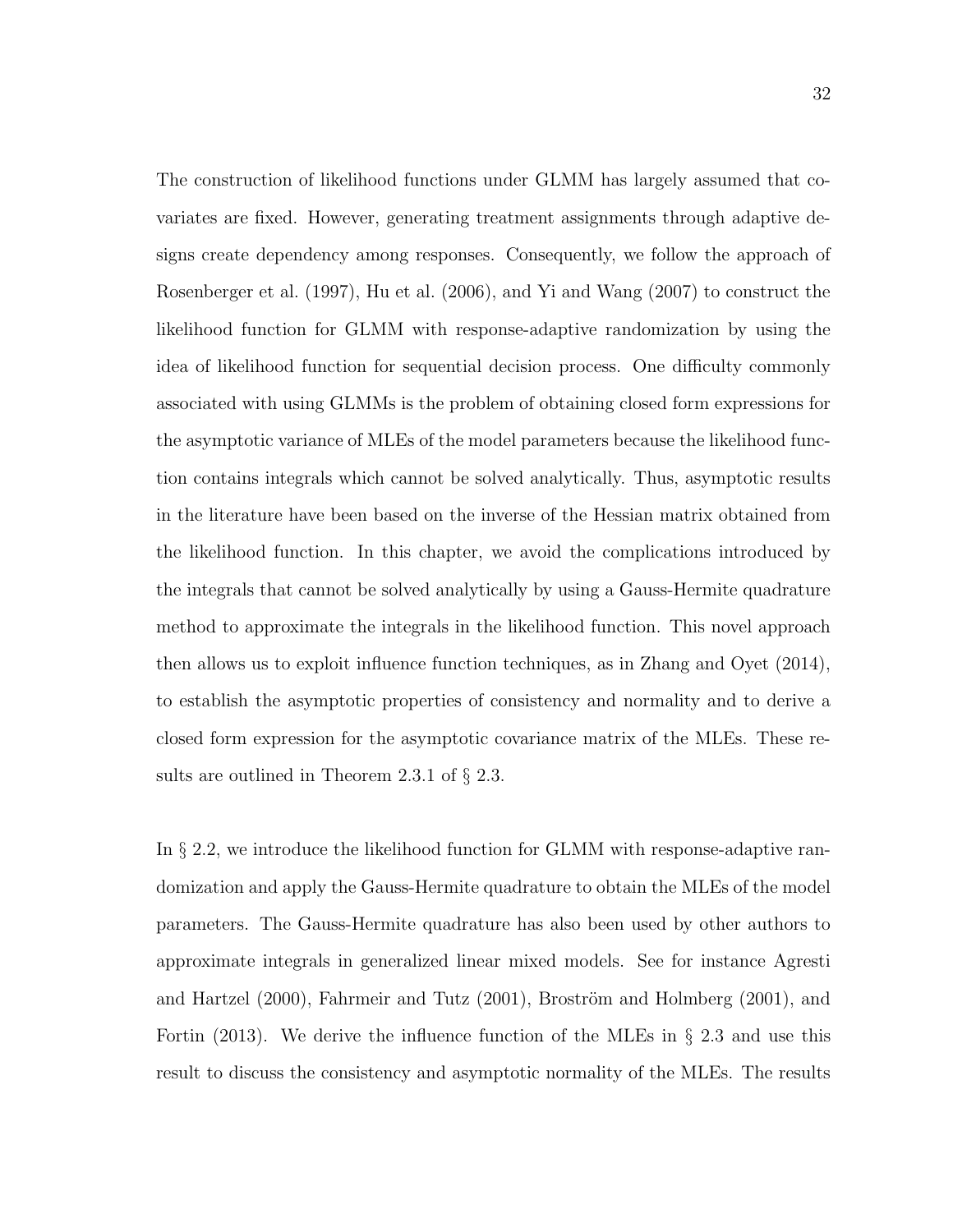of a simulation study and an application to real data are discussed in § 2.4 and § 2.5 respectively. We conclude this chapter with some remarks in § 2.6.

# 2.2 The Model and Parameter Estimation

Suppose that patients are recruited sequentially into a center and each patient is treated with one and only one of two treatments A and B. Suppose the number of patients within center  $j, n_j^*$ , is assumed to be fixed. Also, responses and treatment assignments of all *n* patients are defined in (1.2). Furthermore, let  $\mathbf{X}_{ij} = (1, X_{ijA})'$  as the covariate associated with the binary response  $Y_{ij}$ . In what follows, we will assume that the response  $Y_{ij}$  is generated from a GLMM given by

$$
logit[P(Y_{ij} = 1|u_j, x_{ijA})] = \mathbf{x}'_{ij}\boldsymbol{\beta} + u_j
$$
\n(2.1)

where  $\boldsymbol{\beta} = (\gamma_0, \beta_A)'$  and the random center effect  $u_j$ ,  $j = 1, 2, \dots, J$ , are independent normal random variables with mean zero and common variance  $\sigma^2$ .

For  $i \geq 2$ , let  $\pi_{ijA} = P[X_{ijA} = 1 | (x_{1jA}, y_{1j}), \cdots, (x_{(i-1)jA}, y_{(i-1)j})]$  and  $\pi_{ijB} =$  $1 - \pi_{ijA}, 1 \leq j \leq J$ . In response-adaptive designs, the random allocation rule  $\pi_j = {\pi_{ij}, i = 1, 2, \cdots n_j^*}$  typically consists of a sequence of vector of probabilities, where  $\pi_{ij} = (\pi_{ijA}, \pi_{ijB})$ . It is common to pre-specify the value of the allocation probability for the first patient in center j,  $j = 1, 2, \dots, J$ ,  $\pi_{1jA} = P(X_{1jA} = 1)$ to, say a value of 1/2. Clearly, the fact that each  $\pi_{ij}$ ,  $i \geq 2$  depends on previous treatment assignments and responses induce some dependency among the collected data. Thus, following Yi and Wang (2007), the unconditional likelihood function for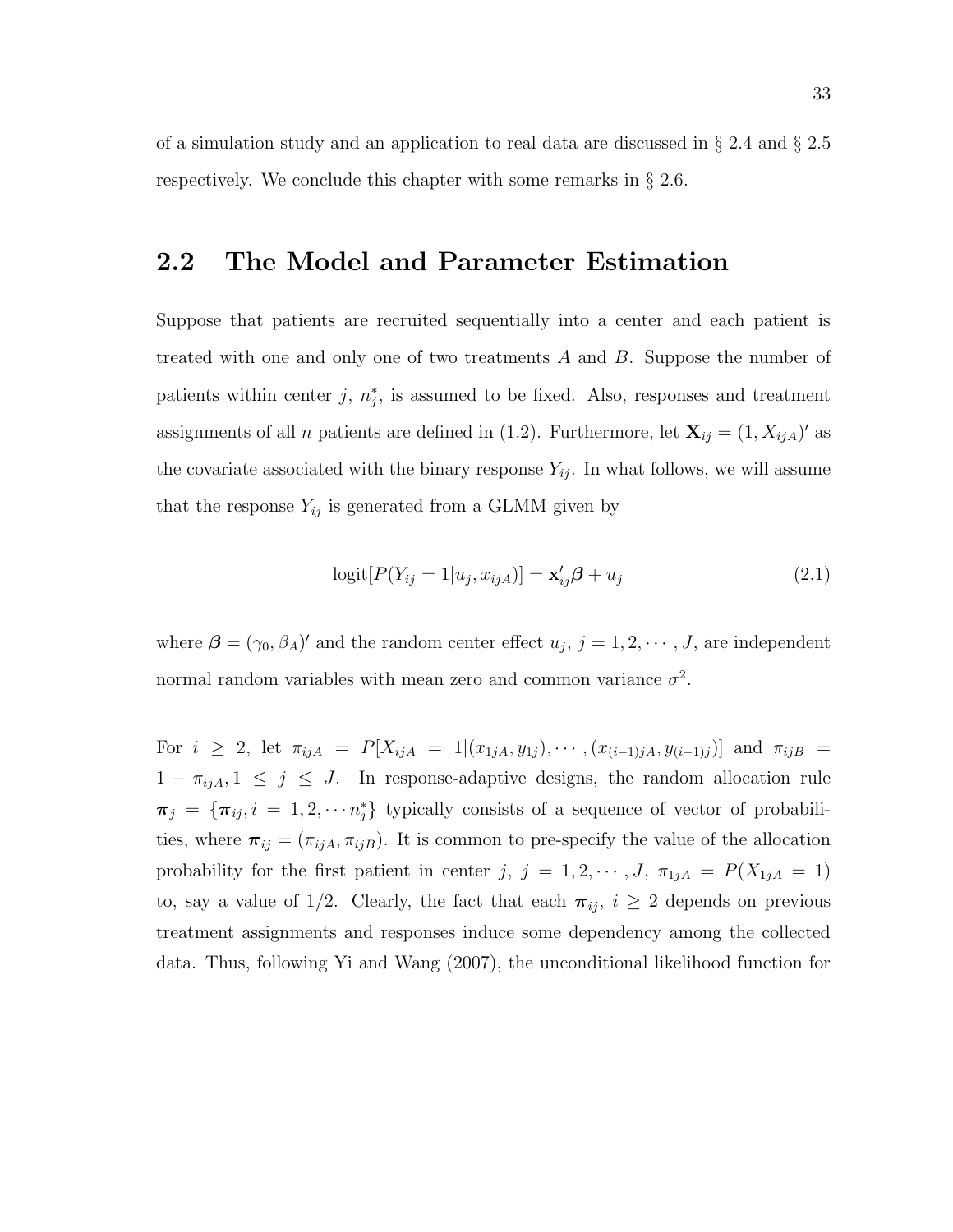$\{(y_{ij}, x_{ijA}); j = 1, 2, \cdots, J \text{ and } i = 1, 2, \cdots, n_j^*\}$  can be written as

$$
L_R(\theta) = \prod_{j=1}^J \int_{-\infty}^{\infty} \left\{ \prod_{i=1}^{n_j^*} \left[ \pi_{ijA}^{x_{ijA}} \pi_{ijB}^{(1-x_{ijA})} P(Y_{ij} = y_{ij}|u_j, x_{ijA}) \right] \frac{1}{\sqrt{2\pi}\sigma} \exp(-u_j^2/2\sigma^2) \right\} du_j
$$
  
\n
$$
= h(\tilde{\pi}) \prod_{j=1}^J \int_{-\infty}^{\infty} \left\{ \left[ \prod_{i=1}^{n_j^*} \left[ 1 + \exp(-\mathbf{x}'_{ij}\beta - u_j) \right]^{-y_{ij}} \left[ 1 + \exp(\mathbf{x}'_{ij}\beta + u_j) \right]^{-(1-y_{ij})} \right] \frac{1}{\sqrt{2\sigma}} \exp(-u_j^2/2\sigma^2) \right\} du_j,
$$
\n(2.2)

where  $h(\tilde{\pi}) = \prod^J$  $j=1$  $(1/\sqrt{\pi})$  $\prod^{n_j^*}$  $i=1$  $\pi_{ijA}^{x_{ijA}} \pi_{ijB}^{(1-x_{ijA})}$  and  $\theta' = (\beta', \sigma)$ . In the special case of equal allocation,  $h(\tilde{\pi}) \propto (1/2)^n$ .

Next, we let  $r = 1$  if a patient receives treatment A and  $r = 0$  otherwise and apply the transformation  $u_j^* = \frac{u_j}{\sqrt{2}}$  $\frac{q_j}{2\sigma}$  to  $(2.2)$ , to obtain

$$
L_R(\theta) = h(\tilde{\pi}) \prod_{j=1}^J \int_{-\infty}^{\infty} \left\{ \left( \prod_{r=0}^1 \left[ 1 + \exp(-\gamma_0 - \beta_A r - \sqrt{2} \sigma u_j^*) \right]^{-n_{jrs}^*} \right) \right\} d\nu_j^*.
$$
\n
$$
\left[ 1 + \exp(\gamma_0 + \beta_A r + \sqrt{2} \sigma u_j^*) \right]^{-n_{jrs}^*} \exp(-[u_j^*]^2) \right\} du_j^*.
$$
\n(2.3)

In (2.3),  $n_{jrs}^*$  and  $n_{jr}^*$  are the number of successes and failures respectively, in center j under treatment r. Given  $y_j = (y_{1j}, y_{2j}, \dots, y_{n_jj})'$ , the observed vector of responses from center j, the log-likelihood function of  $\theta$  can be written as

$$
l_R(\theta) = \ln h(\tilde{\pi}) + \sum_{j=1}^J \ln \int_{-\infty}^{\infty} f_{\mathbf{y}_j}(u_j^*, \theta) e^{-[u_j^*]^2} du_j^*,
$$

where 
$$
f_{\mathbf{y}_j}(u^*, \boldsymbol{\theta}) = \prod_{r=0}^1 \left[1 + \exp(-\boldsymbol{\theta}' \mathbf{V}_r)\right]^{-n_{jrs}^*} \left[1 + \exp(\boldsymbol{\theta}' \mathbf{V}_r)\right]^{-n_{jrf}^*}
$$
 with  $\mathbf{V}_r' = (1, r, \sqrt{2} u^*).$ 

We note that the integral in  $l_R(\theta)$  cannot be solved analytically. Therefore, we have used the Gauss-Hermite quadrature method to approximate the integral in the following way. Let  $d^*$  be the number of sample points to be used in the approximation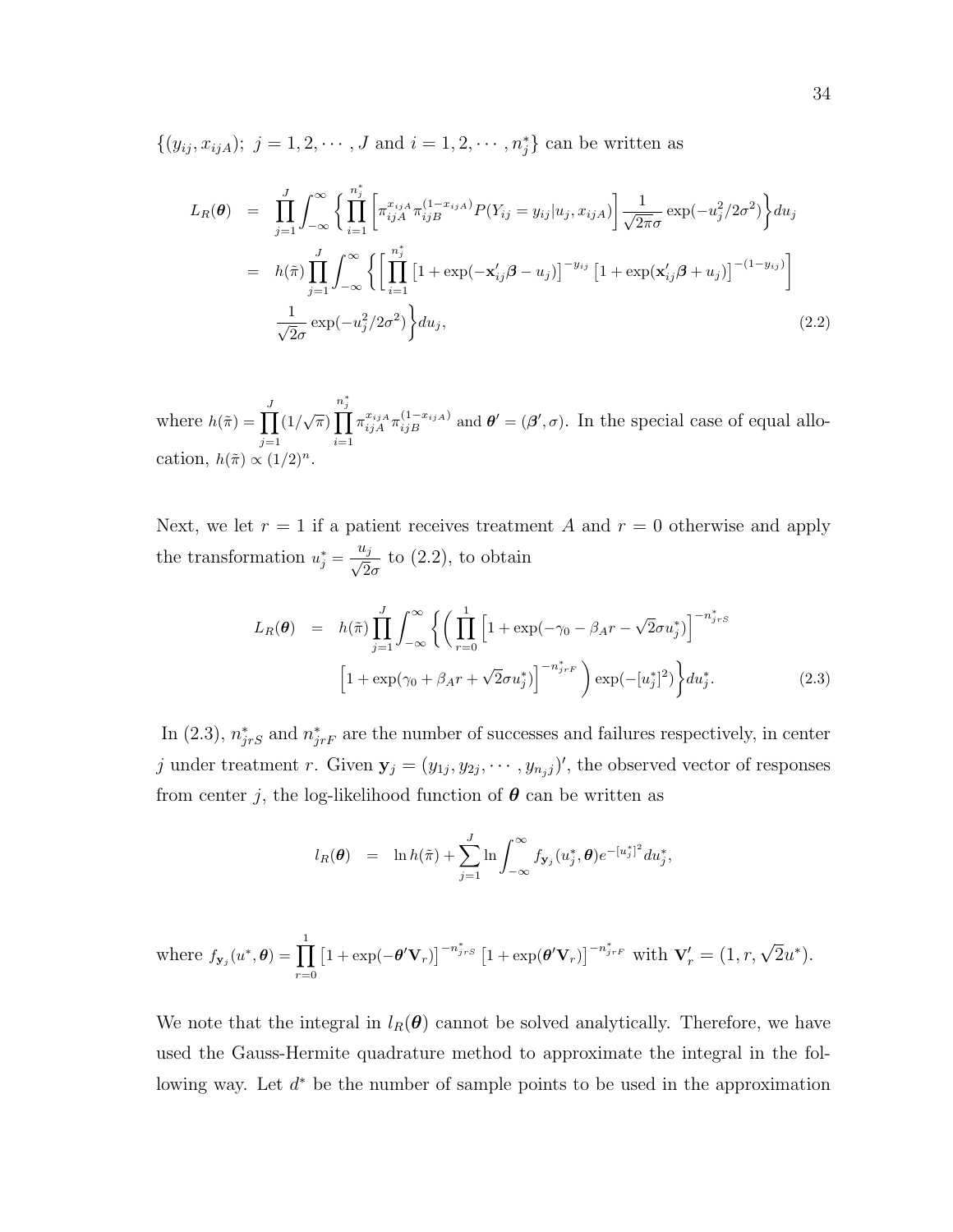and  $s_h$  the roots of the Hermite polynomial  $Q_{d^*}(s)$   $(h = 1, 2, \dots, d^*)$  with associated weights  $w_h$ . Then, by applying the Gauss-Hermite approximation to the integral in the log-likelihood function  $l_R(\boldsymbol{\theta})$  we have

$$
l_R(\boldsymbol{\theta}) \approx \ln h(\tilde{\pi}) + \sum_{j=1}^J \ln \left[ \sum_{h=1}^{d^*} w_h f_{\mathbf{y}_j}(s_h, \boldsymbol{\theta}) \right]. \tag{2.4}
$$

By Theorem 5.1.9 of Brass and Petras (2011), for each  $j, j = 1, \dots, J$ , the Gauss-Hermite approximation converges to the exact integral as  $d^* \to \infty$ .

In our simulation studies and in our application to real data, the *optima* function in  $R$ software was applied to solve the maximum likelihood estimating equation  $\frac{\partial l_R(\theta)}{\partial \theta} = 0$ , where

$$
\frac{\partial l_R(\boldsymbol{\theta})}{\partial \boldsymbol{\theta}} \approx \sum_{j=1}^J \left\{ \left[ \sum_{h=1}^{d^*} w_h f_{\mathbf{y}_j}(s_h, \boldsymbol{\theta}) \right]^{-1} \left[ \sum_{h=1}^{d^*} w_h \frac{\partial f_{\mathbf{y}_j}(s_h, \boldsymbol{\theta})}{\partial \boldsymbol{\theta}} \right] \right\},
$$
\n(2.5)

with 
$$
\frac{\partial f_{\mathbf{y}_j}(u^*, \boldsymbol{\theta})}{\partial \boldsymbol{\theta}} = f_{\mathbf{y}_j}(u^*, \boldsymbol{\theta}) \frac{\partial \ln f_{\mathbf{y}_j}(u^*, \boldsymbol{\theta})}{\partial \boldsymbol{\theta}}. Now,\n\ln f_{\mathbf{y}_j}(u^*, \boldsymbol{\theta}) = -\sum_{r=0}^1 \{n_{jrs}^* \ln[1 + \exp(-\boldsymbol{\theta}' \mathbf{V}_r)] + n_{jrf}^* \ln[1 + \exp(\boldsymbol{\theta}' \mathbf{V}_r)]\},
$$

$$
\frac{\partial \ln f_{\mathbf{y}_j}(u^*, \boldsymbol{\theta})}{\partial \boldsymbol{\theta}} = -\sum_{r=0}^1 \left\{ n_{jrs}^* \frac{\exp(-\boldsymbol{\theta}' \mathbf{V}_r)}{[1 + \exp(-\boldsymbol{\theta}' \mathbf{V}_r)]} (-1) \mathbf{V}_r + n_{jr}^* \frac{\exp(\boldsymbol{\theta}' \mathbf{V}_r)}{[1 + \exp(\boldsymbol{\theta}' \mathbf{V}_r)]} \mathbf{V}_r \right\}
$$
\n
$$
= \sum_{r=0}^1 \left\{ n_{jrs}^* \frac{1}{[1 + \exp(\boldsymbol{\theta}' \mathbf{V}_r)]} \mathbf{V}_r - n_{jr}^* \frac{1}{[1 + \exp(-\boldsymbol{\theta}' \mathbf{V}_r)]} \mathbf{V}_r \right\}
$$
\n
$$
= \sum_{r=0}^1 \left\{ n_{jrs}^* [1 + \exp(\boldsymbol{\theta}' \mathbf{V}_r)]^{-1} \mathbf{V}_r - n_{jr}^* [1 + \exp(-\boldsymbol{\theta}' \mathbf{V}_r)]^{-1} \mathbf{V}_r \right\}. \tag{2.6}
$$

The inputs to the *optimx* function in R were the log-likelihood function  $(2.4)$ , the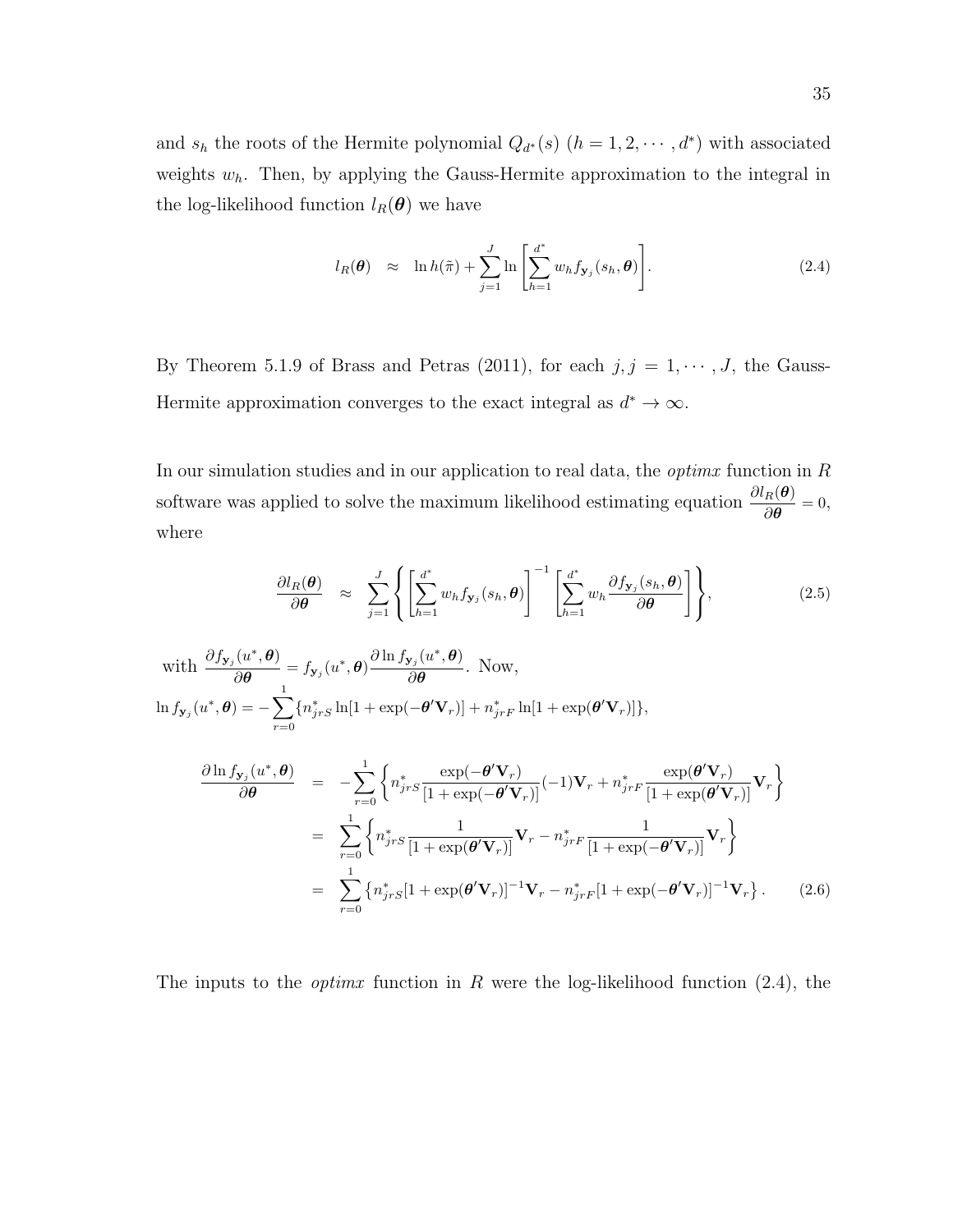gradient vector in (2.5) and the Hessian matrix  $\frac{\partial^2 l_R(\theta)}{\partial \theta \partial \theta'}$  $\frac{\partial^{\prime} \ell R(\mathbf{U})}{\partial \mathbf{\theta} \partial \mathbf{\theta'}}$ , given by

$$
\frac{\partial^2 l_R(\boldsymbol{\theta})}{\partial \boldsymbol{\theta} \partial \boldsymbol{\theta}'} \approx \sum_{j=1}^J \left\{ \left[ \sum_{h=1}^{d^*} w_h f_{\mathbf{y}_j}(s_h, \boldsymbol{\theta}) \right]^{-1} \left[ \sum_{h=1}^{d^*} w_h \frac{\partial^2 f_{\mathbf{y}_j}(s_h, \boldsymbol{\theta})}{\partial \boldsymbol{\theta} \partial \boldsymbol{\theta}'} \right] - \left[ \sum_{h=1}^{d^*} w_h f_{\mathbf{y}_j}(s_h, \boldsymbol{\theta}) \right]^{-2} \left[ \sum_{h=1}^{d^*} w_h \frac{\partial f_{\mathbf{y}_j}(s_h, \boldsymbol{\theta})}{\partial \boldsymbol{\theta}} \right] \left[ \sum_{h=1}^{d^*} w_h \frac{\partial f_{\mathbf{y}_j}(s_h, \boldsymbol{\theta})}{\partial \boldsymbol{\theta}'} \right] \right\},
$$
\n(2.7)

where

$$
\frac{\partial f_{\mathbf{y}_j}(u^*, \boldsymbol{\theta})}{\partial \boldsymbol{\theta}'} = \left[\frac{\partial f_{\mathbf{y}_j}(u^*, \boldsymbol{\theta})}{\partial \boldsymbol{\theta}}\right]'
$$
\n
$$
\frac{\partial^2 f_{\mathbf{y}_j}(u^*, \boldsymbol{\theta})}{\partial \boldsymbol{\theta} \partial \boldsymbol{\theta}'} = \frac{\partial \ln f_{\mathbf{y}_j}(u^*, \boldsymbol{\theta})}{\partial \boldsymbol{\theta}} \frac{\partial f_{\mathbf{y}_j}(u^*, \boldsymbol{\theta})}{\partial \boldsymbol{\theta}'} + \frac{\partial^2 \ln f_{\mathbf{y}_j}(u^*, \boldsymbol{\theta})}{\partial \boldsymbol{\theta} \partial \boldsymbol{\theta}'} f_{\mathbf{y}_j}(u^*, \boldsymbol{\theta}),
$$

and

$$
\frac{\partial^2 \ln f_{\mathbf{y}_j}(u^*, \boldsymbol{\theta})}{\partial \boldsymbol{\theta} \partial \boldsymbol{\theta'}} = -\sum_{r=0}^1 \left\{ n_{jrS}^* \exp(\boldsymbol{\theta'} \mathbf{V}_r) [1 + \exp(\boldsymbol{\theta'} \mathbf{V}_r)]^{-2} + n_{jrF}^* \exp(-\boldsymbol{\theta'} \mathbf{V}_r) [1 + \exp(-\boldsymbol{\theta'} \mathbf{V}_r)]^{-2} \right\} \mathbf{V}_r \mathbf{V}_r'.
$$

# 2.3 Asymptotic Properties

We mentioned earlier that the presence of integrals, which are functions of the unknown parameter vector  $\theta$ , in the likelihood function for GLMMs has limited the ability of previous authors to verify conditions that are necessary for an appropriate central limit theorem to be valid. In this section, we avoid this difficulty by first deriving the influence function of the MLEs and then using the result to obtain the asymptotic properties of the MLEs. Zhang and Oyet (2014) applied a similar approach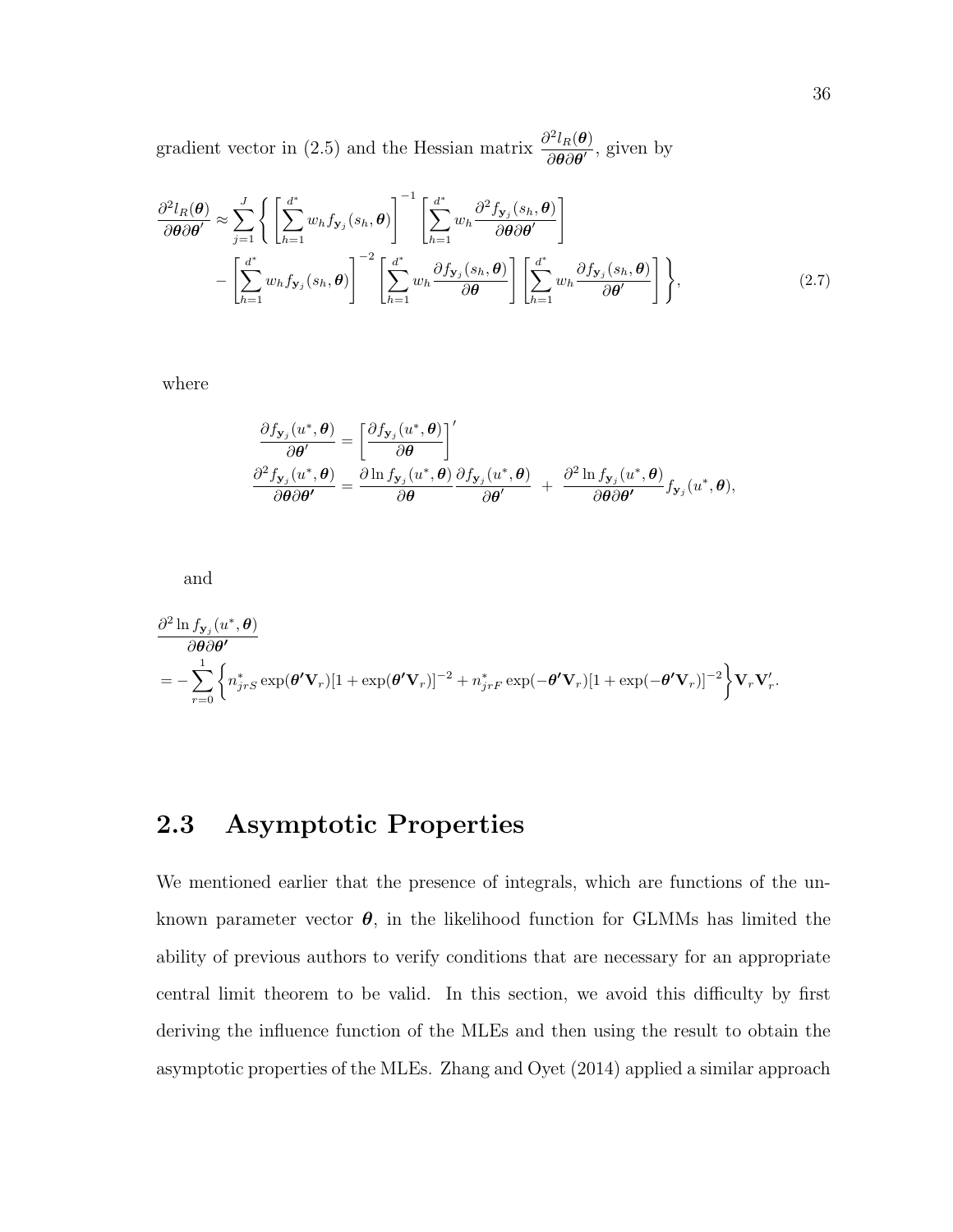to derive the asymptotic properties of the generalized quasi likelihood estimators of the parameters of a branching process model. In statistics, the influence function is the effect on an estimator of changing one point of the sample. The influence function of an estimate also indicates the sensitivity of the estimate to the observations Shen (1995). We note that in general, the number of patients within each center may not be equal. However, we will assume that the number of patients in each of the J centers is fixed but the number of centers J can be increased as many as possible.

Now, for fixed  $i, i = 1, 2, \cdots, n_0^*$  where  $n_0^* = \min(n_1^*, n_2^*, \cdots, n_J^*)$ , let  $\mathbf{Y}_1, \mathbf{Y}_2, \cdots, \mathbf{Y}_J$ be a sequence of independent and identically distributed random vectors with joint distribution function  $F^*(t)$ ,  $t = (t_1, t_2, \dots, t_{n_0})'$ . Define the empirical distribution function of the observed responses  $y_1, y_2, \dots, y_J$  as

$$
F_J^*(\mathbf{t}) = \frac{1}{J} \sum_{j=1}^J \delta_{\mathbf{y}_j}(\mathbf{t}),
$$

where  $\delta_{\mathbf{y}_j}(\mathbf{t})$  is the indicator function

$$
\delta_{\mathbf{y}_j}(\mathbf{t}) = \begin{cases} 1 & \text{if } y_{1j} \leq t_1, y_{2j} \leq t_2, \cdots, y_{n_0^*j} \leq t_{n_0^*}, \\ 0 & \text{otherwise.} \end{cases}
$$

For an arbitrary distribution function  $G^*$  and  $\epsilon \geq 0$ , define  $F_{\epsilon}^* = (1 - \epsilon)F^* + \epsilon G^*$  to be the  $\epsilon$ -contaminated distribution function of  $F^*$ . Then, using (2.5), the ML estimating equation  $\frac{\partial l_R(\boldsymbol{\theta})}{\partial \boldsymbol{\theta}}$  can be written as

$$
L^*(\mathbf{y}, \theta, F_J^*) = \frac{\partial l_R(\theta)}{\partial \theta} = \int \left[ \sum_{h=1}^{d^*} w_h f_\mathbf{y}(s_h, \theta(F_J^*)) \right]^{-1} \left[ \sum_{h=1}^{d^*} w_h H_\mathbf{y}(s_h, \theta(F_J^*)) \right] dF_J^*(\mathbf{y}) = \mathbf{0},\tag{2.8}
$$

where  $H_{\mathbf{y}}(s_h, \theta) = \frac{\partial f_{\mathbf{y}}(s_h, \theta)}{\partial \theta}$ . That is,  $\theta(F_{J}^{*}) = \hat{\theta}$  is a solution to (2.8). To simplify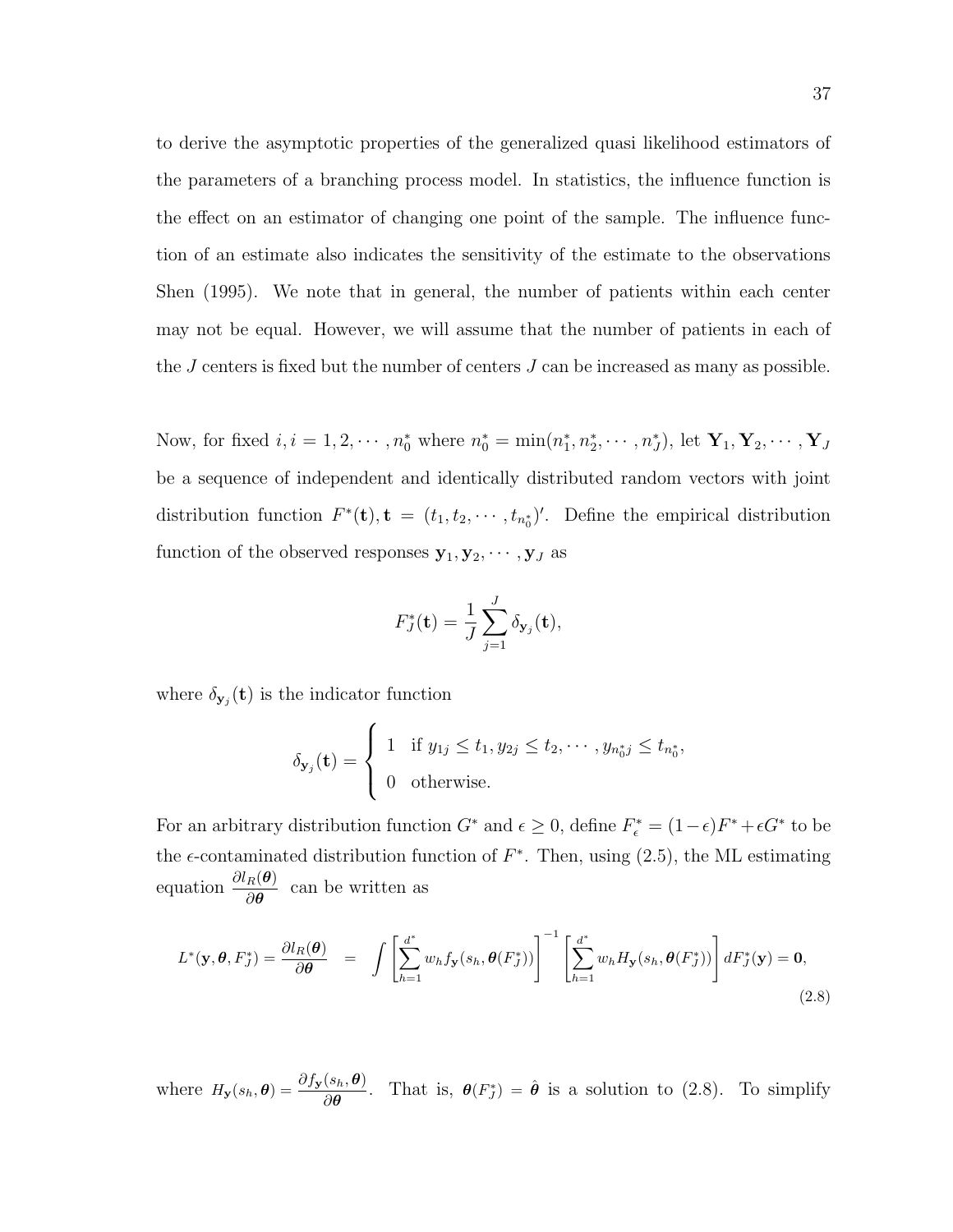notations, we let

$$
A_{\epsilon \mathbf{y}} = \left[ \sum_{h=1}^{d^*} w_h f_{\mathbf{y}}(s_h, \theta(F_{\epsilon}^*)) \right]^{-1} \text{ and, } B_{\epsilon \mathbf{y}} = \left[ \sum_{h=1}^{d^*} w_h H_{\mathbf{y}}(s_h, \theta(F_{\epsilon}^*)) \right]. \tag{2.9}
$$

Then, with

$$
A_{0y} = A_{\epsilon y}|_{\epsilon=0} \text{ and } B_{0y} = B_{\epsilon y}|_{\epsilon=0},\tag{2.10}
$$

we have that

$$
L^*(\mathbf{y}, \theta, F^*) = \int \left[ \sum_{h=1}^{d^*} w_h f_\mathbf{y}(s_h, \theta(F^*)) \right]^{-1} \left[ \sum_{h=1}^{d^*} w_h H_\mathbf{y}(s_h, \theta(F^*)) \right] dF^*
$$
  
= 
$$
\int A_{0\mathbf{y}} B_{0\mathbf{y}} dF^* = \mathbf{0}, \qquad (2.11)
$$

since the true value of  $\theta$ ,  $\theta(F^*)$  is also a solution to the estimating equation. By definition, the influence function of  $\hat{\theta}$  at  $F^*$  is the Gâteaux derivative of  $\theta(F_{\epsilon}^*)$  at  $\epsilon = 0$  and  $G^* = \delta_{\mathbf{y}_j}(\mathbf{y}).$ 

Now, at  $F_{\epsilon}^*$ , since(2.11) we have

$$
L^*(\mathbf{y}, \theta, F_{\epsilon}^*) = \int \left[ \sum_{h=1}^{d^*} w_h f_{\mathbf{y}}(s_h, \theta(F_{\epsilon}^*)) \right]^{-1} \left[ \sum_{h=1}^{d^*} w_h H_{\mathbf{y}}(s_h, \theta(F_{\epsilon}^*)) \right] dF_{\epsilon}^*
$$
  

$$
= \int A_{\epsilon \mathbf{y}} B_{\epsilon \mathbf{y}} dF_{\epsilon}^* = \mathbf{0}
$$
(2.12)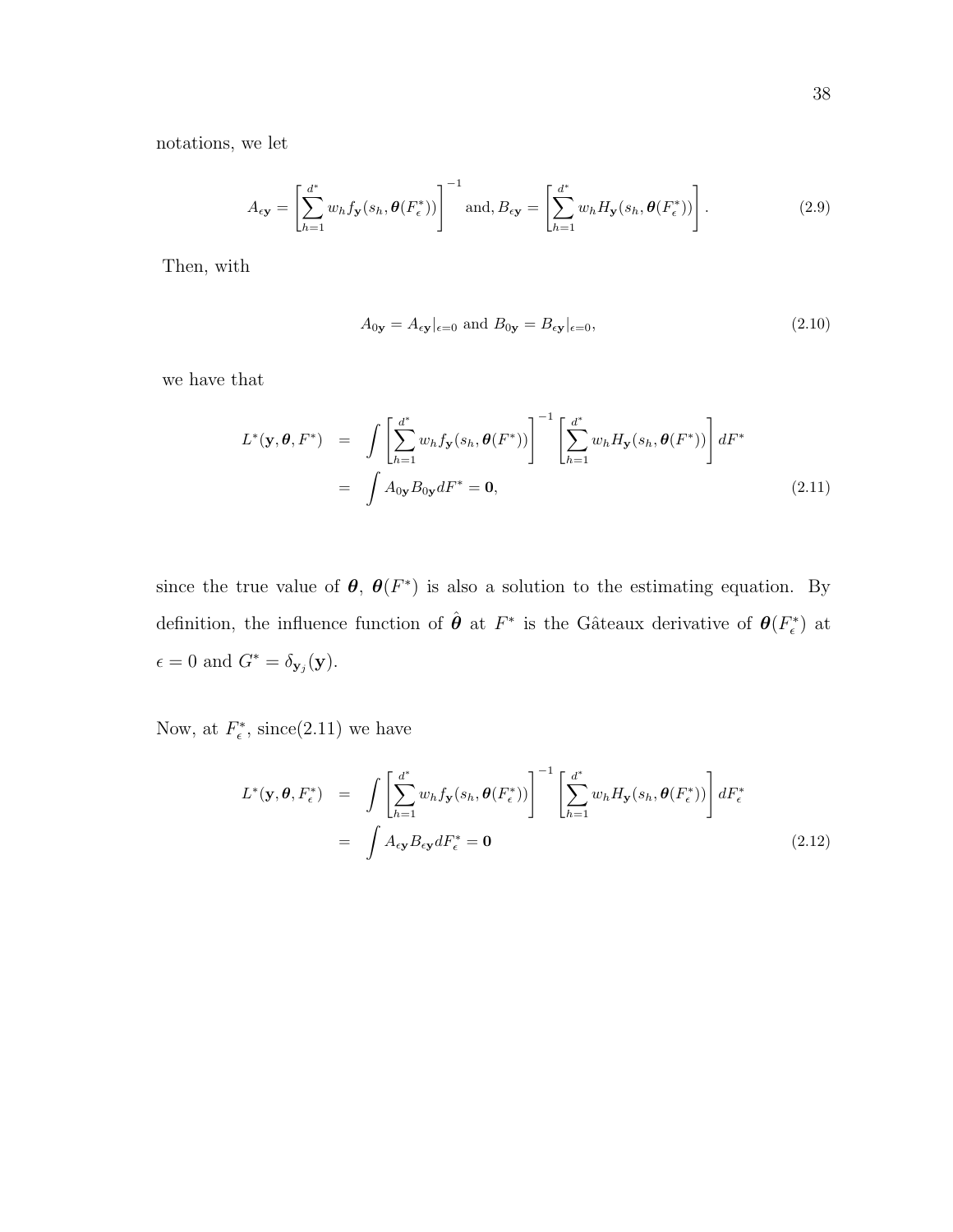Therefore, the partial derivative of  $L(\mathbf{y}, \theta, F_{\epsilon}^*)$  with respect to  $\epsilon$  is given by

$$
\frac{\partial L^*(\mathbf{y}, \theta, F_{\epsilon}^*)}{\partial \epsilon} \n= \frac{\partial}{\partial \epsilon} \int A_{\epsilon \mathbf{y}} B_{\epsilon \mathbf{y}} dF_{\epsilon}^*(\mathbf{y}) \n= \int \frac{\partial A_{\epsilon \mathbf{y}} B_{\epsilon \mathbf{y}} dF_{\epsilon}^*(\mathbf{y})}{\partial \epsilon} \n= \int \frac{\partial A_{\epsilon \mathbf{y}} B_{\epsilon \mathbf{y}} dF_{\epsilon}^*(\mathbf{y})}{\theta'(F_{\epsilon}^*)} \frac{\partial \theta(F_{\epsilon}^*)}{\partial \epsilon} \n= \int \left[ \frac{\partial A_{\epsilon \mathbf{y}} B_{\epsilon \mathbf{y}} dF_{\epsilon}^*(\mathbf{y}) + A_{\epsilon \mathbf{y}} \frac{\partial B_{\epsilon \mathbf{y}}}{\partial \theta'(F_{\epsilon}^*)} dF_{\epsilon}^*(\mathbf{y}) + A_{\epsilon \mathbf{y}} B_{\epsilon \mathbf{y}} \frac{\partial dF_{\epsilon}^*(\mathbf{y})}{\partial \theta'(F_{\epsilon}^*)} \right] \frac{\partial \theta(F_{\epsilon}^*)}{\partial \epsilon} \n= \int \left[ \frac{\partial A_{\epsilon \mathbf{y}}}{\partial \theta'(F_{\epsilon}^*)} B_{\epsilon \mathbf{y}} \right] \frac{\partial \theta(F_{\epsilon}^*)}{\partial \epsilon} dF_{\epsilon}^*(\mathbf{y}) + \int \left[ A_{\epsilon \mathbf{y}} \frac{\partial B_{\epsilon \mathbf{y}}}{\partial \theta'(F_{\epsilon}^*)} \right] \frac{\partial \theta(F_{\epsilon}^*)}{\partial \epsilon} dF_{\epsilon}^*(\mathbf{y}) + \int \left[ A_{\epsilon \mathbf{y}} B_{\epsilon \mathbf{y}} \right] d\frac{\partial F_{\epsilon}^*(\mathbf{y})}{\partial \epsilon} \n= \int \frac{\partial A_{\epsilon \mathbf{y}}}{\partial \theta'(F_{\epsilon}^*)} B_{\epsilon \mathbf{y}} \frac{\partial \theta(F_{\epsilon}^*)}{\partial \epsilon} dF_{\epsilon}^* + \int A_{\epsilon \mathbf{y}} \frac{\partial B_{\epsilon \mathbf{y}}}{\partial \theta'(F_{\epsilon}^*)} dF_{\epsilon}^* + \int A_{\epsilon \mathbf{y}} B_{\epsilon \mathbf{y}} (dG^* - dF^*),
$$

It follows that at  $\epsilon = 0$ , we have

$$
\frac{\partial L^*(\mathbf{y}, \theta, F_{\epsilon}^*)}{\partial \epsilon}\Big|_{\epsilon=0}
$$
\n
$$
= \int \left[\frac{\partial A_{0\mathbf{y}}}{\partial \theta'(F^*)} B_{0\mathbf{y}}\right] I(\theta(G^*))dF^* + \int \left[A_{0\mathbf{y}} \frac{\partial B_{0\mathbf{y}}}{\partial \theta'(F^*)}\right] I(\theta(G^*))dF^* + \int A_{0\mathbf{y}} B_{0\mathbf{y}}(dG^* - dF^*)
$$
\n
$$
= \int \left[\frac{\partial A_{0\mathbf{y}}}{\partial \theta'(F^*)} B_{0\mathbf{y}}\right] I(\theta(G^*))dF^* + \int \left[A_{0\mathbf{y}} \frac{\partial B_{0\mathbf{y}}}{\partial \theta'(F^*)}\right] I(\theta(G^*))dF^* + \int A_{0\mathbf{y}} B_{0\mathbf{y}}dG^*,
$$

where  $\frac{\partial A_{0y}}{\partial \theta'(F^*)} = \frac{\partial A_{\epsilon y}}{\partial \theta'(F_{\epsilon}^*)}$  $\overline{\partial \boldsymbol{\theta}^\prime(F_\epsilon^*)}$  $\bigg|_{\epsilon=0},\,\, \frac{\partial B_{0\mathbf{y}}}{\partial \boldsymbol{\theta}^{\prime}(F^{\ast}% )}$  $\frac{\partial B_{0\textbf y}}{\partial \boldsymbol\theta'(F^*)} = \frac{\partial B_{\epsilon\textbf y}}{\partial \boldsymbol\theta'(F^*_\epsilon)}$  $\overline{\partial \boldsymbol{\theta}^{\prime}(F_{\epsilon}^{\ast})}$  $\Big|_{\epsilon=0}$ , and  $I(\theta(G^*)) = \frac{\partial \theta(F_{\epsilon}^*)}{\partial \epsilon}$ ∂  $\Big|_{\epsilon=0}$ . Now to obtain the influence function for a given distribution function  $G^*$  and

$$
I(\boldsymbol{\theta}(G^*)) = -\left\{ \int \left[ B_{0\mathbf{y}} \frac{\partial A_{0\mathbf{y}}}{\partial \boldsymbol{\theta}'(F^*)} + A_{0\mathbf{y}} \frac{\partial B_{0\mathbf{y}}}{\partial \boldsymbol{\theta}'(F^*)} \right] dF^* \right\}^{-1} \left[ \int A_{0\mathbf{y}} B_{0\mathbf{y}} dG^* \right],
$$
  
=  $E_{G^*}[-C^{-1}B_{0\mathbf{y}}A_{0\mathbf{y}}]$  (2.13)

where  $C = \int \left[ B_{0y} \frac{\partial A_{0y}}{\partial q' \sqrt{D}} \right]$  $\frac{\partial A_{0\textbf{y}}}{\partial \boldsymbol{\theta}'(F^*)} \ + A_{0\textbf{y}} \frac{\partial B_{0\textbf{y}}}{\partial \boldsymbol{\theta}'(F^*)}$  $\overline{\partial \boldsymbol{\theta}^\prime(F^*)}$  $\Big] dF^*$ . From  $(2.11)$  and  $(2.13)$ , it is easy to see that at  $G^* = F^*$  we have,  $I(\theta(F^*)) = E_{F^*}[-C^{-1}B_{0y}A_{0y}] = 0$ . We also have that, at  $G^* = \delta_{y_j}(\mathbf{y})$  the influence function of  $\boldsymbol{\theta}$  at  $F^*$  becomes  $IF(y, \boldsymbol{\theta}, F^*) = -C^{-1}B_{0y}A_{0y}$ . In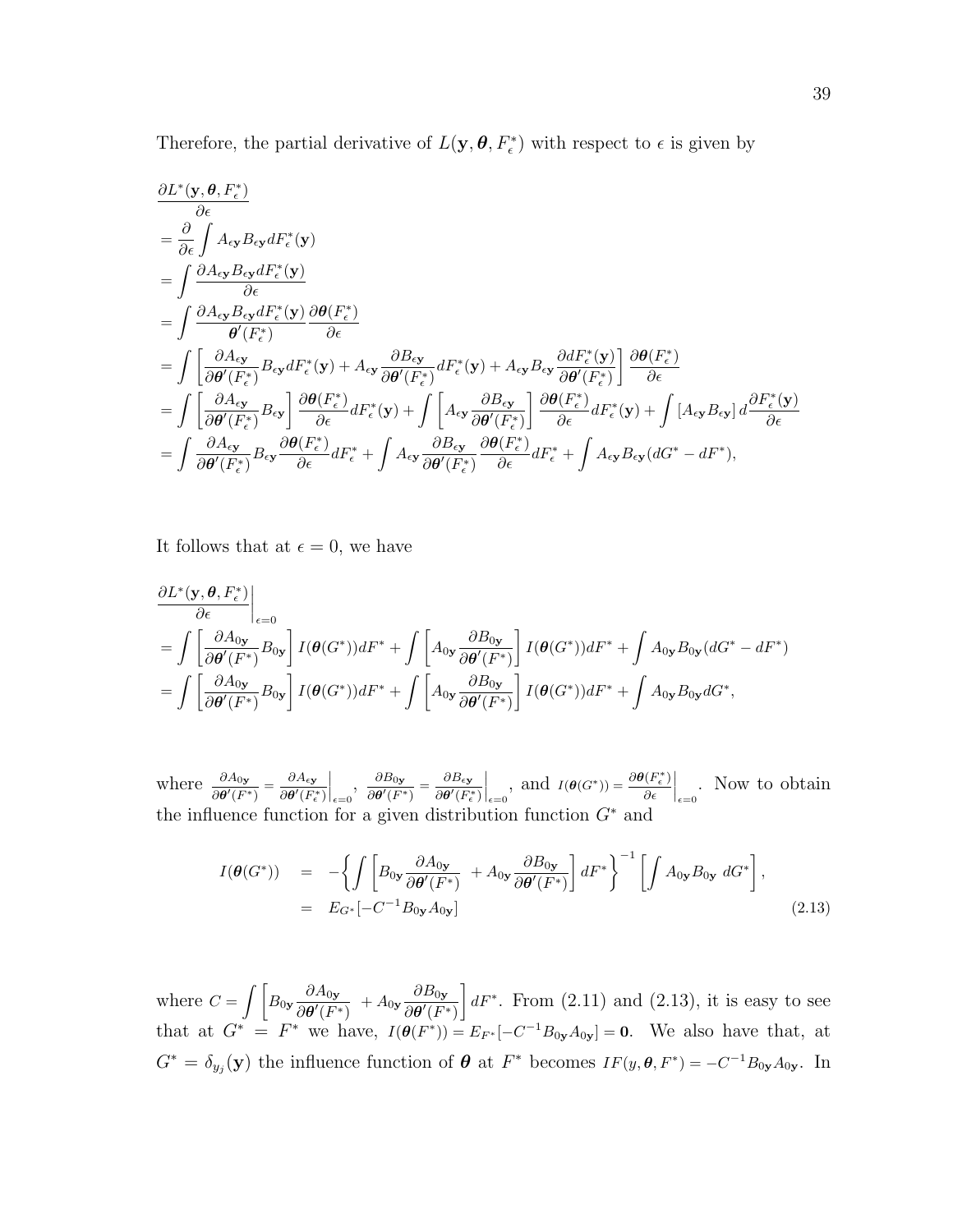Taylor series expansion to obtain the first order approximation of  $\theta(F_{\epsilon}^*)$ , as

$$
\begin{array}{rcl}\n\boldsymbol{\theta}(F_{\epsilon}^*) & = & \boldsymbol{\theta}(F_{\epsilon}^*)|_{\epsilon=0} + \left. \frac{\partial \boldsymbol{\theta}(F_{\epsilon}^*)}{\partial \epsilon} \right|_{\epsilon=0} \epsilon + \cdots \\
& = & \boldsymbol{\theta}(F^*) + E_{G^*}[IF(\mathbf{y}, \boldsymbol{\theta}, F^*)] \epsilon + \cdots,\n\end{array}
$$

for any  $\epsilon$  and  $G^*$ . In particular, at  $\epsilon = 1$  and  $G^* = F_J^*$  we have

$$
\boldsymbol{\theta}(F_J^*) - \boldsymbol{\theta}(F^*) \;\; \approx \;\; \frac{1}{J} \sum_{j=1}^J IF(\mathbf{y}_j, \boldsymbol{\theta}, F^*),
$$

which can also be written as

$$
\sqrt{J}(\boldsymbol{\theta}(F_j^*) - \boldsymbol{\theta}(F^*)) \;\; \approx \;\; \frac{1}{\sqrt{J}} \sum_{j=1}^J IF(\mathbf{y}_j, \boldsymbol{\theta}, F^*).
$$

Therefore, by the strong law of large numbers  $\frac{1}{J}$  $\sum$  $j=1$  $IF(\mathbf{y}_j, \boldsymbol{\theta}, F^*) \stackrel{a.s.}{\longrightarrow} \mathbf{0}, \text{ since }$  $E_{F^*}[IF(y, \boldsymbol{\theta}, F^*)] = \mathbf{0}$ . Furthermore,  $\frac{1}{\sqrt{2}}$ J  $\sum$  $j=1$  $IF(\mathbf{y}_j, \boldsymbol{\theta}, F^*) \stackrel{d}{\longrightarrow} N(\mathbf{0}, \boldsymbol{\Sigma}),$  by the central limit theorem where  $\Sigma = E_{F^*}[IF(y, \theta, F^*)IF(y, \theta, F^*)']$ . These results are summarized in the following theorem.

**Theorem 2.3.1.** Suppose  $n_j^* = n_0^*$  for  $j = 1, 2, \cdots, J$  and  $\mathbf{Y}_1, \mathbf{Y}_2, \cdots, \mathbf{Y}_J$  be a sequence of independent and identically distributed random variables with distribution function  $F^*(y)$ . Let  $F_J^*(y)$  be the empirical distribution function of the observed responses  $\mathbf{y}_1, \mathbf{y}_2, \cdots, \mathbf{y}_J$ . Then, using the Gauss-Hermite approximation defined in (2.4) such that  $d^* \to \infty$  where  $d^*$  is the number of sample points in the Gauss-Hermite approximation, we have that

- (a) the influence function of  $\theta$  at  $F^*$  is  $IF(y, \theta, F^*) = -C^{-1}B_{0y}A_{0y}$ ,
- (b) by the strong law of large numbers,  $\theta(F_j^*) \xrightarrow{a.s} \theta(F^*)$  as  $J \to \infty$ , and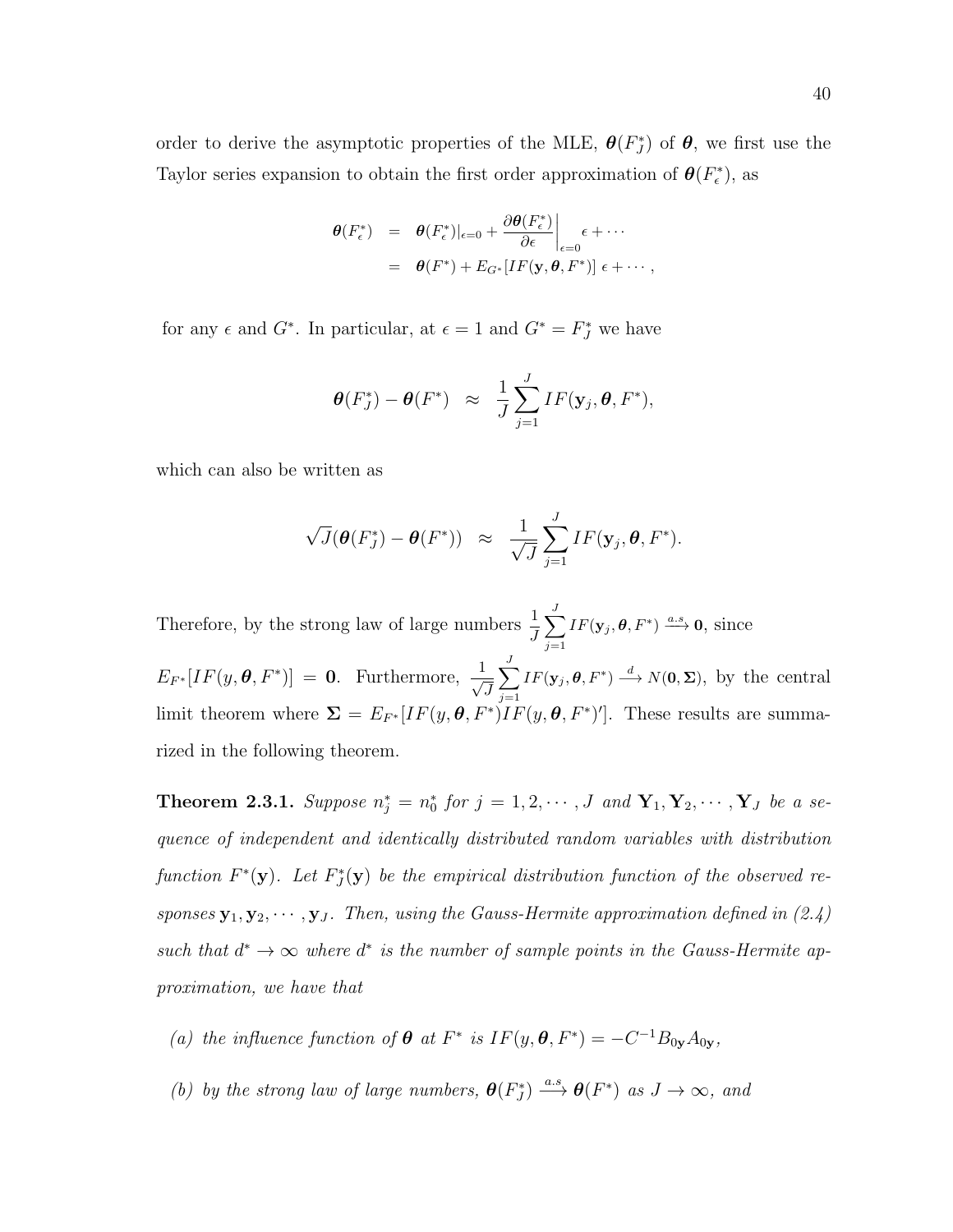(c) by the central limit theorem,  $\sqrt{J}(\theta(F_J^*) - \theta(F^*)) \stackrel{d}{\longrightarrow} N\{\mathbf{0}, \Sigma\}$  as  $J \to \infty$ , with  $\Sigma = E_{F^*}[IF(y, \theta, F^*)IF(y, \theta, F^*)'].$ 

In our simulation studies, we have used the plug-in estimate of the asymptotic covariance matrix of  $\theta$  to compute an estimate of the variance of the MLE of  $\theta$ . It can be easily verified that the plug-in estimate is given by

$$
\hat{V}(\hat{\boldsymbol{\theta}}) = \frac{1}{J} E_{F_J^*}[IF(\mathbf{y}, \boldsymbol{\theta}, F^*) IF(\mathbf{y}, \boldsymbol{\theta}, F^*)'],
$$
\n
$$
= \frac{1}{J^2} \sum_{j=1}^{J} IF(\mathbf{y}_j, \boldsymbol{\theta}, F^*) IF'(\mathbf{y}_j, \boldsymbol{\theta}, F^*),
$$
\n(2.14)

where  $IF(\mathbf{y}_j, \boldsymbol{\theta}, F^*) = -C_S^{-1}B_{0\mathbf{y}_j}A_{0\mathbf{y}_j}$  and

$$
C_S = \frac{1}{J} \sum_{j=1}^{J} \left[ B_{0\mathbf{y}_j} \frac{\partial A_{0\mathbf{y}_j}}{\partial \boldsymbol{\theta}'(F^*)} + A_{0\mathbf{y}_j} \frac{\partial B_{0\mathbf{y}_j}}{\partial \boldsymbol{\theta}'(F^*)} \right]. \tag{2.15}
$$

# 2.4 Simulation Studies

In this section, we examine the performance of the ML estimation procedure and the asymptotic results we derived in (2.2) and (2.3) respectively, through simulation studies. For this purpose, we have chosen  $J = 25, 50,$  and 100 centers with  $n_0^* = n_j^* = 15$ patients in each of the centers in order to examine the performance of the estimates for small  $(J = 25)$ , moderate  $(J = 50)$  and large  $(J = 100)$  values of J. Each data set used in computing the parameter estimates and values of the asymptotic variances was generated using various combinations of values of the parameters  $\gamma_0$ ,  $\beta_A$  and  $\sigma$ . The values of the parameters we considered were (a)  $\gamma_0 = -2$ ,  $\beta_A = 3$ , and  $\sigma = 0.8$ ; (b)  $\gamma_0 = -1, \beta_A = 4$ , and  $\sigma = 1$ ; and (c)  $\gamma_0 = 0.5, \beta_A = 1$ , and  $\sigma = 0.8$ . It is clear, from our discussions that the assignment of treatments to patients in each center will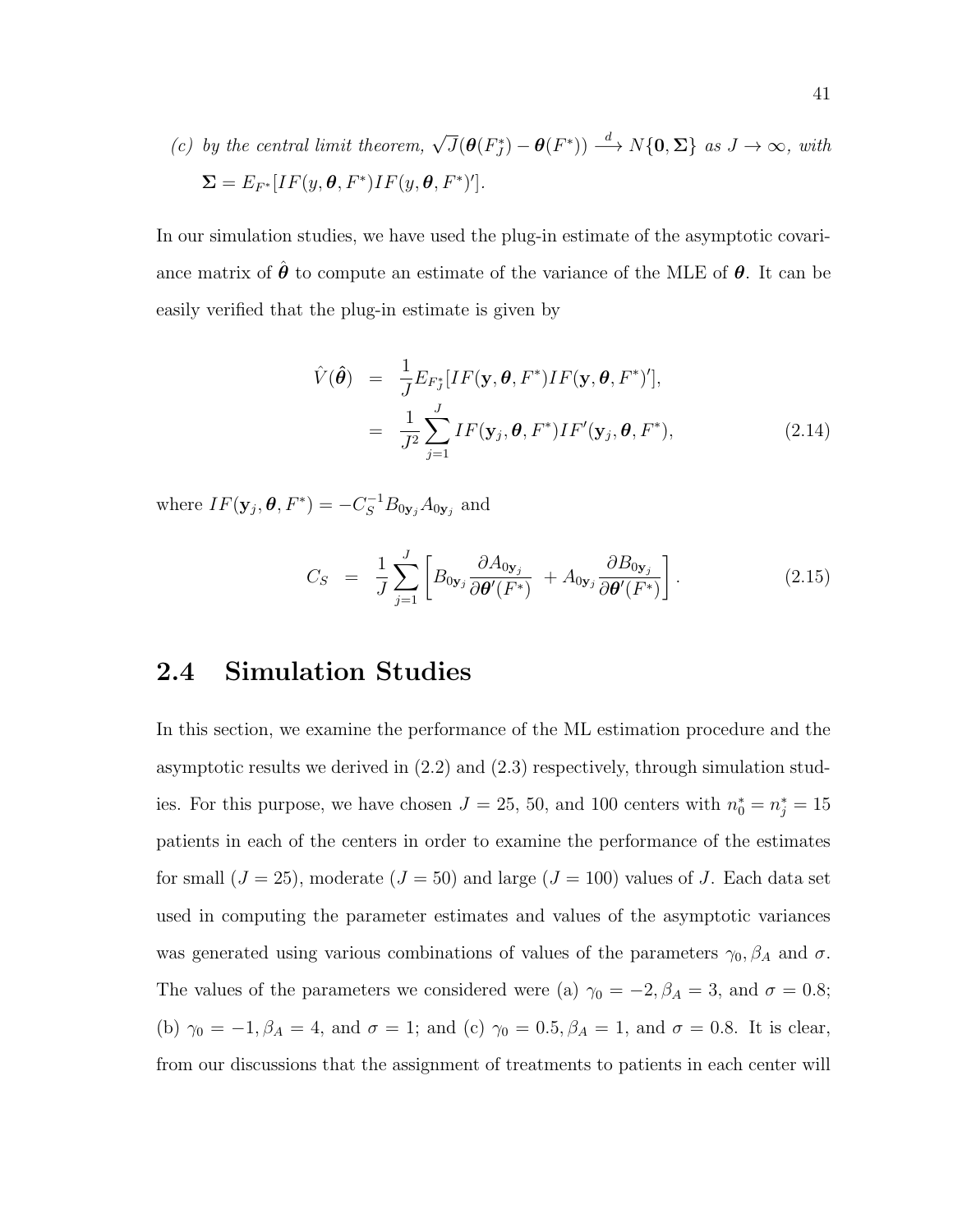depend on the response-adaptive design used in the clinical trials. The choice of design for treatment assignment will also affect the performance of the parameter estimates. Therefore, in our simulation studies we will compare the performance of the estimates under the completely randomized design (CRD), the RPW rule introduced by Wei and Durham (1978), and the doubly adaptive biased coin design targeting the RSIHR desired allocation to treatment  $A$  (Doubly<sub> $\xi$ </sub>).

The data generation procedure we applied starts with an initial assignment of treatment  $A$  to patient 1 and treatment  $B$  to patient 2. This initial assignment automatically determines the values of the covariate  $X_{ijA}$  to be  $x_{1jA} = 1$  and  $x_{2jA} = 0$ . We then used equation (2.17) to compute the conditional probability that the response of the treatments assigned to patient  $i$  is a success given that they were treated in center j, j fixed. Suppose we denote this conditional probability by  $\tau^*$ . Then, the response for patient i in center j was obtained by generating a Bernoulli observation with probability of success  $\tau^*$ . In order to generate the response for the next patient in the same center, we first used one of the designs (CRD, RPW or  $\text{Doubly}_{\xi}$ ) to assign a treatment to the patient. As noted earlier, once the treatment has been assigned, the value of the covariate  $X_{ijA}$  is known. The process of generating the *i*th response and treatment assignment for a fixed design was then repeated until all patients in a given center j have been treated. The entire data generating process was repeated to generate data for each of the 25, 50 or 100 centers.

Under CRD, patients have an equal chance of receiving either treatment A or treatment B. That is, for a fixed center  $j = 1, 2, \dots, J$ ,  $P(X_{ijA}) = 1/2$ ,  $i = 3, 4, \dots, n_j^*$ . So, to determine the treatment for the next available patient we started by generating a Bernoulli observation with probability of success  $1/2$ . We then assigned treatment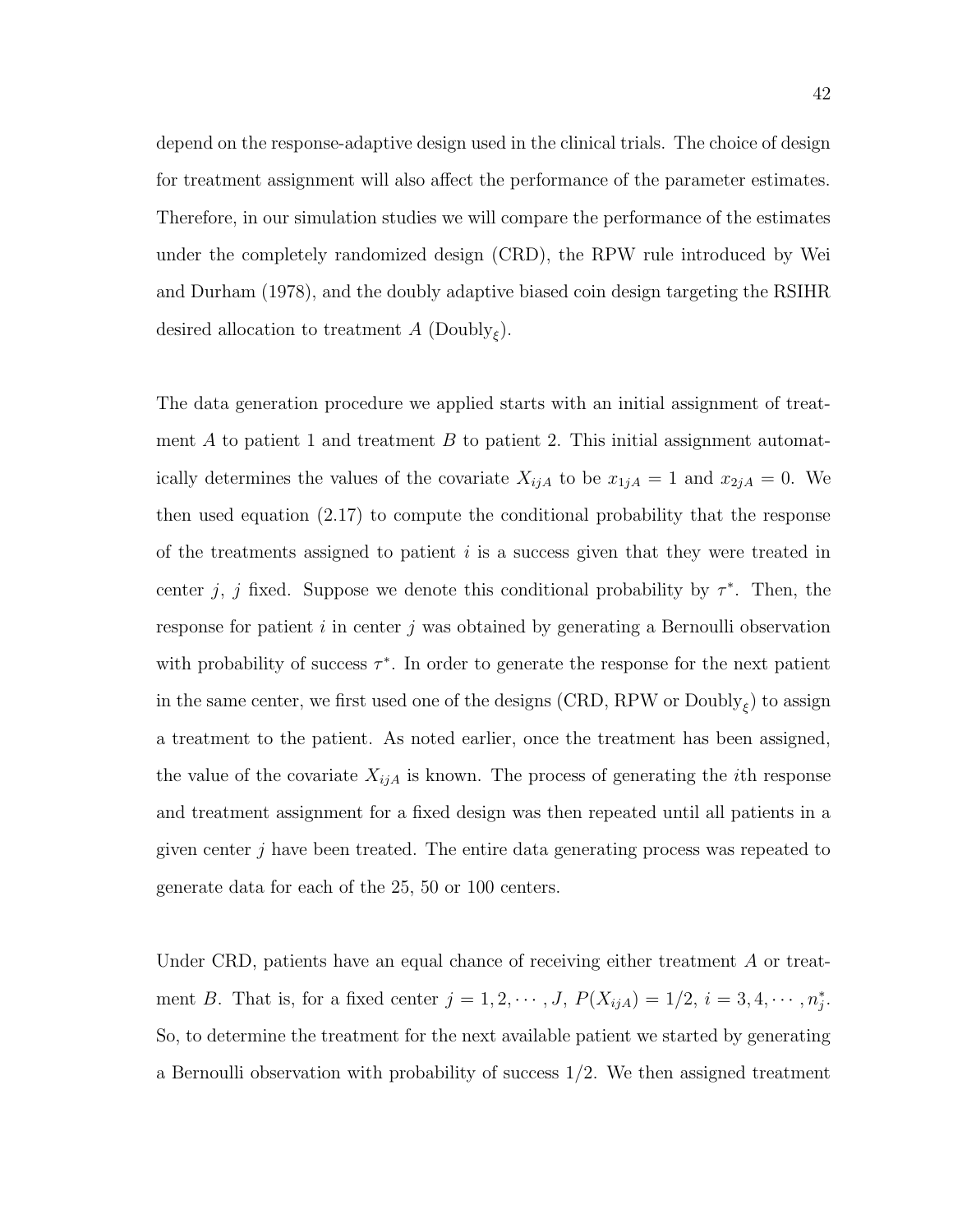Table 2.1: Proportion of patients assigned to treatment A in all centers  $(v_A)$  based on RPW, CRD and  $\text{Doubly}_{\xi}$  procedures from 3000 simulations. Simulated means (SM) and simulated standard errors (SSE), estimated standard errors based on the Hessian matrix (ESE), estimated standard errors based on the influence function (IESE), mean squared error (MSE) and 95% coverage probability [C95%] based on normal distribution for the MLEs of model parameters, with covariate effects  $\gamma_0 = -2$ ,  $\beta_A = 3, \sigma = 0.8, J = 100 \text{ and } n_0^* = 15.$ 

| Design              | Quantity    | $\hat{\gamma}_0$ | $\hat{\beta}_A$ | $\hat{\sigma}$ | $v_A$  |
|---------------------|-------------|------------------|-----------------|----------------|--------|
| <b>RPW</b>          | <b>SM</b>   | $-2.0110$        | 3.0068          | 0.7914         | 0.6514 |
|                     | <b>SSE</b>  | 0.1612           | 0.1669          | 0.1034         | 0.0128 |
|                     | <b>ESE</b>  | 0.1617           | 0.1664          | 0.1047         |        |
|                     | <b>IESE</b> | 0.1610           | 0.1649          | 0.1033         |        |
|                     | <b>MSE</b>  | 0.0523           | 0.0556          | 0.0218         |        |
|                     | C95%        | 0.9490           | 0.9530          | 0.9487         |        |
| <b>CRD</b>          | SM          | $-2.0043$        | 3.0051          | 0.7850         | 0.5002 |
|                     | <b>SSE</b>  | 0.1430           | 0.1535          | 0.1051         | 0.0120 |
|                     | <b>ESE</b>  | 0.1423           | 0.1565          | 0.1066         |        |
|                     | <b>IESE</b> | 0.1418           | 0.1550          | 0.1048         |        |
|                     | <b>MSE</b>  | 0.0408           | 0.0481          | 0.0227         |        |
|                     | C95%        | 0.9493           | 0.9523          | 0.9527         |        |
| Doubly <sub>0</sub> | ${\rm SM}$  | $-2.0064$        | 3.0090          | 0.7906         | 0.5876 |
|                     | <b>SSE</b>  | 0.1516           | 0.1631          | 0.1070         | 0.0120 |
|                     | <b>ESE</b>  | 0.1518           | 0.1613          | 0.1054         |        |
|                     | <b>IESE</b> | 0.1511           | 0.1600          | 0.1042         |        |
|                     | <b>MSE</b>  | 0.0462           | 0.0527          | 0.0227         |        |
|                     | C95%        | 0.9483           | 0.9470          | 0.9473         |        |
| Doubly <sub>3</sub> | <b>SM</b>   | $-2.0100$        | 3.0080          | 0.7880         | 0.6172 |
|                     | <b>SSE</b>  | 0.1587           | 0.1668          | 0.1048         | 0.0067 |
|                     | <b>ESE</b>  | 0.1549           | 0.1626          | 0.1046         |        |
|                     | <b>IESE</b> | 0.1541           | 0.1612          | 0.1032         |        |
|                     | <b>MSE</b>  | 0.0494           | 0.0544          | 0.0221         |        |
|                     | C95%        | 0.9433           | 0.9420          | 0.9513         |        |
| Doubly <sub>7</sub> | <b>SM</b>   | $-2.0108$        | 3.0086          | 0.7858         | 0.6221 |
|                     | <b>SSE</b>  | 0.1580           | 0.1650          | 0.1036         | 0.0059 |
|                     | <b>ESE</b>  | 0.1555           | 0.1630          | 0.1044         |        |
|                     | <b>IESE</b> | 0.1547           | 0.1618          | 0.1029         |        |
|                     | <b>MSE</b>  | 0.0493           | 0.0539          | 0.0218         |        |
|                     | C95%        | 0.9490           | 0.9507          | 0.9520         |        |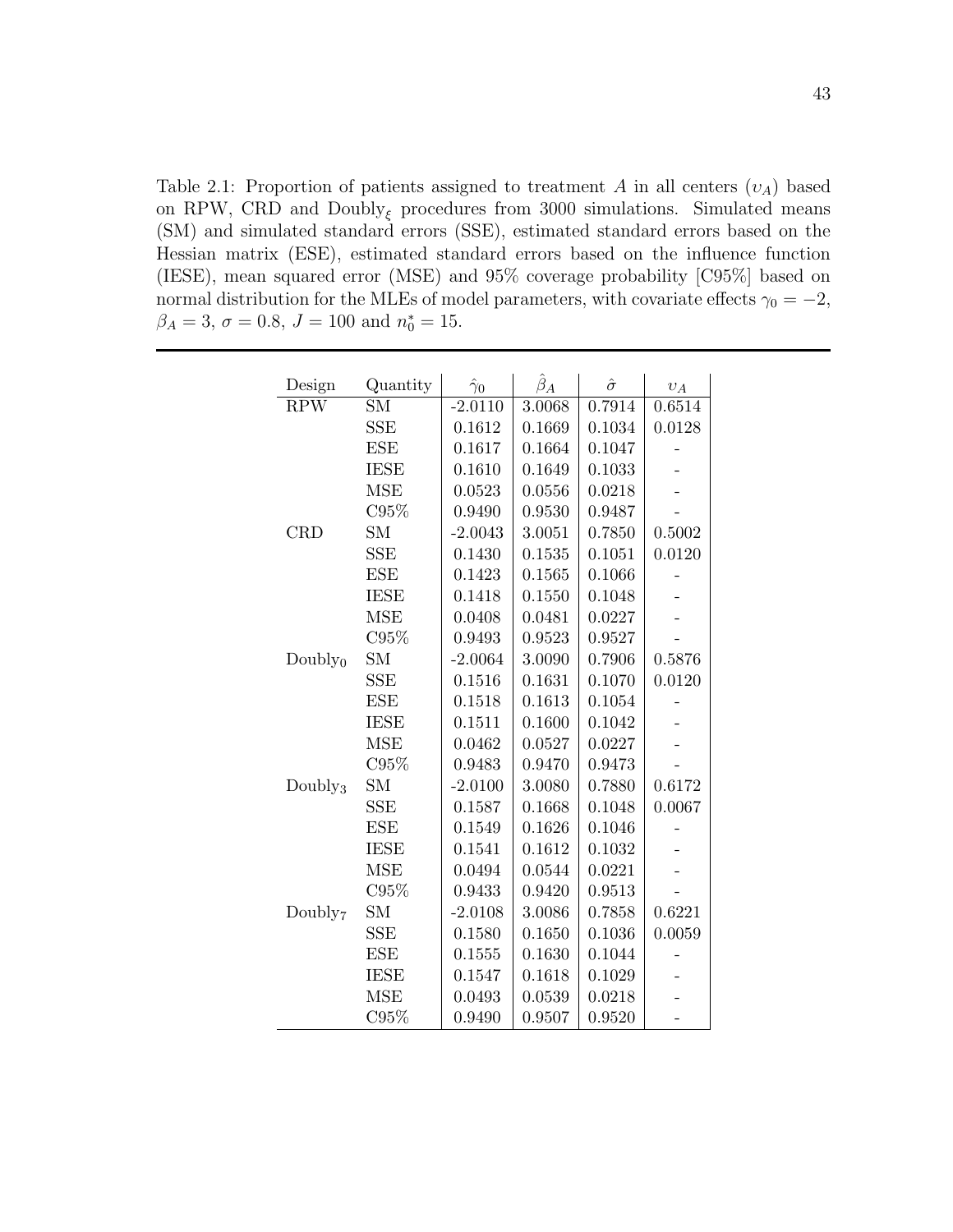Table 2.2: Proportion of patients assigned to treatment A in all centers  $(v_A)$  based on RPW, CRD and  $\text{Doubley}_{\xi}$  DBCD procedures from 3000 simulations. Simulated means (SM) and simulated standard errors (SSE), estimated standard errors based on the Hessian matrix (ESE), estimated standard errors based on the influence function (IESE), mean squared error (MSE) and 95% coverage probability [C95%] based on normal distribution for the MLEs of model parameters, with covariate effects  $\gamma_0 = 0.5$ ,  $\beta_A = 1, \sigma = 0.8, J = 50 \text{ and } n_0^* = 15.$ 

| Design              | Quantity    | $\hat{\gamma}_0$ | $\hat{\beta}_A$ | $\hat{\sigma}$ | $v_A$  |
|---------------------|-------------|------------------|-----------------|----------------|--------|
| <b>RPW</b>          | <b>SM</b>   | 0.4992           | 1.0058          | 0.7849         | 0.5615 |
|                     | <b>SSE</b>  | 0.1736           | 0.1907          | 0.1482         | 0.0280 |
|                     | <b>ESE</b>  | 0.1688           | 0.1858          | 0.1441         |        |
|                     | <b>IESE</b> | 0.1687           | 0.1834          | 0.1409         |        |
|                     | <b>MSE</b>  | 0.0589           | 0.0710          | 0.0431         |        |
|                     | C95%        | 0.9450           | 0.9407          | 0.9427         |        |
| <b>CRD</b>          | <b>SM</b>   | 0.4983           | 1.0027          | 0.7818         | 0.5001 |
|                     | SSE         | 0.1606           | 0.1807          | 0.1455         | 0.0167 |
|                     | <b>ESE</b>  | 0.1607           | 0.1807          | 0.1426         |        |
|                     | <b>IESE</b> | 0.1610           | 0.1780          | 0.1394         |        |
|                     | <b>MSE</b>  | 0.0519           | 0.0653          | 0.0420         |        |
|                     | C95%        | 0.9530           | 0.9527          | 0.9433         |        |
| Doubly <sub>0</sub> | <b>SM</b>   | 0.5007           | 1.004           | 0.7801         | 0.5242 |
|                     | <b>SSE</b>  | 0.1650           | 0.1816          | 0.1429         | 0.0182 |
|                     | <b>ESE</b>  | 0.1627           | 0.1813          | 0.1429         |        |
|                     | <b>IESE</b> | 0.1630           | 0.1788          | 0.1398         |        |
|                     | <b>MSE</b>  | 0.0540           | 0.0659          | 0.0414         |        |
|                     | C95%        | 0.9440           | 0.9480          | 0.9470         |        |
| Doubly <sub>3</sub> | <b>SM</b>   | 0.5018           | 1.006           | 0.7823         | 0.5314 |
|                     | <b>SSE</b>  | 0.1651           | 0.1775          | 0.1440         | 0.0098 |
|                     | <b>ESE</b>  | 0.1628           | 0.1790          | 0.1431         |        |
|                     | <b>IESE</b> | 0.1632           | 0.1768          | 0.1400         |        |
|                     | <b>MSE</b>  | 0.0540           | 0.0636          | 0.0416         |        |
|                     | C95%        | 0.9387           | 0.9493          | 0.9457         |        |
| Doubly <sub>7</sub> | SМ          | 0.5022           | 1.005           | 0.7828         | 0.5320 |
|                     | <b>SSE</b>  | 0.1647           | 0.1795          | 0.1443         | 0.0084 |
|                     | <b>ESE</b>  | 0.1629           | 0.1787          | 0.1430         |        |
|                     | <b>IESE</b> | 0.1634           | 0.1766          | 0.1396         |        |
|                     | <b>MSE</b>  | 0.0539           | 0.0642          | 0.0417         |        |
|                     | C95%        | 0.9400           | 0.9490          | 0.9450         |        |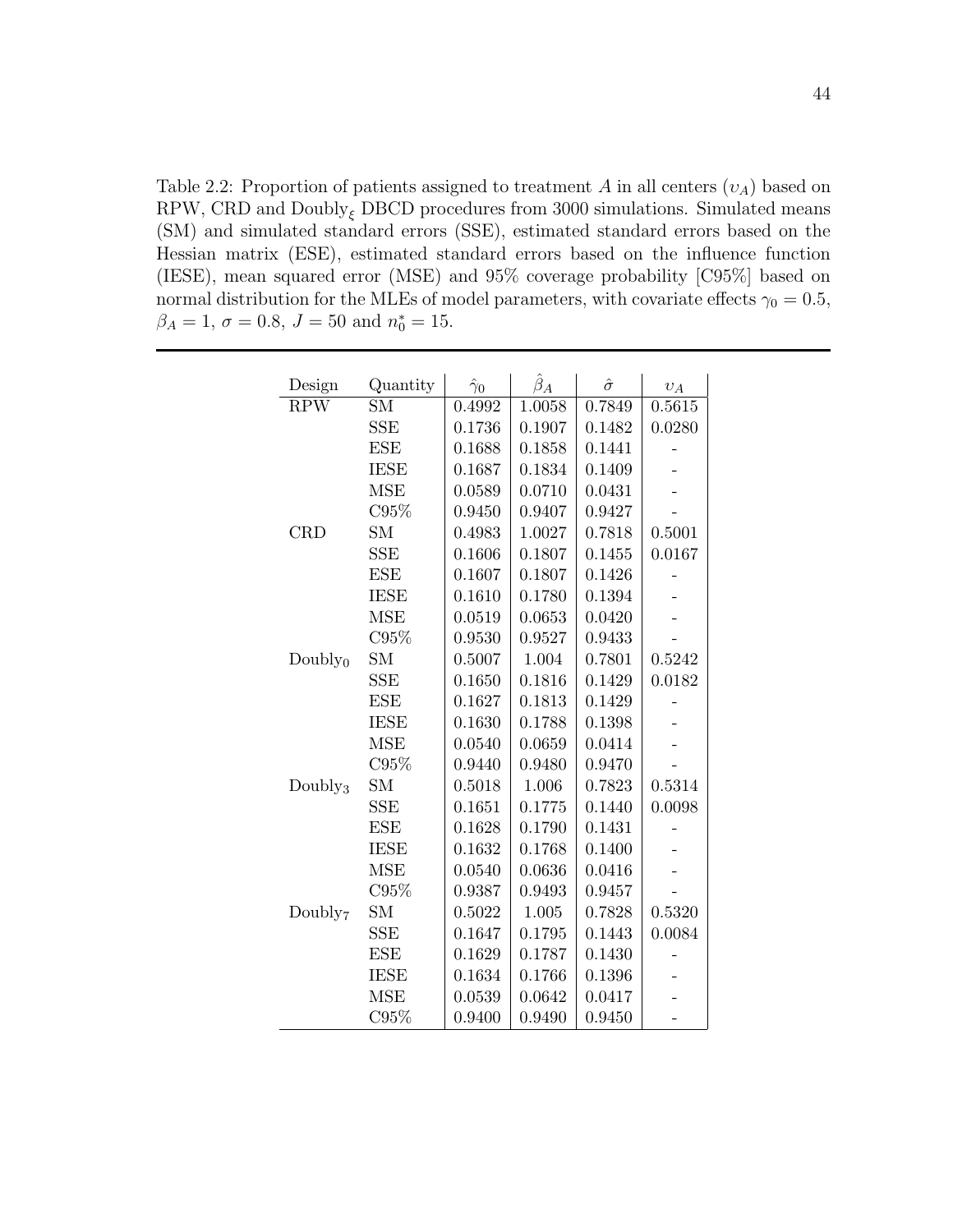Table 2.3: Proportion of patients assigned to treatment A in all centers  $(v_A)$  based on RPW, CRD and  $\text{Doubley}_{\xi}$  DBCD procedures from 3000 simulations. Simulated means (SM) and simulated standard errors (SSE), estimated standard errors based on the Hessian matrix (ESE), estimated standard errors based on the influence function (IESE), mean squared error (MSE) and 95% coverage probability [C95%] based on normal distribution for the MLEs of model parameters, with covariate effects  $\gamma_0 = -2$ ,  $\beta_A = 3, \sigma = 0.8, J = 25 \text{ and } n_0^* = 15.$ 

| Design              | Quantity    | $\hat{\gamma}_0$ | $\hat{\beta}_A$ | $\hat{\sigma}$ | $v_A$  |
|---------------------|-------------|------------------|-----------------|----------------|--------|
| <b>RPW</b>          | <b>SM</b>   | $-2.0326$        | 3.0291          | 0.7569         | 0.6514 |
|                     | <b>SSE</b>  | 0.3353           | 0.3478          | 0.2228         | 0.0263 |
|                     | <b>ESE</b>  | 0.3262           | 0.3375          | 0.2180         |        |
|                     | <b>IESE</b> | 0.3194           | 0.3281          | 0.2048         |        |
|                     | <b>MSE</b>  | 0.2217           | 0.2370          | 0.1013         |        |
|                     | C95%        | 0.9500           | 0.9570          | 0.9710         |        |
| <b>CRD</b>          | <b>SM</b>   | $-2.0200$        | 3.0250          | 0.7629         | 0.4997 |
|                     | <b>SSE</b>  | 0.2820           | 0.3182          | 0.2300         | 0.0244 |
|                     | <b>ESE</b>  | 0.2862           | 0.3165          | 0.2250         |        |
|                     | <b>IESE</b> | 0.2821           | 0.3065          | 0.2097         |        |
|                     | <b>MSE</b>  | 0.1633           | 0.2027          | 0.1103         |        |
|                     | C95%        | 0.9520           | 0.9527          | 0.9787         |        |
| Doubly <sub>0</sub> | <b>SM</b>   | $-2.0237$        | 3.0257          | 0.7617         | 0.5870 |
|                     | <b>SSE</b>  | 0.3083           | 0.3284          | 0.2278         | 0.0235 |
|                     | <b>ESE</b>  | 0.3054           | 0.3263          | 0.2205         |        |
|                     | <b>IESE</b> | 0.2990           | 0.3144          | 0.2060         |        |
|                     | <b>MSE</b>  | 0.1905           | 0.2159          | 0.1045         |        |
|                     | C95%        | 0.9520           | 0.9550          | 0.9737         |        |
| Doubly <sub>3</sub> | <b>SM</b>   | $-2.0281$        | 3.0292          | 0.7617         | 0.6168 |
|                     | <b>SSE</b>  | 0.3137           | 0.3304          | 0.2253         | 0.0131 |
|                     | <b>ESE</b>  | 0.3123           | 0.3293          | 0.2186         |        |
|                     | <b>IESE</b> | 0.3060           | 0.3180          | 0.2050         |        |
|                     | <b>MSE</b>  | 0.1983           | 0.2194          | 0.1029         |        |
|                     | C95%        | 0.9513           | 0.9537          | 0.9680         |        |
| Doubly <sub>7</sub> | <b>SM</b>   | $-2.0315$        | 3.0296          | 0.7583         | 0.6220 |
|                     | <b>SSE</b>  | 0.3163           | 0.3278          | 0.2223         | 0.0116 |
|                     | <b>ESE</b>  | 0.3136           | 0.3302          | 0.2175         |        |
|                     | <b>IESE</b> | 0.3070           | 0.3187          | 0.2048         |        |
|                     | <b>MSE</b>  | 0.2010           | 0.2184          | 0.0999         |        |
|                     | C95%        | 0.9507           | 0.9570          | 0.9667         |        |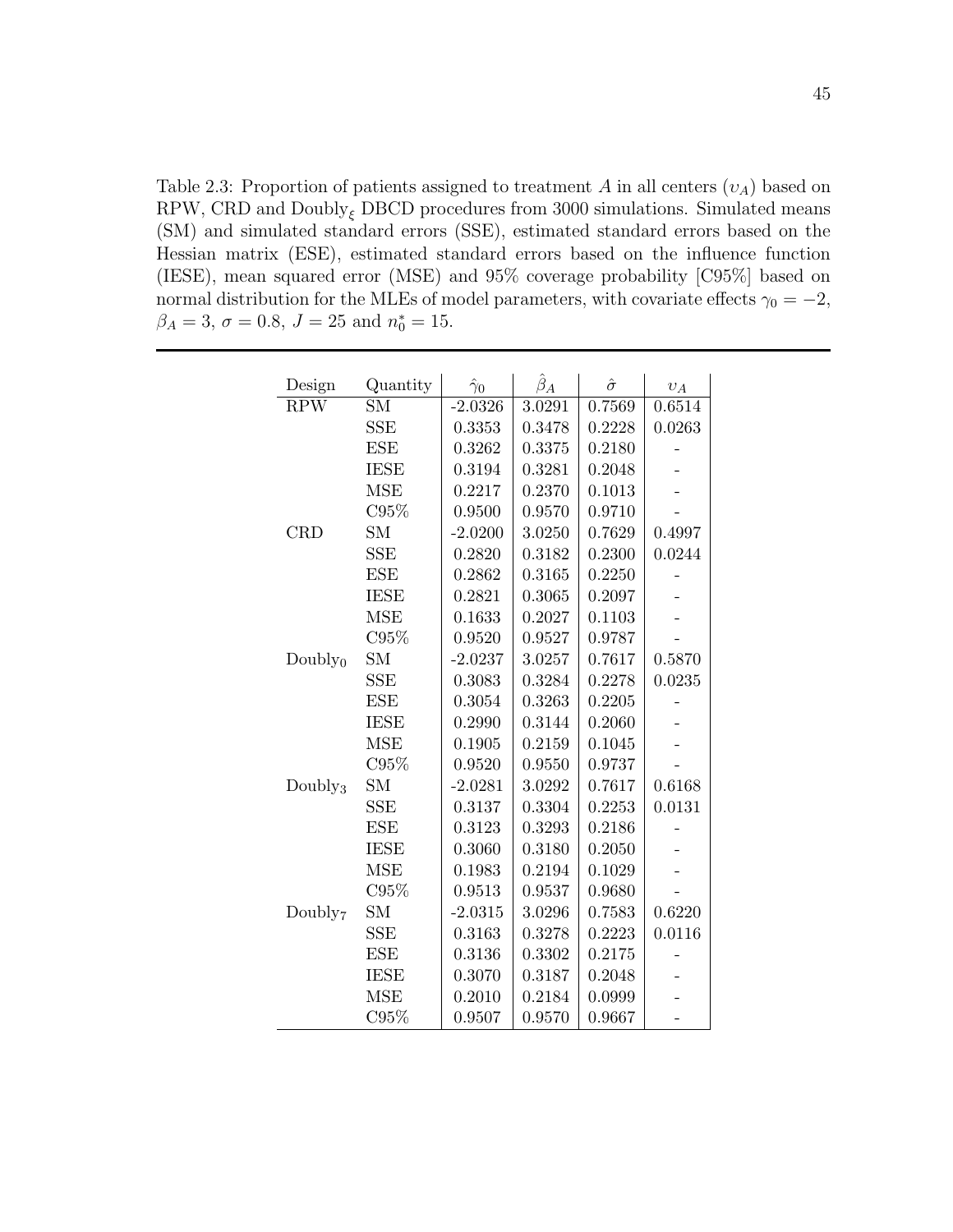A to the patient if the outcome was 1. In this case,  $x_{ijA} = 1$ . Alternatively, we assigned treatment B to the patient if the outcome was 0. In this case,  $x_{ijA} = 0$ . In order to determine the treatment allocation under DBCD targeting the RSIHR desired allocation to treatment  $A$  (Doubly<sub> $\xi$ </sub>), we used available information and the expression (1.4) proposed by Rosenberger, Stallard, Ivanova, Harper and Ricks (2001) to compute an estimate of the desired allocation proportion  $\rho$  to treatment A. We then used the estimated desired allocation proportion  $\rho$  to calculate the DBCD treatment allocation function (1.5) for treatment A for each value of the parameter  $\xi =$ 0, 3 and 7, where v is the proportion of patients assigned to treatment A. In a sequential process, the values of v and  $\rho$  in (1.4) were separately updated for each center.

The results in Tables 2.1 - 2.5 show that the ML estimating procedure we outlined in 2.2 performed well by consistently estimating the model parameters. In addition to estimating the parameters, we also computed the standard errors of the estimators in three ways for the purpose of comparison and validating our theoretical results. First, we computed the variance of the estimates obtained from the 3000 simulations. We have denoted the standard errors obtained by taking the square root of the variance computed from this method by SSE. Secondly, we used the inverse of the Hessian matrix obtained at the final stage of the maximization process to compute the standard errors and finally, we used the plug-in estimate of variance based on the influence function in (2.14) to compute the standard errors. The estimates of the standard errors shown in Tables 2.1 - 2.5 are very similar in magnitude. In the tables, the estimated standard errors denoted by ESE are based on the inverse of the Hessian matrix and the influence function based estimated standard errors are denoted by IESE. Bias is calculated by the difference between ML estimate and true parameter. Then, MSE is computed by the sum of squared bias and ESE. Since the values of the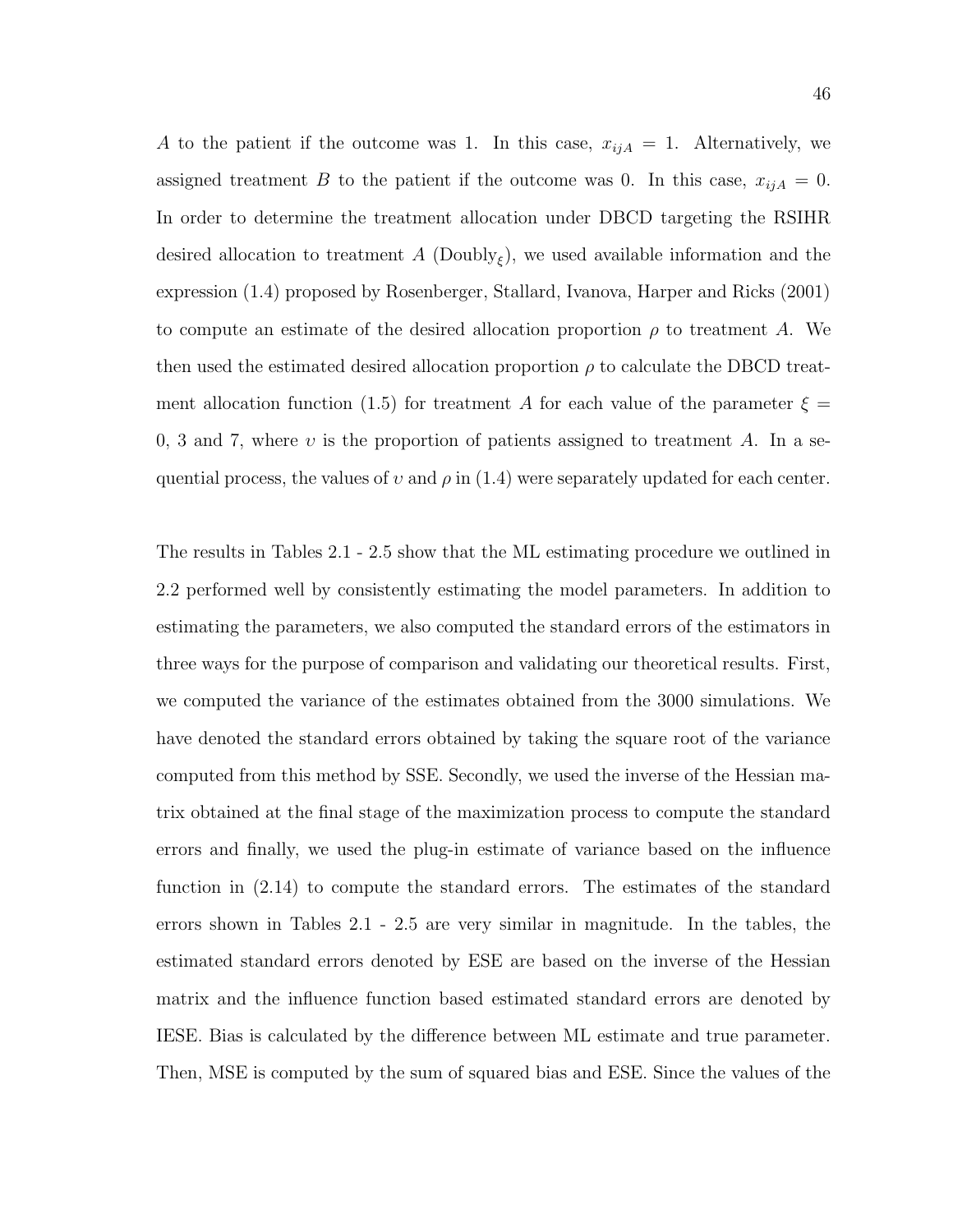estimated standard errors from all three methods are very similar, we used the ESE to construct 95% confidence intervals for the parameters  $\gamma_0$ ,  $\beta_A$ , and  $\sigma$  based on the assumption of normality. These results are also shown in Tables 2.1 - 2.5. In all cases, the estimated coverage probability under the assumption of normality was found to be approximately 95% under each of the designs we considered. There was however some slight deviations in the coverage probability estimate for the variance  $\hat{\sigma}$  when J  $= 25$  (Table 2.3). These simulation results validate the influence function based proof of asymptotic normality of the parameter estimates we outlined in the section 2.3.

The values of  $v_A$  in Tables 2.1 - 2.5 show that the two response-adaptive designs namely, RPW and DBCDs, consistently assigned the treatment with high probability of success to more patients which is a morally and ethically desirable outcome. That is,  $v_A$  is larger than 50% in both cases, whereas  $v_A = 50\%$  under CRD. We had mentioned earlier that the simulated mean squared errors for all response-adaptive designs considered in this chapter were similar in value. Our simulation results also show that the design variability under DBCD becomes increasingly smaller than those under RPW and CRD as  $\xi$  becomes larger in magnitude. For instance, in Table 2.1, the design variability under RPW and CRD were 0.0128 and 0.0120 respectively, whereas, the design variability under DBCD for  $\xi = 0, 3, 7$  were 0.0120, 0.0067 and 0.0059 respectively. A similar pattern can be seen in the values of the design variability in Tables 2.2 - 2.5. These results agree with the conclusion of Hu et al. (2006) who noted that the design variability of the allocation proportion can attain its lower bound for larger values of ξ. Taken together, these simulation results demonstrate that the Gauss-Hermite quadrature method was effective in approximating the integral in the log-likelihood function.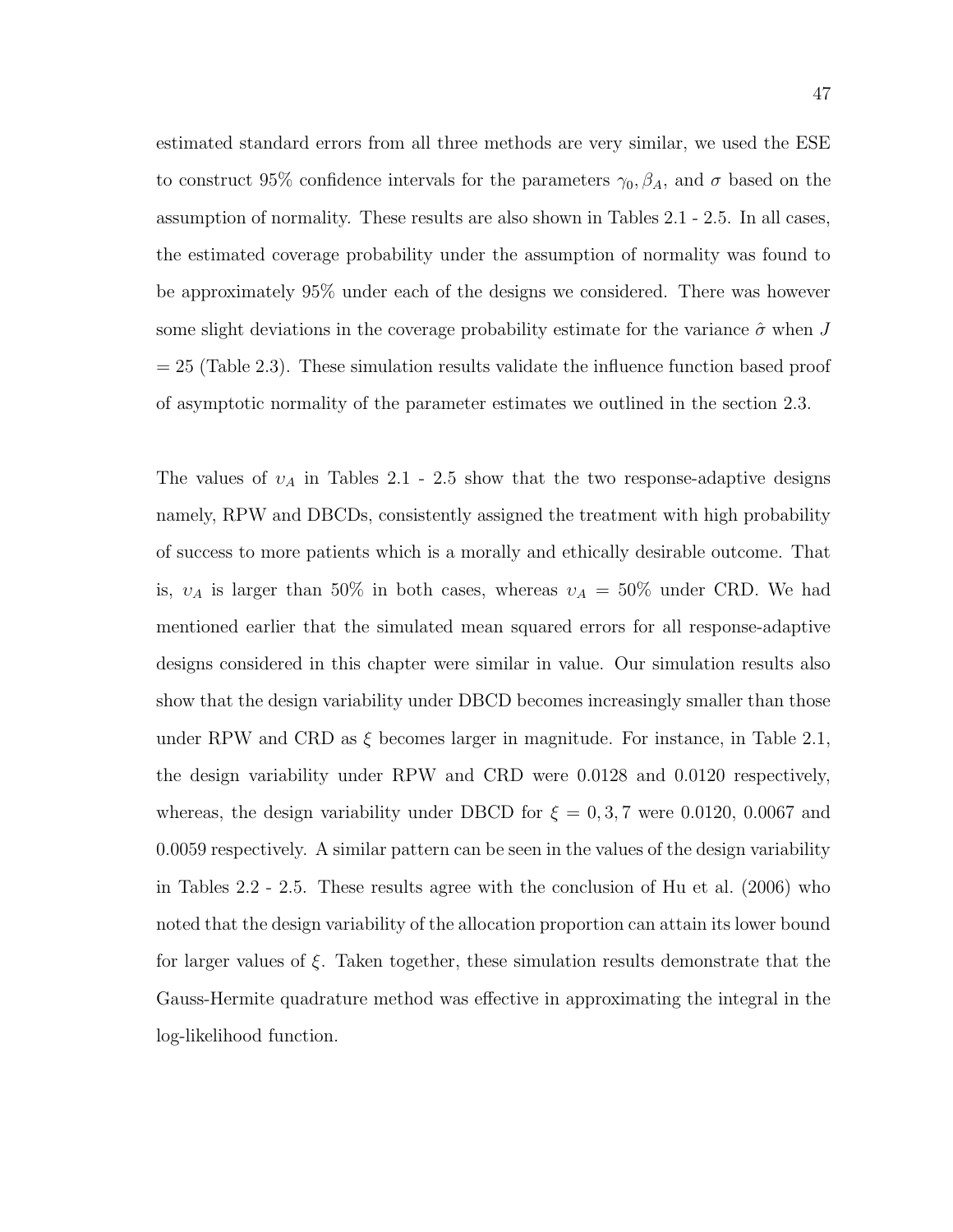Table 2.4: Proportion of patients assigned to treatment A in all centers  $(v_A)$  based on RPW, CRD and  $\text{Doubley}_{\xi}$  DBCD procedures from 3000 simulations. Simulated means (SM) and simulated standard errors (SSE), estimated standard errors based on the Hessian matrix (ESE), estimated standard errors based on the influence function (IESE), mean squared error (MSE) and 95% coverage probability [C95%] based on normal distribution for the MLEs of model parameters, with covariate effects  $\gamma_0 = -1$ ,  $\beta_A = 4, \sigma = 1, J = 100 \text{ and } n_0^* = 15.$ 

| Design              | Quantity    | $\hat{\gamma}_0$ | $\hat{\beta}_A$ | $\hat{\sigma}$ | $v_A$  |
|---------------------|-------------|------------------|-----------------|----------------|--------|
| <b>RPW</b>          | <b>SM</b>   | $-0.9977$        | 3.9989          | 0.9853         | 0.6958 |
|                     | <b>SSE</b>  | 0.1569           | 0.2177          | 0.1364         | 0.0156 |
|                     | <b>ESE</b>  | 0.1586           | 0.2163          | 0.1363         |        |
|                     | <b>IESE</b> | 0.1580           | 0.2142          | 0.1333         |        |
|                     | <b>MSE</b>  | 0.0499           | 0.0944          | 0.0374         |        |
|                     | C95%        | 0.9477           | 0.9530          | 0.9523         |        |
| <b>CRD</b>          | <b>SM</b>   | $-1.0033$        | 4.0092          | 0.9902         | 0.4998 |
|                     | <b>SSE</b>  | 0.1354           | 0.2082          | 0.1288         | 0.0121 |
|                     | <b>ESE</b>  | 0.1365           | 0.2088          | 0.1261         |        |
|                     | <b>IESE</b> | 0.1364           | 0.2069          | 0.1242         |        |
|                     | <b>MSE</b>  | 0.0371           | 0.0872          | 0.0326         |        |
|                     | C95%        | 0.9530           | 0.9540          | 0.9487         |        |
| Doubly <sub>0</sub> | <b>SM</b>   | $-1.0051$        | 4.0099          | 0.9902         | 0.5846 |
|                     | <b>SSE</b>  | 0.1424           | 0.2094          | 0.1330         | 0.0124 |
|                     | <b>ESE</b>  | 0.1440           | 0.2106          | 0.1301         |        |
|                     | <b>IESE</b> | 0.1436           | 0.2082          | 0.1278         |        |
|                     | <b>MSE</b>  | 0.0412           | 0.0884          | 0.0348         |        |
|                     | C95%        | 0.9610           | 0.9507          | 0.9420         |        |
| Doubly <sub>3</sub> | <b>SM</b>   | $-1.0049$        | 4.0090          | 0.9913         | 0.6104 |
|                     | <b>SSE</b>  | 0.1453           | 0.2088          | 0.1338         | 0.0071 |
|                     | <b>ESE</b>  | 0.1460           | 0.2108          | 0.1312         |        |
|                     | <b>IESE</b> | 0.1455           | 0.2085          | 0.1285         |        |
|                     | <b>MSE</b>  | 0.0426           | 0.0883          | 0.0352         |        |
|                     | C95%        | 0.9460           | 0.9533          | 0.9460         |        |
| Doubly <sub>7</sub> | <b>SM</b>   | $-1.0051$        | 4.0084          | 0.9904         | 0.6140 |
|                     | <b>SSE</b>  | 0.1449           | 0.2093          | 0.1362         | 0.0064 |
|                     | <b>ESE</b>  | 0.1463           | 0.2110          | 0.1313         |        |
|                     | <b>IESE</b> | 0.1458           | 0.2088          | 0.1288         |        |
|                     | <b>MSE</b>  | 0.0426           | 0.0886          | 0.0360         |        |
|                     | C95%        | 0.9523           | 0.9533          | 0.9380         |        |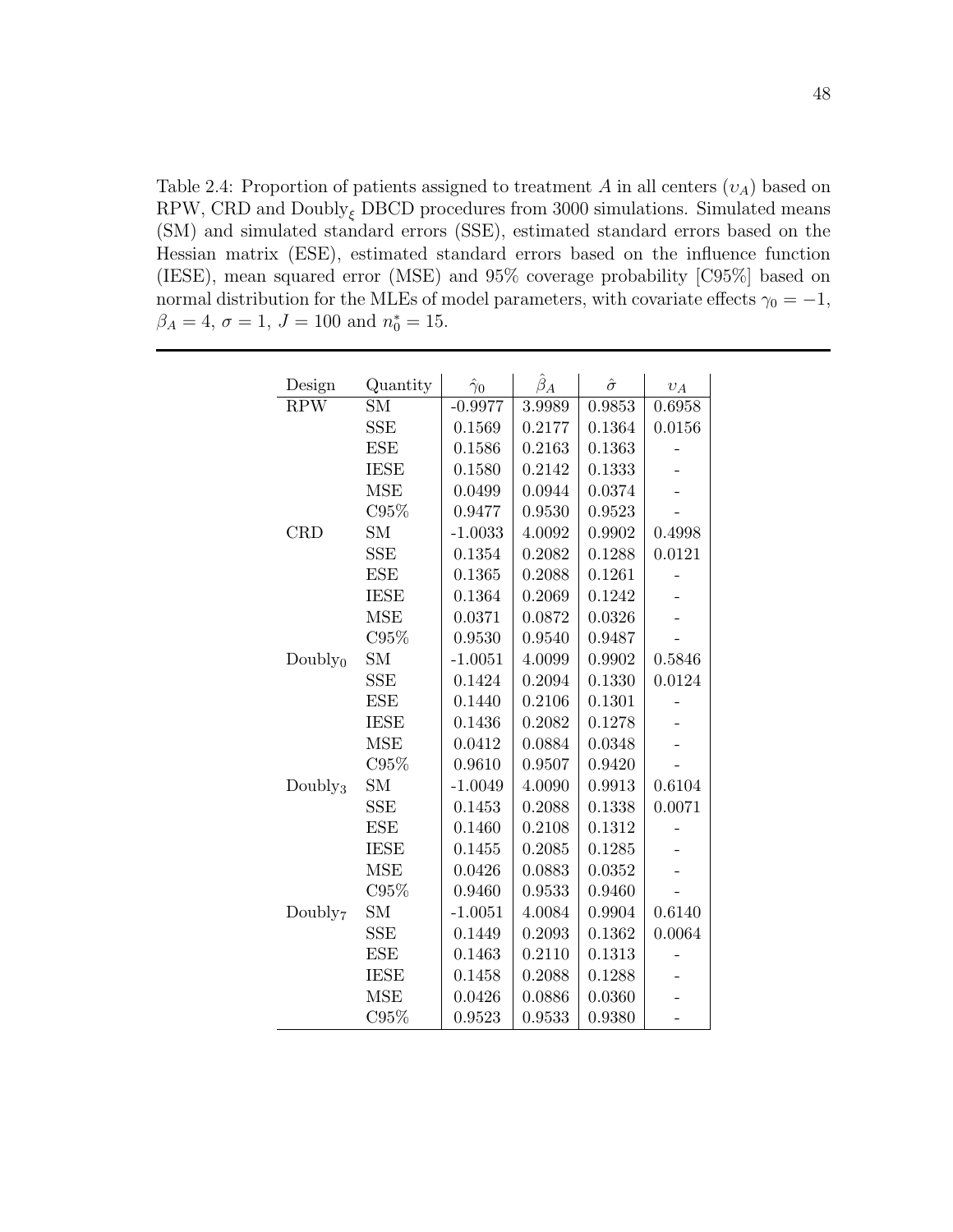Table 2.5: Proportion of patients assigned to treatment A in all centers  $(v_A)$  based on RPW, CRD and  $\text{Doubley}_{\xi}$  DBCD procedures from 3000 simulations. Simulated means (SM) and simulated standard errors (SSE), estimated standard errors based on the Hessian matrix (ESE), estimated standard errors based on the influence function (IESE), mean squared error (MSE) and 95% coverage probability [C95%] based on normal distribution for the MLEs of model parameters, with covariate effects  $\gamma_0 = 0.5$ ,  $\beta_A = 1, \sigma = 0.8, J = 100 \text{ and } n_0^* = 20.$ 

| Design              | Quantity    | $\hat{\gamma}_0$ | $\hat{\beta}_A$ | $\hat{\sigma}$ | $v_A$  |
|---------------------|-------------|------------------|-----------------|----------------|--------|
| <b>RPW</b>          | <b>SM</b>   | 0.5023           | 0.9997          | 0.7922         | 0.5717 |
|                     | <b>SSE</b>  | 0.1124           | 0.1151          | 0.0895         | 0.0190 |
|                     | <b>ESE</b>  | 0.1116           | 0.1136          | 0.0901         |        |
|                     | <b>IESE</b> | 0.1117           | 0.1130          | 0.0894         |        |
|                     | <b>MSE</b>  | 0.0251           | 0.0261          | 0.0162         |        |
|                     | C95%        | 0.9467           | 0.9500          | 0.9453         |        |
| <b>CRD</b>          | <b>SM</b>   | 0.5012           | 1.0012          | 0.7920         | 0.4999 |
|                     | <b>SSE</b>  | 0.1076           | 0.1108          | 0.0900         | 0.0106 |
|                     | <b>ESE</b>  | 0.1064           | 0.1101          | 0.0892         |        |
|                     | <b>IESE</b> | 0.1064           | 0.1092          | 0.0881         |        |
|                     | <b>MSE</b>  | 0.0229           | 0.0244          | 0.0162         |        |
|                     | C95%        | 0.9447           | 0.9487          | 0.9480         |        |
| Doubly <sub>0</sub> | <b>SM</b>   | 0.5035           | 1.0010          | 0.7920         | 0.5261 |
|                     | <b>SSE</b>  | 0.1091           | 0.1120          | 0.0914         | 0.0116 |
|                     | <b>ESE</b>  | 0.1077           | 0.1105          | 0.0896         |        |
|                     | <b>IESE</b> | 0.1078           | 0.1095          | 0.0886         |        |
|                     | <b>MSE</b>  | 0.0236           | 0.0247          | 0.0165         |        |
|                     | C95%        | 0.9447           | 0.9507          | 0.9407         |        |
| Doubly <sub>3</sub> | <b>SM</b>   | 0.5040           | 1.0002          | 0.7919         | 0.5328 |
|                     | SSE         | 0.1090           | 0.1067          | 0.0914         | 0.0063 |
|                     | <b>ESE</b>  | 0.1076           | 0.1092          | 0.0897         |        |
|                     | <b>IESE</b> | 0.1078           | 0.1085          | 0.0887         |        |
|                     | <b>MSE</b>  | 0.0235           | 0.0233          | 0.0165         |        |
|                     | C95%        | 0.9473           | 0.9527          | 0.9413         |        |
| Doubly <sub>7</sub> | <b>SM</b>   | 0.5034           | 1.0009          | 0.7919         | 0.5335 |
|                     | <b>SSE</b>  | 0.1086           | 0.1057          | 0.0898         | 0.0052 |
|                     | <b>ESE</b>  | 0.1076           | 0.1090          | 0.0897         |        |
|                     | <b>IESE</b> | 0.1078           | 0.1083          | 0.0888         |        |
|                     | <b>MSE</b>  | 0.0234           | 0.0231          | 0.0162         |        |
|                     | C95%        | 0.9460           | 0.9560          | 0.9467         |        |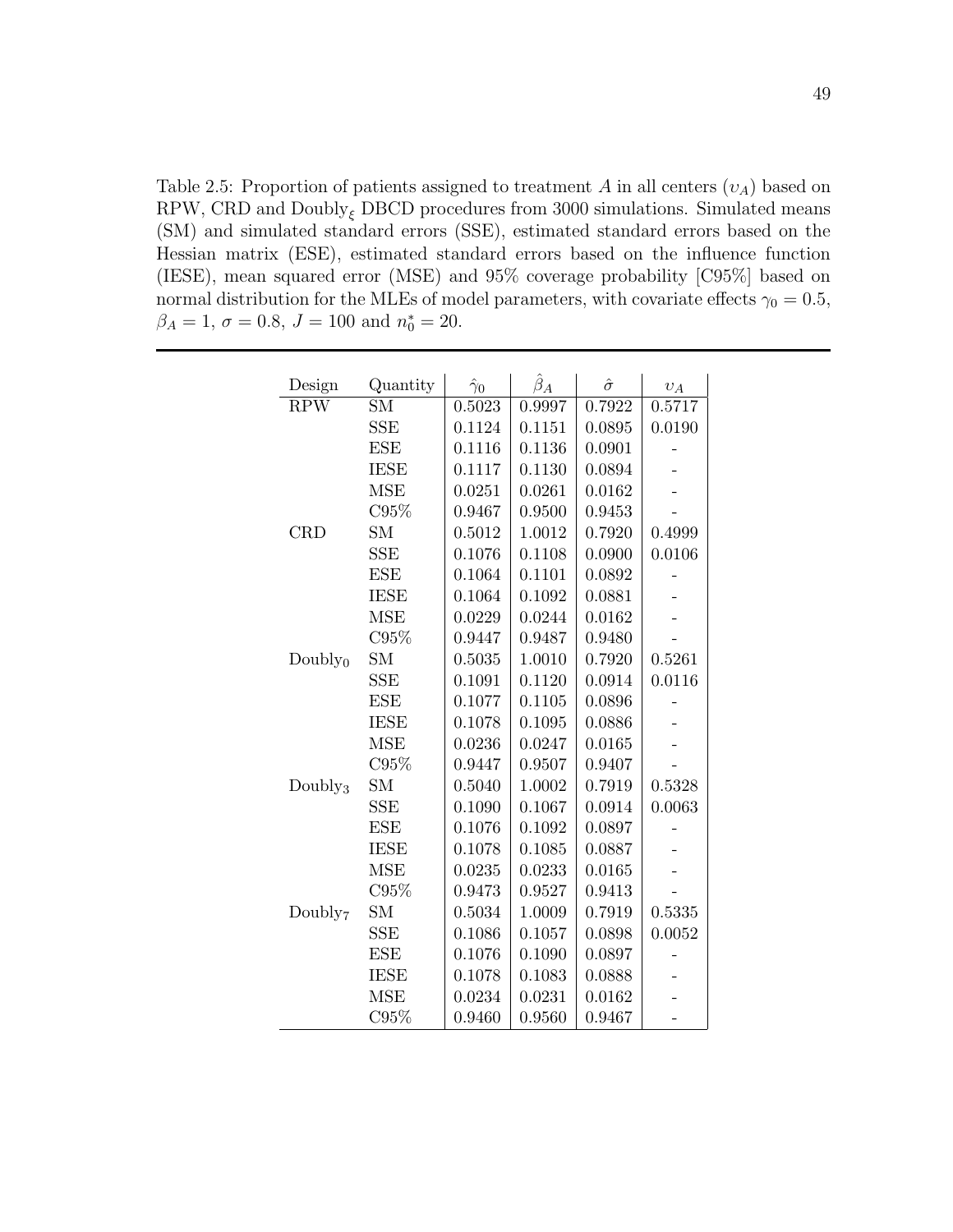# 2.5 Application to Real Data

Through simulation, we have shown in § 2.4, that the asymptotic standard errors of the estimated parameters based on the influence function (IESE) and the Hessian Matrix (ESE), were similar in value to the simulated standard errors (SSE) (see Tables 2.1 - 2.5). In this section, we apply the techniques proposed in this chapter to real data obtained from a multi-center clinical trial. The trials were conducted at eight different centers for the purpose of comparing two cream preparations (active drug, control) for treating an infection (Beitler and Landis (1985)). GLMM can be used conceptually in a multi-center clinical trial when a sample of centers is selected from a large number of centers and the number of centers selected is reasonably large. Grizzle (1987) suggested that occasionally, it is preferable to consider center effects as random effects rather than fixed effects even if the sample of centers was not randomly chosen. He also noted that the number of centers selected has to be large enough for consistent estimation of the model parameters in GLMM. Though the data in this application was collected from only eight medical centers, a total of 273 patients participated in the study. The data, taken from Agresti and Hartzel (2000) are summarized in Table 2.6. Agresti and Hartzel (2000) had considered several models for estimating the treatment effect. However, we will discuss only the GLM with fixed center effects and the GLMM. The model with fixed center effects we considered is given by,

$$
logit[P(Y_{ij} = 1|x_{ijA})] = \beta_F x_{ijA} + u_j^F, \ i = 1, 2, \cdots, n_j^* \text{ and } j = 1, 2, \cdots, J, \ (2.16)
$$

where the center effects  $u_j^F$ ,  $j = 1, 2, \dots, J$  are assumed to be fixed and  $\beta_F$  is the treatment effect that is assumed to be constant over centers. We also considered a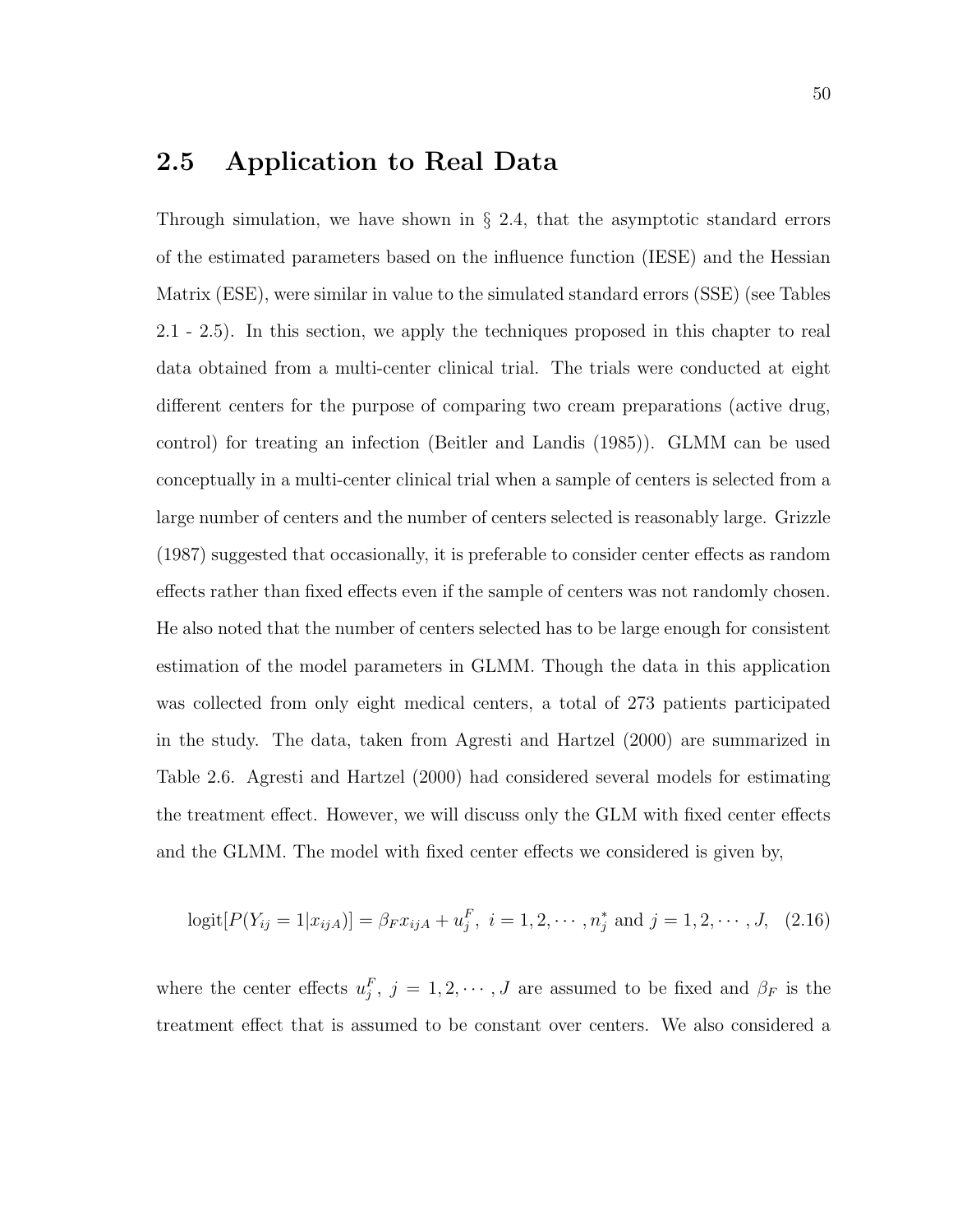GLMM with logit link function defined by

$$
logit[P(Y_{ij} = 1 | u_j, x_{ijA})] = \gamma_0 + \beta_A x_{ijA} + u_j, \ i = 1, 2, \cdots, n_j^* \text{ and } j = 1, 2, \cdots, J,
$$
\n(2.17)

where  $\gamma_0$  is the overall intercept,  $\beta_A$  is the treatment effect that is assumed to be constant over centers, and the random center effect  $u_j$ ,  $j = 1, 2, \dots, J$ , are independent normal random variables with mean zero and common center variance  $\sigma^2$ .

| Centre         | Treatment | Response       | Total          |     |
|----------------|-----------|----------------|----------------|-----|
|                |           | Success        | Failure        |     |
| 1              | Drug      | 11             | 25             | 36  |
|                | Control   | 10             | 27             | 37  |
| $\overline{2}$ | Drug      | 16             | 4              | 20  |
|                | Control   | 22             | 10             | 32  |
| 3              | Drug      | 14             | 5              | 19  |
|                | Control   | 7              | 12             | 19  |
| 4              | Drug      | $\overline{2}$ | 14             | 16  |
|                | Control   | 1              | 16             | 17  |
| 5              | Drug      | 6              | 11             | 17  |
|                | Control   | 0              | 12             | 12  |
| 6              | Drug      | 1              | 10             | 11  |
|                | Control   | 0              | 10             | 10  |
| 7              | Drug      | 1              | 4              | 5   |
|                | Control   | 1              | 8              | 9   |
| 8              | Drug      | 4              | $\overline{2}$ | 6   |
|                | Control   | 6              | 1              | 7   |
| Total          | Drug      | 55             | 75             | 130 |
|                | Control   | 47             | 96             | 143 |

Table 2.6: Clinical trial relating treatment to response for eight centres.

Though models (2.16) and (2.17) appear to be similar in structure the methods for estimating the model parameters are completely different. In fact, the overall intercept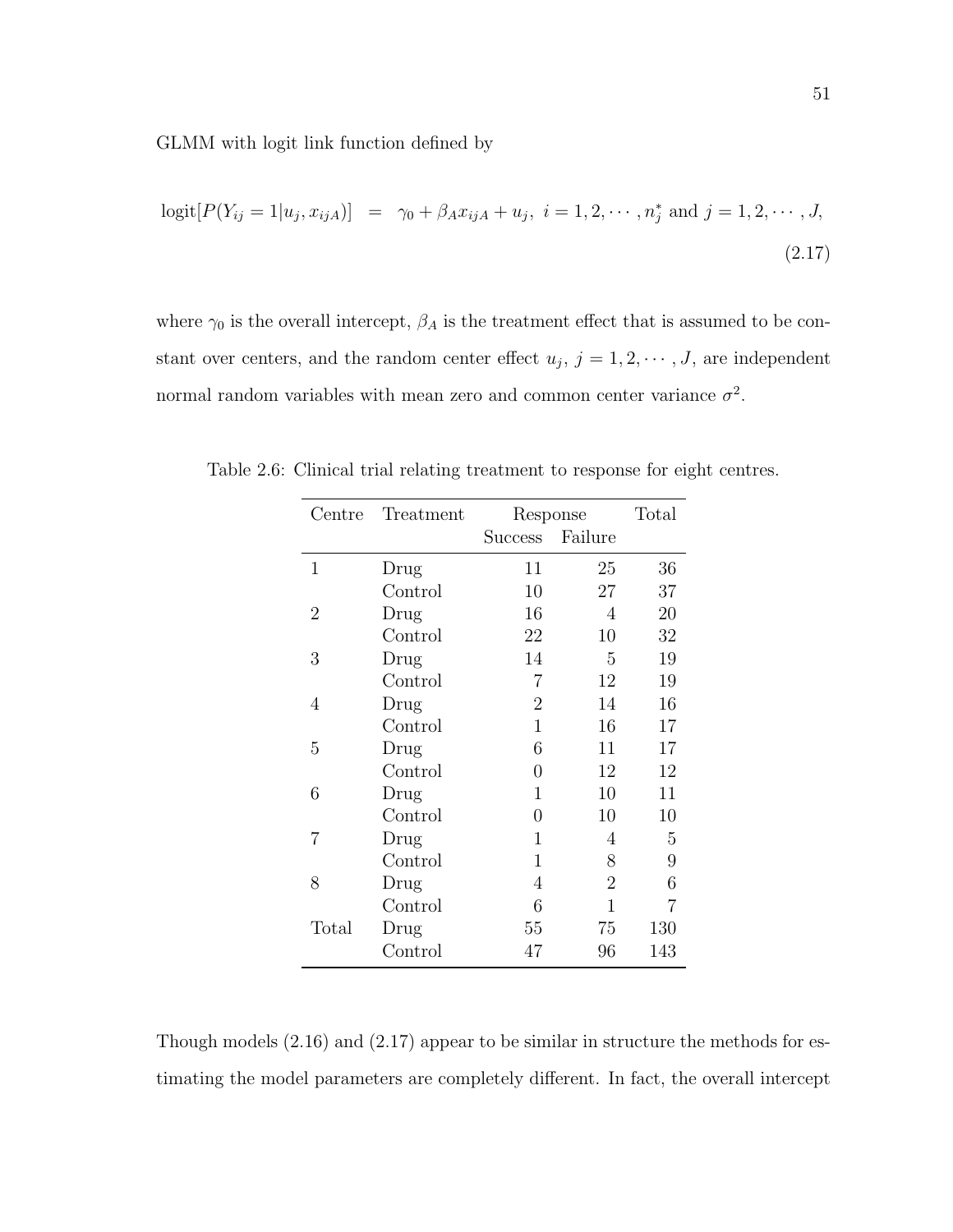$\gamma_0$  in (2.17) cannot be estimated separately in (2.16) because the overall intercept is included in center effects. Indeed, our main objective is to estimate the treatment effect efficiently and not how to estimate the overall intercept and center effects separately. We will apply two separate iteration methods for estimating the parameters of the models. The first method is the usual approach based on the gradient vector and the Hessian matrix defined in the section 2.2 of this chapter. We introduce a new approach, in this section, based entirely on the influence function given by

$$
\hat{\theta}_{new} = \hat{\theta}_{old} + \frac{1}{J} \sum_{j=1}^{J} IF(\mathbf{y}_j, \theta, F^*)|_{\theta = \hat{\theta}_{old}},
$$
\n(2.18)

where  $\frac{1}{7}$ J  $\sum$ J  $j=1$  $IF(\mathbf{y}_j, \boldsymbol{\theta}, F^*) = -(JC_S)^{-1} \sum$ J  $j=1$  $B_{0\mathbf{y}_j}A_{0\mathbf{y}_j}$  with  $C_S$  given by (2.15) and  $A_{0\mathbf{y}_j}$ , and  $B_{0y_j}$  defined by (2.10).

We observe that in Table 2.6, the responses of all patients assigned to the control group in Centers 5 and 6 were failures. As a result, following Agresti and Hartzel (2000) we will examine whether centers with 0 successes have any influence on the results of descriptive and inferential analyses. To investigate the effect which centers with 0 successes for treatment has on inference, we will examine the  $p$ -values of the Wald test for treatment effect. More specifically, the Wald Statistic (see Lyles, Lin and Williamson (2007))  $\chi_c^2 = \frac{\hat{\beta}_A^2}{Var(\hat{\beta}_A)}$  and the corresponding p–value for testing  $H_0$ :  $\beta_A = 0$  versus the alternative  $H_a$ :  $\beta_A > 0$  will be computed under three scenarios, namely, (a) DATA 1 which is the original data shown in Table 2.6; (b) DATA 2 which excludes data from centers with zero responses in the control group; and (c) DATA 3 which combines the data from Centers 5, 6 and 7. The results from this analysis are shown in Table 2.7.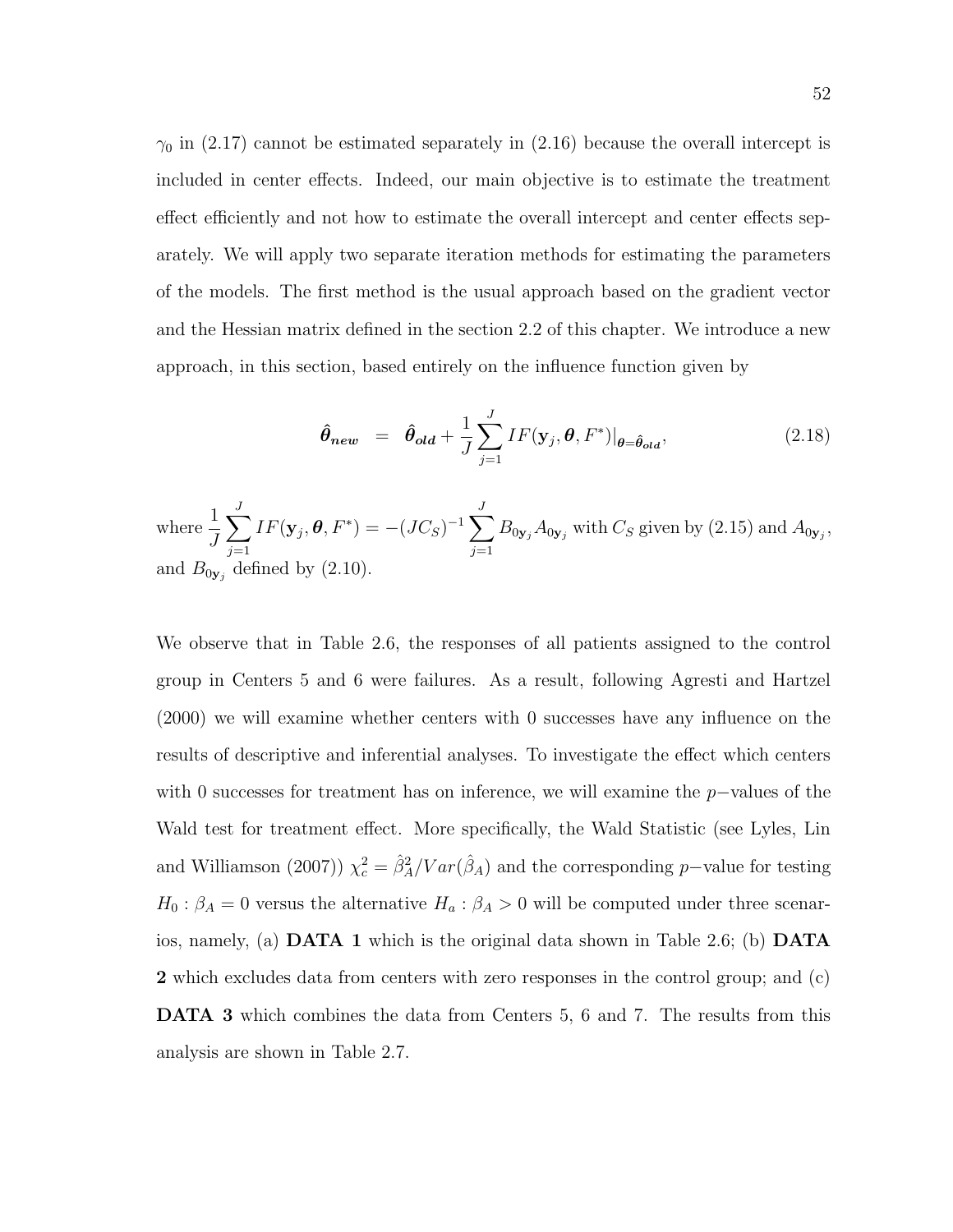Table 2.7: Values of the D−optimality criterion, the Wald Statistic and their correponding p−values for testing the significance of treatment effect computed using DATA 1, DATA 2 and DATA 3, and estimated parameters and their standard errors based on (a) the Hessian matrix denoted by Estimate and ESE respectively; (b) the influence function approach in (2.18) denoted by IEstimate and IESE respectively for the parameters in model (2.17) and the parameters in model (2.16) denoted by FEstimate and FESE respectively.

| Data   | Quantity      | $\hat{\gamma}_0$ | $\hat{\beta}_A/\hat{\beta}_F$ | $\hat{\sigma}$ | $D$ -optimality | Wald       | $p$ -value |
|--------|---------------|------------------|-------------------------------|----------------|-----------------|------------|------------|
|        |               |                  |                               |                |                 | Statistics |            |
| DATA 1 | (a) Estimate  | $-1.1894$        | 0.7385                        | 1.3971         | 203.5655        | 6.044      | 0.014      |
|        | ESE           | 0.5803           | 0.3004                        | 0.4196         |                 |            |            |
|        | (b) IEstimate | $-1.1894$        | 0.7385                        | 1.3971         |                 |            |            |
|        | <b>IESE</b>   | 0.6367           | 0.3065                        | 0.2419         | 564.1102        | 5.806      | 0.016      |
|        | FEstimate     |                  | 0.7766                        |                |                 |            |            |
|        | FESE          |                  | 0.3067                        |                |                 |            |            |
| DATA 2 | (a) Estimate  | $-0.6605$        | 0.5548                        | 1.2720         |                 |            |            |
|        | ESE           | 0.5834           | 0.3150                        | 0.4372         | 166.1339        | 3.102      | 0.078      |
|        | (b) IEstimate | $-0.6605$        | 0.5549                        | 1.2720         |                 |            |            |
|        | <b>IESE</b>   | 0.5819           | 0.2785                        | 0.2238         | 829.5909        | 3.970      | 0.046      |
|        | FEstimate     |                  | 0.5754                        |                |                 |            |            |
|        | FESE          |                  | 0.3205                        |                |                 |            |            |
| DATA 3 | (a) Estimate  | $-0.8096$        | 0.7440                        | 1.3297         |                 |            |            |
|        | ESE           | 0.6167           | 0.3000                        | 0.4338         | 166.2647        | 6.150      | 0.013      |
|        | (b) IEstimate | $-0.8097$        | 0.7441                        | 1.3297         |                 |            |            |
|        | <b>IESE</b>   | 0.6852           | 0.3194                        | 0.2102         | 656.4324        | 5.427      | 0.020      |
|        | FEstimate     |                  | 0.7774                        |                |                 |            |            |
|        | <b>FESE</b>   |                  | 0.3050                        |                |                 |            |            |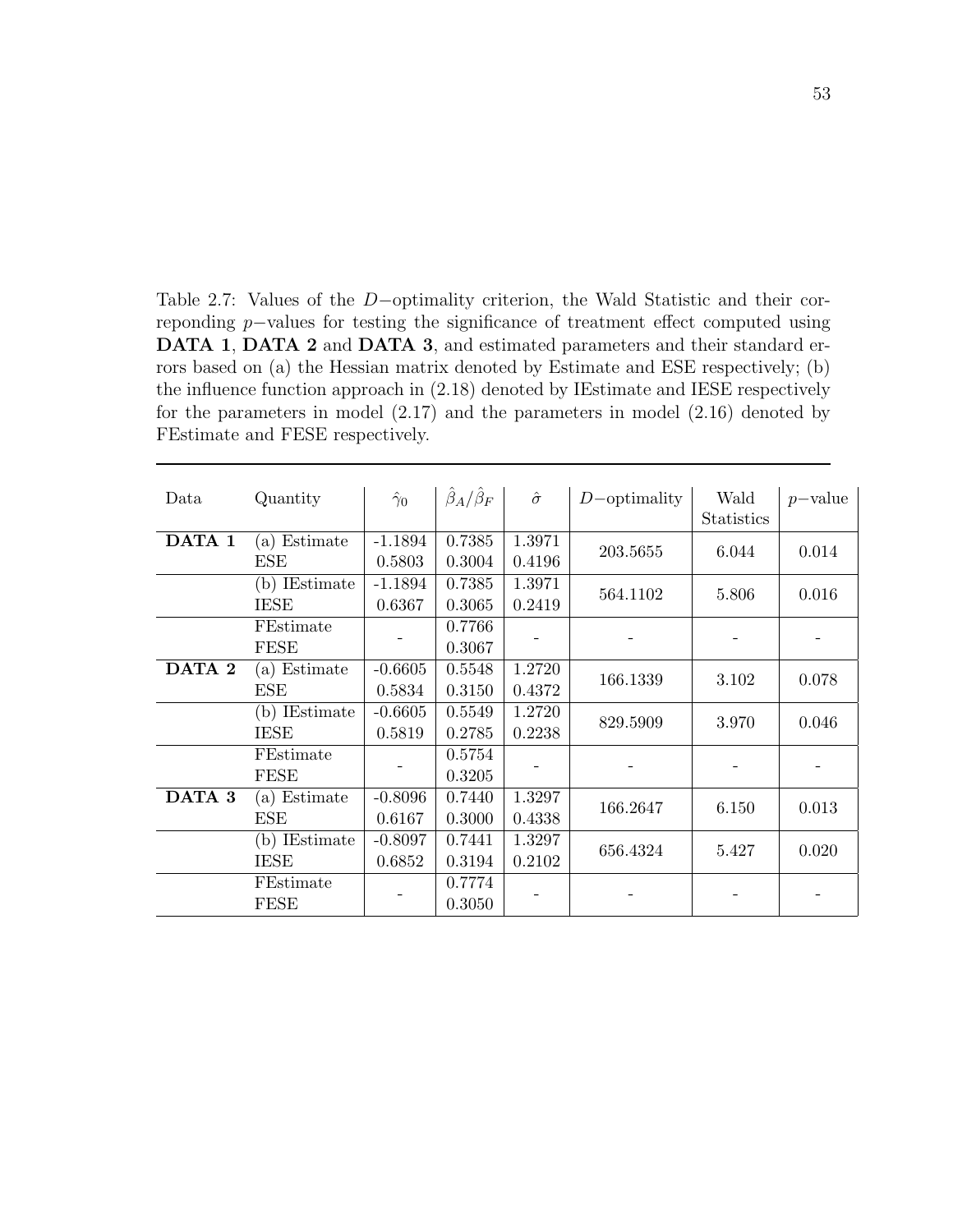We had mentioned earlier that our main objective is to estimate treatment effect efficiently while maximizing the number of patients assigned to the best treatment. The results in Table 2.7 show that estimates of the treatment effects, overall intercept and the standard deviation  $\sigma$  obtained from the two methods are about the same in magnitude within DATA 1, DATA 2 and DATA 3. That is, the presence of zero response does not appear to affect the parameter estimates. However, the standard errors of the estimates obtained from the two methods are, in most cases, different in value with noticeably larger differences in  $SE(\hat{\gamma}_0)$  and  $SE(\hat{\sigma})$ . For instance,  $ESE(\hat{\gamma}_0)$  $= 0.5803$  and  $IESE(\hat{\gamma}_0) = 0.6367$  and  $ESE(\hat{\sigma}) = 0.4196$  and  $IESE(\hat{\sigma}) = 0.2419$ , whereas  $ESE(\hat{\beta}_A/\hat{\beta}_F) = 0.3004$  and  $IESE(\hat{\beta}_A/\hat{\beta}_F) = 0.3065$  for **DATA 1**. The same pattern is replicated in the results for DATA 3. In these cases, we observe that  $IESE(\hat{\gamma}_0) > ESE(\hat{\gamma}_0)$  while  $IESE(\hat{\sigma}) < ESE(\hat{\sigma})$ . These results are reasonable since  $\gamma_0 + u_j = u_j^F$  for  $j = 1, 2, \dots, J$ . Also, the estimation method for GLMM estimates these effects separately while these effects cannot be separated in the model (2.16). It is interesting to note that the patterns in the standard errors of  $\hat{\gamma}_0$  and  $\hat{\beta}_A/\hat{\beta}_F$  described above are reversed when the data for centers with zero responses in the control group are excluded (DATA 2) when estimating the model parameters. In this case,  $IESE(\hat{\gamma}_0) = 0.5819$  is slightly less than  $ESE(\hat{\gamma}_0) = 0.5834$  and  $IESE(\hat{\beta}_A/\hat{\beta}_F) =$ 0.2785 is also less than  $ESE(\hat{\beta}_A/\hat{\beta}_F) = 0.3150$ . Given the small number of centers for

which data was available, the change in pattern may be attributed to the cumulative reduction in the total number of responses in DATA 2 from 130 to 102 in the treatment group and from 143 to 121 in the control group. More specifically, the number of successes and failures reduced from 55 to 48 and from 75 to 54 respectively in the treatment group and from 96 to 74 failures in the control group. We note that the patterns were the same in DATA 1 and in DATA 3 where there was no reduction in the overall number of responses.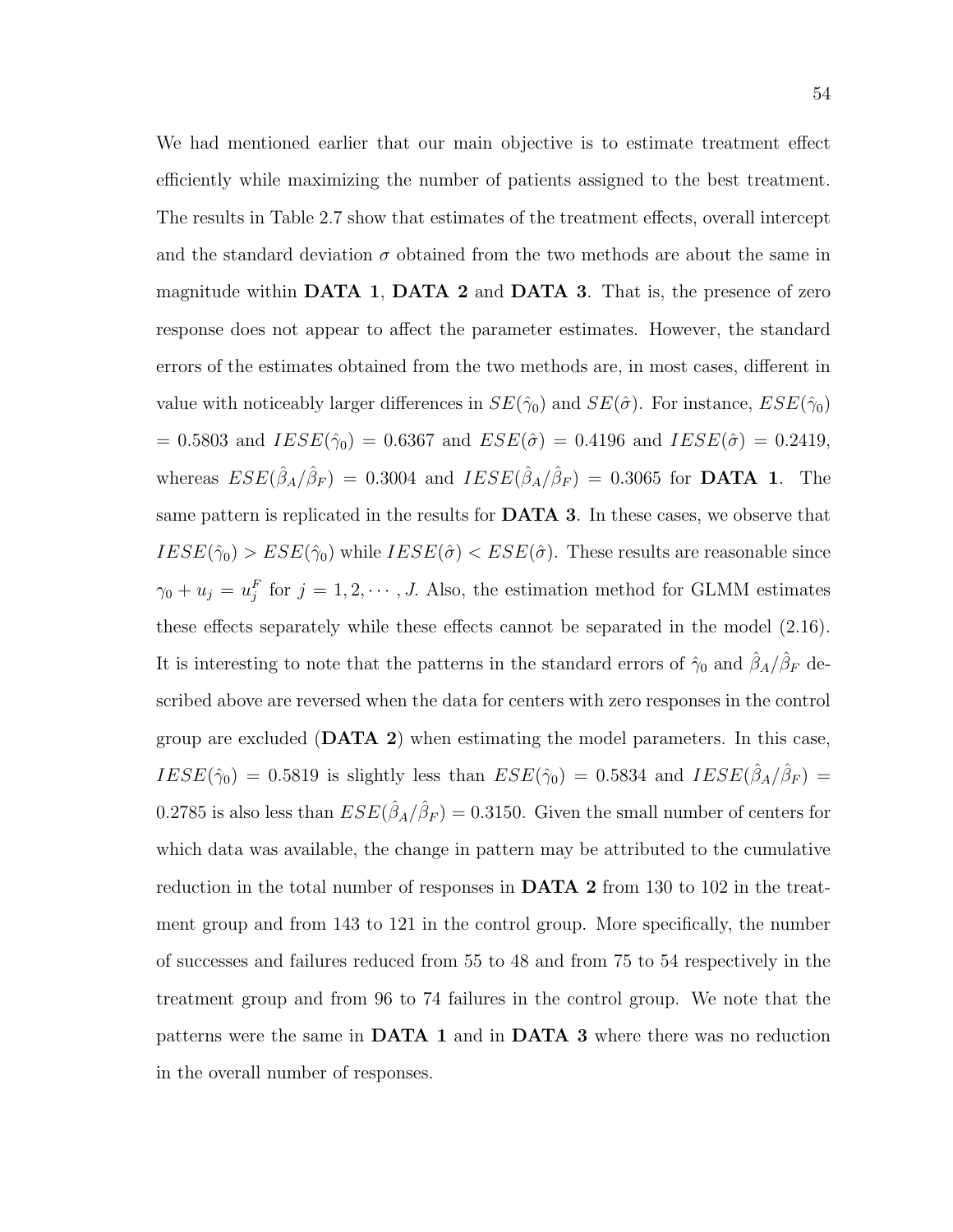Given the differences between the standard error estimates obtained from the two methods of estimation we examined the D-optimality criterion in order to compare the covariance matrices of the estimates. Also, this D-optimality is computed by the determinant of Hessian matrix. The results in Table 2.7 show that at the final stage of the iteration process, estimates based on the influence function approach consistently maximized the determinant of the information matrix. For instance the value of the D-optimality criterion based on the Hessian matrix approach and the influence function approach were 203.56 and 564.11 respectively for DATA 1 and 166.13 and 829.59 respectively for **DATA 2**. These results indicate that when compared to the method based on the Hessian matrix, the influence function iteration method searches for solutions in a neighborhood that is closer to the vector of true parameters. Thus, the influence function estimate will, in general, be closer to the true parameter. The results of our simulation studies with a large number of centers shown in Tables 2.1 - 2.5 also confirms this conclusion since the values of IESE are, in general, smaller when compared with the values of ESE for all parameter estimates. Concerning the Wald test for significance of treatment effect, we observe that the *p*-values are about the same in magnitude for DATA 1 and DATA 3 irrespective of the method of iteration used in estimating the parameters. However, when the estimation is based on the Hessian matrix, the  $p$ -values change rapidly from 0.014, under the original data (DATA 1), to 0.078 once Centers 5 and 6 with 0 successes were deleted from the data (DATA 2). This then leads to contradictory interpretations of the effect of treatments at 5% level of significance. On the other hand, the effect of excluding centers with 0 successes from the data on the the p-values is not as severe and lead to the same conclusion for DATA 1, DATA 2 and DATA 3 when the estimation is based on the influence function. Thus, for this data under consideration the influence function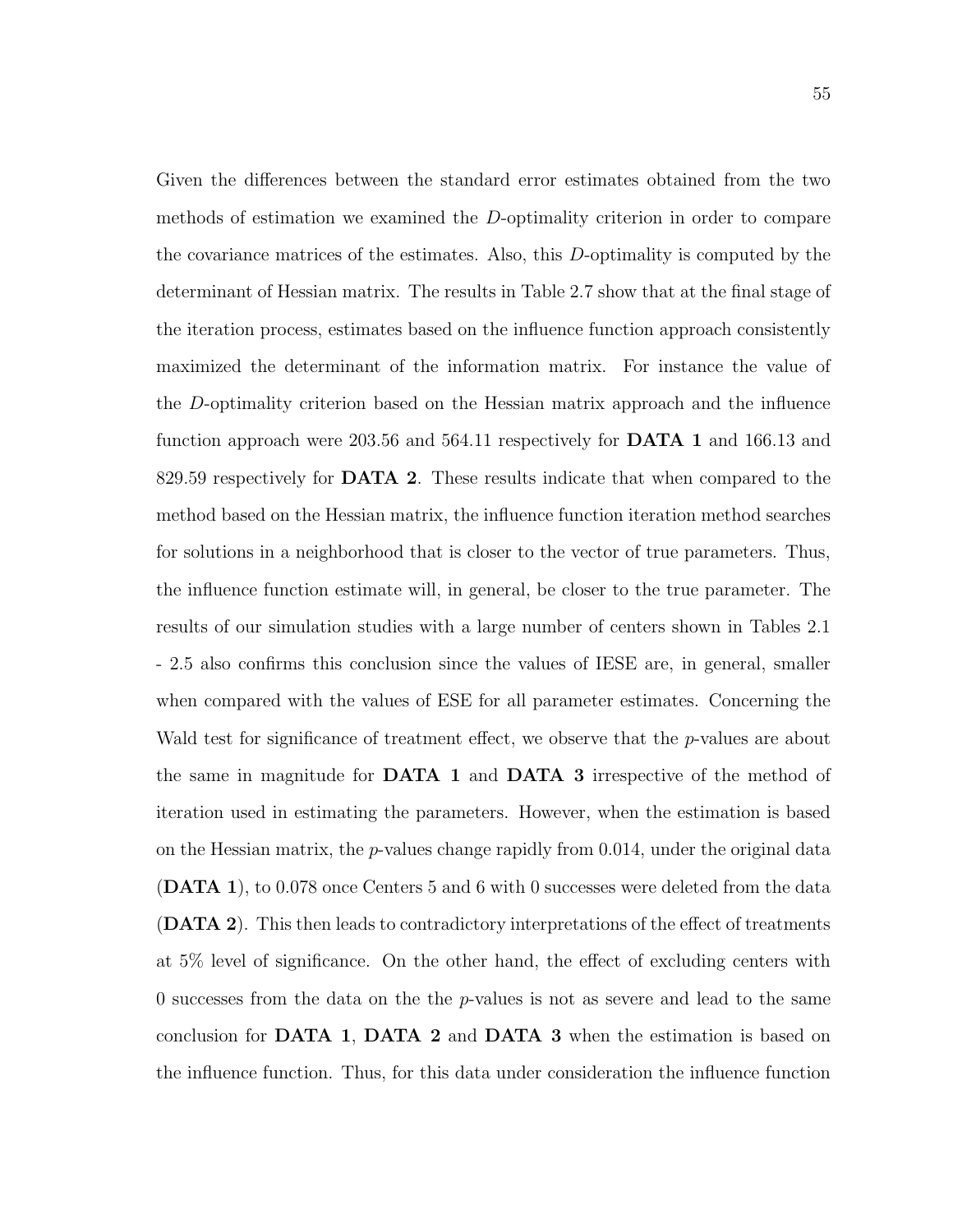approach appear to lead to a more stable result irrespective of whether centers with 0 successes are included or excluded from the data. The approach based on the Hessian matrix is however not so stable. These results clearly highlight the need for further research on the influence function method of estimation in generalized linear models.

#### 2.6 Conclusion

In this chapter, we have discussed a generalized linear mixed model for analyzing data arising from the application of response-adaptive designs in multi-center clinical trials. We have shown that the estimators of the model parameters are consistent and asymptotically normally distributed. We have also introduced a new iteration method based entirely on the influence function of the parameter estimates. Previously, the computation of the asymptotic variance of the regression parameter estimators have been based entirely on the inverse of the Hessian matrix obtained from the likelihood function. We have now provided an alternative, in this chapter, by deriving a closed form expression for the asymptotic variance of the regression parameter estimators based on an influence function approach. To our knowledge, such a closed form expression does not currently exist in the literature. In fact, our asymptotic approach does not depend on the selection criteria for treatment assignments. These selection criteria for treatment assignments include the family of response-adaptive designs and the completely randomized design. In our simulation studies we have demonstrated that estimates of the asymptotic variance computed from the closed form expression we derived compare favourably well with the true values obtained directly from simulation. Thus, in practice the IESE can be used to estimate the asymptotic variance of the regression parameter estimators. We have also demonstrated through simulation that response-adaptive designs are more ethically and morally desirable because they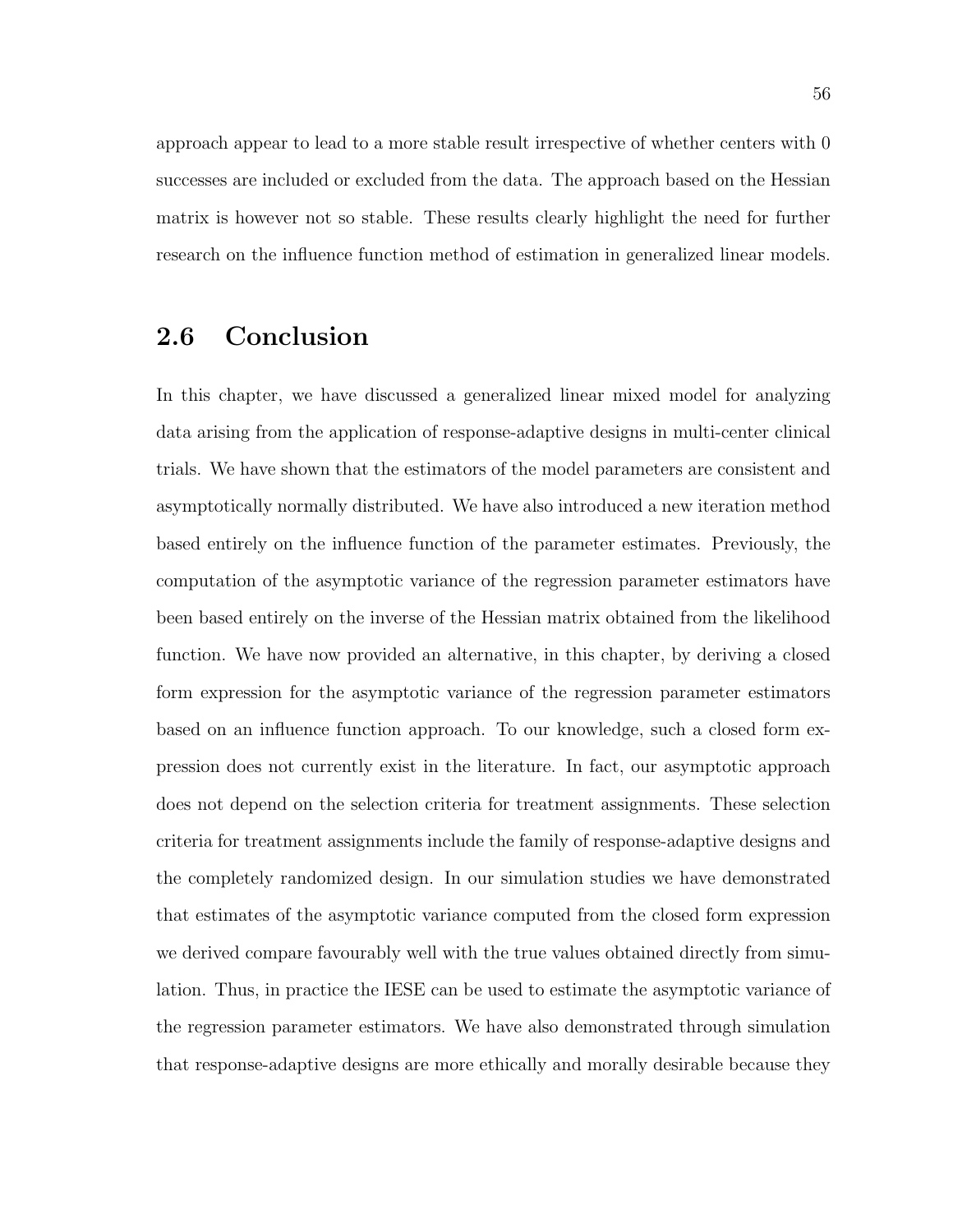assign the potentially better treatment to more patients and that the design variability improves with appropriate choice of the parameter in the allocation function of Hu and Zhang (2004). Moreover, the estimated 95% coverage probabilities based on the normal distribution were shown to be unbiased. This clearly indicates that the maximum likelihood approach with the Gauss-Hermite quadrature approximation performs very well in estimating the parameters of the GLMM. Finally, we note that the Gauss-Hermite quadrature for integral approximation as well as the influence function technique for deriving the asymptotic properties can be easily extended to generalized linear mixed models based on the exponential family.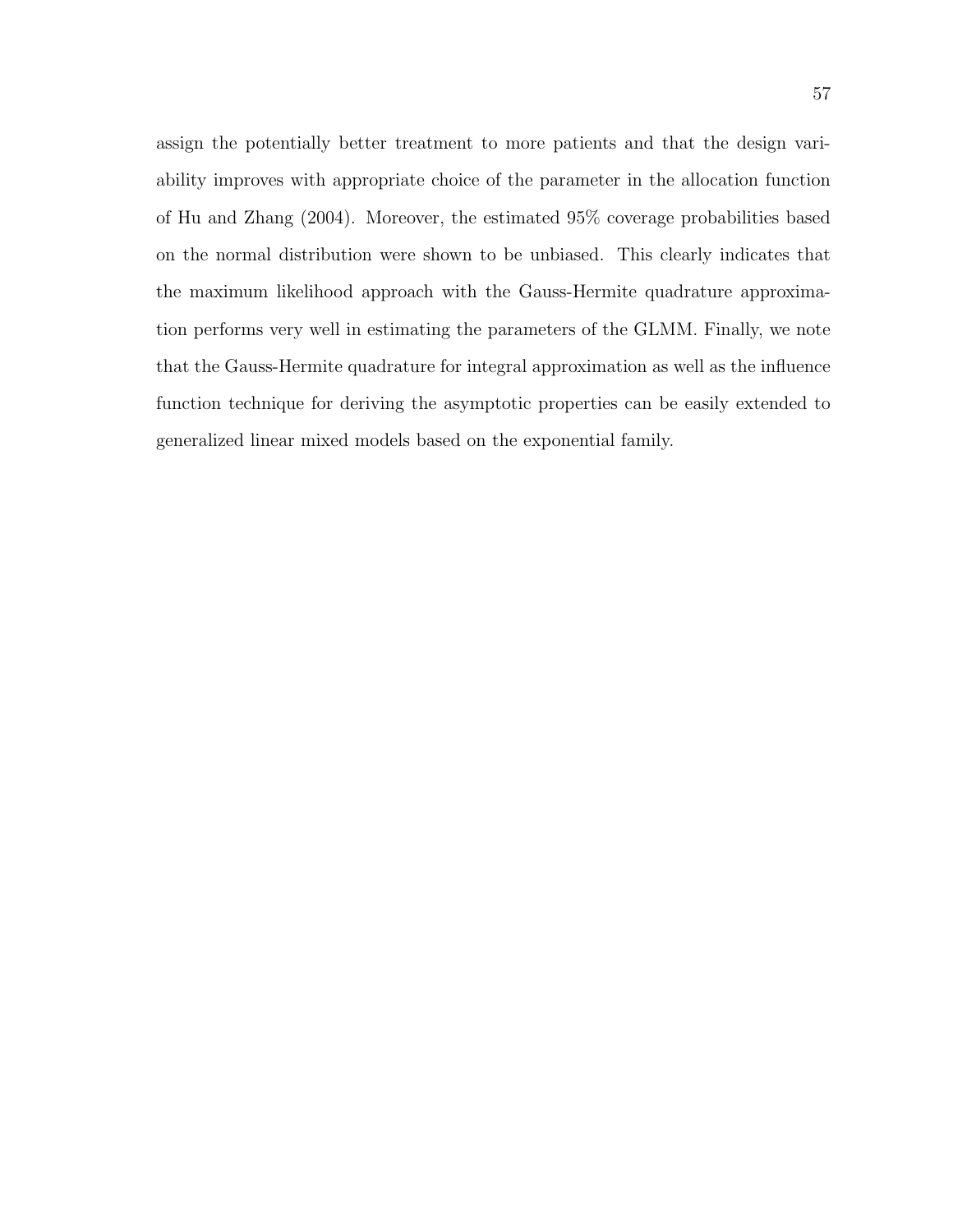### Chapter 3

# Estimation of a Generalized Linear Model for Adaptive Designs in Multi-Center Clinical Trials

#### 3.1 Introduction

In Chapter 2, we assumed the GLMM as an ideal model and investigated the efficiency and ethics of participating patients between RA designs and equal allocation. Also, we applied separate randomization to each center. In this chapter, we assume that center effects are fixed effects. Therefore, we consider the generalized linear model (GLM) is an ideal model. The common randomization for treatment assignments is applied to all medical centers. We examine the asymptotic theories for a general class of adaptive designs assuming the GLM as an ideal model. Also, we compare the efficiency and ethics among RA, CARA, and Completely Randomized (CR) design under this assumption.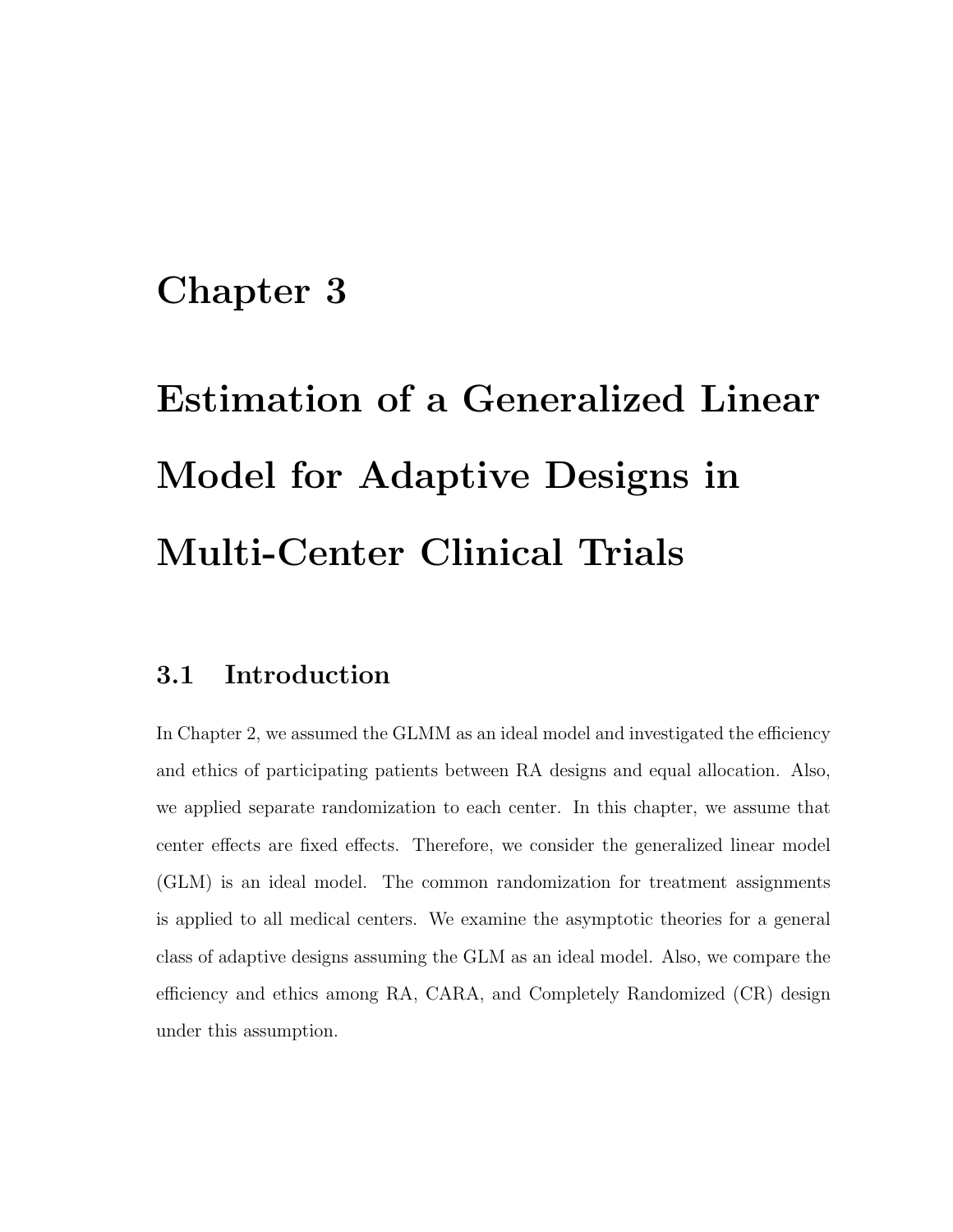In this chapter, we introduce the logit model which includes treatment by covariate interactions and discuss estimation method of model parameters in § 3.2. We provide a procedure for Covariate-Adjusted Response-Adaptive designs in § 3.3. The § 3.4 deals with proposed conditions for asymptotic properties of parameter estimates for CARA designs. We discuss a odds-ratio-based target allocation proportion for Response-Adaptive design in § 3.5. The theoretical results in § 3.4 are validated through simulation studies in § 3.6. Finally, conclusions are provided in § 3.7.

#### 3.2 The Logit Model and Parameter Estimation

In this section, we describe the logit model and the estimation method for model parameters for comparing two treatments, which are treatment  $A$  and treatment  $B$ , when other associated categorical covariates are considered. The logit model is a well-known model for constructing the relationship between binary responses and associated covariates. Moreover, it is easy to interpret estimates in the logit model if there is no interaction effects in the model. However, it is not easy to interpret the estimates if the interaction terms are significant in the logit model [Ai and Norton (2003)] . In this chapter, we assume that responses are binary, which is either success or failure, so the logit model was chosen to establish a linkage between the responses and covariates. Let  $n$  be the total number of patients who were recruited and assigned one and only one treatment from two treatments at the end of a clinical trial. The response and treatment assignment of patient  $i$  are defined by  $(1.7)$ .

Also, let  $\mathbf{Z}'_i = (Z_{i1}, \dots, Z_{ip})$  be the p dimensional vector of covariate information of patient i,  $i = 1, 2, \dots, n$ . Here, one of the covariates in the p-dimensional vector  $\mathbf{Z}_i$  may represent centers to account for center effects. We define  $\{v_1, v_2, \cdots, v_m\}$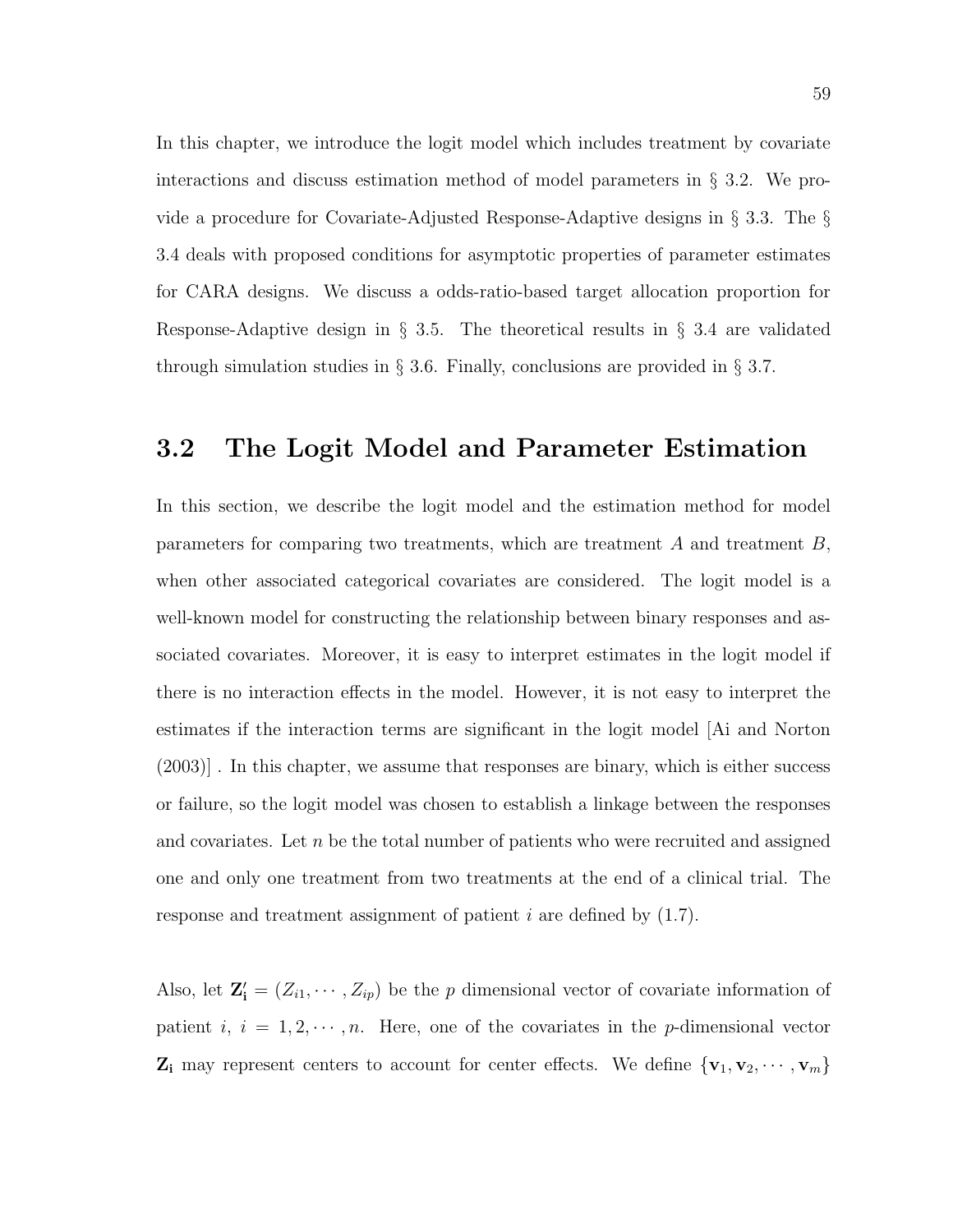as the mutually exclusive configuration levels of Z. That is, a typical patient belongs to one and only from these categories. When patients enter sequentially into the clinical trial, we assume that the experimenter knows the value of the random variable Z before entering a patient into a medical clinic and we assume that the joint probability mass function of Z follows multinomial distribution with unknown parameters, but these parameters do not depend on model parameters which is defined in (3.1). Let us assume that the probability value of  $\mathbf{v}_h$ ,  $P(\mathbf{Z} = \mathbf{v}_h) = \rho_h$ ;  $h =$  $1, 2, \cdots, m$ , then  $\sum_{m=1}^{m}$  $h=1$  $\rho_h = 1$ . Also,  $z_i$  is the observed value of covariate vector of patient *i*. Furthermore, let  $\mathcal{X}_i = \sigma(X_{1A}, X_{2A}, \cdots, X_{iA})$  and  $\mathcal{Y}_i = \sigma(Y_1, Y_2, \cdots, Y_i)$  be the sigma algebras generated by treatment assignments and responses respectively. Define  $C(\mathbf{z_i}) = (\mathbf{z'_1}, \mathbf{z'_2}, \cdots, \mathbf{z'_i})'$  as the history of covariates and  $\mathcal{F}_i = \sigma(\mathcal{X}_i, \mathcal{Y}_i)$ .

Consider the logit model:

$$
logit[P(Y_i = 1|x_{iA}, \mathbf{z}_i)] = x_{iA}\beta_A + \gamma_0 + \mathbf{z}_i'\boldsymbol{\gamma} + x_{iA}\mathbf{z}_i'\boldsymbol{\delta}, \text{ for } i = 1, 2, \cdots, n,
$$
\n(3.1)

where  $\boldsymbol{\gamma} = (\gamma_1, \gamma_2, \cdots, \gamma_p)'$  are the main effects of covariates and  $\boldsymbol{\delta} = (\delta_1, \delta_2, \cdots, \delta_p)'$ are the treatment by covariates interaction effects. Also,  $\beta_A$  is the effect of treatment A compared to treatment B,  $\gamma_0$  is the intercept term in this model. Therefore, the probability mass function for the random variables  $\{Y_i, i = 1, 2, \dots, n\}$ , is  $P(Y_i = y_i | x_{iA}, \mathbf{z}_i) = [1 + \exp(-\mathbf{w}_i' \boldsymbol{\theta})]^{-y_i} [1 + \exp(\mathbf{w}_i' \boldsymbol{\theta})]^{-(1-y_i)},$  where  $\mathbf{w}_i = (x_{iA}, 1, \mathbf{z}_i', x_{iA} \mathbf{z}_i')',$  $\theta = (\beta_A, \gamma_0, \gamma', \delta')'$  is a  $q := 2(p + 1)$  dimensional vector. Also we assume that **θ** belongs to an admissible set  $\Omega(\theta_0) \subseteq \mathbb{R}^q$ ;  $\Omega(\theta_0)$  is open and convex in  $\mathbb{R}^q$ , where  $\boldsymbol{\theta_0} = (\beta_{A0}, \gamma_{00}, \boldsymbol{\gamma}_0', \boldsymbol{\delta}_0'$  $\eta_0$ <sup>'</sup> is the q-dimensional vector of true unknown parameters, which we can estimate by the method of ML. For the logit model in (3.1), it can be shown that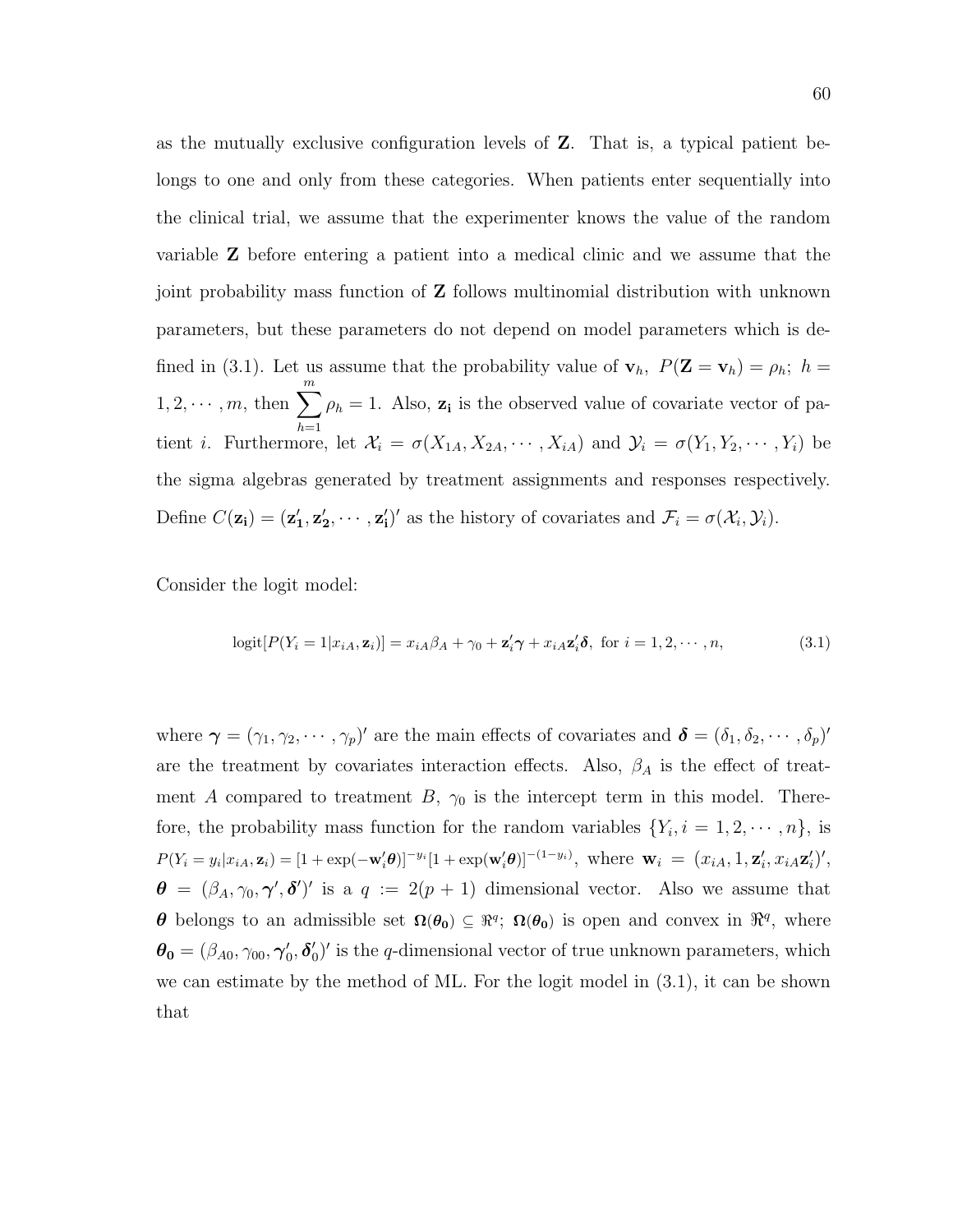$E(Y_i|x_{iA}, \mathbf{z}_i) = [1 + \exp(-\mathbf{w}_i'\boldsymbol{\theta})]^{-1}$ , and  $Var(Y_i|x_{iA}, \mathbf{z}_i) = \exp(-\mathbf{w}_i'\boldsymbol{\theta})[1 + \exp(-\mathbf{w}_i'\boldsymbol{\theta})]^{-2}$ . The likelihood function can be written as

$$
\mathcal{L}_n(\theta) = \prod_{i=1}^n [\pi_{iA}(\mathbf{z}_i)]^{x_{iA}} [1 - \pi_{iA}(\mathbf{z}_i)]^{(1 - x_{iA})} [1 + \exp(-\mathbf{w}'_i \theta)]^{-y_i} [1 + \exp(\mathbf{w}'_i \theta)]^{-(1 - y_i)},
$$
(3.2)

where  $\pi_{iA}(\mathbf{z}_i) = P[X_{iA} = 1 | \mathcal{F}_{i-1}, C(\mathbf{z_{i-1}}), \mathbf{z}_i].$  Then, the log-likelihood function  $\ell_n(\boldsymbol{\theta})$  and the score function of the log-likelihood are given by

$$
\ell_n(\boldsymbol{\theta}) = \ln h(\tilde{\pi}) - \sum_{i=1}^n y_i \ln[1 + \exp(-\mathbf{w}_i'\boldsymbol{\theta})] - \sum_{i=1}^n (1 - y_i) \ln[1 + \exp(\mathbf{w}_i'\boldsymbol{\theta})], \tag{3.3}
$$

and

$$
\mathbf{s}_n(\boldsymbol{\theta}) = \ell'_n(\boldsymbol{\theta}) = \sum_{i=1}^n y_i \mathbf{w}_i - \sum_{i=1}^n [1 + \exp(-\mathbf{w}'_i \boldsymbol{\theta})]^{-1} \mathbf{w}_i,
$$
(3.4)

where  $h(\tilde{\pi}) = \prod_{n=1}^{\infty}$  $i=1$  $[\pi_{iA}(\mathbf{z}_i)]^{x_{iA}}[1-\pi_{iA}(\mathbf{z}_i)]^{(1-x_{iA})}$  and  $\ell'_n(\boldsymbol{\theta}) = \frac{\partial \ell_n(\boldsymbol{\theta})}{\partial \boldsymbol{\theta}}$ . We then solve the ML estimating equation

$$
\ell_n'(\boldsymbol{\theta}) = \mathbf{0},\tag{3.5}
$$

to obtain the ML estimates of the model parameters.

The second derivative of the log-likelihood function called the observed Fisher information matrix

$$
\mathbf{F}_n(\boldsymbol{\theta}) = \sum_{i=1}^n \exp(-\mathbf{w}_i' \boldsymbol{\theta}) [1 + \exp(-\mathbf{w}_i' \boldsymbol{\theta})]^{-2} \mathbf{w}_i \mathbf{w}_i'.
$$
 (3.6)

is used in the Newton-Raphson iteration procedure

$$
\hat{\boldsymbol{\theta}}_{\boldsymbol{new}}\;\;=\;\;\hat{\boldsymbol{\theta}}_{\boldsymbol{old}}+[\mathbf{F}_{n}(\boldsymbol{\theta})]_{\boldsymbol{\theta}=\hat{\boldsymbol{\theta}}_{\boldsymbol{old}}}^{-1}\left[\mathbf{s}_{n}(\boldsymbol{\theta})\right]_{\boldsymbol{\theta}=\hat{\boldsymbol{\theta}}_{\boldsymbol{old}}},
$$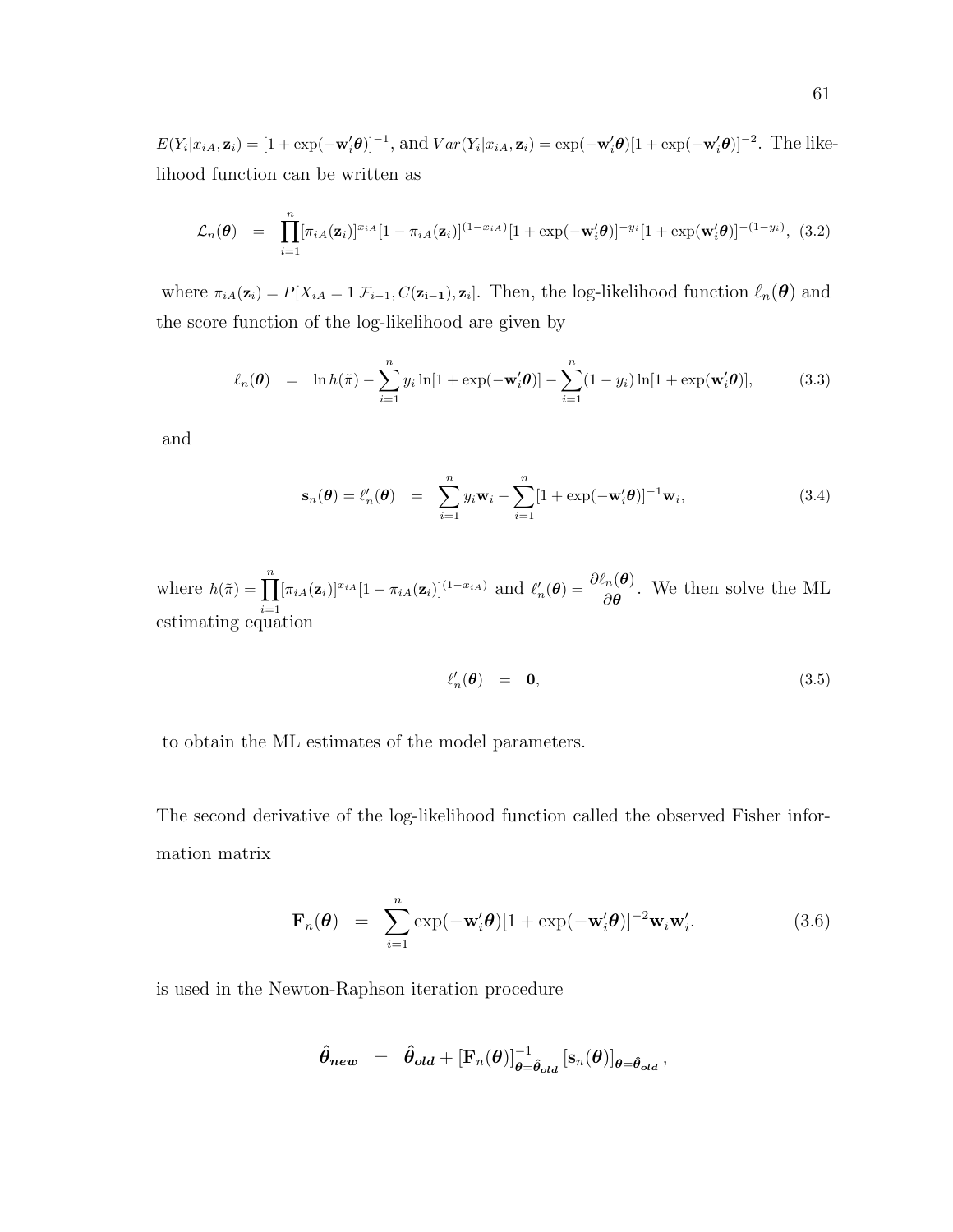to obtain the MLE  $\hat{\boldsymbol{\theta}}_n = (\hat{\beta}_{A,n}, \hat{\gamma}_{0,n}, \hat{\boldsymbol{\gamma}}_n)$  $_n',\boldsymbol{\delta}_n'$ <sup>'</sup><sub>n</sub>)' of **θ**<sub>0</sub> = (β<sub>A0</sub>, γ<sub>00</sub>, γ'<sub>0</sub>, δ'<sub>(</sub>  $_{0}^{\prime})^{\prime}$  which is the vector of true model parameters. The asymptotic distribution of the MLE  $\hat{\theta}_n$  will be discussed in § 3.4.

## 3.3 The Covariate-Adjusted Response-Adaptive Design (CARA)

Several authors have noted that minimum information is required to get ML estimates [Silvapulle (1981), Albert (1984), and Santner and Duffy (1986)]. If sequential trial gets minimum information, then we are able to compute the inverse of the Hessian matrix. Thus, we need initial information to obtain ML estimates of model parameters in (3.1) as a result of the application of CARA design. Before getting minimum information for which  $\frac{\partial \ell_n(\theta)}{\partial \theta} = 0$  is estimable, equal allocation is applied for treatment assignments. Suppose the first  $n_0$  number of patients' information is enough to solve the equation in (3.5) and  $\frac{\partial \ell_n(\boldsymbol{\theta})}{\partial \boldsymbol{\theta}} = \mathbf{0}$  is estimable for all  $n \ge n_0$ .

We evaluate some quantities for patient  $(n + 1)$  having the covariate information  $z_{n+1}$ . If this patient is assigned to treatment A, the expected success probability of this patient becomes  $P_{n+1,A} = [1 + \exp(-\hat{\beta}_{A,n} - \hat{\gamma}_{0,n} - \mathbf{z}_{n+1}'\hat{\boldsymbol{\gamma}}_n - \mathbf{z}_{n+1}'\hat{\boldsymbol{\delta}}_n)]^{-1}$ . Similarly, if this patient is assigned to treatment  $B$ , the expected success probability of this patient,  $P_{n+1,B} = [1 + \exp(-\hat{\gamma}_{0,n} - \mathbf{z}_{n+1}'\hat{\gamma}_n]^{-1}$ . Then, the model based odds ratio for comparing treatment A to treatment B is  $x_m = \frac{P_{n+1,A}}{P_{n+1,A}}$  $(1 - P_{n+1,A})$  $(1 - P_{n+1,B})$  $\frac{(n-1)(n+1,B)}{P_{n+1,B}} = \exp(\hat{\beta}_{A,n} + \hat{\beta}_{A,n})$  $\mathbf{z}_{n+1}'\hat{\boldsymbol{\delta}}_n$ ). Rosenberger, Vidyashankar and Agarwal (2001) applied the most natural mapping to obtain the treatment assignment function,  $f : [0, \infty) \to [0, 1]$ , defined by

$$
f(x) = \frac{x}{x+1}.\tag{3.7}
$$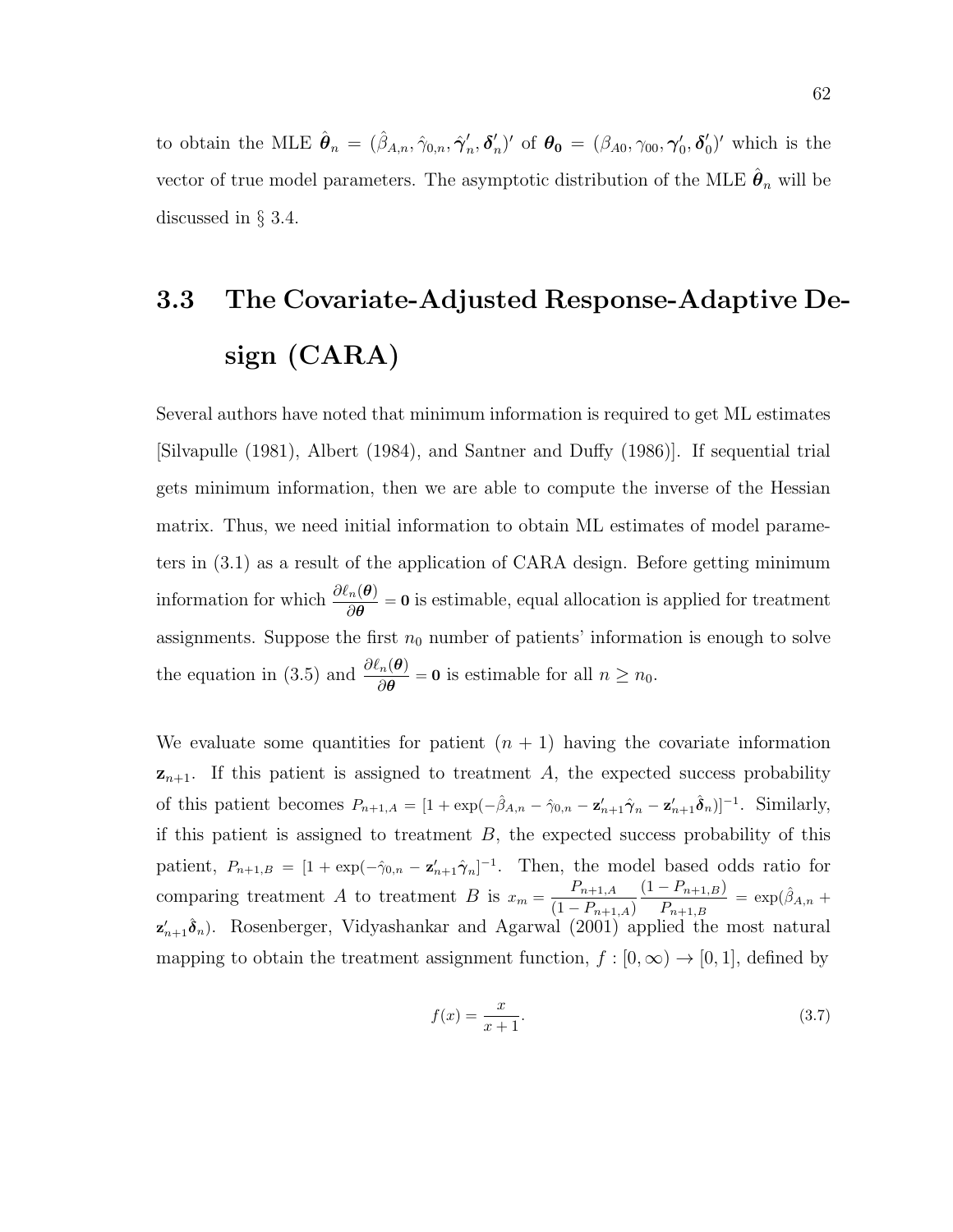Using this function, the allocation probability to treatment A becomes

$$
\pi_{[n+1]A}(\mathbf{z}_{n+1}) = \{1 + \exp[-(\hat{\beta}_{A,n} + \mathbf{z}_{n+1}'\hat{\boldsymbol{\delta}}_n)]\}^{-1}.
$$
\n(3.8)

As an example, suppose that patient i belongs to the  $v_h$  group. We thus allocate treatment  $A$  to patient  $i$  with the following probability:

$$
\pi_{iA}(\mathbf{v}_h) = P(X_{iA} = 1 | \mathcal{F}_{i-1}, C(\mathbf{z}_{i-1}), \mathbf{z}_i = \mathbf{v}_h) = \{1 + \exp[-(\hat{\beta}_{A,(i-1)} + \mathbf{v}_h' \hat{\boldsymbol{\delta}}_{i-1})]\}^{-1},
$$
(3.9)

where  $i > n_0$  and  $n_0$  is the initial number of patients to whom treatments were assigned using equal allocation. We note that this is one example of a CARA design.

#### 3.4 Asymptotics of Parameter Estimates for CARA

Define the subgroup of patient indices having the  $\mathbf{v}_h$   $(h = 1, 2, \dots, m)$  covariates configuration level as

$$
J_n^{(h)} = \{i : \mathbf{z}_i = \mathbf{v}_h; \ \ i = 1, 2, \cdots, n\}.
$$

Since the clinical trial in this study is sequential trial and patients arrive sequentially to the clinic, we define

$$
J_{\infty}^{(h)} = \{i : \mathbf{z}_i = \mathbf{v}_h; \ \ i = 1, 2, \cdots \}
$$

Next, we describe the subgroup of patients belongs to stratum  $h$ . We define a set

$$
J^{(h)} = \{(i, h) : \mathbf{z}_i = \mathbf{v}_h; \ \ i = 1, 2, \cdots n\},\
$$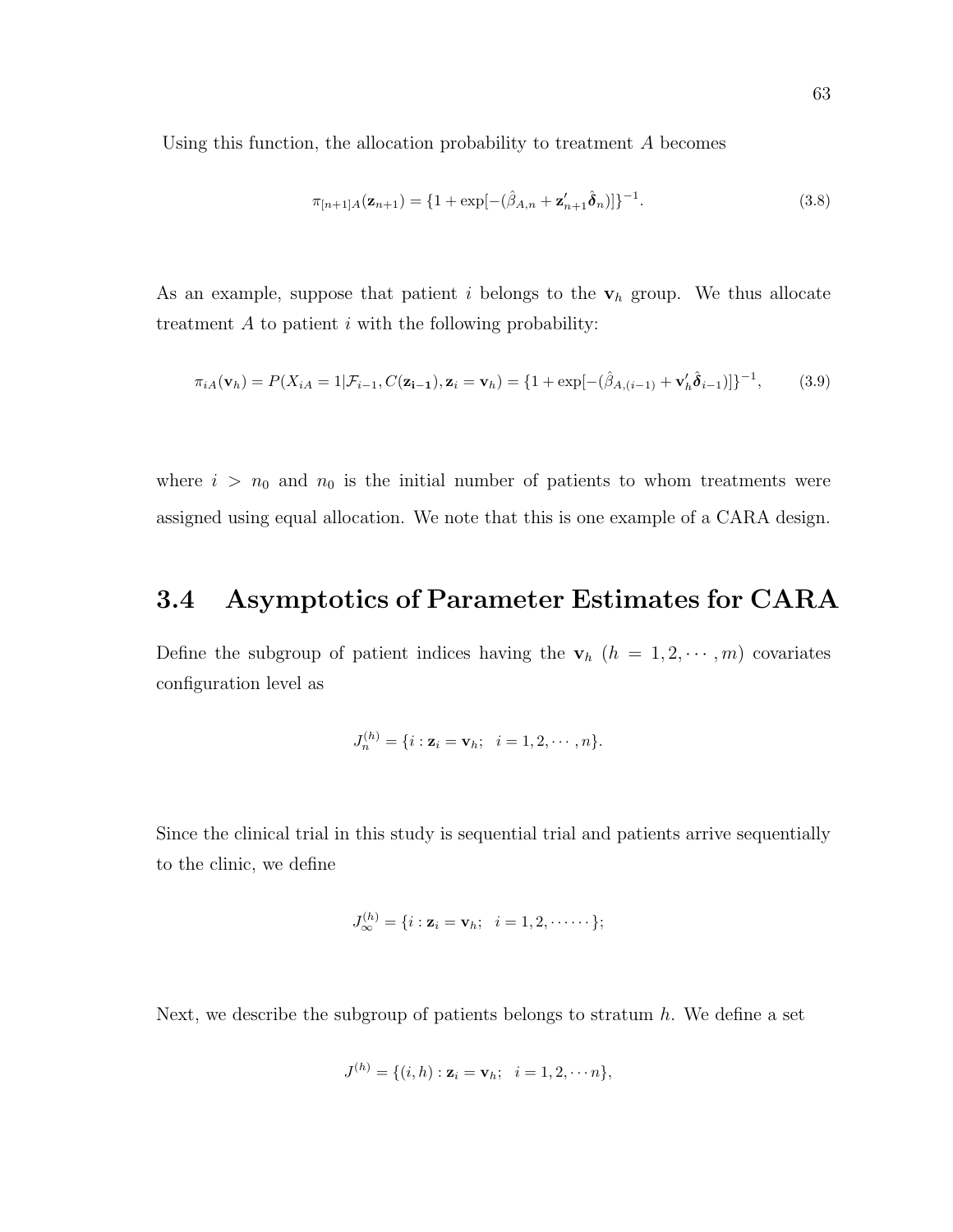where  $(i, h)$  is an ordered pair indicating that patient i belongs to stratum h. For ease of notation we assign the first element of  $J^{(h)}$  as 1, the second element as 2,  $\cdots$  and the last element of  $J^{(h)}$  as  $n_h$ .  $J^{(h)}$  can be written as

$$
J^{(h)} = \{1, 2, \cdots, n_h\}.
$$

For instance suppose,  $n = 8$  and  $m = 4$ ,  $z_1 = v_2$ ,  $z_2 = v_1$ ,  $z_3 = v_1$ ,  $z_4 = v_3$ ,  $z_5 = v_2$  $v_4, z_6 = v_2, z_7 = v_4, z_8 = v_2$ . Then, the set

$$
J^{(1)} = \{(2,1), (3,1)\},\
$$

identifies the patient 2 and patient 3 belong to stratum 1,  $n_1 = 2$ , and  $J^{(1)} = \{1, 2\}$ . The set  $J^{(h)}$  contains  $n_h$  number of patient indices with  $n = \sum_{h=1}^{m}$  $h=1$  $n_h$ . We have  $\pi_{iA}(\mathbf{v}_h)$ is the probability of patient i assigned to treatment A if patient i belongs to  $\mathbf{v}_h$  group, for  $i = 1, 2, \dots, n$  and  $h = 1, 2, \dots, m$ . In fact, we do not know the format of  $\pi_{iA}(\mathbf{v}_h)$ . In the next Lemma, we discuss the average of these  $\pi_{iA}(\mathbf{v}_h)$  converges almost surely the average of patients assigned to treatment A when we fix  $h, h = 1, 2, \cdots, m$ .

**Lemma 3.4.1.** For a group of patients having  $v_h$  covariates configuration level, we have  $\frac{N_{Ah}(n)}{n_h} - \frac{1}{n_h}$  $n_h$  $\sum$  $i \in J_n^{(h)}$  $\pi_{iA}(\mathbf{v}_h) \xrightarrow{a.s.} 0 \text{ as } n_h \to \infty, \text{ where } N_{Ah}(n) = \sum$  $i \in J_n^{(h)}$  $X_{iA}$  is the number of patients assigned to treatment A in  $\mathbf{v}_h$  group,  $N_{Bh}(n) = n_h - \tilde{N}_{Ah}(n)$ , and  $n_h$  is the number of patients in  $\mathbf{v}_h$  group for  $h = 1, 2, \cdots, m$ . Also,  $\pi_{iA}(\mathbf{v}_h)$  is the probability of patient i assigned to treatment A if patient i belongs to  $\mathbf{v}_h$  group, for  $i = 1, 2, \cdots, n$ and  $h = 1, 2, \cdots, m$ .

*Proof.* For a fixed  $h = 1, 2, \dots, m$ , define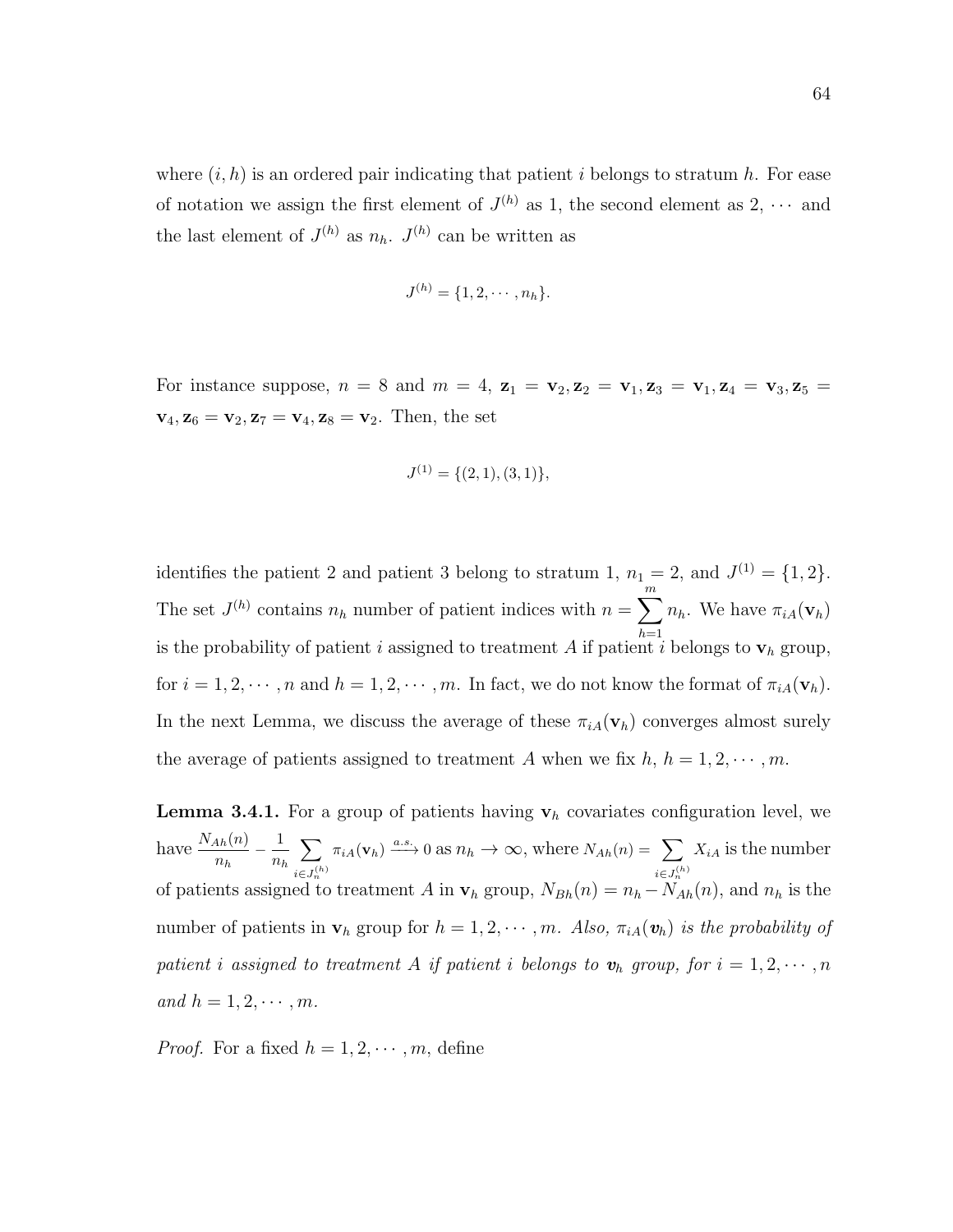$S_n(\mathbf{v}_h) = \sum_{n=1}^{n}$ i  $I[\mathbf{z}_i = \mathbf{v}_h] \{ X_{iA} - \pi_{iA}(\mathbf{v}_h) \} = \sum_{i=1}^{n}$  $i \in J_n^{(h)}$  ${X_{iA} - \pi_{iA}(\mathbf{v}_h)}$ , where *I* is an indicator function. Let us consider  $S_{n+1}(\mathbf{v}_h) - S_n(\mathbf{v}_h) = I[\mathbf{z}_{n+1} = \mathbf{v}_h] \{ X_{(n+1)A} - \pi_{(n+1)A}(\mathbf{z}_{n+1}) \}.$ **Case 1:** If  $z_{n+1} = v_h$ ,

$$
E[S_{n+1}(\mathbf{v}_h) - S_n(\mathbf{v}_h)|\mathcal{F}_n, C(\mathbf{z_n}), \mathbf{z}_{n+1}] = E\{X_{(n+1)A}|\mathcal{F}_n, C(\mathbf{z_n}), \mathbf{z}_{n+1} = \mathbf{v}_h\} - \pi_{(n+1)A}(\mathbf{v}_h)
$$
  
=  $P\{X_{(n+1)A} = 1|\mathcal{F}_n, C(\mathbf{z_n}), \mathbf{z}_{n+1} = \mathbf{v}_h\} - \pi_{(n+1)A}(\mathbf{v}_h)$   
= 0.

**Case 2:** If  $z_{n+1} \neq v_h$ , then  $S_{n+1}(v_h) - S_n(v_h) = 0$ . So that  $E[S_{n+1}(\mathbf{v}_h) - S_n(\mathbf{v}_h)|\mathcal{F}_n, C(\mathbf{z_n}), \mathbf{z}_{n+1}] = 0.$ 

Therefore, the sequence of partial sums  $\{S_n(\mathbf{v}_h)\}\$ is a martingale. We know that  $0 < |X_{nA} - \pi_{nA}(\mathbf{v}_h)| < 1$  for  $n \in J_\infty^{(h)}$ . It follows that  $\sum$  $n_h^{-2} E\{[X_{nA} - \pi_{nA}(\mathbf{v}_h)]^2 | \mathcal{F}_{n-1}, C(\mathbf{z_{n-1}}), \mathbf{z}_n = \mathbf{v}_h\} < \infty$ . Therefore, by Theorem 1 of  $n \in J_\infty^{(h)}$ Csörgö (1968) {the strong law of large numbers for martingales}, we obtain  $\lim_{n_h\to\infty}\frac{1}{n_l}$  $\frac{1}{n_h}S_{n_h}(\mathbf{v}_h)=0.$  Hence, the Lemma holds.  $\Box$ 

The observed Fisher information matrices are random matrices. If the average observed Fisher information matrices converges to a non-random matrix, then we can discuss the consistency of ML estimators. We require a condition for the average observed Fisher information matrices converges to a non-random matrix. Therefore, we initially will set a condition for this purpose. We describe this condition in the following Assumption 3.4.1.

Assumption 3.4.1. For each  $h = 1, 2, \cdots, m, (1/n_h)$  $i \in J_n^{(h)}$  $n_h \to \infty$ , where  $0 < \pi_A(\mathbf{v}_h) < 1$ , where,  $\pi_{iA}(\mathbf{v}_h)$  is the treatment assignment function.  $\pi_{iA}(\mathbf{v}_h) \stackrel{a.s.}{\longrightarrow} \pi_A(\mathbf{v}_h)$  as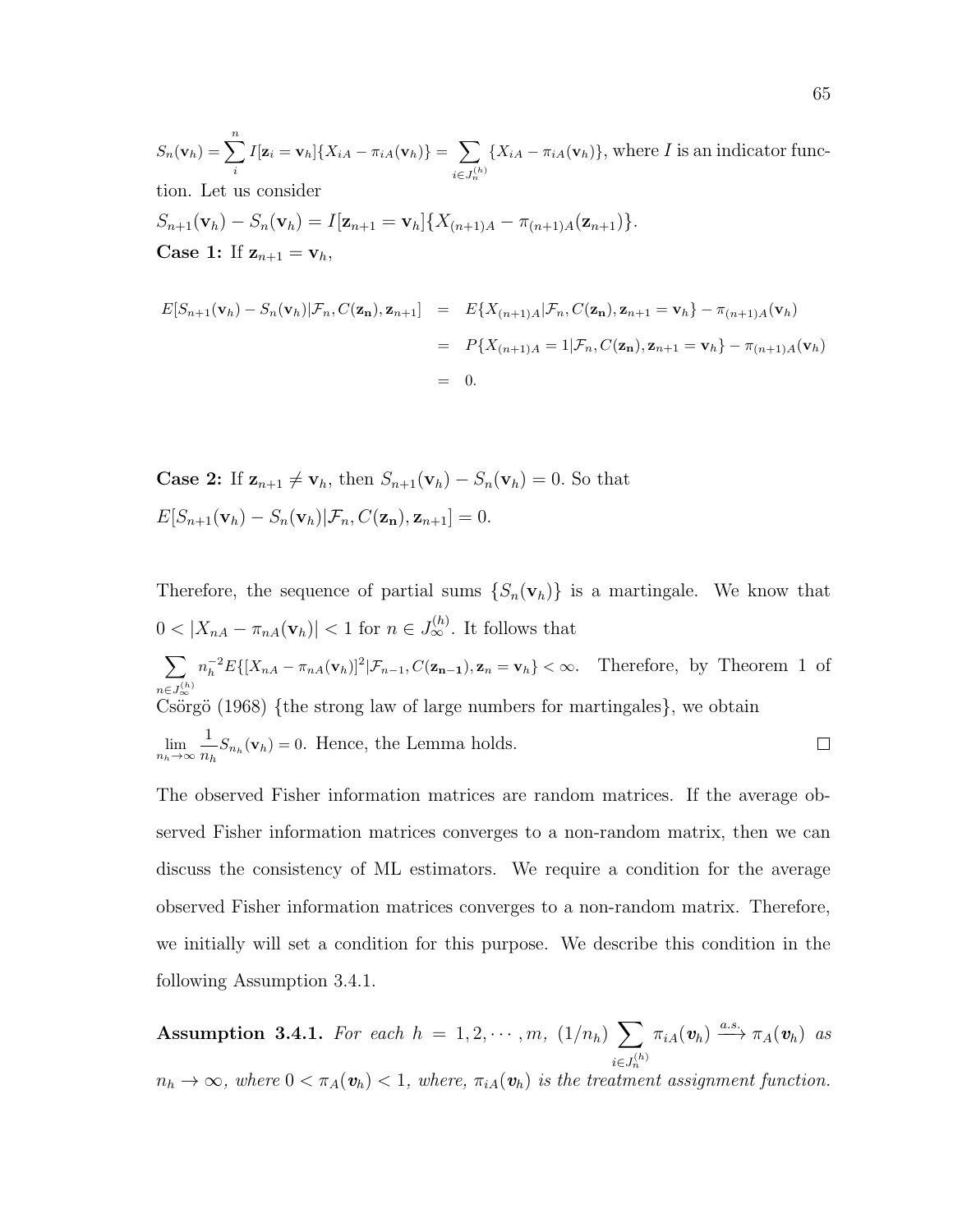We now introduce some new notations for elements of the observed Fisher information matrix for mathematical convenience. Let  $\frac{1}{n} \mathbf{F}_n(\theta) = \frac{1}{n}$  $\sum_{n=1}^{\infty}$  $i=1$  $H_i(\theta)$ , where

$$
\mathbf{H}_{i}(\boldsymbol{\theta}) = g(\mathbf{w}_{i}^{\prime}\boldsymbol{\theta}) \begin{bmatrix} x_{iA} & x_{iA} & x_{iA}\mathbf{z}_{i}^{\prime} & x_{iA}\mathbf{z}_{i}^{\prime} \\ x_{iA} & 1 & \mathbf{z}_{i}^{\prime} & x_{iA}\mathbf{z}_{i}^{\prime} \\ x_{iA}\mathbf{z}_{i} & \mathbf{z}_{i} & \mathbf{z}_{i}\mathbf{z}_{i}^{\prime} & x_{iA}\mathbf{z}_{i}\mathbf{z}_{i}^{\prime} \\ x_{iA}\mathbf{z}_{i} & x_{iA}\mathbf{z}_{i} & x_{iA}\mathbf{z}_{i}\mathbf{z}_{i}^{\prime} & x_{iA}\mathbf{z}_{i}\mathbf{z}_{i}^{\prime} \end{bmatrix} \text{ and } (3.10)
$$

 $g(\mathbf{w}_i'\boldsymbol{\theta}) = \exp(-\mathbf{w}_i'\boldsymbol{\theta})[1 + \exp(-\mathbf{w}_i'\boldsymbol{\theta})]^{-2}$ . Furthermore, define the functions of  $\boldsymbol{\theta}$ :  $\lambda_{Ah}(\boldsymbol{\theta})$  and  $\lambda_{Bh}(\boldsymbol{\theta})$  as

$$
\lambda_{Ah}(\boldsymbol{\theta}) = \exp(-\beta_A - \gamma_0 - \mathbf{v}'_h \boldsymbol{\gamma} - \mathbf{v}'_h \boldsymbol{\delta})[1 + \exp(-\beta_A - \gamma_0 - \mathbf{v}'_h \boldsymbol{\gamma} - \mathbf{v}'_h \boldsymbol{\delta})]^{-2}
$$
  

$$
\lambda_{Bh}(\boldsymbol{\theta}) = \exp(-\gamma_0 - \mathbf{v}'_h \boldsymbol{\gamma})[1 + \exp(-\gamma_0 - \mathbf{v}'_h \boldsymbol{\gamma})]^{-2}.
$$

Conditional on  $\mathcal{F}_{i-1}$ ,  $C(\mathbf{z}_{i-1})$ , and  $\mathbf{z}_i$ ,  $X_{iA}$  follows a bernoulli distribution with the unknown parameter. The recursive expectations can be taken from step 1 to step n to obtain the unconditional expectation of the elements of the average observed information matrix which is defined in (3.10). If this average expectation of the observed Fisher information matrix converges almost surely to a non-random matrix, then this non-random matrix is called the Fisher information matrix. In this section, the Fisher information matrix  $I(\theta)$  is defined in Lemma 3.4.2. Lemma 3.4.2 also describes the existence of the Fisher information matrix under some conditions.

**Lemma 3.4.2.** If Assumption 3.4.1 and  $\frac{n_h}{n_h}$  $\frac{\partial h}{\partial n} \xrightarrow{a.s} \rho_h$  are satisfied, then we have  $\frac{n}{\sum_{n=1}^{n}}$  $i=1$  $E_{i-1}\{\mathbf{H}_i(\theta)\}\stackrel{a.s.}{\longrightarrow}\mathbf{I}(\theta)$  as  $n\to\infty$ , where the conditional expectation defined by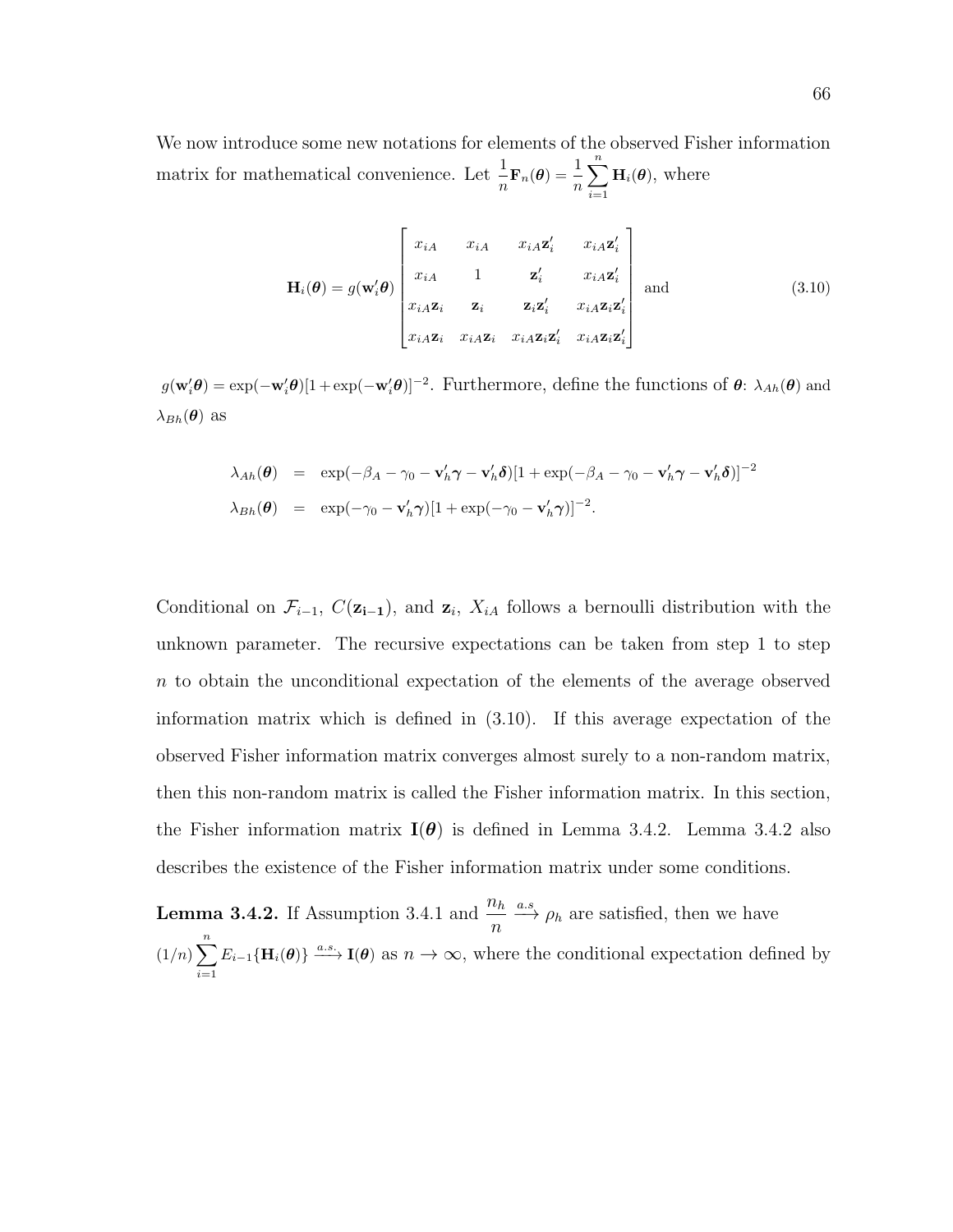$E_{i-1}[\bullet] = E_{x_{iA}}[\bullet] \mathcal{F}_{i-1}, C(\mathbf{z_{i-1}}), \mathbf{z}_i], \mathbf{I}(\theta)$  is the Fisher information matrix that is a nonrandom matrix

$$
\mathbf{I}(\theta) = \begin{bmatrix} I_{11}(\theta) & I_{12}(\theta) & \mathbf{I}_{13}(\theta) & \mathbf{I}_{14}(\theta) \\ I'_{12}(\theta) & I_{22}(\theta) & \mathbf{I}_{23}(\theta) & \mathbf{I}_{24}(\theta) \\ \mathbf{I'_{13}}(\theta) & \mathbf{I'_{23}}(\theta) & \mathbf{I}_{33}(\theta) & \mathbf{I}_{34}(\theta) \\ \mathbf{I'_{14}}(\theta) & \mathbf{I'_{24}}(\theta) & \mathbf{I'_{34}}(\theta) & \mathbf{I}_{44}(\theta) \end{bmatrix},
$$
\n(3.11)

where  $\boldsymbol{\theta} \in \Omega(\boldsymbol{\theta_0})$ . Moreover,  $\mathbf{H}_i(\boldsymbol{\theta})$  is defined in (3.10) for  $i = 1, 2, \dots, n$  and  $n_h$  is the number of patients in  $v_h$  group.

*Proof.* First we note that  $I_{12}(\boldsymbol{\theta}) = I_{11}(\boldsymbol{\theta})$ ,  $I_{14}(\boldsymbol{\theta}) = I_{24}(\boldsymbol{\theta}) = I_{13}(\boldsymbol{\theta})$ , and  $I_{44}(\boldsymbol{\theta}) =$  $I_{34}(\theta)$ . Therefore, we have the following results for the components of  $I(\theta)$ .

$$
\frac{1}{n}\sum_{i=1}^{n} E_{i-1}\{g(\mathbf{w}'_{i}\boldsymbol{\theta})x_{iA}\} = \frac{1}{n}\sum_{i=1}^{n} E\{g(\mathbf{w}'_{i}\boldsymbol{\theta})x_{iA}|\mathcal{F}_{i-1}, C(\mathbf{z}_{i-1}), \mathbf{z}_{i}\}
$$
\n
$$
= \frac{1}{n}\sum_{i=1}^{n}\sum_{h=1}^{m} I[\mathbf{z}_{i} = \mathbf{v}_{h}] \lambda_{Ah}(\boldsymbol{\theta})\pi_{iA}(\mathbf{z}_{i})
$$
\n
$$
= \sum_{h=1}^{m}\sum_{i=1}^{n} \frac{1}{n} I[\mathbf{z}_{i} = \mathbf{v}_{h}] \lambda_{Ah}(\boldsymbol{\theta})\pi_{iA}(\mathbf{z}_{i})
$$
\n
$$
= \sum_{h=1}^{m}\sum_{n} \frac{1}{n} I[\mathbf{z}_{i} = \mathbf{v}_{h}] \lambda_{Ah}(\boldsymbol{\theta})\pi_{iA}(\mathbf{z}_{i})
$$
\n
$$
= \sum_{h=1}^{m} \frac{n_{h}}{n} \lambda_{Ah}(\boldsymbol{\theta}) \left[\frac{1}{n_{h}} \sum_{i \in J_{n}^{(h)}} \pi_{iA}(\mathbf{v}_{h})\right]
$$
\n
$$
\xrightarrow{\text{dis.}} \sum_{h=1}^{m} \rho_{h} \lambda_{Ah}(\boldsymbol{\theta})\pi_{A}(\mathbf{v}_{h}) = I_{11}(\boldsymbol{\theta}) \text{ [because of } \frac{n_{h}}{n} \xrightarrow{a.s.} \rho_{h}, \text{ and the assumption 3.4.1.]}
$$
\n
$$
\frac{1}{n} \sum_{i=1}^{n} E_{i-1}\{g(\mathbf{w}'_{i}\boldsymbol{\theta})\} = \frac{1}{n} \sum_{i=1}^{n} E\{g(\mathbf{w}'_{i}\boldsymbol{\theta})|\mathcal{F}_{i-1}, C(\mathbf{z}_{i-1}), \mathbf{z}_{i}\}
$$
\n
$$
= \frac{1}{n} \sum_{i=1}^{n} \sum_{h=1}^{m} I[\mathbf{z}_{i} = \mathbf{v}_{h}]\{\lambda_{Ah}(\boldsymbol{\theta})\pi_{iA}(\mathbf{z}_{i}) + \lambda_{Bh}(\boldsymbol{\theta})[1 - \pi_{iA}(\
$$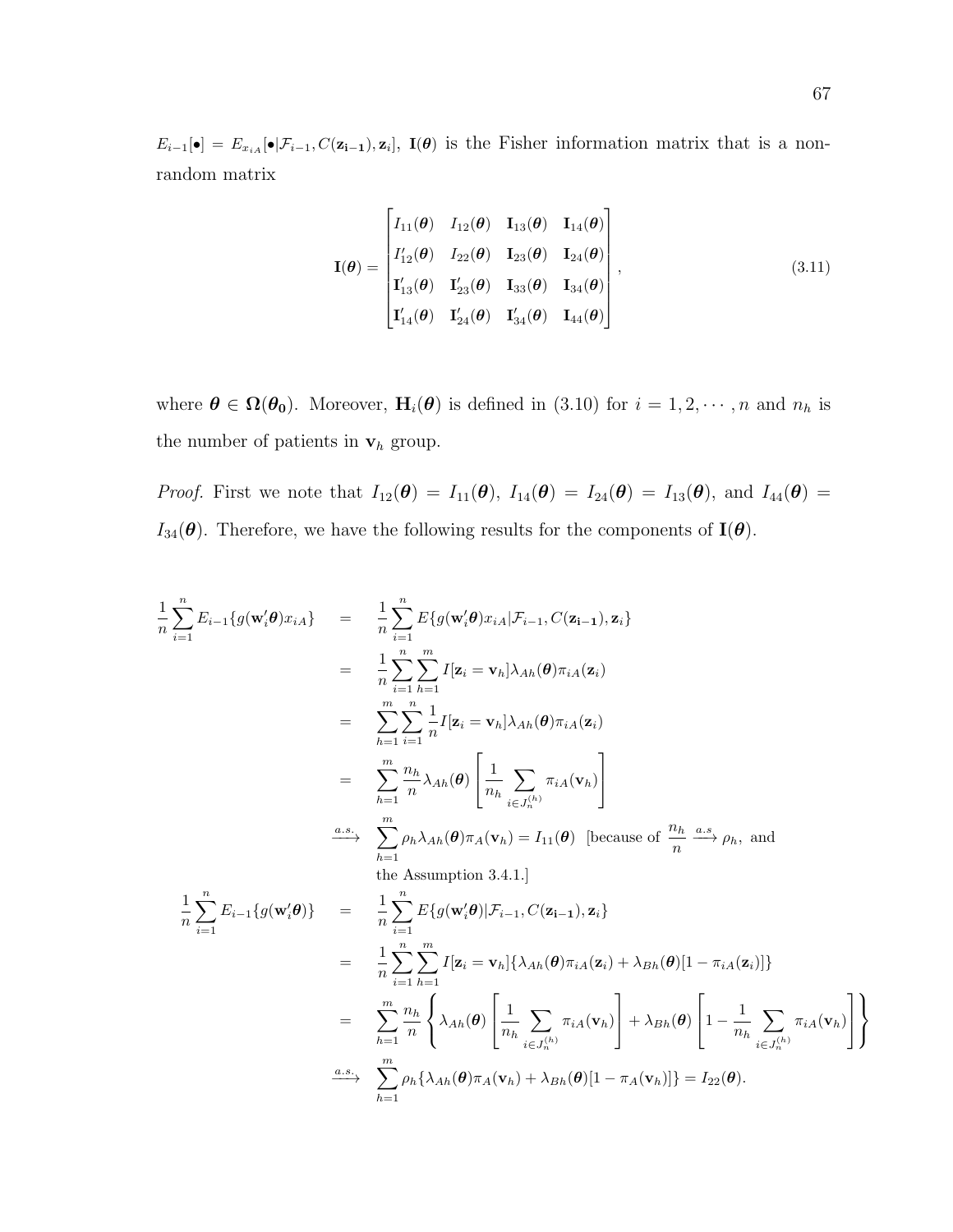$$
\frac{1}{n}\sum_{i=1}^{n}E_{i-1}\{g(\mathbf{w}_{i}^{\prime}\theta)x_{i}x_{i}^{\prime}\} = \frac{1}{n}\sum_{i=1}^{n}E\{g(\mathbf{w}_{i}^{\prime}\theta)x_{i}x_{i}^{\prime}| \mathcal{F}_{i-1},C(\mathbf{z}_{i-1}),\mathbf{z}_{i}\}\n= \frac{1}{n}\sum_{i=1}^{n}E\{g(\mathbf{w}_{i}^{\prime}\theta)x_{i}x_{i}^{\prime}| \mathcal{F}_{i-1},C(\mathbf{z}_{i-1}),\mathbf{z}_{i}\}\n= \sum_{h=1}^{m}\lambda_{Ah}(\theta)\frac{1}{n}\sum_{i=1}^{n}I[\mathbf{z}_{i}=\mathbf{v}_{h}]\lambda_{Ah}(\theta)\mathbf{z}_{i}^{\prime}\pi_{iA}(\mathbf{z}_{i})\n= \sum_{h=1}^{m}\lambda_{Ah}(\theta)\frac{n_{h}}{n}\left[\frac{1}{n_{h}}\sum_{i=1}^{n}\pi_{iA}(\mathbf{v}_{h})\right]\mathbf{v}_{h}^{\prime}\n\leq \frac{a.s}{n}\sum_{i=1}^{m}\lambda_{Ah}(\theta)n_{h}\pi_{A}(\mathbf{v}_{h})\mathbf{v}_{h}^{\prime} = \mathbf{I}_{13}(\theta).
$$
\n
$$
\frac{1}{n}\sum_{i=1}^{n}E_{i-1}\{g(\mathbf{w}_{i}^{\prime}\theta)\mathbf{z}_{i}^{\prime}\} = \frac{1}{n}\sum_{i=1}^{n}E\{g(\mathbf{w}^{\prime}\theta)\mathbf{z}_{i}^{\prime}|\mathcal{F}_{i-1},C(\mathbf{z}_{i-1}),\mathbf{z}_{i}\}\n= \frac{1}{n}\sum_{i=1}^{n}\sum_{h=1}^{n}I[\mathbf{z}_{i}=\mathbf{v}_{h}|\{\lambda_{Ah}(\theta)\pi_{iA}(\mathbf{z}_{i})+\lambda_{Bh}(\theta)[1-\pi_{iA}(\mathbf{z}_{i})]\}\mathbf{v}_{h}^{\prime}\n= \sum_{h=1}^{m}\sum_{i=1}^{m}p_{h}\{\lambda_{Ah}(\theta)\pi_{h}(\mathbf{v}_{h})+\lambda_{Bh}(\theta)[1-\pi_{A}(\mathbf{z}_{i})]\}\mathbf{v}_{h}^{\prime} = \mathbf{I}_{23}(\theta).
$$
\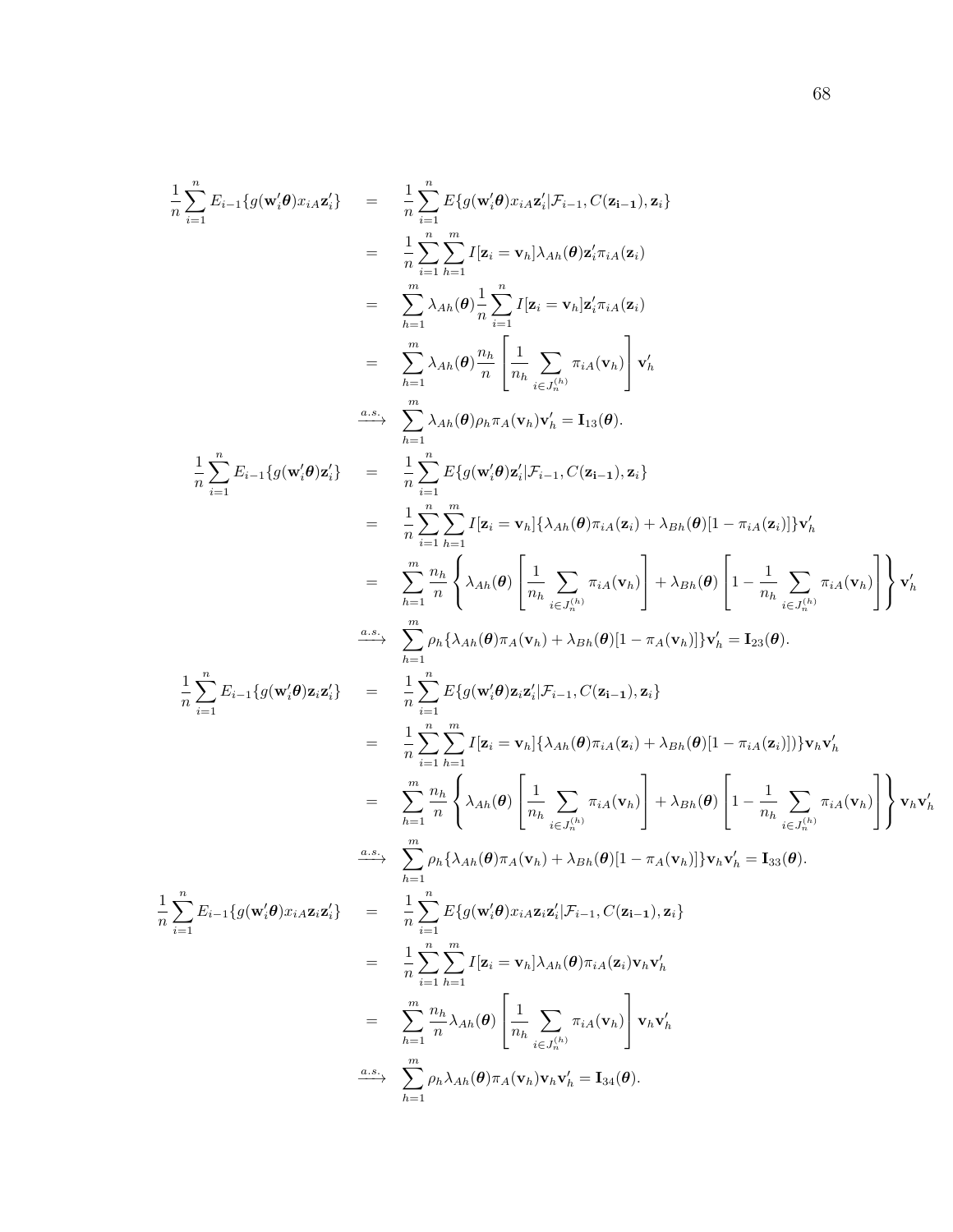Therefore, 
$$
(1/n) \sum_{i=1}^{n} E_{i-1} \{ \mathbf{H}_i(\boldsymbol{\theta}) \} \xrightarrow{a.s.} \mathbf{I}(\boldsymbol{\theta}) \text{ as } n \to \infty.
$$

The next Lemma states that the average observed Fisher information matrix converges almost surely to the Fisher information matrix  $\mathbf{I}(\boldsymbol{\theta})$  under some conditions.

**Lemma 3.4.3.** If the Assumption 3.4.1 and  $\frac{n_h}{n}$  $\frac{\partial h}{\partial n} \xrightarrow{a.s} \rho_h$  are satisfied, then the average observed Fisher information matrix,  $(1/n)\mathbf{F}_n(\boldsymbol{\theta})$ , converges almost surely to  $\mathbf{I}(\boldsymbol{\theta})$ , where  $\theta \in \Omega(\theta_0)$ ,  $n_h$  is the number of patients in  $v_h$  group, and  $I(\theta)$  is a Fisher information matrix.

*Proof.* Define  $N_{Ah}(n) = \sum$  $i \in J_n^{(h)}$  $x_{iA}$  as the number of patients assigned to treatment A in  $\mathbf{v}_h$  group and  $N_{Bh}(n) = n_h - N_{Ah}(n)$ . Then, the following results hold.

$$
\frac{1}{n} \sum_{i=1}^{n} g(\mathbf{w}'_{i} \theta) x_{iA} = \frac{1}{n} \sum_{h=1}^{m} \lambda_{Ah}(\theta) N_{Ah}(n)
$$
\n
$$
= \sum_{h=1}^{m} \lambda_{Ah}(\theta) \frac{n_{h}}{n} \frac{N_{Ah}(n)}{n_{h}}
$$
\n
$$
\stackrel{a.s.}{\sim} \sum_{h=1}^{m} \lambda_{Ah}(\theta) \frac{n_{h}}{n} \left[ \frac{1}{n_{h}} \sum_{i \in J_{n}^{(h)}} \pi_{iA}(\mathbf{v}_{h}) \right]
$$
\n
$$
\stackrel{a.s.}{\longrightarrow} \sum_{h=1}^{m} \lambda_{Ah}(\theta) \rho_{h} \pi_{A}(\mathbf{v}_{h}) = I_{11}(\theta)
$$
\n
$$
\frac{1}{n} \sum_{i=1}^{n} g(\mathbf{w}'_{i} \theta) x_{iA} \mathbf{z}'_{i} = \frac{1}{n} \sum_{h=1}^{m} \lambda_{Ah}(\theta) N_{Ah}(n) \mathbf{v}'_{h}
$$
\n
$$
= \sum_{h=1}^{m} \lambda_{Ah}(\theta) \frac{n_{h}}{n} \frac{N_{Ah}(n)}{n_{h}} \mathbf{v}'_{h}
$$
\n
$$
\stackrel{a.s.}{\sim} \sum_{h=1}^{m} \lambda_{Ah}(\theta) \frac{n_{h}}{n} \left[ \frac{1}{n_{h}} \sum_{i \in J_{n}^{(h)}} \pi_{iA}(\mathbf{v}_{h}) \right] \mathbf{v}'_{h}
$$
\n
$$
\stackrel{a.s.}{\longrightarrow} \sum_{h=1}^{m} \lambda_{Ah}(\theta) \rho_{h} \pi_{A}(\mathbf{v}_{h}) \mathbf{v}'_{h} = \mathbf{I}_{13}(\theta)
$$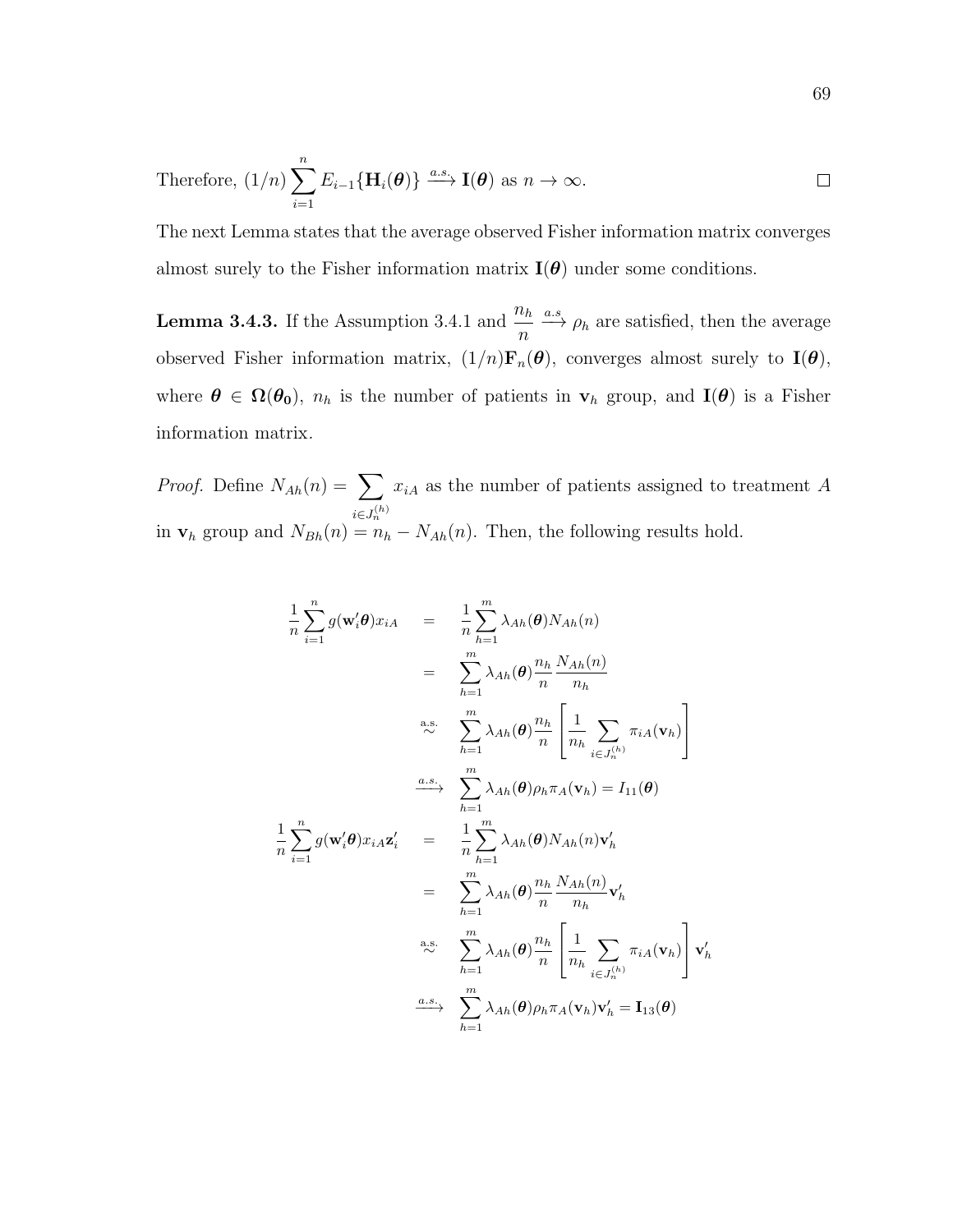$$
\frac{1}{n}\sum_{i=1}^{n}g(\mathbf{w}_{i}^{\prime}\boldsymbol{\theta}) = \frac{1}{n}\sum_{h=1}^{m}\{\lambda_{Ah}(\boldsymbol{\theta})N_{Ah}(h) + \lambda_{Bh}(\boldsymbol{\theta})[n_{h} - N_{Ah}(h)]\}
$$
\n
$$
= \sum_{h=1}^{m}\frac{n_{h}}{n}\left\{\lambda_{Ah}(\boldsymbol{\theta})\frac{N_{Ah}(h)}{n_{h}} + \lambda_{Bh}(\boldsymbol{\theta})\left[1 - \frac{N_{Ah}(h)}{n_{h}}\right]\right\}
$$
\n
$$
\sum_{h=1}^{n_{h}}\left\{\lambda_{Ah}(\boldsymbol{\theta})\left[\frac{1}{n_{h}}\sum_{i\in J_{h}^{(h)}}\pi_{i\mathbf{A}}(\mathbf{v}_{h})\right] + \lambda_{Bh}(\boldsymbol{\theta})\left[1 - \frac{1}{n_{h}}\sum_{i\in J_{h}^{(h)}}\pi_{i\mathbf{A}}(\mathbf{v}_{h})\right]\right\}
$$
\n
$$
\sum_{h=1}^{n_{h}}\sum_{h=1}^{n}h\{\lambda_{Ah}(\boldsymbol{\theta})\pi_{A}(\mathbf{v}_{h}) + \lambda_{Bh}(\boldsymbol{\theta})[1 - \pi_{A}(\mathbf{v}_{h})]\} = I_{22}(\boldsymbol{\theta})
$$
\n
$$
\frac{1}{n}\sum_{i=1}^{n}g(\mathbf{w}_{i}^{\prime}\boldsymbol{\theta})\mathbf{z}_{i}^{\prime} = \frac{1}{n}\sum_{h=1}^{m}\{\lambda_{Ah}(\boldsymbol{\theta})N_{Ah}(n) + \lambda_{Bh}(\boldsymbol{\theta})[n_{h} - N_{Ah}(n)]\}\mathbf{v}_{h}^{\prime}
$$
\n
$$
= \sum_{h=1}^{m}\frac{n_{h}}{n}\left\{\lambda_{Ah}(\boldsymbol{\theta})\frac{N_{Ah}(n)}{n_{h}} + \lambda_{Bh}(\boldsymbol{\theta})\left[1 - \frac{N_{Ah}(n)}{n_{h}}\right]\right\}\mathbf{v}_{h}^{\prime}
$$
\n
$$
\sum_{h=1}^{n_{h}}\sum_{h} \lambda_{Ah}(\boldsymbol{\theta})\mathbf{z}_{ih}^{\prime} + \lambda_{Bh}(\boldsymbol{\theta})[1 - \pi_{Ah}(\mathbf{v}_{h})]\mathbf{v}_{h}^{\prime} = I_{33}(\bold
$$

1 n

 $\Box$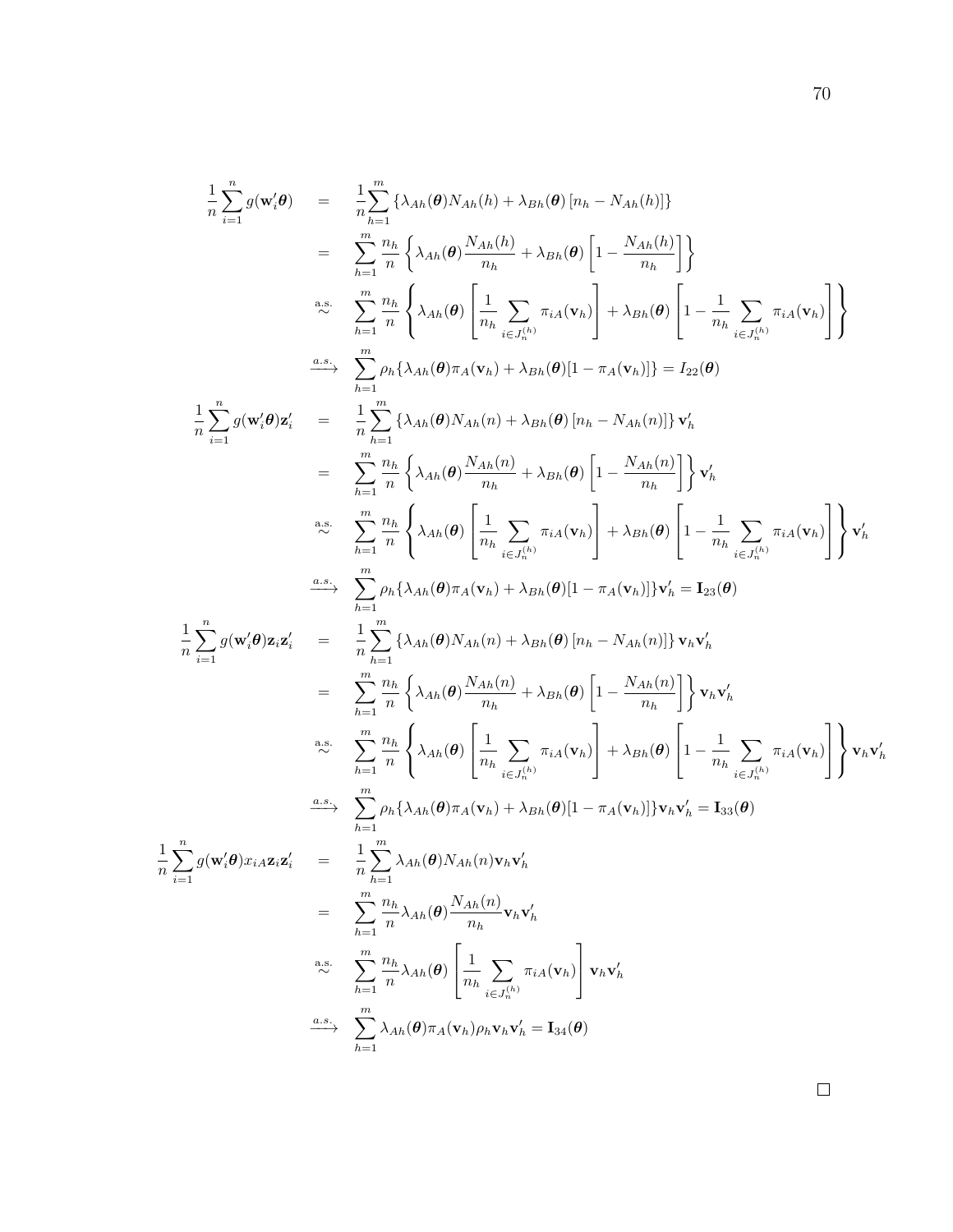In Lemma 3.4.3 we show that the average observed Fisher information,  $(1/n)\mathbf{F}_n(\theta)$ , converges almost surely and pointwise to  $I(\theta)$  for each  $\theta \in \Omega(\theta_0)$ . The next Lemma 3.4.4 states that  $(1/n)\mathbf{F}_n(\theta)$  converges almost surely and uniformly on a neighbourhood of  $\theta_0$  under the same conditions in Lemma 3.4.3.

**Lemma 3.4.4.** If the Assumption 3.4.1, and  $\frac{n_h}{n_h}$  $\frac{\partial h}{\partial n} \xrightarrow{a.s.} \rho_h$  are satisfied with  $m < \infty$ and  $q < \infty$ , then we can find that there exists an open ball  $G \subseteq \Omega(\theta_0)$ ,  $\theta_0 \in G$  such that the average observed Fisher information  $(1/n)\mathbf{F}_n(\boldsymbol{\theta})$  uniformly and almost surely converges to  $I(\theta)$  on G, where  $n_h$  is the number of patients in  $v_h$  group.

*Proof.* From Lemma 3.4.3 we have that  $(1/n)\mathbf{F}_n(\boldsymbol{\theta})$  almost surely converges on  $\Omega(\boldsymbol{\theta}_0)$ . First we consider the element  $(1,1) := (1/n) \sum_{i=1}^n g(\mathbf{w}_i' \boldsymbol{\theta}) x_{iA} = \sum_{h=1}^m \lambda_{Ah}(\boldsymbol{\theta}) \{ N_{Ah}(n)/n \}$ of the matrix  $(1/n)\mathbf{F}_n(\boldsymbol{\theta})$ . Let  $\epsilon > 0$ , for  $h = 1, 2, \cdots, m$ .

From Lemma 3.4.3 we have  $\{N_{Ah}(n)/n\} \stackrel{a.s.}{\longrightarrow} \rho_h \pi_A(\mathbf{v}_h)$  as  $n \to \infty$  under Assumption (3.4.1) and  $\frac{n_h}{n_h}$  $\frac{n_h}{n} \xrightarrow{a.s} \rho_h$ . The function  $\lambda_{Ah}(\theta) : \Omega(\theta_0) \to \Re$  is a bounded function. Therefore, there exists  $N_{11h} \in \mathbb{N}$  such that  $|\{N_{Ah}(n)/n\} - \rho_h \pi_A(\mathbf{v}_h)| < \epsilon/1.5 \sum_{h=1}^m$  $h=1$  $\lambda_{Ah}(\boldsymbol{\theta}_0)$ for all  $n \geq N_{11h}$  a.s. Furthermore,  $\lambda_{Ah}(\theta)$  is a continuous function, so  $\lim_{\theta \to \theta_0} \lambda_{Ah}(\theta) = \lambda_{Ah}(\theta_0)$ . Therefore, there exists  $\delta_{11h} > 0$  such that  $\lambda_{Ah}(\theta) < 1.5\lambda_{Ah}(\theta_0)$  for all  $\theta \in \mathbf{G}_{\delta_{11h}}$ , where  $\mathbf{G}_{\delta_{11h}} = \{\boldsymbol{\theta} : \parallel \boldsymbol{\theta} - \boldsymbol{\theta}_0 \parallel < \delta_{11h}\}.$  We then obtain

$$
\lambda_{Ah}(\boldsymbol{\theta}) \left| \frac{N_{Ah}(n)}{n} - \rho_h \pi_A(\mathbf{v}_h) \right| < \left[ \epsilon \lambda_{Ah}(\boldsymbol{\theta}_0) \right] / \sum_{h=1}^m \lambda_{Ah}(\boldsymbol{\theta}_0). \tag{3.12}
$$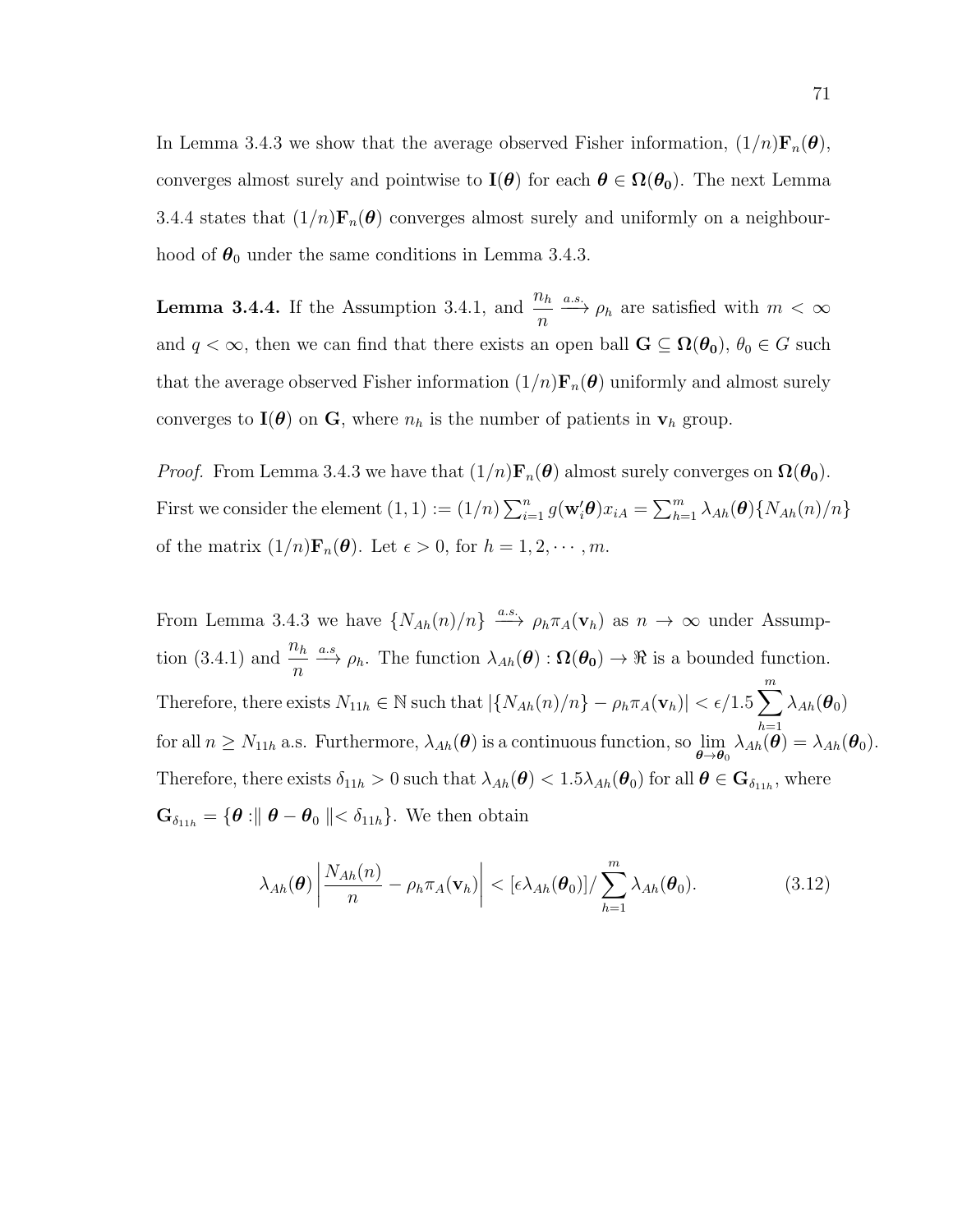Consider

$$
\left| \sum_{h=1}^{m} \lambda_{Ah}(\boldsymbol{\theta}) \frac{N_{Ah}(n)}{n} - \sum_{h=1}^{m} \lambda_{Ah}(\boldsymbol{\theta}) \rho_h \pi_A(\mathbf{v}_h) \right| = \left| \sum_{h=1}^{m} \lambda_{Ah}(\boldsymbol{\theta}) \left\{ \frac{N_{Ah}(n)}{n} - \rho_h \pi_A(\mathbf{v}_h) \right\} \right|
$$
  

$$
\leq \sum_{h=1}^{m} \lambda_{Ah}(\boldsymbol{\theta}) \left| \frac{N_{Ah}(n)}{n} - \rho_h \pi_A(\mathbf{v}_h) \right|
$$
  

$$
< \epsilon.
$$
 (3.13)

 $\begin{array}{c} \hline \end{array}$  $\sum_{m}$  $-\sum_{m=1}^{m}$  $\begin{array}{c} \hline \end{array}$  $N_{Ah}(n)$ Therefore,  $\lambda_{Ah}(\bm{\theta})$  $\lambda_{Ah}(\bm{\theta})p_h\pi_A(\mathbf{v}_h)$  $\lt \epsilon$  for all  $n \geq N_{11}$  and for all n  $h=1$  $h=1$  $\boldsymbol{\theta} \in \mathbf{G}_{11}$ , where  $N_{11} = \max_{1 \leq h \leq m} N_{11h}$ ,  $\delta_{11} = \min_{1 \leq h \leq m} \delta_{11h}$ , and  $\mathbf{G}_{11} = \{\boldsymbol{\theta} : ||\boldsymbol{\theta} - \boldsymbol{\theta}_0|| < \delta_{11}\}.$  $\sum_{i=1}^{n} g(\mathbf{w}'_i \boldsymbol{\theta}) x_{iA}$  uniformly and almost surely converges on  $\mathbf{G}_{11}$ . Sim-It follows that  $\frac{1}{1}$ n ilarly, we can show that there exists  $N_{ij} = \max_{1 \leq h \leq m} N_{ijh}$  and  $\delta_{ij} = \min_{1 \leq h \leq m} \delta_{ijh}$  such that the  $(i, j)th$  element of the matrix  $(1/n)F_n(\theta)$  uniformly and almost surely converges on  $\mathbf{G}_{ij}$ , where  $\mathbf{G}_{ij} = \{ \boldsymbol{\theta} : \parallel \boldsymbol{\theta} - \boldsymbol{\theta}_0 \parallel < \delta_{ij} \}$ . Since q is finite, there exists  $N = \max_{1 \le i, j \le q} N_{ij}$ and  $\delta = \min_{1 \leq i,j \leq q} \delta_{ij}$  such that  $(1/n) \mathbf{F}_n(\boldsymbol{\theta})$  uniformly and almost surely converges to  $\mathbf{I}(\boldsymbol{\theta})$ on G, where  $G = \{ \theta : || \theta - \theta_0 || < \delta \}.$  $\Box$ 

**Lemma 3.4.5.** If the Assumption 3.4.1 is satisfied with  $m < \infty$  and  $q < \infty$ , then  $(1/n)\mu_{in}$  uniformly and almost surely converges to  $\lambda_i(\boldsymbol{\theta})$  as  $n \to \infty$  for  $i = 1, 2, \cdots, q$ , where  $\mu_{1n} \leq \mu_{2n} \cdots \leq \mu_{qn}$  and  $\lambda_1(\boldsymbol{\theta}) \leq \lambda_2(\boldsymbol{\theta}) \cdots \leq \lambda_q(\boldsymbol{\theta})$  are eigenvalues of the symmetric matrices  $\mathbf{F}_n(\theta)$  and  $\mathbf{I}(\theta)$  respectively,  $\mathbf{F}_n(\theta)$  is an observed Fisher information matrix, and  $I(\theta)$  is a Fisher information matrix.

*Proof.* According to Lemma 2.1.19 (**Hoffman-Wielandt**) in Anderson, Alice and Ofer (2010), we have

$$
\sum_{i=1}^{q} |(1/n)\mu_{in} - \lambda_i(\boldsymbol{\theta})|^2 \le \text{trace}\{(1/n)\mathbf{F}_n(\boldsymbol{\theta}) - \mathbf{I}(\boldsymbol{\theta})\}^2.
$$
 (3.14)

Let the  $(j,k)^{th}$  element of the matrices  $(1/n)\mathbf{F}_n(\theta)$  and  $\mathbf{I}(\theta)$  be defined by  $(1/n)\mathbf{F}_{jkn}(\theta)$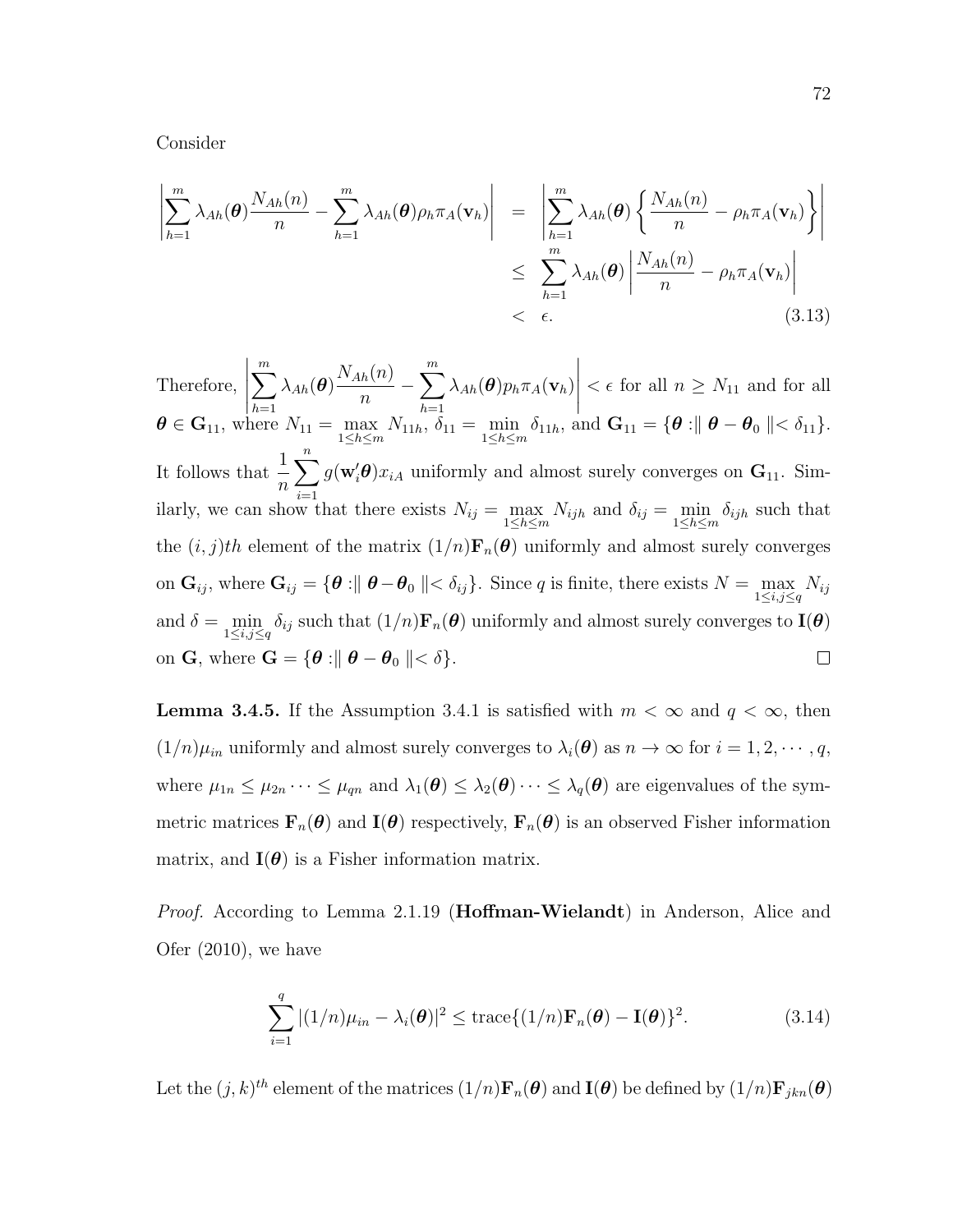and  $\mathbf{I}_{jk}(\boldsymbol{\theta})$ , respectively, where  $j, k = 1, 2, \cdots, q$ . Let  $\epsilon > 0$ . From Lemma 3.4.4, there exists  $N \in \mathbb{N}$  and  $\delta > 0$  such that  $(1/n)\mathbf{F}_n(\boldsymbol{\theta})$  uniformly and almost surely converges to I( $\theta$ ) on G, where G = { $\theta$  :||  $\theta - \theta_0$  ||<  $\delta$ }. Therefore, there exists  $N \in \mathbb{N}$  and  $\delta > 0$  such that  $(1/n) \mathbf{F}_{jkn}(\boldsymbol{\theta})$  uniformly and almost surely converges to  $\mathbf{I}_{jk}(\boldsymbol{\theta})$  on  $\mathbf{G}_{jk}$ , where  $\mathbf{G} = \{ \boldsymbol{\theta} : \parallel \boldsymbol{\theta} - \boldsymbol{\theta}_0 \parallel < \delta \}$  for all  $1 \leq j, k \leq q$ .

Then, there exists  $N \in \mathbb{N}$  and  $\delta > 0$  such that  $|(1/n)\mathbf{F}_{jkn}(\boldsymbol{\theta}) - \mathbf{I}_{jk}(\boldsymbol{\theta})|^2 < \epsilon^2/q^2$  on G for all  $\boldsymbol{\theta} \in \mathbf{G} = \{\boldsymbol{\theta} : \parallel \boldsymbol{\theta} - \boldsymbol{\theta}_0 \parallel < \delta\},\$ all  $n \geq N$ , where  $1 \leq j, k \leq q$ . Furthermore,

$$
\text{trace}\{(1/n)\mathbf{F}_n(\boldsymbol{\theta}) - \mathbf{I}(\boldsymbol{\theta})\}^2 = \sum_{j=1}^q \sum_{k=1}^q |(1/n)\mathbf{F}_{jkn}(\boldsymbol{\theta}) - \mathbf{I}_{jk}(\boldsymbol{\theta})|^2 < \epsilon^2 \quad (3.15)
$$

Because  $(1/n)\mathbf{F}_n(\boldsymbol{\theta}) - \mathbf{I}(\boldsymbol{\theta})$  is a symmetric matrix. From (3.14) and (3.15) we obtain q  $\sum$  $|(1/n)\mu_{in} - \lambda_i(\boldsymbol{\theta})|^2 < \epsilon^2$ . Therefore, there exists  $N \in \mathbb{N}$  and  $\delta > 0$  such that  $i=1$  $|((1/n)\mu_{in} - \lambda_i(\boldsymbol{\theta}))| < \epsilon$  for all  $n \ge N$ , all  $\boldsymbol{\theta} \in \mathbf{G} = {\boldsymbol{\theta} : || \boldsymbol{\theta} - \boldsymbol{\theta}_0 || < \delta}$  with  $1 \le i \le q$ . Hence the Lemma holds.  $\Box$ 

Assumption 3.4.2.  $I(\theta_0)$  is a positive definite matrix, where  $\theta_0$  is the q dimensional true vector of parameters, and  $I(\theta_0)$  is a Fisher information matrix.

**Lemma 3.4.6.** If the Assumptions 3.4.1 and 3.4.2 are satisfied with  $m < \infty$ , and  $q < \infty$ , then the following results hold

- (i) There exists an open ball  $G \subseteq \Omega(\theta_0)$  and  $N \in \mathbb{N}$  such that the Fisher information matrix  $I(\theta)$  is a positive definite matrix for all  $\theta \in G$  and the observed Fisher information matrix  $\mathbf{F}_n(\theta)$  is positive definite for all  $n \geq N$  and for all  $\theta \in G$ .
- (ii)  $\hat{\theta}_n \stackrel{a.s}{\longrightarrow} \theta_0$  as  $n \to \infty$ , where  $\hat{\theta}_n$  is the MLE of  $\theta_0$ .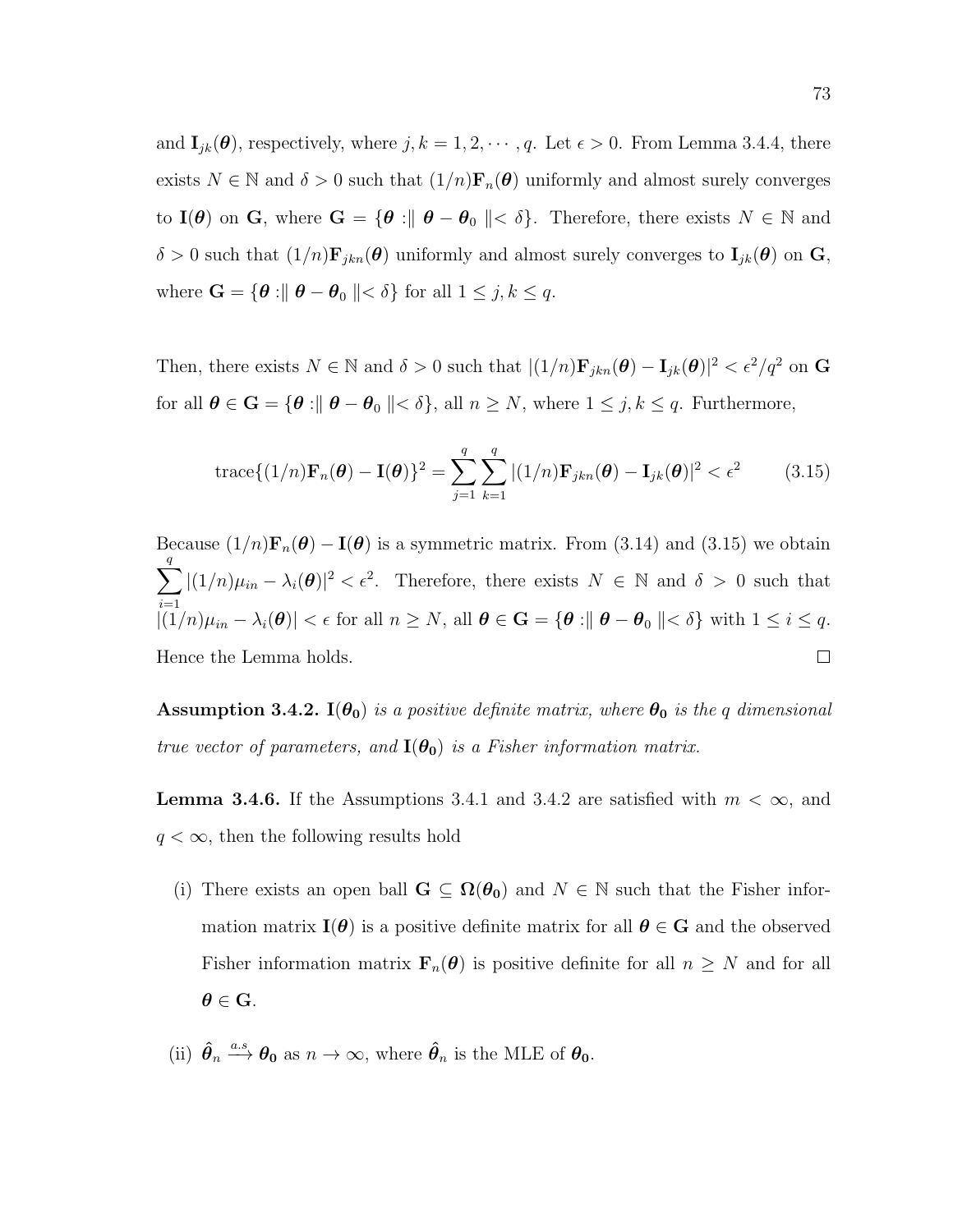*Proof.* (i) From Lemma (3.4.5), we have that  $(1/n)\lambda_{\min}F_n(\theta)$  uniformly and almost surely converges to  $\lambda_1(\theta)$  as  $n \to \infty$ , where  $\lambda_{\min} \mathbf{F}_n(\theta)$  is the minimum eigenvalue of  $\mathbf{F}_n(\boldsymbol{\theta})$ . Therefore, there exists an open ball  $\mathbf{G}_1 = \{\boldsymbol{\theta} : \parallel \boldsymbol{\theta} - \boldsymbol{\theta}_0 \parallel < \delta_1\} \subseteq \Omega(\boldsymbol{\theta_0})$ and  $N \in \mathbb{N}$  such that  $\lambda_1(\boldsymbol{\theta}) - 0.5\lambda_1(\boldsymbol{\theta}_0) < (1/n)\lambda_{\min} \mathbf{F}_n(\boldsymbol{\theta})$  for all  $\boldsymbol{\theta} \in \mathbf{G}_1$  and for all  $n \geq N$ .

By applying Lemma 3.4.4,  $(1/n)\mathbf{F}_n(\theta)$  uniformly and almost surely converges to  $I(\theta)$  on  $G_2$ . Moreover,  $(1/n)F_n(\theta)$  is continuous on  $G_2$ . From the uniform convergence theorem, we have that  $I(\theta)$  is continuous on  $G_2$ . Therefore, the coefficients of the polynomial for computing the eigenvalues of  $I(\theta)$  are continuous and finite on  $\mathbf{G}_2$ , since m is finite. The eigenvalues of  $\mathbf{I}(\boldsymbol{\theta})$  are roots of this polynomial. Therefore, the eigenvalues of  $I(\theta)$  are continuous functions on  $G_2$ {Ortega (1932), page 45}.

It follows that,  $\lambda_1(\boldsymbol{\theta})$  is a continuous function of  $\boldsymbol{\theta}$  on  $\mathbf{G}_2$ . So we have  $\lim_{\boldsymbol{\theta}\to\boldsymbol{\theta}_0} \lambda_1(\boldsymbol{\theta}) = \lambda_1(\boldsymbol{\theta}_0)$ . Then there exists  $\delta_2 > 0$  such that  $0.6\lambda_1(\theta_0) < \lambda_1(\theta)$  for all  $\theta \in \mathbf{G}_2 = \{\theta : \parallel$  $\boldsymbol{\theta} - \boldsymbol{\theta}_0$   $\ll \delta_2$ . Let  $\delta = \min\{\delta_1, \delta_2\}$ . Then there exists an open ball  $\mathbf{G} = \{\boldsymbol{\theta} : \parallel$  $\boldsymbol{\theta} - \boldsymbol{\theta}_0 \parallel < \delta$  }  $\subseteq \boldsymbol{\Omega}(\boldsymbol{\theta_0})$  and  $N \in \mathbb{N}$  such that  $0 < 0.1 \lambda_1(\boldsymbol{\theta}_0) < \frac{1}{n}$  $\frac{1}{n}\lambda_{\min} \mathbf{F}_n(\boldsymbol{\theta})$  and  $0 < 0.6\lambda_1(\theta_0) < \lambda_1(\theta)$  for all  $\theta \in \mathbf{G}$  and for all  $n \geq N$ . Hence part (i) of this Lemma holds.

(ii) From part (i), we have  $0.1\lambda_1(\boldsymbol{\theta}_0)$  < 1  $\frac{1}{n}\lambda_{\min} \mathbf{F}_n(\boldsymbol{\theta}_0)$  for all  $n \geq N$ . Therefore,

$$
\lambda_{\min} \mathbf{F}_n(\boldsymbol{\theta_0}) \xrightarrow{a.s} \infty. \tag{3.16}
$$

Furthermore,  $\frac{1}{1}$  $\frac{1}{n}\lambda_{\max} \mathbf{F}_n(\boldsymbol{\theta_0}) \stackrel{a.s.}{\longrightarrow} \lambda_q(\boldsymbol{\theta_0}), \text{ where } \lambda_q(\boldsymbol{\theta_0}) \text{ is the maximum eigenvalue}$ of the positive definite matrix  $\mathbf{I}(\theta_0)$ . Let  $\epsilon > 0$  then, there exits  $N_3 \in \mathbb{N}$  such that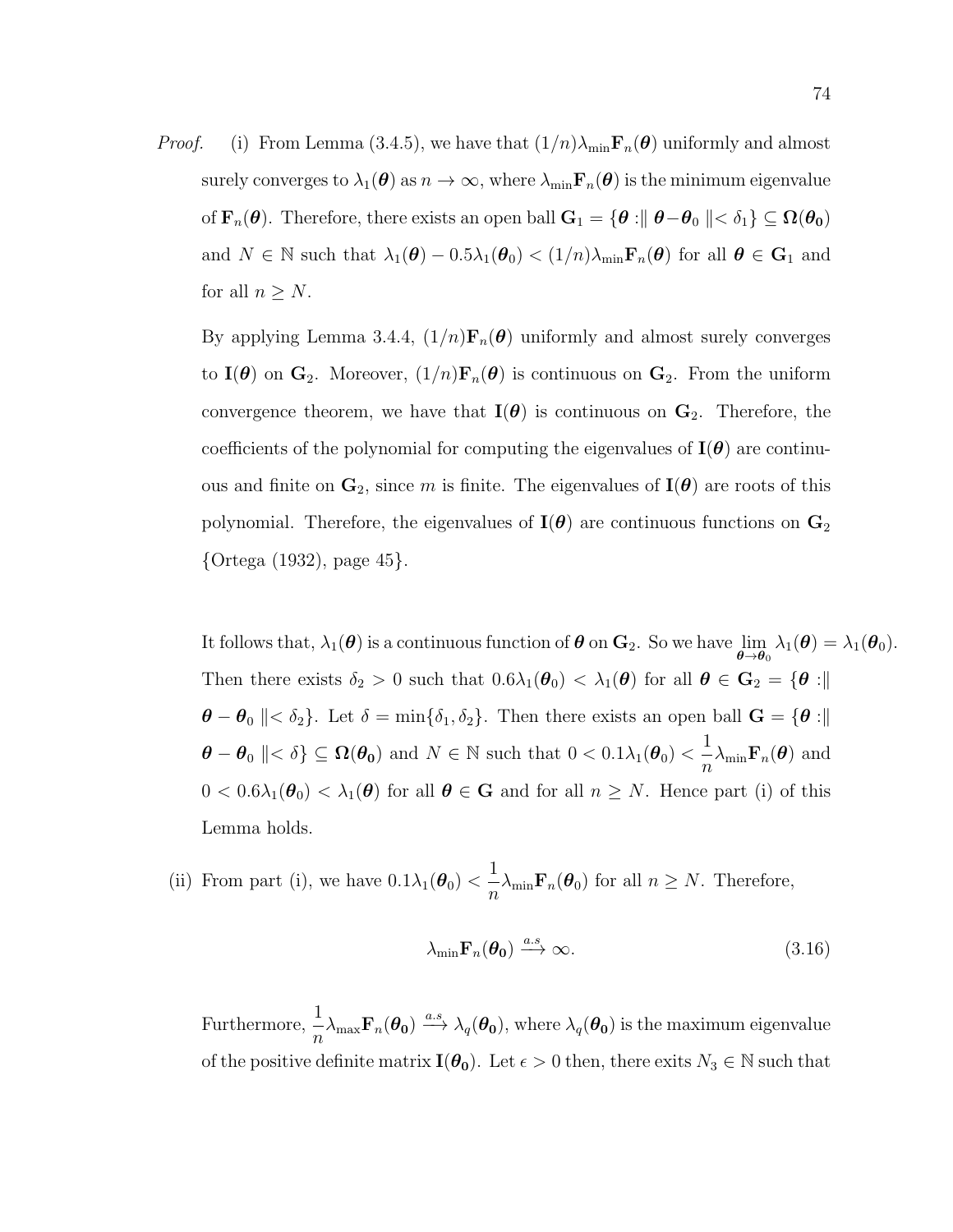$\lambda_q(\boldsymbol{\theta_0})-\epsilon<\frac{1}{\epsilon}$  $\frac{1}{n}\lambda_{\max} \mathbf{F}_n(\theta_0) < \lambda_q(\theta_0) + \epsilon$  for all  $n \geq N_3$ . Choose  $\epsilon = 0.5\lambda_q(\theta_0)$ , then  $0 < 0.5\lambda_q(\boldsymbol{\theta_0}) <$ 1  $\frac{1}{n}\lambda_{\max} \mathbf{F}_n(\boldsymbol{\theta}_0) < 1.5\lambda_q(\boldsymbol{\theta_0})$  for all  $n \geq N_3$ , and

$$
\left\{\frac{1}{n}\lambda_{\max}\mathbf{F}_n(\boldsymbol{\theta}_0)\right\}^{1/4} < \{1.5\lambda_q(\boldsymbol{\theta}_0)\}^{1/4} \text{ for all } n \ge N_3 \tag{3.17}
$$

Let  $N_4 = \max\{N, N_3\}$ . Choose  $\tau = 2$  and consider

$$
\frac{\lambda_{\min} \mathbf{F}_n(\boldsymbol{\theta})}{[\lambda_{\max} \mathbf{F}_n(\boldsymbol{\theta}_0)]^{1/(2+\tau)}} = \frac{(1/n)\lambda_{\min} \mathbf{F}_n(\boldsymbol{\theta})}{[(1/n)\lambda_{\max} \mathbf{F}_n(\boldsymbol{\theta}_0)]^{0.25}} n^{0.75}
$$
\n
$$
> \frac{0.1\lambda_1(\boldsymbol{\theta}_0)}{\{1.5\lambda_q(\boldsymbol{\theta}_0)\}^{0.25}}
$$
\n
$$
= c \text{ (say) for all } n > N_4 \text{ and } \boldsymbol{\theta} \in \mathbf{G}. \tag{3.18}
$$

Using (3.16) and (3.18) we obtain  $\hat{\theta}_n \stackrel{a.s}{\longrightarrow} \theta_0$  as  $n \to \infty$  [Theorem 2 of Fahrmeir and Kaufmann (1985)].

$$
\Box
$$

**Theorem 3.4.1.** If the Assumptions 3.4.1 and 3.4.2 are satisfied with  $m < \infty$ ,  $q < \infty$ , then we have that  $\sqrt{n}(\hat{\theta}_n - \theta_0)$  is asymptotically multivariate normal in distribution with mean 0 and variance-covariance matrix  $I(\theta_0)^{-1}$ , where  $I(\theta_0)$  is a Fisher information matrix.

*Proof.* We have 
$$
\mathbf{s}_n(\theta_0) = \sum_{i=1}^n y_i \mathbf{w}_i - \sum_{i=1}^n [1 + \exp(-\mathbf{w}_i'\theta_0)]^{-1} \mathbf{w}_i
$$
. Then  
\n $\mathbf{s}_{n+1}(\theta_0) - \mathbf{s}_n(\theta_0) = y_{n+1}\mathbf{w}_{n+1} - [1 + \exp(-\mathbf{w}_{n+1}'\theta_0)]^{-1} \mathbf{w}_{n+1}$ .  
\nConsider  
\n $E[\mathbf{s}_{n+1}(\theta_0) - \mathbf{s}_n(\theta_0)|\mathcal{F}_n, C(\mathbf{z}_n), x_{(n+1)A}]$   
\n $= E[y_{n+1}|x_{(n+1)A}]\mathbf{w}_{n+1} - [1 + \exp(-\mathbf{w}_{n+1}'\theta_0)]^{-1}\mathbf{w}_{n+1}$ 

 $= 0.$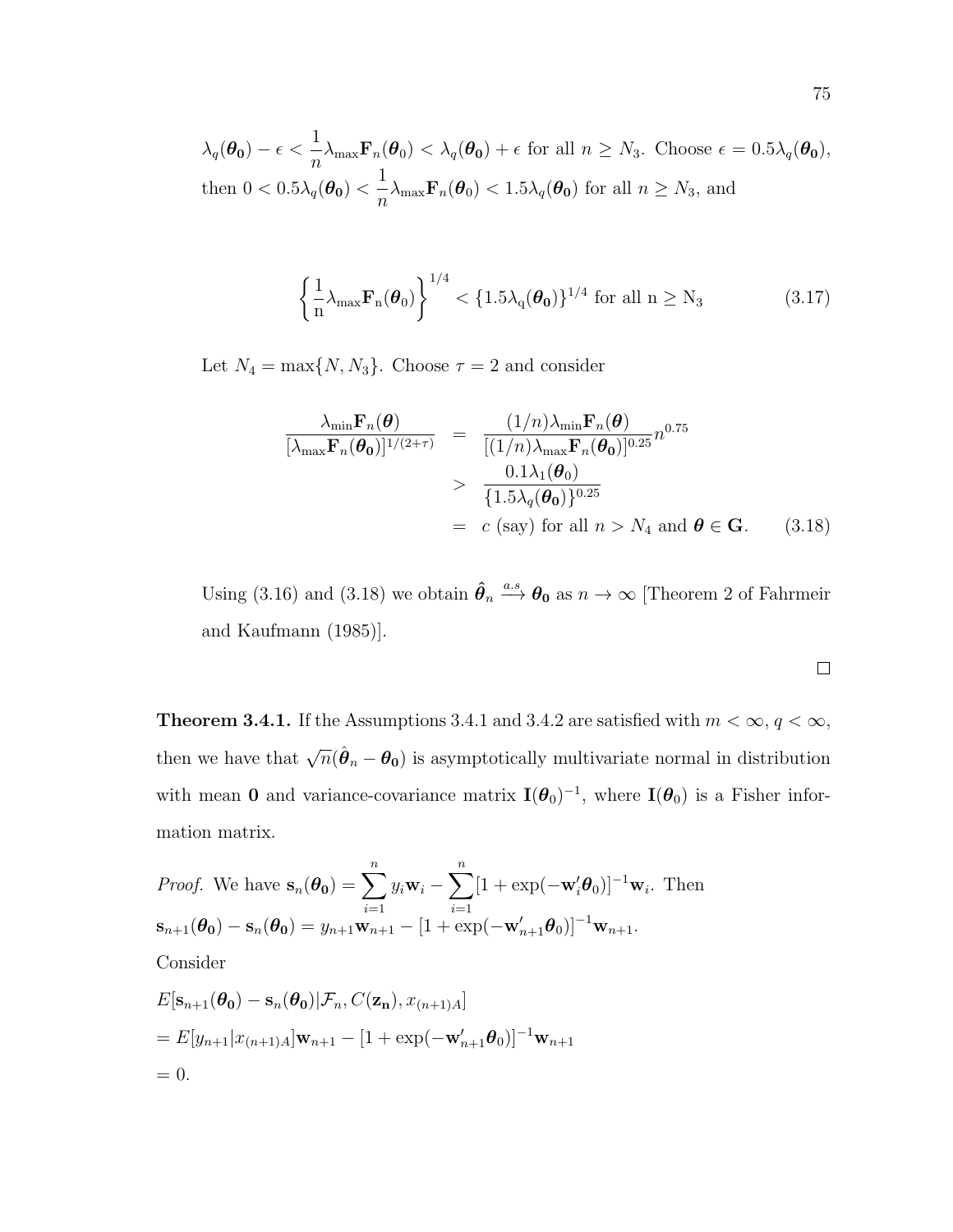Therefore  $E[\mathbf{s}_{n+1}(\theta_0) - \mathbf{s}_n(\theta_0)|\mathcal{F}_n, C(\mathbf{z_n})] = 0.$ 

Then  $\{s_n(\theta_0)\}$  is a sequence of martingale arrays. Under some regularity conditions, applying the martingale central limit theorem,  $\frac{1}{\sqrt{2}}$  $=$ **s**<sub>n</sub>( $\theta$ <sub>0</sub>) follows multivariate normal distribution.

Let  $\mathbf{x}_n$  be the history of treatment assignments of all n patients. That is,  $\mathbf{x}_n =$  $(x_{1A}, x_{2A}, \cdots, x_{nA})$ . Then we have

$$
E[\mathbf{s}_n(\boldsymbol{\theta_0})|\mathbf{x}_n]
$$
  
= 
$$
\sum_{i=1}^n E[y_i|x_{iA}]\mathbf{w}_i - \sum_{i=1}^n [1 + \exp(-\mathbf{w}'_i\boldsymbol{\theta}_0)]^{-1}\mathbf{w}_i
$$
  
= 0.

Therefore,

$$
E[\mathbf{s}_n(\boldsymbol{\theta_0})] = \mathbf{0}_{q \times 1}.
$$
\n(3.19)

Now,

$$
\operatorname{Var}[\mathbf{s}_n(\boldsymbol{\theta}_0)|\mathbf{x}_n] = \operatorname{Var}\left[\sum_{i=1}^n y_i \mathbf{w}_i|\mathbf{x}_n\right]
$$
  
\n
$$
= \sum_{i=1}^n \operatorname{Var}[y_i \mathbf{w}_i|x_{iA}]
$$
  
\n
$$
= \sum_{i=1}^n \exp(-\mathbf{w}'_i \boldsymbol{\theta}_0)[1 + \exp(-\mathbf{w}'_i \boldsymbol{\theta}_0)]^{-2} \mathbf{w}_i \mathbf{w}'_i
$$
  
\n
$$
= \mathbf{F}_n(\boldsymbol{\theta}_0),
$$

and, by Lemma (3.4.3)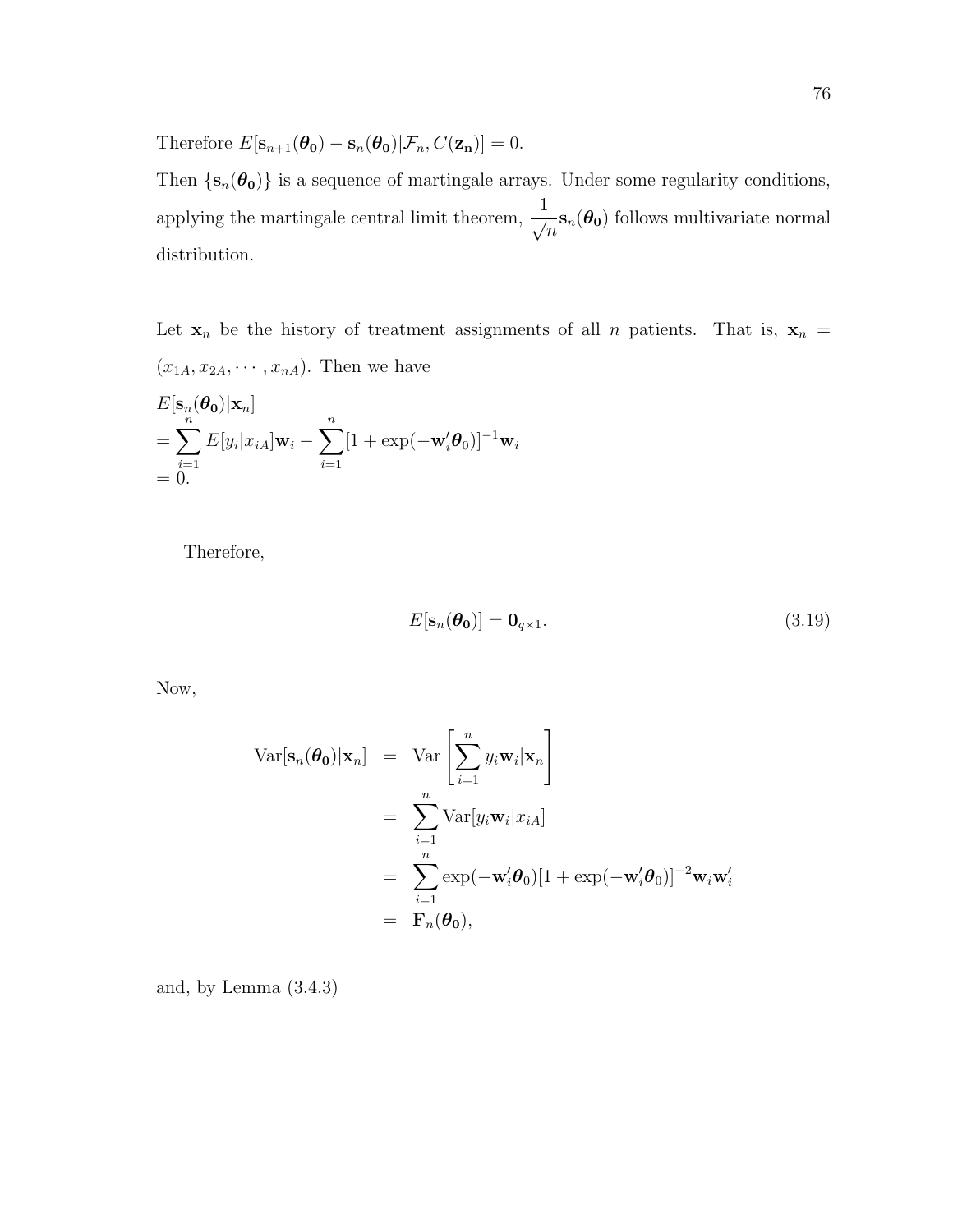$$
\frac{1}{n} \text{Var}[\mathbf{s}_n(\boldsymbol{\theta_0})] = \frac{1}{n} E_{\mathbf{x}_n} \{ \text{Var}[\mathbf{s}_n(\boldsymbol{\theta_0})] \} + \frac{1}{n} \text{Var}_{\mathbf{x}_n} \{ E[\mathbf{s}_n(\boldsymbol{\theta_0})] \}
$$
\n
$$
= \frac{1}{n} E_{\mathbf{x}_n} \{ \text{Var}[\mathbf{s}_n(\boldsymbol{\theta_0})] \}
$$
\n
$$
= \frac{1}{n} E_{\mathbf{x}_n} \{ \mathbf{F}_n(\boldsymbol{\theta_0}) \}
$$
\n
$$
\xrightarrow{L} \mathbf{I}(\boldsymbol{\theta_0}). \tag{3.20}
$$

Using (3.19), (3.20), and the fact that  $\frac{1}{\sqrt{2}}$  $\frac{1}{n}$ **s**<sub>n</sub>( $\theta$ <sub>0</sub>) follows multivariate normal distribution we have that

$$
\frac{1}{\sqrt{n}} \mathbf{s}_n(\boldsymbol{\theta_0}) \sim N_q[\mathbf{0}, \mathbf{I}(\boldsymbol{\theta_0})]. \tag{3.21}
$$

Apply the multivariate version of the Taylor's expansion  $\{\text{Königsberger } (2004), \text{page}\}$ 66} for the score function  $s_n(\theta)$  to obtain

$$
\mathbf{0} = \mathbf{s}_n(\hat{\boldsymbol{\theta}}_n) = \mathbf{s}_n(\boldsymbol{\theta}_0) - \mathbf{F}_n(\boldsymbol{\theta}_0)(\hat{\boldsymbol{\theta}}_n - \boldsymbol{\theta}_0) + \mathbf{o}(\|\hat{\boldsymbol{\theta}}_n - \boldsymbol{\theta}_0\|^q),
$$
(3.22)

where  $\mathbf{o}(\parallel \hat{\boldsymbol{\theta}}_n - \boldsymbol{\theta_0} \parallel^q) = [o_1(\parallel \hat{\boldsymbol{\theta}}_n - \boldsymbol{\theta_0} \parallel^q), o_2(\parallel \hat{\boldsymbol{\theta}}_n - \boldsymbol{\theta_0} \parallel^q), \cdots, o_q(\parallel \hat{\boldsymbol{\theta}}_n - \boldsymbol{\theta_0} \parallel^q)]'$  and the error vector,  $o(\|\hat{\theta}_n - \theta_0\|^q)$ , in (3.22) goes to  $0_{q\times 1}$  faster than  $\|\hat{\theta}_n - \theta_0\|^q$  goes to zero when  $\hat{\boldsymbol{\theta}}_n$  is near to  $\boldsymbol{\theta}_0$ .

Moreover  $\hat{\boldsymbol{\theta}}_n$  is a consistent estimator of  $\boldsymbol{\theta_0}$  satisfying the conditions in Lemma (3.4.6). Thus, the linear approximation in (3.22) is good enough for  $s_n(\hat{\theta}_n)$ . Under these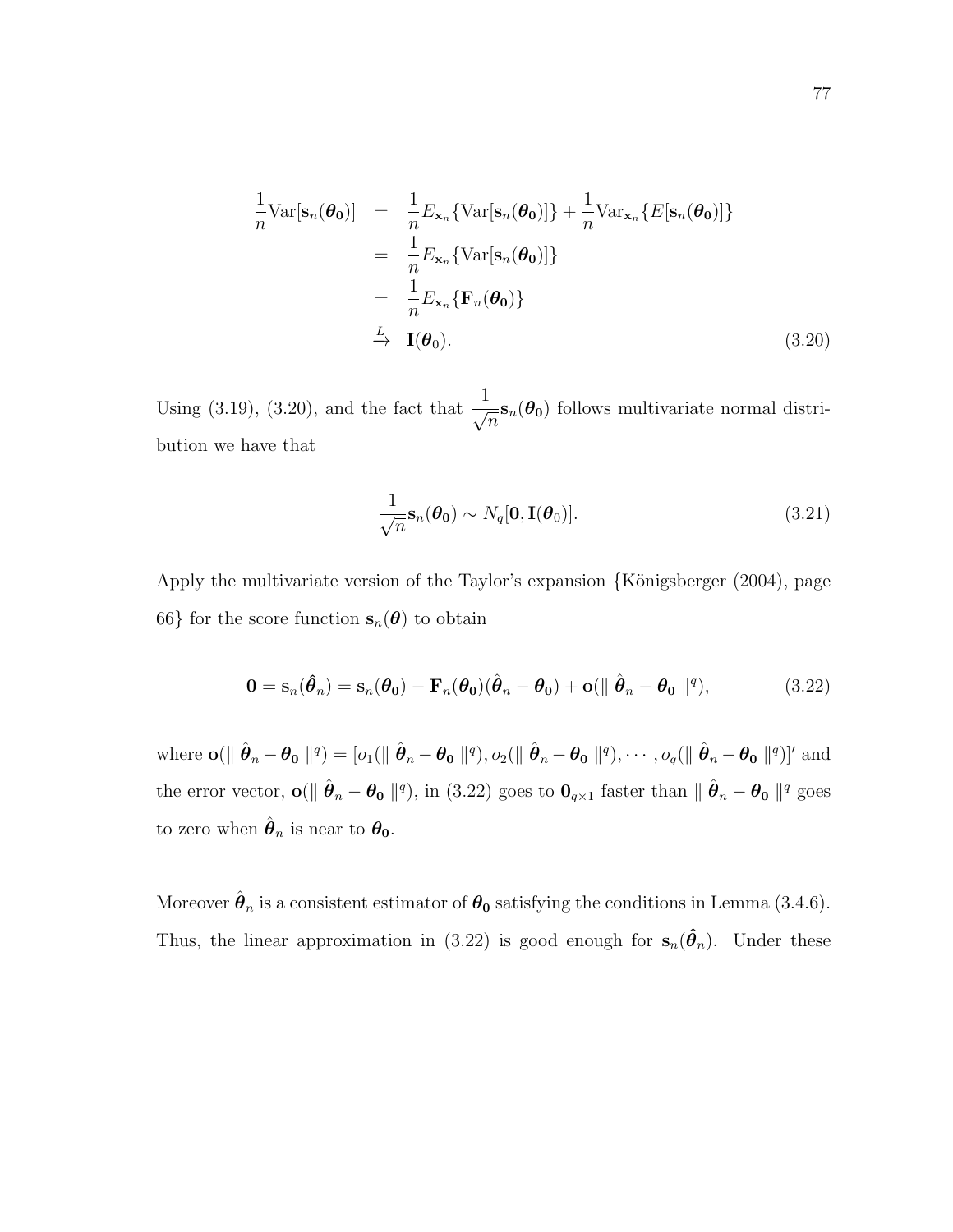conditions, we have that

$$
\mathbf{F}_n(\boldsymbol{\theta}_0)(\hat{\boldsymbol{\theta}}_n - \boldsymbol{\theta}_0) \approx \mathbf{s}_n(\boldsymbol{\theta}_0)
$$
  

$$
\sqrt{n}(\hat{\boldsymbol{\theta}}_n - \boldsymbol{\theta}_0) \approx \left[\frac{1}{n}\mathbf{F}_n(\boldsymbol{\theta}_0)\right]^{-1} \left[\frac{1}{\sqrt{n}}\mathbf{s}_n(\boldsymbol{\theta}_0)\right]
$$
(3.23)

since the remainder term goes faster to zero when  $\hat{\theta}_n$  closes to  $\theta_0$ . Using Lemma 3.4.3, we have that

$$
\frac{1}{n}\mathbf{F}_n(\boldsymbol{\theta}_0) \stackrel{a.s.}{\longrightarrow} \mathbf{I}(\boldsymbol{\theta}_0)
$$
\n
$$
\Rightarrow \left[\frac{1}{n}\mathbf{F}_n(\boldsymbol{\theta}_0)\right]^{-1} \stackrel{a.s.}{\longrightarrow} \mathbf{I}(\boldsymbol{\theta}_0)^{-1} \tag{3.24}
$$

Therefore it follow, from (3.24), (3.21), and (3.23), we have that

$$
\sqrt{n}(\hat{\boldsymbol{\theta}}_n - \boldsymbol{\theta}_0) \sim N\left[0, \mathbf{I}(\boldsymbol{\theta}_0)^{-1}\right]. \tag{3.25}
$$

 $\Box$ 

## 3.5 A Limiting Allocation for Response-Adaptive Design based on the Most Natural Mapping

In § 3.3, we discussed CARA design. The model based odds-ratio that was obtained from ML estimates and the most natural mapping were used to formulate this CARA design. However, RA designs have been well developed in literature. Thus, this RA designs have to be compared with CARA design. Moreover, we have many types of RA designs in literature. But, we selected the odds-ratio-based response-adaptive design because this design has similar formulation comparable with CARA design. In this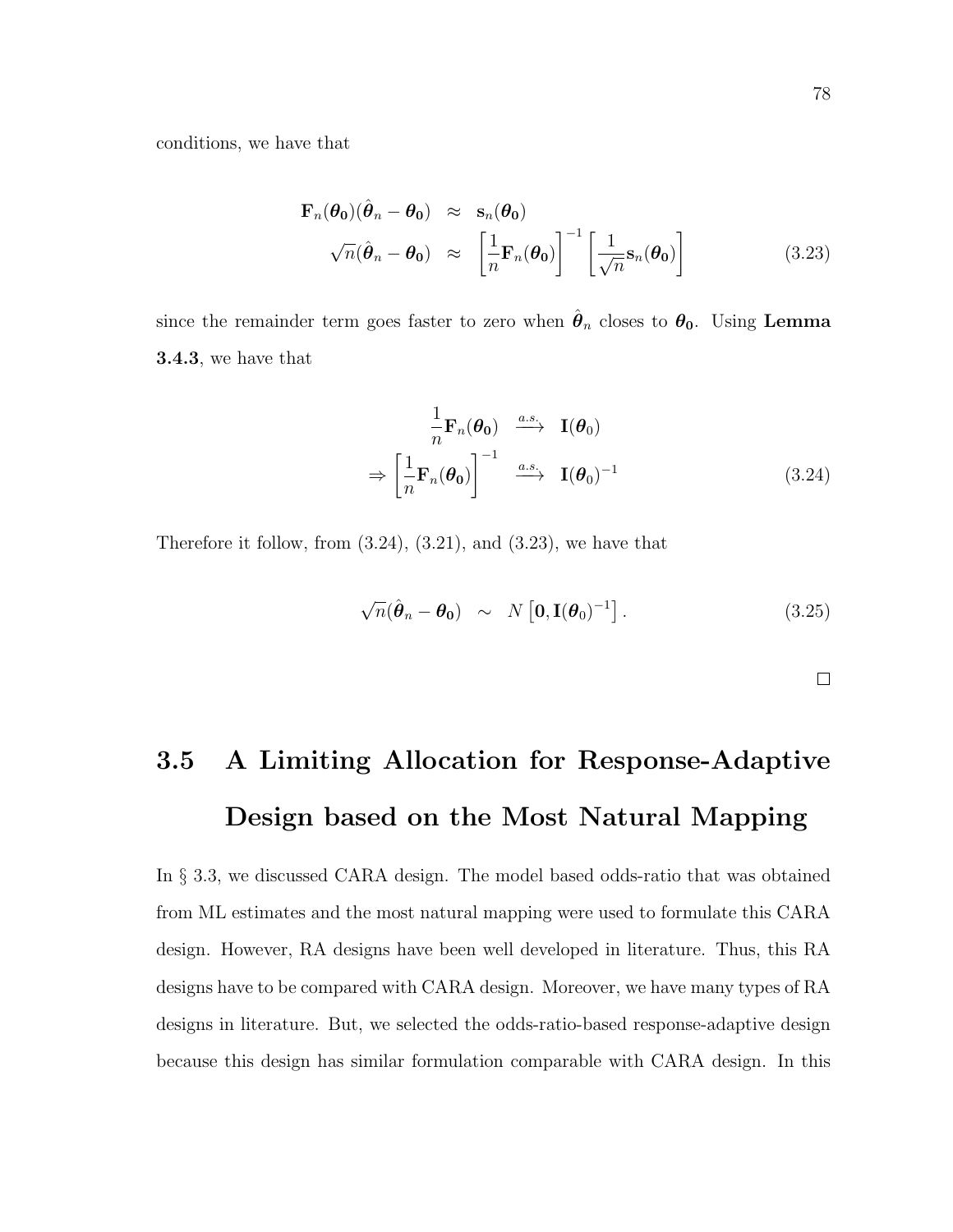section, we discuss odds-ratio-based response-adaptive designs that was introduced by Basak et al. (2009). The odds ratio for comparing treatment A against treatment  $B$  is given by,

$$
OR(P_{AS}, P_{BS}) = \frac{P_{AS}}{(1 - P_{AS})} \frac{(1 - P_{BS})}{P_{BS}},
$$
\n(3.26)

where  $P_{AS}$  and  $P_{BS}$  are the success probabilities for those patients assigned to treatment  $A$  and  $B$ , respectively.

The odds-ratio-based limiting allocation to treatment A using the most natural mapping is provided

$$
\rho(P_{AS}, P_{BS}) = \frac{OR(P_{AS}, P_{BS})}{1 + OR(P_{AS}, P_{BS})}.
$$
\n(3.27)

In our simulation study for this chapter, we use the allocation function of DBCD that is defined in (1.5) to target this limiting allocation.

#### 3.6 Simulation Studies

In this section, we validate the theoretical results we obtained in  $\S$  3.4. Suppose, treatments A and B are to be compared among patients who have a disease, considering the covariates: gender, chronic conditions, age. The description of responses, treatment assignments, and covariates are given by

$$
Y_i = \begin{cases} 1 & \text{if treatment is} \\ & \text{a success,} \\ & 0 & \text{otherwise.} \end{cases} \quad \text{and } X_{iA} = \begin{cases} 1 & \text{if the patient } i \text{ is assigned} \\ & \text{to treatment } A, \\ & 0 & \text{otherwise.} \end{cases}
$$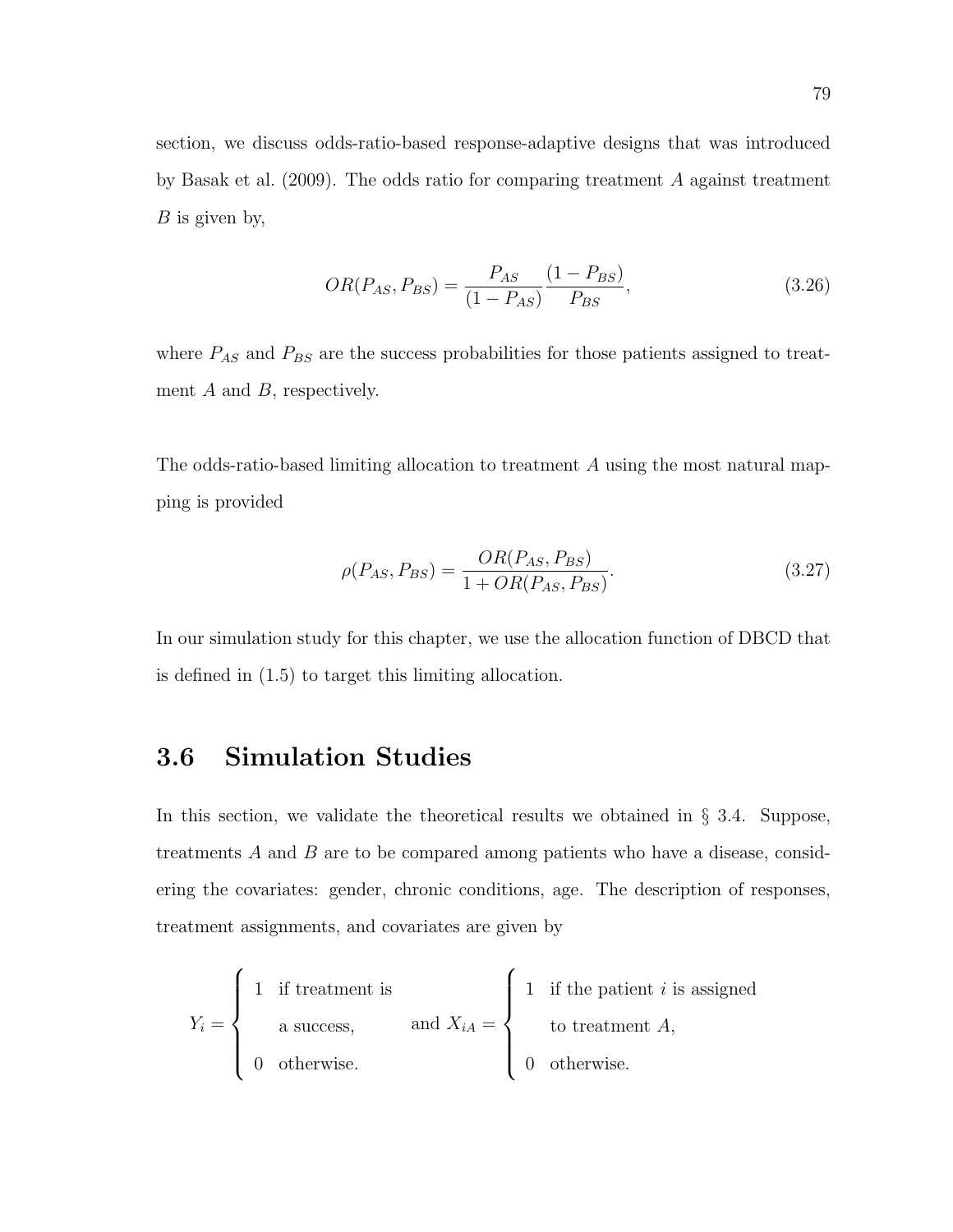$$
Z_{i1} = \begin{cases} 1 & \text{Male } (55\%), \\ 0 & \text{Female.} \end{cases} \text{ and } Z_{i2} = \begin{cases} 1 & \text{at least one chronic condition } (60\%), \\ 0 & \text{otherwise.} \end{cases}
$$

$$
Z_{i3} = \begin{cases} 1 & 20 \le \text{Age} \le 50 (30\%), \\ 0 & \text{otherwise.} \end{cases} \text{ and } Z_{i4} = \begin{cases} 1 & 50 < \text{Age} \le 65 (30\%), \\ 0 & \text{otherwise.} \end{cases}
$$

In this simulation study, the patient responses are assumed to be instantaneous. The following model is assumed to be the true statistical model for simulation studies,

$$
logit[P(Y_i = 1|x_{iA})] = x_{iA}\beta_A + \gamma_0 + \gamma_1 z_{i1} + \gamma_2 z_{i2} + \gamma_3 z_{i3} + \gamma_4 z_{i4} + \delta_1 x_{iA} z_{i1} + \delta_2 x_{iA} z_{i2} + \delta_3 x_{iA} z_{i3} + \delta_4 x_{iA} z_{i4},
$$
  

$$
= \mathbf{w}_i' \boldsymbol{\theta} \text{ for } i = 1, 2, \cdots, n \qquad (3.28)
$$

where  $\boldsymbol{\theta} = (\beta_A, \gamma_0, \boldsymbol{\gamma}', \boldsymbol{\delta}')'$  and  $\mathbf{w}_i = (x_{iA}, 1, \mathbf{z}'_i, x_{iA} \mathbf{z}'_i)'$ . Also,  $P(Y_i = 1 | x_{iA}) =$  $[1 + \exp(-\mathbf{w}'_i \boldsymbol{\theta})]^{-1}$  and  $P(Y_i = 0 | x_{iA}) = [1 + \exp(\mathbf{w}'_i \boldsymbol{\theta})]^{-1}$ .

Since we have four binary covariates,  $Z_1, Z_2, Z_3, Z_4$ , we can form 16 configuration' levels that are defined in Table 3.1.

In this simulation study, the three sets of true parameter values for the logit model in (3.28) we selected are:

- (a)  $\beta_{A0} = 1.25, \gamma_{00} = 0.50, \gamma_{10} = -0.18, \gamma_{20} = -0.30, \gamma_{30} = 0.25, \gamma_{40} = 0.10, \delta_{10} =$  $0.00, \delta_{20} = 0.00, \delta_{30} = 0.00, \delta_{40} = 0.00$
- (b)  $\beta_{A0} = 1.25, \gamma_{00} = 0.5, \gamma_{10} = -0.22, \gamma_{20} = -0.4, \gamma_{30} = 0.2, \gamma_{40} = 0.1, \delta_{10} =$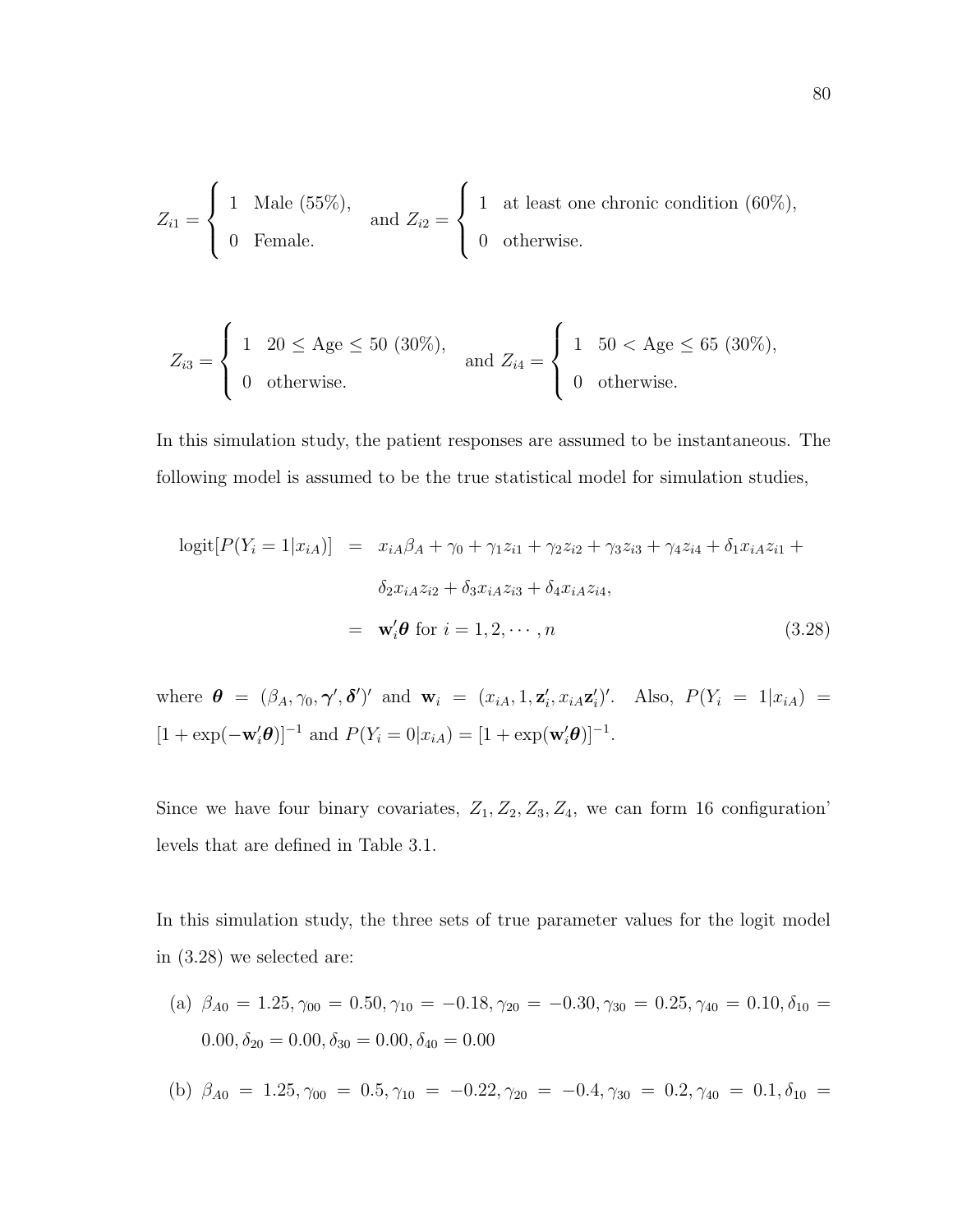| Level(h)        | $z_1$          | $z_2$          | $z_3$          | $\mathcal{Z}_4$ |
|-----------------|----------------|----------------|----------------|-----------------|
| $\overline{S1}$ | $\overline{0}$ | $\overline{0}$ | 0              | 0               |
| S <sub>2</sub>  | $\overline{0}$ | $\overline{0}$ | 0              | 1               |
| S <sub>3</sub>  | $\overline{0}$ | $\overline{0}$ | 1              | $\Omega$        |
| S4              | $\overline{0}$ | $\overline{0}$ | 1              | 1               |
| S <sub>5</sub>  | $\overline{0}$ | 1              | 0              | $\overline{0}$  |
| S <sub>6</sub>  | $\overline{0}$ | 1              | 0              | 1               |
| S7              | $\overline{0}$ | 1              | 1              | $\overline{0}$  |
| S <sub>8</sub>  | $\overline{0}$ | 1              | 1              | 1               |
| S <sub>9</sub>  | 1              | $\overline{0}$ | 0              | $\Omega$        |
| S <sub>10</sub> | 1              | $\overline{0}$ | $\overline{0}$ | 1               |
| S <sub>11</sub> | 1              | $\overline{0}$ | 1              | $\Omega$        |
| S <sub>12</sub> | 1              | $\overline{0}$ | 1              | 1               |
| S <sub>13</sub> | 1              | 1              | 0              | $\overline{0}$  |
| S <sub>14</sub> | 1              | 1              | 0              | 1               |
| S <sub>15</sub> | 1              | 1              | 1              | 0               |
| S16             | 1              | 1              | 1              | 1               |

Table 3.1: The levels of configurations(CL) or strata

 $0.09, \delta_{20} = -0.8, \delta_{30} = 0.06, \delta_{40} = 0.04$ 

(c)  $\beta_{A0} = 0, \gamma_{00} = 0.25, \gamma_{10} = -0.20, \gamma_{20} = -0.35, \gamma_{30} = 0.25, \gamma_{40} = 0.15, \delta_{10} =$  $0.10, \delta_{20} = -1.50, \delta_{30} = 0.05, \delta_{40} = 0.05.$ 

The set (a) represents no treatment by covariates interactions in the true model. Thus, treatment A is the best treatment because  $\beta_{A0}$  is positive. However, in sets (b) and (c), the true model contains treatment by covaraite interactions. Thus, neither treatment  $A$  nor treatment  $B$  is the globally best treatment. We consider these three scenarios to conduct simulation study. The selected number of patients were 500 and 1000 to implement this simulation study through 3000 simulations.

In CARA design, the probabilities of treatment assignments depend on the current patients' covariates. On the contrary, these probabilities does not depend on the current patients' covariates in RA designs. In this simulation study, CARA design is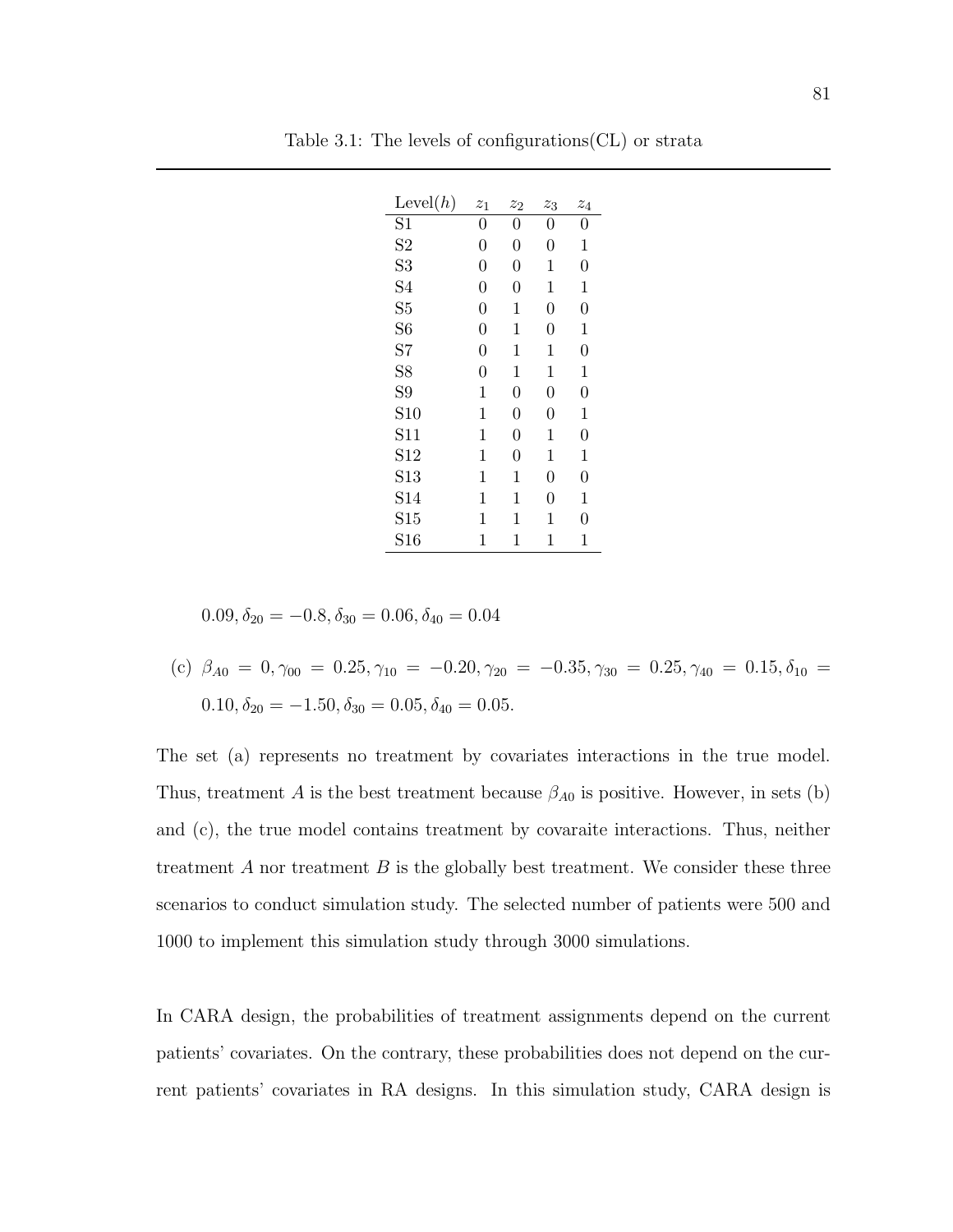Table 3.2: CARA, RA, and CR procedures from 3000 simulations with 500 number of patients. The proportion of patients assigned to treatment A in stratum  $h\left(\hat{P}_{Ah}\right)$  for  $h = 1, 2, \dots, m$ , simulated means (SM), simulated standard errors (SSE) with the model parameters  $\beta_{A0} = 1.25$ ,  $\gamma_{00} = 0.50$ ,  $\gamma_{10} = -0.18$ ,  $\gamma_{20} = -0.30$ ,  $\gamma_{30} = 0.25$ ,  $\gamma_{40} = 0.10$ ,  $\delta_{10} = 0.00, \, \delta_{20} = 0.00, \, \delta_{30} = 0.00, \, \delta_{40} = 0.00.$ 

|        |                             | Stratum $h$    |                |                |                 |                 |                |            |                 |
|--------|-----------------------------|----------------|----------------|----------------|-----------------|-----------------|----------------|------------|-----------------|
| Design | Quantity                    | S <sub>1</sub> | S <sub>2</sub> | S <sub>3</sub> | S4              | S <sub>5</sub>  | S <sub>6</sub> | S7         | <b>S8</b>       |
| CARA   | $\mathrm{SM}(\hat{P}_{Ah})$ | 0.7308         | 0.7286         | 0.7260         | 0.7228          | 0.7305          | 0.7291         | 0.7220     | 0.7206          |
|        | $SSE(\hat{P}_{Ah})$         | 0.1194         | 0.1422         | 0.1572         | 0.1902          | 0.1031          | 0.1255         | 0.1366     | 0.1685          |
| RA     | $\mathrm{SM}(P_{Ah})$       | 0.7748         | 0.7734         | 0.7754         | 0.7753          | 0.7758          | 0.7768         | 0.7762     | 0.7719          |
|        | $SSE(\hat{P}_{Ah})$         | 0.0791         | 0.1024         | 0.1122         | 0.1496          | 0.0664          | 0.0836         | 0.0939     | 0.1211          |
| CR     | $\mathrm{SM}(\hat{P}_{Ah})$ | 0.4964         | 0.5000         | 0.4995         | 0.4961          | 0.4981          | 0.4995         | 0.4994     | 0.5012          |
|        | $SSE(\tilde{P}_{Ah})$       | 0.0790         | 0.1094         | 0.1246         | 0.1712          | 0.0650          | 0.0889         | 0.0967     | 0.1360          |
| Design | Quantity                    | S <sub>9</sub> | <b>S10</b>     | <b>S11</b>     | S <sub>12</sub> | S <sub>13</sub> | <b>S14</b>     | <b>S15</b> | S <sub>16</sub> |
| CARA   | $\mathrm{SM}(\hat{P}_{Ah})$ | 0.7316         | 0.7271         | 0.7238         | 0.7211          | 0.7309          | 0.7267         | 0.7246     | 0.7225          |
|        | $SSE(\hat{P}_{Ah})$         | 0.1095         | 0.1367         | 0.1426         | 0.1807          | 0.0955          | 0.1202         | 0.1257     | 0.1580          |
| RA     | $\mathrm{SM}(\hat{P}_{Ah})$ | 0.7754         | 0.7736         | 0.7746         | 0.7740          | 0.7756          | 0.7754         | 0.7764     | 0.7760          |
|        | $SSE(\hat{P}_{Ah})$         | 0.0718         | 0.0902         | 0.1014         | 0.1349          | 0.0633          | 0.0775         | 0.0838     | 0.1082          |
| CR     | $\mathrm{SM}(\hat{P}_{Ah})$ | 0.5012         | 0.4978         | 0.5011         | 0.4976          | 0.5006          | 0.5018         | 0.4990     | 0.5022          |
|        | $SSE(\hat{P}_{Ah})$         | 0.0720         | 0.0968         | 0.1097         | 0.1538          | 0.0580          | 0.0781         | 0.0866     | 0.1247          |

Table 3.3: CARA, RA, and CR procedures from 3000 simulations with 500 number of patients. The proportion of patients assigned to treatment  $A(P_A)$ , the success rates of patients  $(\hat{P}_S)$ , simulated means (SM), and simulated standard errors (SSE) with the model parameters  $\beta_{A0} = 1.25$ ,  $\gamma_{00} = 0.50$ ,  $\gamma_{10} = -0.18$ ,  $\gamma_{20} = -0.30$ ,  $\gamma_{30} = 0.25$ ,  $\gamma_{40} = 0.10$ ,  $\delta_{10} = 0.00, \delta_{20} = 0.00, \delta_{30} = 0.00, \delta_{40} = 0.00.$ 

| Quantity                            | CARA   | RA     | CR.    |
|-------------------------------------|--------|--------|--------|
| $\overline{\mathrm{SM}(\hat{P}_A)}$ | 0.7279 | 0.7752 | 0.4996 |
| $\text{SSE}(\hat{P}_A)$             | 0.0504 | 0.0455 | 0.0222 |
| $\mathrm{SM}(\hat{P}_S)$            | 0.7602 | 0.7718 | 0.7044 |
| $SSE(\hat{P}_S)$                    | 0.0213 | 0.0214 | 0.0202 |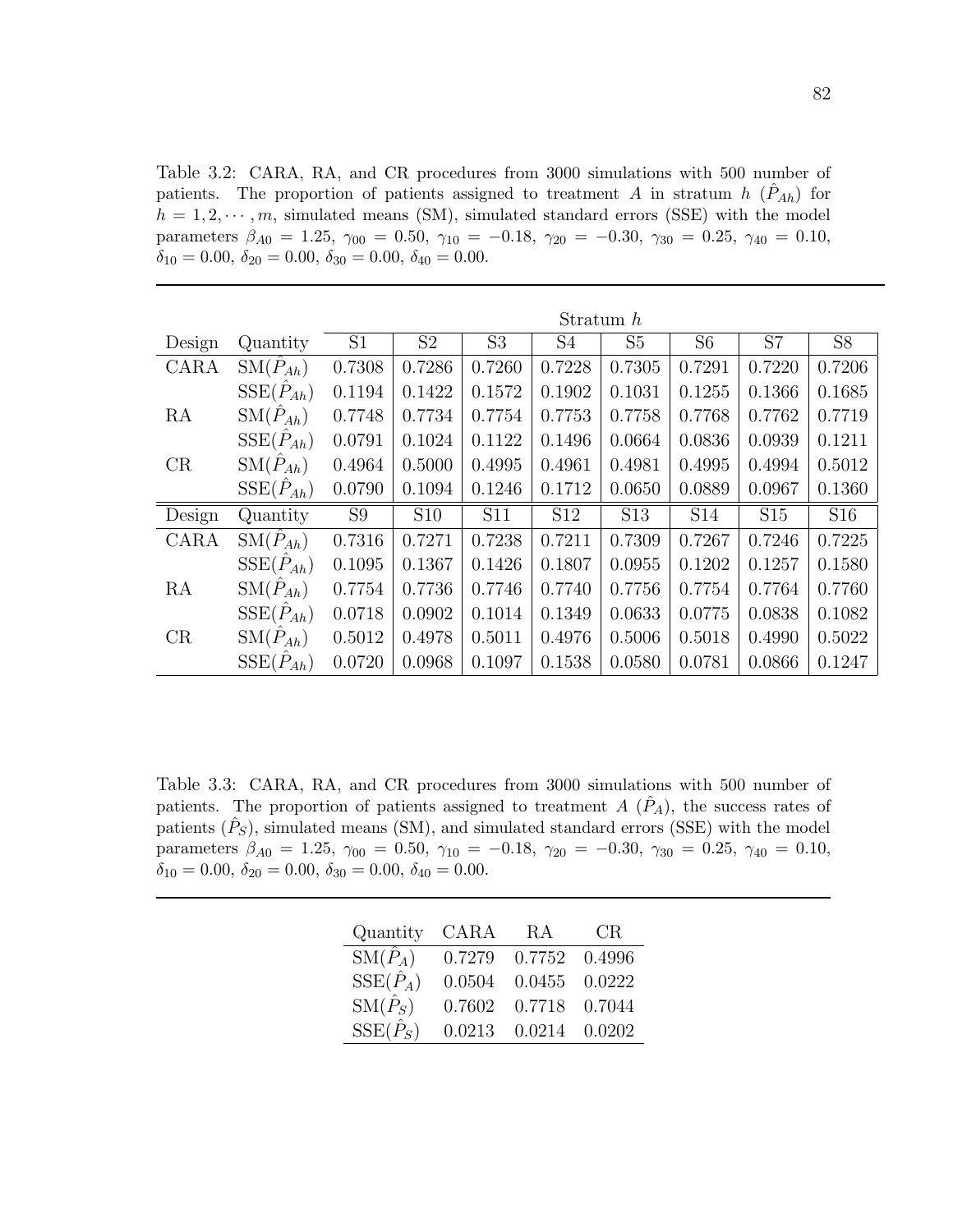compared to CR design and RA design that is described in § 3.5. We have already mentioned that neither treatment  $A$  nor treatment  $B$  is the globally best treatment if treatment by covariate interactions exist. Thus, we compute the combined proportion of success rates of treatment A and B, say  $\hat{P}_S$ , to compare three designs because we would not come to any conclusion based on the results that the proportion of patients assigned to treatment A, say  $\hat{P}_A$ . Furthermore, we calculated the proportion of patients assigned to treatment A for stratum h, say  $\hat{P}_{Ah}$ ,  $h = 1, 2, \cdots, 16$ . In fact,  $\hat{P}_{S}$ is a measure that can be used to compare participating patients' ethics among three designs.

Table 3.4: CARA, RA, and CR procedures from 3000 simulations with 500 number of patients. Simulated means (SM), simulated standard error (SSE), estimated standard error (ESE), and coverage probability (CP) with the model parameters  $\beta_{A0} = 1.25$ ,  $\gamma_{00} = 0.50$ ,  $\gamma_{10} = -0.18, \ \gamma_{20} = -0.30, \ \gamma_{30} = 0.25, \ \gamma_{40} = 0.10, \ \delta_{10} = 0.00, \ \delta_{20} = 0.00, \ \delta_{30} = 0.00,$  $\delta_{40} = 0.00$ .

| Design | Quan-        |           |                  |                  |                  |                  |                  |                  |            |            |                  |  |
|--------|--------------|-----------|------------------|------------------|------------------|------------------|------------------|------------------|------------|------------|------------------|--|
|        | tity         | $\beta_A$ | $\hat{\gamma}_0$ | $\hat{\gamma}_1$ | $\hat{\gamma}_2$ | $\hat{\gamma}_3$ | $\hat{\gamma}_4$ | $\hat{\delta}_1$ | $\delta_2$ | $\delta_3$ | $\hat{\delta}_4$ |  |
| CARA   | <b>SM</b>    | 1.359     | 0.418            | $-0.183$         | $-0.294$         | 0.226            | 0.082            | $-0.006$         | $-0.026$   | 0.029      | 0.023            |  |
|        | <b>SSE</b>   | 0.561     | 0.449            | 0.397            | 0.416            | 0.443            | 0.446            | 0.496            | 0.521      | 0.556      | 0.548            |  |
|        | ESE          | 0.522     | 0.410            | 0.375            | 0.384            | 0.412            | 0.394            | 0.474            | 0.487      | 0.526      | 0.498            |  |
|        | СP           | 0.940     | 0.942            | 0.944            | 0.939            | 0.947            | 0.939            | 0.946            | 0.936      | 0.946      | 0.937            |  |
| RA     | SM           | 1.300     | 0.484            | $-0.181$         | $-0.315$         | 0.274            | 0.105            | $-0.004$         | $-0.002$   | $-0.014$   | 0.004            |  |
|        | <b>SSE</b>   | 0.567     | 0.472            | 0.429            | 0.440            | 0.479            | 0.458            | 0.506            | 0.527      | 0.576      | 0.551            |  |
|        | ESE          | 0.545     | 0.446            | 0.412            | 0.420            | 0.454            | 0.431            | 0.498            | 0.510      | 0.552      | 0.521            |  |
|        | СP           | 0.940     | 0.947            | 0.948            | 0.946            | 0.941            | 0.944            | 0.950            | 0.948      | 0.939      | 0.944            |  |
| CR     | SМ           | 1.287     | 0.512            | $-0.190$         | $-0.296$         | 0.256            | 0.106            | 0.005            | $-0.024$   | 0.017      | 0.017            |  |
|        | $_{\rm SSE}$ | 0.495     | 0.292            | 0.267            | 0.276            | 0.296            | 0.283            | 0.445            | 0.458      | 0.511      | 0.470            |  |
|        | ESE          | 0.487     | 0.287            | 0.265            | 0.270            | 0.290            | 0.277            | 0.440            | 0.453      | 0.491      | 0.461            |  |
|        | $\rm CP$     | 0.952     | 0.949            | 0.950            | 0.950            | 0.947            | 0.952            | 0.950            | 0.954      | 0.949      | 0.953            |  |

We also computed the simulated means (SM) to confirm the consistency of parameter estimates. The estimated standard error (ESE) is computed using the inverse of the Hessian matrix obtained at the final stage of the maximization process. Also, the simulated standard error (SSE) is calculated to validate whether ESE can be used in real data analysis. That is, if the values of SSE and ESE are close, we can use ESE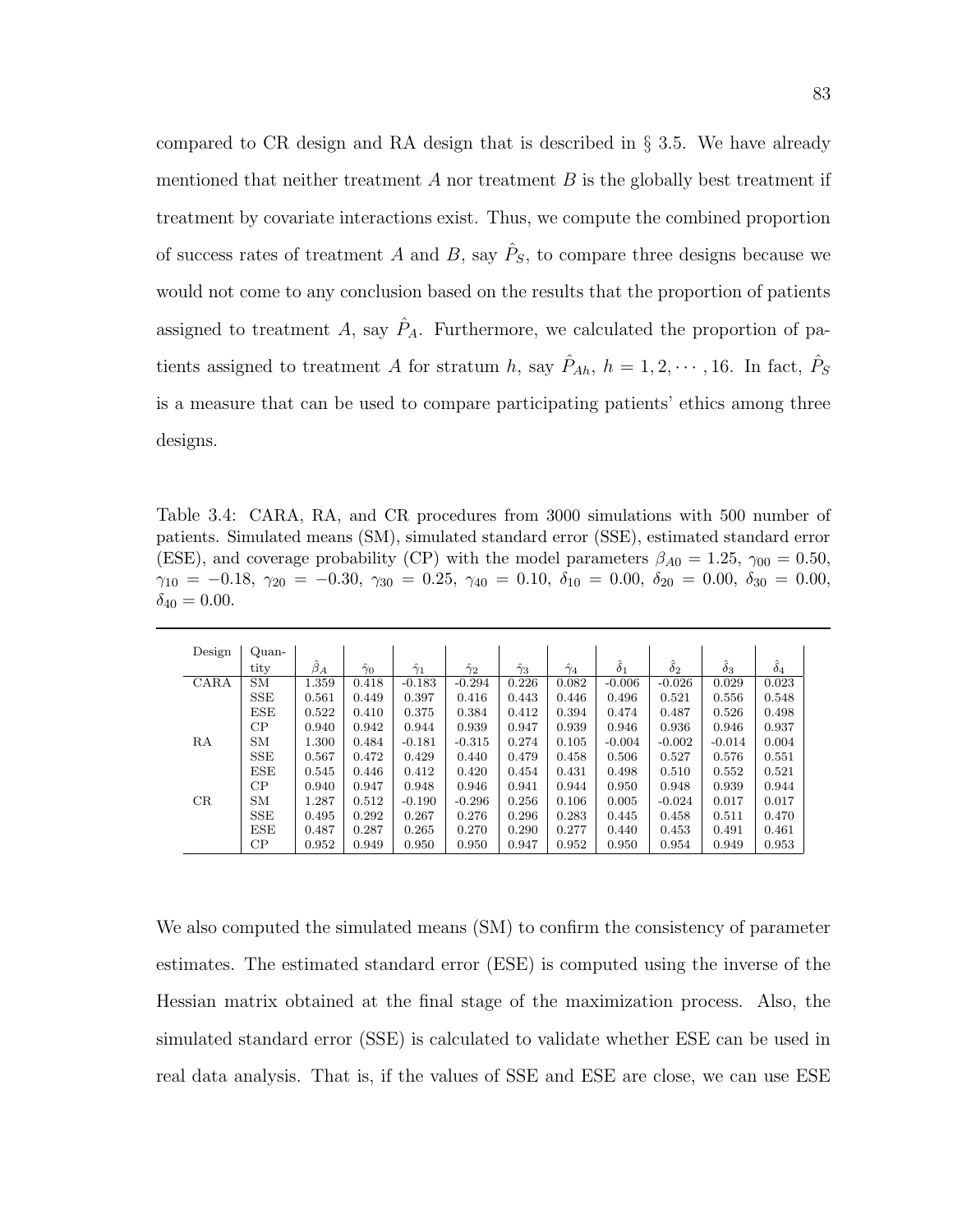for real data analysis. The normal distribution based coverage probability (CP) is computed to verify whether the parameter estimates asymptotically follow the normal distribution.

Table 3.5: CARA, RA, and CR procedures from 3000 simulations with 500 number of patients. The proportion of patients assigned to treatment A in stratum  $h\left(\hat{P}_{Ah}\right)$  for  $h = 1, 2, \dots, m$ , simulated means (SM), simulated standard errors (SSE) with the model parameters  $\beta_{A0} = 1.25$ ,  $\gamma_{00} = 0.5$ ,  $\gamma_{10} = -0.22$ ,  $\gamma_{20} = -0.4$ ,  $\gamma_{30} = 0.2$ ,  $\gamma_{40} = 0.1$ ,  $\delta_{10} = 0.09$ ,  $\delta_{20} = -0.8, \delta_{30} = 0.06, \delta_{40} = 0.04.$ 

|        |                             |                |                |                |                 | Stratum $h$     |                |                 |                 |
|--------|-----------------------------|----------------|----------------|----------------|-----------------|-----------------|----------------|-----------------|-----------------|
| Design | Quantity                    | S <sub>1</sub> | S <sub>2</sub> | S <sub>3</sub> | S4              | S5              | S <sub>6</sub> | S7              | S <sub>8</sub>  |
| CARA   | $\mathrm{SM}(\hat{P}_{Ah})$ | 0.7373         | 0.7402         | 0.7412         | 0.7414          | 0.5953          | 0.6035         | 0.6047          | 0.6123          |
|        | $SSE(\hat{P}_{Ah})$         | 0.1171         | 0.1421         | 0.1522         | 0.1872          | 0.1236          | 0.1514         | 0.1618          | 0.1920          |
| RA     | $\mathrm{SM}(\hat{P}_{Ah})$ | 0.6836         | 0.6829         | 0.6844         | 0.6807          | 0.6822          | 0.6856         | 0.6848          | 0.6814          |
|        | $SSE(\hat{P}_{Ah})$         | 0.0857         | 0.1108         | 0.1240         | 0.1661          | 0.0729          | 0.0921         | 0.1020          | 0.1341          |
| CR     | $\mathrm{SM}(\hat{P}_{Ah})$ | 0.4964         | 0.4999         | 0.4994         | 0.4961          | 0.4982          | 0.4995         | 0.4995          | 0.5012          |
|        | $SSE(\hat{P}_{Ah})$         | 0.0790         | 0.1094         | 0.1247         | 0.1712          | 0.0651          | 0.0889         | 0.0967          | 0.1360          |
| Design | Quantity                    | S <sub>9</sub> | <b>S10</b>     | <b>S11</b>     | S <sub>12</sub> | S <sub>13</sub> | <b>S14</b>     | S <sub>15</sub> | S <sub>16</sub> |
| CARA   | $\mathrm{SM}(\hat{P}_{Ah})$ | 0.7530         | 0.7554         | 0.7532         | 0.7564          | 0.6157          | 0.6232         | 0.6240          | 0.6351          |
|        | $SSE(\hat{P}_{Ah})$         | 0.1045         | 0.1272         | 0.1347         | 0.1717          | 0.1147          | 0.1404         | 0.1477          | 0.1767          |
| RA     | $\mathrm{SM}(\hat{P}_{Ah})$ | 0.6834         | 0.6813         | 0.6835         | 0.6788          | 0.6835          | 0.6833         | 0.6841          | 0.6812          |
|        | $SSE(\hat{P}_{Ah})$         | 0.0807         | 0.1013         | 0.1129         | 0.1507          | 0.0668          | 0.0847         | 0.0928          | 0.1229          |
| CR     | $\mathrm{SM}(\hat{P}_{Ah})$ | 0.5012         | 0.4978         | 0.5011         | 0.4978          | 0.5007          | 0.5018         | 0.4990          | 0.5022          |
|        | $SSE(P_{Ah})$               | 0.0720         | 0.0968         | 0.1096         | 0.1540          | 0.0580          | 0.0781         | 0.0866          | 0.1247          |

The results in Tables 3.2, 3.5, 3.8, and 3.11 show that the proportion of patients assigned to treatment A are (i) approximately equal in each stratum for RA design, (ii) approximately 0.5 in each stratum for CR design, and (iii) different in values among strata for CARA design except in Table 3.2. This shows that the proportion of patients assigned to treatment A are equal in each stratum for CARA design when there is no treatment by covariate interaction in the true model [see Table 3.2].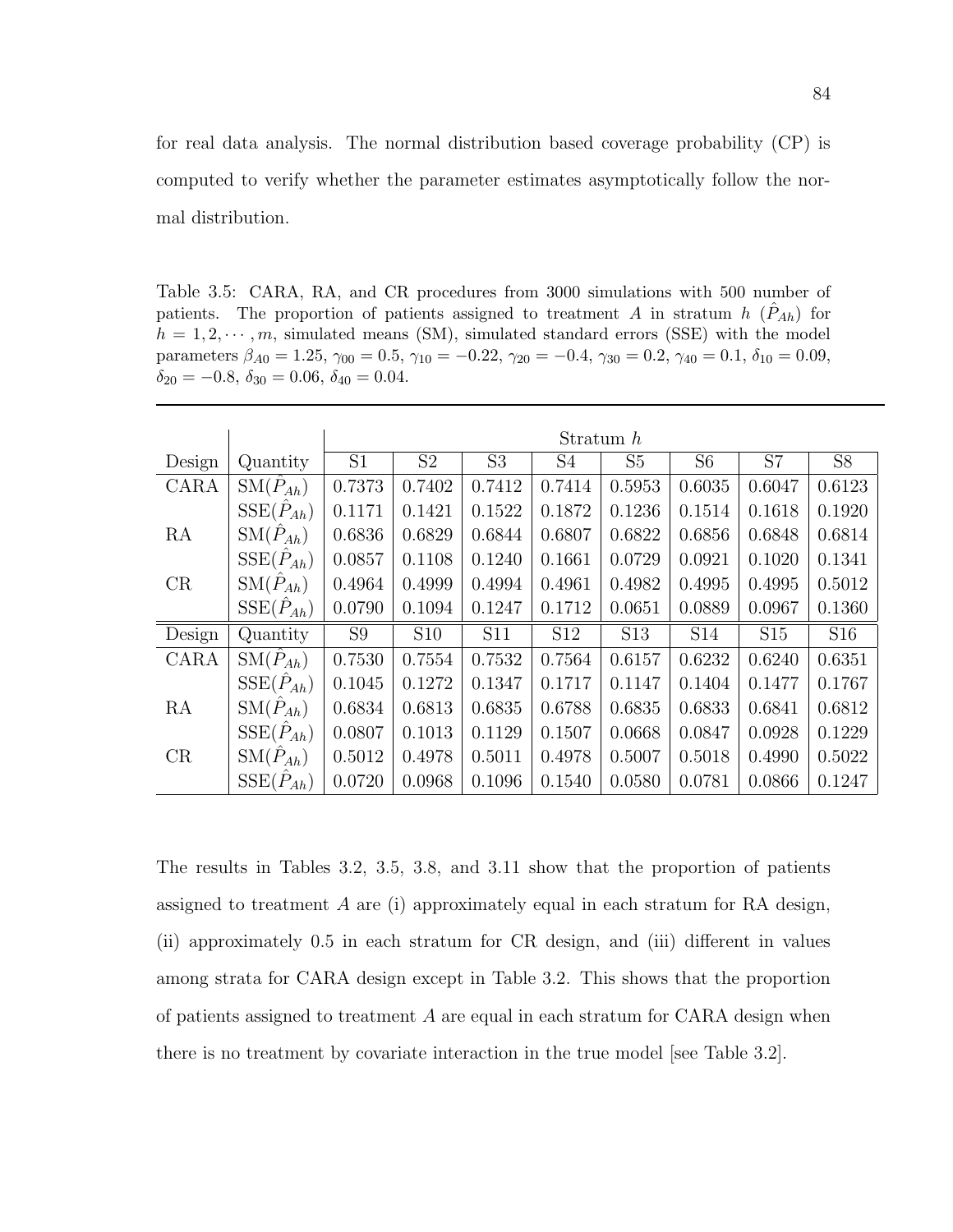Table 3.6: CARA, RA, and CR procedures from 3000 simulations with 500 number of patients. The proportion of patients assigned to treatment  $A(P_A)$ , the success rates of patients  $(\hat{P}_S)$ , simulated means (SM), and simulated standard errors (SSE) with the model parameters  $\beta_{A0} = 1.25, \gamma_{00} = 0.5, \gamma_{10} = -0.22, \gamma_{20} = -0.4, \gamma_{30} = 0.2, \gamma_{40} = 0.1, \delta_{10} = 0.09,$  $\delta_{20} = -0.8, \delta_{30} = 0.06, \delta_{40} = 0.04.$ 

| Quantity                                 | CARA   | RA     | CR.    |
|------------------------------------------|--------|--------|--------|
| $\operatorname{SM}(\widehat{\hat{P}_A})$ | 0.6664 | 0.6832 | 0.4996 |
| $SSE(\hat{P}_A)$                         | 0.0535 | 0.0484 | 0.0222 |
| $\mathrm{SM}(\hat{P}_S)$                 | 0.6767 | 0.6750 | 0.6435 |
| $SSE(\hat{P}_S)$                         | 0.0221 | 0.0217 | 0.0214 |

Table 3.7: CARA, RA, and CR procedures from 3000 simulations with 500 number of patients. Simulated means (SM), simulated standard error (SSE), estimated standard error (ESE), and coverage probability (CP) with the model parameters  $\beta_{A0} = 1.25$ ,  $\gamma_{00} = 0.5, \ \gamma_{10} = -0.22, \ \gamma_{20} = -0.4, \ \gamma_{30} = 0.2, \ \gamma_{40} = 0.1, \ \delta_{10} = 0.09, \ \delta_{20} = -0.8,$  $\delta_{30} = 0.06, \delta_{40} = 0.04.$ 

| Design | $Quan-$    |           |                  |                  |                  |                  |                  |                  |                  |                  |                  |  |
|--------|------------|-----------|------------------|------------------|------------------|------------------|------------------|------------------|------------------|------------------|------------------|--|
|        | tity       | $\beta_A$ | $\hat{\gamma}_0$ | $\hat{\gamma}_1$ | $\hat{\gamma}_2$ | $\hat{\gamma}_3$ | $\hat{\gamma}_4$ | $\hat{\delta}_1$ | $\hat{\delta}_2$ | $\hat{\delta}_3$ | $\hat{\delta}_4$ |  |
| CARA   | <b>SM</b>  | 1.353     | 0.415            | $-0.224$         | $-0.370$         | 0.173            | 0.082            | 0.101            | $-0.873$         | 0.092            | 0.060            |  |
|        | <b>SSE</b> | 0.540     | 0.427            | 0.359            | 0.390            | 0.414            | 0.378            | 0.462            | 0.498            | 0.526            | 0.488            |  |
|        | ESE        | 0.502     | 0.394            | 0.331            | 0.366            | 0.368            | 0.350            | 0.426            | 0.468            | 0.474            | 0.449            |  |
|        | CP         | 0.941     | 0.949            | 0.947            | 0.945            | 0.934            | 0.947            | 0.939            | 0.943            | 0.940            | 0.937            |  |
| RA     | <b>SM</b>  | 1.291     | 0.485            | $-0.227$         | $-0.412$         | 0.218            | 0.112            | 0.102            | $-0.823$         | 0.058            | 0.036            |  |
|        | <b>SSE</b> | 0.492     | 0.372            | 0.342            | 0.347            | 0.387            | 0.356            | 0.428            | 0.463            | 0.493            | 0.445            |  |
|        | ESE        | 0.483     | 0.366            | 0.337            | 0.344            | 0.369            | 0.352            | 0.425            | 0.453            | 0.468            | 0.445            |  |
|        | CP         | 0.951     | 0.954            | 0.948            | 0.954            | 0.942            | 0.952            | 0.953            | 0.948            | 0.937            | 0.955            |  |
| CR     | <b>SM</b>  | 1.274     | 0.515            | $-0.239$         | $-0.408$         | 0.212            | 0.102            | 0.114            | $-0.831$         | 0.063            | 0.054            |  |
|        | <b>SSE</b> | 0.478     | 0.290            | 0.262            | 0.274            | 0.288            | 0.281            | 0.402            | 0.448            | 0.458            | 0.424            |  |
|        | ESE        | 0.469     | 0.286            | 0.263            | 0.269            | 0.288            | 0.275            | 0.402            | 0.438            | 0.444            | 0.421            |  |
|        | CP         | 0.954     | 0.948            | 0.952            | 0.947            | 0.950            | 0.946            | 0.950            | 0.948            | 0.950            | 0.949            |  |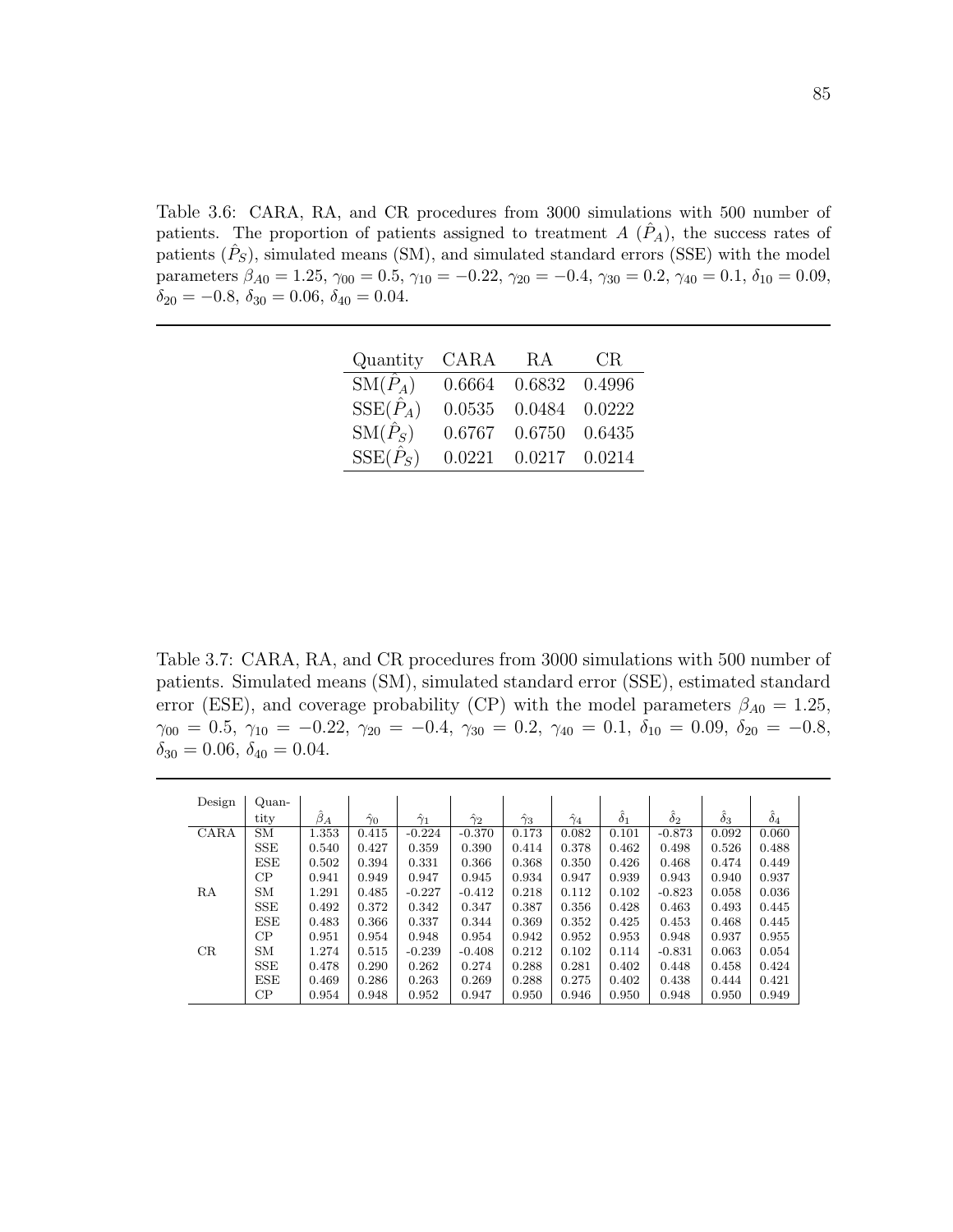Table 3.8: CARA, RA, and CR procedures from 3000 simulations with 500 number of patients. The proportion of patients assigned to treatment A in stratum  $h\ (\hat{P}_{Ah})$ for  $h = 1, 2, \dots, m$ , simulated means (SM), simulated standard errors (SSE) with the model parameters  $\beta_{A0} = 0$ ,  $\gamma_{00} = 0.25$ ,  $\gamma_{10} = -0.20$ ,  $\gamma_{20} = -0.35$ ,  $\gamma_{30} = 0.25$ ,  $\gamma_{40} = 0.15, \delta_{10} = 0.10, \delta_{20} = -1.50, \delta_{30} = 0.05, \delta_{40} = 0.05.$ 

|        |                             |                |                |                |                 | Stratum $h$     |                |                 |                 |
|--------|-----------------------------|----------------|----------------|----------------|-----------------|-----------------|----------------|-----------------|-----------------|
| Design | Quantity                    | S <sub>1</sub> | S <sub>2</sub> | S <sub>3</sub> | S4              | S <sub>5</sub>  | S <sub>6</sub> | S7              | $\overline{S8}$ |
| CARA   | $\mathrm{SM}(\hat{P}_{Ah})$ | 0.4962         | 0.5072         | 0.5079         | 0.5127          | 0.2108          | 0.2239         | 0.2233          | 0.2348          |
|        | $SSE(\hat{P}_{Ah})$         | 0.1513         | 0.1767         | 0.1913         | 0.2318          | 0.0948          | 0.1142         | 0.1254          | 0.1557          |
| RA     | $SM(P_{Ah})$                | 0.3339         | 0.3326         | 0.3345         | 0.3314          | 0.3326          | 0.3336         | 0.3342          | 0.3311          |
|        | $SSE(\hat{P}_{Ah})$         | 0.0879         | 0.1152         | 0.1256         | 0.1704          | 0.0712          | 0.0924         | 0.1001          | 0.1356          |
| CR     | $\mathrm{SM}(P_{Ah})$       | 0.4964         | 0.4999         | 0.4994         | 0.4961          | 0.4982          | 0.4995         | 0.4995          | 0.5012          |
|        | $SSE(\hat{P}_{Ah})$         | 0.0790         | 0.1094         | 0.1247         | 0.1712          | 0.0651          | 0.0889         | 0.0967          | 0.1360          |
| Design | Quantity                    | S <sub>9</sub> | <b>S10</b>     | S11            | S <sub>12</sub> | S <sub>13</sub> | <b>S14</b>     | S <sub>15</sub> | S16             |
| CARA   | $\mathrm{SM}(P_{Ah})$       | 0.5214         | 0.5275         | 0.5271         | 0.5319          | 0.2244          | 0.2368         | 0.2370          | 0.2469          |
|        | $SSE(\hat{P}_{Ah})$         | 0.1416         | 0.1716         | 0.1778         | 0.2153          | 0.0955          | 0.1160         | 0.1209          | 0.1527          |
| RA     | $\mathrm{SM}(P_{Ah})$       | 0.3342         | 0.3356         | 0.3315         | 0.3317          | 0.3325          | 0.3338         | 0.3339          | 0.3308          |
|        | $SSE(\hat{P}_{Ah})$         | 0.0810         | 0.1052         | 0.1165         | 0.1522          | 0.0646          | 0.0844         | 0.0898          | 0.1253          |
| CR     | $SM(P_{Ah})$                | 0.5012         | 0.4978         | 0.5011         | 0.4978          | 0.5007          | 0.5018         | 0.4990          | 0.5022          |
|        | $SSE(P_{Ah})$               | 0.0720         | 0.0968         | 0.1096         | 0.1540          | 0.0580          | 0.0781         | 0.0866          | 0.1247          |

Table 3.9: CARA, RA, and CR procedures from 3000 simulations with 500 number of patients. The proportion of patients assigned to treatment  $A(\hat{P}_A)$ , the success rates of patients  $(\hat{P}_S)$ , simulated means (SM), and simulated standard errors (SSE) with the model parameters  $\beta_{A0} = 0$ ,  $\gamma_{00} = 0.25$ ,  $\gamma_{10} = -0.20$ ,  $\gamma_{20} = -0.35$ ,  $\gamma_{30} = 0.25$ ,  $\gamma_{40} = 0.15, \delta_{10} = 0.10, \delta_{20} = -1.50, \delta_{30} = 0.05, \delta_{40} = 0.05.$ 

| Quantity                            | CARA   | RA     | CR.    |
|-------------------------------------|--------|--------|--------|
| $\overline{\mathrm{SM}(\hat{P}_A)}$ | 0.3417 | 0.3331 | 0.4996 |
| $\text{SSE}(\hat{P}_A)$             | 0.0572 | 0.0472 | 0.0222 |
| $\mathrm{SM}(\hat{P}_S)$            | 0.4787 | 0.4577 | 0.4296 |
| $SSE(\hat{P}_S)$                    | 0.0248 | 0.0234 | 0.0225 |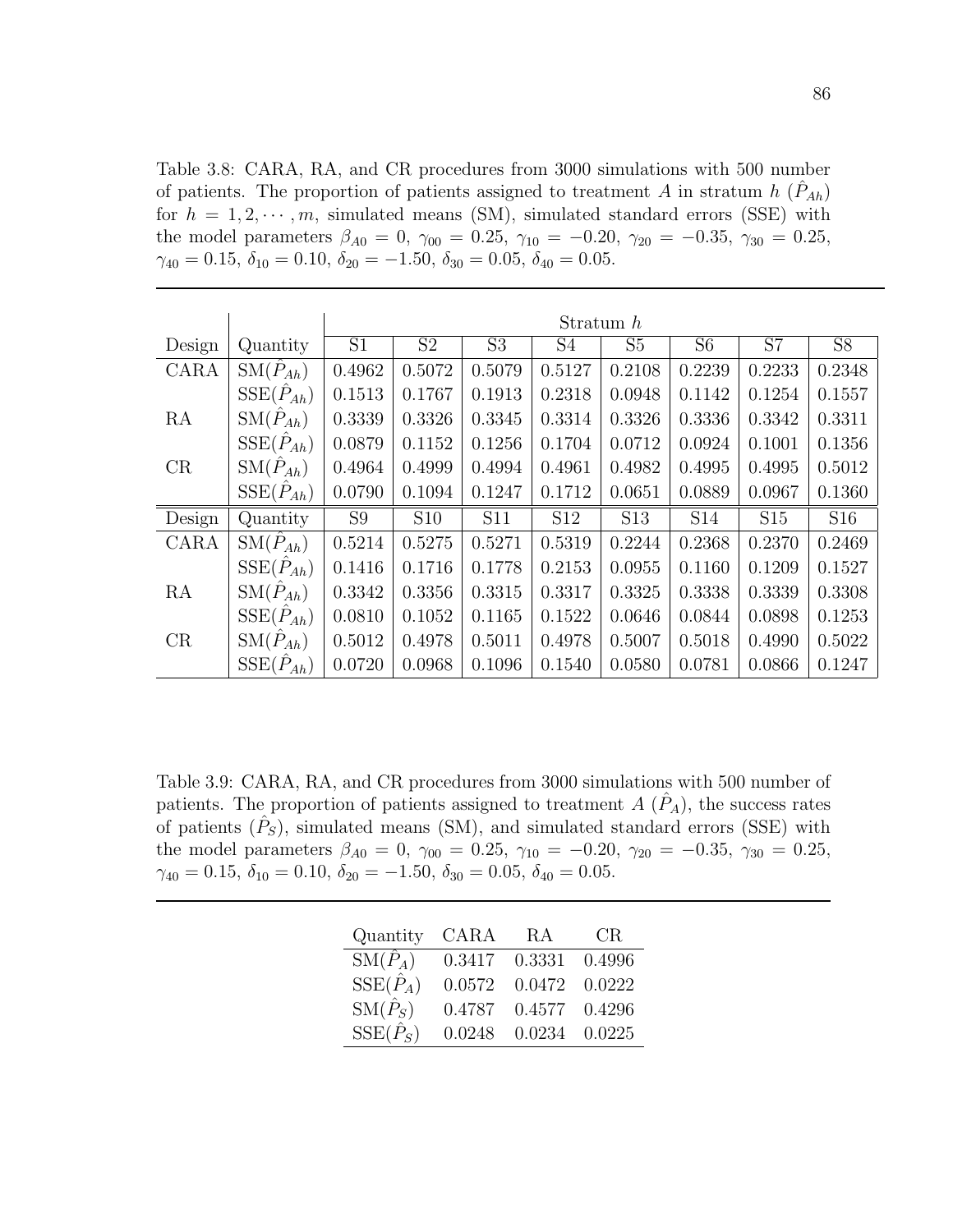Table 3.10: CARA, RA, and CR procedures from 3000 simulations with 500 number of patients. Simulated means (SM), simulated standard error (SSE), estimated standard error (ESE), and coverage probability (CP) with the model parameters  $\beta_{A0} = 0$ ,  $\gamma_{00} = 0.25, \, \gamma_{10} = -0.20, \, \gamma_{20} = -0.35, \, \gamma_{30} = 0.25, \, \gamma_{40} = 0.15, \, \delta_{10} = 0.10, \, \delta_{20} = -1.50,$  $\delta_{30} = 0.05, \, \delta_{40} = 0.05.$ 

| Design | Quan-      |           |                  |                  |                  |                  |                  |                  |                  |                  |                  |
|--------|------------|-----------|------------------|------------------|------------------|------------------|------------------|------------------|------------------|------------------|------------------|
|        | tity       | $\beta_A$ | $\hat{\gamma}_0$ | $\hat{\gamma}_1$ | $\hat{\gamma}_2$ | $\hat{\gamma}_3$ | $\hat{\gamma}_4$ | $\hat{\delta}_1$ | $\hat{\delta}_2$ | $\hat{\delta}_3$ | $\hat{\delta}_4$ |
| CARA   | <b>SM</b>  | $-0.017$  | 0.213            | $-0.203$         | $-0.323$         | 0.249            | 0.146            | 0.108            | 1.670            | 0.025            | 0.042            |
|        | <b>SSE</b> | 0.487     | 0.282            | 0.231            | 0.264            | 0.252            | 0.249            | 0.485            | 0.540            | 0.516            | 0.491            |
|        | <b>ESE</b> | 0.437     | 0.269            | 0.228            | 0.252            | 0.249            | 0.239            | 0.429            | 0.492            | 0.468            | 0.448            |
|        | CP         | 0.935     | 0.946            | 0.949            | 0.944            | 0.947            | 0.946            | 0.928            | 0.946            | 0.939            | 0.938            |
| RA     | <b>SM</b>  | $-0.011$  | 0.249            | $-0.205$         | $-0.356$         | 0.261            | 0.152            | 0.106            | $-1.559$         | 0.040            | 0.046            |
|        | <b>SSE</b> | 0.462     | 0.247            | 0.227            | 0.231            | 0.250            | 0.238            | 0.459            | 0.467            | 0.501            | 0.477            |
|        | <b>ESE</b> | 0.452     | 0.243            | 0.226            | 0.230            | 0.246            | 0.235            | 0.442            | 0.447            | 0.479            | 0.461            |
|        | CP         | 0.948     | 0.943            | 0.951            | 0.951            | 0.946            | 0.953            | 0.944            | 0.948            | 0.947            | 0.943            |
| CR     | <b>SM</b>  | 0.008     | 0.257            | $-0.214$         | $-0.361$         | 0.265            | 0.156            | 0.112            | $-1.530$         | 0.029            | 0.041            |
|        | <b>SSE</b> | 0.427     | 0.288            | 0.260            | 0.264            | 0.286            | 0.276            | 0.403            | 0.404            | 0.443            | 0.414            |
|        | <b>ESE</b> | 0.414     | 0.282            | 0.261            | 0.266            | 0.285            | 0.273            | 0.399            | 0.403            | 0.433            | 0.416            |
|        | CP         | 0.944     | 0.947            | 0.956            | 0.951            | 0.952            | 0.948            | 0.944            | 0.951            | 0.939            | 0.954            |

Table 3.11: CARA, RA, and CR procedures from 3000 simulations with 1000 number of patients. The proportion of patients assigned to treatment A in stratum  $h\ (\hat{P}_{Ah})$ for  $h = 1, 2, \dots, m$ , simulated means (SM), simulated standard errors (SSE) with the model parameters  $\beta_{A0} = 0$ ,  $\gamma_{00} = 0.25$ ,  $\gamma_{10} = -0.20$ ,  $\gamma_{20} = -0.35$ ,  $\gamma_{30} = 0.25$ ,  $\gamma_{40} = 0.15, \delta_{10} = 0.10, \delta_{20} = -1.50, \delta_{30} = 0.05, \delta_{40} = 0.05.$ 

|        |                             |                |                 |                |                 | Stratum $h$     |                |            |                 |
|--------|-----------------------------|----------------|-----------------|----------------|-----------------|-----------------|----------------|------------|-----------------|
| Design | Quantity                    | S <sub>1</sub> | S <sub>2</sub>  | S <sub>3</sub> | S <sub>4</sub>  | S <sub>5</sub>  | S <sub>6</sub> | S7         | S <sub>8</sub>  |
| CARA   | $\mathrm{SM}(\hat{P}_{Ah})$ | 0.5006         | 0.5036          | 0.5055         | 0.5118          | 0.1917          | 0.1997         | 0.1990     | 0.2074          |
|        | $SSE(\tilde{P}_{Ah})$       | 0.1123         | 0.1382          | 0.1437         | 0.1749          | 0.0701          | 0.0864         | 0.0910     | 0.1134          |
| RA     | $\mathrm{SM}(\hat{P}_{Ah})$ | 0.3330         | 0.3341          | 0.3359         | 0.3359          | 0.3348          | 0.3329         | 0.3339     | 0.3340          |
|        | $SSE(\hat{P}_{Ah})$         | 0.0630         | 0.0800          | 0.0892         | 0.1166          | 0.0499          | 0.0649         | 0.0731     | 0.0942          |
| CR     | $SM(P_{Ah})$                | 0.4994         | 0.5012          | 0.4990         | 0.5004          | 0.4999          | 0.4999         | 0.4985     | 0.4972          |
|        | $SSE(\tilde{P}_{Ah})$       | 0.0547         | 0.0766          | 0.0845         | 0.1179          | 0.0440          | 0.0616         | 0.0690     | 0.0962          |
| Design | Quantity                    | S <sub>9</sub> | S <sub>10</sub> | S11            | S <sub>12</sub> | S <sub>13</sub> | <b>S14</b>     | <b>S15</b> | S <sub>16</sub> |
| CARA   | $\mathrm{SM}(\hat{P}_{Ah})$ | 0.5240         | 0.5270          | 0.5285         | 0.5353          | 0.2050          | 0.2123         | 0.2143     | 0.2200          |
|        | $SSE(\hat{P}_{Ah})$         | 0.1084         | 0.1285          | 0.1384         | 0.1652          | 0.0727          | 0.0881         | 0.0944     | 0.1116          |
| RA     | $\mathrm{SM}(P_{Ah})$       | 0.3346         | 0.3343          | 0.3311         | 0.3298          | 0.3338          | 0.3344         | 0.3330     | 0.3341          |
|        | $SSE(\hat{P}_{Ah})$         | 0.0586         | 0.0742          | 0.0810         | 0.1082          | 0.0464          | 0.0581         | 0.0658     | 0.0866          |
| CR     | $\mathrm{SM}(P_{Ah})$       | 0.5000         | 0.5022          | 0.4983         | 0.5014          | 0.5002          | 0.5003         | 0.5004     | 0.4980          |
|        | $SSE(\hat{P}_{Ah})$         | 0.0497         | 0.0700          | 0.0774         | 0.1054          | 0.0412          | 0.0564         | 0.0636     | 0.0871          |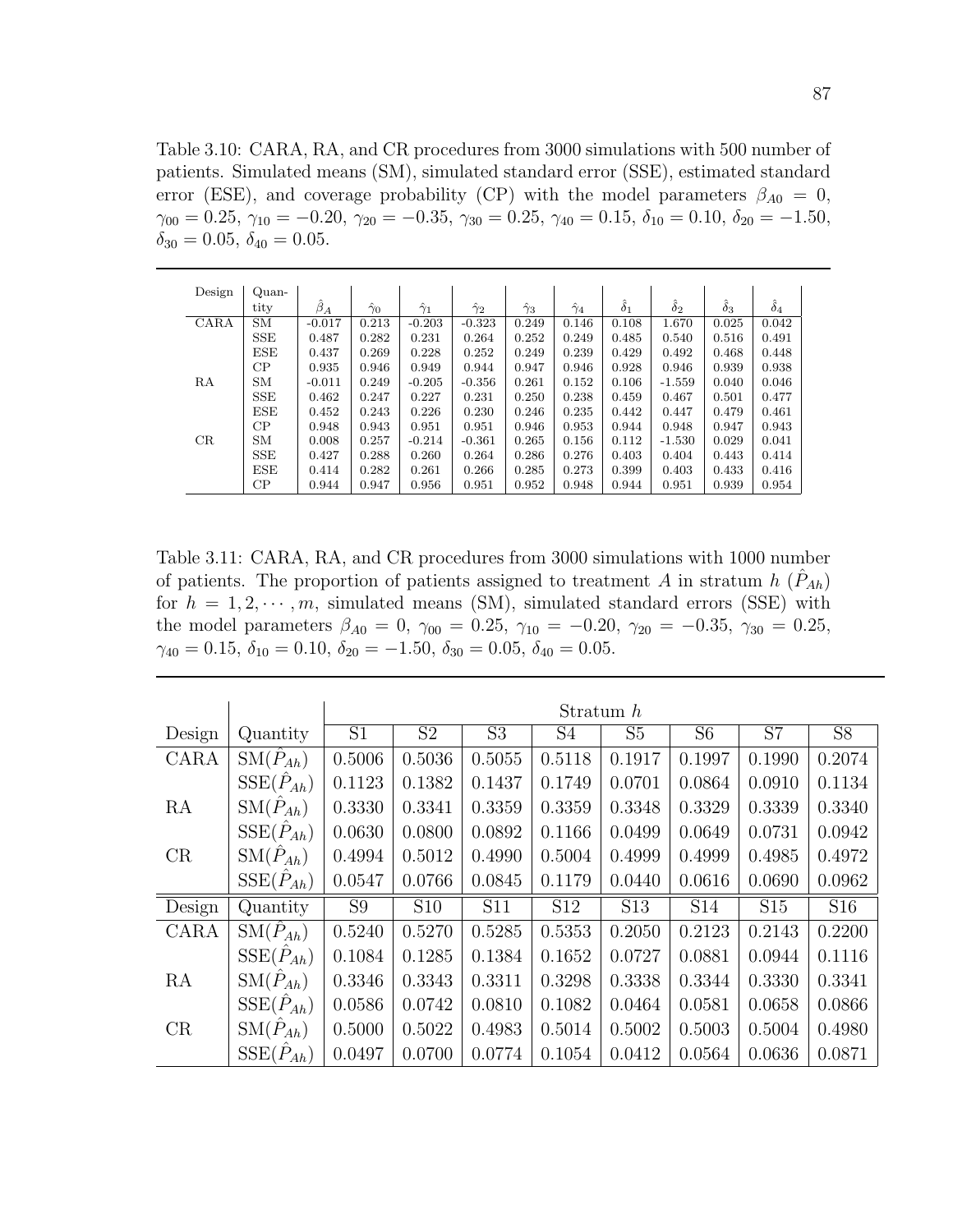Table 3.12: CARA, RA, and CR procedures from 3000 simulations with 1000 number of patients. The proportion of patients assigned to treatment  $A(\hat{P}_A)$ , the success rates of patients  $(\hat{P}_S)$ , simulated means (SM), and simulated standard errors (SSE) with the model parameters  $\beta_{A0} = 0$ ,  $\gamma_{00} = 0.25$ ,  $\gamma_{10} = -0.20$ ,  $\gamma_{20} = -0.35$ ,  $\gamma_{30} = 0.25$ ,  $\gamma_{40} = 0.15, \delta_{10} = 0.10, \delta_{20} = -1.50, \delta_{30} = 0.05, \delta_{40} = 0.05.$ 

| Quantity                            | CARA   | RA     | CR.    |
|-------------------------------------|--------|--------|--------|
| $\overline{\mathrm{SM}(\hat{P}_A)}$ | 0.3289 | 0.3338 | 0.4999 |
| $SSE(\hat{P}_A)$                    | 0.0459 | 0.0342 | 0.0161 |
| $\mathrm{SM}(\hat{P}_S)$            | 0.4820 | 0.4578 | 0.4297 |
| $SSE(\hat{P}_S)$                    | 0.0180 | 0.0164 | 0.0155 |

Table 3.13: CARA, RA, and CR procedures from 3000 simulations with 1000 number of patients. Simulated means (SM), simulated standard error (SSE), estimated standard error (ESE), and coverage probability (CP) with the model parameters  $\beta_{A0} = 0$ ,  $\gamma_{00} = 0.25, \, \gamma_{10} = -0.20, \, \gamma_{20} = -0.35, \, \gamma_{30} = 0.25, \, \gamma_{40} = 0.15, \, \delta_{10} = 0.10, \, \delta_{20} = -1.50,$  $\delta_{30} = 0.05, \, \delta_{40} = 0.05.$ 

| Design | $Quan-$    |           |                  |                  |                  |                  |                  |            |                  |                  |                  |  |
|--------|------------|-----------|------------------|------------------|------------------|------------------|------------------|------------|------------------|------------------|------------------|--|
|        | tity       | $\beta_A$ | $\hat{\gamma}_0$ | $\hat{\gamma}_1$ | $\hat{\gamma}_2$ | $\hat{\gamma}_3$ | $\hat{\gamma}_4$ | $\delta_1$ | $\hat{\delta}_2$ | $\hat{\delta}_3$ | $\hat{\delta}_4$ |  |
| CARA   | <b>SM</b>  | 0.002     | 0.229            | $-0.198$         | $-0.338$         | 0.242            | 0.153            | 0.104      | $-1.612$         | 0.029            | 0.034            |  |
|        | <b>SSE</b> | 0.322     | 0.192            | 0.160            | 0.180            | 0.172            | 0.167            | 0.316      | 0.389            | 0.342            | 0.338            |  |
|        | ESE        | 0.302     | 0.187            | 0.158            | 0.175            | 0.172            | 0.165            | 0.298      | 0.346            | 0.324            | 0.311            |  |
|        | CP         | 0.940     | 0.944            | 0.945            | 0.945            | 0.950            | 0.951            | 0.945      | 0.944            | 0.948            | 0.930            |  |
| RA     | <b>SM</b>  | 0.000     | 0.247            | $-0.197$         | $-0.353$         | 0.246            | 0.154            | 0.100      | $-1.524$         | 0.051            | 0.050            |  |
|        | <b>SSE</b> | 0.320     | 0.175            | 0.162            | 0.164            | 0.172            | 0.166            | 0.309      | 0.309            | 0.330            | 0.327            |  |
|        | ESE        | 0.312     | 0.170            | 0.158            | 0.161            | 0.172            | 0.165            | 0.305      | 0.308            | 0.330            | 0.318            |  |
|        | CP         | 0.948     | 0.946            | 0.943            | 0.946            | 0.951            | 0.955            | 0.950      | 0.951            | 0.948            | 0.944            |  |
| CR     | <b>SM</b>  | 0.005     | 0.250            | $-0.202$         | $-0.352$         | 0.250            | 0.156            | 0.099      | $-1.514$         | 0.046            | 0.040            |  |
|        | <b>SSE</b> | 0.295     | 0.201            | 0.187            | 0.192            | 0.198            | 0.193            | 0.278      | 0.287            | 0.304            | 0.293            |  |
|        | ESE        | 0.289     | 0.197            | 0.183            | 0.186            | 0.199            | 0.191            | 0.279      | 0.281            | 0.302            | 0.290            |  |
|        | CP         | 0.945     | 0.947            | 0.941            | 0.945            | 0.950            | 0.952            | 0.949      | 0.945            | 0.953            | 0.953            |  |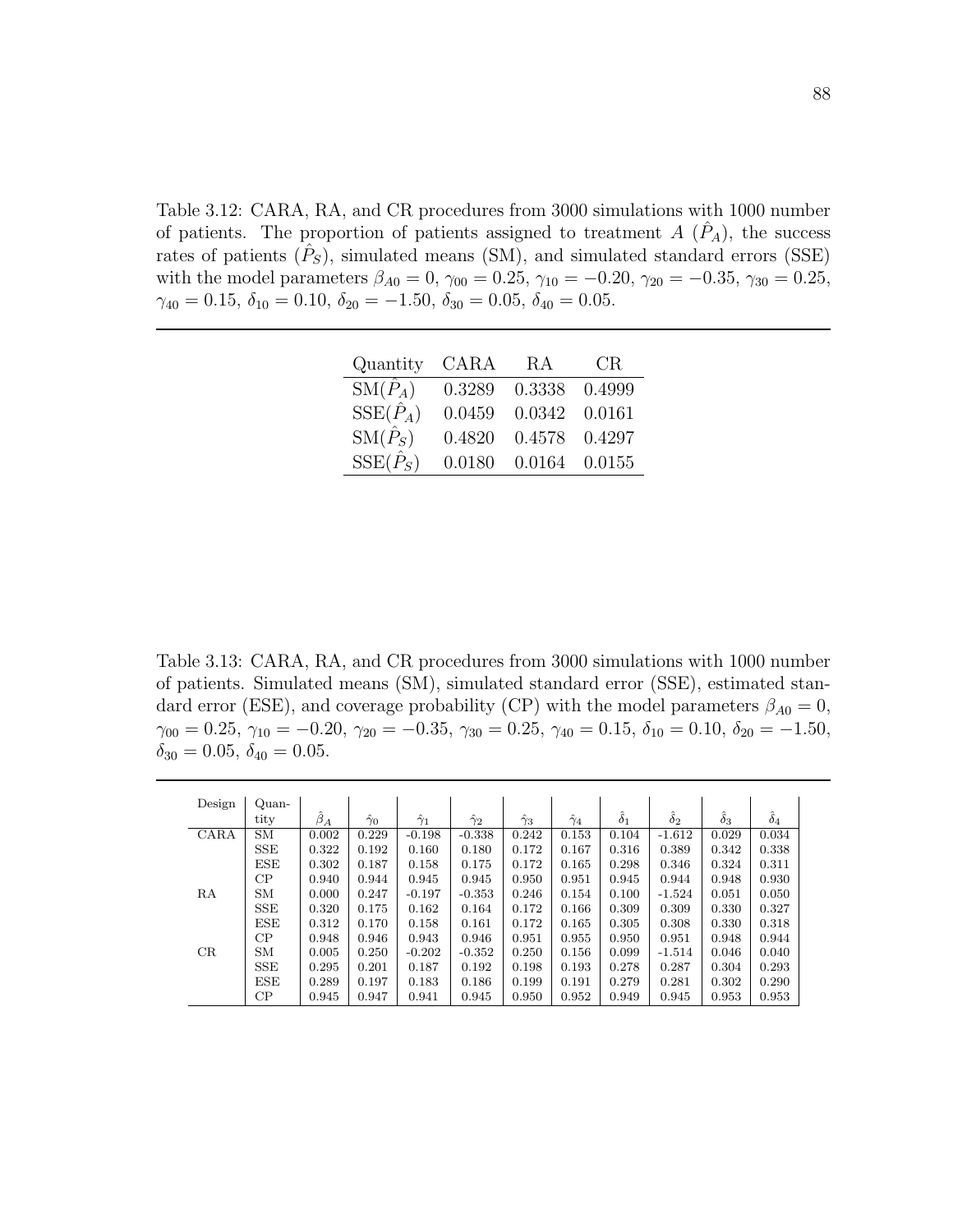The values of  $SM(\hat{P}_S)$  in Table 3.3 clearly show that RA and CARA designs increase the well-being of participating patients compared to CR designs because the values of  $SM(\hat{P}_S)$  for RA, CARA, and CR designs are 77.18%, 76.02%, and 70.44%, respectively. Moreover, the values of  $SM(\hat{P}_S)$  for RA design is higher than CARA design. Thus, RA design has been stably moving to achieve target allocation compared to CARA design. On the other hand, CARA design has three different stages: (i) the initial stage that is equal allocation, (ii) the second stage that attempts to detect treatment by covariate interactions, and (iii) the final stage that ethically reduces the number of patients assigned to inferior treatment. That is, after identification of treatment by covariate interactions, the success rates of participating patients are increased by CARA designs. In fact, this result confirms the statement of Ning and Huang (2010) that was mentioned in Section 1.4.1.

We now examine the scenario that true model contain treatment by covariate interactions. The results in Tables 3.6, 3.9, and 3.12 are the scenarios for which true models contain treatment by covariate interactions. These tables show that CARA and RA designs generate ethically desirable outcomes compared with CR design. Moreover, CARA design are more ethical than RA designs. In this chapter, the ethical measure is the value of  $SM(\hat{P}_S)$ . Also, we measure the amount of interaction from origin, which is  $(0,0,0,0)$ , using the Euclidean distance denoted by EI. That is, the interaction measure is based on Euclidean distance. Therefore, EI for Table 3.6 =  $\sqrt{0.09^2 + (-0.8)^2 + 0.06^2 + 0.04^2}$  = 0.8083 and EI for Table 3.9 =  $\sqrt{0.1^2 + (-1.5)^2 + 0.05^2 + 0.05^2} = 1.5050$ . The difference of ethical measure between CARA and RA design for Table  $3.6 = 67.67 - 67.50 = 0.17$  and the difference of ethical measure between CARA and RA design for Table  $3.9 = 47.87 - 45.77 = 2.1$ . These results show that, the difference in the ethical measure between CARA and RA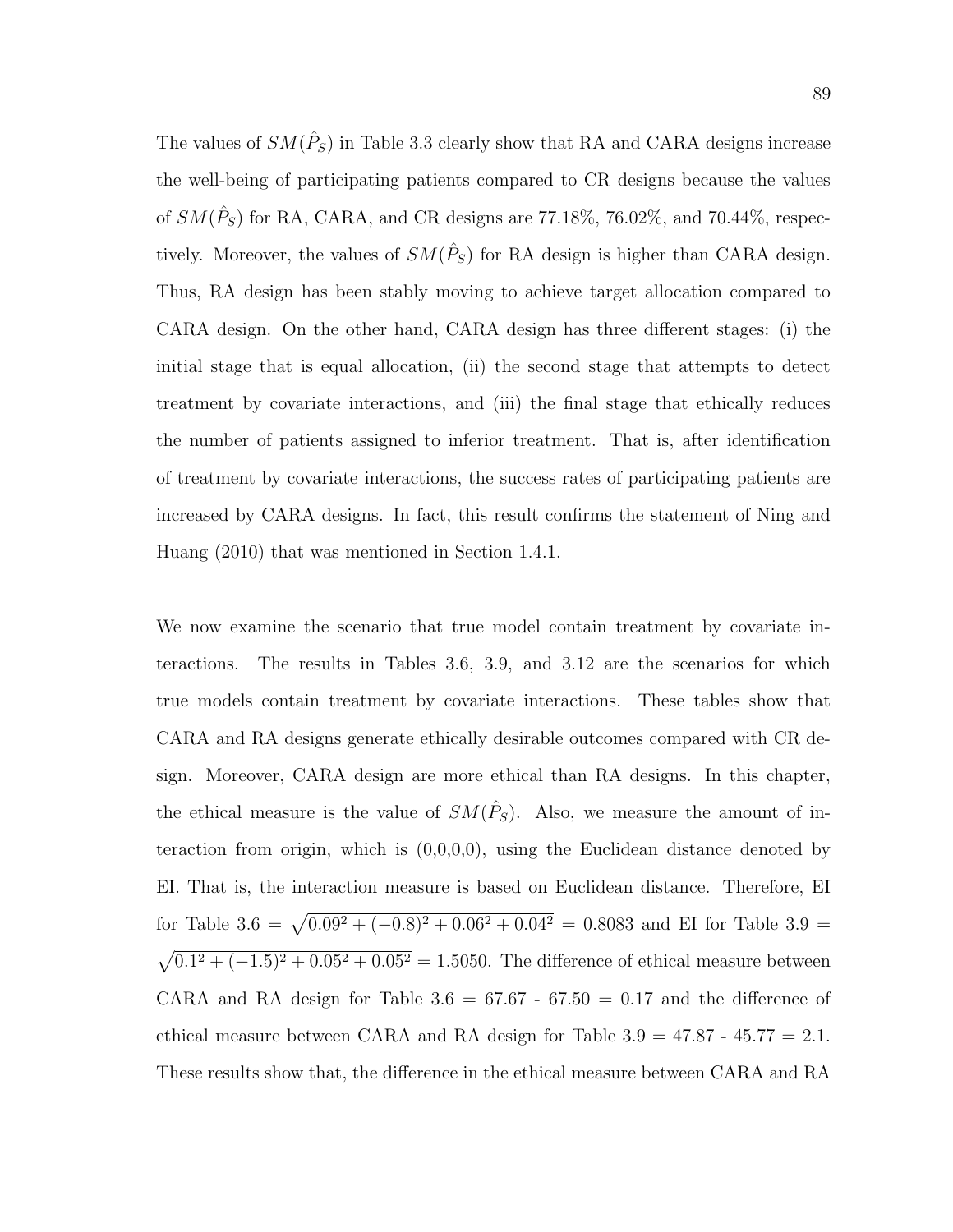designs increases when the effect of treatment by covariate interactions increase.

When we investigate Table 3.9 and 3.12, the number of participating patients are the only difference between these two tables. That is, the number of participating patients in Table 3.9 is 500 and the number of participating patients in Table 3.12 is 1000. Moreover, the ethical measures for CARA, RA, and CR designs in Table 3.12 are increased by 0.33%, 0.01%, 0.01% respectively compared to Table 3.9. Thus, CARA design generate more ethically desirable outcome compared to RA and CR design after detecting the treatment by covariate interaction.

Because the parameter  $\boldsymbol{\theta}$  is multi-dimensional, we use the Euclidean distance to compare the consistency and asymptotic normality among designs. We define the measure for consistency as the Euclidean distance of  $SM(\hat{\theta})$  from  $\theta_0$ , denoted by EC. The measure for normality is the Euclidean distance of CP( $\hat{\theta}$ ) from  $(0.95, 0.95, \cdots, 0.95)'$  that is  $10 \times 1$  dimension, denoted by EN. In Table 3.4, EC for CARA, RA, and CR design are 0.1471, 0.0618, and 0.0537 respectively. In Table 3.7, EC for CARA, RA, and CR design are 0.1633, 0.0571, and 0.0558 respectively. In the Table 3.10, EC for CARA, RA, and CR design are 3.1705, 0.0628, and 0.0475 respectively. In the Table 3.13, EC for CARA, RA, and CR design are 0.118, 0.0252, and 0.0195 respectively. According to these EC values, the ML estimator under CR design is slightly more consistent than the estimator under RA design, while the ML estimator for RA design is more consistent than CARA design. We report the values of EN to compare normality of ML estimators among designs. In Table 3.4, EN for CARA, RA, and CR design are 0.0291, 0.0202, and 0.0066 respectively. In Table 3.7, EN for CARA, RA, and CR design are 0.0286, 0.0177, and 0.0073 respectively. In Table 3.10, EN for CARA, RA, and CR design are 0.0327, 0.0133, and 0.0162 respectively. In Table 3.13, EN for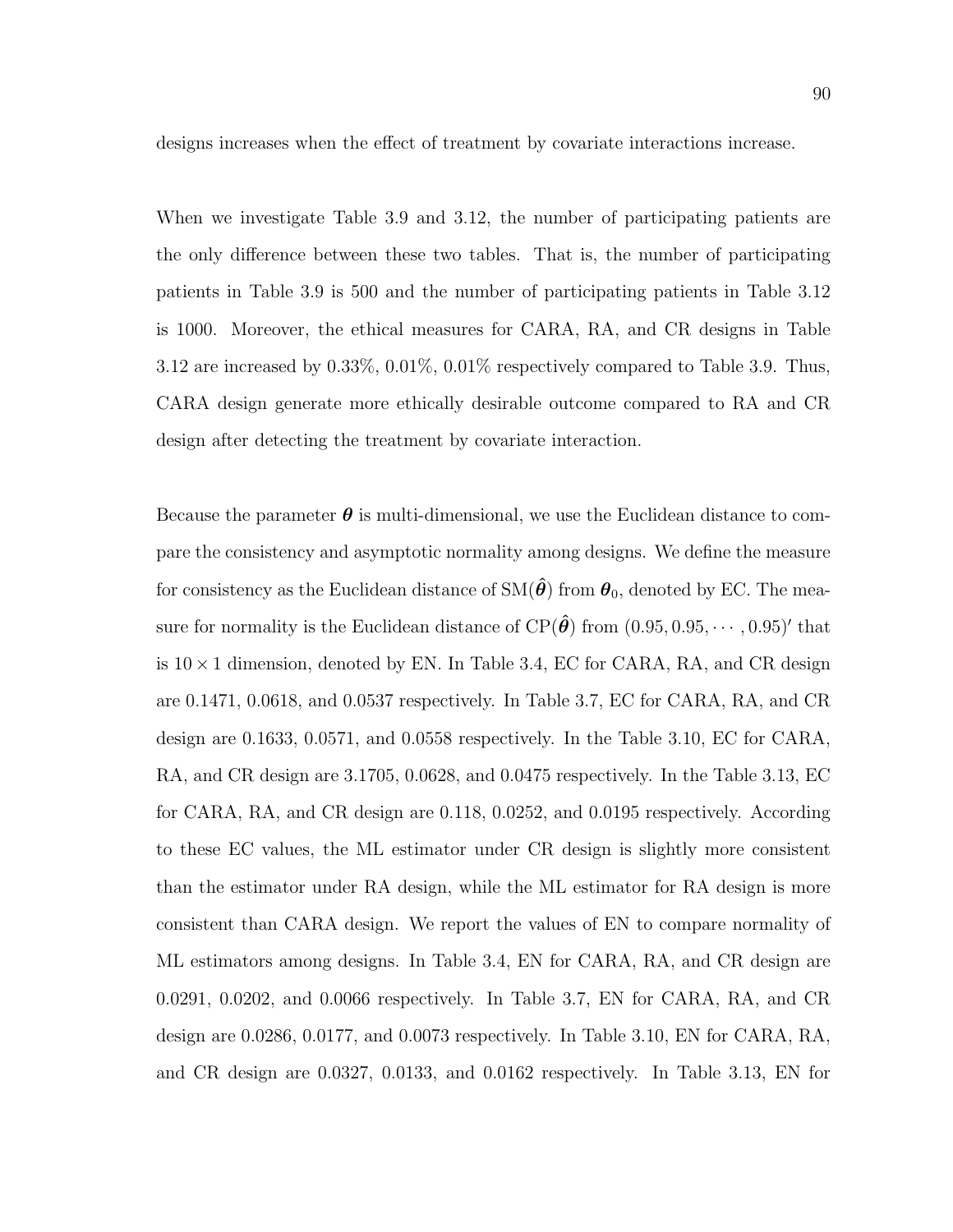CARA, RA, and CR design are 0.0255, 0.0123, and 0.0137 respectively. Therefore, ML estimators slightly deviate from the normal distribution under CARA designs compared to RA and CR designs when the number of participating patients is 500. However, ML estimators approximately follow the normal distribution for CARA design when the number of participating patients is large. These results validate our theoretical findings.

### 3.7 Conclusion

In this chapter, we have established conditions for which ML estimators of parameters in GLM for adaptive designs are consistent and asymptotically follow multivariate normal distribution. One of these conditions is that the Fisher information matrix is a positive definite matrix at the true vector of parameters instead of the assumption: Fisher information and observed Fisher information matrices are positive definite matrices within a neighborhood of the vector of true parameters. We have demonstrated CARA and RA designs maximizing the well-being of participating patients in a clinical trial compared to CR design by simulation studies. Moreover, RA design generates more ethically desirable outcomes as well as efficient ML estimates than CARA design when there is no treatment by covariate interaction in the true model. If true model contains treatment by covariate interactions, then CARA design is more ethical than RA design. However, ML estimates for CARA design are less efficient compared to estimators under RA design. As we discuss in § 3.6, CARA design has three stages. Furthermore, CARA design maximizes the well-being of participating patients in the final stage after treatment by covariate interactions have been detected. Based on the above conclusions, we recommend that we can apply RA design until detecting treatment by covariate interactions. If treatment by covarite interaction is detected,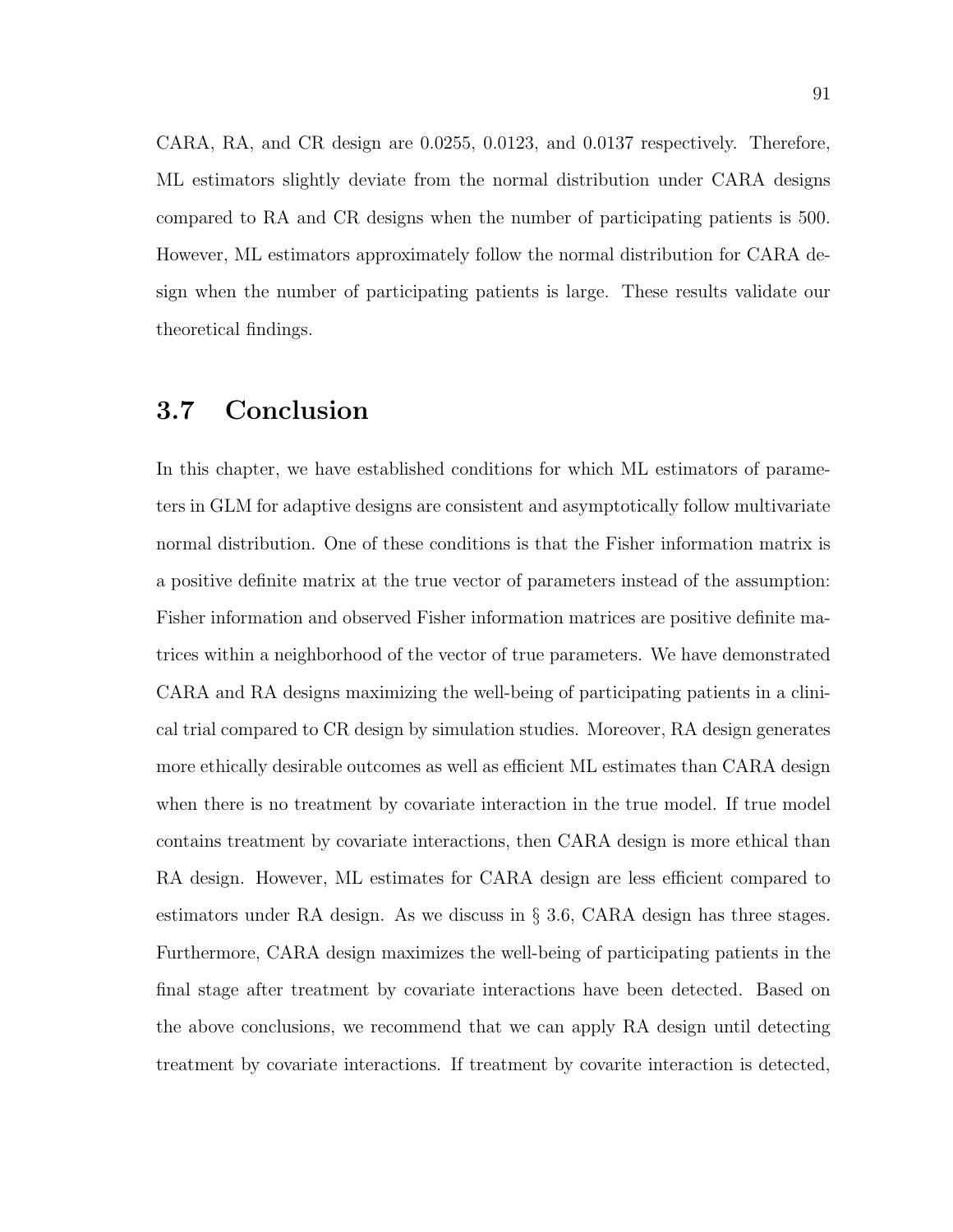then we can apply CARA design in the final stage of a clinical trial.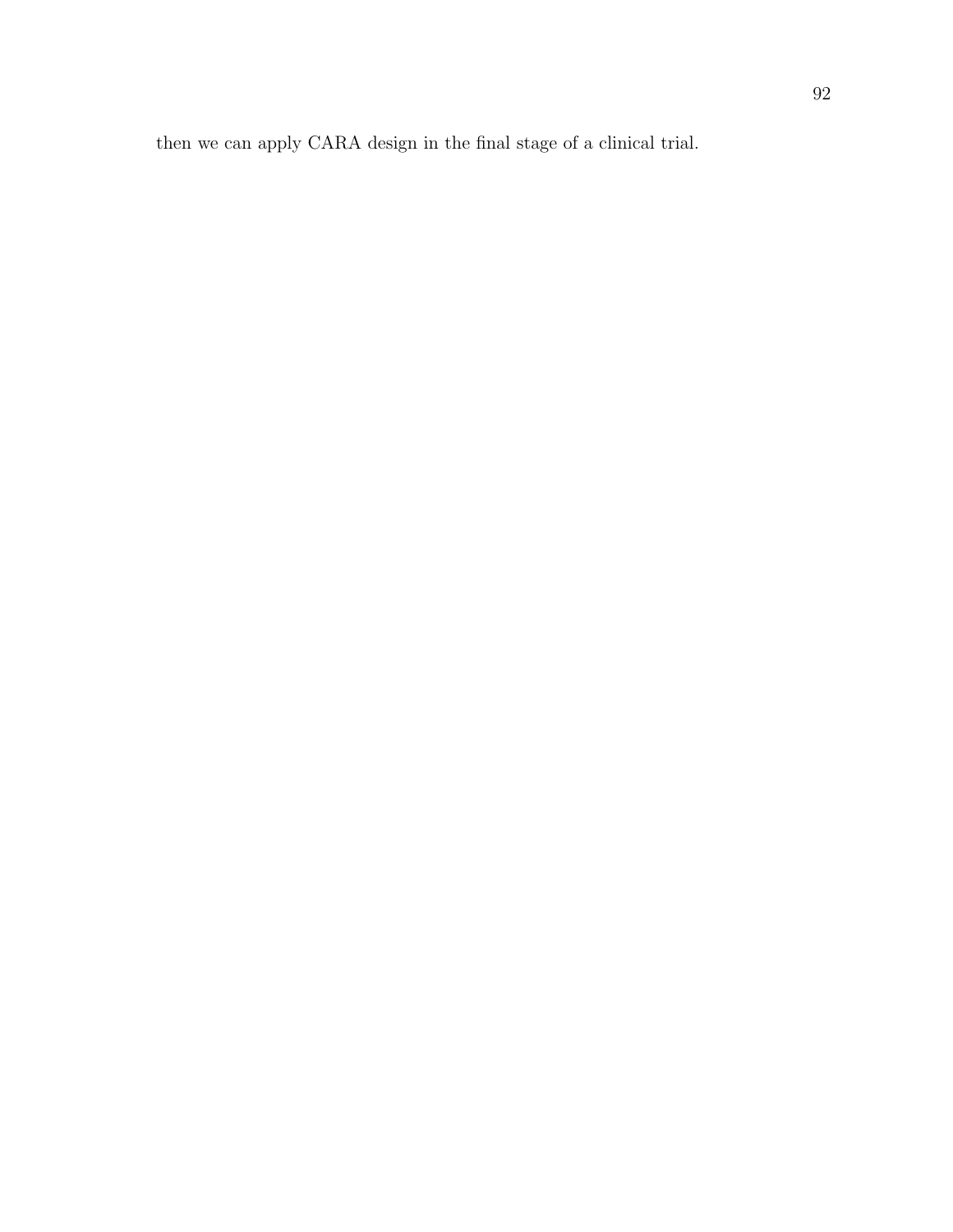# Chapter 4

# Investigating the Performance of Statistical Power versus Ethics between Response-Adaptive and Covariate-Adjusted Response-Adaptive Designs

# 4.1 Introduction

In Chapter 3, we established a set of conditions for asymptotic normality and consistency of estimators of regression parameters of logit model when we implement adaptive designs that satisfy the assumption 3.4.1. In this chapter, we establish theoretical foundation for the power computation based on Wald statistics when the model contains categorical variables with adaptive designs that satisfy assumption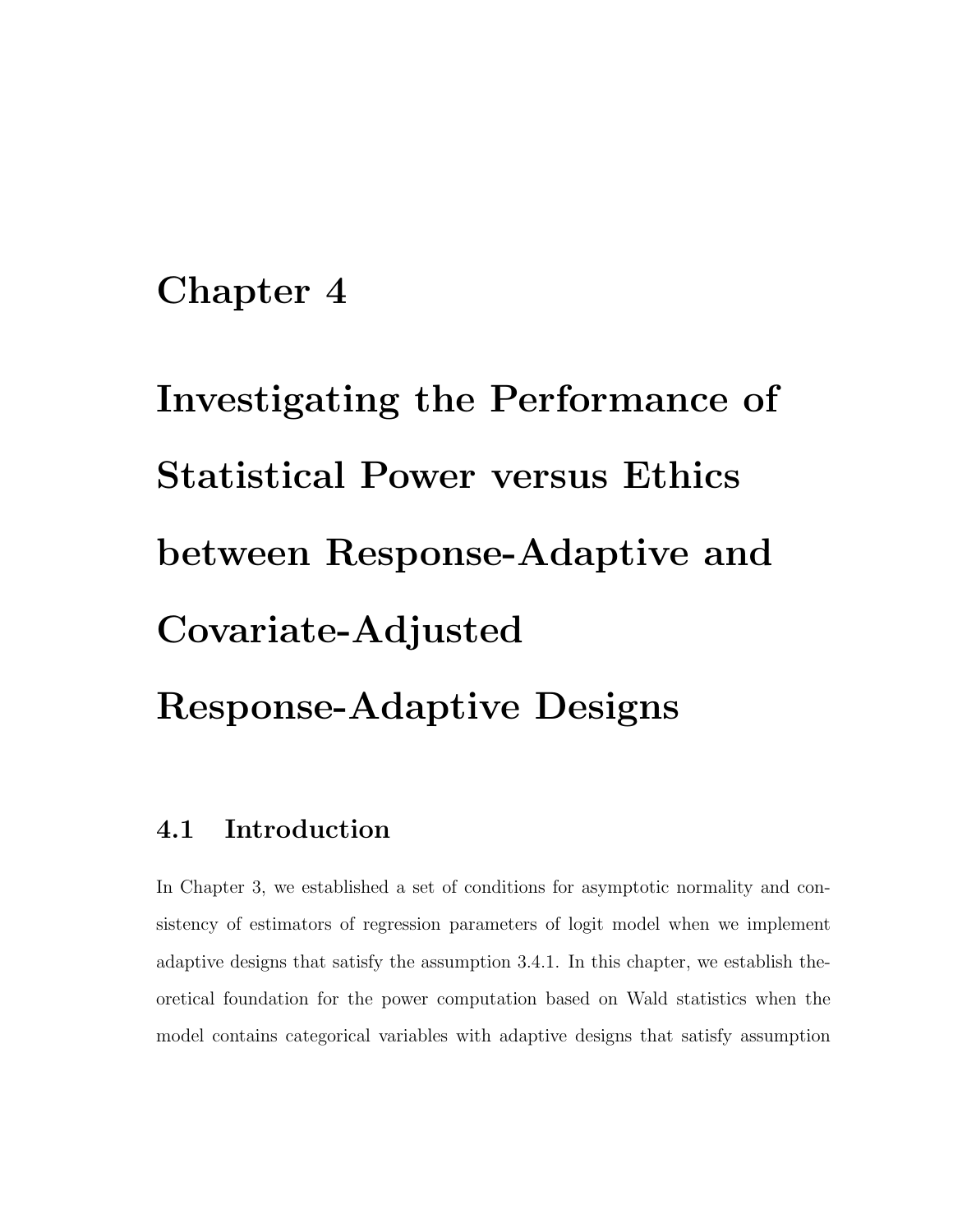3.4.1. Also, one of main objectives of a clinical trial is to test treatment effect efficiently.

This chapter is organized as follows. In § 4.2, general results for hypotheses testing are presented for adaptive designs and the model in (3.1) is considered as a true model. Similar justification of the Wald type hypotheses testing procedure is discussed in § 4.3 for adaptive designs; but the model in (4.10) is considered as the true model. In § 4.4, we investigate our theoretical results through simulation studies. At last, we provide the conclusion in § 4.5.

## 4.2 Hypothesis Testing: Full Model

In general, the hypotheses test for model in (3.1) are

$$
H_0: \mathbf{D}\boldsymbol{\theta}_0 = \mathbf{d}_0 \quad \text{vs} \quad H_A: \mathbf{D}\boldsymbol{\theta}_0 \neq \mathbf{d}_0 \tag{4.1}
$$

where **D** is an  $(d \times q)$  matrix of full row rank,  $\mathbf{d}_0$  is a  $(d \times 1)$  constant column vector,  $H_0$  and  $H_A$  are null and alternative hypotheses respectively.

**Theorem 4.2.1.** We Assume 3.4.1 and 3.4.2 hold, with  $m < \infty$ ,  $q < \infty$ . Define the Wald-type test statistic  $T_W = [\mathbf{D}\hat{\boldsymbol{\theta}}_n - \mathbf{d}_0]'[\mathbf{D}\mathbf{F}_n(\hat{\boldsymbol{\theta}}_n)^{-1}\mathbf{D}']^{-1}[\mathbf{D}\hat{\boldsymbol{\theta}}_n - \mathbf{d}_0]$ , where  $\mathbf{F}_n(\hat{\boldsymbol{\theta}}_n)$ is the observed Fisher information matrix that is evaluated at  $\hat{\theta}_n$ . Then, for fixed n,

- (a) under  $H_0$ ,  $T_W$  converges to the central chi-square distribution with d degrees of freedom, say,  $\chi_d^2$ ;
- (b) under  $H_A$ ,  $T_W$  is asymptotically distributed as non-central chi-square distribution with d degrees of freedom, and non-centrality parameter  $\phi^{(a)}$ , say,  $\chi^2_d(\phi^{(a)})$ ;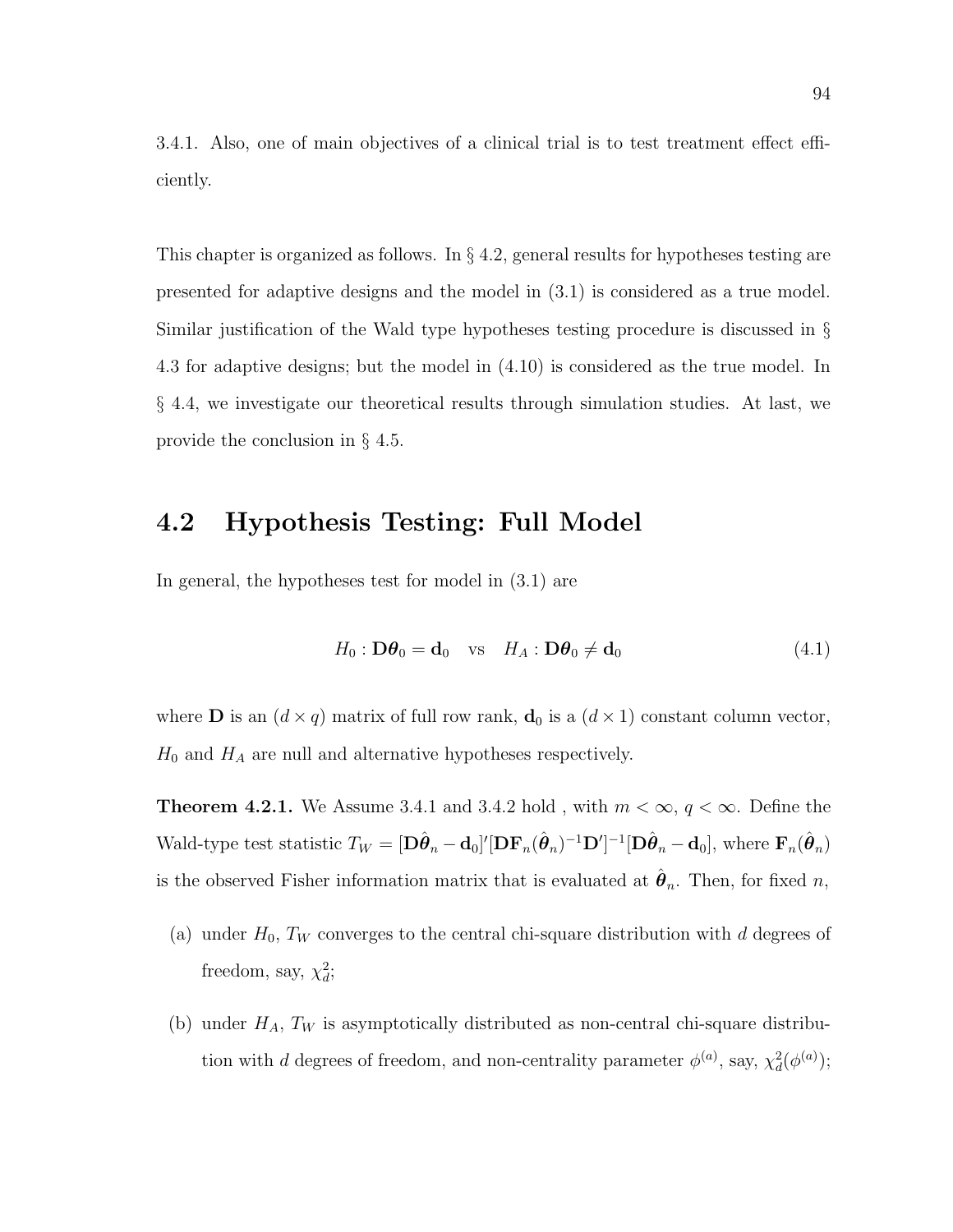where  $\hat{\boldsymbol{\theta}}_n \in \mathbf{G}$  is the unrestricted MLE of  $\boldsymbol{\theta_0}, n \geq N, \phi^{(a)} = n [\mathbf{D} \boldsymbol{\theta}_0 - \mathbf{d}_0]' [\mathbf{D} \mathbf{I} (\boldsymbol{\theta}_0)^{-1} \mathbf{D}']^{-1} [\mathbf{D} \boldsymbol{\theta}_0$ d<sub>0</sub>],  $I(\theta_0)$  is the Fisher information matrix; G, and N is defined in Lemma 3.4.6.

Proof. From Lemma 3.4.6, Theorem 3.4.1, and Lemma 3.4.3, we have the following results:

(i) 
$$
\hat{\theta}_n \xrightarrow{a.s} \theta_0
$$
,  
\n(ii)  $\sqrt{n}(\hat{\theta}_n - \theta_0) \xrightarrow{d} N_q[0, \mathbf{I}(\theta_0)^{-1}],$   
\n(iii)  $\frac{1}{n} \mathbf{F}_n(\theta_0) \rightarrow \mathbf{I}(\theta_0)$ .

Using the result (i) and the continuous mapping theorem, the following result can be obtained

$$
\frac{1}{n}\mathbf{F}_n(\hat{\boldsymbol{\theta}}_n) \xrightarrow{a.s.} \frac{1}{n}\mathbf{F}_n(\boldsymbol{\theta_0}).
$$
\n(4.2)

Furthermore, applying (4.2) and the result (iii), we obtain

$$
\frac{1}{n}\mathbf{F}_n(\hat{\boldsymbol{\theta}}_n) \xrightarrow{a.s.} \mathbf{I}(\boldsymbol{\theta}_0).
$$
\n(4.3)

(a) Let  $\hat{\theta}_n \in \mathbf{G}$  and  $n \geq N$ ,

we have that assumptions 3.4.1 and 3.4.2 are true,  $m < \infty$ ,  $q < \infty$ ; thus  ${\bf F}_n(\hat{\bm \theta}_n)$  is a positive definite matrix [Lemma 3.4.6]. As a result,  ${\bf DF}_n(\hat{\bm \theta}_n)^{-1}{\bf D}'$ is a positive definite matrix because  **is a matrix of full row rank. Then,**  $[\mathbf{DF}_n(\hat{\boldsymbol{\theta}}_n)^{-1} \mathbf{D}']^{-1}$  exists.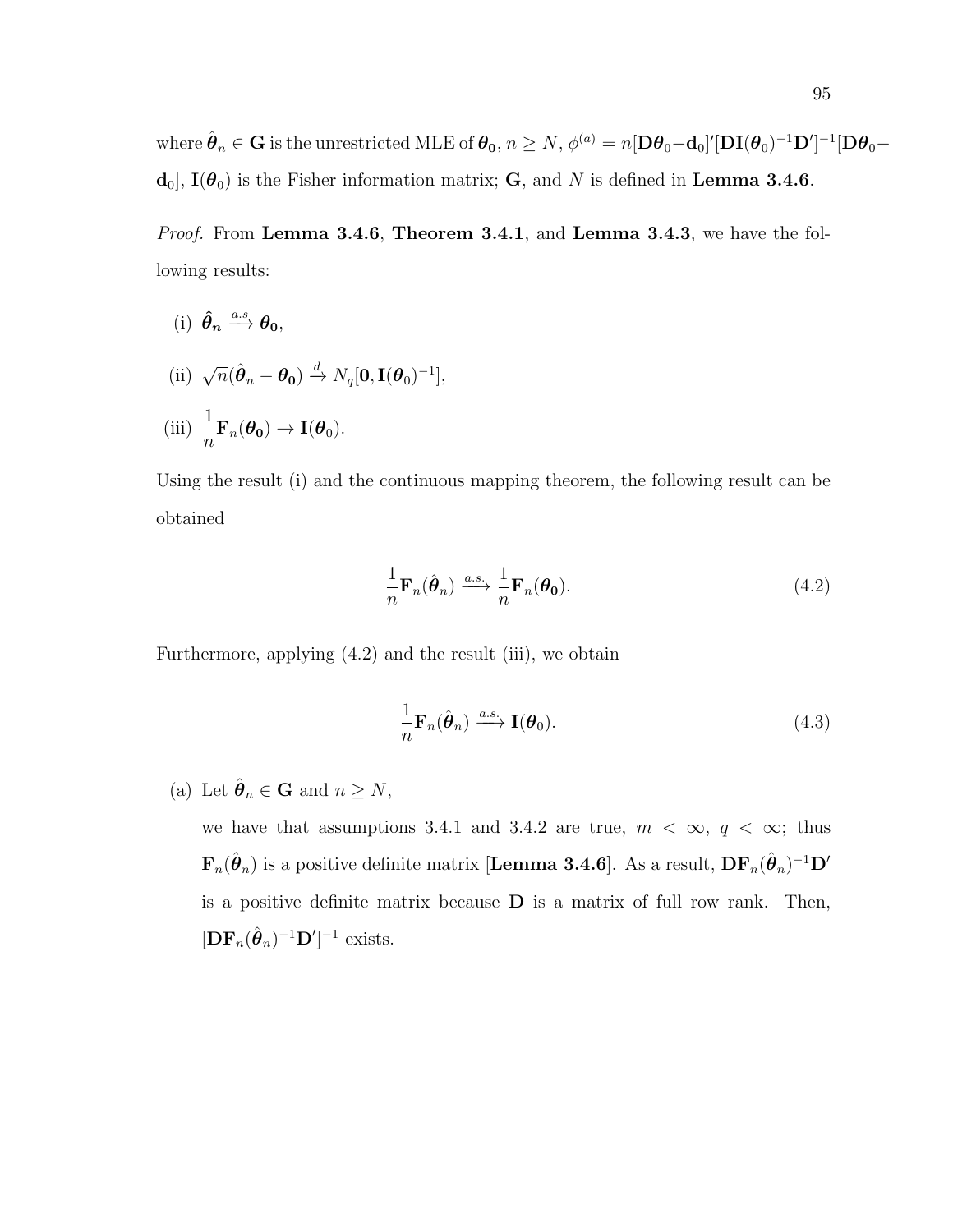Under  $H_0$ ,  $T_W$  can be written as

$$
T_W = [\mathbf{D}\hat{\boldsymbol{\theta}}_n - \mathbf{D}\boldsymbol{\theta}_0]' [\mathbf{D}\mathbf{F}_n(\hat{\boldsymbol{\theta}}_n)^{-1} \mathbf{D}']^{-1} [\mathbf{D}\hat{\boldsymbol{\theta}}_n - \mathbf{D}\boldsymbol{\theta}_0]
$$
  
= 
$$
[\sqrt{n}\mathbf{D}(\hat{\boldsymbol{\theta}}_n - \boldsymbol{\theta}_0)' {\mathbf{D}}[(1/n)\mathbf{F}_n(\hat{\boldsymbol{\theta}}_n)]^{-1} \mathbf{D}' \}^{-1} [\sqrt{n}\mathbf{D}(\hat{\boldsymbol{\theta}}_n - \boldsymbol{\theta}_0)]
$$

$$
\{ \mathbf{D}[(1/n)\mathbf{F}_n(\hat{\boldsymbol{\theta}}_n)]^{-1} \mathbf{D}' \}^{-1} \xrightarrow{a.s.} \{ \mathbf{D}\mathbf{I}(\boldsymbol{\theta}_0)^{-1} \mathbf{D}' \}^{-1}
$$

$$
= \mathbf{D}^*(\boldsymbol{\theta}_0)^{-1/2} \mathbf{D}^*(\boldsymbol{\theta}_0)^{-1/2}, \qquad (4.4)
$$

where  $\mathbf{D}^*(\theta_0) = \mathbf{DI}(\theta_0)^{-1} \mathbf{D}'$ . Since  $\mathbf{D}$  is a  $(d \times q)$  matrix of full row rank and  $\mathbf{I}(\boldsymbol{\theta}_0)^{-1}$  is a positive definite matrix, we have that  $\mathbf{D}^*(\boldsymbol{\theta}_0)$  is a positive definite matrix, [Seber and Lee (2003)]. Therefore, there exists a unique square root matrix  $\mathbf{D}^{*}(\boldsymbol{\theta}_{0})^{1/2}$  of  $\mathbf{D}^{*}(\boldsymbol{\theta}_{0})$ .

Now, **D** is a  $(d \times q)$  matrix and  $\sqrt{n}(\hat{\theta}_n - \theta_0) \stackrel{d}{\rightarrow} N_q[\mathbf{0}, \mathbf{I}(\theta_0)^{-1}]$ . Therefore, we have  $\sqrt{n}\mathbf{D}(\hat{\boldsymbol{\theta}}_n-\boldsymbol{\theta}_0) \stackrel{d}{\rightarrow} N_d[\mathbf{0},\mathbf{D}^*(\boldsymbol{\theta}_0)]$  and  $\mathbf{D}^*(\boldsymbol{\theta}_0)^{-1/2}\sqrt{n}\mathbf{D}(\hat{\boldsymbol{\theta}}_n-\boldsymbol{\theta}_0) \stackrel{d}{\rightarrow} N_d[\mathbf{0},\mathbf{I}_d^*]$  $\binom{*}{d}$ [Srivastava (2002)], where  $I_d^*$  $_d^*$  is an identity matrix of dimension d. Therefore,

$$
T_W^* = \{ \sqrt{n} [\mathbf{D}\hat{\boldsymbol{\theta}}_n - \mathbf{D}\boldsymbol{\theta}_0]' \} [\mathbf{D}\mathbf{I}(\boldsymbol{\theta}_0)^{-1} \mathbf{D}']^{-1} \{ \sqrt{n} [\mathbf{D}\hat{\boldsymbol{\theta}}_n - \mathbf{D}\boldsymbol{\theta}_0] \}
$$
  
\n
$$
= \{ \sqrt{n} [\mathbf{D}\hat{\boldsymbol{\theta}}_n - \mathbf{D}\boldsymbol{\theta}_0]' \mathbf{D}^*(\boldsymbol{\theta}_0)^{-1/2} \} \{ \sqrt{n} \mathbf{D}^*(\boldsymbol{\theta}_0)^{-1/2} [\mathbf{D}\hat{\boldsymbol{\theta}}_n - \mathbf{D}\boldsymbol{\theta}_0] \}
$$
  
\n
$$
\xrightarrow{d} \chi^2_{(d)}
$$
 (4.5)

where  $\chi^2_{(d)}$  is the central chi-square distribution with d degrees of freedom. It follows from (4.4) and (4.5), that  $T_W$  asymptotically follows the central chisquare distribution with d degrees of freedom.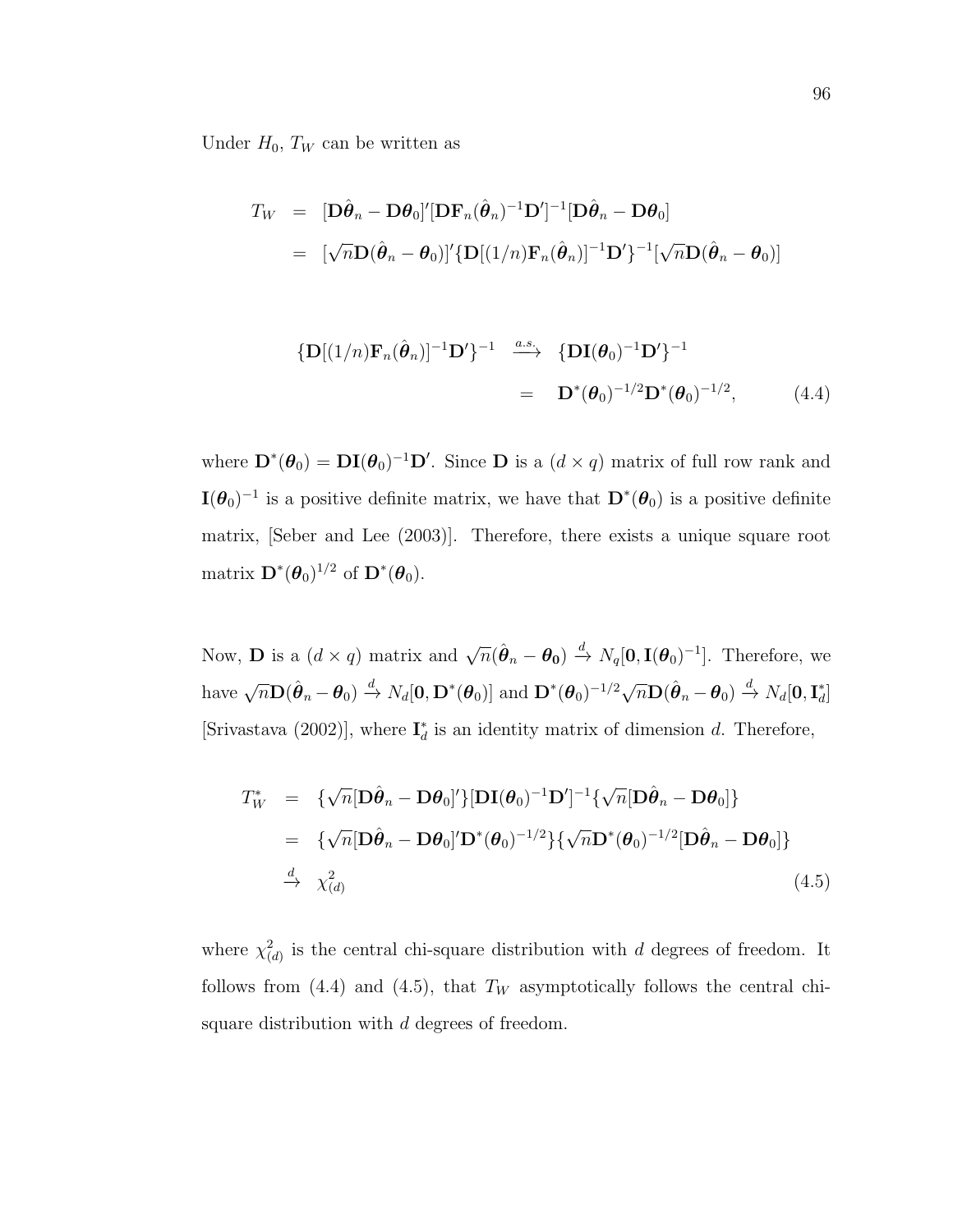(b) Under  $H_A$ 

$$
T_W = [\mathbf{D}\hat{\boldsymbol{\theta}}_n - \mathbf{d}_0]' [\mathbf{D}\mathbf{F}_n(\hat{\boldsymbol{\theta}}_n)^{-1} \mathbf{D}']^{-1} [\mathbf{D}\hat{\boldsymbol{\theta}}_n - \mathbf{d}_0]
$$
  
=  $\sqrt{n} [\mathbf{D}\hat{\boldsymbol{\theta}}_n - \mathbf{d}_0]' [\mathbf{D}\{(1/n)\mathbf{F}_n(\hat{\boldsymbol{\theta}}_n)\}^{-1} \mathbf{D}']^{-1} \sqrt{n} [\mathbf{D}\hat{\boldsymbol{\theta}}_n - \mathbf{d}_0].$ 

We consider

$$
\begin{array}{rcl}\n\sqrt{n}[\mathbf{D}\hat{\boldsymbol{\theta}}_n-\mathbf{d}_0] & = & \sqrt{n}[\mathbf{D}(\hat{\boldsymbol{\theta}}_n-\boldsymbol{\theta}_0)+(\mathbf{D}\boldsymbol{\theta}_0-\mathbf{d}_0)] \\
& \stackrel{d}{\to} & N_d[\sqrt{n}(\mathbf{D}\boldsymbol{\theta}_0-\mathbf{d}_0),\mathbf{D}^*(\boldsymbol{\theta}_0)].\n\end{array}
$$

Thus,

$$
\sqrt{n}\mathbf{D}^*(\boldsymbol{\theta}_0)^{-1/2}[\mathbf{D}\hat{\boldsymbol{\theta}}_n-\mathbf{d}_0]\ \ \, \xrightarrow{d}\ \ N_d[\sqrt{n}\mathbf{D}^*(\boldsymbol{\theta}_0)^{-1/2}(\mathbf{D}\boldsymbol{\theta}_0-\mathbf{d}_0),\mathbf{I}_d^*].
$$

Therefore, following Anderson (1966)

$$
T_W^* = \{ \sqrt{n} [\mathbf{D}\hat{\boldsymbol{\theta}}_n - \mathbf{d}_0]' \} [\mathbf{D}\mathbf{I}(\boldsymbol{\theta}_0)^{-1} \mathbf{D}']^{-1} \{ \sqrt{n} [\mathbf{D}\hat{\boldsymbol{\theta}}_n - \mathbf{d}_0] \}
$$
  
\n
$$
= \{ \sqrt{n} [\mathbf{D}\hat{\boldsymbol{\theta}}_n - \mathbf{d}_0]' \mathbf{D}^*(\boldsymbol{\theta}_0)^{-1/2} \} \{ \sqrt{n} \mathbf{D}^*(\boldsymbol{\theta}_0)^{-1/2} [\mathbf{D}\hat{\boldsymbol{\theta}}_n - \mathbf{d}_0] \}
$$
  
\n
$$
\xrightarrow{d} \chi^2_{(d)}(\phi^{(a)}), \qquad (4.6)
$$

where  $\phi^{(a)} = n[\mathbf{D}\theta_0 - \mathbf{d}_0]'[\mathbf{D}\mathbf{I}(\theta_0)^{-1}\mathbf{D}']^{-1}[\mathbf{D}\theta_0 - \mathbf{d}_0]$ . From (4.4) and (4.6), we have that  $\mathcal{T}_W$  asymptotically follows the non-central chi-square distribution with d degrees of freedom, given n, and non-centrality parameter  $\phi^{(a)}$ .

 $\Box$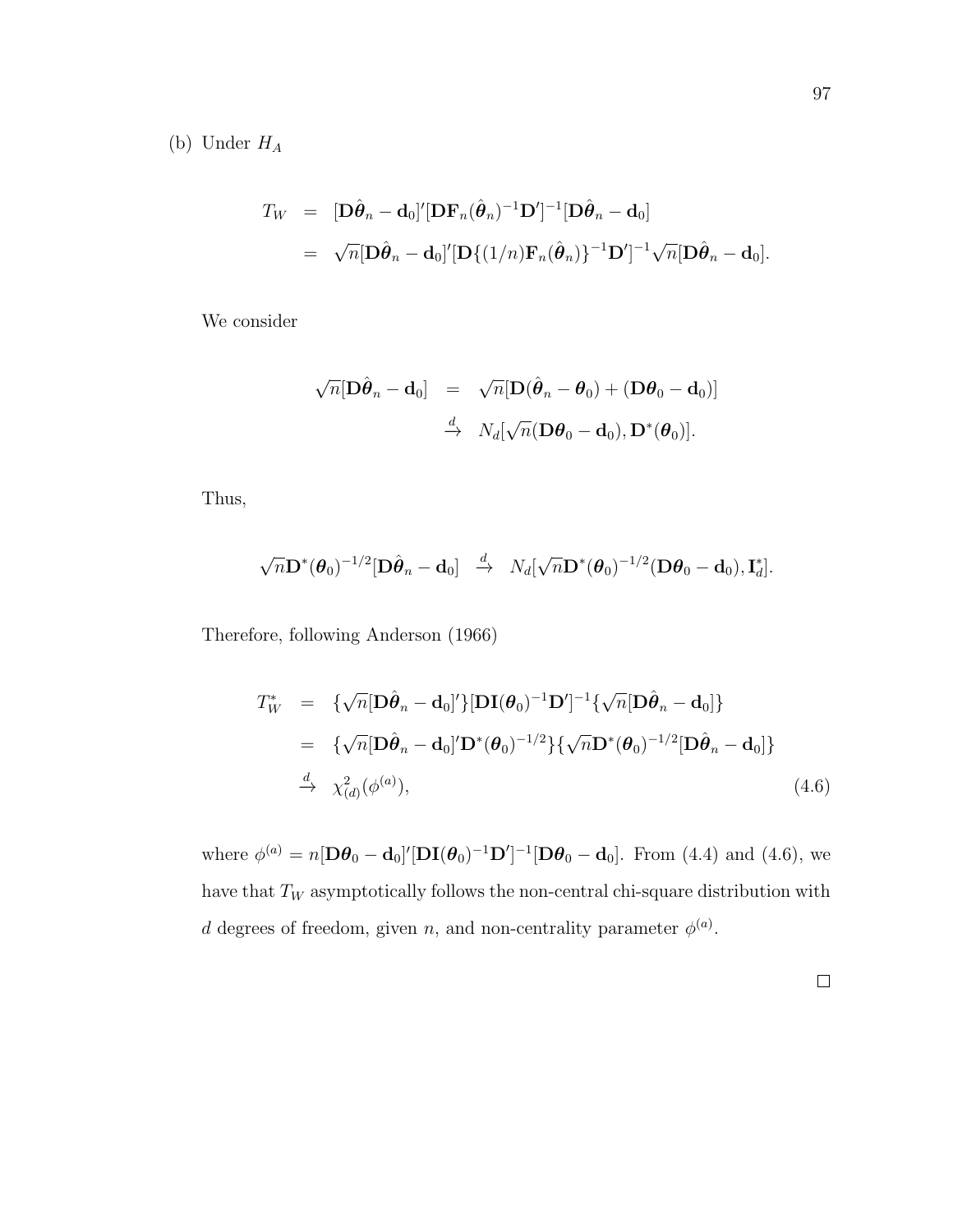#### 4.2.1 Testing Interaction Effects

To test the interaction effects in (3.1), we test the following hypothesis:

$$
H_{0I} : \delta_0 = \mathbf{0}_{p \times 1} \quad \text{vs} \quad H_{AI} : \delta_0 \neq \mathbf{0}_{p \times 1}. \tag{4.7}
$$

Choose  $\mathbf{D} =$  $\sqrt{ }$  $\mathbf{0}_{p\times (q-p)}$  I<sup>\*</sup>  $p \times p$  $\setminus$ , where  $\mathbf{I}_n^*$  $_{p\times p}^*$  is an identity matrix of dimension p and  $d_0 = \mathbf{0}_{p \times 1}$ , then the two hypotheses in (4.7) and (4.1) are equivalent. Define 1  $\frac{1}{n} \mathbf{F}_n(\boldsymbol{\theta}) =$  $\sqrt{ }$  $\left\lfloor \right\rfloor$  $\boldsymbol{\Delta}_{11}^{[n]}(\boldsymbol{\theta})\quad \boldsymbol{\Delta}_{12}^{[n]}(\boldsymbol{\theta})$  $\boldsymbol{\Delta}_{21}^{[n]}(\boldsymbol{\theta})\quad \boldsymbol{\Delta}_{22}^{[n]}(\boldsymbol{\theta})$  $\setminus$ , where  ${\bf \Delta}_{11}^{[n]}({\boldsymbol \theta}) = \frac{1}{n}$  $\sum_{n=1}^{\infty}$  $i=1$  $g(\mathbf{w}_i' \boldsymbol{\theta})$  $\sqrt{ }$  $\overline{\phantom{a}}$  $x_{iA}$   $x_{iA}$   $x_{iA}$ **z**<sup>'</sup><sub>i</sub>  $x_{iA}$  1  $\mathbf{z}'_i$  $x_{iA}\mathbf{z}_i$   $\mathbf{z}_i$   $\mathbf{z}_i$   $\mathbf{z}_i$  $\setminus$  $\begin{array}{c} \hline \end{array}$  $\mathbf{\Lambda}_{21}^{[n]}(\boldsymbol{\theta})=\mathbf{\Delta}_{12}^{[n]}(\boldsymbol{\theta})^{\prime},$  ${\bf \Delta}_{12}^{[n]}({\boldsymbol \theta}) = \frac{1}{n}$  $\sum_{n=1}^{\infty}$  $i=1$  $g(\mathbf{w}_i' \boldsymbol{\theta})$  $\sqrt{ }$  $\overline{\phantom{a}}$  $x_{iA}$ z'<sub>i</sub>  $x_{iA}$ z $_i'$  $x_{iA}\mathbf{z}_i\mathbf{z}_i'$  $\setminus$  $\begin{array}{c} \hline \end{array}$ , and  $\mathbf{\Delta}_{22}^{[n]}(\boldsymbol{\theta}) = \frac{1}{n}$  $\sum_{n=1}^{\infty}$  $i=1$  $g(\mathbf{w}_i'\boldsymbol{\theta})x_{iA}\mathbf{z}_i\mathbf{z}_i'$ . From The-

orem 4.2.1, when  $H_{0I}$  is true, we have that

$$
T_{WI} = n[\mathbf{D}\hat{\boldsymbol{\theta}}_n - \mathbf{d}_0]' \{ \mathbf{D}[(1/n)\mathbf{F}_n(\hat{\boldsymbol{\theta}}_n)]^{-1} \mathbf{D}' \}^{-1} [\mathbf{D}\hat{\boldsymbol{\theta}}_n - \mathbf{d}_0]
$$
  
=  $n\hat{\boldsymbol{\delta}}'_n [S_{\mathbf{\Delta}_{11}^{[n]}}(\hat{\boldsymbol{\theta}}_n)] \hat{\boldsymbol{\delta}}_n \sim \chi_p^2,$  (4.8)

where  $S_{\mathbf{\Delta}_{11}^{[n]}}(\hat{\boldsymbol{\theta}}_n) = \mathbf{\Delta}_{22}^{[n]}(\hat{\boldsymbol{\theta}}_n) - \mathbf{\Delta}_{21}^{[n]}(\hat{\boldsymbol{\theta}}_n)[\mathbf{\Delta}_{11}^{[n]}(\hat{\boldsymbol{\theta}}_n)]^{-1}\mathbf{\Delta}_{12}^{[n]}(\hat{\boldsymbol{\theta}}_n)$ .

#### 4.2.2 Power of the Test for Interaction Effects

According to Theorem 4.2.1, when  $H_{AI}$  is true,  $T_{WI}$  is asymptotically distributed as non-central chi-square distribution with  $p$  degrees of freedom, given  $n$ , and the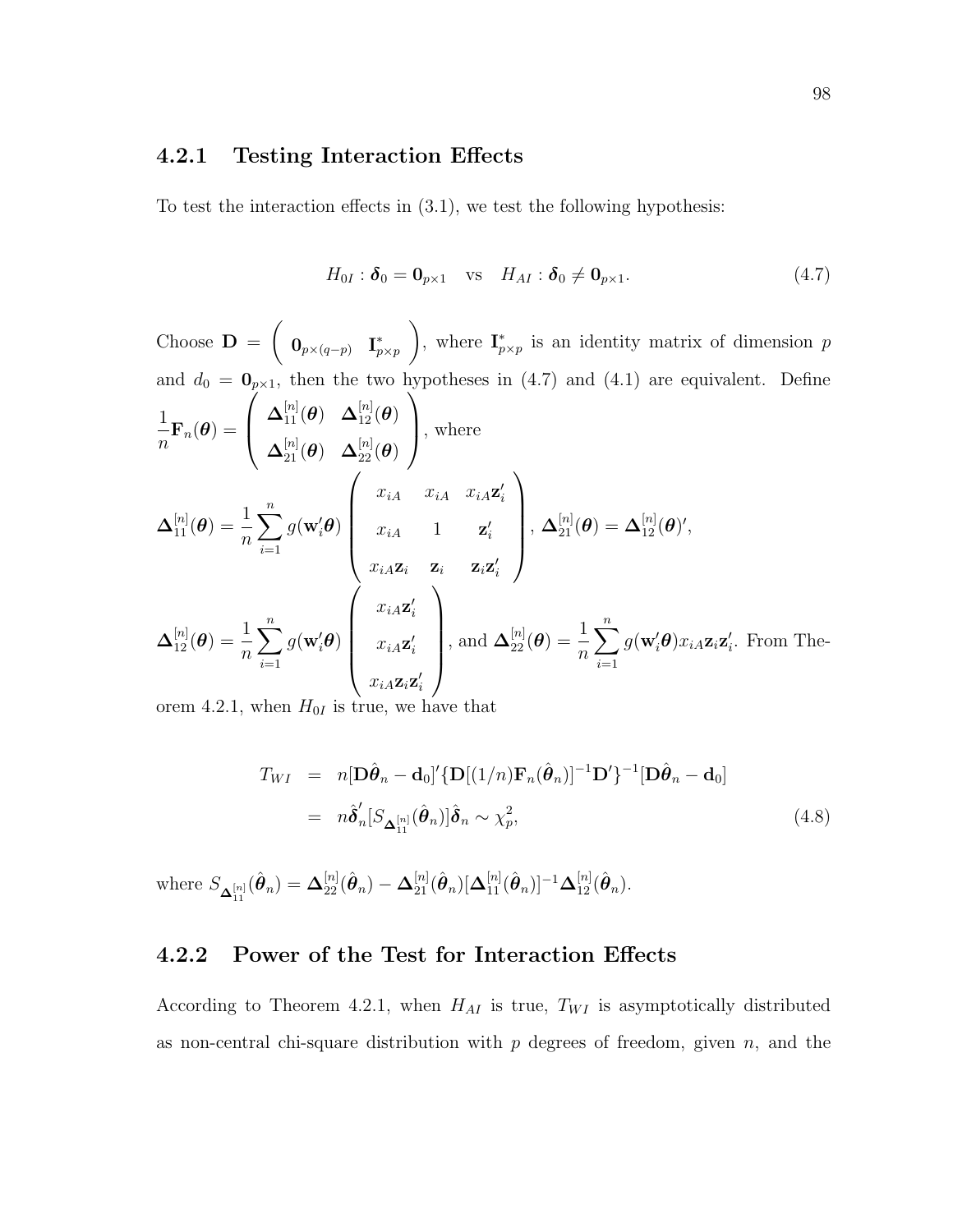non-centrality parameter  $\phi$ , where

$$
\phi = n[\mathbf{D}\boldsymbol{\theta}_0 - \mathbf{d}_0]' \{ \mathbf{D}[(1/n)\mathbf{F}_n(\boldsymbol{\theta}_0)]^{-1} \mathbf{D}' \}^{-1} [\mathbf{D}\boldsymbol{\theta}_0 - \mathbf{d}_0]
$$
  
=  $n\delta'_0[S_{\mathbf{\Delta}_{11}^{[n]}}(\boldsymbol{\theta}_0)]\delta_0,$  (4.9)

with  $S_{\mathbf{\Delta}_{11}^{[n]}}(\theta_0) = \mathbf{\Delta}_{22}^{[n]}(\theta_0) - \mathbf{\Delta}_{21}^{[n]}(\theta_0)[\mathbf{\Delta}_{11}^{[n]}(\theta_0)]^{-1}\mathbf{\Delta}_{12}^{[n]}(\theta_0)$ . When we conduct the hypothesis test for interaction effect in (4.7), we assume that the vector of parameters,  $\boldsymbol{\theta}_{0I} = (\beta_{A0}, \gamma_{00}, \gamma_{0})'$ , in model (3.1) are nuisance parameters. In practice the experimenter does not know the values of the nuisance parameters needed to compute power for a real data. Also to compute the value of the non-centrality parameter  $\phi$  in (4.9),  $\mathbf{F}_n(\theta_0)$  is replaced by  $\mathbf{F}_n(\hat{\theta}_n)$  [Demidenko (2007)].

# 4.3 Testing Hypotheses using the Wald-Type Statistic: Reduced Model

After conducting the test for interaction effects in (4.7), if we conclude that there is no evidence for interaction effects, one can drop the interaction terms from the full model in (3.1) when conducting statistical inference for the main treatment effect. Hereinafter, this sub model is called the reduced model. The reduced model is given by

$$
logit[P(Y_i = 1|x_{iA}, \mathbf{z}_i)] = x_{iA}\beta_{AR} + \gamma_{0R} + \mathbf{z}_i'\gamma_R,
$$
  

$$
= \mathbf{w}_{iR}'\boldsymbol{\theta}_R, \text{ for } i = 1, 2, \cdots, n
$$
(4.10)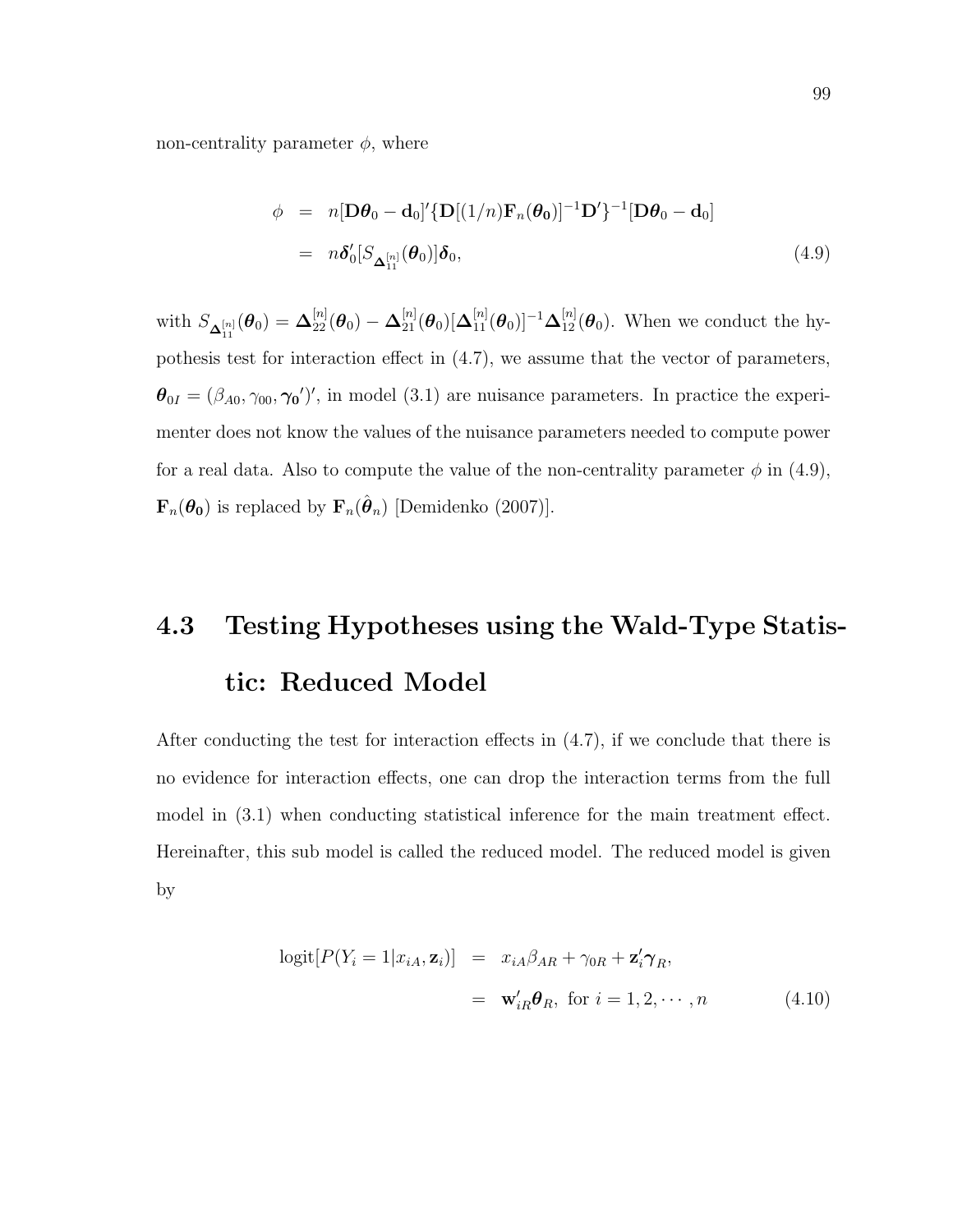where  $\gamma_R = (\gamma_{1R}, \gamma_{2R}, \cdots, \gamma_{pR})'$  are the main effects of covariates,  $\beta_{AR}$  is the effect of treatment A compared to treatment B,  $\gamma_{0R}$  is the intercept term,  $\mathbf{w}_{iR} = (x_{iA}, 1, \mathbf{z}'_i)'$ , and  $\theta_R = (\beta_{AR}, \gamma_{0R}, \gamma_R')'$ . In fact, the model in (4.10) is a sub-model of the model in 3.1. In this case, we can define the design matrix  $\mathbf{X}_R$  as

$$
\mathbf{X}_R \hspace{2mm} = \hspace{2mm} \left( \begin{array}{c} \mathbf{w}_{1R}' \\ \mathbf{w}_{2R}' \\ \cdots \\ \cdots \\ \mathbf{w}_{nR}' \end{array} \right).
$$

In this subsection, we assume that the model in (4.10) is the true model and the true vector of parameters is  $\theta_{0R}$ , where  $\theta_{0R} = (\beta_{A0R}, \gamma_{00R}, \gamma_{0R}')'$ . We will investigate the influence of adaptation on the statistical power in testing for main effect.

Assumption 4.3.1.  $I(\theta_{0R})$  is a positive definite matrix, where  $\theta_{0R}$  is a  $(q - p)$ dimensional true vector of parameters, and  $I(\theta_{0R})$  is a Fisher information matrix.

#### 4.3.1 Testing for Main Effect of Treatment

The hypothesis of interest in testing for the main effect of treatment for the model in  $(4.10)$  becomes

$$
H_{0TR}: \beta_{A0R} = 0 \qquad H_{ATR}: \beta_{A0R} \neq 0. \tag{4.11}
$$

Now, let 
$$
\mathbf{D}_R = \begin{pmatrix} 1 & \mathbf{0}_{1 \times (q-p-1)} \end{pmatrix}
$$
,  $d_{0R} = 0$ , and define  $\frac{1}{n} \mathbf{F}_n(\boldsymbol{\theta}_R) = \begin{pmatrix} \Delta_{11t}^{[n]}(\boldsymbol{\theta}_R) & \Delta_{12t}^{[n]}(\boldsymbol{\theta}_R) \\ \Delta_{21t}^{[n]}(\boldsymbol{\theta}_R) & \Delta_{22t}^{[n]}(\boldsymbol{\theta}_R) \end{pmatrix}$ , where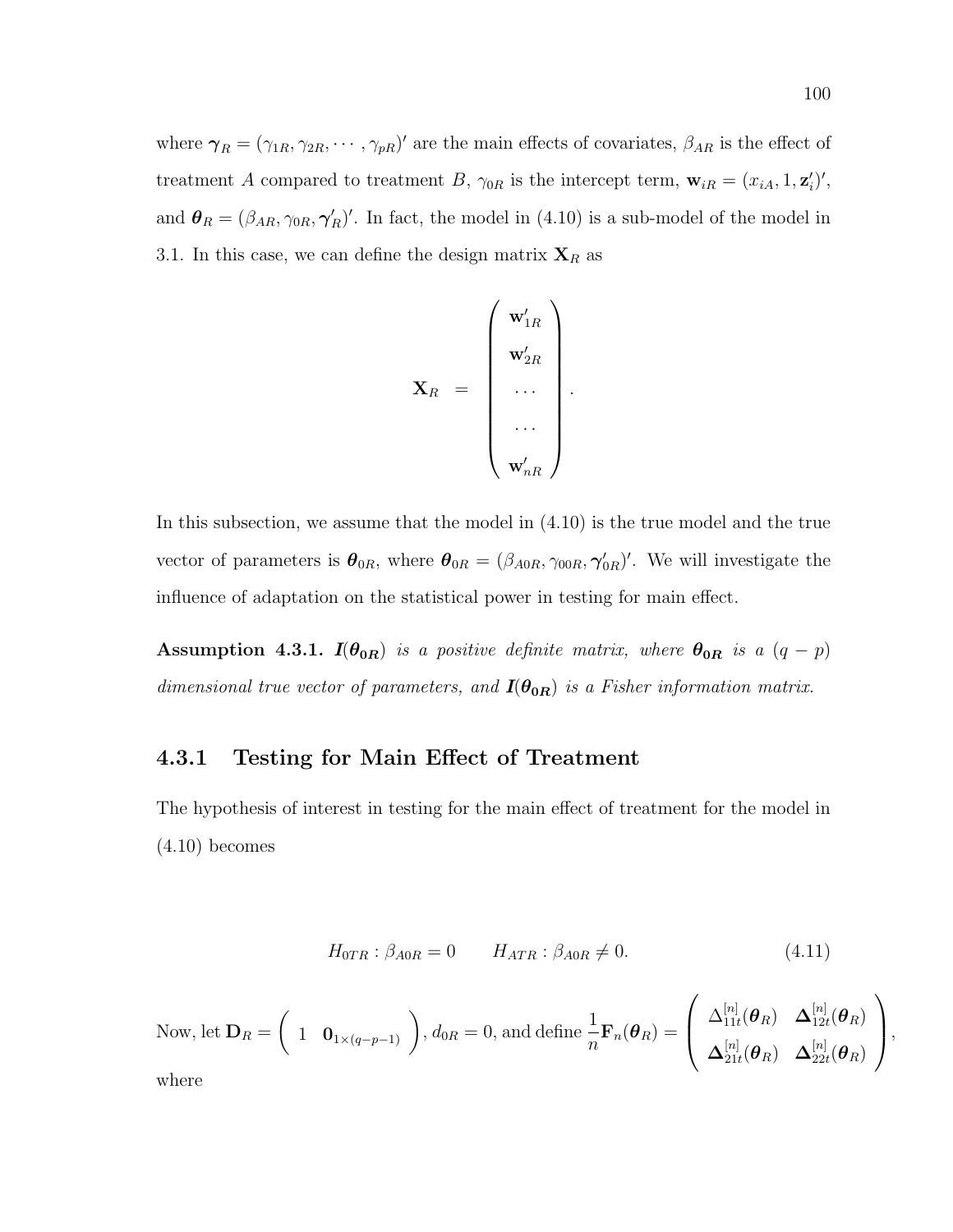$$
\Delta_{11t}^{[n]}(\boldsymbol{\theta}_R) = \frac{1}{n} \sum_{i=1}^n g(\mathbf{w}_{iR}' \boldsymbol{\theta}_R) x_{iA}, \quad \Delta_{22t}^{[n]}(\boldsymbol{\theta}_R) = \frac{1}{n} \sum_{i=1}^n g(\mathbf{w}_{iR}' \boldsymbol{\theta}_R) \left( \begin{array}{c} 1 & \mathbf{z}_i' \\ \mathbf{z}_i & \mathbf{z}_i \mathbf{z}_i' \end{array} \right),
$$

$$
\Delta_{12t}^{[n]}(\boldsymbol{\theta}_R) = \frac{1}{n} \sum_{i=1}^n g(\mathbf{w}_{iR}' \boldsymbol{\theta}_R) \left( \begin{array}{c} x_{iA} & x_{iA} \mathbf{z}_i' \\ x_{iA} & x_{iA} \mathbf{z}_i' \end{array} \right), \quad \Delta_{21t}^{[n]}(\boldsymbol{\theta}_R) = \Delta_{12t}^{[n]}(\boldsymbol{\theta}_R)'.
$$
 Under  $H_{0TR}$ , we have that the test statistics given by

$$
T_{WR} = n[\mathbf{D}_R \hat{\boldsymbol{\theta}}_{nR}]'\{\mathbf{D}_R[(1/n)\mathbf{F}_n(\hat{\boldsymbol{\theta}}_{nR})]^{-1}\mathbf{D}'_R\}^{-1}[\mathbf{D}_R \hat{\boldsymbol{\theta}}_{nR}]
$$
  

$$
= n[\hat{\beta}_{AnR}]^2[S_{\mathbf{\Delta}_{22t}^{[n]}}(\hat{\boldsymbol{\theta}}_{nR})] \xrightarrow{d} \chi_1^2,
$$
 (4.12)

follows the chi-squared distribution with 1 degree of freedom, where  $S_{\Delta_{22t}^{[n]}}(\hat{\theta}_{nR}) =$  $\Delta^{[n]}_{11}$  $\overset{[n]}{11t}(\hat{\boldsymbol{\theta}}_{nR})-\mathbf{\Delta}^{[n]}_{12t}$  $_{12t}^{[n]}(\hat{\boldsymbol{\theta}}_{nR})[\boldsymbol{\Delta}_{22t}^{[n]}% \hat{\boldsymbol{\theta}}_{\text{dR}}^{\mathbf{M}}(\boldsymbol{\mu})]$  $_{22t}^{[n]}(\hat{\bm{\theta}}_{nR})]^{-1}\mathbf{\Delta}_{21t}^{[n]}$  $_{21t}^{[n]}(\hat{\boldsymbol{\theta}}_{nR}).$ 

# 4.3.2 Statistical Power Computation for Hypothesis Testing of Main Effect

It is clear that, under  $H_{ATR}$ ,  $T_{WR}$  is asymptotically distributed as non-central chisquare with 1 degree of freedom and non-centrality parameter  $\phi$ , given by

$$
\phi = n[\mathbf{D}_R \boldsymbol{\theta}_{0R} - \mathbf{d}_{0R}]'\{\mathbf{D}_R[(1/n)\mathbf{F}_n(\boldsymbol{\theta}_{0R})]^{-1}\mathbf{D}'_R\}^{-1}[\mathbf{D}_R \boldsymbol{\theta}_{0R} - \mathbf{d}_{0R}]
$$
  
=  $n[\beta_{A0R}]^2[S_{\mathbf{\Delta}_{22t}^{[n]}}(\boldsymbol{\theta}_{0R})],$  (4.13)

where  $S_{\mathbf{\Delta}_{22t}^{[n]}}(\boldsymbol{\theta}_{0R}) \, = \, \Delta_{11t}^{[n]}(\boldsymbol{\theta}_{0R}) \, - \, \Delta_{12t}^{[n]}$  $_{12t}^{[n]}(\boldsymbol{\theta}_{0R})[\boldsymbol{\Delta}_{22t}^{[n]}% (\boldsymbol{\theta}_{0R})]^{\prime}$  $\frac{[n]}{22t}(\bm{\theta}_{0R})]^{-1}\mathbf{\Delta}^{[n]}_{21i}$  $\mathbb{E}^{[n]}_{21t}(\boldsymbol{\theta}_{0R})$ . In this section, the true treatment effect,  $\beta_{A0R}$ , is the main parameter of interest. We refer to the other parameters,  $\theta_{0NR} = (\gamma_{00R}, \gamma_{0R})'$ , in the model (4.10) as nuisance parameters. The nuisance parameters,  $\theta_{0NR}$  are however required for power computation in testing the hypothesis in (4.11). Demidenko (2007) notes that to compute the value of the non-centrality parameter  $\phi$  in (4.13),  $\mathbf{F}_n(\theta_{0R})$  has to be replaced by  $\mathbf{F}_n(\hat{\theta}_{nR})$ .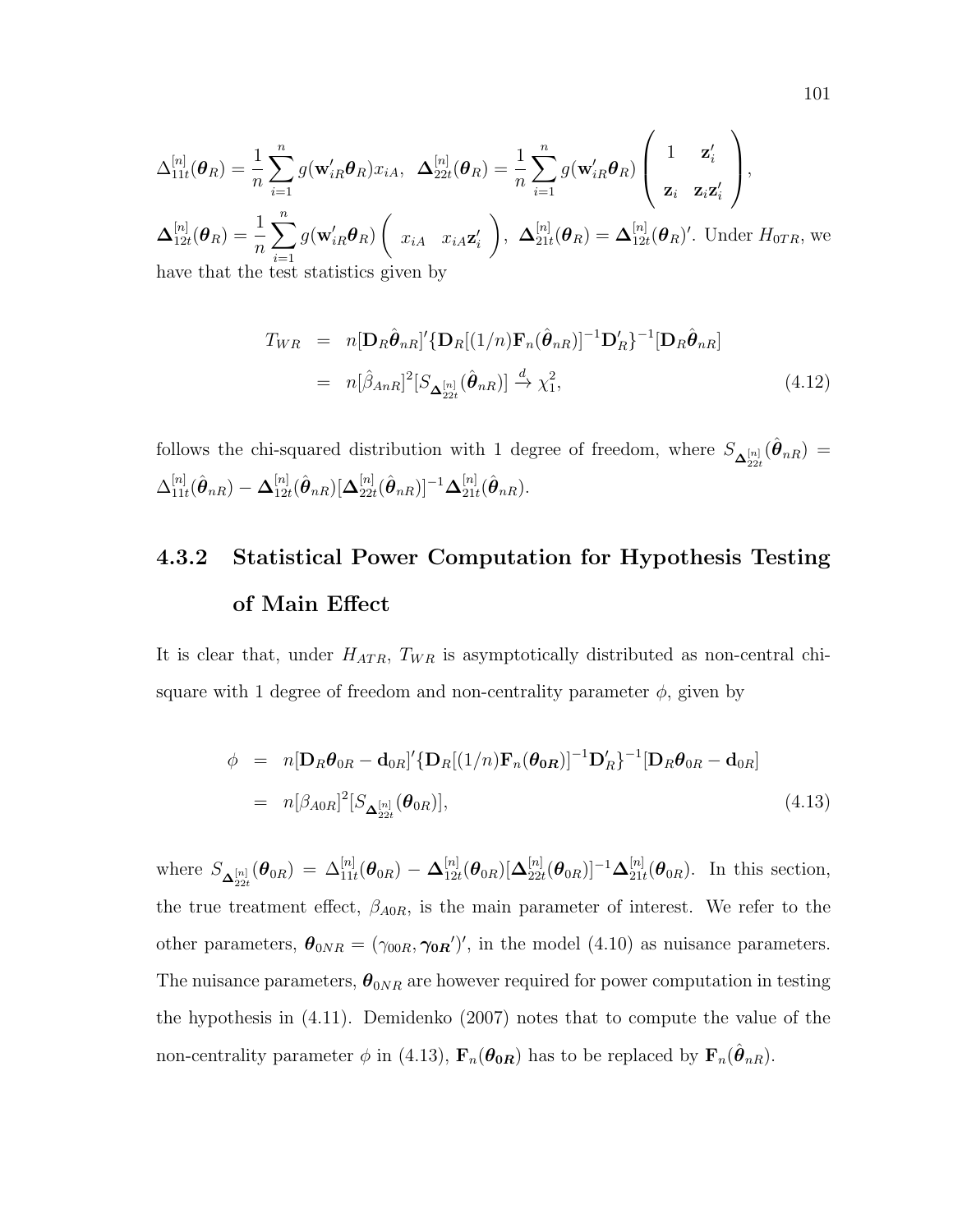As defined earlier,  $N_{Ah}(n)$  is the number of patients assigned to treatment A for a given  $n_h$  number of patients in stratum  $h$ ,  $h = 1, 2, \dots, m$ . Define the sample proportion of patients (say  $\hat{p}_{Ah}$ ) assigned to treatment A for a given  $n_h$  number of patients in the stratum as  $\hat{p}_{Ah} =$  $N_{Ah}(n)$  $n_h$ , for  $h = 1, 2, \dots, m$ . Furthermore, let  $\hat{\mathbf{p}}_A = (\hat{p}_{A1}, \hat{p}_{A2}, \cdots, \hat{p}_{Am})'$  be the vector of sample proportions of patients assigned to treatment A for a given n and  $\pi_A = (\pi_A(\mathbf{v}_1), \pi_A(\mathbf{v}_2), \cdots, \pi_A(\mathbf{v}_m))'$  be the vector of target proportions of patients assigned to treatment A over patients' strata. Then, for a given n, we investigate the non-centrality parameter  $\phi$ 

$$
\frac{\phi}{n} = [\beta_{A0R}]^{2} [S_{\Delta_{22t}}^{[n]}(\boldsymbol{\theta}_{0R})], \qquad (4.14)
$$

where 
$$
S_{\mathbf{\Delta}_{22t}^{[n]}}(\theta_{0R}) = \Delta_{11t}^{[n]}(\theta_{0R}) - \Delta_{12t}^{[n]}(\theta_{0R})[\mathbf{\Delta}_{22t}^{[n]}(\theta_{0R})]^{-1}\Delta_{21t}^{[n]}(\theta_{0R}),
$$

$$
\Delta_{11t}^{[n]}(\theta_{0R}) = \frac{1}{n} \sum_{i=1}^{n} g(\mathbf{w}_{iR}'\theta_{0R})x_{iA}, \ \Delta_{22t}^{[n]}(\theta_{0R}) = \frac{1}{n} \sum_{i=1}^{n} g(\mathbf{w}_{iR}'\theta_{0R}) \begin{pmatrix} 1 & \mathbf{z}_{i}^{\prime} \\ \mathbf{z}_{i} & \mathbf{z}_{i}\mathbf{z}_{i}^{\prime} \end{pmatrix},
$$

$$
\Delta_{12t}^{[n]}(\theta_{0R}) = \frac{1}{n} \sum_{i=1}^{n} g(\mathbf{w}_{iR}'\theta_{0R}) \begin{pmatrix} x_{iA} & x_{iA}\mathbf{z}_{i}^{\prime} \end{pmatrix}, \ \Delta_{21t}^{[n]}(\theta_{0R}) = \Delta_{12t}^{[n]}(\theta_{0R})^{\prime}.
$$

**Theorem 4.3.1.** Consider the non-centrality parameter  $\phi$  defined in (4.14) and follow the notation that was introduced in this section. Then,

- 1.  $\phi$  is a function of  $\hat{\mathbf{p}}_A$ , where  $\hat{\mathbf{p}}_A = (\hat{p}_{A1}, \hat{p}_{A2}, \cdots, \hat{p}_{Am})'$  is the vector of sample proportions of patients assigned to Treatment A for given n. Let this function be  $\phi(\hat{\mathbf{p}}_A)$ .
- 2.  $\phi(\hat{\mathbf{p}}_A)$  can be expressed the following quantities: the target allocation proportion, the bias of the randomization procedure from the target, and the variability induced by the randomization process.

*Proof.* From (4.14), 
$$
\frac{\phi}{n} = [\beta_{A0R}]^2 [S_{\Delta_{22t}}^{[n]}(\boldsymbol{\theta}_{0R})].
$$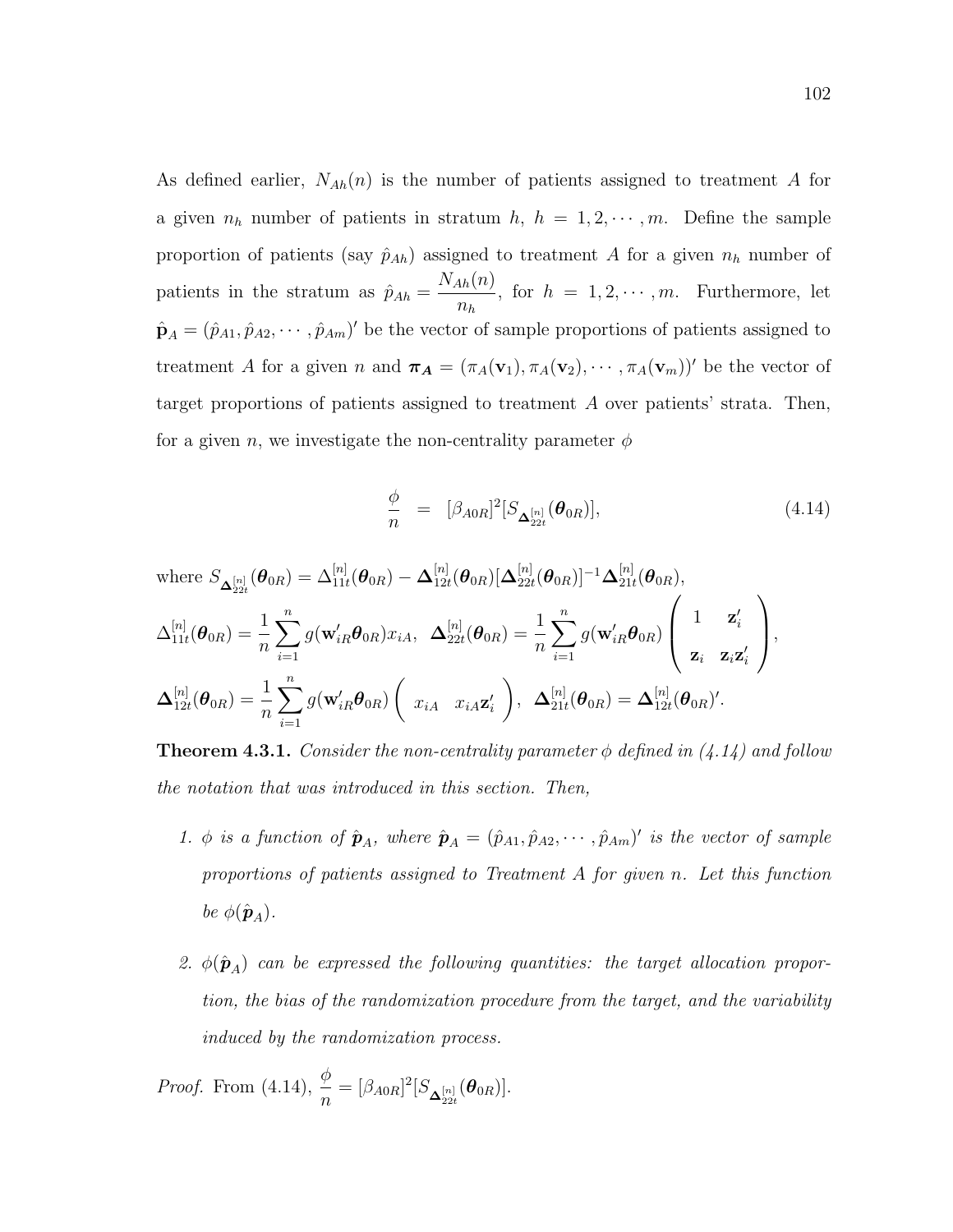1. First, we express the components of  $\frac{\phi}{ }$ n , namely,  $\Delta^{[n]}_{11t}(\boldsymbol{\theta}_{0R}), \, \boldsymbol{\Delta}^{[n]}_{12t}$  $\mathcal{L}_{12t}^{[n]}(\boldsymbol{\theta}_{0R}),\,\mathbf{\Delta}^{[n]}_{21t}$  $t_{21t}^{[n]}(\boldsymbol{\theta}_{0R}),$ and  $\mathbf{\Delta}^{[n]}_{22i}$  $\hat{p}_{22t}(\theta_{0R})$  as function of  $\hat{p}_{Ah}$  for  $h = 1, 2, \cdots, m$ .

$$
\Delta_{11t}^{[n]}(\boldsymbol{\theta}_{0R}) = \frac{1}{n} \sum_{i=1}^{n} g(\mathbf{w}_{iR}' \boldsymbol{\theta}_{0R}) x_{iA}
$$
  
\n
$$
= \sum_{h=1}^{m} \lambda_{AhR}(\boldsymbol{\theta}_{0R}) \frac{n_h}{n} \frac{N_{Ah}(n)}{n_h}
$$
  
\n
$$
= \sum_{h=1}^{m} \lambda_{AhR}(\boldsymbol{\theta}_{0R}) \frac{n_h}{n} \hat{p}_{Ah}
$$
  
\n
$$
\Delta_{12t}^{[n]}(\boldsymbol{\theta}_{0R}) = \frac{1}{n} \sum_{i=1}^{n} g(\mathbf{w}_{iR}' \boldsymbol{\theta}_{0R}) \left( x_{iA} \ x_{iA} \mathbf{z}_{i}' \right)
$$
  
\n
$$
= \sum_{h=1}^{m} \lambda_{AhR}(\boldsymbol{\theta}_{0R}) \frac{n_h}{n} \frac{N_{Ah}(n)}{n_h} \left( 1 \ \mathbf{v}_{h}' \right)
$$
  
\n
$$
= \sum_{h=1}^{m} \lambda_{AhR}(\boldsymbol{\theta}_{0R}) \frac{n_h}{n} \hat{p}_{Ah} \left( 1 \ \mathbf{v}_{h}' \right)
$$
  
\n
$$
\Delta_{21t}^{[n]}(\boldsymbol{\theta}_{0R}) = \sum_{h=1}^{m} \lambda_{AhR}(\boldsymbol{\theta}_{0R}) \frac{n_h}{n} \hat{p}_{Ah} \left( 1 \ \mathbf{v}_{h}' \right)'
$$
  
\n
$$
\Delta_{22t}^{[n]}(\boldsymbol{\theta}_{0R}) = \frac{1}{n} \sum_{i=1}^{n} g(\mathbf{w}_{iR}' \boldsymbol{\theta}_{0R}) \left( \frac{1}{\mathbf{z}_{i}} \ \mathbf{z}_{i} \mathbf{z}_{i}' \right)
$$
  
\n
$$
= \sum_{h=1}^{m} \Upsilon(\boldsymbol{\theta}_{0R}, \hat{p}_{Ah}) \left( 1 \ \mathbf{v}_{h}' \ \mathbf{v}_{h} \mathbf{v}_{h}' \right)
$$

where  $\Upsilon(\boldsymbol{\theta}_{0R}, \hat{p}_{Ah}) = \frac{n_h}{n} \left\{ \lambda_{AhR}(\boldsymbol{\theta}_{0R}) \hat{p}_{Ah} + \lambda_{BhR}(\boldsymbol{\theta}_{0R}) \left[ 1 - \hat{p}_{Ah} \right] \right\},$  $\lambda_{AhR}(\theta_R) = \exp(-\beta_{AR} - \gamma_{0R} - \mathbf{v}'_h \boldsymbol{\gamma}_R)[1 + \exp(-\beta_{AR} - \gamma_{0R} - \mathbf{v}'_h \boldsymbol{\gamma}_R)]^{-2}$ , and  $\lambda_{BhR}(\theta_R) = \exp(-\gamma_{0R} - \mathbf{v}'_h \boldsymbol{\gamma}_R)[1 + \exp(-\gamma_{0R} - \mathbf{v}'_h \boldsymbol{\gamma}_R)]^{-2}$ . Therefore, the noncentrality parameter  $\phi$  is a function of  $\hat{\mathbf{p}}_A$ .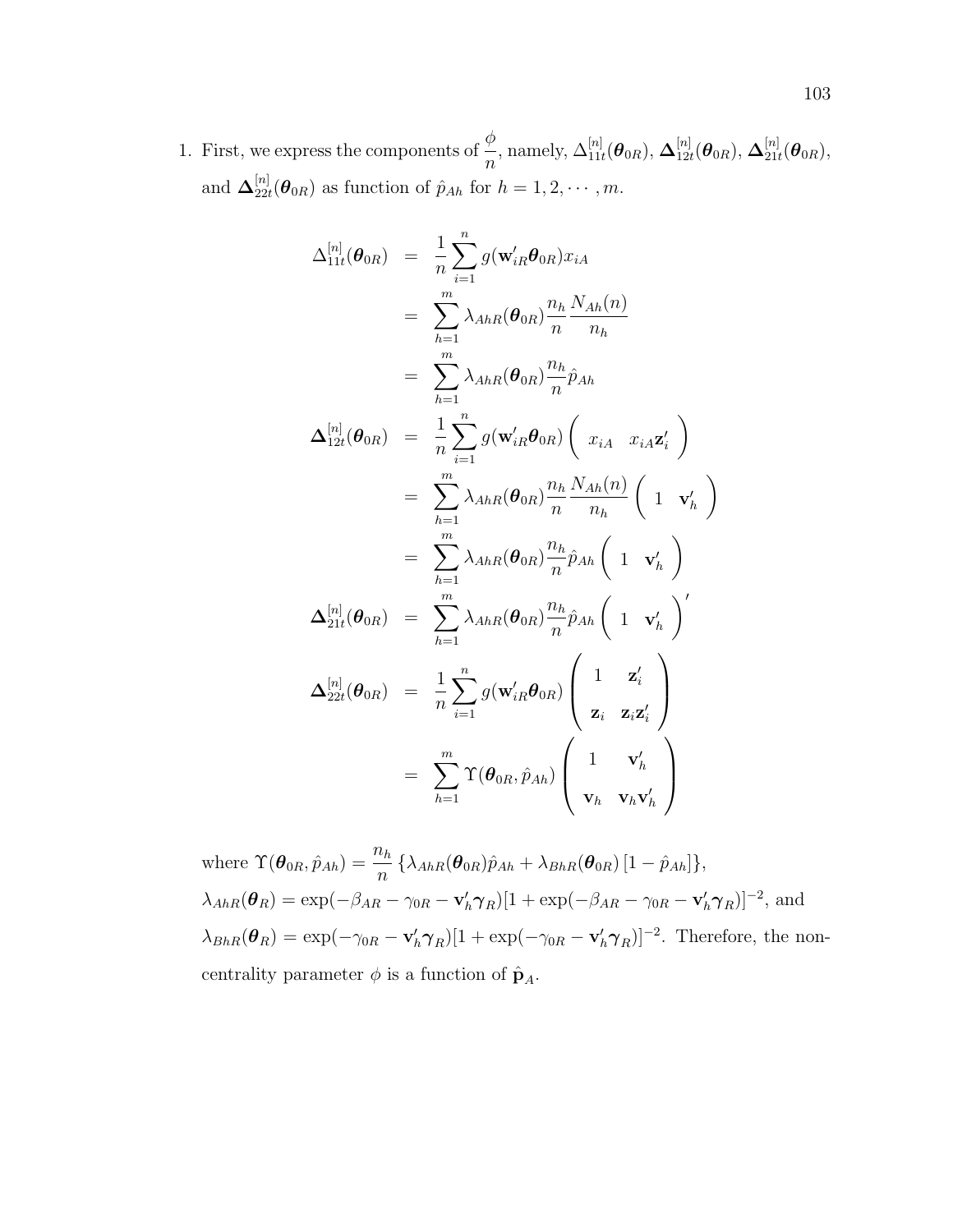2. We apply the multivariate version of Taylor's expansion to  $\phi(\hat{\mathbf{p}}_A)$  in a neighborhood centered around  $\pmb{\pi_A}.$  As a result,

$$
\frac{1}{n}\phi(\hat{\mathbf{p}}_A) = \frac{1}{n}\phi(\pi_A) + \frac{1}{n}\phi^{(1)}(\pi_A)[\hat{\mathbf{p}}_A - \pi_A] + \frac{1}{2}[\hat{\mathbf{p}}_A - \pi_A]' \frac{1}{n}\phi^{(2)}(\pi_A)[\hat{\mathbf{p}}_A - \pi_A] \n+ \mathbf{o}(\|\hat{\mathbf{p}}_A - \pi_A\|^m), \text{ where}
$$
\n
$$
\frac{1}{n}\phi^{(1)}(\pi_A) = \frac{1}{n}\left(\frac{\partial\phi(\hat{\mathbf{p}}_A)}{\partial\hat{\mathbf{p}}_A}\right)_{\hat{\mathbf{p}}_A = \pi_A} \n= \frac{1}{n}\left(\frac{\partial\phi(\hat{\mathbf{p}}_A)}{\partial\hat{\mathbf{p}}_{A1}}\right)_{\hat{\mathbf{p}}_A = \pi_A} \cdots \frac{\partial\phi(\hat{\mathbf{p}}_A)}{\partial\hat{\mathbf{p}}_{Ah}} \cdots \frac{\partial\phi(\hat{\mathbf{p}}_A)}{\partial\hat{\mathbf{p}}_{An}}\right)_{\hat{\mathbf{p}}_A = \pi_A}^{\prime}
$$
\n(4.15)

where, for  $h=1,2,\cdots,m$ 

$$
\frac{1}{n} \frac{\partial \phi(\hat{\mathbf{p}}_A)}{\partial \hat{p}_{Ah}} = [\beta_{A0R}]^2 \left[ \frac{\partial S_{\Delta_{22t}^{[n]}}(\boldsymbol{\theta}_{0R}, \hat{\mathbf{p}}_A)}{\partial \hat{p}_{Ah}} \right]
$$
\n
$$
= [\beta_{A0R}]^2 \left[ \frac{\partial \Delta_{11t}^{[n]}(\boldsymbol{\theta}_{0R}, \hat{\mathbf{p}}_A)}{\partial \hat{p}_{Ah}} - \frac{\partial \Delta_{12t}^{[n]}(\boldsymbol{\theta}_{0R}, \hat{\mathbf{p}}_A)[\Delta_{22t}^{[n]}(\boldsymbol{\theta}_{0R}, \hat{\mathbf{p}}_A)]^{-1} \Delta_{21t}^{[n]}(\boldsymbol{\theta}_{0R}, \hat{\mathbf{p}}_A)}{\partial \hat{p}_{Ah}} \right]
$$
\n
$$
= [\beta_{A0R}]^2 \left[ \frac{\partial \Delta_{11t}^{[n]}(\boldsymbol{\theta}_{0R}, \hat{\mathbf{p}}_A)}{\partial \hat{p}_{Ah}} - \frac{\partial \Delta_{12t}^{[n]}(\boldsymbol{\theta}_{0R}, \hat{\mathbf{p}}_A)}{\partial \hat{p}_{Ah}} [\Delta_{22t}^{[n]}(\boldsymbol{\theta}_{0R}, \hat{\mathbf{p}}_A)]^{-1} \Delta_{21t}^{[n]}(\boldsymbol{\theta}_{0R}, \hat{\mathbf{p}}_A) \right]
$$
\n
$$
- [\beta_{A0R}]^2 \left[ \Delta_{12t}^{[n]}(\boldsymbol{\theta}_{0R}, \hat{\mathbf{p}}_A) \frac{\partial [\Delta_{22t}^{[n]}(\boldsymbol{\theta}_{0R}, \hat{\mathbf{p}}_A)]^{-1}}{\partial \hat{p}_{Ah}} \Delta_{21t}^{[n]}(\boldsymbol{\theta}_{0R}, \hat{\mathbf{p}}_A) \right]
$$
\n
$$
- [\beta_{A0R}]^2 \left[ \Delta_{12t}^{[n]}(\boldsymbol{\theta}_{0R}, \hat{\mathbf{p}}_A) [\Delta_{22t}^{[n]}(\boldsymbol{\theta}_{0R}, \hat{\mathbf{p}}_A)]^{-1} \frac{\partial \Delta_{21t}^{[n]}(\boldsymbol{\theta}_{0R}, \hat{\mathbf{p}}_A)}{\partial \hat{p}_{Ah}} \right]
$$

$$
\begin{array}{rcl} \frac{\partial\Delta^{[n]}_{11t}(\boldsymbol{\theta}_{0R},\hat{\mathbf{p}}_A)}{\partial\hat{p}_{Ah}}&=&\lambda_{AhR}(\boldsymbol{\theta}_{0R})\frac{n_h}{n}\\ \frac{\partial\Delta^{[n]}_{12t}(\boldsymbol{\theta}_{0R},\hat{\mathbf{p}}_A)}{\partial\hat{p}_{Ah}}&=&\lambda_{AhR}(\boldsymbol{\theta}_{0R})\frac{n_h}{n}\left(\begin{array}{cc}1&\mathbf{v}'_h\end{array}\right)\\ \frac{\partial\Delta^{[n]}_{21t}(\boldsymbol{\theta}_{0R},\hat{\mathbf{p}}_A)}{\partial\hat{p}_{Ah}}&=&\lambda_{AhR}(\boldsymbol{\theta}_{0R})\frac{n_h}{n}\left(\begin{array}{cc}1&\mathbf{v}'_h\end{array}\right)' \end{array}
$$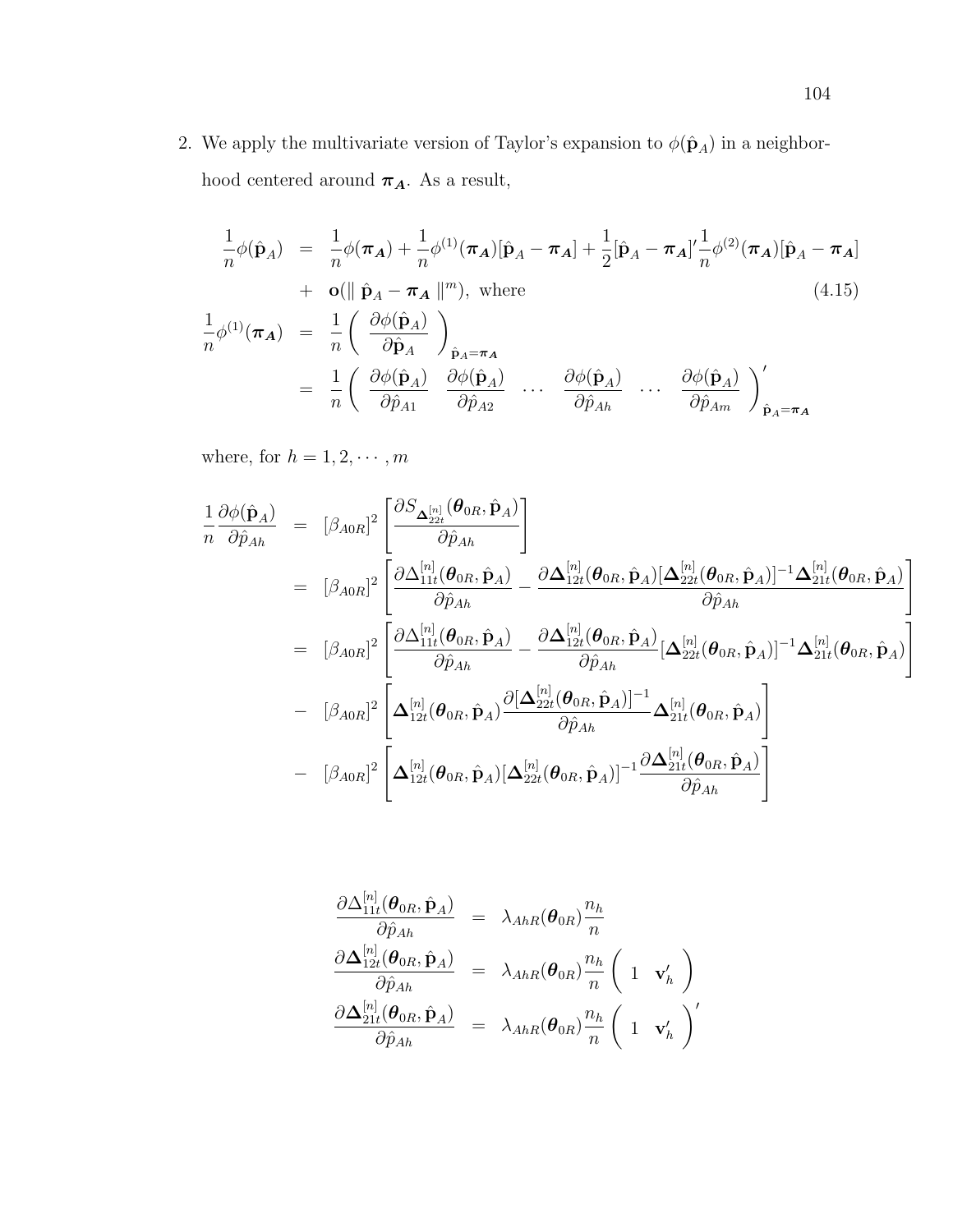$$
\frac{\partial [\Delta_{22t}^{[n]}(\boldsymbol{\theta}_{0R},\hat{\mathbf{p}}_A)]^{-1}}{\partial \hat{p}_{Ah}} = -[\Delta_{22t}^{[n]}(\boldsymbol{\theta}_{0R},\hat{\mathbf{p}}_A)]^{-1} \left[ \frac{\partial [\Delta_{22t}^{[n]}(\boldsymbol{\theta}_{0R},\hat{\mathbf{p}}_A)]}{\partial \hat{p}_{Ah}} \right] [\Delta_{22t}^{[n]}(\boldsymbol{\theta}_{0R},\hat{\mathbf{p}}_A)]^{-1}
$$
  
\n
$$
= -[\Delta_{22t}^{[n]}(\boldsymbol{\theta}_{0R},\hat{\mathbf{p}}_A)]^{-1} \mathbf{M}_{Dh} [\Delta_{22t}^{[n]}(\boldsymbol{\theta}_{0R},\hat{\mathbf{p}}_A)]^{-1},
$$

where 
$$
\mathbf{M}_{Dh} = \begin{bmatrix} n_h \\ n \end{bmatrix} \{\lambda_{AhR}(\boldsymbol{\theta}_{0R}) - \lambda_{BhR}(\boldsymbol{\theta}_{0R})\} \begin{pmatrix} 1 & \mathbf{v}'_h \\ \mathbf{v}_h & \mathbf{v}_h \mathbf{v}'_h \end{pmatrix}.
$$

To evaluate the term  $\frac{1}{1}$  $\overline{n}$  $\phi^{(2)}(\pi_A)$  in (4.20), we require the following second derivatives:

(i) 
$$
\frac{\partial^2 \Delta_{11t}^{[n]}(\boldsymbol{\theta}_{0R}, \hat{\mathbf{p}}_A)}{\partial \hat{p}_{Ah} \partial \hat{p}_{Ah^*}} = 0 \text{ for } h^* = h \text{ or } h^* \neq h.
$$
  
\n(ii) 
$$
\frac{\partial^2 \Delta_{12t}^{[n]}(\boldsymbol{\theta}_{0R}, \hat{\mathbf{p}}_A)}{\partial \hat{p}_{Ah} \partial \hat{p}_{Ah^*}} = \mathbf{0}_{1 \times (p+1)} \text{ for } h^* = h \text{ or } h^* \neq h.
$$
  
\n(iii) 
$$
\frac{\partial^2 \Delta_{21t}^{[n]}(\boldsymbol{\theta}_{0R}, \hat{\mathbf{p}}_A)}{\partial \hat{p}_{Ah} \partial \hat{p}_{Ah^*}} = \mathbf{0}_{(p+1) \times 1} \text{ for } h^* = h \text{ or } h^* \neq h.
$$
  
\n(iv) 
$$
\frac{\partial^2 [\Delta_{22t}^{[n]}(\boldsymbol{\theta}_{0R}, \hat{\mathbf{p}}_A)]^{-1}}{\partial \hat{p}_{Ah} \partial \hat{p}_{Ah}} = 2[\Delta_{22t}^{[n]}(\boldsymbol{\theta}_{0R}, \hat{\mathbf{p}}_A)]^{-1} \mathbf{M}_{Dh}[\Delta_{22t}^{[n]}(\boldsymbol{\theta}_{0R}, \hat{\mathbf{p}}_A)]^{-1} \mathbf{M}_{Dh}[\Delta_{22t}^{[n]}(\boldsymbol{\theta}_{0R}, \hat{\mathbf{p}}_A)]^{-1}
$$
  
\n(v) 
$$
\frac{\partial^2 [\Delta_{22t}^{[n]}(\boldsymbol{\theta}_{0R}, \hat{\mathbf{p}}_A)]^{-1}}{\partial \hat{p}_{Ah} \partial \hat{p}_{Ah^*}} = [\Delta_{22t}^{[n]}(\boldsymbol{\theta}_{0R}, \hat{\mathbf{p}}_A)]^{-1} \mathbf{M}_{Dh^*}[\Delta_{22t}^{[n]}(\boldsymbol{\theta}_{0R}, \hat{\mathbf{p}}_A)]^{-1} \mathbf{M}_{Dh}[\Delta_{22t}^{[n]}(\boldsymbol{\theta}_{0R}, \hat{\mathbf{p}}_A)]^{-1}
$$
  
\n
$$
+ [\Delta_{2t}^{[n]}(\boldsymbol{\theta}_{0R}, \hat{\mathbf{p}}_A)]^{-1} \mathbf{M}_{Dh}[\Delta_{2t}^{[n]}(\boldsymbol{\theta}_{
$$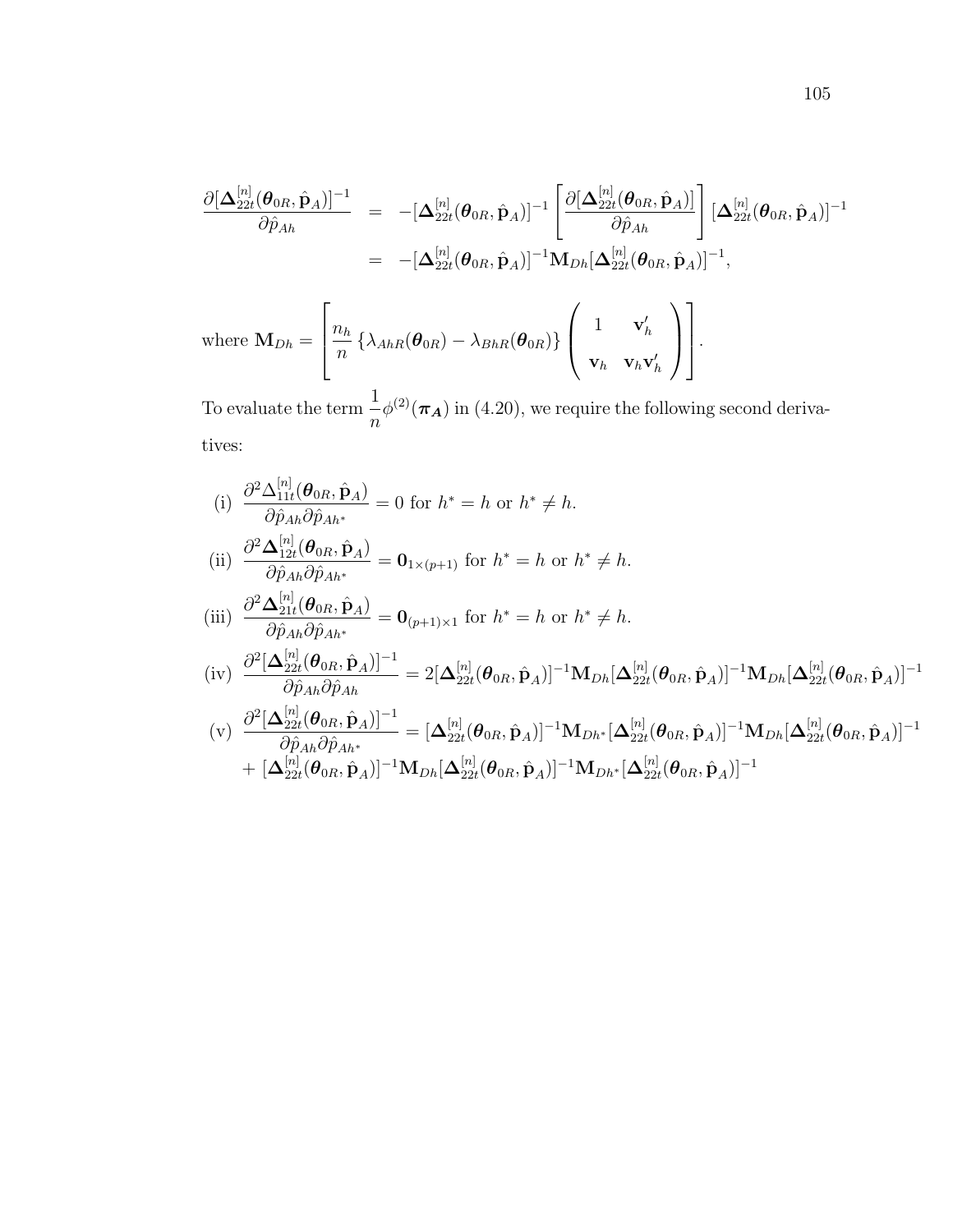1 n φ (2)(πA) = <sup>1</sup> n ∂ <sup>2</sup>φ(pˆA) ∂pˆA∂pˆ 0 A pˆA=π<sup>A</sup> = 1 n ∂ <sup>2</sup>φ(pˆA) ∂pˆA1∂pˆA<sup>1</sup> ∂ <sup>2</sup>φ(pˆA) ∂pˆA1∂pˆA<sup>2</sup> · · · ∂ <sup>2</sup>φ(pˆA) ∂pˆA1∂pˆAh<sup>∗</sup> · · · ∂ <sup>2</sup>φ(pˆA) ∂pˆA1∂pˆAm ∂ <sup>2</sup>φ(pˆA) ∂pˆA2∂pˆA<sup>1</sup> ∂ <sup>2</sup>φ(pˆA) ∂pˆA2∂pˆA<sup>2</sup> · · · ∂ <sup>2</sup>φ(pˆA) ∂pˆA2∂pˆAh<sup>∗</sup> · · · ∂ <sup>2</sup>φ(pˆA) ∂pˆA2∂pˆAm · · · · · · · · · · · · · · · · · · ∂ <sup>2</sup>φ(pˆA) ∂pˆAh∂pˆA<sup>1</sup> ∂ <sup>2</sup>φ(pˆA) ∂pˆAh∂pˆA<sup>2</sup> · · · ∂ <sup>2</sup>φ(pˆA) ∂pˆAh∂pˆAh<sup>∗</sup> · · · ∂ <sup>2</sup>φ(pˆA) ∂pˆAh∂pˆAm · · · · · · · · · · · · · · · · · · ∂ <sup>2</sup>φ(pˆA) ∂pˆAm∂pˆA<sup>1</sup> ∂ <sup>2</sup>φ(pˆA) ∂pˆAm∂pˆA<sup>2</sup> · · · ∂ <sup>2</sup>φ(pˆA) ∂pˆAm∂pˆAh<sup>∗</sup> · · · ∂ <sup>2</sup>φ(pˆA) ∂pˆAm∂pˆAm pˆA=π<sup>A</sup> (4.16).

Hence the theorem holds.

 $\Box$ 

## 4.3.3 Concaveness of the Non-centrality Parameter

We begin by noting that the theoretical non-centrality parameter  $\phi$ . Also, we consider only the one covariate  $Z_1$ . This parameter  $\phi$  is a function of the sample proportion of patients assigned to treatment A. we assume the true model

$$
logit[P(Y_i = 1|x_{iA})] = \mathbf{w}'_i \boldsymbol{\theta}_{0R} \text{ for } i = 1, 2, \cdots, n \tag{4.17}
$$

where  $\theta_{0R} = (\beta_{A0R}, \gamma_{00R}, \gamma_{10R})'$ ,  $\mathbf{w}_i = (x_{iA}, 1, z_{i1})'$ . In this section, we show that the non-centrality parameter of the distribution of the test statistic is concave, the hypothesis test for testing treatment effect

$$
H_{0T} : \beta_{A0R} = 0 \t H_A : \beta_{A0R} \neq 0,
$$
\t(4.18)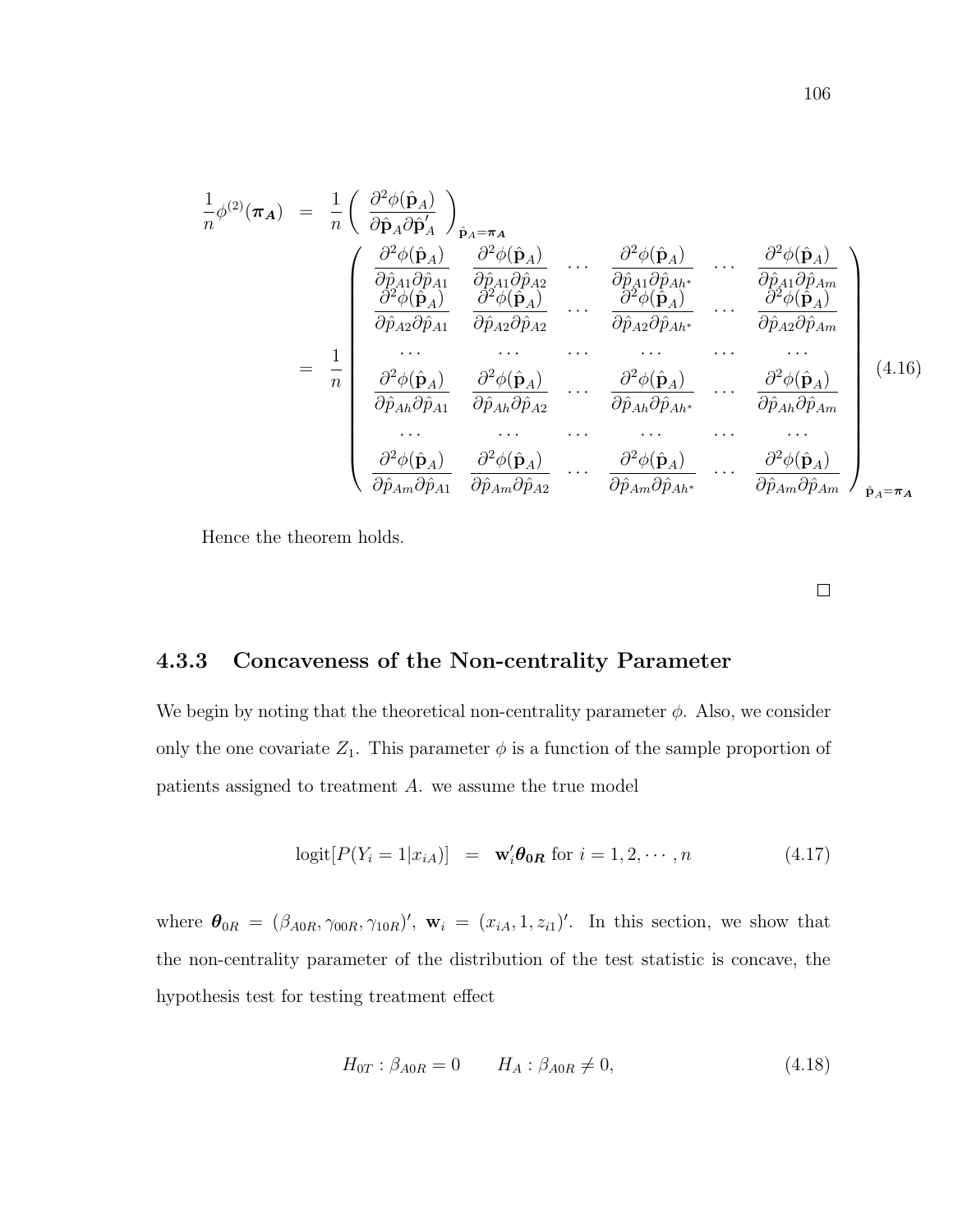where  $\beta_{A0R}$  is the effect of treatment A (the new treatment) compared to the effect of treatment  $B$  (an existing treatment).

As defined earlier,  $N_{Ah}(n)$  is the number of patients assigned to treatment A for a given  $n_h$  number of patients in stratum  $h$ ,  $h = 1, 2$ . Here, the sample proportion of patients (say  $\hat{p}_{Ah}$ ) assigned to treatment A for a given  $n_h$  number of patients in the stratum is  $\hat{p}_{Ah} =$  $N_{Ah}(n)$  $\hat{n}_h^{(h)}$ , for  $h = 1, 2$ . Also, let  $\hat{\mathbf{p}}_A = (\hat{p}_{A1}, \hat{p}_{A2})'$  be the vector of sample proportions of patients assigned to treatment A for given n and  $\pi_A$  =  $(\pi_A(v_1), \pi_A(v_2))'$ , the vector of target proportions of patients assigned to treatment A over patients' strata. From (4.14), the non-centrality parameter  $\phi$  for a given n is

$$
\frac{1}{n}\phi(\hat{\mathbf{p}}_A) = [\beta_{A0R}]^2 [S_{\Delta_{22t}^{[n]}}(\boldsymbol{\theta}_{0R}, \hat{\mathbf{p}}_A)], \qquad (4.19)
$$

where  $S_{\mathbf{\Delta}_{22t}^{[n]}}(\bm{\theta}_{0R},\hat{\mathbf{p}}_{A})=\Delta_{11t}^{[n]}(\bm{\theta}_{0R},\hat{\mathbf{p}}_{A})\!-\!\mathbf{\Delta}_{12t}^{[n]}$  $\mathcal{L}_{12t}^{[n]}(\boldsymbol{\theta}_{0R},\hat{\textbf{p}}_{A})[\boldsymbol{\Delta}_{22t}^{[n]}]$  $\frac{[n]}{22t}(\bm{\theta}_{0R}, \hat{\textbf{p}}_{A})]^{-1}\bm{\Delta}_{21i}^{[n]}$  $_{21t}^{[n]}(\boldsymbol{\theta}_{0R},\hat{\textbf{p}}_{A}).$ 

**Theorem 4.3.2.** Consider the non-centrality parameter defined in  $(4.19)$ . If we use the notations in § 4.1, then  $\phi(\hat{\mathbf{p}}_A)$  is a concave function.

Proof. Using the proof of Theorem 4.3.1, we have

$$
\begin{array}{rcl} \Delta_{11t}^{[n]}(\bm{\theta}_{0R},\hat{\mathbf{p}}_{A})&=&\sum_{h=1}^{2}\lambda_{Ah}(\bm{\theta}_{0R})\frac{n_{h}}{n}\hat{p}_{Ah},\\ \Delta_{12t}^{[n]}(\bm{\theta}_{0R},\hat{\mathbf{p}}_{A})&=&\sum_{h=1}^{2}\lambda_{Ah}(\bm{\theta}_{0R})\frac{n_{h}}{n}\hat{p}_{Ah}\left(1\quad\mathrm{v}_{h}\right),\\ \Delta_{21t}^{[n]}(\bm{\theta}_{0R},\hat{\mathbf{p}}_{A})&=&\sum_{h=1}^{2}\lambda_{Ah}(\bm{\theta}_{0R})\frac{n_{h}}{n}\hat{p}_{Ah}\left(1\quad\mathrm{v}_{h}\right)',\\ \Delta_{22t}^{[n]}(\bm{\theta}_{0R},\hat{\mathbf{p}}_{A})&=&\sum_{h=1}^{2}\Upsilon_{h}(\bm{\theta}_{0R})\left(1\quad\mathrm{v}_{h}\right),\\ \end{array}
$$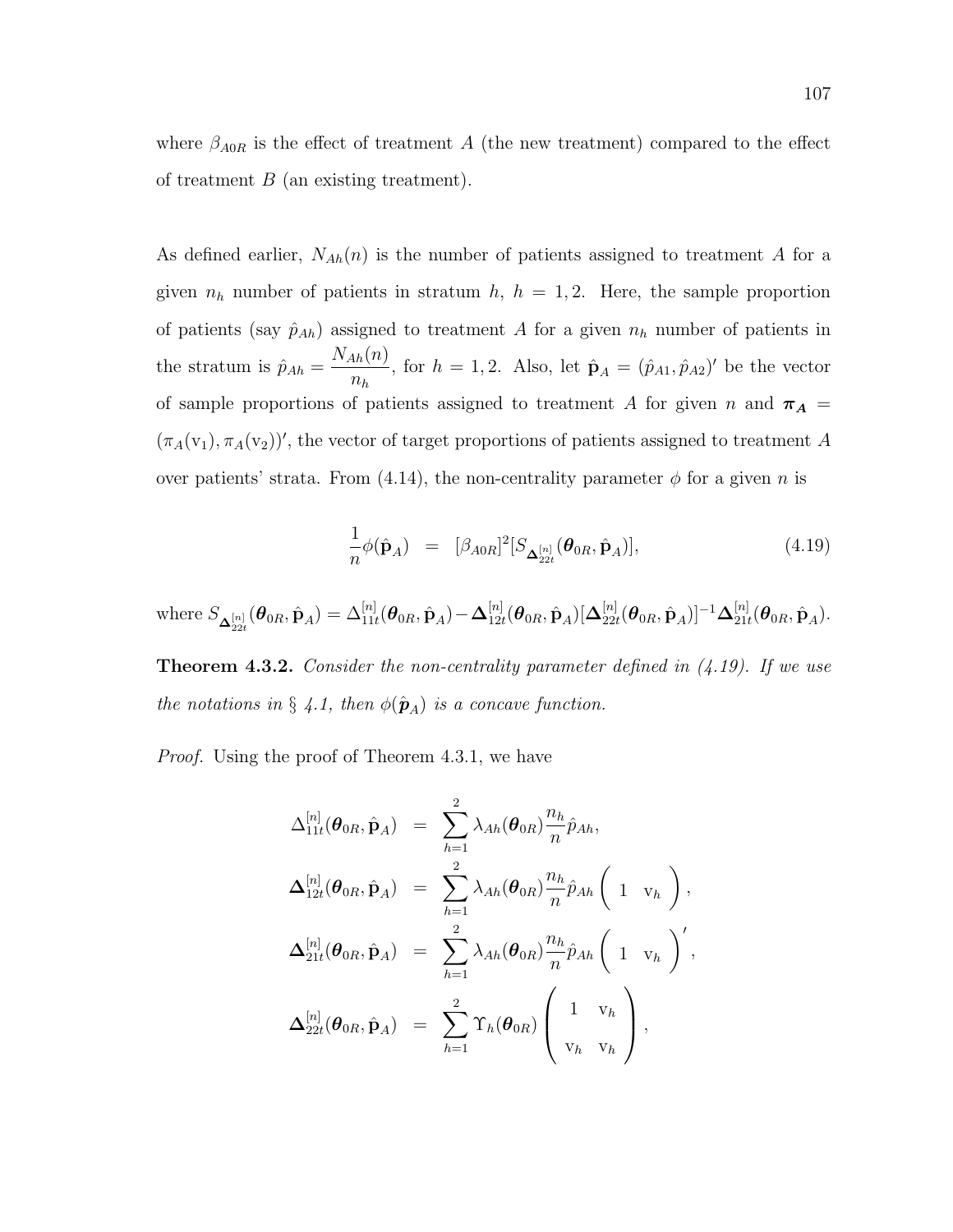where 
$$
\Upsilon_h(\theta_{0R}) = \frac{n_h}{n} \{ \lambda_{Ah}(\theta_{0R}) \hat{p}_{Ah} + \lambda_{Bh}(\theta_{0R}) [1 - \hat{p}_{Ah}] \},
$$
  
\n $\lambda_{Ah}(\theta_{0R}) = \exp(-\beta_{A0R} - \gamma_{00R} - \nu_h \gamma_{10R}) [1 + \exp(-\beta_{A0R} - \gamma_{00R} - \nu_h \gamma_{10R})]^{-2},$   
\n $\lambda_{Bh}(\theta_{0R}) = \exp(-\gamma_{00R} - \nu_h \gamma_{10R}) [1 + \exp(-\gamma_{00R} - \nu_h \gamma_{10R})]^{-2}$  for  $h = 1, 2$ ;  $\nu_1 = 1$  and  $\nu_2 = 0$ .

Applying the multivariate version of Taylor's expansion to  $\phi(\hat{\mathbf{p}}_A)$  in a neighborhood centered around  $\pmb{\pi_A}$  we obtain,

$$
\frac{1}{n}\phi(\hat{\mathbf{p}}_A) = \frac{1}{n}\phi(\pi_A) + \frac{1}{n}\phi^{(1)}(\pi_A)[\hat{\mathbf{p}}_A - \pi_A] - \frac{1}{2}[\hat{\mathbf{p}}_A - \pi_A]'][-\frac{1}{n}\phi^{(2)}(\pi_A)][\hat{\mathbf{p}}_A - \pi_A]
$$

Now,

$$
\frac{1}{n}\phi^{(1)}(\pi_A) = \frac{1}{n} \left( \frac{\partial \phi(\hat{\mathbf{p}}_A)}{\partial \hat{\mathbf{p}}_A} \right)_{\hat{\mathbf{p}}_A = \pi_A}
$$

$$
= \frac{1}{n} \left( \frac{\partial \phi(\hat{\mathbf{p}}_A)}{\partial \hat{p}_{A1}} \frac{\partial \phi(\hat{\mathbf{p}}_A)}{\partial \hat{p}_{A2}} \right)_{\hat{\mathbf{p}}_A = \pi_A}^{\prime}
$$

with

$$
\frac{1}{n} \frac{\partial \phi(\hat{\mathbf{p}}_A)}{\partial \hat{p}_{Ah}} = [\beta_{A0R}]^2 \left[ \frac{\partial S_{\Delta_{22t}}^{[n]}(\boldsymbol{\theta}_{0R}, \hat{\mathbf{p}}_A)}{\partial \hat{p}_{Ah}} \right]
$$
\n
$$
= [\beta_{A0R}]^2 \left[ \frac{\partial \Delta_{11t}^{[n]}(\boldsymbol{\theta}_{0R}, \hat{\mathbf{p}}_A)}{\partial \hat{p}_{Ah}} - \frac{\partial \Delta_{12t}^{[n]}(\boldsymbol{\theta}_{0R}, \hat{\mathbf{p}}_A)[\Delta_{22t}^{[n]}(\boldsymbol{\theta}_{0R}, \hat{\mathbf{p}}_A)]^{-1} \Delta_{21t}^{[n]}(\boldsymbol{\theta}_{0R}, \hat{\mathbf{p}}_A)}{\partial \hat{p}_{Ah}} \right]
$$
\n
$$
= [\beta_{A0R}]^2 \left[ \frac{\partial \Delta_{11t}^{[n]}(\boldsymbol{\theta}_{0R}, \hat{\mathbf{p}}_A)}{\partial \hat{p}_{Ah}} - \frac{\partial \Delta_{12t}^{[n]}(\boldsymbol{\theta}_{0R}, \hat{\mathbf{p}}_A)}{\partial \hat{p}_{Ah}} [\Delta_{22t}^{[n]}(\boldsymbol{\theta}_{0R}, \hat{\mathbf{p}}_A)]^{-1} \Delta_{21t}^{[n]}(\boldsymbol{\theta}_{0R}, \hat{\mathbf{p}}_A) \right]
$$
\n
$$
- [\beta_{A0R}]^2 \left[ \Delta_{12t}^{[n]}(\boldsymbol{\theta}_{0R}, \hat{\mathbf{p}}_A) \frac{\partial [\Delta_{22t}^{[n]}(\boldsymbol{\theta}_{0R}, \hat{\mathbf{p}}_A)]^{-1}}{\partial \hat{p}_{Ah}} \Delta_{21t}^{[n]}(\boldsymbol{\theta}_{0R}, \hat{\mathbf{p}}_A) \right]
$$
\n
$$
- [\beta_{A0R}]^2 \left[ \Delta_{12t}^{[n]}(\boldsymbol{\theta}_{0R}, \hat{\mathbf{p}}_A) [\Delta_{22t}^{[n]}(\boldsymbol{\theta}_{0R}, \hat{\mathbf{p}}_A)]^{-1} \frac{\partial \Delta_{21t}^{[n]}(\boldsymbol{\theta}_{0R}, \hat{\mathbf{p}}_A)}{\partial \hat{p}_{Ah}} \right]
$$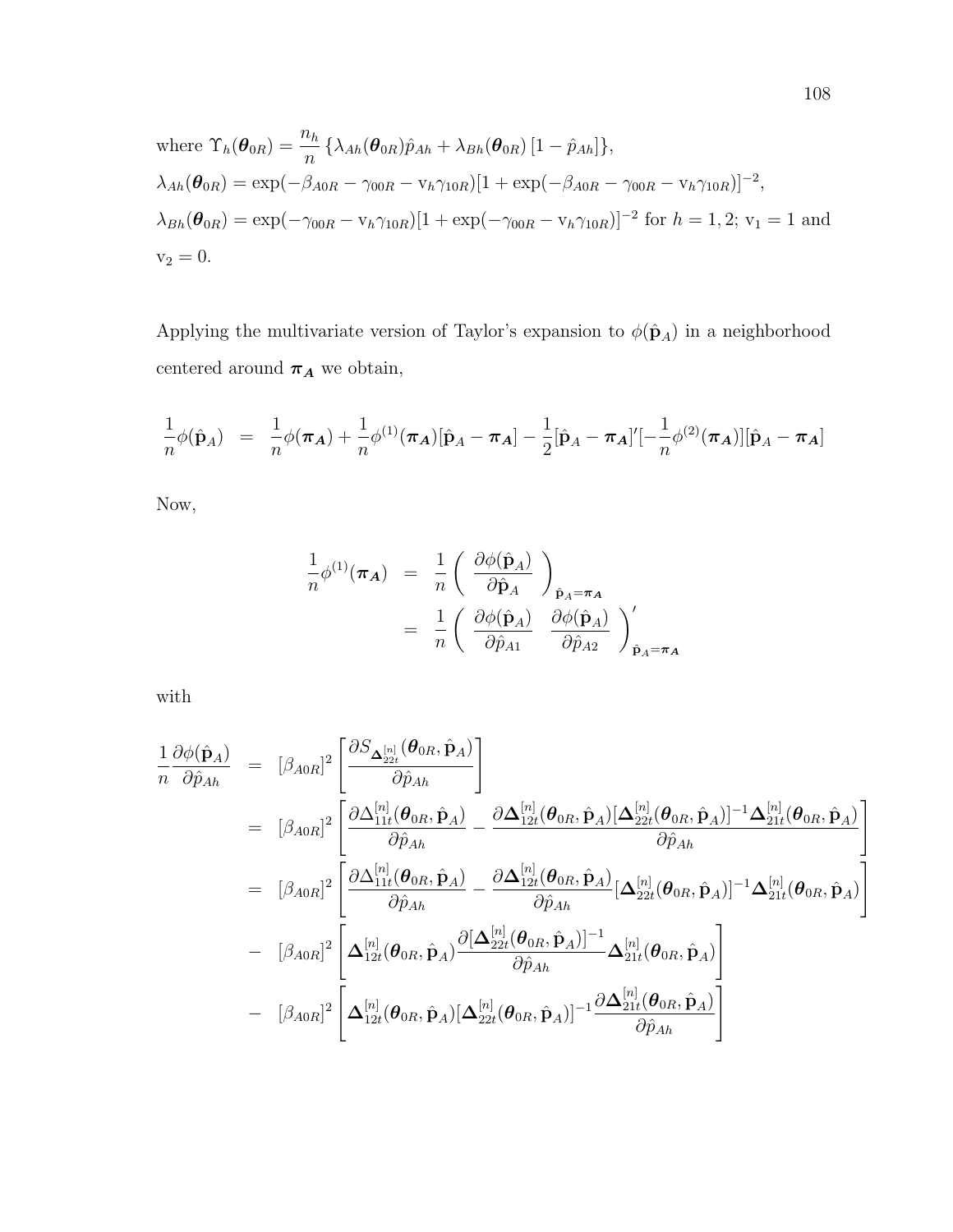$$
\begin{array}{rcl} \frac{\partial \Delta^{[n]}_{11t}(\boldsymbol{\theta}_{0R},\hat{\mathbf{p}}_A)}{\partial \hat{p}_{Ah}} &=& \lambda_{Ah}(\boldsymbol{\theta}_{0R}) \frac{n_h}{n} \\ \frac{\partial \Delta^{[n]}_{12t}(\boldsymbol{\theta}_{0R},\hat{\mathbf{p}}_A)}{\partial \hat{p}_{Ah}} &=& \lambda_{Ah}(\boldsymbol{\theta}_{0R}) \frac{n_h}{n} \left( 1 \quad \mathrm{v}_h \right) \\ \frac{\partial \Delta^{[n]}_{21t}(\boldsymbol{\theta}_{0R},\hat{\mathbf{p}}_A)}{\partial \hat{p}_{Ah}} &=& \lambda_{Ah}(\boldsymbol{\theta}_{0R}) \frac{n_h}{n} \left( 1 \quad \mathrm{v}_h \right)' \end{array}
$$

and

$$
\frac{\partial[\Delta_{22t}^{[n]}(\boldsymbol{\theta}_{0R},\hat{\mathbf{p}}_A)]^{-1}}{\partial \hat{p}_{Ah}} = -[\Delta_{22t}^{[n]}(\boldsymbol{\theta}_{0R},\hat{\mathbf{p}}_A)]^{-1} \left[ \frac{\partial[\Delta_{22t}^{[n]}(\boldsymbol{\theta}_{0R},\hat{\mathbf{p}}_A)]}{\partial \hat{p}_{Ah}} \right] [\Delta_{22t}^{[n]}(\boldsymbol{\theta}_{0R},\hat{\mathbf{p}}_A)]^{-1}
$$

$$
= -[\Delta_{22t}^{[n]}(\boldsymbol{\theta}_{0R},\hat{\mathbf{p}}_A)]^{-1} \mathbf{M}_{Dh} [\Delta_{22t}^{[n]}(\boldsymbol{\theta}_{0R},\hat{\mathbf{p}}_A)]^{-1},
$$

$$
\mathbf{M}_{Dh} = \left[ \frac{n_h}{n} \left\{ \lambda_{Ah}(\boldsymbol{\theta}_{0R}) - \lambda_{Bh}(\boldsymbol{\theta}_{0R}) \right\} \left( \begin{array}{c} 1 & v_h \\ v_h & v_h \end{array} \right) \right].
$$

We note that here,  $h = 1, 2$ , and  $v_1 = 1$ ,  $v_2 = 0$ . Also,

$$
\frac{1}{n}\phi^{(2)}(\pi_A) = \frac{1}{n} \left( \frac{\partial^2 \phi(\hat{\mathbf{p}}_A)}{\partial \hat{\mathbf{p}}_A \partial \hat{\mathbf{p}}_A'} \right)_{\hat{\mathbf{p}}_A = \pi_A}
$$
\n
$$
= \frac{1}{n} \left( \frac{\partial^2 \phi(\hat{\mathbf{p}}_A)}{\partial \hat{\mathbf{p}}_{A1} \partial \hat{\mathbf{p}}_{A1}} \frac{\partial^2 \phi(\hat{\mathbf{p}}_A)}{\partial \hat{\mathbf{p}}_{A1} \partial \hat{\mathbf{p}}_{A2}} \right)_{\hat{\mathbf{p}}_A = \pi_A} (4.20)
$$

To evaluate the term  $\frac{1}{1}$ n  $\phi^{(2)}(\pi_A)$  in 4.20, we require the following second derivatives:

(i) 
$$
\frac{\partial^2 \Delta_{11t}^{[n]}(\boldsymbol{\theta}_{0R}, \hat{\mathbf{p}}_A)}{\partial \hat{p}_{Ah} \partial \hat{p}_{Ah^*}} = 0 \text{ for } h^* = h \text{ or } h^* \neq h,
$$
  
(ii) 
$$
\frac{\partial^2 \Delta_{12t}^{[n]}(\boldsymbol{\theta}_{0R}, \hat{\mathbf{p}}_A)}{\partial \hat{p}_{Ah} \partial \hat{p}_{Ah^*}} = \mathbf{0}_{1 \times 2} \text{ for } h^* = h \text{ or } h^* \neq h,
$$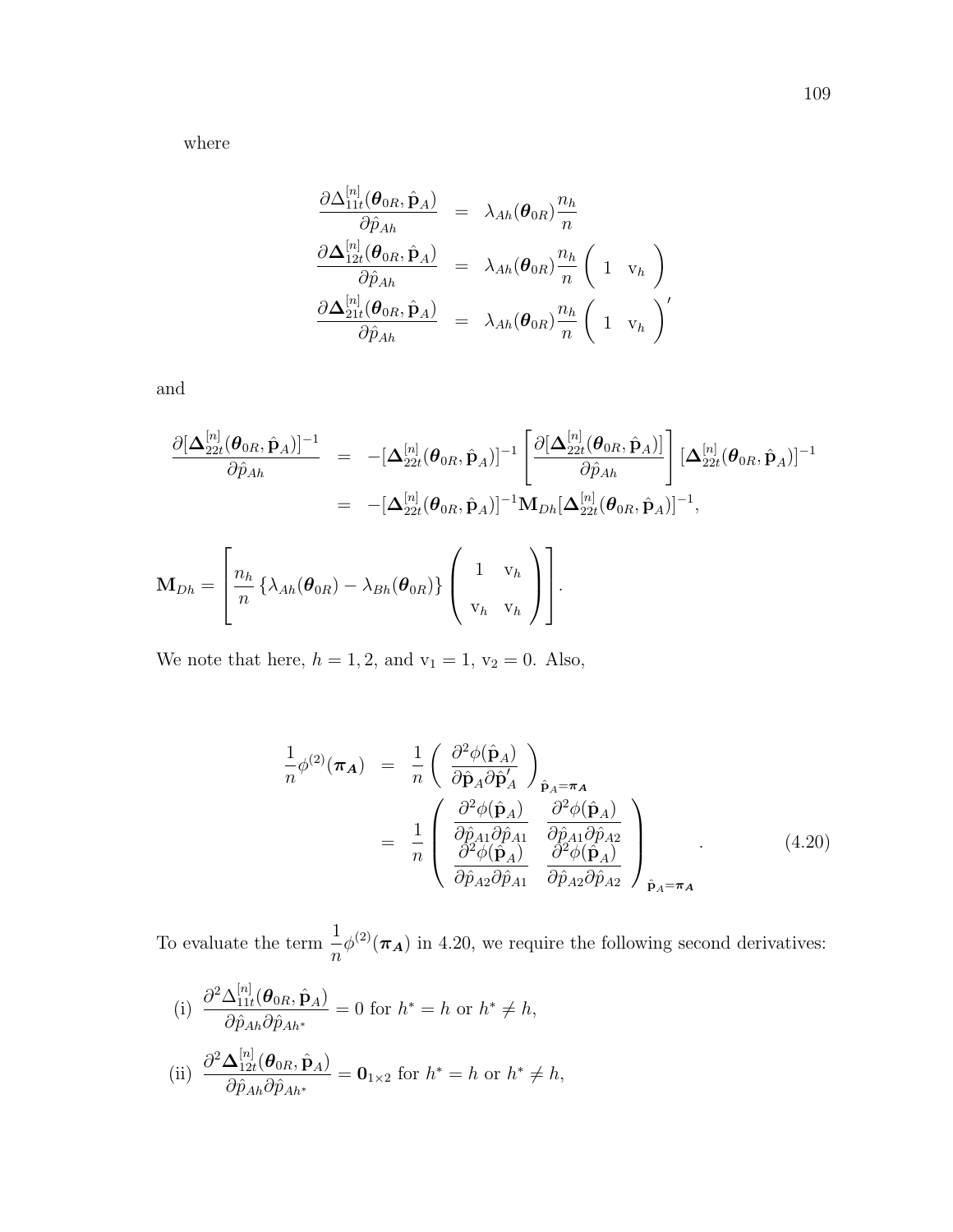(iii) 
$$
\frac{\partial^2 \mathbf{\Delta}_{21t}^{[n]}(\boldsymbol{\theta}_{0R}, \hat{\mathbf{p}}_A)}{\partial \hat{p}_{Ah} \partial \hat{p}_{Ah^*}} = \mathbf{0}_{2\times 1} \text{ for } h^* = h \text{ or } h^* \neq h, \text{ and}
$$
  
(iv) 
$$
\frac{\partial^2 [\mathbf{\Delta}_{22t}^{[n]}(\boldsymbol{\theta}_{0R}, \hat{\mathbf{p}}_A)]^{-1}}{\partial \hat{p}_{Ah} \partial \hat{p}_{Ah^*}} = 2[\mathbf{\Delta}_{22t}^{[n]}(\boldsymbol{\theta}_{0R}, \hat{\mathbf{p}}_A)]^{-1} \mathbf{M}_{Dh^*}[\mathbf{\Delta}_{22t}^{[n]}(\boldsymbol{\theta}_{0R}, \hat{\mathbf{p}}_A)]^{-1} \mathbf{M}_{Dh}[\mathbf{\Delta}_{22t}^{[n]}(\boldsymbol{\theta}_{0R}, \hat{\mathbf{p}}_A)]^{-1}
$$

for  $h^* = h$  or  $h^* \neq h$ .

The second derivatives in (4.20) are then, given by

$$
\begin{split} &\frac{1}{n}\frac{\partial^{2}\phi(\hat{\mathbf{p}}_{A})}{\partial\hat{p}_{Ah}\partial\hat{p}_{Ah^{*}}} \\ &=2[\beta_{A0R}]^{2}\left[\lambda_{AhR}(\pmb{\theta}_{0R})\frac{n_{h}}{n}\left(\begin{array}{c}1&\text{ }v_{h}\end{array}\right)\left[\Delta_{22t}^{[n]}(\pmb{\theta}_{0R},\hat{\mathbf{p}}_{A})\right]^{-1}\mathbf{M}_{Dh^{*}}[\Delta_{22t}^{[n]}(\pmb{\theta}_{0R},\hat{\mathbf{p}}_{A})]^{-1}\Delta_{21t}^{[n]}(\pmb{\theta}_{0R},\hat{\mathbf{p}}_{A})\right]\\ &-2[\beta_{A0R}]^{2}\left[\lambda_{AhR}(\pmb{\theta}_{0R})\frac{n_{h}}{n}\left(\begin{array}{c}1&\text{ }v_{h}\end{array}\right)\left[\Delta_{22t}^{[n]}(\pmb{\theta}_{0R},\hat{\mathbf{p}}_{A})\right]^{-1}\lambda_{Ah^{*}R}(\pmb{\theta}_{0R})\frac{n_{h^{*}}}{n}\left(\begin{array}{c}1&\text{ }v_{h^{*}}\end{array}\right)'\right]\\ &+2[\beta_{A0R}]^{2}\left[\lambda_{Ah^{*}R}(\pmb{\theta}_{0R})\frac{n_{h^{*}}}{n}\left(\begin{array}{c}1&\text{ }v_{h^{*}}\end{array}\right)\left[\Delta_{22t}^{[n]}(\pmb{\theta}_{0R},\hat{\mathbf{p}}_{A})\right]^{-1}\mathbf{M}_{Dh}[\Delta_{22t}^{[n]}(\pmb{\theta}_{0R},\hat{\mathbf{p}}_{A})]^{-1}\Delta_{21t}^{[n]}(\pmb{\theta}_{0R},\hat{\mathbf{p}}_{A})\right]\\ &-2[\beta_{A0R}]^{2}\left[\Delta_{12t}^{[n]}(\pmb{\theta}_{0R},\hat{\mathbf{p}}_{A})[\Delta_{22t}^{[n]}(\pmb{\theta}_{0R},\hat{\mathbf{p}}_{A})]^{-1}\mathbf{M}_{Dh^{*}}[\Delta_{22t}^{[n]}(\pmb{\theta}_{0R},\hat{\mathbf{p}}_{A})]^{-1}\mathbf{M}_{Dh}[\Delta_{22t}^{[n]}(\pmb{\theta}_{0R},\hat{\mathbf{p}}_{A})]^{-1}\right]\\ &\Delta_{21t}^{[n]}(\pmb{\theta}_{0
$$

$$
\begin{split} &\frac{1}{n}\frac{\partial^2\phi(\hat{\mathbf{p}}_A)}{\partial\hat{p}_{Ah}\partial\hat{p}_{Ah}}\\ &=2[\beta_{A0R}]^2\left[\lambda_{Ah}(\boldsymbol{\theta}_{0R})\frac{n_h}{n}\left(\begin{array}{cc}1&\text{ }v_h\end{array}\right)[\boldsymbol{\Delta}_{22t}^{[n]}(\boldsymbol{\theta}_{0R},\hat{\mathbf{p}}_A)]^{-1}\mathbf{M}_{Dh}[\boldsymbol{\Delta}_{22t}^{[n]}(\boldsymbol{\theta}_{0R},\hat{\mathbf{p}}_A)]^{-1}\boldsymbol{\Delta}_{21t}^{[n]}(\boldsymbol{\theta}_{0R},\hat{\mathbf{p}}_A)\right]\\ &-2[\beta_{A0R}]^2\left[\lambda_{Ah}(\boldsymbol{\theta}_{0R})\frac{n_h}{n}\left(\begin{array}{cc}1&\text{ }v_h\end{array}\right)[\boldsymbol{\Delta}_{22t}^{[n]}(\boldsymbol{\theta}_{0R},\hat{\mathbf{p}}_A)]^{-1}\lambda_{Ah}(\boldsymbol{\theta}_{0R})\frac{n_h}{n}\left(\begin{array}{cc}1&\text{ }v_h\end{array}\right)'\right]\\ &+2[\beta_{A0R}]^2\left[\lambda_{Ah}(\boldsymbol{\theta}_{0R})\frac{n_h}{n}\left(\begin{array}{cc}1&\text{ }v_h\end{array}\right)[\boldsymbol{\Delta}_{22t}^{[n]}(\boldsymbol{\theta}_{0R},\hat{\mathbf{p}}_A)]^{-1}\mathbf{M}_{Dh}[\boldsymbol{\Delta}_{22t}^{[n]}(\boldsymbol{\theta}_{0R},\hat{\mathbf{p}}_A)]^{-1}\boldsymbol{\Delta}_{21t}^{[n]}(\boldsymbol{\theta}_{0R},\hat{\mathbf{p}}_A)\right]\\ &-2[\beta_{A0R}]^2\left[\boldsymbol{\Delta}_{12t}^{[n]}(\boldsymbol{\theta}_{0R},\hat{\mathbf{p}}_A)[\boldsymbol{\Delta}_{22t}^{[n]}(\boldsymbol{\theta}_{0R},\hat{\mathbf{p}}_A)]^{-1}\mathbf{M}_{Dh}[\boldsymbol{\Delta}_{22t}^{[n]}(\boldsymbol{\theta}_{0R},\hat{\mathbf{p}}_A)]^{-1}\mathbf{M}_{Dh}[\boldsymbol{\Delta}_{22t}^{[n]}(\boldsymbol{\theta}_{0R},\hat{\mathbf{p}}_A)]^{-1}\right]\\ &\boldsymbol{\Delta}_{21t}^{[n]}(\boldsymbol{\theta}_{0R},\hat{\mathbf{p}}_A).\end{split}
$$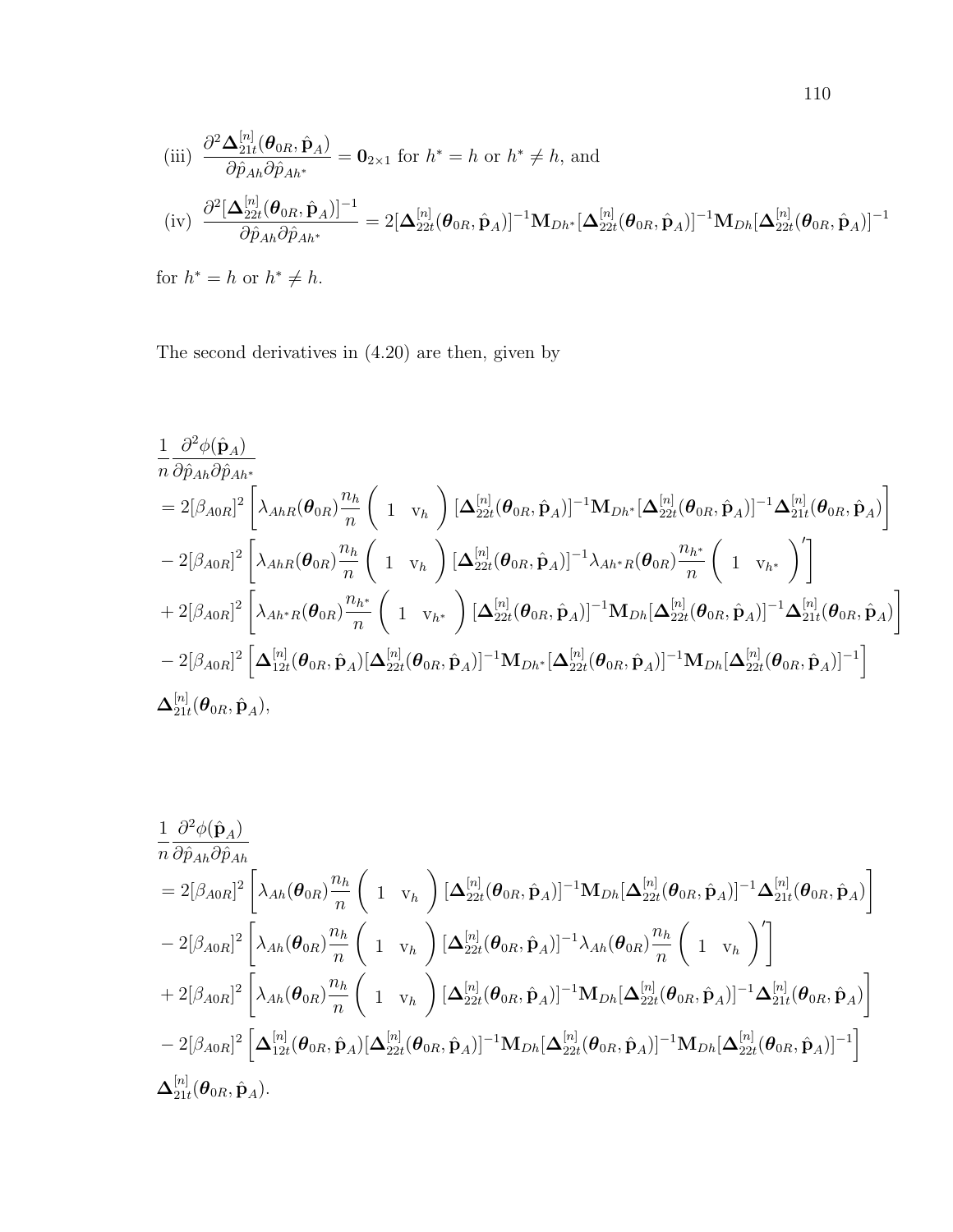Using the fact that  $v_1 = 1$ ,  $v_2 = 0$ , we obtain the following results

$$
\Delta_{22t}^{[n]}(\boldsymbol{\theta}_{0R}, \hat{\mathbf{p}}_A) = \sum_{h=1}^2 \Upsilon_h(\boldsymbol{\theta}_{0R}) \begin{pmatrix} 1 & v_h \\ v_h & v_h \end{pmatrix}
$$
  
=  $\Upsilon_1(\boldsymbol{\theta}_{0R}) \begin{pmatrix} 1 & 1 \\ 1 & 1 \end{pmatrix} + \Upsilon_2(\boldsymbol{\theta}_{0R}) \begin{pmatrix} 1 & 0 \\ 0 & 0 \end{pmatrix}$   
=  $\begin{pmatrix} \Upsilon_1(\boldsymbol{\theta}_{0R}) + \Upsilon_2(\boldsymbol{\theta}_{0R}) & \Upsilon_1(\boldsymbol{\theta}_{0R}) \\ \Upsilon_1(\boldsymbol{\theta}_{0R}) & \Upsilon_1(\boldsymbol{\theta}_{0R}) \end{pmatrix},$ 

with

$$
\boldsymbol{\Delta}_{22t}^{[n]}(\boldsymbol{\theta}_{0R},\hat{\mathbf{p}}_A)^{-1} \;\; = \;\; \frac{1}{\Upsilon_1(\boldsymbol{\theta}_{0R})\Upsilon_2(\boldsymbol{\theta}_{0R})} \left( \begin{array}{cc} \Upsilon_1(\boldsymbol{\theta}_{0R}) & -\Upsilon_1(\boldsymbol{\theta}_{0R}) \\ -\Upsilon_1(\boldsymbol{\theta}_{0R}) & \Upsilon_1(\boldsymbol{\theta}_{0R}) + \Upsilon_2(\boldsymbol{\theta}_{0R}) \end{array} \right).
$$

Recall that

$$
\mathbf{M}_{Dh} = \begin{bmatrix} n_h \\ n \end{bmatrix} \left\{ \lambda_{Ah}(\boldsymbol{\theta}_{0R}) - \lambda_{Bh}(\boldsymbol{\theta}_{0R}) \right\} \begin{pmatrix} 1 & v_h \\ v_h & v_h \end{pmatrix} = \mu_h(\boldsymbol{\theta}_{0R}) \begin{pmatrix} 1 & v_h \\ v_h & v_h \end{pmatrix},
$$

where  $\mu_h(\theta_{0R}) = \frac{n_h}{n} \left\{ \lambda_{Ah}(\theta_{0R}) - \lambda_{Bh}(\theta_{0R}) \right\}$ , and

$$
\Delta_{12t}^{[n]}(\boldsymbol{\theta}_{0R},\hat{\mathbf{p}}_A) = \sum_{h=1}^2 \lambda_{Ah}(\boldsymbol{\theta}_{0R}) \frac{n_h}{n} \hat{p}_{Ah} \left(1 \mathbf{v}_h\right)
$$
  

$$
= \sum_{h=1}^2 C_h(\boldsymbol{\theta}_{0R}) \left(1 \mathbf{v}_h\right)
$$
  

$$
= \left(C_1(\boldsymbol{\theta}_{0R}) + C_2(\boldsymbol{\theta}_{0R}) \ C_1(\boldsymbol{\theta}_{0R})\right)_{1\times 2},
$$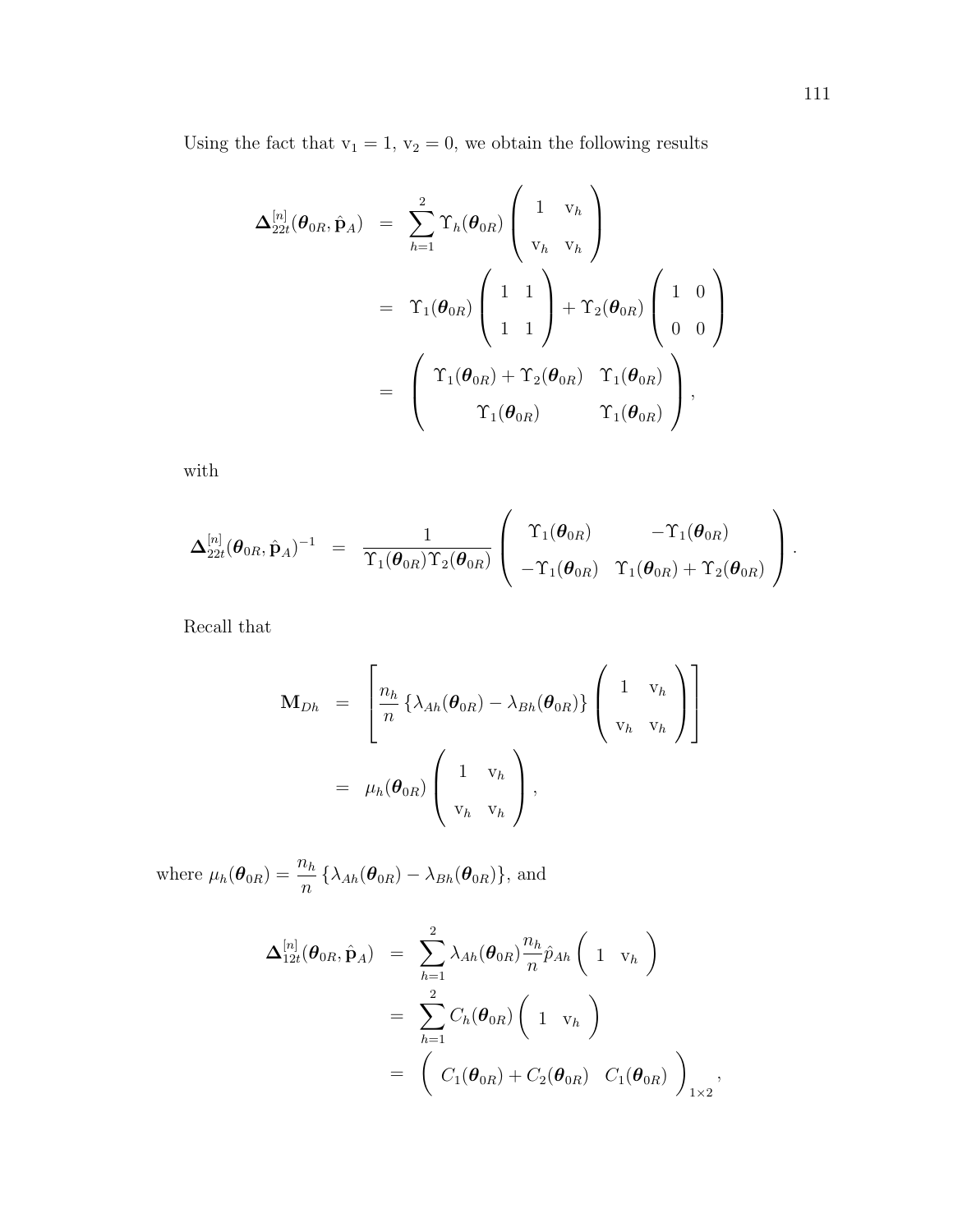where  $C_h(\boldsymbol{\theta}_{0R}) = D_h(\boldsymbol{\theta}_{0R})\hat{p}_{Ah}$  and  $D_h(\boldsymbol{\theta}_{0R}) = \lambda_{Ah}(\boldsymbol{\theta}_{0R})$  $n_h$ n . It follows that,

$$
\begin{split}\n&\left[\Delta_{22t}^{[n]}(\boldsymbol{\theta}_{0R},\hat{\mathbf{p}}_{A})\right]^{-1}\mathbf{M}_{D1}[\Delta_{22t}^{[n]}(\boldsymbol{\theta}_{0R},\hat{\mathbf{p}}_{A})]^{-1} \\
&=\frac{\mu_{1}(\boldsymbol{\theta}_{0R})}{\left[\Upsilon_{1}(\boldsymbol{\theta}_{0R})\Upsilon_{2}(\boldsymbol{\theta}_{0R})\right]} \left(\begin{array}{cc}\Upsilon_{1}(\boldsymbol{\theta}_{0R}) & -\Upsilon_{1}(\boldsymbol{\theta}_{0R}) \\
-\Upsilon_{1}(\boldsymbol{\theta}_{0R}) & \Upsilon_{1}(\boldsymbol{\theta}_{0R}) + \Upsilon_{2}(\boldsymbol{\theta}_{0R})\end{array}\right) \left(\begin{array}{cc}1 & 1 \\
1 & 1\n\end{array}\right) [\Delta_{22t}^{[n]}(\boldsymbol{\theta}_{0R},\hat{\mathbf{p}}_{A})]^{-1} \\
&=\frac{\mu_{1}(\boldsymbol{\theta}_{0R})}{\left[\Upsilon_{1}(\boldsymbol{\theta}_{0R})\right]^{2}\Upsilon_{2}(\boldsymbol{\theta}_{0R})} \left(\begin{array}{cc}0 & 0 \\
1 & 1\n\end{array}\right) \left(\begin{array}{cc}\Upsilon_{1}(\boldsymbol{\theta}_{0R}) & -\Upsilon_{1}(\boldsymbol{\theta}_{0R}) \\
-\Upsilon_{1}(\boldsymbol{\theta}_{0R}) & \Upsilon_{1}(\boldsymbol{\theta}_{0R}) + \Upsilon_{2}(\boldsymbol{\theta}_{0R})\end{array}\right) \\
&=\frac{\mu_{1}(\boldsymbol{\theta}_{0R})}{\left[\Upsilon_{1}(\boldsymbol{\theta}_{0R})\right]^{2}} \left(\begin{array}{cc}0 & 0 \\
0 & 1\n\end{array}\right); \n\end{split}
$$

$$
\begin{split} &\left[\Delta_{22t}^{[n]}(\boldsymbol{\theta}_{0R},\hat{\mathbf{p}}_A)\right]^{-1}\mathbf{M}_{D2}[\Delta_{22t}^{[n]}(\boldsymbol{\theta}_{0R},\hat{\mathbf{p}}_A)]^{-1} \\ &=\frac{\mu_2(\boldsymbol{\theta}_{0R})}{[\Upsilon_1(\boldsymbol{\theta}_{0R})\Upsilon_2(\boldsymbol{\theta}_{0R})]} \left( \begin{array}{cc} \Upsilon_1(\boldsymbol{\theta}_{0R}) & -\Upsilon_1(\boldsymbol{\theta}_{0R}) \\ -\Upsilon_1(\boldsymbol{\theta}_{0R}) & \Upsilon_1(\boldsymbol{\theta}_{0R}) + \Upsilon_2(\boldsymbol{\theta}_{0R}) \end{array} \right) \left( \begin{array}{cc} 1 & 0 \\ 0 & 0 \end{array} \right) [\Delta_{22t}^{[n]}(\boldsymbol{\theta}_{0R},\hat{\mathbf{p}}_A)]^{-1} \\ &=\frac{\mu_2(\boldsymbol{\theta}_{0R})}{\Upsilon_1(\boldsymbol{\theta}_{0R})[\Upsilon_2(\boldsymbol{\theta}_{0R})]^2} \left( \begin{array}{cc} 1 & 0 \\ -1 & 0 \end{array} \right) \left( \begin{array}{cc} \Upsilon_1(\boldsymbol{\theta}_{0R}) & -\Upsilon_1(\boldsymbol{\theta}_{0R}) \\ -\Upsilon_1(\boldsymbol{\theta}_{0R}) & \Upsilon_1(\boldsymbol{\theta}_{0R}) + \Upsilon_2(\boldsymbol{\theta}_{0R}) \end{array} \right) \\ &=\frac{\mu_2(\boldsymbol{\theta}_{0R})}{[\Upsilon_2(\boldsymbol{\theta}_{0R})]^2} \left( \begin{array}{cc} 1 & -1 \\ -1 & 1 \end{array} \right); \end{split}
$$

$$
\begin{split}\n&\left[\Delta_{22t}^{[n]}(\boldsymbol{\theta}_{0R},\hat{\mathbf{p}}_A)\right]^{-1}\mathbf{M}_{D1}\left[\Delta_{22t}^{[n]}(\boldsymbol{\theta}_{0R},\hat{\mathbf{p}}_A)\right]^{-1}\Delta_{21t}^{[n]}(\boldsymbol{\theta}_{0R},\hat{\mathbf{p}}_A) \\
&=\frac{\mu_1(\boldsymbol{\theta}_{0R})}{[\Upsilon_1(\boldsymbol{\theta}_{0R})]^2}\left(\begin{array}{cc}0&0\\0&1\end{array}\right)\left(\begin{array}{c}C_1(\boldsymbol{\theta}_{0R})+C_2(\boldsymbol{\theta}_{0R})\\C_1(\boldsymbol{\theta}_{0R})\end{array}\right) \\
&=\frac{\mu_1(\boldsymbol{\theta}_{0R})C_1(\boldsymbol{\theta}_{0R})}{[\Upsilon_1(\boldsymbol{\theta}_{0R})]^2}\left(\begin{array}{c}0\\1\end{array}\right); \\
&\end{split}
$$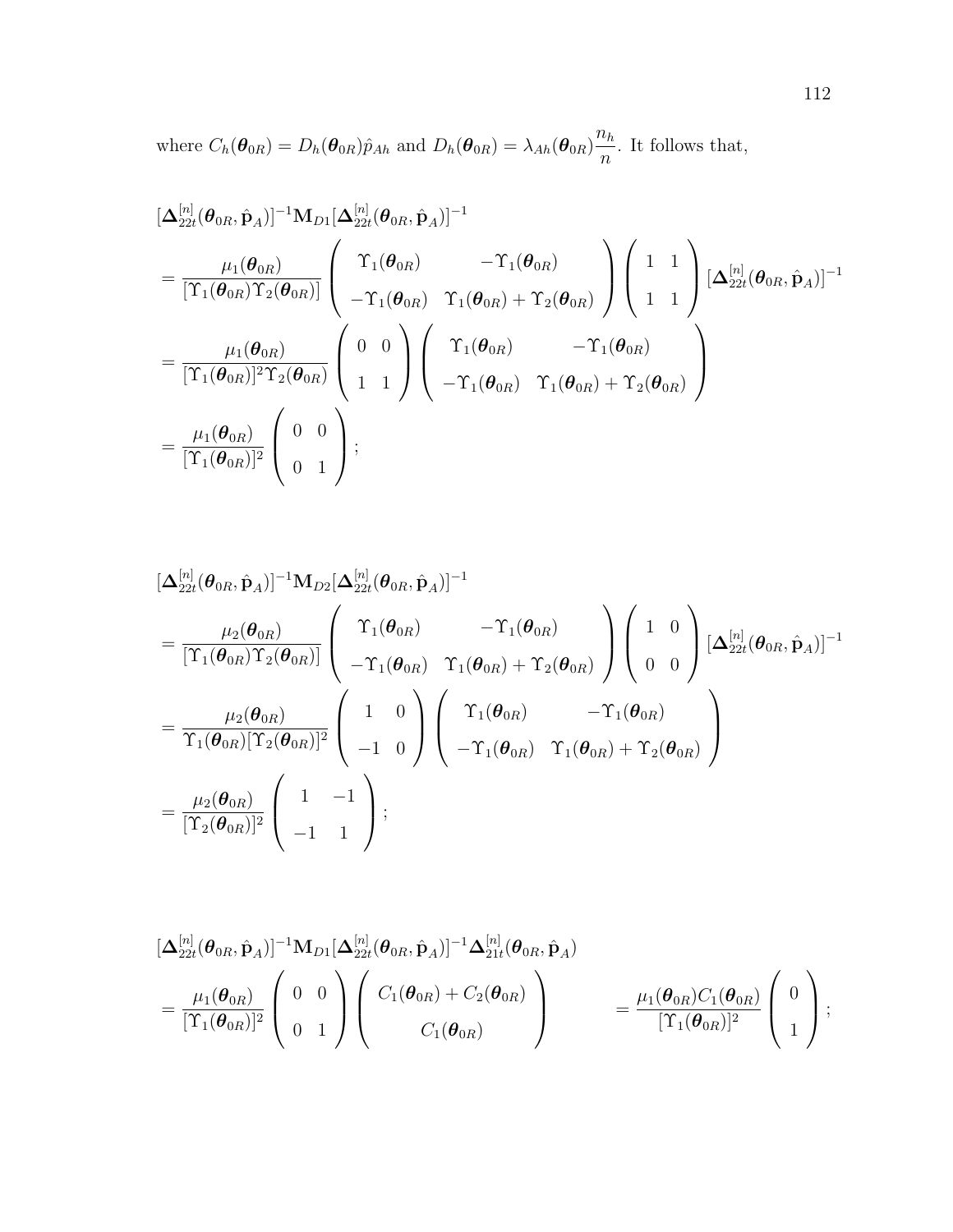$$
\begin{split}\n&\left[\Delta_{22t}^{[n]}(\boldsymbol{\theta}_{0R},\hat{\mathbf{p}}_{A})\right]^{-1}\mathbf{M}_{D2}\left[\Delta_{22t}^{[n]}(\boldsymbol{\theta}_{0R},\hat{\mathbf{p}}_{A})\right]^{-1}\Delta_{21t}^{[n]}(\boldsymbol{\theta}_{0R},\hat{\mathbf{p}}_{A}) \\
&=\frac{\mu_{2}(\boldsymbol{\theta}_{0R})}{[\Upsilon_{2}(\boldsymbol{\theta}_{0R})]^{2}}\left(\begin{array}{cc}1 & -1\\-1 & 1\end{array}\right)\left(\begin{array}{c}C_{1}(\boldsymbol{\theta}_{0R})+C_{2}(\boldsymbol{\theta}_{0R})\\C_{1}(\boldsymbol{\theta}_{0R})\end{array}\right) \\
&=\frac{\mu_{2}(\boldsymbol{\theta}_{0R})C_{2}(\boldsymbol{\theta}_{0R})}{[\Upsilon_{2}(\boldsymbol{\theta}_{0R})]^{2}}\left(\begin{array}{c}1\\-1\end{array}\right); \end{split}
$$

$$
\begin{split} &\Delta^{[n]}_{12t}(\pmb\theta_{0R},\hat{\mathbf{p}}_{A})[\Delta^{[n]}_{22t}(\pmb\theta_{0R},\hat{\mathbf{p}}_{A})]^{-1}\mathbf{M}_{D1}[\Delta^{[n]}_{22t}(\pmb\theta_{0R},\hat{\mathbf{p}}_{A})]^{-1}\mathbf{M}_{D1}[\Delta^{[n]}_{22t}(\pmb\theta_{0R},\hat{\mathbf{p}}_{A})]^{-1}\Delta^{[n]}_{21t}(\pmb\theta_{0R},\hat{\mathbf{p}}_{A})\\ &=\frac{[\mu_1(\pmb\theta_{0R})]^2}{[\Upsilon_1(\pmb\theta_{0R})]^2}\Delta^{[n]}_{12t}(\pmb\theta_{0R},\hat{\mathbf{p}}_{A})\left(\begin{array}{c} 0 & 0 \\ 0 & 1 \end{array}\right)\left(\begin{array}{c} 1 & 1 \\ 1 & 1 \end{array}\right)[\Delta^{[n]}_{22t}(\pmb\theta_{0R},\hat{\mathbf{p}}_{A})]^{-1}\Delta^{[n]}_{21t}(\pmb\theta_{0R},\hat{\mathbf{p}}_{A})\\ &=\frac{[\mu_1(\pmb\theta_{0R})]^2}{[\Upsilon_1(\pmb\theta_{0R})]^3}\frac{1}{\Upsilon_2(\pmb\theta_{0R})}\Delta^{[n]}_{12t}(\pmb\theta_{0R},\hat{\mathbf{p}}_{A})\left(\begin{array}{c} 0 & 0 \\ 1 & 1 \end{array}\right)\left(\begin{array}{cc} \Upsilon_1(\pmb\theta_{0R}) & -\Upsilon_1(\pmb\theta_{0R}) \\ -\Upsilon_1(\pmb\theta_{0R}) & \Upsilon_1(\pmb\theta_{0R})+\Upsilon_2(\pmb\theta_{0R}) \end{array}\right) \end{split}
$$

$$
\begin{split}\n&\Delta_{21t}^{[n]}(\boldsymbol{\theta}_{0R},\hat{\mathbf{p}}_{A}) \\
&= \frac{[\mu_1(\boldsymbol{\theta}_{0R})]^2}{[\Upsilon_1(\boldsymbol{\theta}_{0R})]^3} \left( C_1(\boldsymbol{\theta}_{0R}) + C_2(\boldsymbol{\theta}_{0R}) \ C_1(\boldsymbol{\theta}_{0R}) \right) \left( \begin{array}{c} 0 & 0 \\ 0 & 1 \end{array} \right) \Delta_{21t}^{[n]}(\boldsymbol{\theta}_{0R},\hat{\mathbf{p}}_{A}) \\
&= \frac{[\mu_1(\boldsymbol{\theta}_{0R})]^2}{[\Upsilon_1(\boldsymbol{\theta}_{0R})]^3} C_1(\boldsymbol{\theta}_{0R}) \left( 0 & 1 \end{array} \right) \left( \begin{array}{c} 0 & 0 \\ 0 & 1 \end{array} \right) \Delta_{21t}^{[n]}(\boldsymbol{\theta}_{0R},\hat{\mathbf{p}}_{A}) \\
&= \frac{[\mu_1(\boldsymbol{\theta}_{0R})]^2}{[\Upsilon_1(\boldsymbol{\theta}_{0R})]^3} C_1(\boldsymbol{\theta}_{0R}) \left( 0 & 1 \end{array} \right) \left( \begin{array}{c} C_1(\boldsymbol{\theta}_{0R}) + C_2(\boldsymbol{\theta}_{0R}) \\ C_1(\boldsymbol{\theta}_{0R}) \end{array} \right) \\
&= \frac{[\mu_1(\boldsymbol{\theta}_{0R})]^2}{[\Upsilon_1(\boldsymbol{\theta}_{0R})]^3} [C_1(\boldsymbol{\theta}_{0R})]^2.\n\end{split}
$$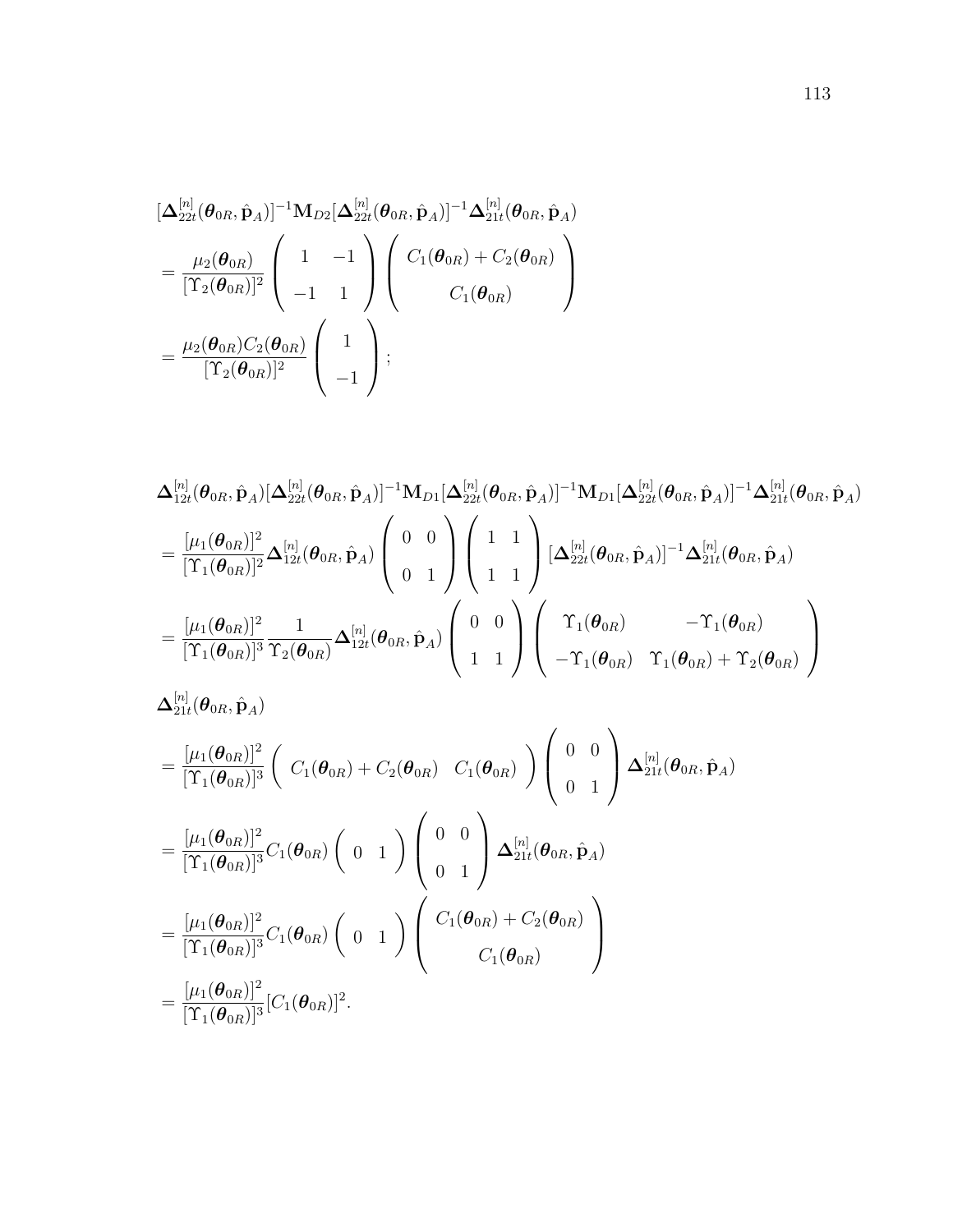The elements of (4.20) can be further simplified as follows:

$$
\begin{split} &\Delta^{[n]}_{12t}(\pmb\theta_{0R},\hat{\mathbf{p}}_{A})[\Delta^{[n]}_{22t}(\pmb\theta_{0R},\hat{\mathbf{p}}_{A})]^{-1}\mathbf{M}_{D2}[\Delta^{[n]}_{22t}(\pmb\theta_{0R},\hat{\mathbf{p}}_{A})]^{-1}\mathbf{M}_{D2}[\Delta^{[n]}_{22t}(\pmb\theta_{0R},\hat{\mathbf{p}}_{A})]^{-1}\Delta^{[n]}_{21t}(\pmb\theta_{0R},\hat{\mathbf{p}}_{A})\\ &=\frac{[\mu_{2}(\pmb\theta_{0R})]^{2}}{[\Upsilon_{2}(\pmb\theta_{0R})]^{2}}\Delta^{[n]}_{12t}(\pmb\theta_{0R},\hat{\mathbf{p}}_{A})\left(\begin{array}{c}1&-1\\-1&1\end{array}\right)\left(\begin{array}{c}1&0\\0&0\end{array}\right)[\Delta^{[n]}_{22t}(\pmb\theta_{0R},\hat{\mathbf{p}}_{A})]^{-1}\Delta^{[n]}_{21t}(\pmb\theta_{0R},\hat{\mathbf{p}}_{A})\\ &=\frac{[\mu_{2}(\pmb\theta_{0R})]^{2}}{[\Upsilon_{1}(\pmb\theta_{0R})][\Upsilon_{2}(\pmb\theta_{0R})]^{3}}\Delta^{[n]}_{12t}(\pmb\theta_{0R},\hat{\mathbf{p}}_{A})\left(\begin{array}{cc}1&0\\-1&0\end{array}\right)\left(\begin{array}{cc}\Upsilon_{1}(\pmb\theta_{0R})&-\Upsilon_{1}(\pmb\theta_{0R})\\-\Upsilon_{1}(\pmb\theta_{0R})&\Upsilon_{1}(\pmb\theta_{0R})+\Upsilon_{2}(\pmb\theta_{0R})\\\end{array}\right)\\ &\Delta^{[n]}_{21t}(\pmb\theta_{0R},\hat{\mathbf{p}}_{A}) \end{split}
$$

$$
= \frac{[\mu_2(\boldsymbol{\theta}_{0R})]^2}{[\Upsilon_2(\boldsymbol{\theta}_{0R})]^3} \left( C_1(\boldsymbol{\theta}_{0R}) + C_2(\boldsymbol{\theta}_{0R}) C_1(\boldsymbol{\theta}_{0R}) \right) \left( \begin{array}{cc} 1 & -1 \\ -1 & 1 \end{array} \right) \Delta_{21t}^{[n]}(\boldsymbol{\theta}_{0R}, \hat{\mathbf{p}}_A)
$$
  

$$
= \frac{[\mu_2(\boldsymbol{\theta}_{0R})]^2}{[\Upsilon_2(\boldsymbol{\theta}_{0R})]^3} C_2(\boldsymbol{\theta}_{0R}) \left( 1 - 1 \right) \left( \begin{array}{c} C_1(\boldsymbol{\theta}_{0R}) + C_2(\boldsymbol{\theta}_{0R}) \\ C_1(\boldsymbol{\theta}_{0R}) \end{array} \right)
$$
  

$$
= \frac{[\mu_2(\boldsymbol{\theta}_{0R})]^2}{[\Upsilon_2(\boldsymbol{\theta}_{0R})]^3} [C_2(\boldsymbol{\theta}_{0R})]^2;
$$

$$
\mathbf{M}_{D2}[\Delta_{22t}^{[n]}(\boldsymbol{\theta}_{0R},\hat{\mathbf{p}}_A)]^{-1}\mathbf{M}_{D1}
$$
\n
$$
= \frac{\mu_2(\boldsymbol{\theta}_{0R})\mu_1(\boldsymbol{\theta}_{0R})}{\Upsilon_1(\boldsymbol{\theta}_{0R})\Upsilon_2(\boldsymbol{\theta}_{0R})} \begin{pmatrix} 1 & 0 \\ 0 & 0 \end{pmatrix} \begin{pmatrix} \Upsilon_1(\boldsymbol{\theta}_{0R}) & -\Upsilon_1(\boldsymbol{\theta}_{0R}) \\ -\Upsilon_1(\boldsymbol{\theta}_{0R}) & \Upsilon_1(\boldsymbol{\theta}_{0R}) + \Upsilon_2(\boldsymbol{\theta}_{0R}) \end{pmatrix} \begin{pmatrix} 1 & 1 \\ 1 & 1 \end{pmatrix}
$$
\n
$$
= \frac{\mu_2(\boldsymbol{\theta}_{0R})\mu_1(\boldsymbol{\theta}_{0R})}{\Upsilon_2(\boldsymbol{\theta}_{0R})} \begin{pmatrix} 1 & -1 \\ 0 & 0 \end{pmatrix} \begin{pmatrix} 1 & 1 \\ 1 & 1 \end{pmatrix}
$$
\n
$$
= \begin{pmatrix} 0 & 0 \\ 0 & 0 \end{pmatrix};
$$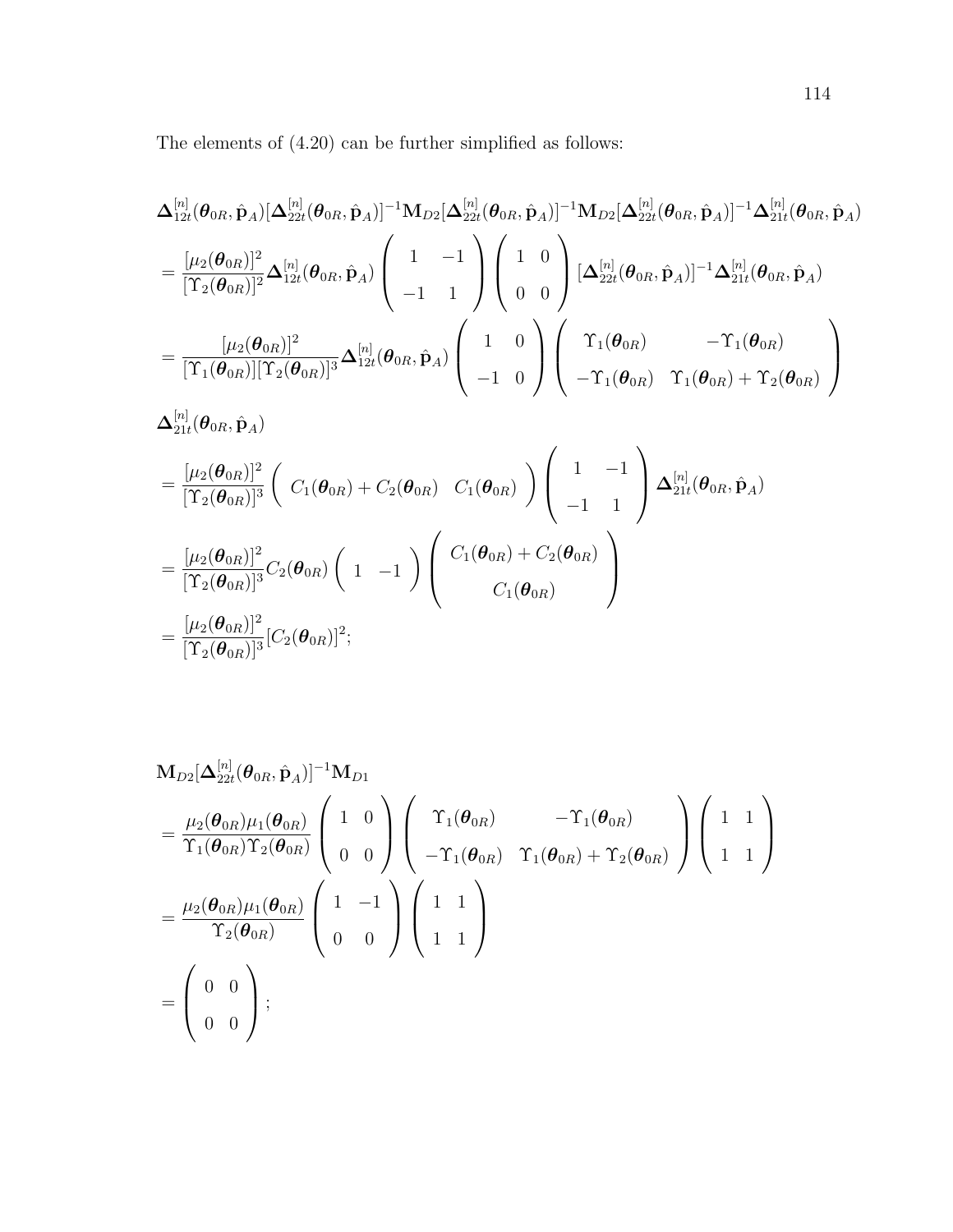$$
\begin{split} &\frac{1}{n}\frac{\partial^{2}\phi(\hat{\mathbf{p}}_{A})}{\partial\hat{p}_{A1}\partial\hat{p}_{A1}} \\ &=2[\beta_{A0R}]^{2}\left\{D_{1}(\theta_{0R})\left(1\ 1\ \right)[\Delta_{22t}^{[n]}(\theta_{0R},\hat{\mathbf{p}}_{A})]^{-1}\mathbf{M}_{D1}[\Delta_{22t}^{[n]}(\theta_{0R},\hat{\mathbf{p}}_{A})]^{-1}\Delta_{21t}^{[n]}(\theta_{0R},\hat{\mathbf{p}}_{A})\right\} \\ &-2[\beta_{A0R}]^{2}\left\{[D_{1}(\theta_{0R})]^{2}\left(1\ 1\ \right)[\Delta_{22t}^{[n]}(\theta_{0R},\hat{\mathbf{p}}_{A})]^{-1}\left(1\ 1\ \right)^{'}\right\} \\ &+2[\beta_{A0R}]^{2}\left[D_{1}(\theta_{0R})\left(1\ 1\ \right)[\Delta_{22t}^{[n]}(\theta_{0R},\hat{\mathbf{p}}_{A})]^{-1}\mathbf{M}_{D1}[\Delta_{22t}^{[n]}(\theta_{0R},\hat{\mathbf{p}}_{A})]^{-1}\Delta_{21t}^{[n]}(\theta_{0R},\hat{\mathbf{p}}_{A})\right] \\ &-2[\beta_{A0R}]^{2}\left[\Delta_{12t}^{[n]}(\theta_{0R},\hat{\mathbf{p}}_{A})[\Delta_{22t}^{[n]}(\theta_{0R},\hat{\mathbf{p}}_{A})]^{-1}\mathbf{M}_{D1}[\Delta_{22t}^{[n]}(\theta_{0R},\hat{\mathbf{p}}_{A})]^{-1}\mathbf{M}_{D1}[\Delta_{22t}^{[n]}(\theta_{0R},\hat{\mathbf{p}}_{A})]^{-1}\right] \\ &\Delta_{21t}^{[n]}(\theta_{0R},\hat{\mathbf{p}}_{A}) \\ &=2[\beta_{A0R}]^{2}D_{1}(\theta_{0R})\left(1\ 1\ \right)\left(\begin{array}{c} 0\\ 1 \end{array}\right)\frac{\mu_{1}(\theta_{0R})C_{1}(\theta_{0R})}{[\Upsilon_{1}(\theta_{0R})]^{2}} \\ &-2[\beta_{A0R}]^{2}[D_{1}(\theta_{0R})]^{2}\frac{1}{\Upsilon_{1}(\theta_{0R})\Upsilon_{2}(\theta_{0R})}\left(1\
$$

 $\Upsilon_1(\bm{\theta}_{0R})$ 

 $\Upsilon_1(\bm{\theta}_{0R})$ 

 $\setminus$ 

 $\Big\}$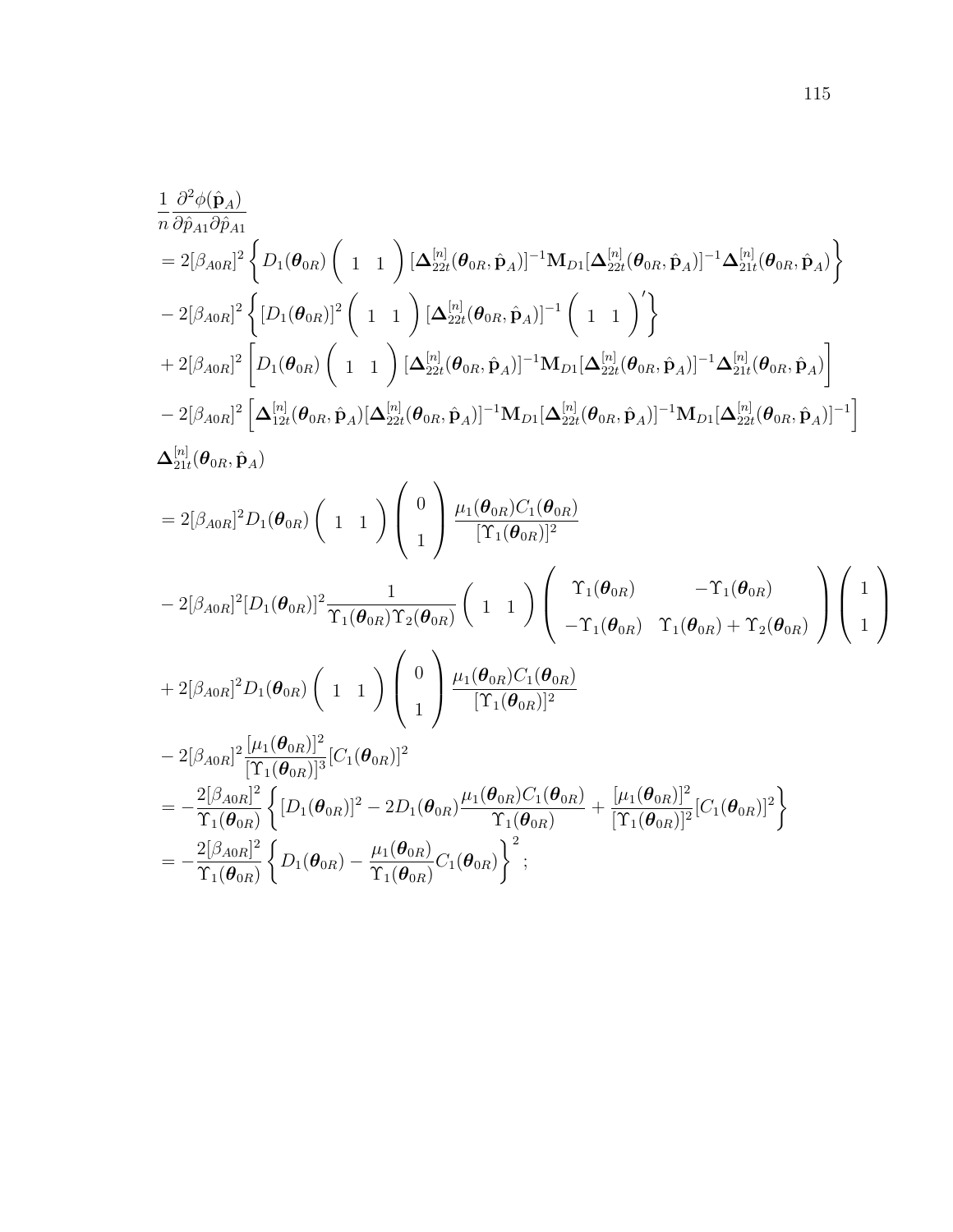$$
\begin{split} &\frac{1}{n}\frac{\partial^{2}\phi(\hat{\mathbf{p}}_{A})}{\partial\hat{p}_{A2}\partial\hat{p}_{A2}}\\ &=2[\beta_{A0R}]^{2}\left\{D_{2}(\boldsymbol{\theta}_{0R})\left(\begin{array}{cc}1&0\end{array}\right)[\boldsymbol{\Delta}_{22t}^{[n]}(\boldsymbol{\theta}_{0R},\hat{\mathbf{p}}_{A})]^{-1}\mathbf{M}_{D2}[\boldsymbol{\Delta}_{22t}^{[n]}(\boldsymbol{\theta}_{0R},\hat{\mathbf{p}}_{A})]^{-1}\boldsymbol{\Delta}_{21t}^{[n]}(\boldsymbol{\theta}_{0R},\hat{\mathbf{p}}_{A})\right\}\\ &-2[\beta_{A0R}]^{2}\left\{[D_{2}(\boldsymbol{\theta}_{0R})]^{2}\left(\begin{array}{cc}1&0\end{array}\right)[\boldsymbol{\Delta}_{22t}^{[n]}(\boldsymbol{\theta}_{0R},\hat{\mathbf{p}}_{A})]^{-1}\left(\begin{array}{cc}1&0\end{array}\right)^{\prime}\right\}\\ &+2[\beta_{A0R}]^{2}\left[D_{2}(\boldsymbol{\theta}_{0R})\left(\begin{array}{cc}1&0\end{array}\right)[\boldsymbol{\Delta}_{22t}^{[n]}(\boldsymbol{\theta}_{0R},\hat{\mathbf{p}}_{A})]^{-1}\mathbf{M}_{D2}[\boldsymbol{\Delta}_{22t}^{[n]}(\boldsymbol{\theta}_{0R},\hat{\mathbf{p}}_{A})]^{-1}\boldsymbol{\Delta}_{21t}^{[n]}(\boldsymbol{\theta}_{0R},\hat{\mathbf{p}}_{A})\right]\\ &-2[\beta_{A0R}]^{2}\left[\boldsymbol{\Delta}_{12t}^{[n]}(\boldsymbol{\theta}_{0R},\hat{\mathbf{p}}_{A})[\boldsymbol{\Delta}_{22t}^{[n]}(\boldsymbol{\theta}_{0R},\hat{\mathbf{p}}_{A})]^{-1}\mathbf{M}_{D2}[\boldsymbol{\Delta}_{22t}^{[n]}(\boldsymbol{\theta}_{0R},\hat{\mathbf{p}}_{A})]^{-1}\mathbf{M}_{D2}[\boldsymbol{\Delta}_{22t}^{[n]}(\boldsymbol{\theta}_{0R},\hat{\mathbf{p}}_{A})]^{-1}\right]\\ &\boldsymbol{\Delta}_{21t}^{[n]}(\boldsymbol{\theta}_{0R},\hat{\mathbf{p}}_{A})\end{split}
$$

$$
=2\left[\beta_{A0R}\right]^{2}\left\{\frac{D_{2}(\theta_{0R})\mu_{2}(\theta_{0R})}{\left[\Upsilon_{2}(\theta_{0R})\right]^{2}}\left(1\ 0\right)\left(\begin{array}{cc}1&-1\\-1&1\end{array}\right)\Delta_{21t}^{[n]}(\theta_{0R},\hat{p}_{A})\right\}-2\left[\beta_{A0R}\right]^{2}\left\{\frac{\left[D_{2}(\theta_{0R})\right]^{2}}{\Upsilon_{1}(\theta_{0R})\Upsilon_{2}(\theta_{0R})}\left(1\ 0\right)\left(\begin{array}{cc} \Upsilon_{1}(\theta_{0R})&-\Upsilon_{1}(\theta_{0R})\\-\Upsilon_{1}(\theta_{0R})&\Upsilon_{1}(\theta_{0R})+\Upsilon_{2}(\theta_{0R})\end{array}\right)\left(1\ 0\right)^{'}\right\}+2\left[\beta_{A0R}\right]^{2}\left[D_{2}(\theta_{0R})\frac{\mu_{2}(\theta_{0R})}{\left[\Upsilon_{2}(\theta_{0R})\right]^{2}}\left(1\ 0\right)\left(\begin{array}{cc}1&-1\\-1&1\end{array}\right)\Delta_{21t}^{[n]}(\theta_{0R},\hat{p}_{A})\right]-2\left[\beta_{A0R}\right]^{2}\left\{\frac{\mu_{2}(\theta_{0R})\mu_{2}(\theta_{0R})}{\left[\Upsilon_{2}(\theta_{0R})\right]^{3}}\left[C_{2}(\theta_{0R})\right]^{2}\right]=2\left[\beta_{A0R}\right]^{2}\left\{\frac{D_{2}(\theta_{0R})\mu_{2}(\theta_{0R})}{\Upsilon_{2}(\theta_{0R})}\left(1\ -1\right)\left(\begin{array}{c}C_{1}(\theta_{0R})+C_{2}(\theta_{0R})\\C_{1}(\theta_{0R})\end{array}\right)\right\}-2\left[\beta_{A0R}\right]^{2}\left\{\frac{\left[D_{2}(\theta_{0R})\mu_{2}(\theta_{0R})\right]}{\Upsilon_{2}(\theta_{0R})}\left(1\ -1\right)\left(\begin{array}{c}1\\0\end{array}\right)\right\}+2\left[\beta_{A0R}\right]^{2}\left[D_{2}(\theta_{0R})\frac{\mu_{2}(\theta_{0R})}{\left[\Upsilon_{2}(\theta_{0R})\
$$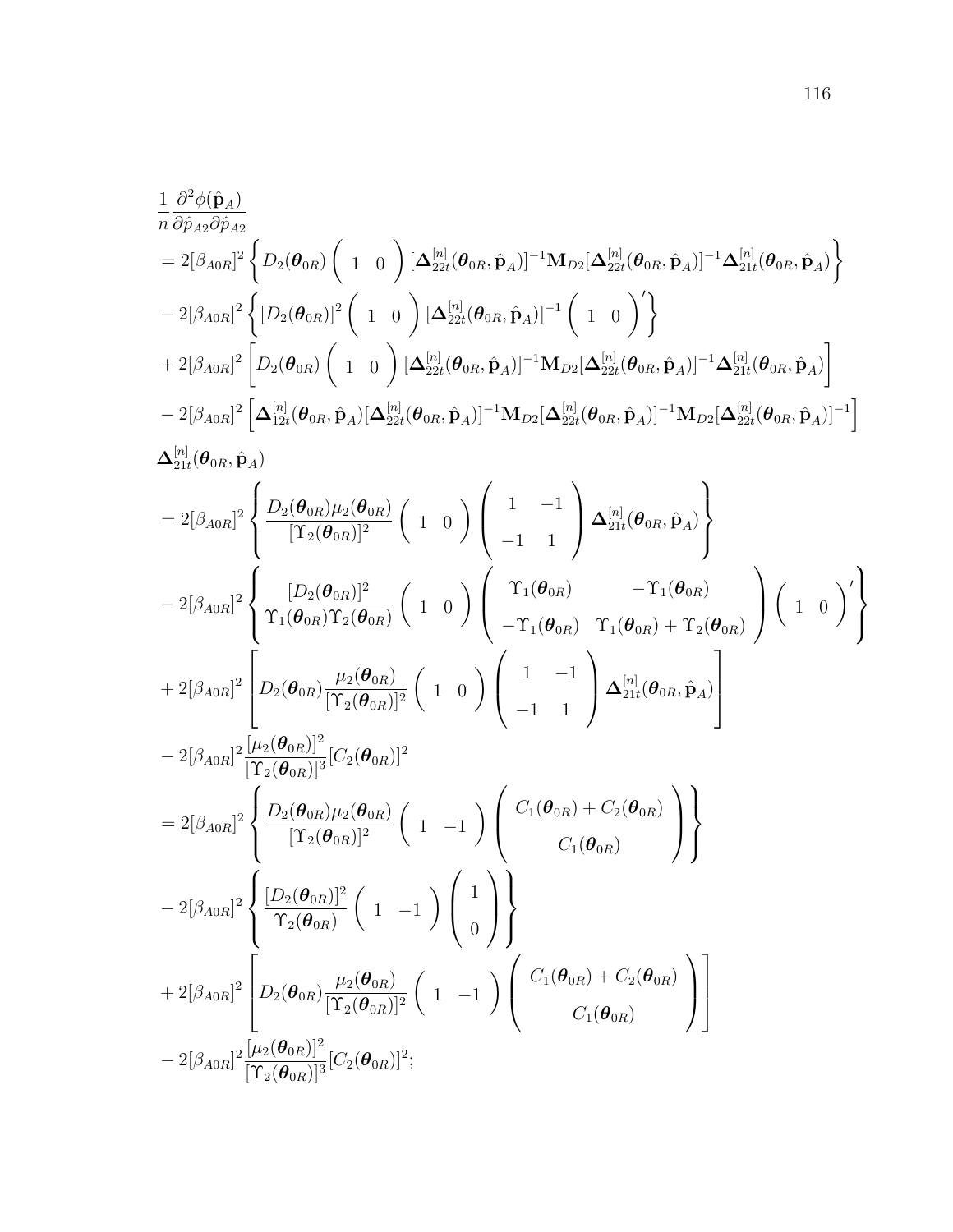$$
\begin{split}\n&\frac{1}{n}\frac{\partial^2\phi(\hat{\mathbf{p}}_A)}{\partial\hat{p}_{A2}\partial\hat{p}_{A2}} \\
&= -\frac{2[\beta_{A0R}]^2}{\Upsilon_2(\boldsymbol{\theta}_{0R})}\left\{ [D_2(\boldsymbol{\theta}_{0R})]^2 - 2C_2(\boldsymbol{\theta}_{0R})D_2(\boldsymbol{\theta}_{0R})\mu_2(\boldsymbol{\theta}_{0R})\frac{1}{\Upsilon_2(\boldsymbol{\theta}_{0R})} + \frac{[\mu_2(\boldsymbol{\theta}_{0R})]^2}{[\Upsilon_2(\boldsymbol{\theta}_{0R})]^2}[C_2(\boldsymbol{\theta}_{0R})]^2 \right\} \\
&= -\frac{2[\beta_{A0R}]^2}{\Upsilon_2(\boldsymbol{\theta}_{0R})}\left\{ D_2(\boldsymbol{\theta}_{0R}) - \frac{\mu_2(\boldsymbol{\theta}_{0R})}{\Upsilon_2(\boldsymbol{\theta}_{0R})}C_2(\boldsymbol{\theta}_{0R}) \right\}^2; \n\end{split}
$$

$$
\begin{split} &\frac{1}{n}\frac{\partial^{2}\phi(\hat{\mathbf{p}}_{A})}{\partial\hat{\rho}_{A1}\partial\hat{\rho}_{A2}}\\ &=2[\beta_{A0R}]^{2}\left[\lambda_{A1}(\theta_{0R})\frac{n_{1}}{n}\left(1\ 1\ \right)[\Delta_{22t}^{[n]}(\theta_{0R},\hat{\mathbf{p}}_{A})]^{-1}\mathbf{M}_{D2}[\Delta_{22t}^{[n]}(\theta_{0R},\hat{\mathbf{p}}_{A})]^{-1}\Delta_{21t}^{[n]}(\theta_{0R},\hat{\mathbf{p}}_{A})\right]\\ &-2[\beta_{A0R}]^{2}\left[\lambda_{A1}(\theta_{0R})\frac{n_{1}}{n}\left(1\ 1\ \right)[\Delta_{22t}^{[n]}(\theta_{0R},\hat{\mathbf{p}}_{A})]^{-1}\lambda_{A2}(\theta_{0R})\frac{n_{2}}{n}\left(1\ 0\ \right)'\right]\\ &+2[\beta_{A0R}]^{2}\left[\lambda_{A2}(\theta_{0R})\frac{n_{2}}{n}\left(1\ 0\ \right)[\Delta_{22t}^{[n]}(\theta_{0R},\hat{\mathbf{p}}_{A})]^{-1}\mathbf{M}_{D1}[\Delta_{22t}^{[n]}(\theta_{0R},\hat{\mathbf{p}}_{A})]^{-1}\Delta_{21t}^{[n]}(\theta_{0R},\hat{\mathbf{p}}_{A})\right]\\ &-2[\beta_{A0R}]^{2}\left[\Delta_{12t}^{[n]}(\theta_{0R},\hat{\mathbf{p}}_{A})[\Delta_{22t}^{[n]}(\theta_{0R},\hat{\mathbf{p}}_{A})]^{-1}\mathbf{M}_{D2}[\Delta_{22t}^{[n]}(\theta_{0R},\hat{\mathbf{p}}_{A})]^{-1}\mathbf{M}_{D1}[\Delta_{22t}^{[n]}(\theta_{0R},\hat{\mathbf{p}}_{A})]^{-1}\right]\\ &\Delta_{21t}^{[n]}(\theta_{0R},\hat{\mathbf{p}}_{A})\\ &=2[\beta_{A0R}]^{2}\left[D_{1}(\theta_{0R})\frac{\mu_{2}(\theta_{0R})C_{2}(\theta_{0R})}{[{\Upsilon_{2}}(\theta_{0R})]^{2}}\left(1\ 1\ \right)\left(\begin{array}{c}1\\-1\\-1\end{array}\right)\right]\\ &-2[\beta_{A0R}]^{2}\left[\frac{D_{1
$$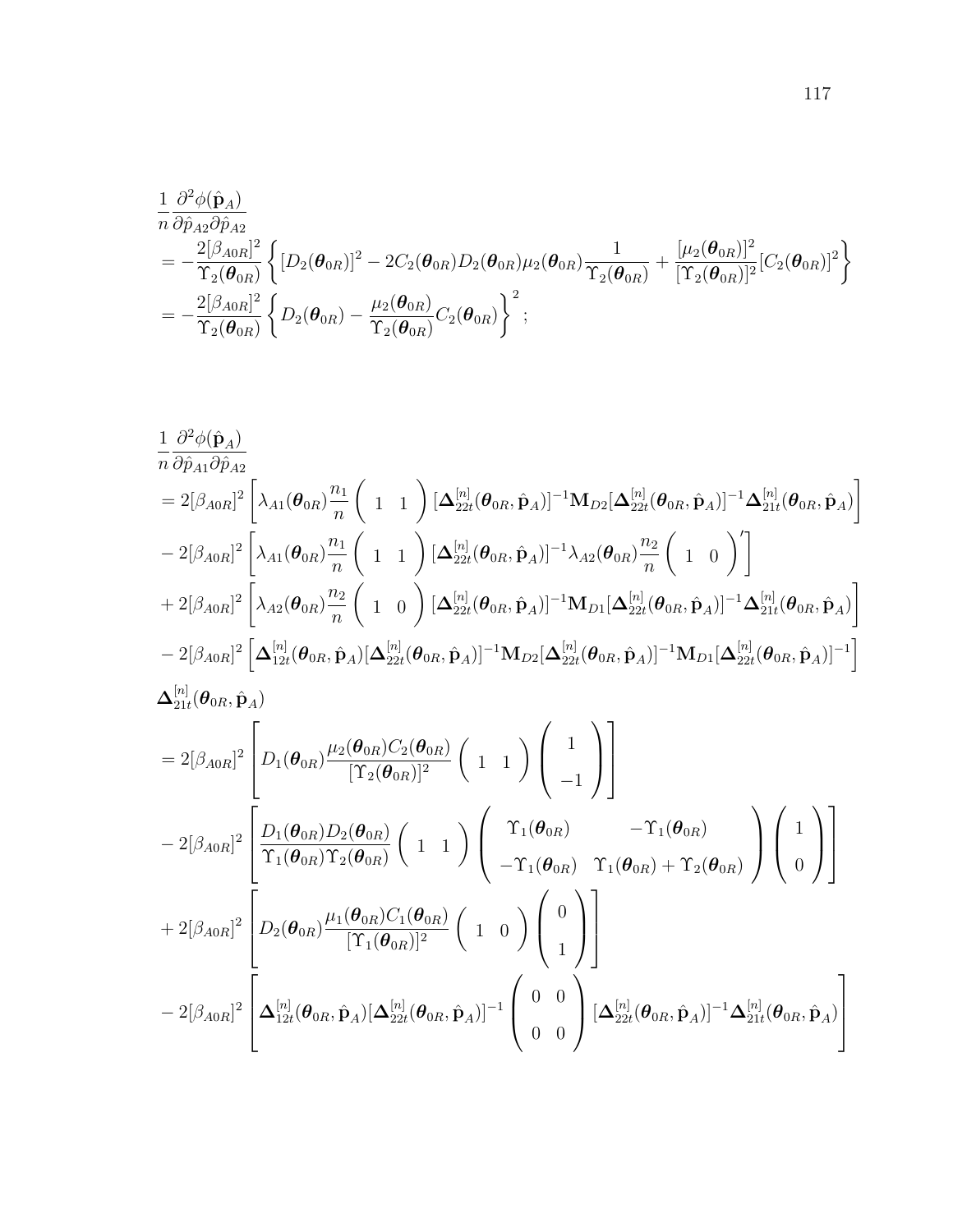$$
\frac{1}{n} \frac{\partial^2 \phi(\hat{\mathbf{p}}_A)}{\partial \hat{p}_{A1} \partial \hat{p}_{A2}}
$$
\n
$$
= -2[\beta_{A0R}]^2 \left[ \frac{D_1(\boldsymbol{\theta}_{0R}) D_2(\boldsymbol{\theta}_{0R})}{\Upsilon_1(\boldsymbol{\theta}_{0R})} \left( 0 \quad 1 \right) \left( \begin{array}{c} 1 \\ 0 \end{array} \right) \right]
$$
\n
$$
= 0
$$

 $= 0.$ 

Since

$$
\frac{1}{n} \frac{\partial^2 \phi(\hat{\mathbf{p}}_A)}{\partial \hat{p}_{A1} \partial \hat{p}_{A1}} \n= -\frac{2[\beta_{A0R}]^2}{\Upsilon_1(\boldsymbol{\theta}_{0R})} \left\{ D_1(\boldsymbol{\theta}_{0R}) - \frac{\mu_1(\boldsymbol{\theta}_{0R})}{\Upsilon_1(\boldsymbol{\theta}_{0R})} C_1(\boldsymbol{\theta}_{0R}) \right\}^2 < 0, \n\frac{1}{n} \frac{\partial^2 \phi(\hat{\mathbf{p}}_A)}{\partial \hat{p}_{A2} \partial \hat{p}_{A2}} \n= -\frac{2[\beta_{A0R}]^2}{\Upsilon_2(\boldsymbol{\theta}_{0R})} \left\{ D_2(\boldsymbol{\theta}_{0R}) - \frac{\mu_2(\boldsymbol{\theta}_{0R})}{\Upsilon_2(\boldsymbol{\theta}_{0R})} C_2(\boldsymbol{\theta}_{0R}) \right\}^2 < 0, \text{and} \n\frac{1}{n} \frac{\partial^2 \phi(\hat{\mathbf{p}}_A)}{\partial \hat{p}_{A1} \partial \hat{p}_{A2}} = 0; \frac{1}{n} \frac{\partial^2 \phi(\hat{\mathbf{p}}_A)}{\partial \hat{p}_{A2} \partial \hat{p}_{A1}} = 0.
$$

The determinant of  $\frac{1}{1}$ n  $\phi^{(2)}(\pi_A)$  in (4.20) is positive and  $\frac{1}{n}$  $\partial^2\phi(\hat{\bf p}_A)$  $\partial \hat p_{A1}\partial \hat p_{A1}$ is negative. That is, 1 n  $\phi^{(2)}(\hat{\mathbf{p}}_A)$  is a negative definite matrix. Therefore,  $\phi(\hat{\mathbf{p}}_A)$  is a concave function. For an example, we choose the values for true parameters:  $\beta_A = 1.5$ ,  $\gamma_0 = 0.6$ , and  $\gamma_1 = -0.4$  to draw the three dimensional graph of  $\frac{1}{n}\phi(\pi_A)$  versus  $\pi_A = (\pi_A(v_1), \pi_A(v_2))'$ when the number of participating patients is 500. This graph is in the Figure 4.1. This graph confirms the concaveness of the non-centrality parameter that is a function of the proportion of treatment assignment.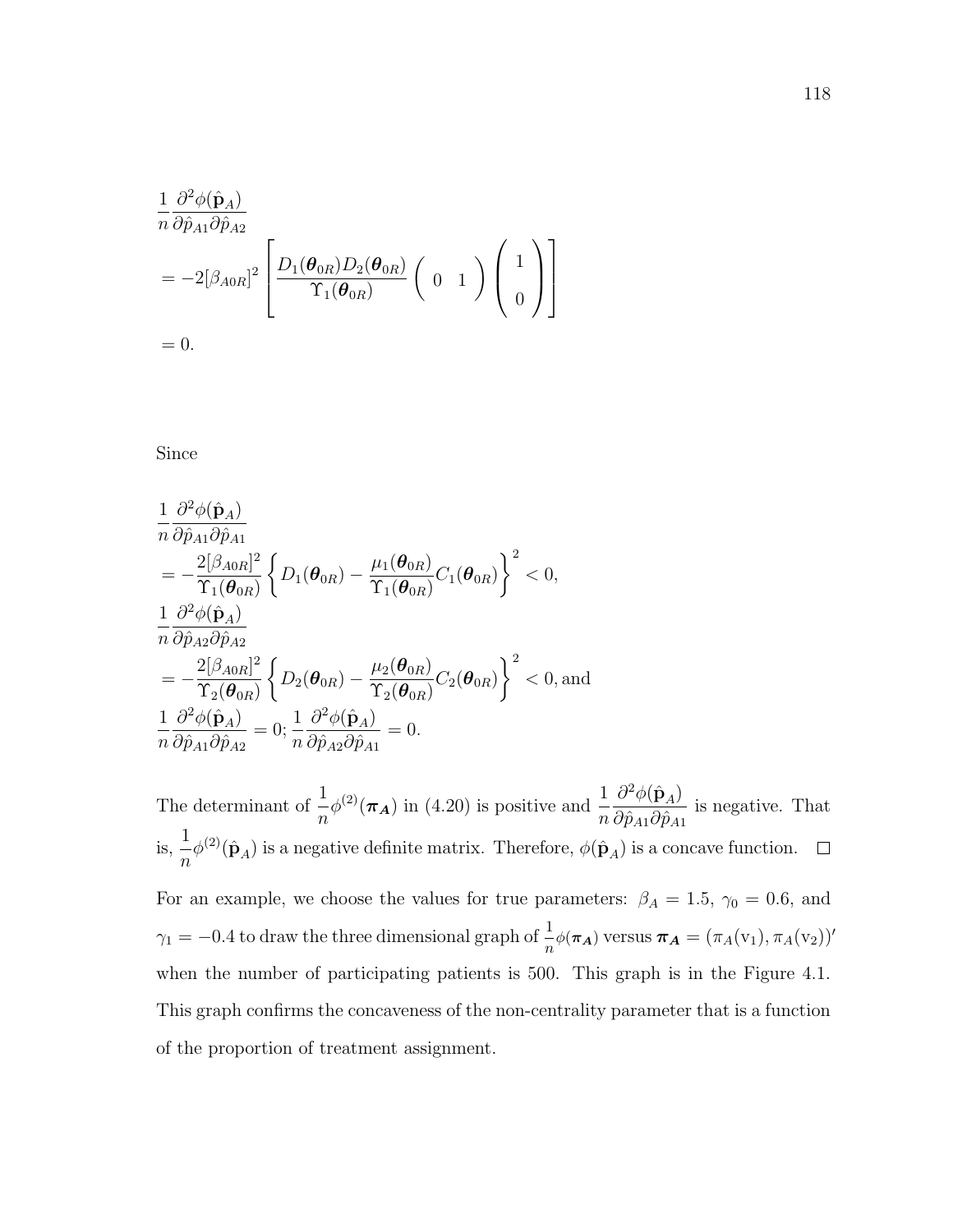

Figure 4.1: The graph of concaveness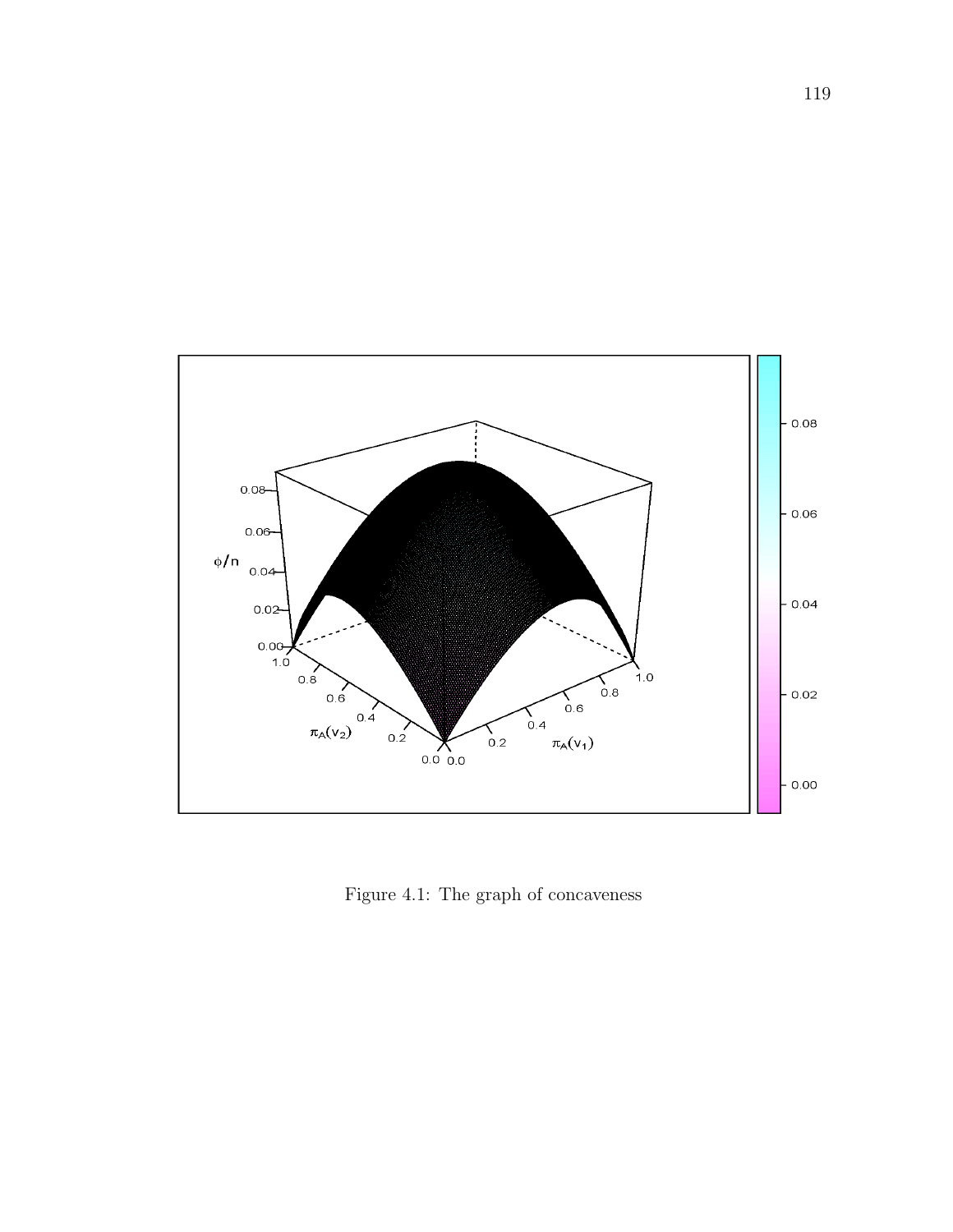## 4.4 Simulation Studies

In this section, we validate our theoretical results through simulation studies. We follow the same description and choice of true parameters used in  $\S 3.6$  for our simulation studies. Moreover, we verify whether the test statistic has valid the Type I error and discuss the computation of statistical power to apply for real data. The statistical power and Type I error rates are compared among three designs that were discussed in Chapter 3.

To verify the Type I error rates, data was generated under the null hypothesis  $H_{0I}$ . We then estimate the size of the test,  $\alpha^*$ , by computing the proportion of rejections of  $H_{0I}$  for a fixed value  $\alpha^*$ . We consider a test of the hypothesis for treatment by covariate interactions in the logit model defined in (3.1).

$$
H_{0I}: \delta_0 = \mathbf{0}_{4 \times 1} \qquad H_{AI}: \delta_0 \neq \mathbf{0}_{4 \times 1} \tag{4.21}
$$

where  $\boldsymbol{\delta}_0 = (\delta_{10}, \delta_{20}, \delta_{30}, \delta_{40})'$ . We use the Wald test that was derived in Section 4.2.1. Thus, the Wald test statistic for testing the hypothesis in (4.21) is

$$
T_{WI} = n\hat{\boldsymbol{\delta}}'_{n} [S_{\boldsymbol{\Delta}_{11}^{[n]}}(\hat{\boldsymbol{\theta}}_{n})] \hat{\boldsymbol{\delta}}_{n} \sim \chi^{2}_{4,\alpha}.
$$
\n(4.22)

The rejection region for the test in (4.21) are

$$
\{T_{WI}: T_{WI} < \chi^2_{4,\alpha^*/2} \text{ or } T_{WI} > \chi^2_{4,(1-\alpha^*/2)}\},\tag{4.23}
$$

where  $P[T_{WI} < \chi^2_{4,\alpha^*/2}] = \alpha^*/2$  and  $P[T_{WI} < \chi^2_{4,1-\alpha^*/2}] = 1 - \alpha^*/2$ . We consider two scenarios to confirm whether Type I error is controllable for testing the hypothesis in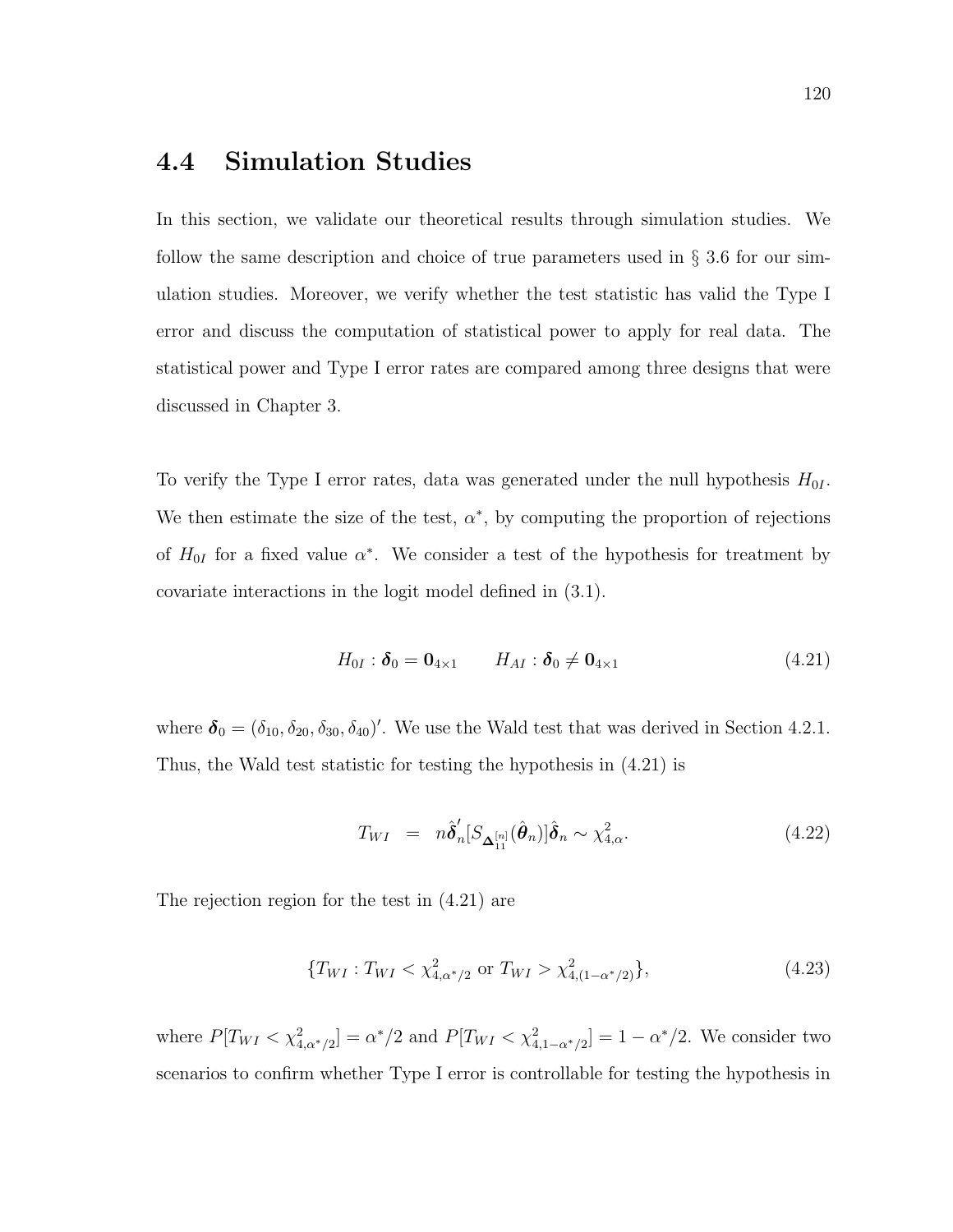Table 4.1: CARA, RA, and CR procedures from 10000 simulations with 500 number of patients. Size of the test  $(\alpha^*)$  and estimated size of the test  $(\hat{\alpha}^*)$  with model parameters  $\beta_{A0} = 1.00, \ \gamma_{00} = 0.50, \ \gamma_{10} = -0.18, \ \gamma_{20} = -0.30, \ \gamma_{30} = 0.25, \ \gamma_{40} = 0.10, \ \delta_{10} = 0.00,$  $\delta_{20} = 0.00, \delta_{30} = 0.00, \delta_{40} = 0.00.$ 

| Design | $\alpha^*$ | $\hat{\alpha}^*$ | $\hat{\alpha}^*$<br>$-\alpha^*$ |
|--------|------------|------------------|---------------------------------|
| CARA   | 0.10       | 0.1102           | 0.0102                          |
|        | 0.05       | 0.0517           | 0.0017                          |
|        | 0.01       | 0.0095           | $-0.0005$                       |
| RA     | 0.10       | 0.0936           | $-0.0064$                       |
|        | 0.05       | 0.0462           | $-0.0038$                       |
|        | 0.01       | 0.0097           | $-0.0003$                       |
| CR     | 0.10       | 0.0946           | $-0.0054$                       |
|        | 0.05       | 0.0471           | $-0.0029$                       |
|        | 0.01       | 0.0100           | 0.0000                          |

Table 4.2: CARA, RA, and CR procedures from 10000 simulations with 500 number of patients. Size of the test  $(\alpha^*)$  and estimated size of the test  $(\hat{\alpha}^*)$  with model parameters  $\beta_{A0} = 0.50, \ \gamma_{00} = 0.50, \ \gamma_{10} = -0.18, \ \gamma_{20} = -0.30, \ \gamma_{30} = 0.25, \ \gamma_{40} = 0.10, \ \delta_{10} = 0.00,$  $\delta_{20} = 0.00, \delta_{30} = 0.00, \delta_{40} = 0.00.$ 

| Design | $\alpha^*$ | $\hat{\alpha}^*$ | $\hat{\alpha}^*$<br>$-\alpha^*$ |  |
|--------|------------|------------------|---------------------------------|--|
| CARA   | 0.10       | 0.1059           | 0.0059                          |  |
|        | 0.05       | 0.0540           | 0.004                           |  |
|        | 0.01       | 0.0116           | 0.0016                          |  |
| RA     | 0.10       | 0.0935           | $-0.0065$                       |  |
|        | 0.05       | 0.0481           | $-0.0019$                       |  |
|        | 0.01       | 0.0085           | $-0.0015$                       |  |
| CR     | 0.10       | 0.0966           | $-0.0034$                       |  |
|        | 0.05       | 0.0464           | $-0.0036$                       |  |
|        | 0.01       | 0.0088           | $-0.0012$                       |  |

In CARA designs, the estimated size of errors are slightly higher than the true size of error; reverse results are generated by RA and CR designs. But, these three designs control Type I error because there is no significant deviation between the actual size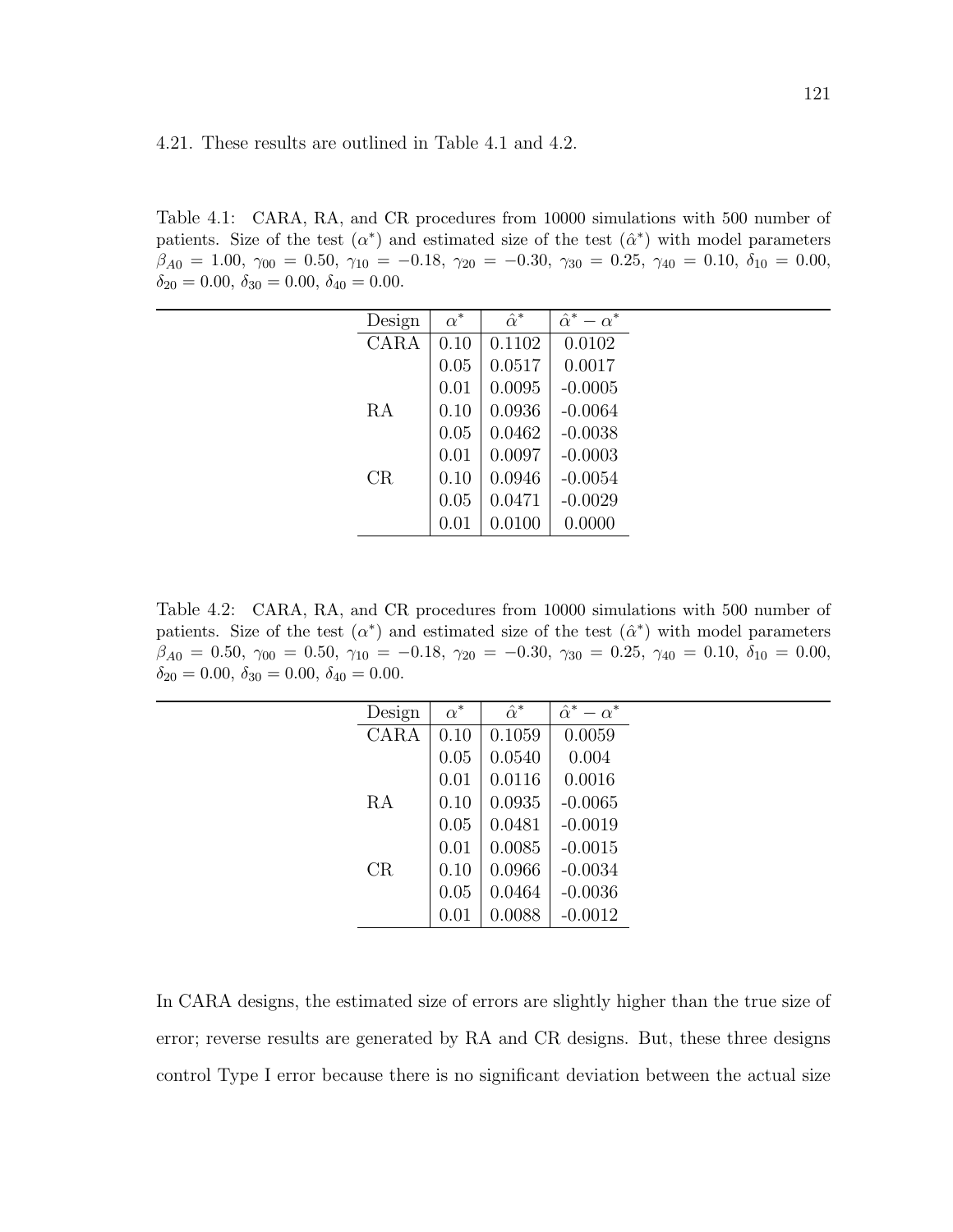of test and estimated size of test.

Table 4.3: CARA, RA, and CR procedures from 5000 simulations with 500 number of patients and 0.05 size of the test. Power computation testing interaction with model parameters  $\beta_{A0} = 0.50, \gamma_{00} = 0.25, \gamma_{10} = -0.20, \gamma_{20} = -0.40, \gamma_{30} = 0.35, \gamma_{40} = 0.20,$  $\delta_0 = (\delta_{10}, \delta_{20}, \delta_{30}, \delta_{40})'.$ 

|                              |             |           |              |        | Average     | Overall        |
|------------------------------|-------------|-----------|--------------|--------|-------------|----------------|
|                              |             | Simulated | Conventional | Error  | Design      | <b>Success</b> |
| $\delta_0$                   | Design      | Power     | Power        |        | Variability | Rates          |
| $(0.10, -1.50, 0.00, 0.00)'$ | CARA        | 0.7902    | 0.7186       | 0.0716 | 0.1559      | 0.5112         |
|                              | RA          | 0.8068    | 0.7843       | 0.0225 | 0.1119      | 0.4851         |
|                              | CR          | 0.8262    | 0.8103       | 0.0159 | 0.1038      | 0.4796         |
| $(0.10, -1.50, 0.35, 0.00)'$ | <b>CARA</b> | 0.7984    | 0.7271       | 0.0713 | 0.1564      | 0.5193         |
|                              | RA          | 0.8112    | 0.7928       | 0.0184 | 0.1127      | 0.4929         |
|                              | CR          | 0.8284    | 0.8113       | 0.0171 | 0.1038      | 0.4903         |
| $(0.30, -1.20, 0.35, 0.20)'$ | <b>CARA</b> | 0.6240    | 0.5643       | 0.0597 | 0.1569      | 0.5466         |
|                              | RA          | 0.6318    | 0.6220       | 0.0098 | 0.1135      | 0.5280         |
|                              | CR          | 0.6426    | 0.6231       | 0.0195 | 0.1038      | 0.5284         |
| $(0.20, -2.00, 0.07, 0.05)'$ | <b>CARA</b> | 0.9608    | 0.8666       | 0.0942 | 0.1471      | 0.5152         |
|                              | RA          | 0.9708    | 0.9481       | 0.0227 | 0.1108      | 0.4742         |
|                              | CR          | 0.9774    | 0.9709       | 0.0065 | 0.1038      | 0.4621         |

Table 4.4: CARA, RA, and CR procedures from 5000 simulations with 1000 number of patients and 0.05 size of the test. Power computation testing interaction with model parameters  $\beta_{A0} = 0.50, \gamma_{00} = 0.25, \gamma_{10} = -0.20, \gamma_{20} = -0.40, \gamma_{30} = 0.35, \gamma_{40} = 0.20,$  $\delta_0 = (\delta_{10}, \delta_{20}, \delta_{30}, \delta_{40})'.$ 

|                              |        |           |              |           |             | Overall        |
|------------------------------|--------|-----------|--------------|-----------|-------------|----------------|
|                              |        |           |              |           | Average     |                |
|                              |        | Simulated | Conventional | Error     | Design      | <b>Success</b> |
| $\delta_0$                   | Design | Power     | Power        |           | Variability | Rates          |
|                              | CARA   | 0.9916    | 0.9720       | 0.0196    | 0.1170      | 0.5131         |
| $(0.10, -1.50, 0.00, 0.00)'$ | RA     | 0.9912    | 0.9891       | 0.0021    | 0.0784      | 0.4849         |
|                              | CR     | 0.9944    | 0.9923       | 0.0021    | 0.0724      | 0.4791         |
|                              | CARA   | 0.9930    | 0.9756       | 0.0174    | 0.1173      | 0.5214         |
| $(0.10, -1.50, 0.35, 0.00)'$ | R.A    | 0.9960    | 0.9902       | 0.0058    | 0.0788      | 0.4933         |
|                              | CR     | 0.9948    | 0.9923       | 0.0025    | 0.0722      | 0.4901         |
|                              | CARA   | 0.9450    | 0.9120       | 0.0330    | 0.1170      | 0.5478         |
| $(0.30, -1.20, 0.35, 0.20)'$ | RA     | 0.9550    | 0.9442       | 0.0107    | 0.0795      | 0.5279         |
|                              | CR     | 0.9540    | 0.9438       | 0.0102    | 0.0724      | 0.5279         |
| $(0.20, -2.00, 0.07, 0.05)'$ | CARA   | 0.9998    | 0.9893       | 0.0105    | 0.1103      | 0.5190         |
|                              | RA     | 0.9996    | 0.9998       | $-0.0002$ | 0.0774      | 0.4742         |
|                              | CR     | 1.000     | 1.0000       | 0.0000    | 0.0724      | 0.4616         |

We justify the power computation method discussed in § 4.2.2 by simulation study. So, data was generated under the alternative hypothesis in (4.21). Simulated power is calculated by the proportion of rejections using the rejection region in (4.23). On the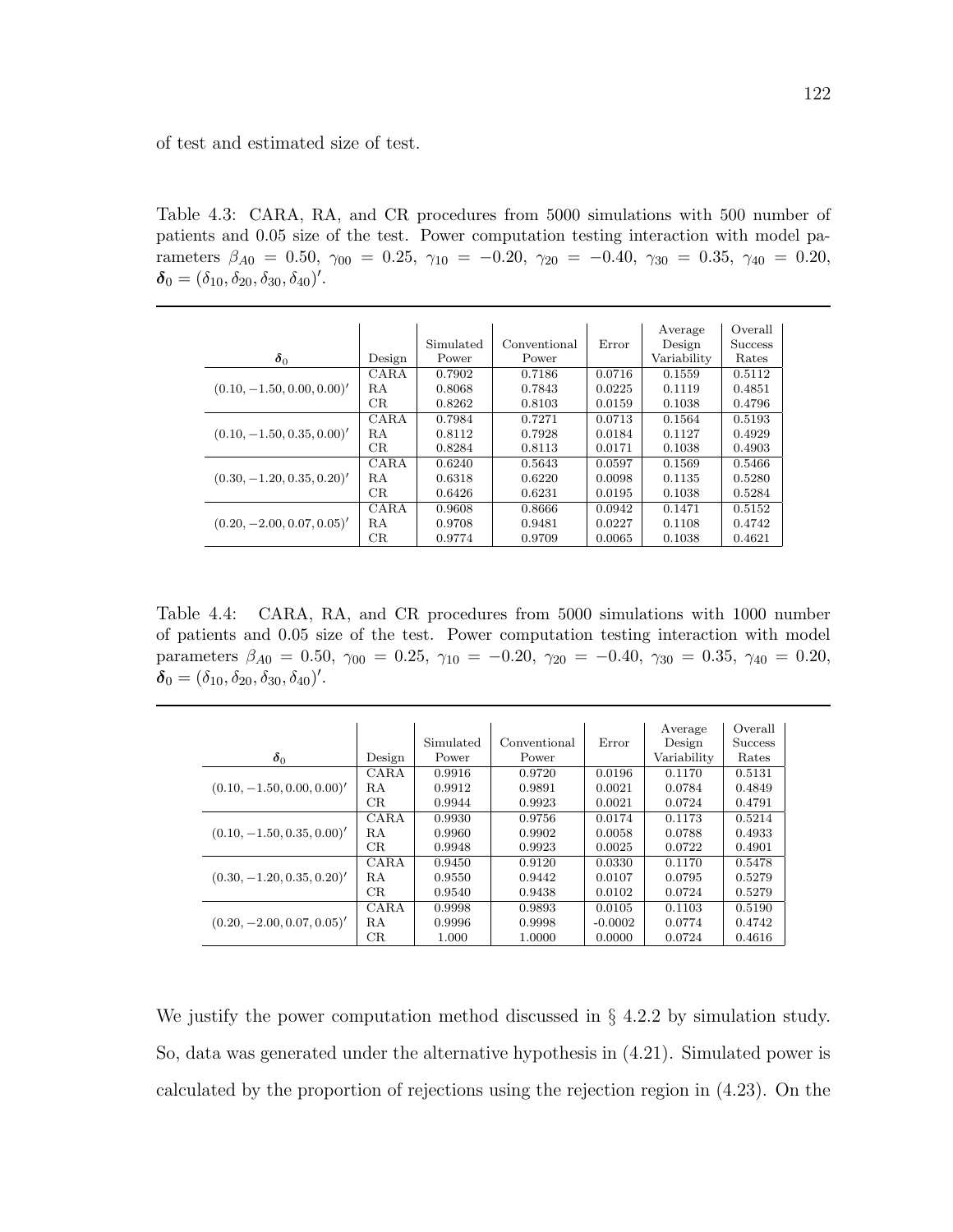other hand, we use the power computation method in  $\S$  4.2.2 to calculate statistical power to each simulation. Then, we calculate the average of these calculated powers and this power is called the conventional power. According to Demidenko (2007), there is no exact method to compute the statistical power for test in (4.21) because of nuisance parameters. The null model approach was used to estimate nuisance parameters in earlier literatures [see Whittemore (1981) and Self and Mauritsen (1988) ]. So, estimation of nuisance parameters has not ended up in research of statistical power computation, particularly for a small sample and continuous covariates. In this simulation study, we are interested in comparing the statistical powers among three designs: CARA, RA, and CR designs. Because the power computation in § 4.2.2 is an approximate method, thus we compute error that is the difference between the simulated power and the conventional power.

The simulated powers in Tables 4.3 and 4.4 show that CR designs have more statistical powers than RA and CARA designs. Furthermore, RA designs are more efficient than CARA designs. When we examine the errors among three designs, CARA designs create more errors than RA and CR designs; also RA designs generate more errors compared to CR designs because CARA designs create more treatment imbalances over the covariate profiles [see Tables 3.5, 3.8, and 3.11]. However, ethical measures [Overall Success Rates] demonstrate reverse conclusions. Therefore, CARA designs are more ethical compared to RA and CR designs if true model contains treatment by covariate interactions. When we increase the number of patients from 500 to 1000, then (i) simulated powers increase, and (ii) errors decrease [see Tables 4.3 and 4.4].

We define the design variability for stratum h is  $SSE(\hat{P}_{Ah})$  for  $h = 1, 2, \cdots$ . Then, the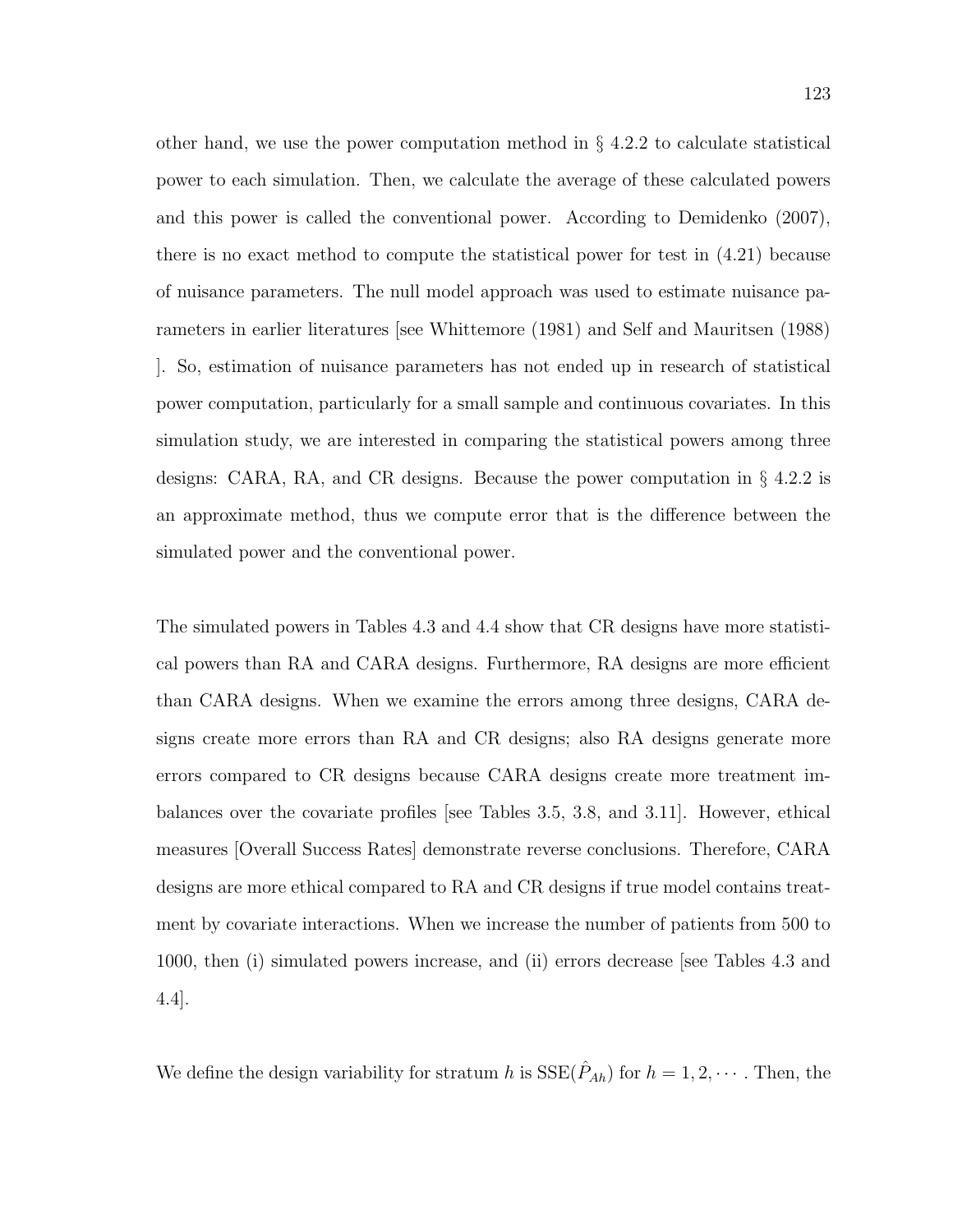average design variability is calculated using the formula  $\sum_{n=1}^{m}$  $_{h=1}$  $\hat{P}_{Ah}/m$ . The results in Tables 4.3 and 4.4 show that the simulated power increases when the average design variability decreases. Moreover, CARA designs have more design variabilities than RA and CRD designs.

## 4.5 Conclusion

In this chapter, we have justified using the Wald test for adaptive designs when the sample size is large. We have discussed the power computation method for real data, and this method is an approximation to compute statistical power. Moreover, we have verified that the power calculation based on this approach generates values close to exact power when the sample size increases. Thus, we can use this power computation method to calculate power when we do sequential analysis in a clinical trial. We have proved that the statistical power depends on adaptive designs through the non-centrality parameter. In fact, we have demonstrated that this non-centrality parameter is a function of proportions of patients assigned to treatments over the covariate profiles. Furthermore, we have proved that this function is concave when we assume the logit model as an ideal model with binary covariates. Also, we have shown this non-centrality parameter depends on these quantities: the target allocation proportion, the bias of the randomization procedure from the target, and the variability induced by the randomization process.

Although CARA designs have less efficiency compare to RA and CR designs, CARA designs generate more ethically desirable outcomes than RA and CR designs if the exact model contains treatment by covariates interactions. The power of hypothesis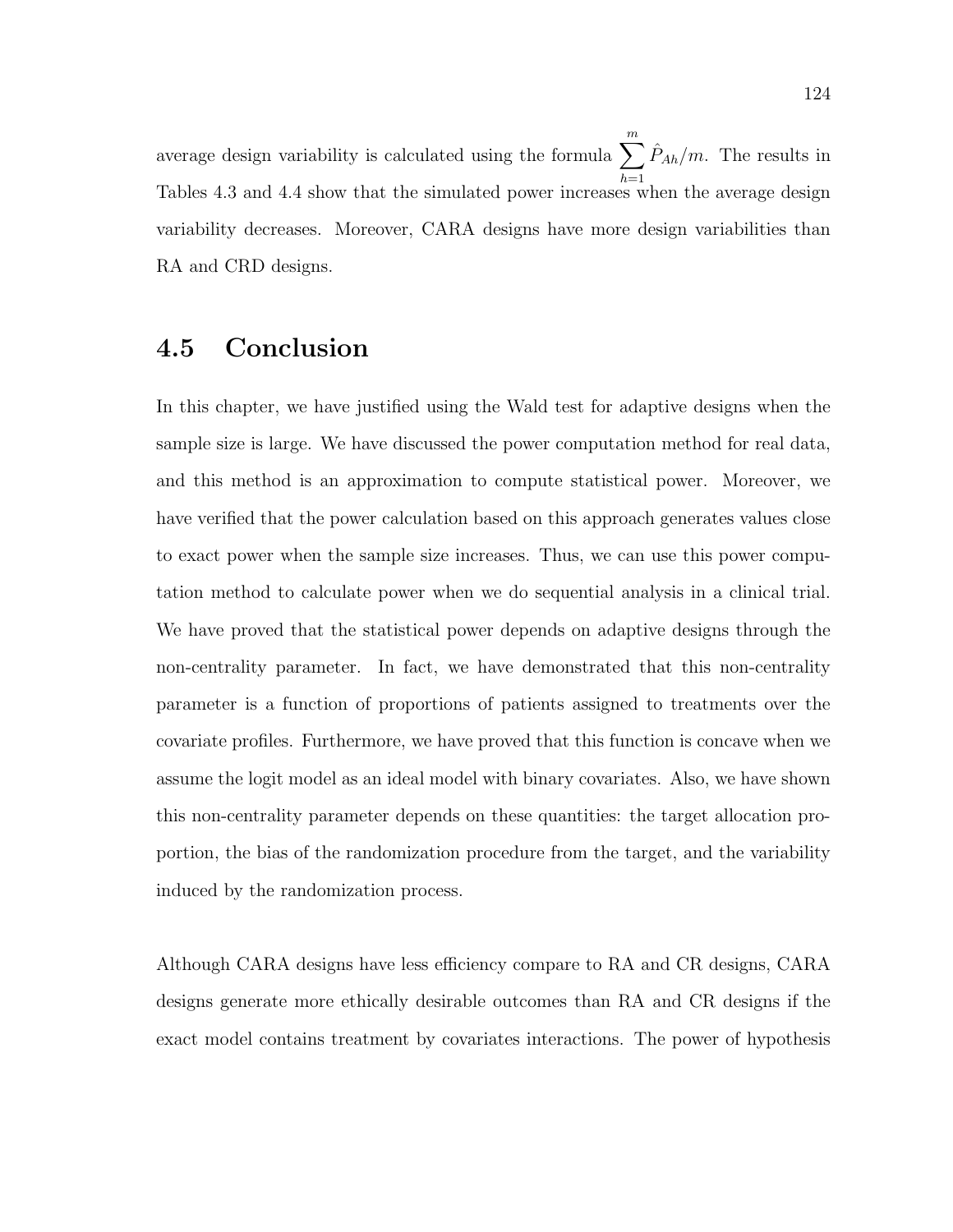testing increases when design variability decreases. Further research requires extending Theorem 4.3.2 for more than one categorical covariates.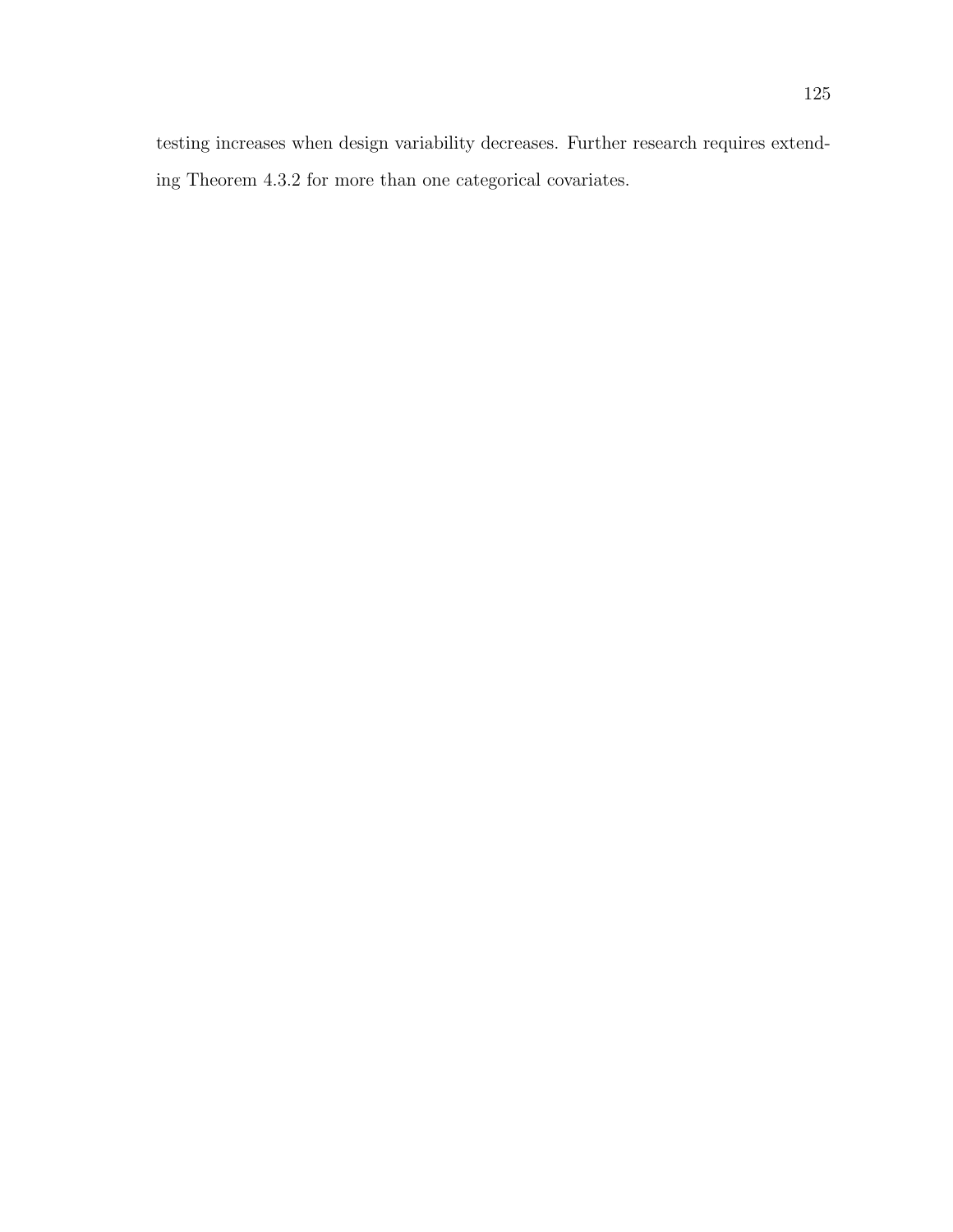# Chapter 5

# Discussion and Conclusions

## 5.1 An overview for the contribution of this thesis

Treatment assignment methods play a significant role in an efficient statistical inference and the ethics of participating patients in clinical trials. Moreover, the efficient statistical inference is essential for the well-being of future patients. Adaptive designs are used to achieve these efficiencies and ethics goals. It is in interest to develop adaptive design methods to maximize the well-being of participating patients. Furthermore, Response-Adaptive (RA) and Covariate-Adjusted Response-Adaptive (CARA) designs are used to increase the well-being of participating patients. Also, the RA designs have been well established with the assumption of simple homogeneous parametric structure. The limited number of researchers have developed under the assumption of non-homogeneous parametric structure for RA designs. Due to increasing discoveries of biomarkers and identification of the observed diversity among patients, personalized medicine has interested to extend human life expectancy. In fact, these factors which are biomarkers and the observed heterogeneity among patients are covariates. Meanwhile, these covariates are used to achieve the ethics goals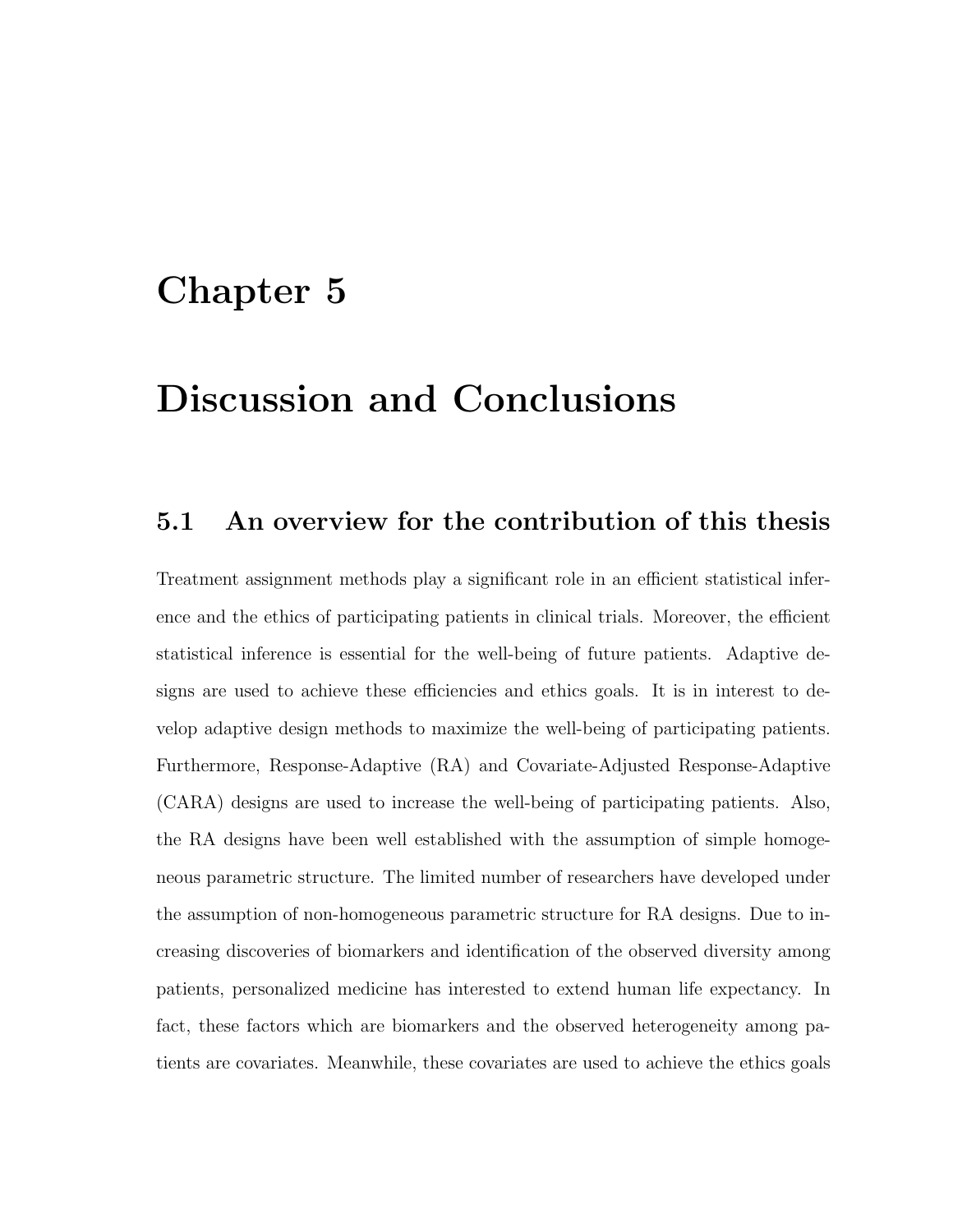for participating patients. CARA designs were developed to get benefits using covariates in randomization to maximize the well-being of participating patients.

We have investigated the performance of RA designs when a generalized linear mixed model (GLMM) is an ideal model. We have considered a logit model to examine the ethics of participating patients. We have shown that the estimators of model parameters are consistent and follow asymptotically normal distribution when the number of patients is assumed to be constant at each medical center. Also, we have introduced the new searching method to estimate of model parameters based on the influence function approach and derived a closed form expression for the asymptotic variance of the regression parameter estimators. Moreover, we have demonstrated that this searching method works better than Hessian matrix approach. We have verified that RA designs generate ethically desirable outcome compared to CR design by conducting simulation studies.

We have examined the performance of RA, CARA, and CR designs, for which responses come from GLM, measuring these quantities: (i) efficiency of statistical inference, and (ii) ethics of participating patients. Thus, we have considered the logit model with categorical covariates to investigate these designs. Furthermore, we have proved that the ML estimators of model parameters are consistent and follow asymptotically multivariate Gaussian distribution for adaptive designs. According to the present literature, when we study the large sample behavior of ML estimators for model parameters, a regularity assumption: the Fisher information and observed Fisher information matrices are positive definite within a neighborhood near to vector of ideal parameters is necessary to examine the asymptotic properties of these estimators. In fact, the boundary of the area is not exactly defined,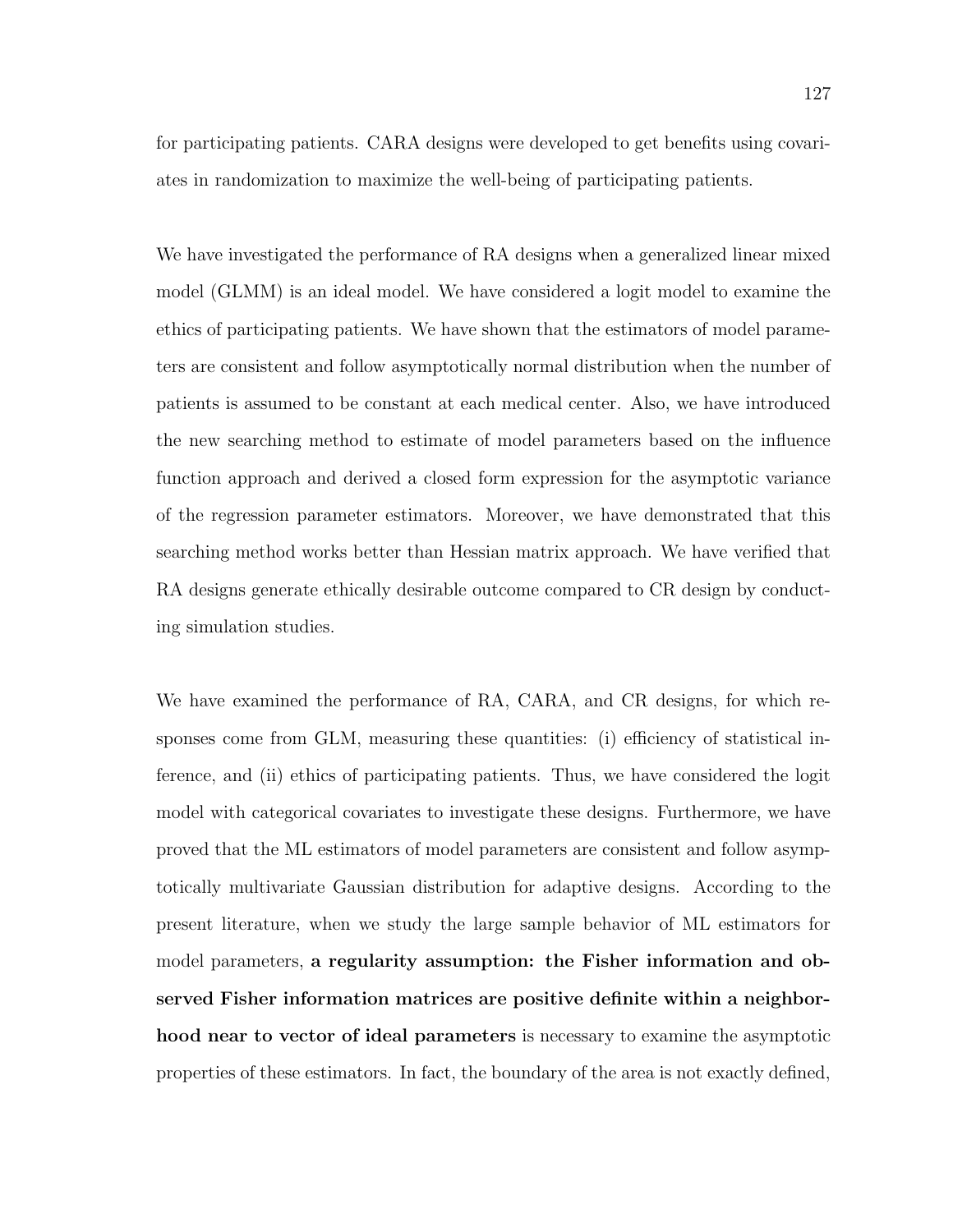and this assumption is a strong assumption. Thus, we have proved that an assumption: the Fisher information matrix at the ideal vector of parameters is a positive definite matrix is sufficient to investigate the asymptotic properties of ML estimators.

We have demonstrated that RA design generates ethically desirable outcomes as well as more statistical efficiency compared to CARA design if there is no treatment by covariate interactions in an ideal model. Also, when a perfect model contains treatment by covariate interactions, CARA design is more ethical than RA design; however, RA design has more statistical power than CARA design.

We have justified that the Wald-type of test can be asymptotically applied for a general class of adaptive designs. Moreover, the power computation method has been discussed for adaptive designs when a logit model is an exact model. Also, we have verified that this power calculation method generates exact statistical power for a large number of participating patients based on simulation results. We have shown that the choice of adaptive designs affects the statistical power of hypothesis testing. Moreover, we have theoretically shown that the statistical power decreases with design variabilities of adaptive designs for which a covariate is in a logit model. Moreover, the simulation results have confirmed this behavior between statistical power and design variability for more than one covariates. Thus, our simulation results validate the feasibility of logical proof for which the statistical power decreases when design variability increases for more than one covariate. Therefore, we conclude this chapter by discussing some future works including the behavior of the statistical power and design variability.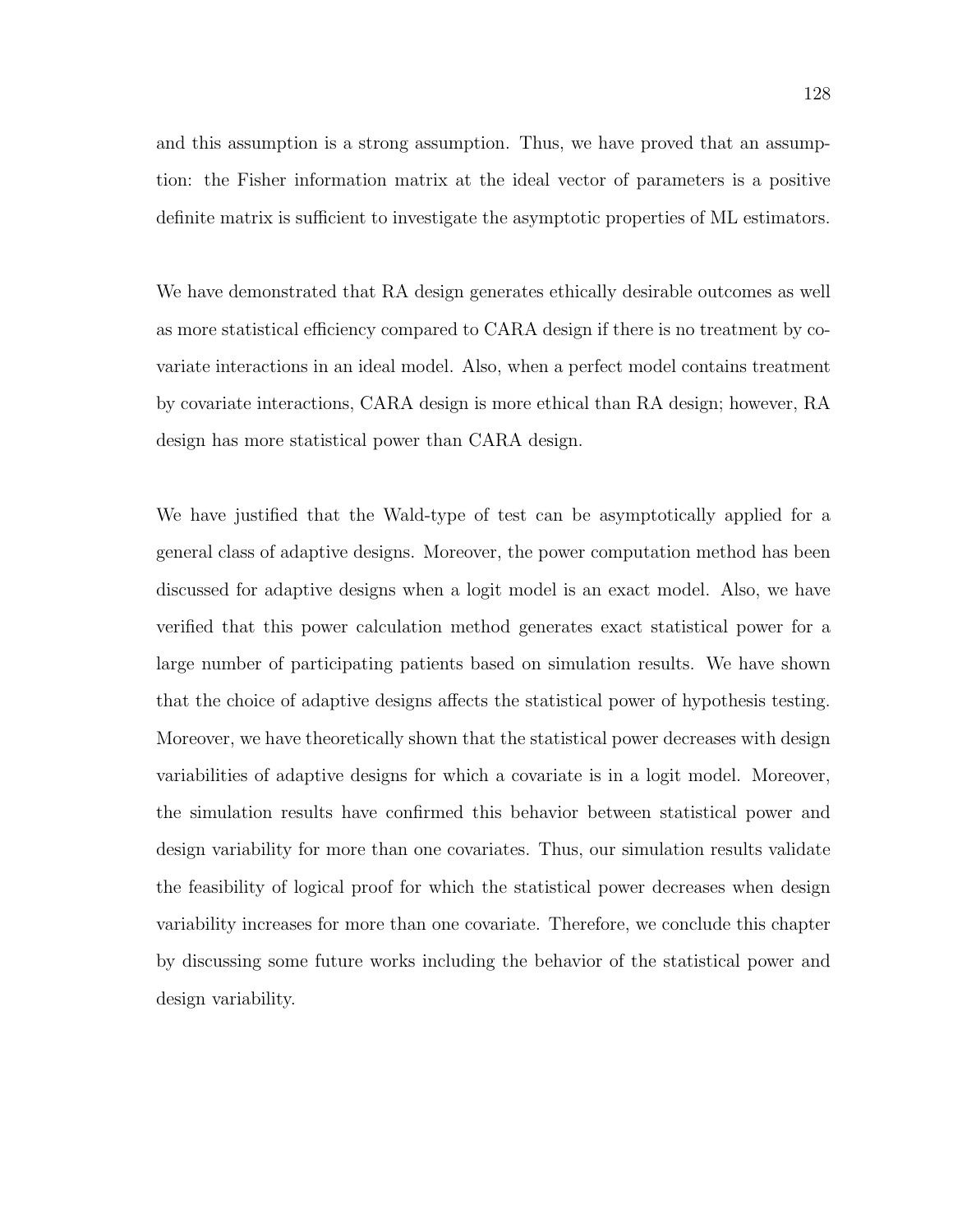## 5.2 Future Works

Based on contributions of this thesis, we discuss some future works to extend this research.

We have assumed that treatment assignment and center effects only influence response to investigate the performance of RA designs in a multi-center clinical trial in Chapter 2. Treatment effect can be efficiently estimated when we include covariates of patients in a model. The investigation of large sample properties of ML estimators for model parameters we have developed using the influence function method can be extended to generalized linear mixed models for the exponential family including covariates. We will examine the performance of the iteration method that we have introduced based on the influence function method and iteration method based on the Hessian matrix for GLM.

Many adaptive designs satisfy the Assumption 3.4.1 in Chapter 3. For instance, we will provide a logical proof for which the response adaptive  $(RA)$  and the covariate adaptive (CA) designs based the minimization method satisfy the Assumption 3.4.1 in Chapter 3. As we mentioned in  $\S 5.1$ , we will theoretically show that the statistical power increases when the design variability decreases for more than one categorical covariates. CA designs are used in a clinical trial to improve the efficient statistical inference. In fact, the equal allocation has less efficiency compared to CA design. Thus, the design variability of CA design is smaller than CR design. We will demonstrate this conclusion using simulation study.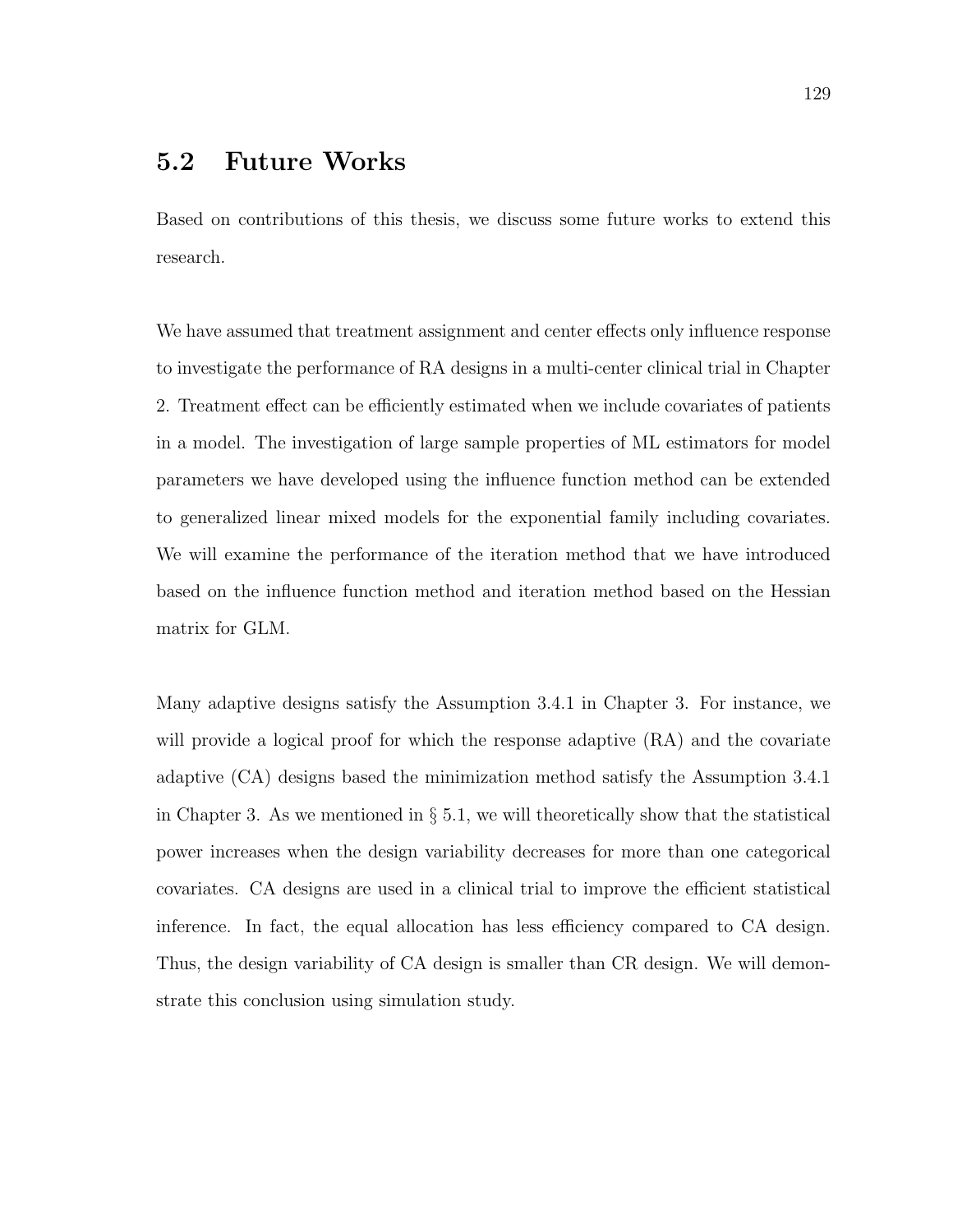## Bibliography

- Agresti, A. and Hartzel, J. (2000). Strategies for comparing treatments on a binary response with multi-centre data, Statistics in Medicine 19: 1115 – 1139.
- Ai, C. and Norton, E. C. (2003). Interaction terms in logit and probit models, Economics Letters 80: 123 – 129.
- Albert, A. (1984). On the existence of maximum likelihood estimates in logistic regression models, *Biometrika*  $71(1): 1 - 10$ .
- Anderson, G. W., Alice, G. and Ofer, Z. (2010). An introduction to random matrices, Cambridge University Press.
- Anderson, T. W. (1966). An introduction to multivariate statistical analysis, John Wiley & Sons, Inc.
- Bailey, R. A. (1987). Restricted randomization: A practical example, Journal of the American Statistical Association 82(399): 712 – 719.
- Baldi Antognini, A. and Zagoraiou, M. (2012). Multi-objective optimal designs in comparative clinical trials with covariates: the reinforced doubly adaptive biased coin design, The Annals of Statistics  $40(3)$ : 1315 – 1345.
- Basak, G., Biswas, A. and Volkov, S. (2009). An urn model for odds-ratio-based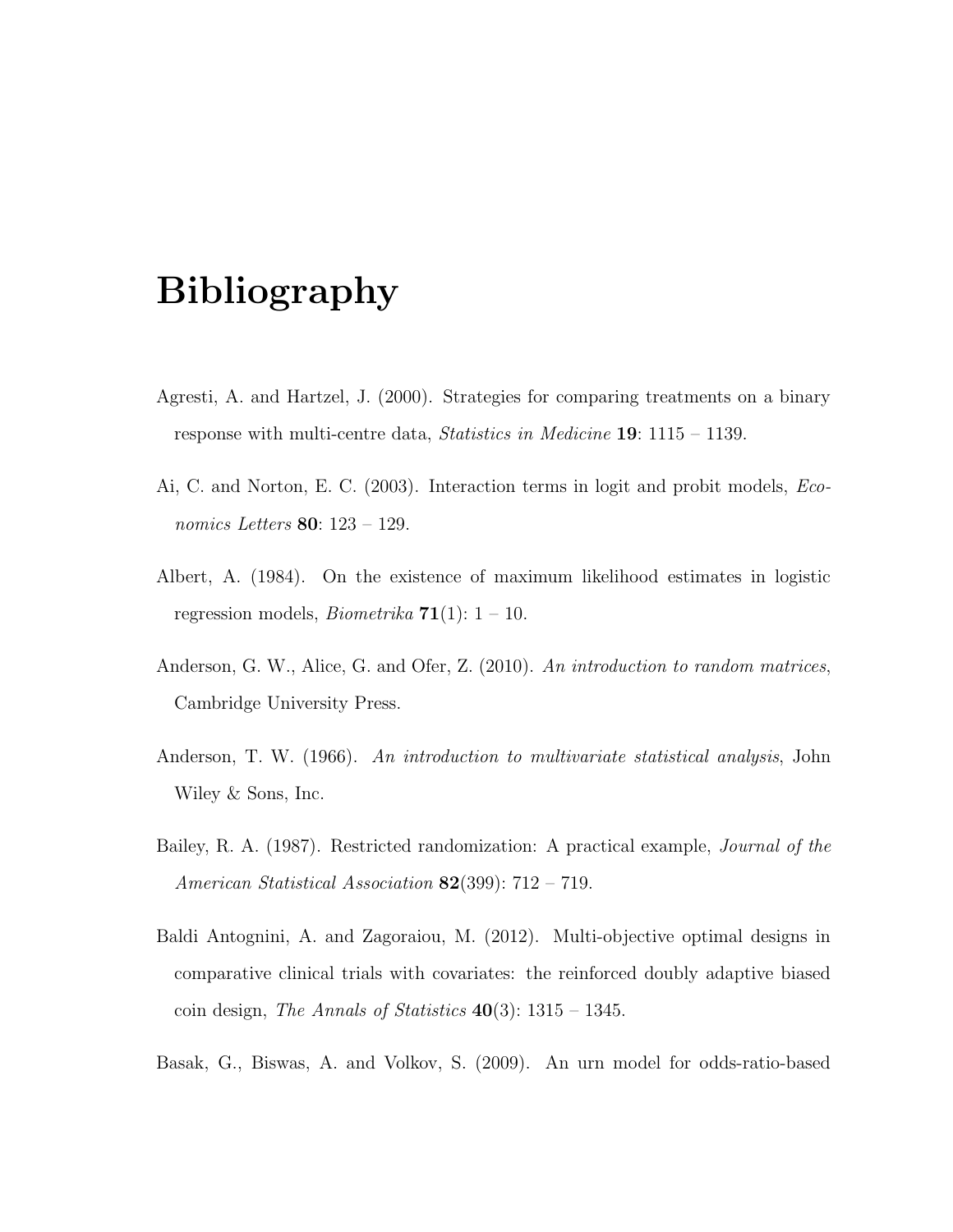response-adaptive phase iii clinical trials for two or more treatments, Journal of Biopharmaceutical Statistics 19: 838 – 856.

- Beitler, P. J. and Landis, J. R. (1985). A mixed effects model for categorical data, Biometrics 41: 991 – 1000.
- Brass, H. and Petras, K. (2011). Quadrature theory : the theory of numerical integration on a compact interval, Mathematical Surveys and Monograghs, Vol. 178, American Mathematical Society, Providence.
- Broström, G. and Holmberg, H. (2001). Generalized linear models with clustered data: Fixed and random effects models, Computational Statistics and Data Analysis 55: 3123 – 3134.
- Burnham, K. P. and Anderson, D. R. (2002). *Model Selection and Multi-Model Infer*ence, Springer.
- Castelloe, J. M. (2000). Sample size computations and power analysis with the sas system, Proceedings of the Twenty-fifth Annual SAS Users Group International Conference, SAS Institute Inc., Cary, NC.
- Chow, SC. and Chang, M. (2008). Adaptive design methods in clinical trials a review, Orphanet Journal of Rare Diseases 3:11.
- Csörgö, M. (1968). On the strong law of large numbers and the central limit theorem for martingales, Transactions of the American Mathematical Society  $131: 259 - 275$ .
- Demidenko, E. (2007). Sample size determination for logistic regression revisited, *Statistics in Medicine* **26**(18):  $3385 - 3397$ .
- Dunn, P. (1997). James lind (1716-94) of edinburgh and the treatment of scurvy, Archive of Disease in Childhood Fetal and Neonatal Edition  $76(1)$ : F64 – F65.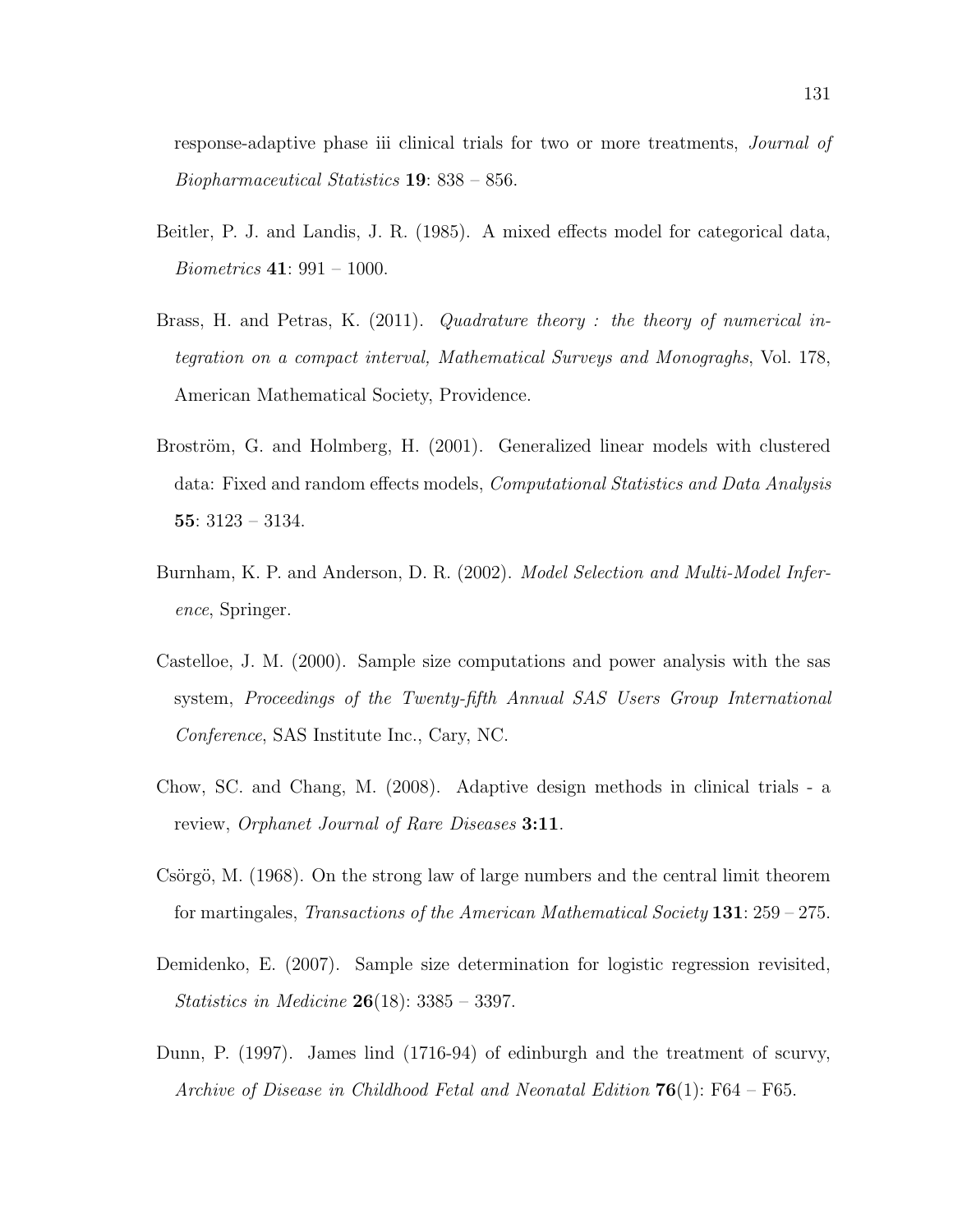- Eisele, J. (1994). The doubly adaptive biased coin design for sequential clinical trials, Journal of Statistical Planning and Inference 38: 249 – 262.
- Eisele, J. and Woodroofe, M. (1995). Central limit theorems for doubly adaptive biased coin designs, The Annals of Statistics  $23(1)$ : 234 – 254.
- Fahrmeir, L. and Kaufmann, H. (1985). Consistency and asymptotic normality of the maximum likelihood estimator in generalized linear models, *The Annals of Statistics* 13(1):  $342 - 368$ .
- Fahrmeir, L. and Tutz, G. (2001). Multivariate statistical modelling based on generalized linear models, Springer-Verlag, New York.
- FDA (2010). Guidance for Industry: Adaptive Design Clinical Trials for Drugs and Biologics.
- FDA (2015). Draft Guidance for Industry and Food and Drug Administration Staff: Adaptive Designs for Medical Device Clinical Studies.
- Fortin, M. (2013). Population-averaged predictions with generalized linear mixedeffects models in forestry: an estimator based on gauss-hermite quadrature, Canadian Journal of Forest Research  $43(2)$ : 129 – 138.
- Friedman, L. M., Furberg, C. D., DeMets, D. L., Reboussin, D. M. and Granger, C. B. (2015). Fundamentals of Clinical Trials, Springer.
- Grizzle, J. E. (1987). Letter to the editor, *Controlled Clinical Trials* 8: 392 393.
- Hart, R. G., Halperin, J. L., Pearce, L. A., Anderson, D. C., Kronmal, R. A., McBride, R., Nasco, E., Sherman, D. G., Talbert, R. L. and Marler, J. R. (2003). Lessons from the stroke prevention in atrial fibrillation trials, Annals of Internal Medicine 138: 831 – 838.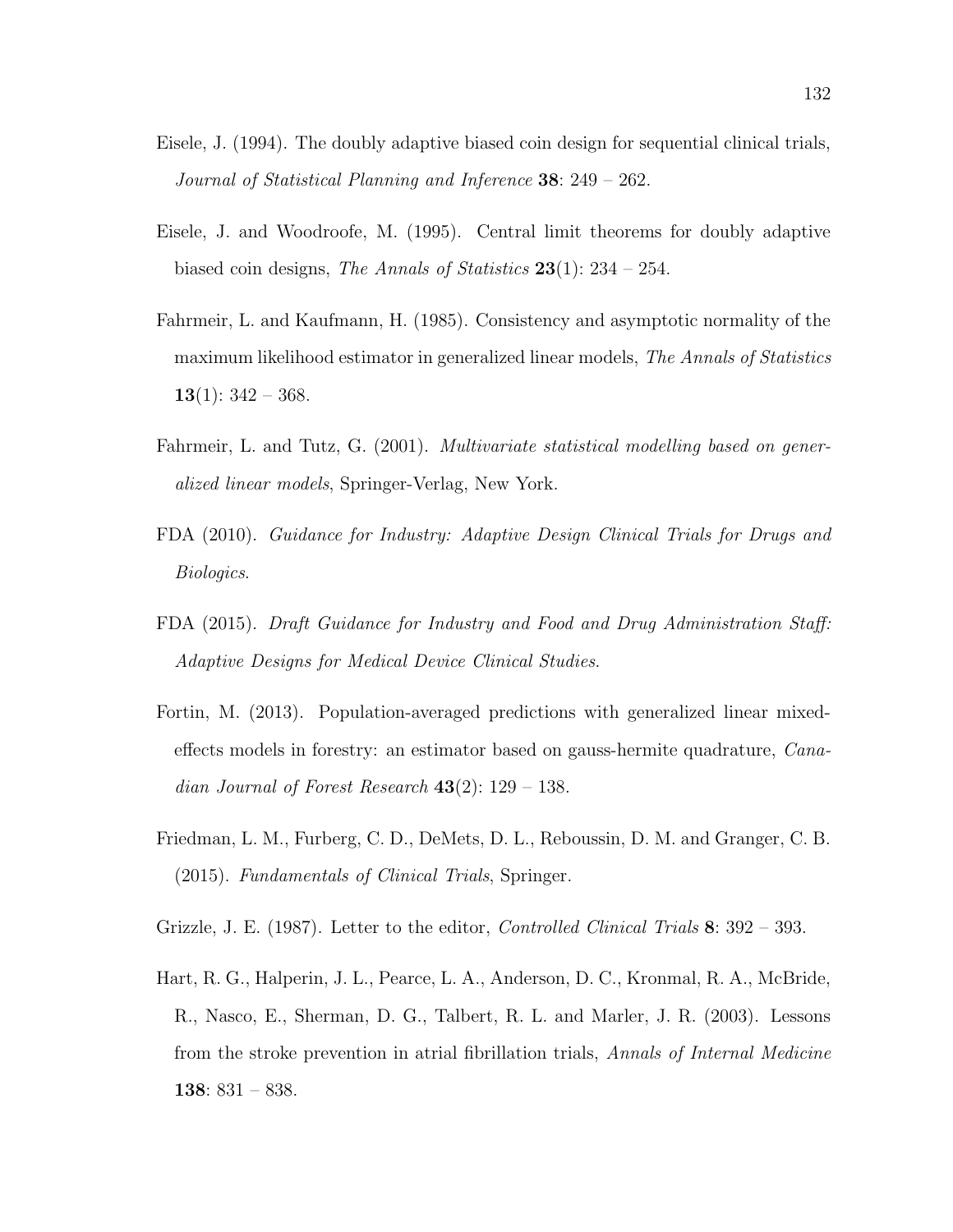- Hu, F. (2012). Statistical issues in trial design and personalized medicine, Clinical *Investigation*  $2(2)$ :  $121 - 124$ .
- Hu, F. and Rosenberger, W. F. (2003). Optimality, variability, power: Evaluating response-adaptive randomization procedures for treatment comparisons, Journal of the American Statistical Association  $98(463)$ : 671 – 678.
- Hu, F., Rosenberger, W. F. and Zhang, LX. (2006). Asymptotically best responseadaptive randomization procedures, Journal of Statistical Planning and Inference 136: 1911 – 1922.
- Hu, F. and Zhang, LX. (2004). Asymptotic properties of doubly adaptive biased coin designs for multitreatment clinical trials, The Annals of Statistics  $32(1)$ : 268 – 301.
- Hu, J., Zhu, H. and Hu, F. (2015). A unified family of covariate-adjusted responseadaptive designs based on efficiency and ethics, Journal of the American Statistical Association  $110(509)$ :  $357 - 367$ .
- Hu, Y. and Hu, F. (2012). Asymptotic properties of covariate-adaptive randomization, Annals of Statistics 40: 1794 – 1815.
- Ivanova, A. (2003). A play-the-winner-type urn design with reduced variability, Metrika 58: 1 – 13.
- Jiang, J. (2007). Linear and Generalized Linear Mixed Models and Their Applications, Springer New York, New York, NY.
- Kahan, B. C. (2014). Accounting for centre-effects in multicentre trials with a binary outcome - when, why, and how?, Medical Research Methodology 14: 20.
- Königsberger, K. (2004). Analysis 2, Springer-Lehrbuch.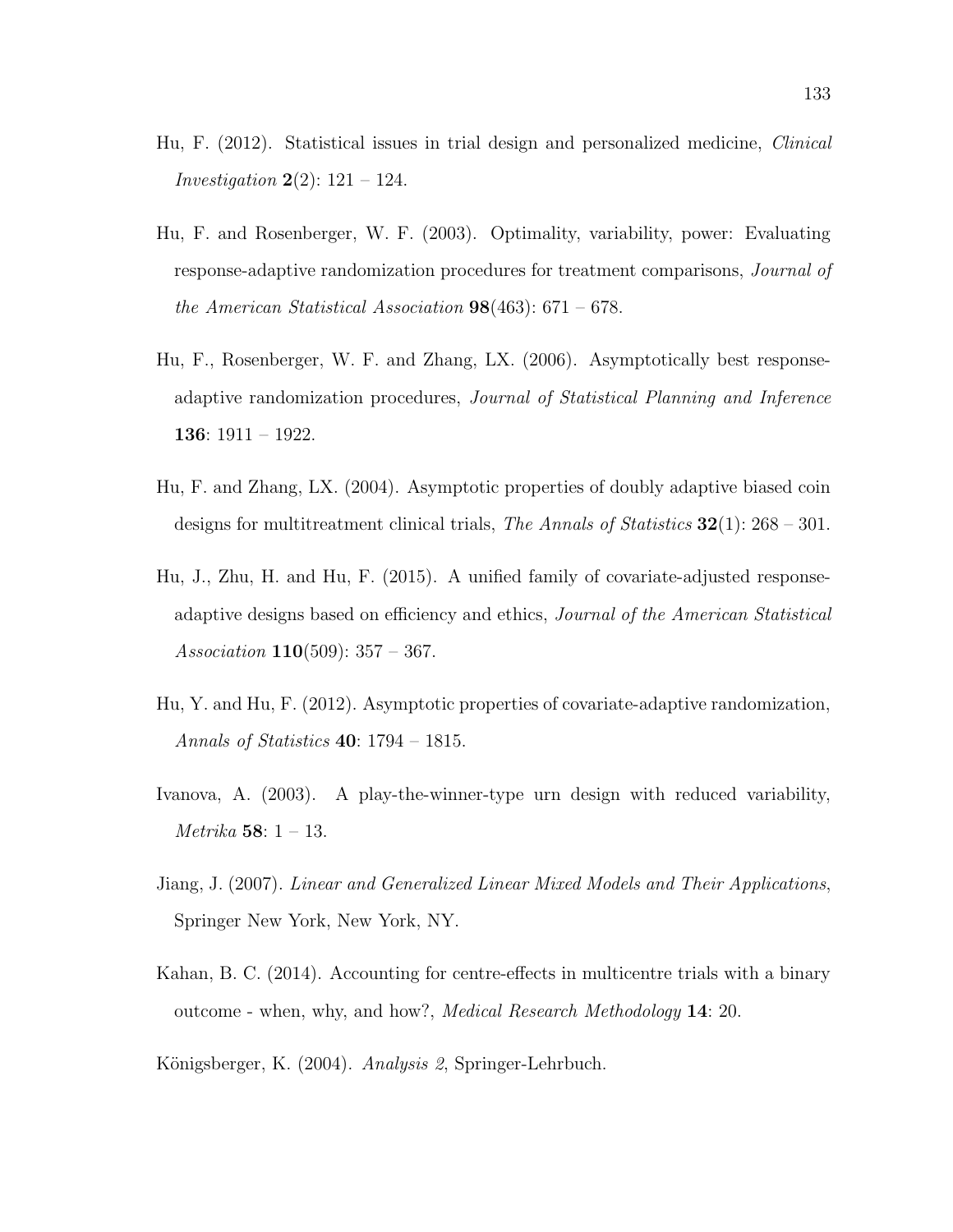- Lin, J., Lin, L. and Sankoh, S. (2016). A bayesian response-adaptive covariateadjusted randomization design for clinical trials, *Journal of Biometrics*  $\mathscr{C}$  Biostatistics 7(287).
- Lin, Y. and Su, Z. (2012). Balancing continuous and categorical baseline covariates in sequential clinical trials using the area between empirical cumulative distribution functions, *Statistics in Medicine* **31**:  $1961 - 1971$ .
- Lindsey, J. K. (1997). Applying generalized linear models, Springer Texts in Statistics.
- Lyles, R. H., Lin, H. M. and Williamson, J. M. (2007). A practical approach to computing power for generalized linear models with nominal, count, or ordinal responses, *Statistics in Medicine* **26**:  $1632 - 1648$ .
- Ma, W., Hu, F. and Zhang, L. (2015). Testing hypotheses of covariate-adaptive randomized clinical trials, Journal of the American Statistical Association 110: 669 – 680.
- McCullagh, P. and Nelder, J. A. (1983). Generalized Linear Models, London ; New York : Chapman and Hall.
- McCullagh, P. and Nelder, J. A. (1989). Generalized linear models, London; New York : Chapman and Hall.
- McCulloch, C. E., Searle, S. R. and Neuhaus, J. M. (2008). Generalized, Linear, and Mixed Models, Hoboken, N.J. : Wiley.
- Nelder, J. A. and Wedderburn, R. W. M. (1972). Generalized linear models, Journal of the Royal Statistical Society. Series A (General)  $135(3)$ : 370 – 384.
- Ning, J. and Huang, X. (2010). Response-adaptive randomization for clinical trials with adjustment for covariate imbalance, *Statistics in Medicine*  $29(17)$ : 1761 – 1768.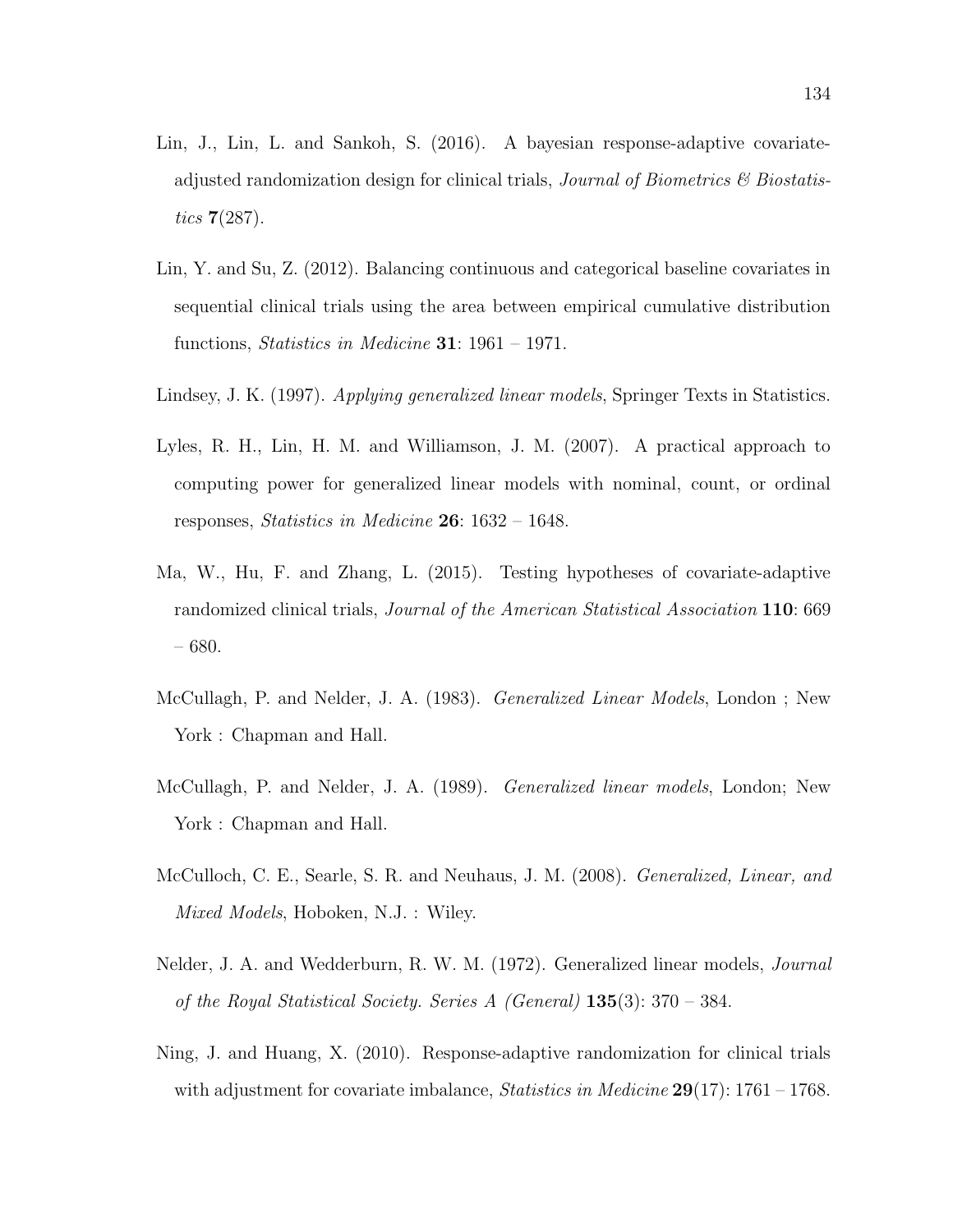- Ortega, J. M. (1932). Numerical analysis : a second course, 1990 edn, Society for Industrial and Applied Mathematics.
- Oyet, A. J. (1997). Robust Designs for Wavelet Approximations of Nonlinear Models, PhD thesis, University of Alberta.
- Pocock, S. J. and Simon, R. (1975). Sequential treatment assignment with balancing for prognostic factors in the controlled clinical trial, *Biometrics* **31**:  $103 - 115$ .
- Rosenberger, W. F., Flournoy, N. and Durham, S. D. (1997). Asymptotic normality of maximum likelihood estimators from multiparameter response-driven designs, Journal of Statistical Planning and Inference  $60: 69 - 76$ .
- Rosenberger, W. F. and Hu, M. (2002). On the use of generalized linear models following a sequential design, *Statistics and Probability Letters* 56:  $155 - 161$ .
- Rosenberger, W. F. and Lachin, J. M. (2002). Randomization in clinical trials : theory and practice, New York : Wiley.
- Rosenberger, W. F. and Lachin, J. M. (2016). Randomization in Clinical Trials: Theory and Practice, second edn, Wiley.
- Rosenberger, W. F., Stallard, N., Ivanova, A., Harper, C. N. and Ricks, M. L. (2001). Optimal adaptive designs for binary response trials, *Biometrics*  $57(3)$ :  $909 - 913$ .
- Rosenberger, W. F. and Sverdlov, O. (2008). Handling covariates in the design of clinical trials, Statistical Science  $23: 404 - 419$ .
- Rosenberger, W. F., Vidyashankar, A. N. and Agarwal, D. K. (2001). Covariateadjusted response-adaptive designs for binary response, Journal of biopharmaceutical statistics  $11(4)$ : 227 – 236.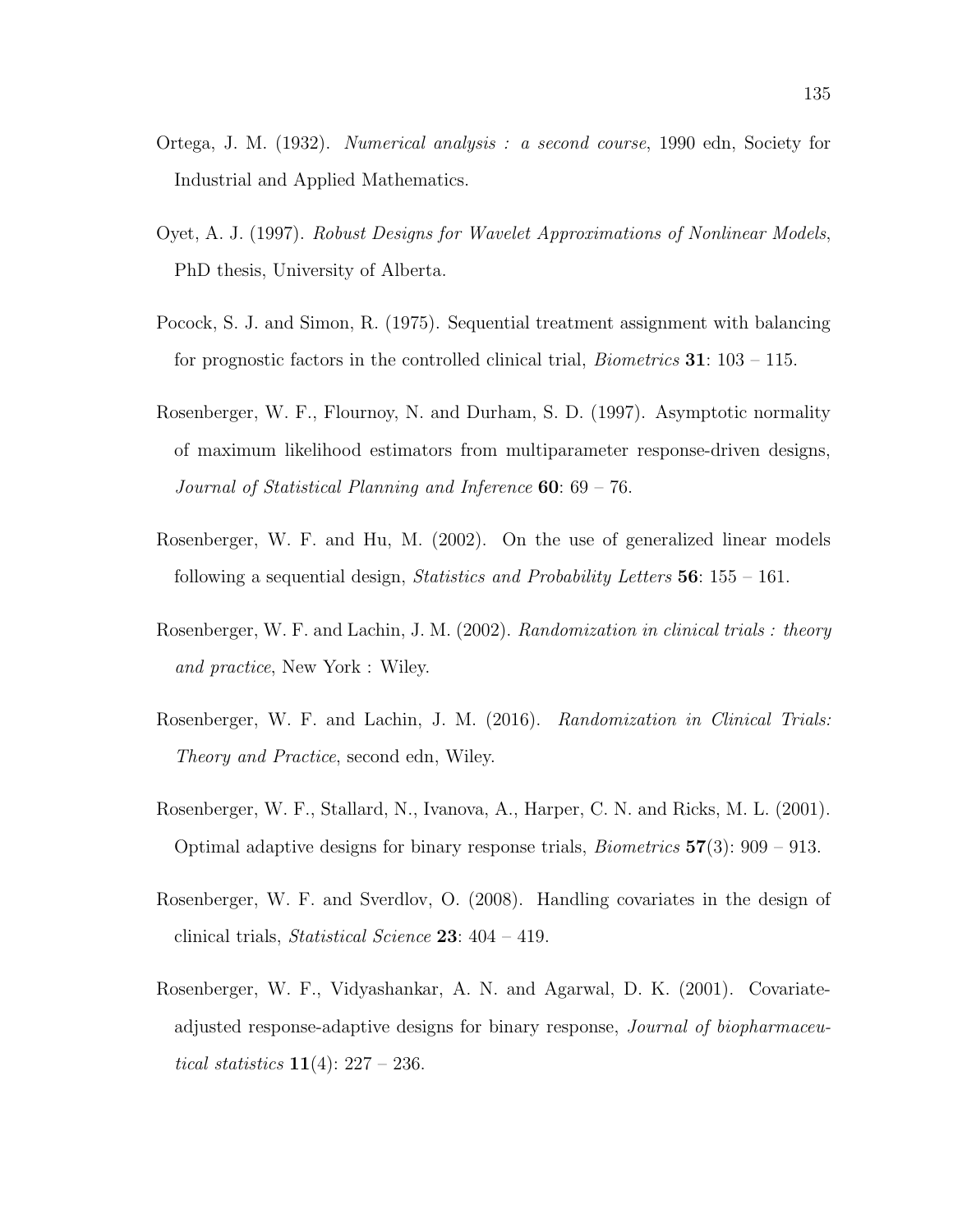- Rosenberger, W., Sverdlov, O. and Hu, F. (2012). Adaptive randomization for clinical trials, *Journal of Biopharmaceutical Statistics*  $22(4)$ :  $719 - 736$ .
- Santner, T. J. and Duffy, D. E. (1986). A note on a. albert and j. a. anderson's conditions for the existence of maxista likelihood estimates in logistic regression models, *Biometrika* **73** $(3)$ : 755 – 758.
- Seber, G. A. F. and Lee, A. J. (2003). Linear regression analysis, Hoboken, NJ : John Wiley.
- Self, S. G., Mauritsen, R. H. and Ohara, J. (1992). Power calculations for likelihood ratio tests in generalized linear models, *Biometrics*  $48: 31 - 39$ .
- Self, S. and Mauritsen, R. H. (1988). Power/sample size calculations for generalized linear models, Biometrics 44: 79 – 86.
- Selvaratnam, S., Oyet, A., Yi, Y. and Gadag, V. (2017). Estimation of a generalized linear mixed model for response-adaptive designs in multi-center clinical trials, The Canadian Journal of Statistics 45(3): 310 – 325.
- Shao, J. and Yu, X. (2013). Validity of tests under covariate adaptive biased coin randomization and generalized linear models, *Biometrics*  $69(4)$ :  $960 - 969$ .
- Shen, L. Z. (1995). On optimal b-robust influence functions in semiparametric models, The Annals of Statistics  $23(1)$ : 968 – 989.
- Shieh, G. (2005). On power and sample size calculations for wald tests in generalized linear models, *Journal of Statistical Planning and Inference*  $128(1)$ :  $43 - 59$ .
- Shieh, G. A. (2000). Comparison of two approaches for power and sample size calculations in logistic regression models, Communications in Statistics - Simulation and Computation  $29: 763 - 791$ .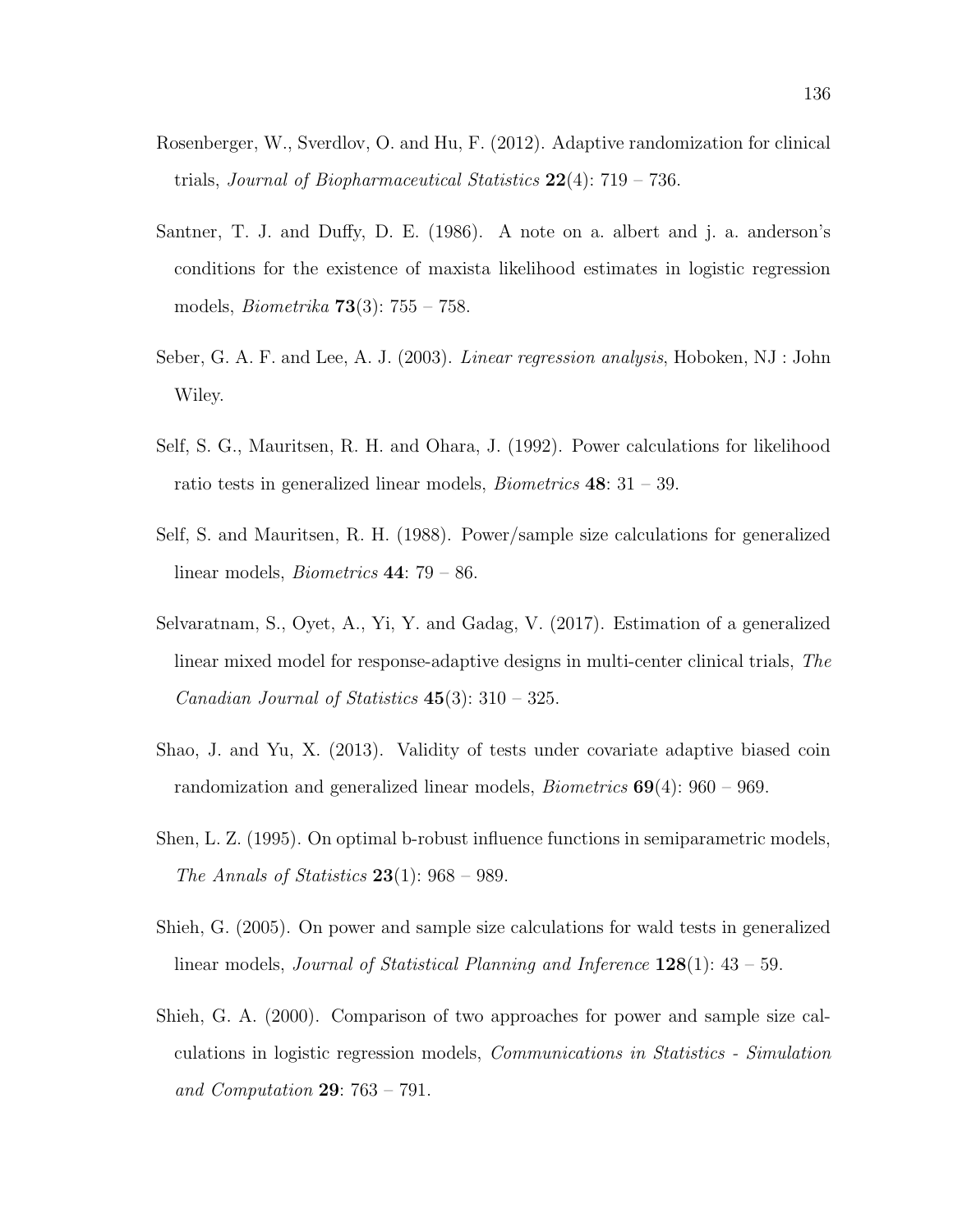- Silvapulle, M. J. (1981). On the existence of maximum likelihood estimators for the binomial response models, Journal of the Royal Statistical Society. Series B (*Methodological*)  $43(3): 310 - 313$ .
- Smith, K. (1918). On the standard deviations of adjusted and interpolated values of an observed polynomial function and its constants and the guidance they give towards a proper choice of the distribution of observations, *Biometrika* 12:  $1 - 85$ .
- Srivastava, M. S. (2002). Methods of multivariate statistics, Toronto, Ont. : Chichester : Wiley.
- Sutradhar, B. C. (2003). An overview on regression models for discrete longitudinal responses, *Statistical Science* **18**(3):  $377 - 393$ .
- Sverdlov, O. (ed.) (2016). Modern Adaptive Randomized Clinical Trials: Statistical and Practical Aspects, Taylor & Francis Group.
- Stroke Prevention in Atrial Fibrillation Investigators (1990). Design of a multicenter randomized trial for the stroke prevention in atrial fibrillation study, *Stroke* 21: 538 – 545.
- Thompson, W. R. (1933). On the likelihood that one unknown probability exceeds another in view of the evidence of two samples, *Biometrika*  $25: 285 - 294$ .
- Tuerlinckx, F., Rijmen, F., Verbeke, G. and Boeck, P. (2006). Statistical inference in generalized linear mixed models: A review, British Journal of Mathematical and Statistical Psychology  $59(2)$ :  $225 - 255$ .
- Wedderburn, R. W. M. (1974). Quasi-likelihood functions, generalized linear models, and the gauss-newton method, *Biometrika*  $61: 439 - 447$ .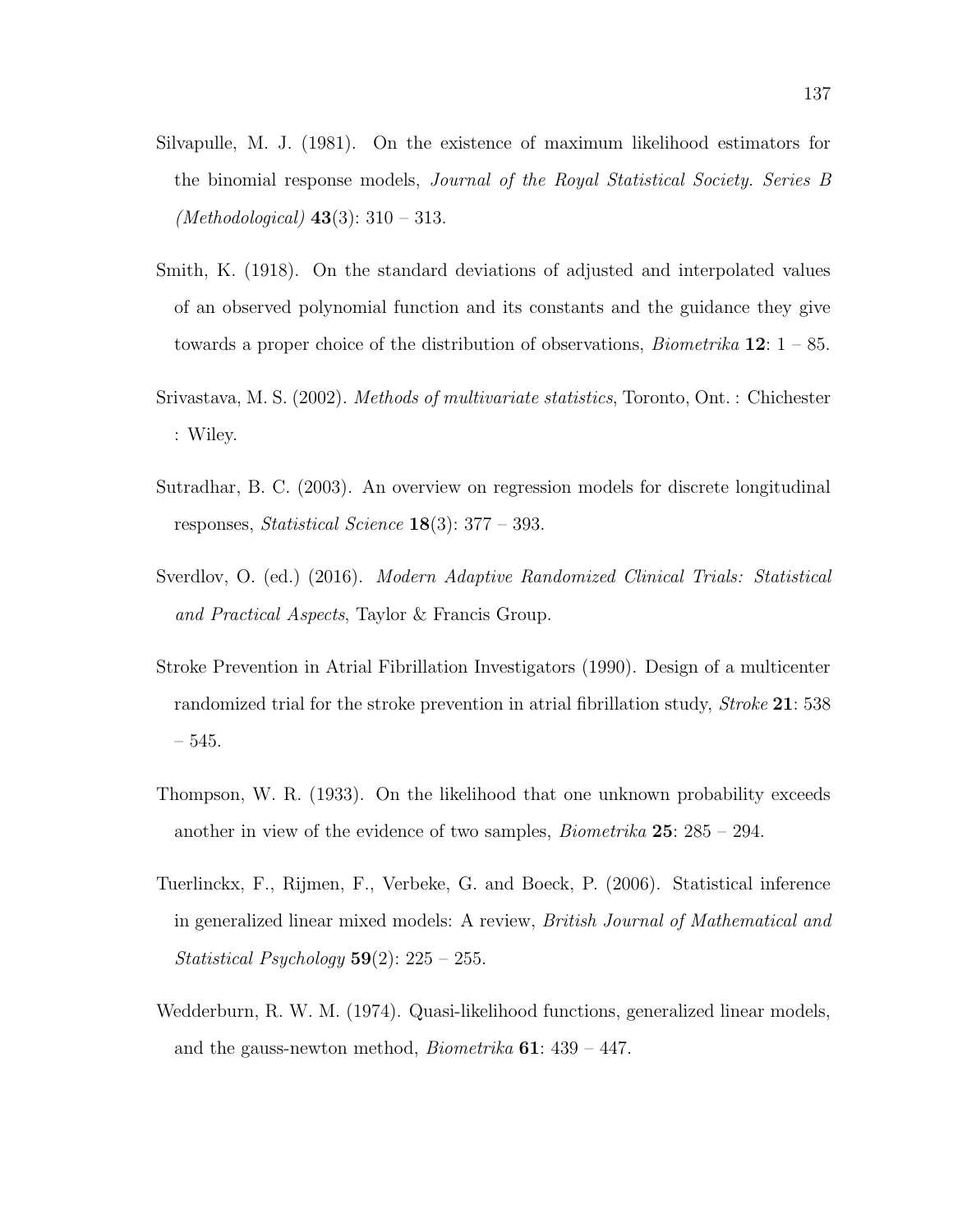- Wei, L. J. (1978). An application of an urn model to the design of sequential controlled clinical trials, Journal of the American Statistical Association 73: 559 – 563.
- Wei, L. J. and Durham, S. (1978). The randomized play-the-winner rule in medical trials, Journal of the American Statistical Association 73: 840 – 843.
- Whittemore, A. S. (1981). Sample size for logistic regression with small response probability, Journal of the American Statistical Association 76: 27 – 32.
- Yaseri, M., Zeraati, H., Mohammad, K., Soheilian, M., Ramezani, A., Eslani, M. and Peyman, G. (2014). Intravitreal bevacizumab injection alone or combined with triamcinolone versus macular photocoagulation in bilateral diabetic macular edema; application of bivariate generalized linear mixed model with asymmetric random effects in a subgroup of a clinical trial, *Journal of ophthalmic*  $\mathscr G$  vision research  $9(4): 453 - 460.$
- Yates, F. (1948). Contribution to the discussion of "the validity of comparative experiments," by F. J. Anscombe, Journal of the Royal Statistical Society, Series A 111(3):  $204 - 205$ .
- Yi, Y. (2013). Exact statistical power for response adaptive designs, Computational Statistics and Data Analysis 58: 201 – 209.
- Yi, Y. and Wang, X. (2007). Goodness-of-fit test for response adaptive clinical trials, Statistics and Probability Letters 77: 1014 – 1020.
- Yi, Y. and Wang, X. (2009). Response adaptive designs with a variance-penalized criterion, *Biometrical Journal*  $51(5)$ : 763 – 773.
- Yi, Y. and Wang, X. (2011). Comparison of wald, score, and likelihood ratio tests for